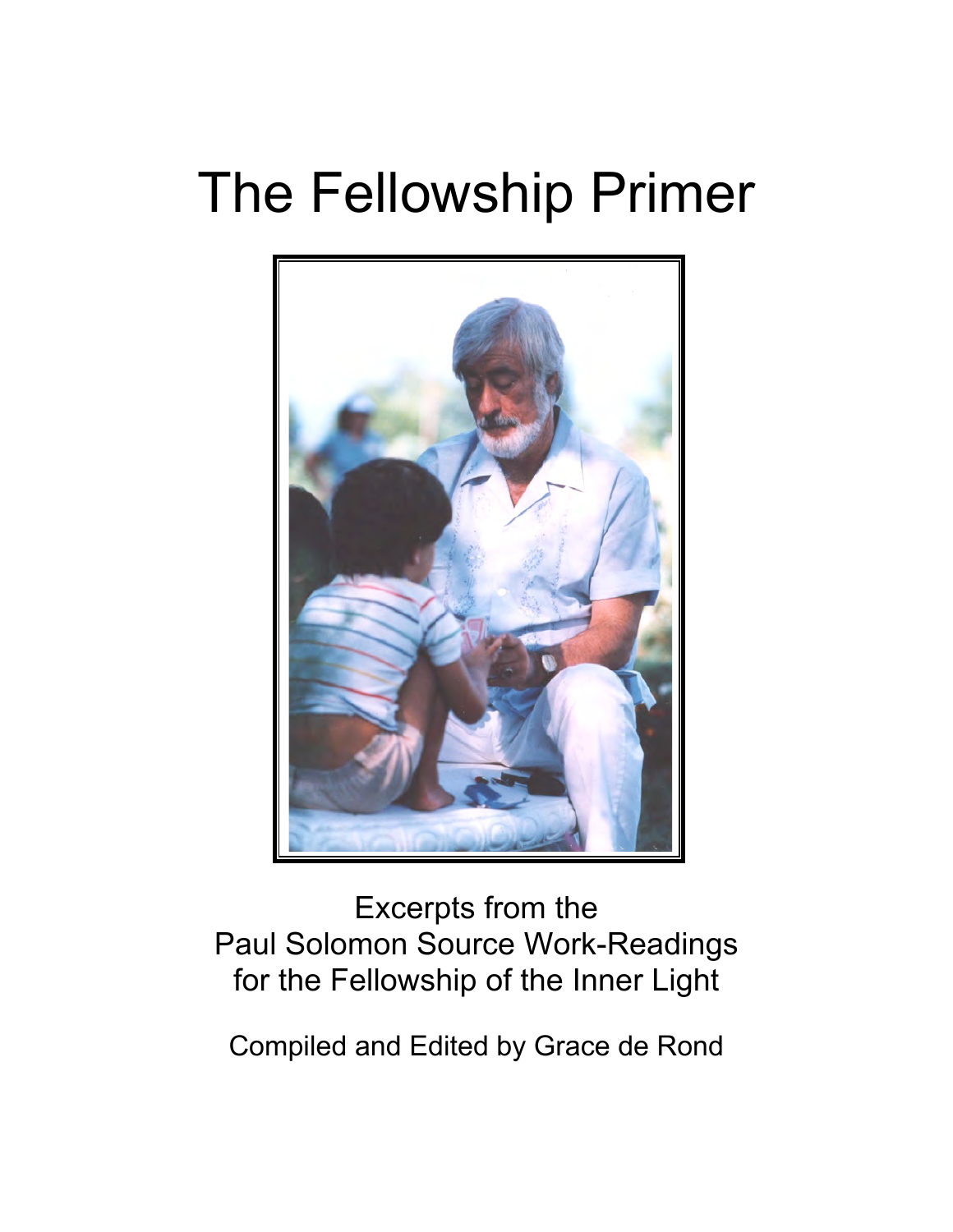# **Editor's Note**

The purpose of *The Fellowship Primer* is to share the message of the Paul Solomon Source and to help individuals better understand the story, the nature and the purposes of the Fellowship of the Inner Light.

I first heard of Paul Solomon in 1974 through the initial book on Paul's work as a spiritual teacher and a psychic channel: *Excerpts from the Paul Solomon Tapes* compiled by Daniel Emmanuel and Tom Johnson. Within a year of reading the book, I made my way to Virginia Beach, VA and showed up at the door of Paul's organization to volunteer. This was 1975, and I was assigned the task of indexing Paul's trance readings low-tech style, using a cassette tape player, enormous old-fashioned headphones on a spiral cord, and a notepad and pencil.

From the first audible word, I fell in love. More than three decades later, much of who I am is a result of my study of Paul's work and my experience of him as a personal teacher.

In 1977, I received a personal reading from Paul that described my role with his work. "Let your direction be in cataloging, indexing and making of value the information that is set before you. Through the categorizing, become an authority on what is given and said. Spare no moment in sharing it. Be of assistance in every way, in allowing the facts, ideas and concepts that are here to become more and better known. Be constantly a force behind gathering, assembling and disseminating the material from these records. The time is upon you, and you must be about it. Apply your energies to it, and let that be a form of your service."

Over the years, I worked on many writing projects involving Paul's lectures and readings. He told me to always make the text understandable while safeguarding the message. If the reader could not grasp the message, what good was the publication? At first, I refused to change a word. Eventually, I followed his instructions. And I always prayed before I began.

Following Paul's death in 1994, I wanted to continue making his teachings and readings available. I compiled and edited *The Fellowship Primer* in 2000, specifically for the members of the Virginia Beach Fellowship Center to use as a guide. Later I joined with the Paul Solomon Foundation in making it available as a free download from the PSF website.

According to the Paul Solomon Source, the purpose of the readings is "to awaken the consciousness of the Inner Light within." There is gold in *The Fellowship Primer* that can prove meaningful and useful to any individual interested in personal growth – so explore, discover, grow and enjoy!

Grace de Rond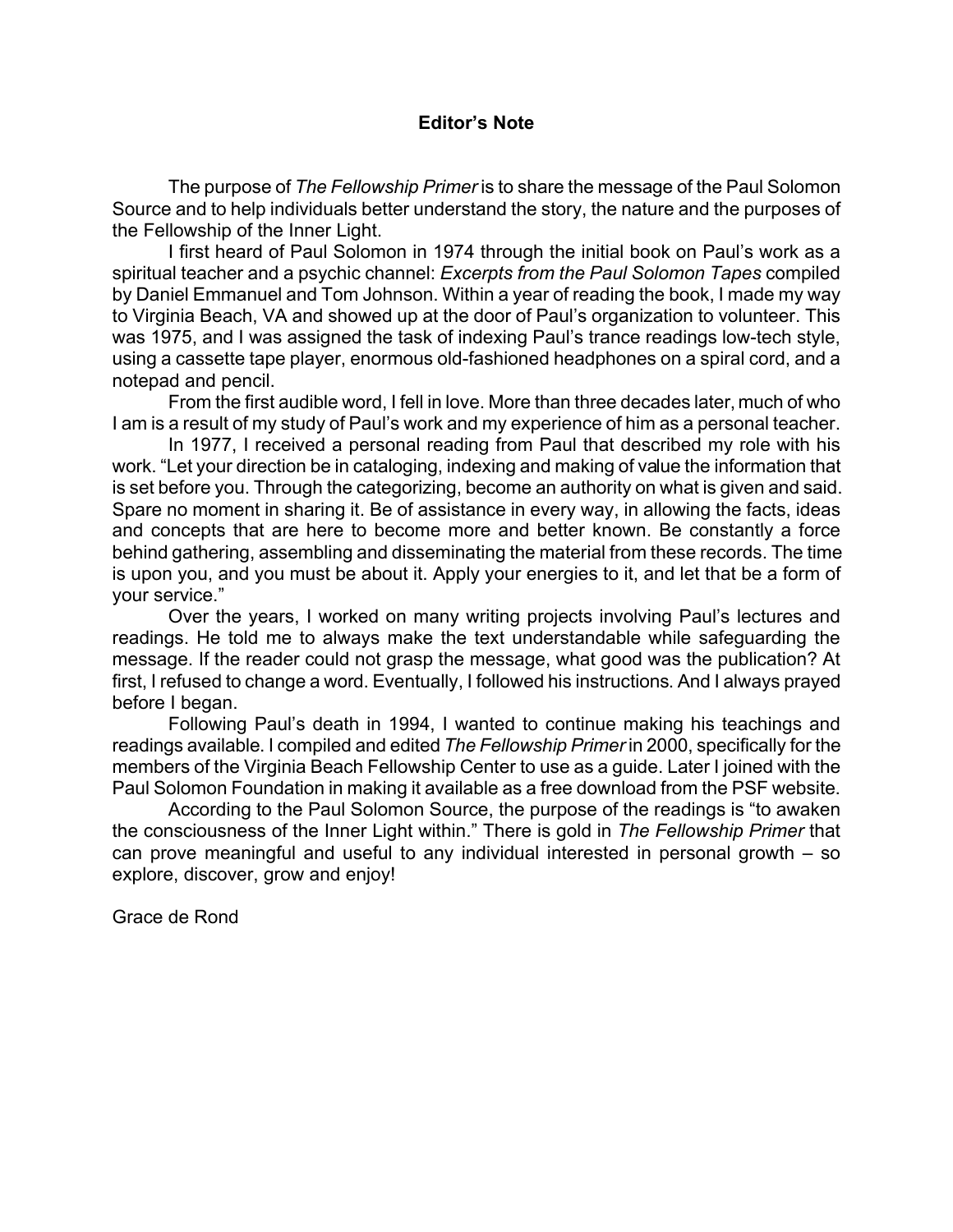# **The Commission From the Paul Solomon Source**

Let it be known about you that in this place, in this teeming mass of humanity that is this city, there is a spot of warmth and light, a gathering of people who care enough to have time to pray and create a receptive place in which the presence of the Christ might love and dwell.

These readings form a banquet for which the world is starving. You who know of them have opportunities to take these messages as scraps of food to feed the masses. They are not intended to become dogma, or teachings, or tokens of memorial to a particular man or idea. They are given that they might become a stimulus to awaken the consciousness of the Inner Light within mankind.

Seek to know as much as can be taken from these Records. Then share that with others. These messages have never been for the consciousness of a single individual. Each time these lips have been allowed to speak, there has been the attempt to give wealth that all men might share. Let him who recognizes the need be the carrier of the message that will satisfy the need.

Paul Solomon Source Reading #561 1975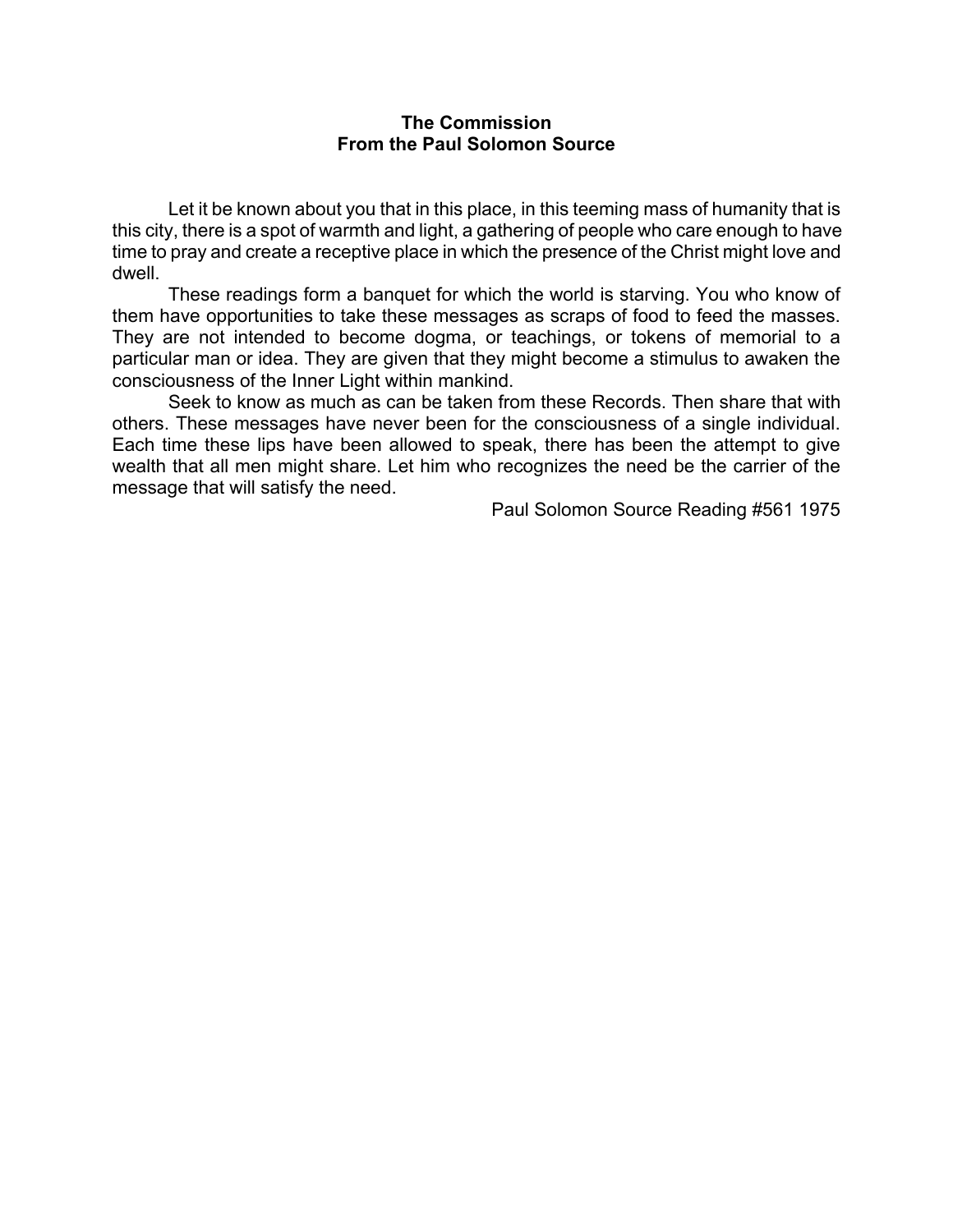# **Contents**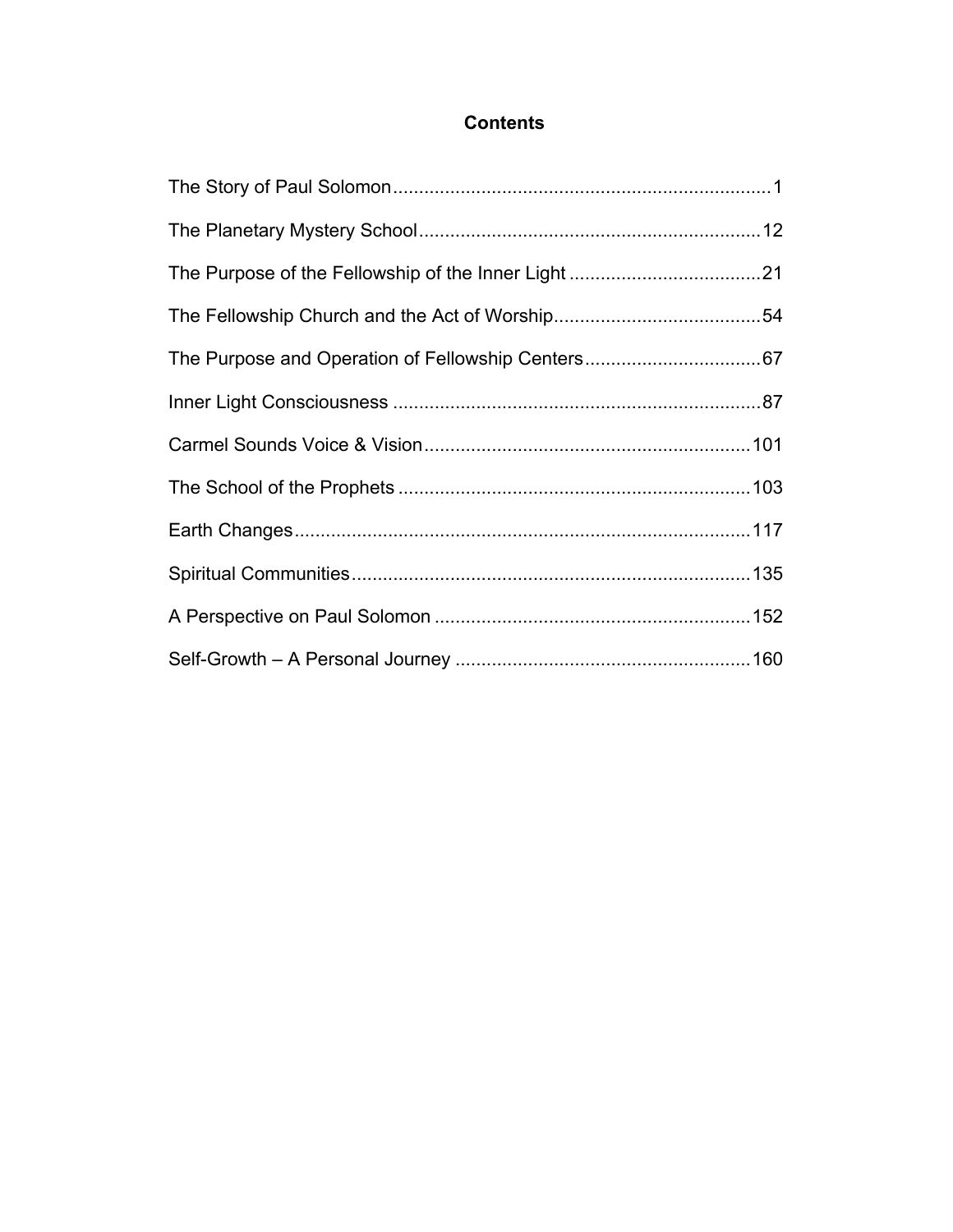# **The Story of Paul Solomon By Grace de Rond**

Paul Solomon was an extraordinary man. His wisdom and abilities surpassed what is considered common, or even normal. He was known internationally as a teacher, prophet, healer, minister and humanitarian. Yet like many great spiritual leaders, Paul's journey toward wisdom and mastery over his powers was not uncomplicated.

Paul was the son of a Southern Baptist minister, born into a family where the ministry was presupposed as a vocation. To the non-Southern Baptist, a mental image arises of a narrowly defined religious lifestyle and a fundamental conservatism dictated by a literal interpretation of the Bible. Often missed or misunderstood by outsiders is the powerful constancy of support that exists in the home of a Southern Baptist family.

The security stems from an indisputable belief that it is possible to talk to God and receive answers. God exists as an active member of the household, and two-way communication is a daily occurrence. In his own home, Paul was powerfully affected. He watched as his parents sought daily guidance and noted how they based decisions on the silent replies they received. God was accessible, and the Holy Spirit was an active participant in everyday life.

Growing up in a fundamentalist Christian home, a child trusts that God is always available for guidance and support and is comforted by that knowledge. However, as the child grows into a Baptist teenager, normal tendencies arise that he would rather God not notice. A dilemma evolves: How to be good all the time, and what in the world to do with all that guilt.

The Baptist doctrine provided no answer for Paul as he moved into puberty. Burdened by orthodox views on morality and what defines appropriate behavior, he began to discover tendencies that were enjoyable but forbidden. Paul believed what he had been taught from an early age – that God was always present, always watching, and always keeping records. The result was an overwhelming obsession with sin and guilt. When he could no longer stop himself from committing "transgressions against God," Paul would turn his framed picture of Jesus facedown on his bedside table, hoping for a moment's privacy from his savior.

Paul also exhibited uncommon abilities, which compounded his dilemma of trying to be a good Baptist. From an early age, he could see colors around individuals and called them "good lights" and "bad lights," depending on how he perceived the person's character. As a young child, he would point at a person and sound the alarm, "He's bad!" His embarrassed parents would scold him for being rude, so eventually he learned to keep quiet. He could also read minds. He knew what people were thinking and discovered early that people regularly say the opposite. He also knew what was going to happen and could predict the future, which only undermined his efforts to be just like everyone else. While these psychic experiences were natural for Paul, obviously they were not "normal." Paul's growing sense that he was abnormal and the resulting isolation were becoming excruciating for him.

Paul could also "absorb" the information in his schoolbooks if he carried them in front of his body with his arms folded over them. This was particularly useful to him since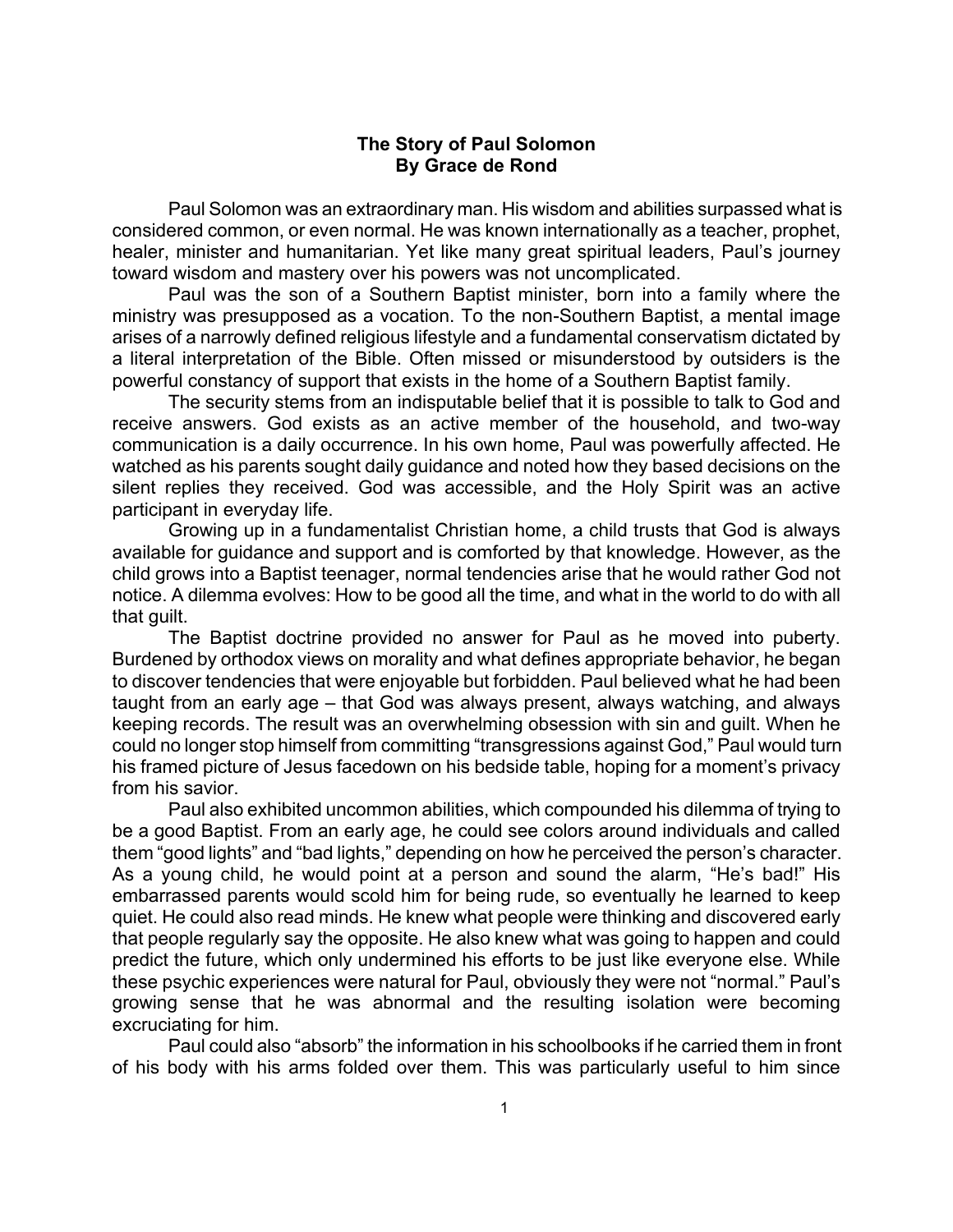traditional methods of learning were proving difficult. However, chaos broke out one day when he was dared by his classmates to "read" what was written in their notebooks. The kids taunted him, not believing he could actually do it. As Paul began to reveal the private scribbled notes of one of the girls, the group fell silent, first shocked and then frightened. Word of his disturbing demonstration spread through the school, and he ended up in the office, listening to the principal tell his mother, "We don't know what he's doing, but he'd better stop!"

Sitting at the kitchen table with his mother later that afternoon, the mood was grave as Paul waited for her to speak. For his mother, it was the culmination of years of confusion and worry. His strange skills were incomprehensible to her. For years, she had watched him struggle to manage his mysterious abilities, feeling helpless to provide him answers. Were his abilities a blessing, or were they a curse? She hoped for the first, while fearing the latter.

Paul felt humiliated. He could still see the shock and betrayal in the girl's eyes, followed by fear and repulsion on the kids' faces. He was a freak. The principal threatened to throw him out of the school. And now, what was his mother going to say?

"Your father and I have been aware of these unusual abilities of yours for a long time," she began slowly. "We've known since you were little that you're different. You have abilities that most people don't have."

Yes, he was different from other people. That was becoming increasingly more apparent to everyone. He was definitely strange, but there was more. For a Baptist boy, strange implied wrong, and wrong was sinful. It was sinful to do these things. Worse, it was sinful to be able to do these things.

"We know these things are possible because sometimes certain people are given powers that others don't have," his mother continued. "These powers can come from only two sources. They can come from God, or they can come from the devil."

There was more, but by now Paul was sobbing. He already suspected what she would say next. He was certain that an evil force was at work in him. He had long been consumed by dread of his own powers. For years, he had apologized to God, begged for forgiveness, pleaded that the terrible powers be taken away. He just wanted to be normal, like the other kids at school.

"If you were using these abilities of yours to help people, we would know that they came from God*….*"

She had said enough. For young Paul, the message was clear. He was evil, a tool of the devil. He was sure his mother had confirmed his worst fears. He might even be the anti-Christ. His terror of who he might be and the hatred he felt for himself were unbearable. That night, after everyone had gone to bed, Paul tried to kill himself.

The effort was more messy than effective. With a dull knife and halfhearted attempts, suicide was hardly possible, though he scared himself and his family badly.

A dash to the emergency room and a subsequent session with a psychiatrist only compounded Paul's misery. Not only was he a failure at living, he was a failure at dying. The psychiatrist assured him that, at age fourteen, his fascination with sexual things was normal and that the other "unusual behavior" was probably just his imagination. However, since the doctor was not a Baptist, his opinion did not count.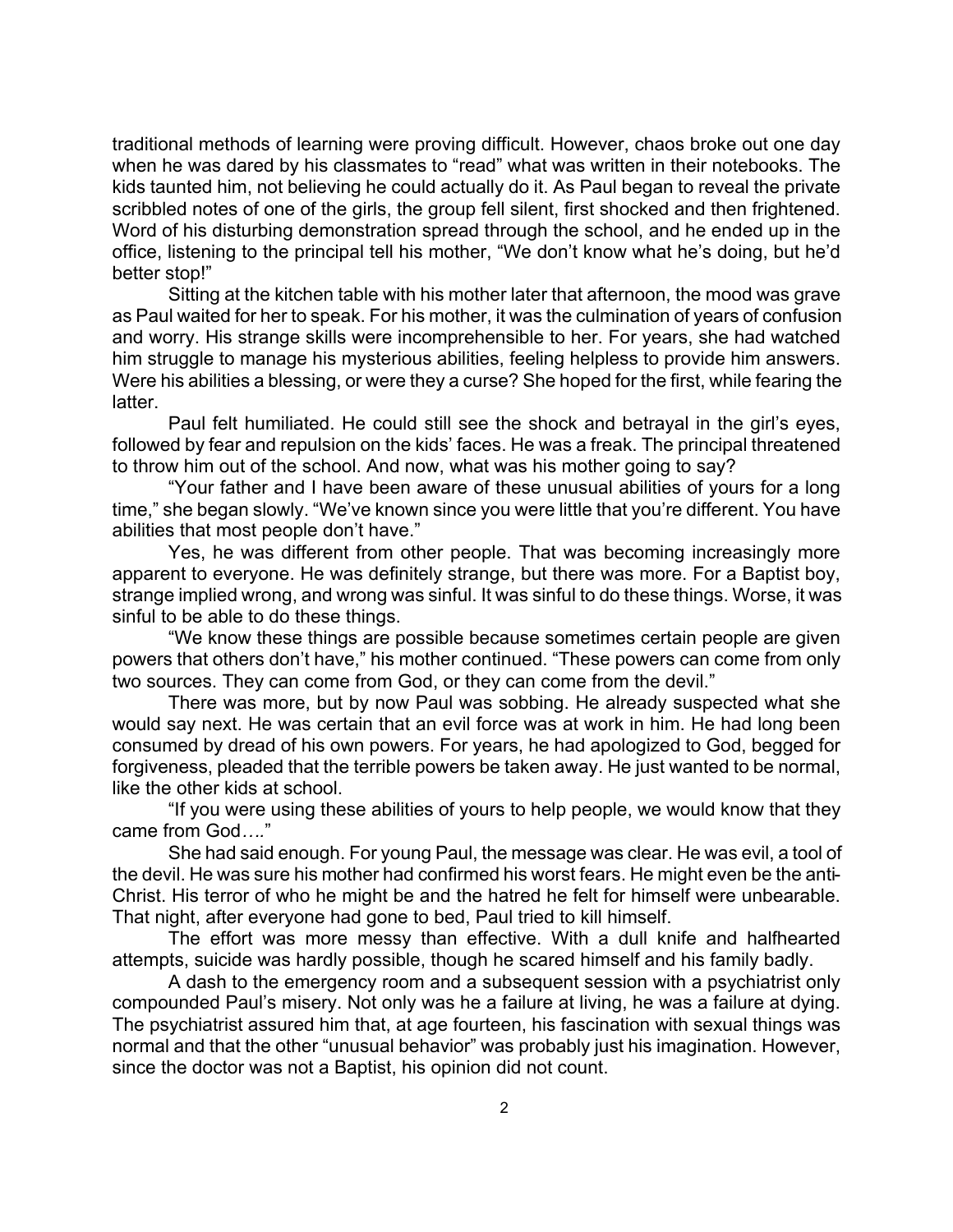Paul's only recourse was prayer, and lots of it. Over the next year, he prayed constantly, hoping to cleanse himself of the evil that apparently drove him. He deliberately disciplined his thoughts, memorizing and silently reciting Bible passages constantly to keep his mind occupied. He learned to turn off the psychic abilities that had become a curse, by changing channels in his head whenever his thoughts went in an unwanted direction. He understood that stopping a habit is more difficult than replacing one, so he kept his thoughts on God, hoping there would be no space left for evil to trespass.

His sexual interests were not as easily managed. No Baptist came forward to tell him that it might be hormones or that it was normal, so he struggled along. According to his tormented conscience, there was only one way to right the wrongs that he could or would not relinquish. He would turn his life completely over to God, hoping the ministry would redeem him.

Feeling some confidence from his new decision, Paul lay in bed one night listening to the familiar, reassuring sounds of a prayer meeting lead by his father in the living room. The group assembled regularly for an animated study of the Bible. They were young Baptist ministerial students, ardent and fiery. They prayed loud and hard. Long, impassioned invocations filled the air with zealous euphoria until in the end each of them fell exhausted to the floor, laughing and crying uncontrollably. The atmosphere was simultaneously electric and comforting to Paul.

Eventually, the house and the people, and the bed where Paul lay, no longer existed. He found himself walking along a dirt road with fields of tall grass stretching to the horizon on either side. A warm breeze blew, and the air was fresh and cool, sweetened with the aroma of damp soil. He felt peaceful in this setting for the first time in memory, moving forward toward something unknown.

Far in the distance, he could see an enormous light filling the horizon. Out of that light arose a being bigger than the world itself. It was an image of Jesus. Jesus, as Paul imagined he might appear, only more beautiful. The being reached out to Paul, causing something deep within him to respond. In that second, something transformed and Paul's life would be forever altered.

What he experienced was a change in perspective. For months, he had been praying to be "fixed," as if sin is God's exclusive domain and hard-sought rewards like redemption, rescue and salvation are his to hand out when motivated by whim. In that moment of experiencing an image of God face-to-face, an image that sprung from within rather than from the writings or sermons of others, Paul for the first time decided to take responsibility for himself and for his personal relationship with God.

"You're *my* God now!" he shouted as he ran into the embrace of this irresistible being formed of light. "You're really my God, and nothing can change that or take that away from me!" Instantly, the years-long schism seemed healed.

Just as suddenly, Paul found himself back in his bedroom. He had been shouting and crying, delirious yet happy. He woke, certain that he had disturbed everyone, but instead the house was quiet. The prayer meeting had adjourned long ago, and his family was asleep. He knew it had not been a dream. He could only assume that the experience had occurred in some distant place, far from his bedroom and far from his waking consciousness.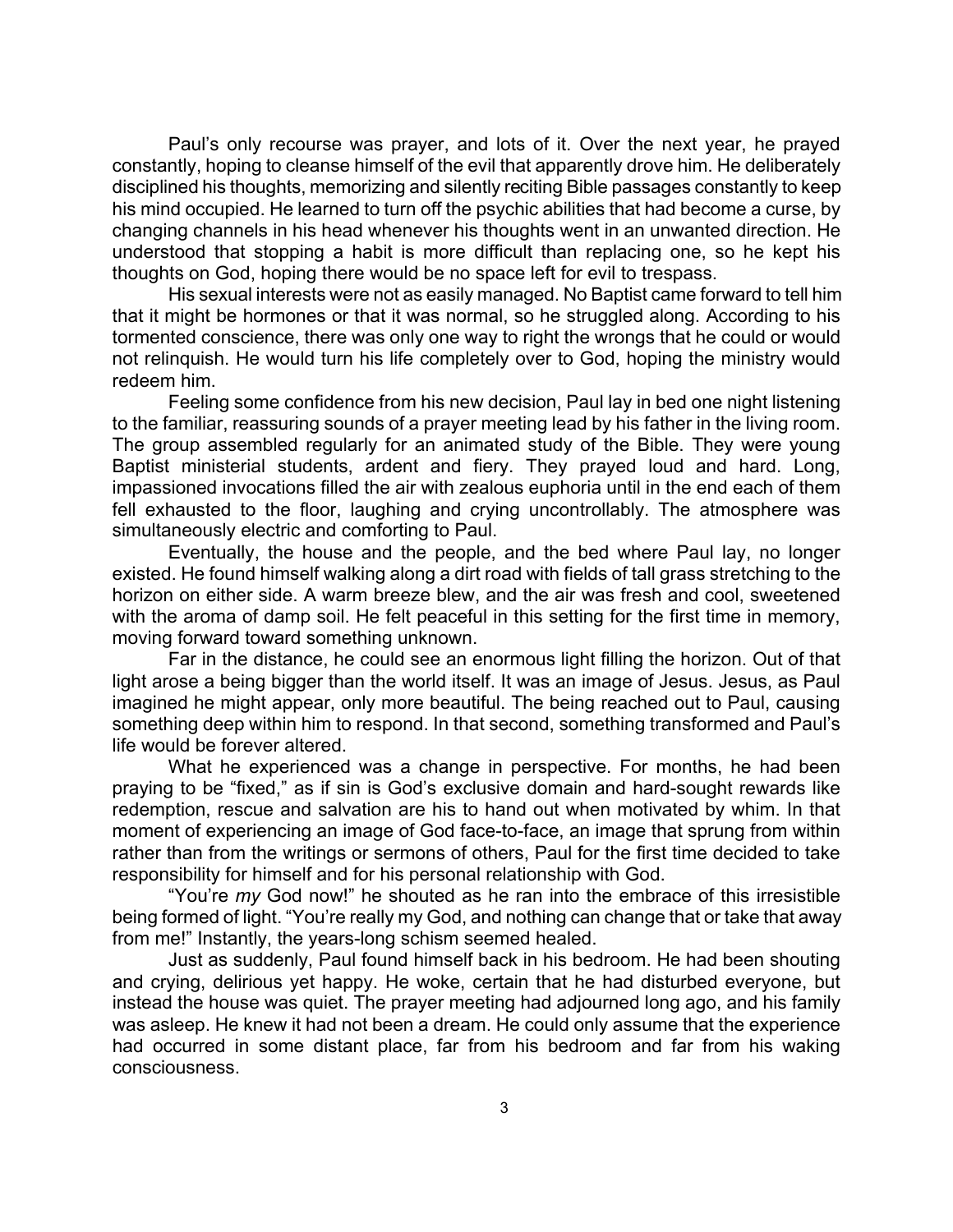In the years following this experience, Paul's God remained a Baptist and existed most of the time in a box labeled, "Guilt, Condemnation and Disapproval." But never again would Paul feel unacceptable or separated.

The obvious next step for him was to answer the calling. At age fourteen, Paul became an ordained, licensed minister. Young but wiser than his years, he instinctively shared with his congregation what he had always accepted as truth.

"If you have a problem, you can talk to God, and you'll receive answers," he told them. "You'll receive guidance and instructions, and you'll be comforted."

Paul was taught from infancy that two-way communication with God was possible, yet he never received specific instructions for how that could or would take place. He had experienced a personal, direct encounter with God, his personal calling. However, no words had been shared. The being of light had not actually said anything.

He wanted his congregation to maintain the possibility, even an expectation, that they could have a direct conversation with God. But in truth, Paul believed that if any member of his congregation suddenly heard an unexplained voice coming from out of nowhere, he would be frightened out of his wits and probably believe himself crazy. And so would his family and friends.

So how would guidance come? What form would God's voice take? Was he relegated to inspiring hunches or feelings, or could the all-powerful God make himself heard with the physical ear?

It would be eighteen turbulent years before Paul would discover the answers. Through an extraordinary experience in 1972, he would discover that his source and creator could literally speak to him, and through him, in precise and understandable terms. Eventually, that discovery would completely alter the course of his life.

As a minister, Paul's course of direction was clear and fixed, and he was eager to be on his way. Following high school, he completed a tour of duty with the army, during which time he married. Soon the young couple gave birth to a daughter. After his release from the army, he immediately enrolled in a Baptist seminary, following the path of his father, his grandfather and his uncles.

Feeling at home for the first time, Paul thrived in the religious academic setting. He developed a reputation, first as someone who could hold his own in classroom debates. He reveled in challenging the professors whom he believed dogmatic, born and schooled deep in the Bible Belt. Secondly, he developed as a speaker with sought-after talents of his own. He inspired congregations in the surrounding churches and eventually traveled as a guest preacher to churches throughout the state. And through his night job with the police department, he initiated a much-needed prison ministry.

Gradually, Paul managed to leave behind the strange and troublesome powers of his youth. By the end of his senior year of seminary, he was well on his way to a successful career as a skilled and respected pastor. Then the bottom fell out of his world.

In competition with full-time studies, two jobs, a speaking schedule, and Paul's new popularity, his marriage had suffered. Fed-up with feeling abandoned, his wife left with their baby to visit her parents and never came back. Paul's appeals by phone and mail went unanswered, so he went to plead with her in person. But by that time, she had fallen in love with someone else.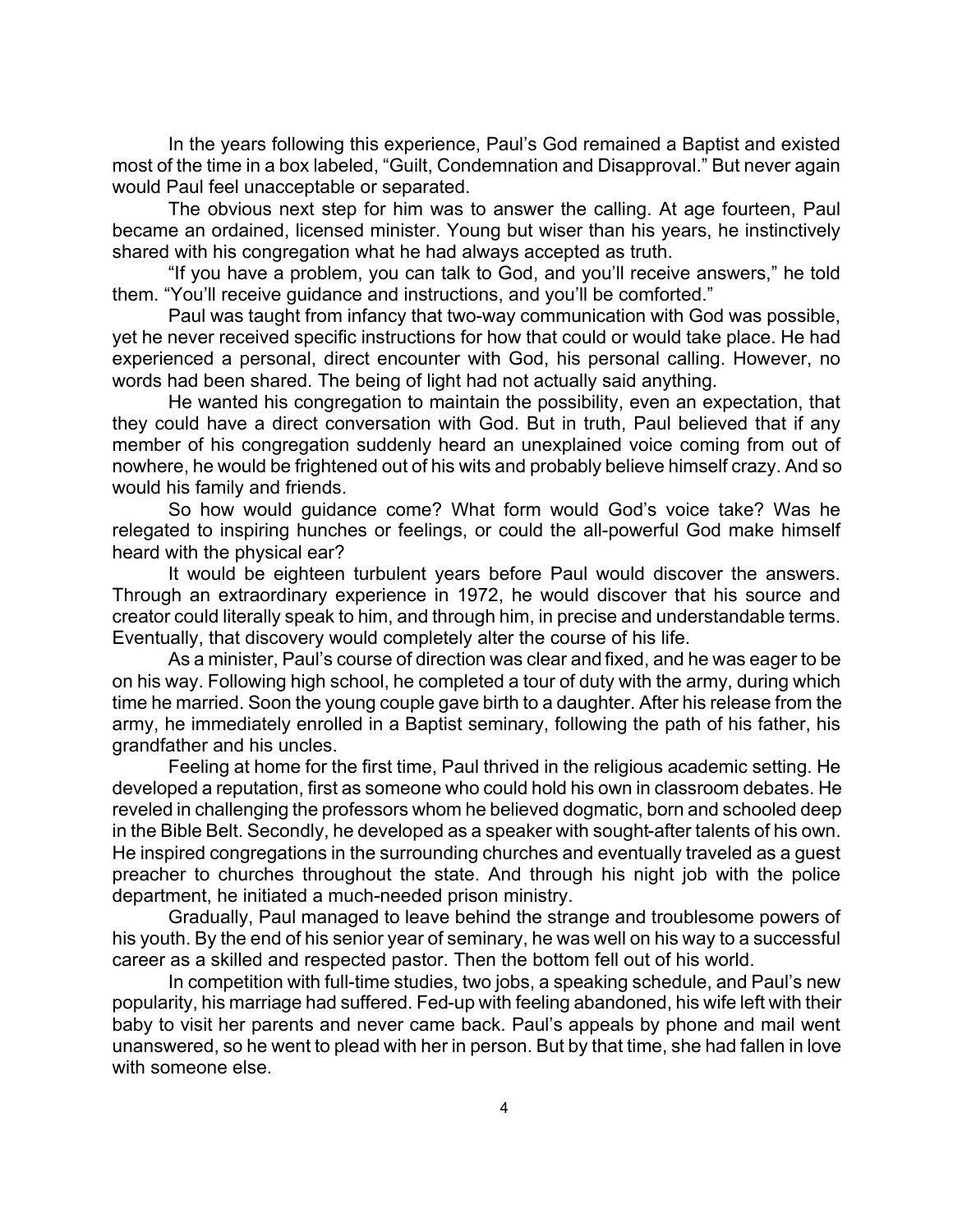In 1967, divorce was rare. Among southern Baptist ministers, it was nearly nonexistent because it was unconditionally unacceptable. Devastated and depressed, his dreams shattered for the second time, Paul considered his plight from a bed in a psychiatric hospital.

He agonized over why God would call him to preach as a minister, lead him into the seminary, allow him to come so close to his goal by experiencing a taste of the joy and respect of a ministerial calling fulfilled, and then pull the rug out from under him. Instead of guilt, this time he felt rage. Again, this punishing unreasonable God who ruled impulsively through fear and havoc had betrayed him, bringing more personal crisis to his life.

This time, he was determined to rid himself of the deceiver completely. He decided to spurn everything religious, so he left the seminary only weeks away from graduation. In defiance, he bought a pack of cigarettes. For a well-behaved pastor's son, who never smoked, drank, swore, danced or went to movies, this was decisively rebellious. He smoked the whole pack and made himself sick, but he felt consoled because now God knew he was angry. Next he bought a beer, and another, and another. And so began five long years of addicted chaos and numbed pain.

Paul's goal was to break every rule that had so far defined his life. In a relentless pursuit of time and experiences missed, he maintained a drugged and drunken existence while he explored sexual experiences that he had never even imagined. As his anger eventually sank into despair, he stayed on the move. He traveled the country, holding dozens of jobs from bartender to beautician, hospital orderly to restaurant manager. Through it all, he attempted to assure himself that he was having a good time. After all, he had finally outsmarted God.

Sitting alone in his apartment one day, Paul watched his pet hamsters racing on their spinning treadmill, their legs pumping furiously yet going nowhere. Just like him, they probably thought they would arrive somewhere shortly, blind to the pointlessness of their efforts and their situation. Watching despondently, Paul recognized his own predicament – running faster and faster, intensely heading no place.

Disheartened, he turned away. Then he bolted the door of his apartment, pulled all the shades, took the phone off the hook, and sat in the dark to wait. A debilitating depression descended. Work was necessary for survival, but nothing else could get him out of the self-made asylum of his dark apartment. He refused to speak to anyone. Even drugs and alcohol finally lost their appeal and their stranglehold. The constant parade of lost souls like him, which had filed in and out of his apartment for years, gradually disappeared.

Paul was thirty-three years old, had accomplished nothing, had failed at everything, and was going nowhere. As his estrangement from life increased, he sank further and further into depression. He had no one. He had spent the last five years accumulating meaningless relationships with people who were also searching for escape and were generally worse off than he was. He had no friends and no confidants.

His parents cared, but he knew their solution and refused it: "Go to church, pray and read your Bible." Paul still wanted nothing to do with God. Yet deep inside himself he knew an answer had to come quickly.

Many years earlier, Paul had trained as a hypnotherapist while stationed at Brooke Army Medical Center. Under the supervision of doctors, he had used hypnosis to help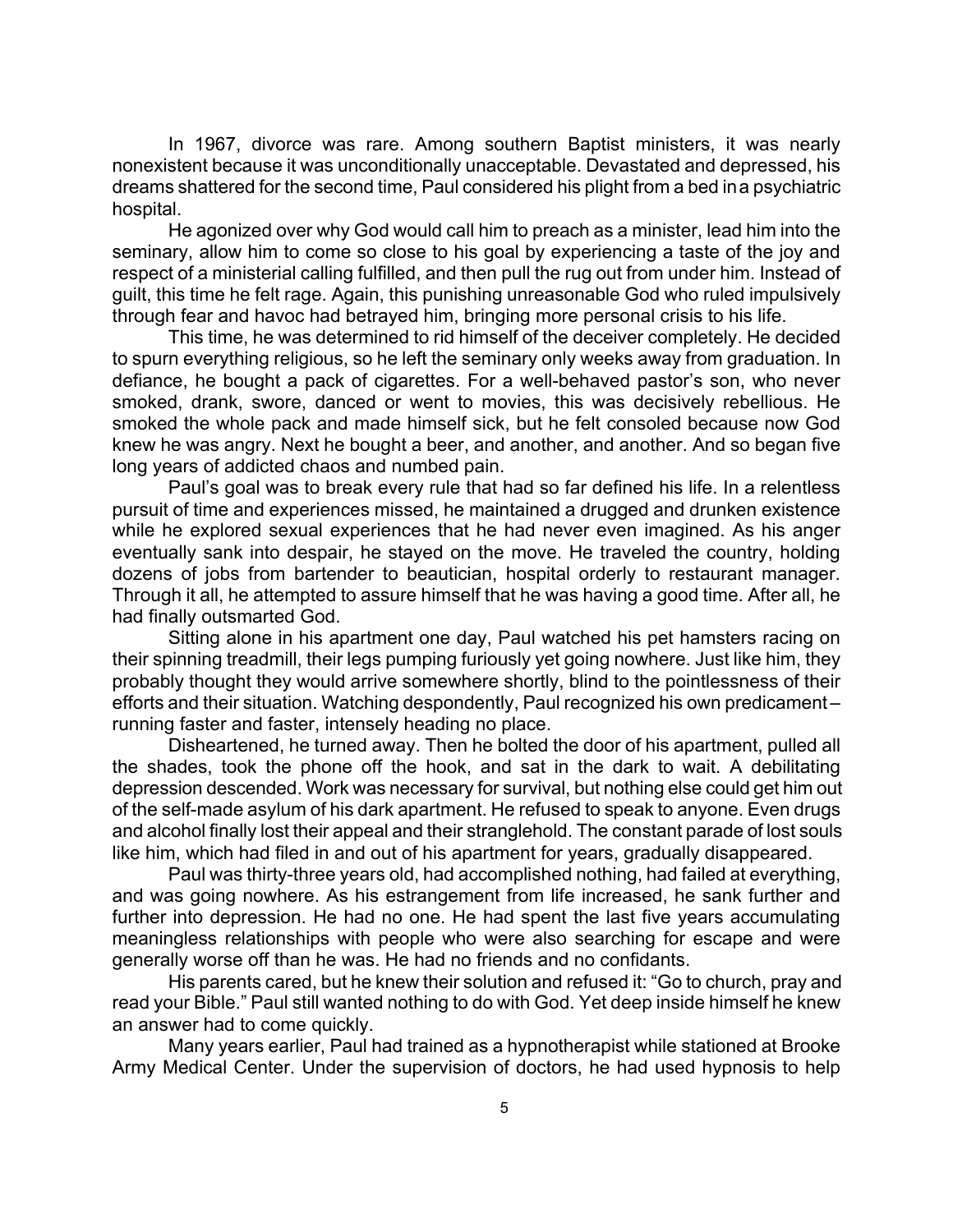soldiers with a variety of personal problems, including depression. Remembering the success of that program, he thought that a good hypnotherapist would be helpful. He found a hypnosis clinic in the yellow pages, called and made an appointment. The therapist seemed confident that Paul's problem was a deep-seated guilt complex brought on by his strict religious upbringing and was sure that successful treatment was possible. However, when Paul heard the exorbitant price of the twice-weekly sessions, he left feeling more miserable than ever. Even when he sought help, it remained just out of his reach. His state of mind was at a crisis point.

Paul went to work that night feeling incensed and bitter, but at least he was finally talking. He angrily described his predicament to a familiar customer at the bar. "How in the world am I supposed to afford hypnosis at those prices?" he protested.

"I hypnotized someone once," Harry offered, his voice trailing off as Paul continued to rant about the unfairness of life. Suddenly comprehending what Harry had said, Paul stared at him in disbelief.

"You hypnotized someone once?" he echoed.

There was a dubious confidence in Harry's hopeful expression, and Paul supposed "once" would have to do. "Let's go, then!" And off they went to Paul's apartment where he lay down and closed his eyes, submitting himself apprehensively to Harry's novice attempt at hypnosis. Paul's last conscious thought was, "This'll never work. This guy has no idea what he's doing. If anything happens, it'll be because he bored me to sleep."

The night was February 15, 1972. *"You have not attained sufficient growth or spiritual awareness to understand contact with these records,"* spoke a powerful voice, not dissimilar from Paul's, as he lay unconscious on the couch. *"That which you perform is a foolish experiment, for you attempt to harness powers you do not understand and to contact sources, records and intelligences you are not familiar with. How will you try the spirits should you attain that you seek? Would you recognize him whom you do not know, have not been familiar with?"*

This was not what Harry expected. He wrestled himself out of his shocked state and groped for something intelligent to ask, "Who are you? Are you a familiar spirit or a guide? Do you have a name?"

*"Neither familiar spirit nor guide is necessary for the reading of these records,"* the voice continued. *"It is rather in yourselves, in your own development, that understanding and guidance will come. Not from a lesser spirit, but from the throne of grace itself. It is through your development that you may come before these records and read what you will, for the instruction and development of those on your plane who would know more of the divine. Then go and study, with prayer and meditation. Develop the self and your own spiritual understanding, so that you may return. Being familiar with these planes, you will be welcomed and may read and rejoice."*

Just as suddenly as it had begun, the extraordinary session ended. Paul awoke, remembering nothing. He felt like someone had hit him hard in the stomach, and his body was doubled over in pain. On top of that, he still felt depressed. Harry, on the other hand, was practically jumping up and down with excitement.

"Some kind of spirit spoke through you!" He could hardly get the words out. "It talked about spiritual awareness and prayer and records!" Still in pain, Paul could not care less.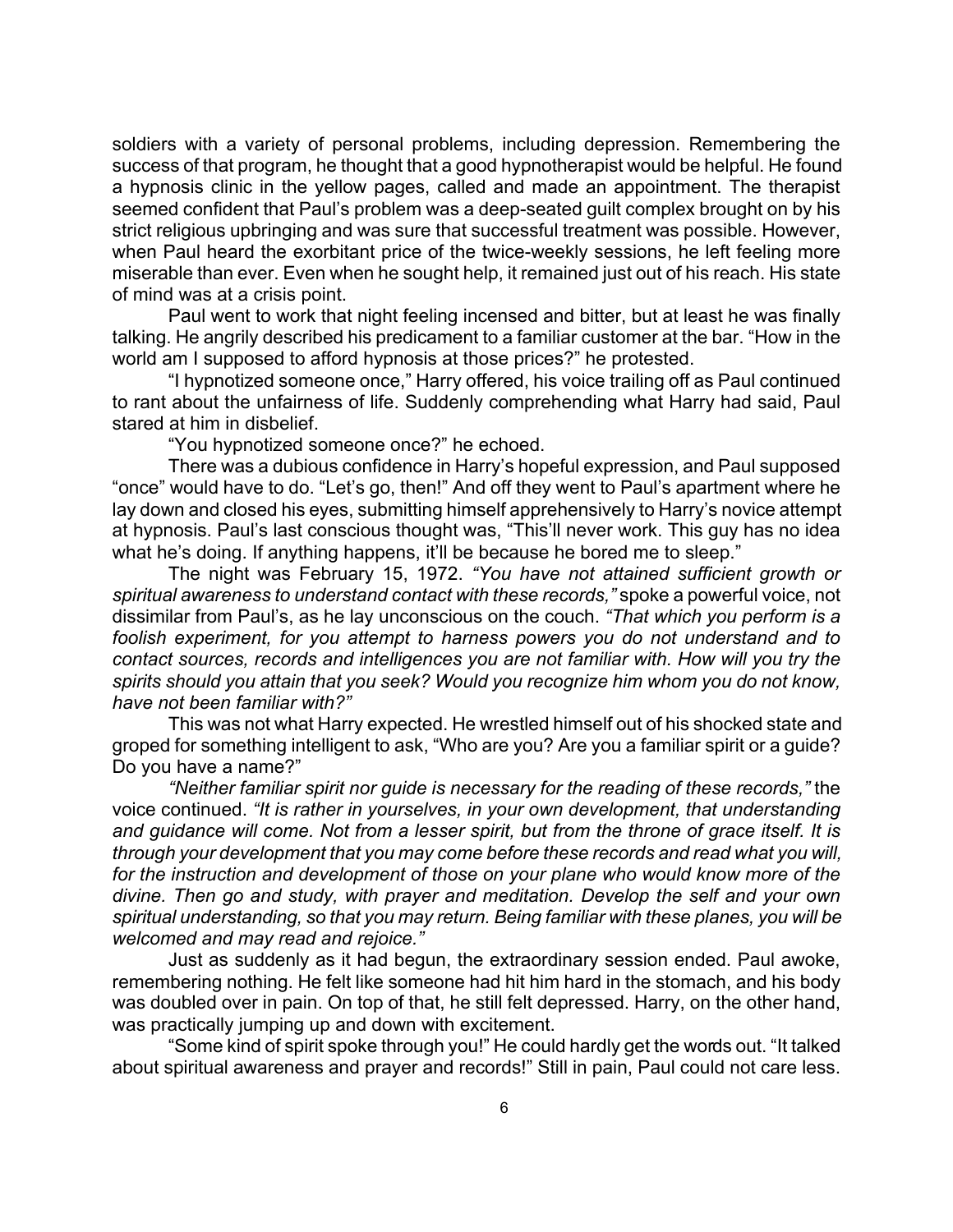"Well, what do you expect when you hypnotize an ex-Baptist preacher?" he demanded. Not waiting for an answer and still clutching his stomach, he led Harry to the door, wanting to be done with it.

Over the next days, each man's determination grew, though in opposite directions. Harry could hardly wait for another opportunity to talk to the voice. On the other hand, Paul threw himself into his work, determined not to get involved in another dead-end venture where God was bound to be lurking.

Harry returned every day, insistent that they had stumbled onto something fantastic. He bought a book about the medium Arthur Ford and brought it over for Paul to read. But Paul was implacable. He was definitely intrigued, though a little frightened, but he was not interested in going any further with the experiment. He still believed the information had spewed out of his Baptist-saturated subconscious.

In the end, Harry finally won Paul over. His argument was, "It couldn't have been you talking. You're not that smart." That finally made sense to Paul. When Harry showed up with a tape recorder, Paul agreed to try it again, but only on his terms.

There was one way to prove the validity of Harry's claims. Paul needed a test question concerning information that neither of them knew, yet something verifiable. Only then would Paul be assured that the voice was something beyond his own mind.

Paul's great-grandfather had been murdered many years earlier. He died without revealing the hiding place of a large sum of money. The family knew he had been saving it, but could never locate it. Where was the money? This would be an excellent test question. Paul also wanted to know the cause of the abdominal pain he felt when he woke the first time, and how it could be prevented. A third question would concern the preparation needed to approach "these records." The fourth: "Who are you?" Not necessarily in order of importance, Paul would recall years later.

As Harry prepared his tape recorder, Paul lay down again and closed his eyes. In response to Harry's bland attempts at hypnotism, Paul's body suddenly jerked upward, then gently relaxed as if asleep.

*I am approaching the entrance to a tunnel. It is similar to the mouth of a cornucopia because it seems to spiral inward and upward. I can see two figures at the opening. They seem to be waiting for me. One is Merle who was my girlfriend in high school until she died in our senior year. The other is my young friend, Jaida, who remained my secret companion for years following his death when we were seven. They each take me by the hand and lead me through the tunnel. We come out the other side onto a grassy hill. As we begin to climb, I see that we are approaching a temple at the top of the hill….*

Paul awoke from his dreamlike vision of former friends to Harry's excited shouts. This time, Harry had captured the voice on tape. Paul sat in stunned silence as he listened to a more potent version of his own voice pinpointing the location of the lost money. It could be found in the chimney of the old family home. The circumstances of his greatgrandfather's death were also described.

*"Your consciousness is disengaging itself from the physical body,"* the voice explained concerning the abdominal pains. *"When the physical body feels consciousness leaving, it associates that with death. It will do anything in its power to hold consciousness in the body. For that reason, those muscles are cramping in an attempt to sustain life. As*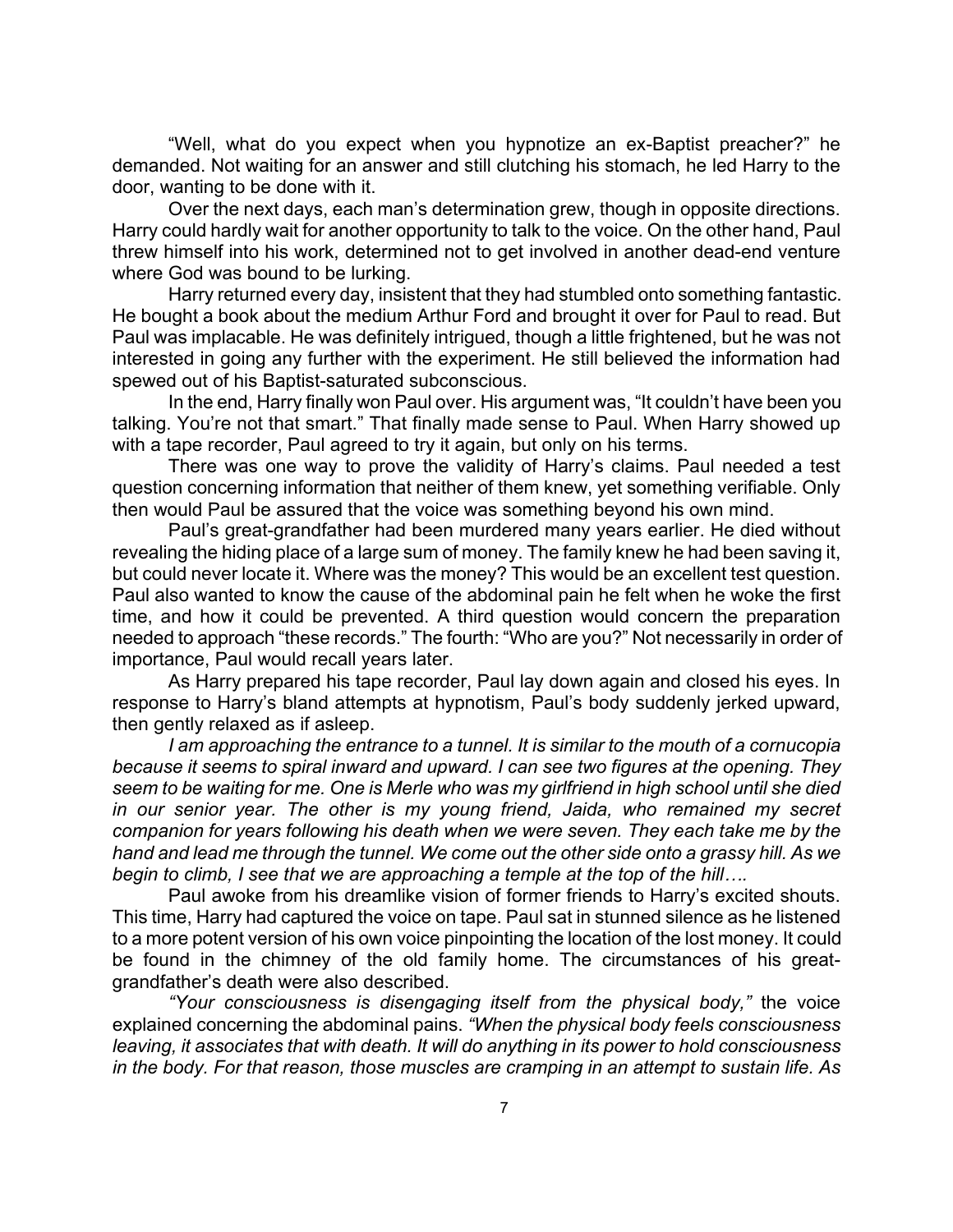*soon as the body becomes accustomed to the procedure and realizes that the cramping is not necessary or even effective, the reaction will cease."*

Concerning preparation, the voice provided several suggestions, including meditation, sacred scripture study, a set of physical exercises, and an approach to diet. Prayer was also suggested, though something quite different from what Paul had been doing for years and calling prayer. He was certain that this information had not come from his own mind.

*"This is not a spirit,"* said the voice in answer to the question concerning identity. *"This is not a personality. You are not talking with someone else. You are talking with the rest of your mind."*

The voice explained that beyond our conscious and subconscious minds is a greater portion, which contains all knowledge and intelligence. This superconscious mind could draw information from records that only it could access, records written on the skein of time and space. *"They are the records of the universe – past, present and future – and they are available to all individuals."*

Paul had never encountered anything like this before. In one sense, hypnosis had been successful because he was too amazed to be depressed anymore. His previous associations had never included psychics, readings, spirits, superconscious minds or records of the universe. There had only been God or the devil.

In the Baptist seminary, Carl Jung was discounted as a lunatic. To mention a psychic would have been blasphemy. Paul's earlier participation in the army's hypnosis project had brought warnings from his friends, and his parents had begged him to leave it alone.

This amazing phenomenon of a voice that spoke of spirits was frightening, yet it was too intriguing to ignore. So the two men went on to contact the voice repeatedly in the next few weeks.

*The two figures are waiting to take me through the tunnel. As I come out the other side, I find myself in a meadow of wild flowers where a soft breeze blows, and I can hear the sound of a brook. Ahead of me is a mountain. As I climb, I pass through seven terraced gardens of glorious color. At the top, I enter a temple. The air is rich with music, though I*  see no one. I see rows and rows of books with names on the bindings. I am in an *enormous library….*

A collection of profound and insightful information accumulated as the two men returned to read daily from the records. Additionally, Paul and Harry's conscious awareness expanded as they continued their new disciplines and studied every related book they could find.

The Source, the term eventually introduced by the readings themselves, provided information that often felt familiar to Paul, like an innate recognition. However, many ideas were completely new. He was comfortable with the language used, including religious concepts and Bible quotations, but he rejected the growing references to reincarnation.

Paul and Harry were in an extraordinary and unfamiliar realm. There were "the records" to consider and fathom, records that contained the history of the world and even its prehistory. Then there were masters, angels, spirit guides, the Great Cloud of Witnesses, the Great White Brotherhood, and discarnate souls who in previous lifetimes had mastered certain areas of knowledge. The Source described itself as a collective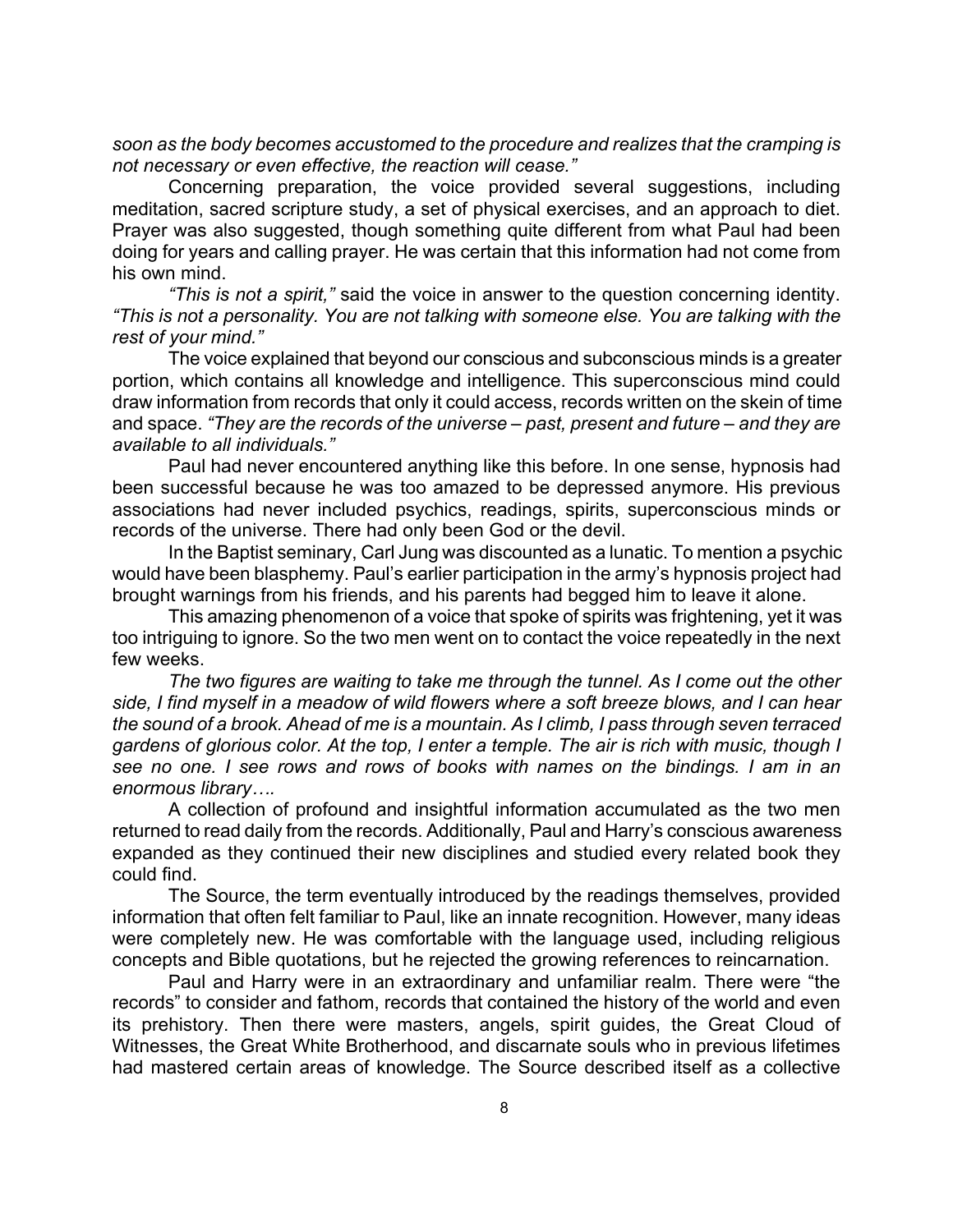consciousness that included all these and more – a *"group of beings with a single consciousness, who follow in the light of Christ… communicating from the mind of God, the Throne of Grace itself."*

*"The voice that you are talking with is the source of your mind, which gave birth to your mind. It pre-existed your physical body and created your physical body. Its relationship to God might best be described as the child of God, the only son of God."*

The readings explained that the "Christ" they referred to has expressed through many religions and cultures from the beginning of time, including the historical figure, Jesus. They clarified that a person does not have to be religious to speak with the source of his or her being. That source can be called by any name, because unlike man there is no ego involved.

Paul's Baptist God, who ruled through fear and punishment, was breaking down day by day. The God he had worshiped for thirty years, even grudgingly during his time of rebellion, was reducing to a fantasy figure of his own design. The Source described that God as the one *"created by man in his own image."*

Paul was thrilled with the possibility of firsthand confirmation of a creator who could speak. Could it be true that God was not mute, was not relegated to a long ago burned out bush or an ancient talking donkey? After all the years of hearing, from the front of the sanctuary, that communication was possible – could it be as simple as listening to a voice inside ourselves?

One dilemma remained for Paul. In the first communication, the voice had said, *"It must be obvious to you, even at this point, that these things do not come from the mind of man."* It was obvious to Paul, and it was becoming increasingly clear with every successive reading. The process as well as much of the content went against what Paul believed to be "righteous." What if it was from the devil? He could almost hear his mother's concerned voice, "There are only two powers in the world that can produce this kind of ability*….*"

Here was the same unresolved issue again, almost two decades later. Since the night of his attempted suicide, he had managed to successfully suppress these strange abilities. Was this new phenomenon simply evidence of some evil force residing within? Was he really just a tool of the devil?

There was only one person to whom Paul felt confident to turn. Paul's father was a formidable man, quick to call a backslider by name. He was a stalwart Baptist pastor whose love for his family never confused his priorities. God and the church always came first. Paul turned to his father for help, knowing he would receive a wise and honest answer. He was certain his father would think it was the devil at work, but possibly he could offer some form of protection since the work seemed valuable.

Paul was shocked by his father's response after listening to the recorded voice detailing discarnates, past lives and the living-God within each person.

"It is of God," he stated matter-of-factly, without hesitation.

"How can you say that?" exclaimed Paul, so shocked that he seized the opposite argument. "It doesn't sound at all Baptist to me!"

"On the contrary," his father explained, citing the Bible as evidence. "Daniel needed to know what King Nebuchadnezzar's dream was, along with its interpretation. So what did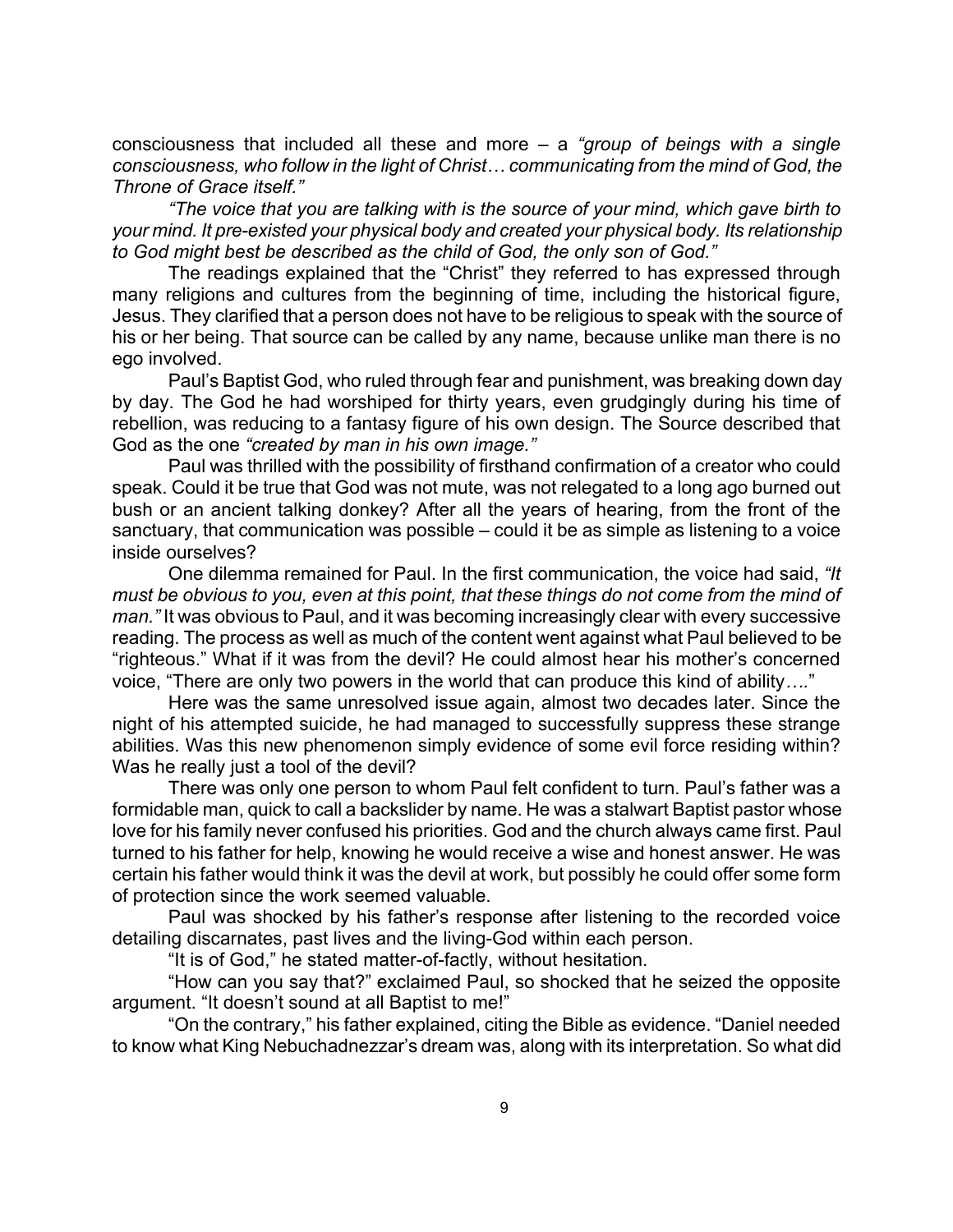he do? He went into his room with his friends, lay down to sleep and received the information that would save their lives. It sounds like you're doing the same kind of thing.

"There is a verse in scripture that says, 'Which one of you, if your child asks for a piece of bread, will give him a stone? Or if he asks for a fish will give him a scorpion?' Your mother and I have been praying for you every day for the past five years, since you left the ministry. Praying that something would happen that would get you back on track. I knew that it would have to be something dramatic. I never doubted that it would happen, and I believe this is it. I asked God to bring you back, and I know he didn't give me a stone or a scorpion. That's how I know it is of God. You are communicating with the Holy Spirit. You go back and get to work," he directed. "You do what that voice tells you to do. It's your life work."

*I am walking into the tunnel, which is now very familiar. I look for my two friends, but this time there is no one waiting for me. I hesitate, since this has never happened before. Finally, I walk through the tunnel alone. As I come out the other side, there on a distant hill are Merle and Jaida, waving goodbye. They turn and begin to walk away, toward something that I cannot see. I know that I will never see them again. They have completed their work in opening the way for me to approach these records. They have pointed me in a direction beyond themselves and into a communication with the source of all there is to know….*

Following the encounter with his father, Paul began his new work in earnest. The readings took precedence over everything else in his life. As he accumulated more information each day, he grew in his own understanding of what was happening and what was being given. He also continued to investigate the identity of the Source.

*"This is not a spirit or another person. You are talking with the rest of your mind. The mind that you think with is minute. There is much more to your thinking ability than what you experience. The mind that you ordinarily think with is a result of your external senses, observing the world around you and making judgments about what it sees, hears and feels, gathering information and making logical conclusions. It is the sum of your intelligence. It is external, a body phenomenon, a result of the brain functioning."*

The Source added, *"There is also an intelligence that is inherent within you, that is not the result of the brain functioning. The voice that you are talking with is that higher consciousness – the greater consciousness within you."*

The obvious question arose: Was the ability to access this consciousness of information unique to Paul, or could anyone do it? The Source explained that Paul had been successful because he could silence his conscious mind long enough to listen to a consciousness greater than his own.

*"The phenomenon of the rest of your mind, the superconscious, the greater intelligence, is not peculiar to one person. In this moment, cells in your body are actively dying. Simultaneously, another phenomenon is occurring. You are replacing those dying cells with new cells, new life. The intelligence within you that knows how to make new life, knows how to cause your heart to beat, knows how to heal your body, that is coexisting in the body with you – it is that intelligence that made you. It is the creator of your brain, your consciousness, your body. If that intelligence created your ability to communicate, surely it*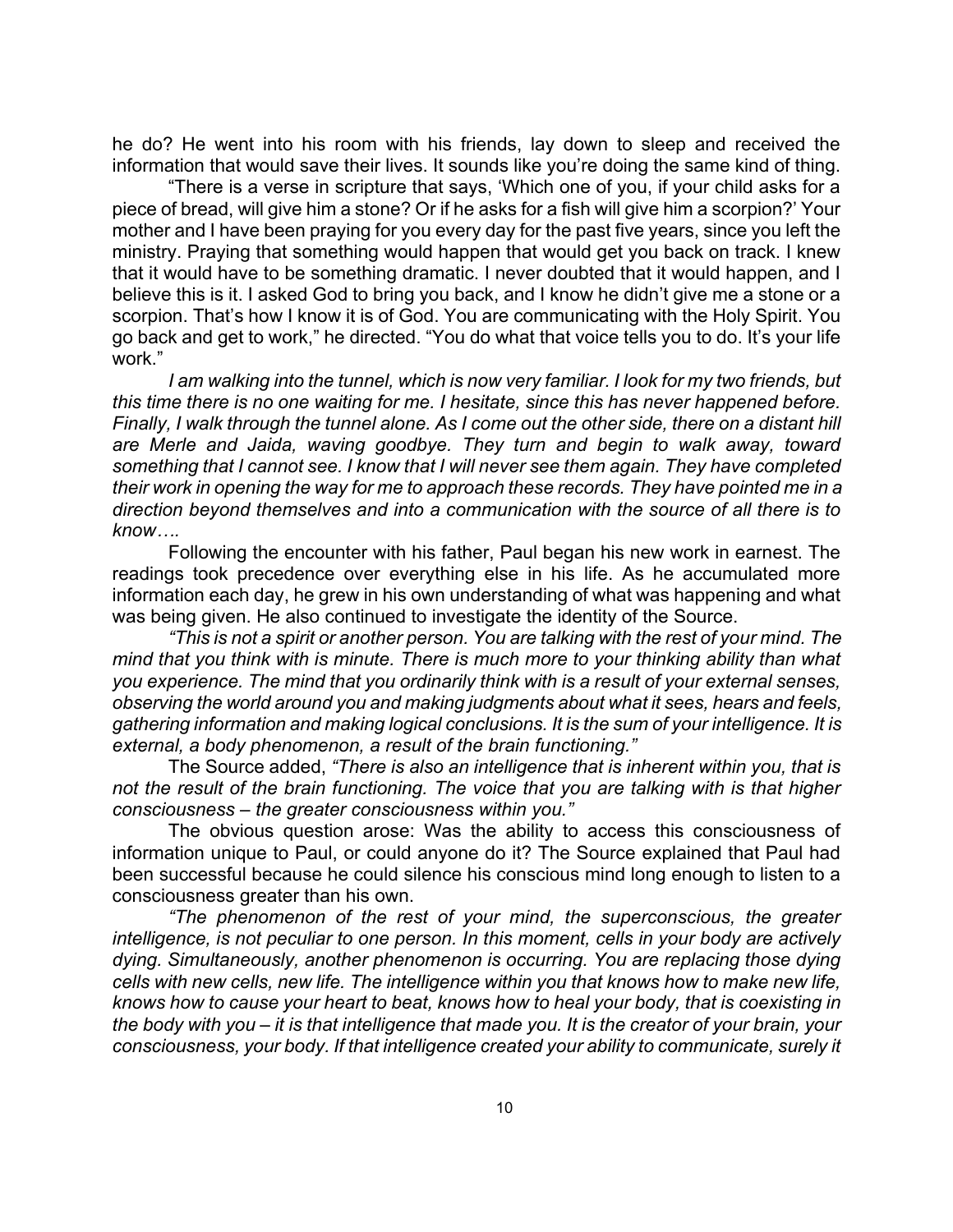*can hear you and knows how to communicate with you directly. That same intelligence is available to everyone."*

Paul had been successful in reaching the unconscious state, not primarily because he was hypnotized, but because he had been desperate to escape consciousness. The Source explained that anyone could enter a subtler reality or altered awareness. Losing total consciousness was not necessary. And in that place, anyone could ask questions and receive answers from the source of life.

As word spread of Paul's work, people began to flock to his home, many of them desperate for answers to life's challenges. The demand grew daily, so he asked the Source what to do. The Source cited a familiar allegory: Give a hungry man a fish, and you have fed him once; teach him to fish, and you have fed him for a lifetime.

*"Teach people how to receive their own answers instead of providing them the answers they seek. Teach others to discover the answers within themselves."*

Following this directive, Paul gathered the guidelines that the Source had offered him personally, to prepare himself to read the records. These included instructions for diet, exercise, meditation and prayer. There were also specific exercises for enhancing personal growth, developing intuitive abilities and gaining a comprehensive understanding of the impartial laws by which this universe operates.

Paul combined these as the cornerstone of Inner Light Consciousness, a guided experience in spiritual evolution. He offered the course to tens of thousands of people throughout the world until his death in 1994. He also trained many individuals to be teachers themselves, so this wealth of wisdom remains available today.

Paul made available instruction on virtually every phase of human existence. He did this through thousands of hours of trance readings, published writings, residential programs, and seminars and lectures before worldwide audiences.

The Fellowship of the Inner Light, the nondenominational interfaith church that Paul founded in 1972, has united people of diverse nations, races, religions, faiths, disciplines and viewpoints under one roof. The common ground has been the belief that every individual has a gift to give to those who have ears to hear, and that through perfect love we can literally cast out fear and its effects.

From the moment of his first trance experience, the focus of Paul's life became the empowerment of others. His dream – his ministerial calling fulfilled – was to inspire others in their pursuit toward their full potential. He believed that pursuit could be enhanced in no better way than through a direct, experiential relationship with one's creator.

Like other great spiritual leaders, prophets and teachers throughout time, Paul sought to emphasize not his own unique abilities, but rather the message itself. He never lost his childhood devotion to his Father. Though he was considered one of the foremost international teachers of human potential and spiritual wisdom, in everything he did, he always pointed toward the greater teacher, the God within.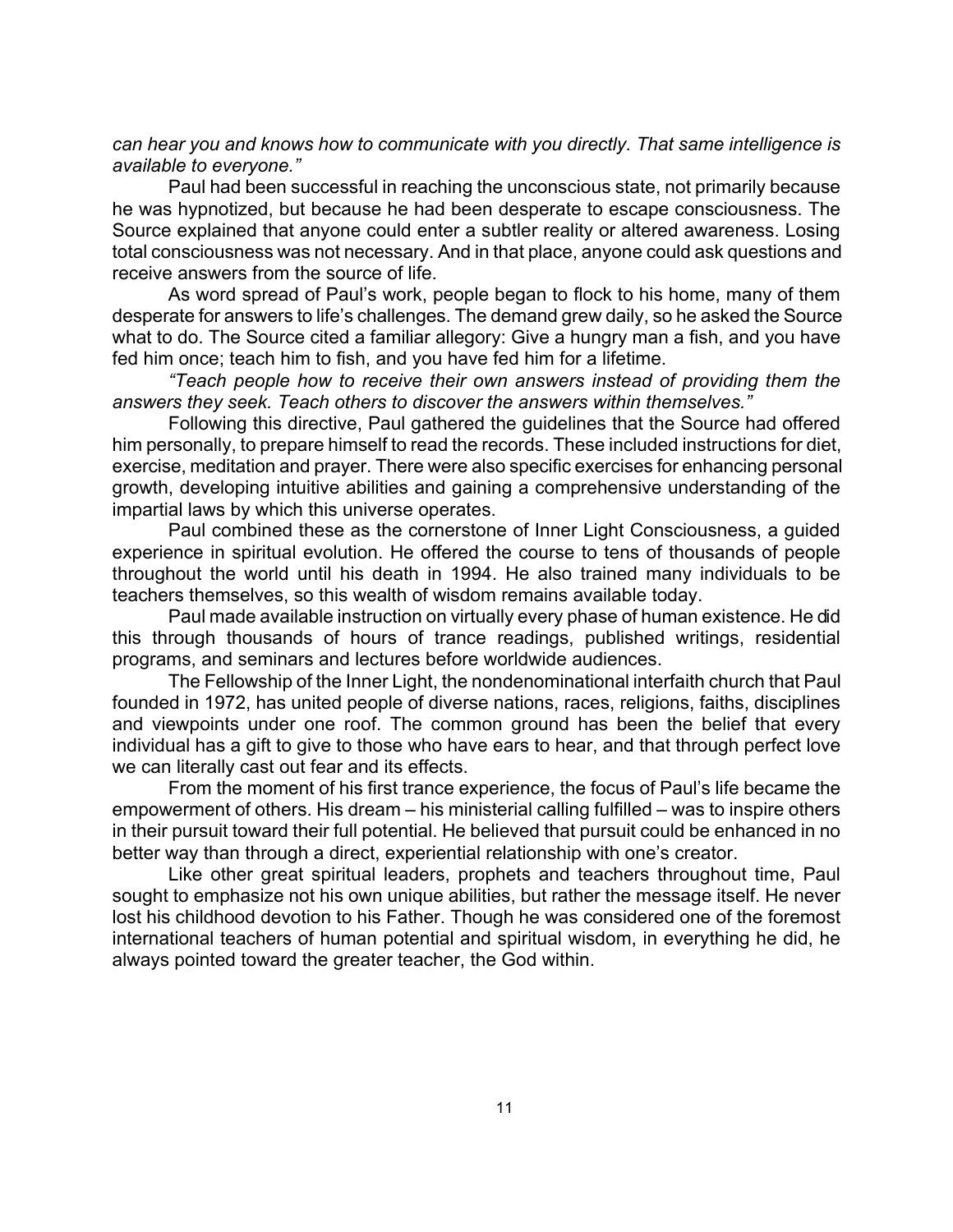# **The Planetary Mystery School By Paul Solomon**

Hidden in secluded and forgotten forests, where only narrow footpaths snake through impenetrable tracts of scrub and thicket, or high atop distant veiled mountains where only the intrepid dare venture up perilous pathways, there exist shrouded schools of the ancient mysteries. Only those rare individuals who have set aside all earthly considerations in order to pursue enlightenment at any cost will find these sequestered schools. Only the most venerated initiates can teach there – those who have surrendered to, and gone beyond, the laws of this physical plane.

No one can make application to a mystery school. The spiritual seeker can only attempt to meet the normal challenges of daily life with inviolate skill and wisdom. In time, a master whose influence can prepare a way of entrance into a mystery school may notice him. Once there, through a series of devised initiations, the applicant's consciousness is molded. He is presented the opportunity to progress as rapidly as humanly possible. He journeys through the hierarchical stages of soul development, as he subdues the challenges and masters the lessons, which have been carefully and specifically designed by an inscrutable master teacher.

…or so I imagined.

In 1972, I suddenly detoured off the mainstream thoroughfare of Baptist fundamentalism, onto the lesser-known spiritual path. Unsurprisingly, I was like a starving man let loose at a banquet. I read every metaphysical book I could find. I attended dozens of seminars and classes. I formed my own study group. I was eager to try every herb, potion and appliance. Eventually, I studied astrology, the Tarot, the I Ching and Qabalah.

Of all my discoveries in those early days, nothing fascinated me more than the concept of the existence of present-day mystery schools. I could hardly wait to enroll in one. I wanted nothing more than to purify myself, master all my lessons, and quickly get to a mystery school.

I was determined. Never mind that the related literature referred only to ancient times when Hermes-Toth was High Priest and Initiator to Egypt, or when Pythagoras wrote his esoteric doctrine in secret symbols rather than words. In my search for information, I had stumbled upon an obscure teaching: "There are still mystery schools operating in this day. They are hidden and impossible to find, however they do exist. When the student is ready, the teacher will appear. Only then will entrance to the mystery school be possible."

So I did everything I could to make myself ready. I continued my disciplines, read my books and practiced what I believed were appropriate responses to my daily challenges. But how would I know when I was ready? How would *they* know when I was ready? How could I be sure that the talent scout would find me? It was not easy to leave it all to blind faith.

As I was studying and meditating, working to prepare myself, I discovered a law of telepathic communication in the writings of Dion Fortune, who was a spiritual teacher, author and occultist in the early 1900's. The law states, "If you focus on someone, whether in the flesh or not, by picturing his or her image in your mind and by calling his or her name repeatedly, the individual's consciousness will be attracted to you."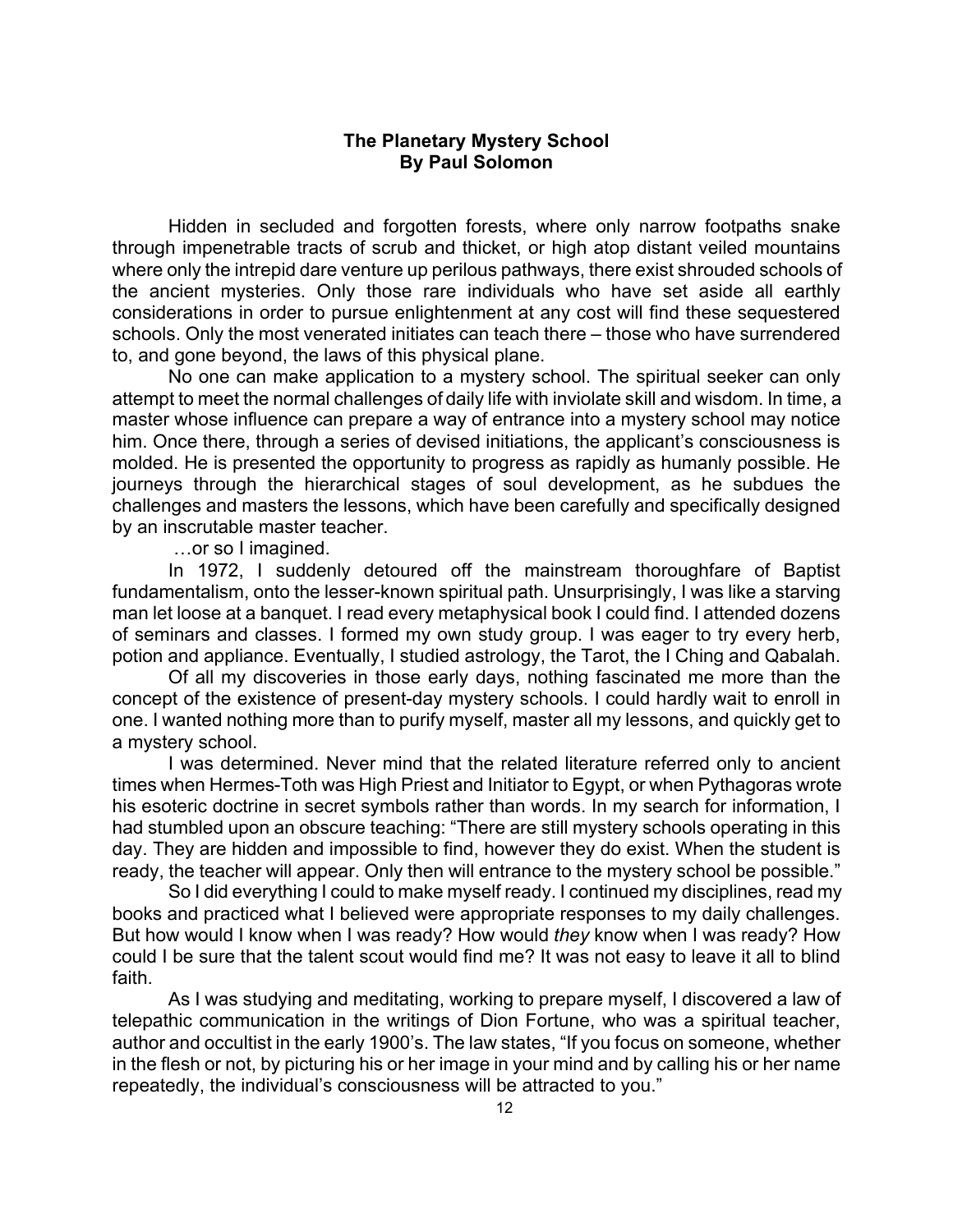Why shouldn't that work for a mystery school, I wondered? At least they would find me. They would know I exist and take a look to see if I'm ready. Maybe I could convince them, if I could just make contact with them.

So I decided to try it. I had no idea on which mystery school I should focus. I only had the models as they appeared in the literature. From those descriptions, I formed what I thought was a connection with the ancient tradition of the mystery schools. As I sat in meditation one day, I held an image in my mind and repeated what seemed like an appropriate mantra.

Eventually, I experienced a sensation, as if I were touring another dimension, another reality, a world separated from this one. Suddenly, the room where I had been sitting no longer existed, and I was somewhere else. I felt as though I were floating through space.

What happened next was the most frightening experience of my life. I could see a procession of beings coming toward me, dressed in long black robes with hoods that shrouded their faces. As this line of beings began to form a circle around me, I could hear a drumming sound coming from all directions. As the sound grew louder, the beings came closer and closer. Apparently, I was the object of their processional, and I was not sure their intentions were good.

At the same time, I realized that I could not stop what was happening. How was I going to get back to my room? I had no idea how to separate myself from this scene or from these dark beings. What had I gotten myself into?

All I knew to do was pray, so I prayed like I have never prayed before. Never mind New Age affirmations, or supplications to the popularized Universal-Father-Mother-God-Goddess, whoever that is! I turned to what I knew best! I reverted right back to the old-time religious prayers of my childhood – the ones I learned in Sunday School class. I knew I had better get hold of Jesus and beg him to get me out of there.

Then it occurred to me that if I could contact these individuals by imaging them and by calling to them, I could probably contact myself by calling my own name. So I did exactly that. I began to call my name and to focus on the room where I had been sitting before the experience began. As a result, I quickly re-associated with my body, meaning I got back in it, and I was suddenly back in my room. I awakened, sweating, physically uncomfortable, dizzy, scared and very relieved. I felt thankful it was over.

Once I calmed down, I read further in the book by Dion Fortune and discovered that mystery schools maintain and enforce psychic and occult protection. Entrance or invasion on a psychic level is apparently not allowed. So I assumed that I had encountered some sort of cosmic cops.

My next step was to lie low. I had had enough of mystery schools for a while. I had probably made my presence known. They would discover me soon enough. Unless, of course, I had flunked the entry exam, which seemed more likely.

So I went about my business, which was the continuation of the trance readings and exploration of the amazing information coming from the Source. Word of our experiences spread quickly, and a small group of interested individuals began to form. As more people showed up daily to share the discoveries coming through the readings, it became necessary to organize ourselves in some way. The demand for our services grew as fast as the enormous amount of information that was accumulating.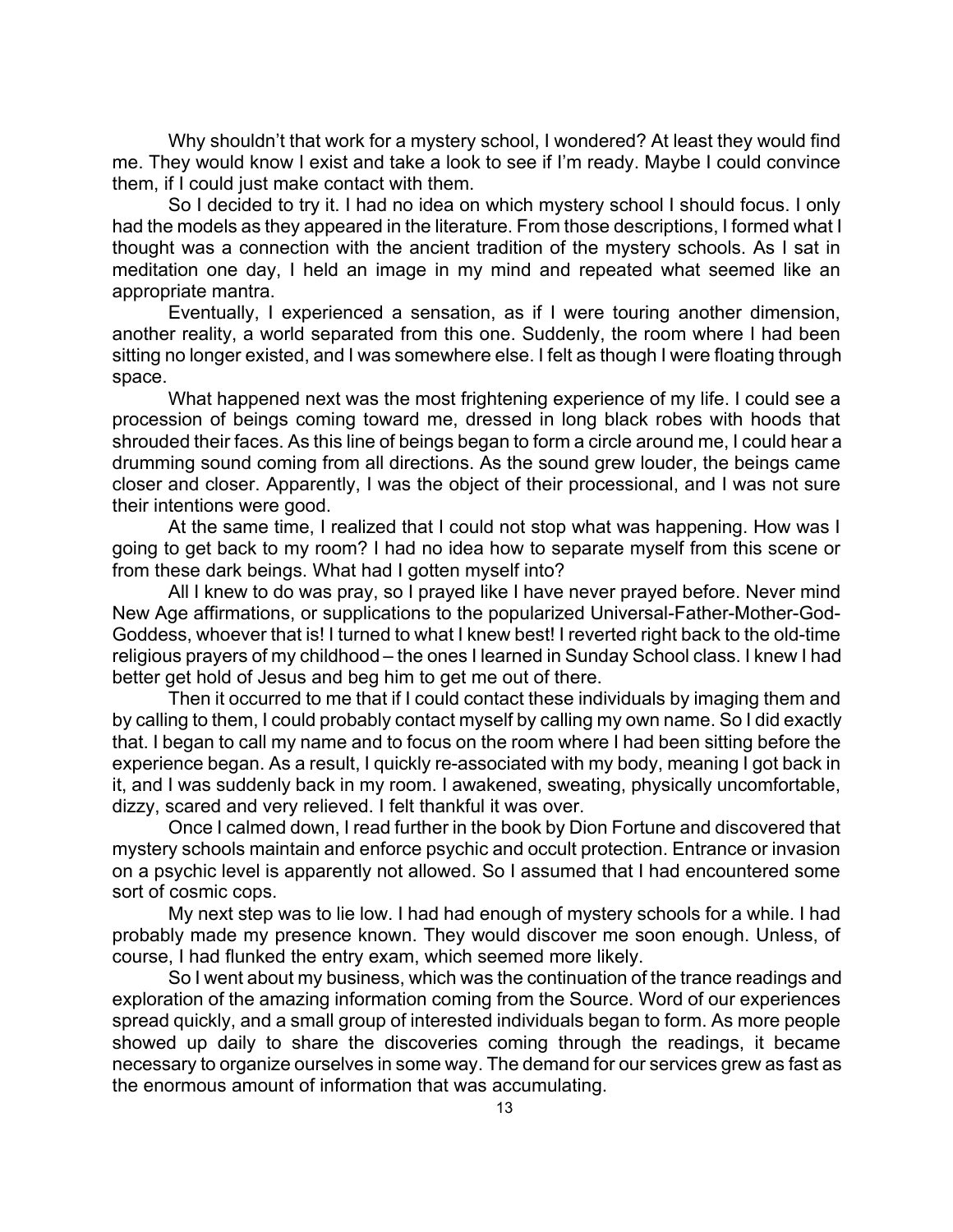Out of a need to handle all of it, the Fellowship of the Inner Light was born as a nonprofit interfaith educational organization. By this time, we were offering a basic workshop in guided spiritual growth, since many people wanted to learn the techniques given to us through the readings. In addition, we established an interfaith worship service Sunday mornings, which we called Joy in Worship.

Although our schedule was full and still expanding, I had no idea then that we would grow into a worldwide organization. It was inconceivable that Fellowship Centers would eventually exist around the world offering seminars, residential programs, counseling services and Joy in Worship services.

One day, soon after my experience with the Cosmic Cops, I passed a woman in the doorway of our little building as she was hurrying out. "I have to go make love to some trees," she said as she rushed past. Curious, I asked what she meant. She told me that she was enrolled in a bonsai class and that I really should get to know her teacher because he was a Zen Master.

"Master?" My ears instinctively perked up at the word. Eager to meet him, I decided to visit the Sho-K-In School of Bonsai.

Finding it was not easy. I passed the narrow dirt drive tucked away in the hedges several times before seeing it. Leaving my car, I wandered a narrow path into the woods until I found an unremarkable wooden building that blended with the surrounding trees. I knocked on the door, got no response, and decided to check behind the building.

There, I discovered an outdoor classroom of people who appeared to be intensely involved in torturing miniature trees. They were like gentle giants in a Lilliputian world. Everywhere were tiny pine trees in various stages of transformation. They resembled the gnarled trees that hug the side of a windswept cliff overlooking the ocean, with one side bare of branches because of the wind and salt spray. There were also tiny flowering wisteria trellises and groves of diminutive orange trees.

Each tree appeared to have grown naturally, defying its trainer whose hands had carefully molded its shape over months, perhaps years. The tiny forests sometimes included a lake, a mountain or a cliff, adding to the authenticity and quaint beauty.

I found it fascinating. Something unusual was happening here. I was certain that the person behind all this must be a master, and I grew excited.

Eventually, a slight, unassuming man appeared and greeted me as if he already knew me. Walking together through his gardens, I noticed distinctive things about him. In contrast to me, he never hurried. I was so excited that I asked three questions before he answered one, whereas he moved slowly and purposefully. As I became impatient, he moved even more slowly, and I became more impatient. Not that it seemed to matter to him. His attention was fixed on the living world around him. He communicated with his trees, as you and I would speak to each other. Our manners were in such contrast that, by the end of our tour, I was certain he was apologizing to the garden for my presence.

This man was teaching me something, but not through wise words, not even by pointing anything out. Apparently, I had the option of not even noticing.

We sat talking about his bonsai school. He spoke as slowly as he moved, while he sipped green tea from a tiny cup. I was in mid-sentence when suddenly he was no longer there.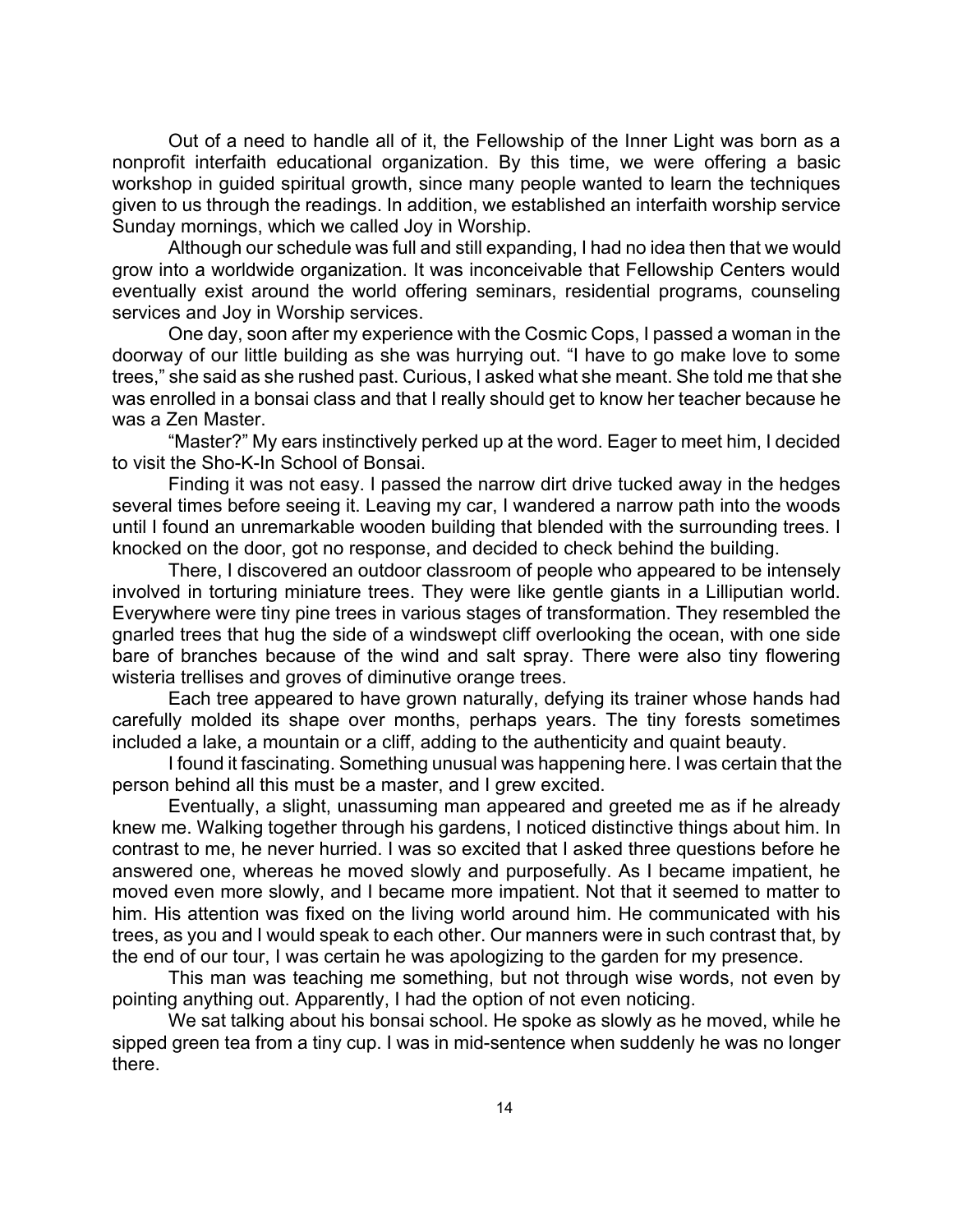There he was across the yard, gently touching the hand of a student as he spoke. "You must warn the tree before you cut, or it will bleed. Speak to the tree. It must know your intention, or it will think you mean to harm it with those clippers.

"You must realize that this is a living being," he explained to another student. "Do not think of it as a plant. Think of it as a soul. This soul needs to be molded in a particular direction. These training wires are like karmic experiences that mold its nature into a more beautiful expression.

"Do you see that if you place a rock here," he asked another, "it will conflict with the direction of this branch? And you will create conflict in this plant. Conflict cannot be created in the plant if you have no conflict within you. Before you touch the plant, be still and resolve your inner conflict."

This bonsai master was providing more than instruction. He was not just teaching horticulture, or botany, or bonsai. He was illustrating spiritual truths and laws of the universe. A real sage! So slow and understated – acting as if he were not brilliant.

When he returned to his seat beside me, I said, "I know that you won't admit to being a teacher of spiritual growth. But I can see that you are. I want to learn from you. Will you teach me?"

He appeared to steel himself against what must have seemed an accusation. In a voice almost hurt, he answered, "I am not a spiritual teacher. I do not teach spiritual lessons. I do not believe in teaching spiritual lessons."

How peculiar, I thought. I wonder what he does believe in.

"What do you mean?" I asked him. "I know you're teaching more than how to torture these little plants. There's a bigger message here. I can hear that in what you're saying. What do you mean you're not a spiritual teacher?"

"You are accusing me of separating life from its essence," he responded, seeming incensed. "What I teach is life, a relationship to the universe. I do not separate spiritual lessons from the lessons of life. There is only one law. Spiritual growth is growth. That is all. There is no such thing as a spiritual teacher because such a person would be attempting to separate spirit from life and life from growth, which is not possible. And it would be an error to try. Spirit and life are one."

Now I was really impressed. I asked again, "Will you teach me?"

In answer, he set before me a pitiful-looking pine that I suspected had already died and been thrown out by some inept student. He gave me some tweezers and told me to pick out the brown needles. There were hundreds! Obviously, my first lesson would be about patience. But I was determined to get on with it.

I'm going to do this if it kills me, I thought as I began to pick out the tiny brown needles, one by one. As I plucked and plucked, I thought of all the other things I should be doing. The more I plucked, the more my thoughts raced.

He should be over here talking to me, I reasoned. Instead, he went on an errand. He could be here teaching me fantastic lessons. Instead, here I sit plucking these damned little needles.

It seemed like hours before he finally returned and approached my table. The brown needles were gone now, but my little tree still looked scruffy and unkempt. At last he sat with me and began to comment on my work.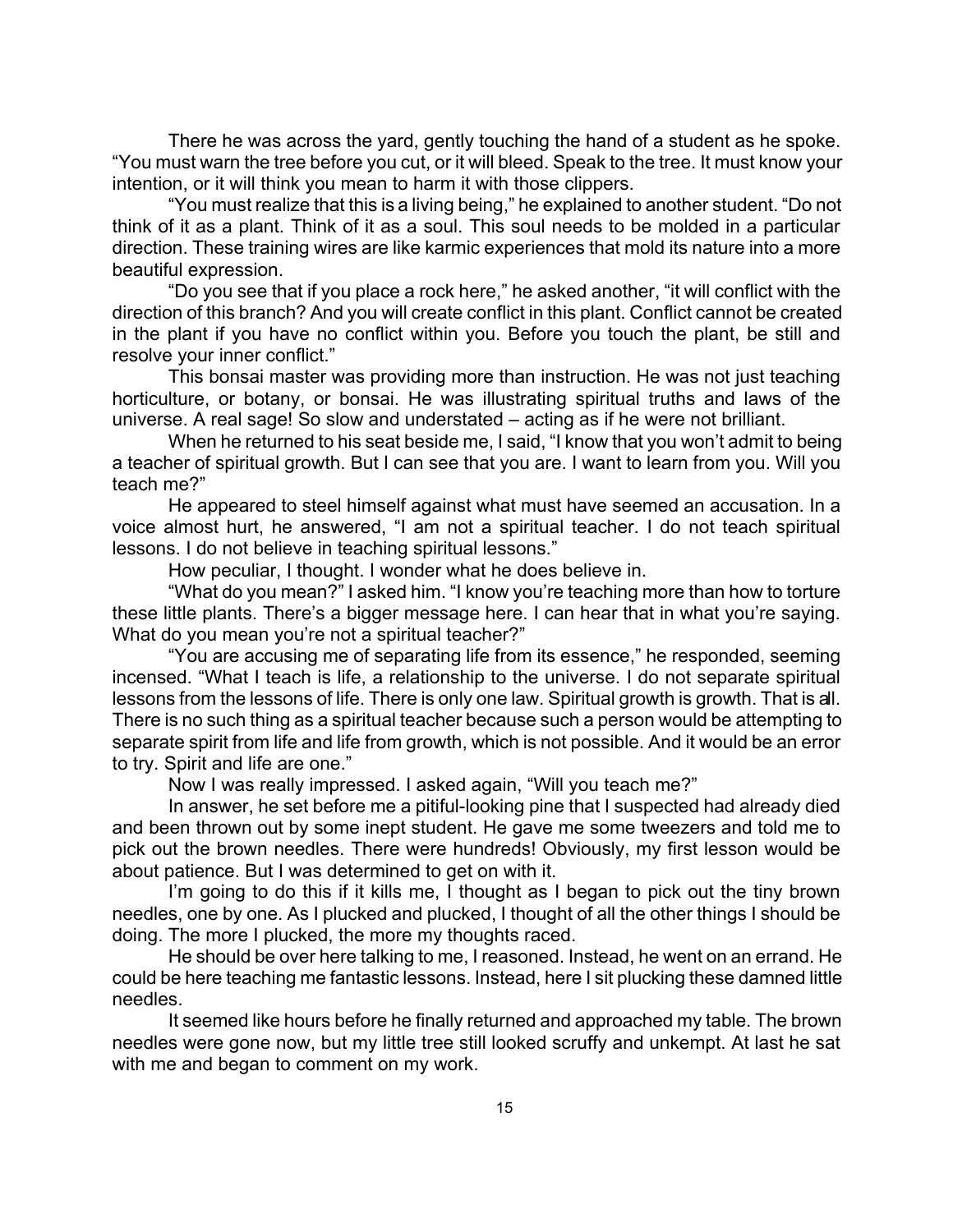"If you were going to mold this tree into a more beautiful shape, how would you do that?" he asked.

I looked at the beautiful, perfectly shaped trees of his students surrounding my scraggly one and suspected that nothing could help it. "I don't see any way that this tree can look better," I told him.

He stared silently at the poor little tree, so I grasped for anything to say. "Maybe I could bend this branch this way, and I could cut this off." I picked up the shears to begin.

"Don't cut that yet!" he cried in the most agitated voice I had heard yet. "You did not ask permission."

"What do you mean?" I asked, dropping the shears.

"You have to talk to the life that is in that plant so that it understands your intentions. In that way, the tree's spirit will cooperate with you. That is how you will find out what direction it wants to go."

This is great, I thought. He's going to teach me to talk to devas!

"How do I do it?" I asked.

"Just talk to it," he said, his voice displaying the first sign of impatience, his eyes narrowing.

I drew a blank. I had never talked to a tree, and I had certainly never heard a tree speak. But he was watching me, and I was still determined. For the first time, I sensed that behind that calm demeanor, he was laughing at my discomfort.

While I searched for something to say that would not sound too ridiculous, he finally added, "If you could see that tree as a human being, what would that being look like?"

Now that was easier. A particular image had been in my mind all morning. I began to describe a sad little girl, dirty and unkempt, skinny little legs sticking out of combat boots, scraggly uncombed hair. A lost and unloved waif.

"Close your eyes," he said. "See the little girl standing before you." I closed my eyes and could see the little girl.

Then the bonsai master leaned close to me and whispered, "Now talk to her. Do not talk to the plant. Talk to the little girl. Ask her what she wants."

With my eyes closed, I saw the little girl, and I heard her say, "You've already washed my face. Now comb my hair."

I opened my eyes and looked down at my little tree. It had changed, viewed through a different perspective now. I felt the tree's excitement. It no longer feared my touch. Just like the little girl, it was excited at the prospect of looking more beautiful.

Without knowing specifically how, I began to communicate with the spirit within that plant. By the end of the afternoon, I had transformed my little tree into a gently leaning, windswept pine, the branches and bark missing on one side. I painted the bare trunk with lime so it looked like the sun had bleached it. Looking at it, you could almost smell the salt spray of the ocean. I was thrilled. I felt as if I had seen the transformation of a soul. I had taken something wild and discarded and had created living art, as if made more beautiful by nature itself.

What I learned from this man in those few hours affected me profoundly. Afterwards, I said to the teacher, "For a long time, I've wanted to be a student in a mystery school. I want to grow spiritually, as fast as I possibly can. I believe that you could teach me more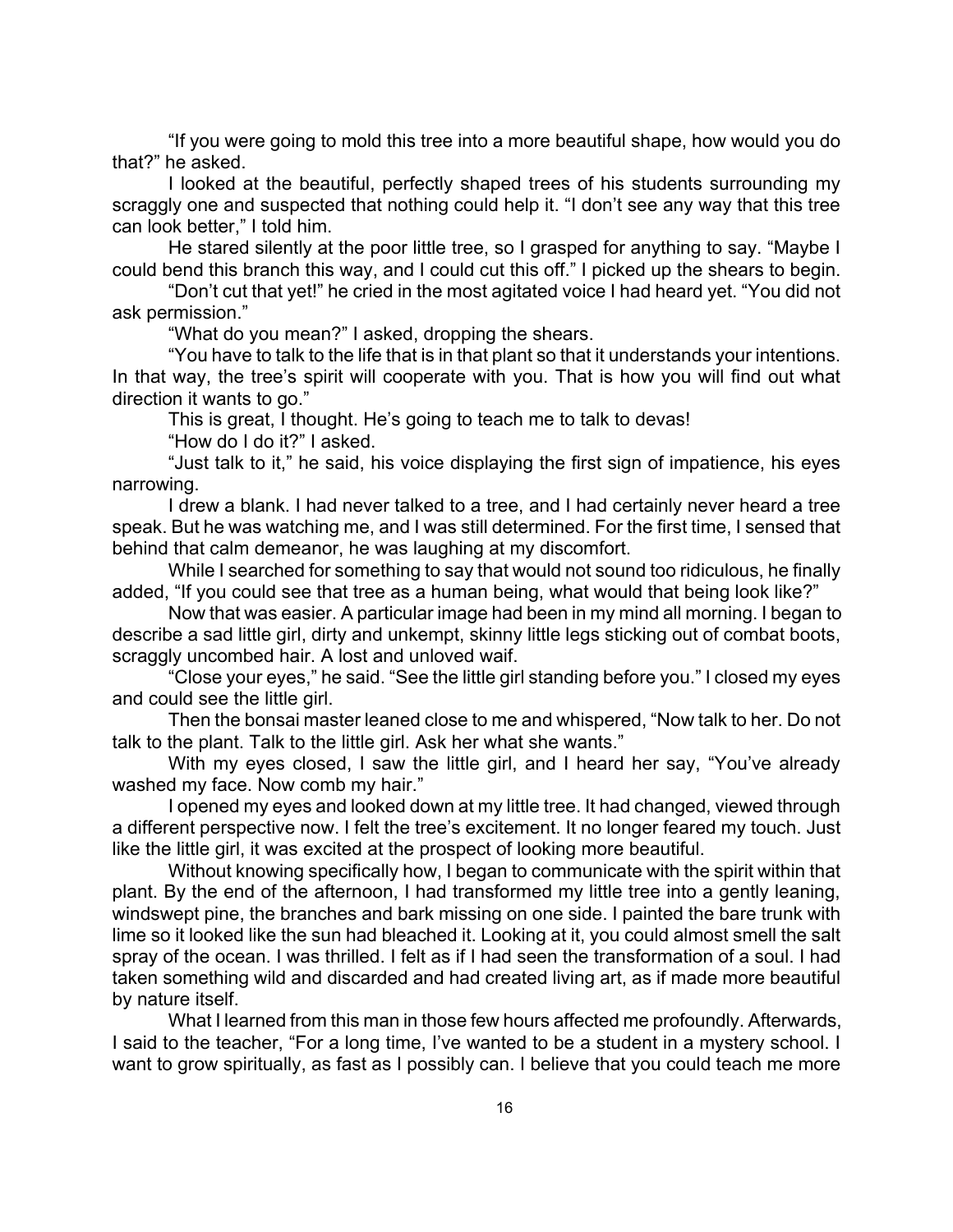than I could possibly learn from my little study group. I could learn more in one year with you than I could learn in many years on my own.

"Will you take me as a project and shape my consciousness like yours? Will you work with me and mold my life like the masters did in the ancient mystery schools?"

He listened to me thoughtfully. Then at last he spoke. "Paul, could you leave the Fellowship? Close its doors, and come here as my servant? Wash my teacups, make my bed, sweep my floors, and pick the dead needles off tiny pines? Could you do all these things even if I never said anything wise to you?"

The question stunned me. The Fellowship was my child, like a living being. I loved it more than anything. To close its doors would be like closing a part of my life, like cutting off a limb. It was an impossible choice.

I weighed the options for a moment and realized that there really was no choice. The life of the Fellowship was not confined to a small building or a particular group of people. The Fellowship was bigger and greater than all of that. It would continue, even if the doors were closed. As for me, there was nothing more important than finding a teacher. "Yes," I offered. "I will come and be your servant."

Looking away, he said, "That being true, I cannot teach you."

I was astonished. That was not the reply I expected. What did he mean? I was sure I was in. I knew I had made the right choice and given the right answer. And my answer had been authentic. Learning from a teacher was the most important thing in the world to me. I felt hurt and could feel the tears welling up as I asked, "Why not?"

"For one thing," he answered, "you are too emotional.

"Secondly, if you could close your Fellowship and come here, then I have need to learn from you, because I could not close this school to study at your Fellowship. In that case, you have much to teach me."

For a moment, there was nothing to say. I learned more in that single exchange than I thought I could learn in a lifetime. It was an unacceptable answer though. Here I was, knocking at the door of my mystery school. I had finally found it, and I was being turned away. I refused to accept it. I was determined to get in somehow.

"If you won't take me as a student," I asked, "will you at least introduce me to your teacher?" For years following this exchange, I marveled at my own boldness.

"No," was his answer.

I refused to let him deter or discourage me, though I felt tears welling up again. Fighting to control them, I repeated the question, "Why not?"

"Because you are too emotional," he answered.

This was apparently going to be a substantial obstacle. Trying my best to sound emotionless, I asked if he would monitor my progress in the future and perhaps make the introduction to his teacher someday when I was ready.

"Only the teacher can make that decision," he said. "If he wants to meet you, he will."

I finally gave up and left. I felt dejected, leaving with nothing more tangible than an intimation that someday, something might happen. I went back to my Fellowship and tried again to set aside my hunger for a mystery school.

That evening, I read the story of Annie Besant's apprenticeship to Madame Helena Blavatsky who founded the Theosophical Society in 1875. Annie's preliminary steps to actually becoming a student were a tale of torture. Until her emotions no longer denied her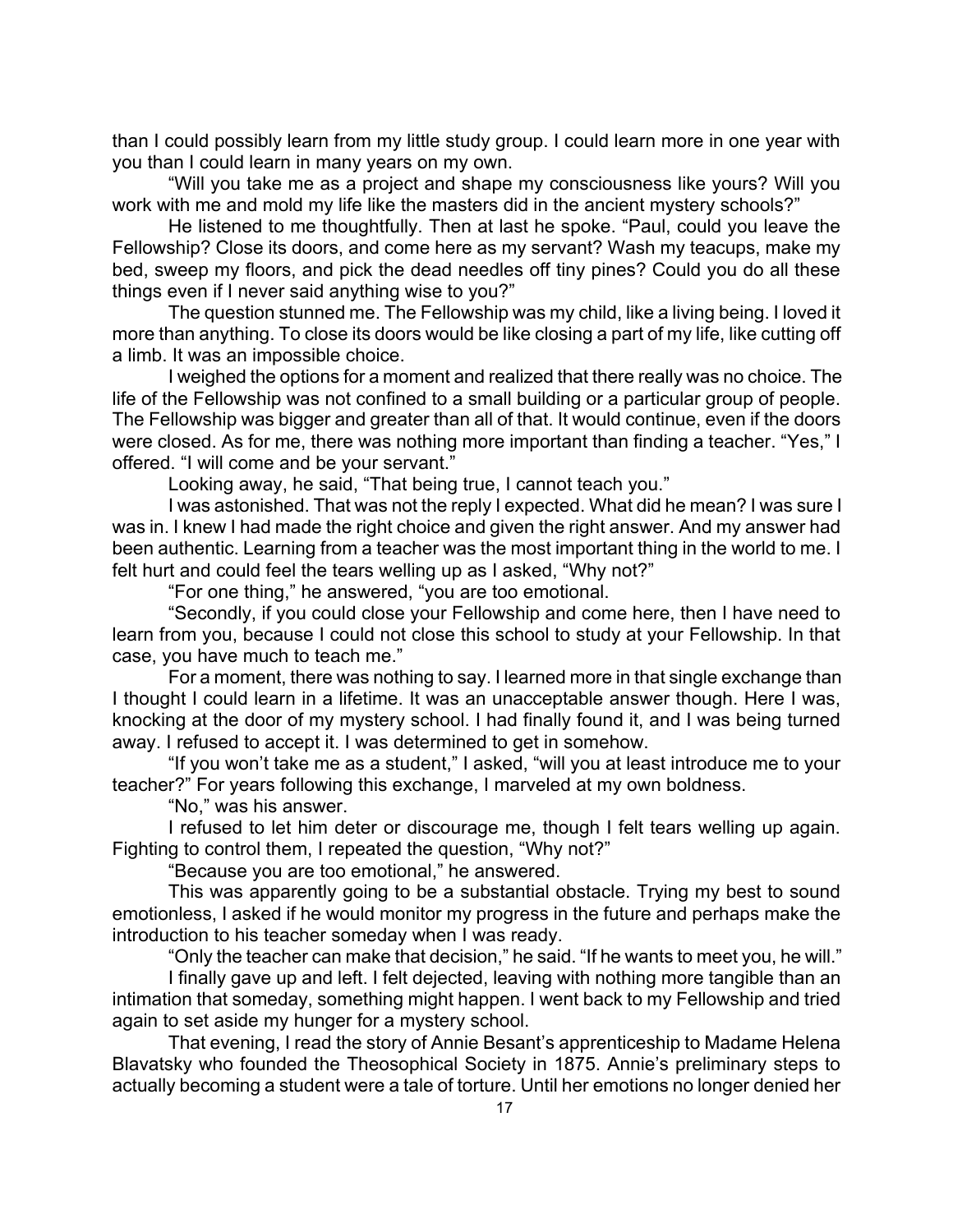the lessons, she continued to blunder through each experience, refusing to take no as an answer from the great teacher. I decided to follow her example.

The next morning, I returned to the bonsai school at dawn, planning to have tea prepared when the teacher awoke. I would not take no for an answer. There was no way he would get rid of me.

To my surprise, the back door was unlocked when I arrived, and waiting for me on the kitchen counter was a list of instructions. He had fully expected me to show up. Thus began my initial experience as a student of the mysteries.

Over the next months, I arrived daily at the bonsai school. And daily, I was bent in ways I did not know I could manage. I became the teacher's assistant, caring for his clothes, washing his dishes, running errands for him, helping in his classes, traveling with him to speaking engagements.

My greatest challenge? Becoming responsible for my thoughts, words, actions and emotions. If I could not control myself, how could I ever master anything else? The teacher set up every conceivable situation that would irritate or confound me. It often seemed like I could do nothing right. I made mistake after mistake – from making bad tea and ruining his clothes, to causing him to miss his plane and important speaking engagements.

His response? Calm reserve. Nothing was ever explained. There were no wise teachings. What had he said? "Could you do all these things even if I never said anything wise to you?"

I read Annie Besant's story repeatedly. The first challenge, the first step of a spiritual student is to learn to be serene in the face of any situation of life, to learn to manage thoughts and emotions. Week after week, I willed myself to remain calm, no matter what mess I had created around me. I grew stronger at choosing how to respond rather than simply reacting without thought or choice.

After six months, the teacher finally dismissed me. He reminded me that he was not my teacher, had never been my teacher, and would never be my teacher in the future. He told me to go back to the Fellowship. This time, I did as he said.

Over the next few years, the Fellowship grew from a small group of interested followers in Atlanta, Georgia, to an organization headquartered in Virginia Beach, Virginia with more than a dozen satellite centers around the world. My days were filled with the business of lecture tours, seminars, residential programs, the development of Fellowship programs and trainers, the operation of the Fellowship Church, counseling sessions, and the never-ending requests for trance readings.

Life was very full when one day I received a call from a man at the Norfolk Virginia Botanical Gardens. He said that he knew the bonsai teacher and asked if he could show me a tree he had been tending. He hoped that I could make suggestions for its care. We agreed to meet that afternoon.

Later that day, a slight elderly man of Oriental descent arrived carrying a beautiful bonsai still in its training wires. We sat together and looked at the tree. We talked a few minutes about bonsai techniques. Then he left, asking that I keep the tree and care for it. Thinking that the tree was a gift from the bonsai teacher, I called him to thank him.

"I did not give the tree to you," he said.

"Well, then who did?" I asked.

"He did."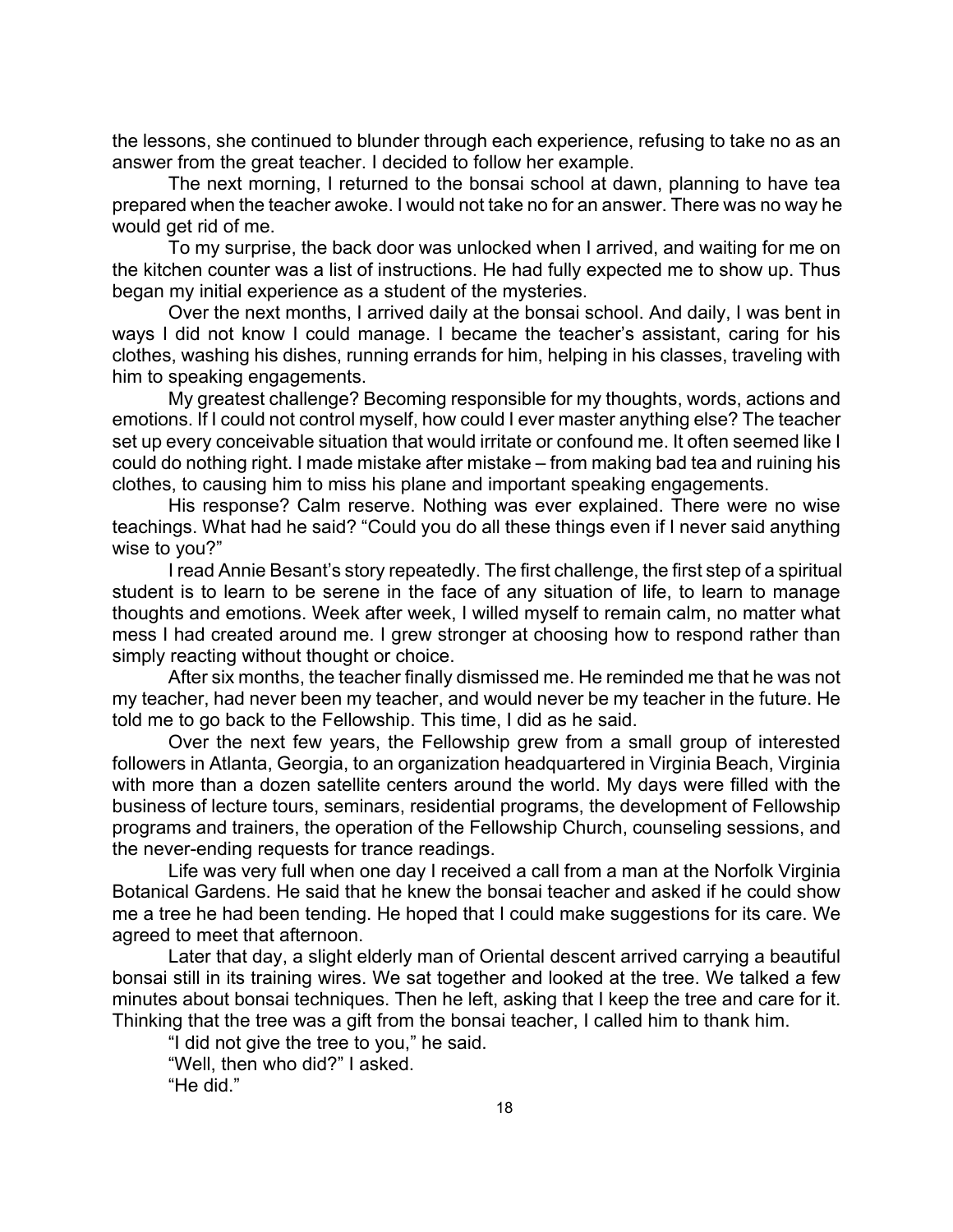"What? Why should one of your students want to give me a tree?" I asked.

"That was not my student," he said almost indignantly. "That was my teacher."

My heart sank. What had I done? For years, I had waited, hoping that someday I might have the opportunity to meet this master teacher. I had sat right there in the chair next to him, without even recognizing him. It had not even occurred to me who he was. I had not asked him a single question. I could not believe my own ignorance. Obviously, mystery schools were still a mystery for me.

I immediately phoned the Botanical Gardens to speak to the man. I hid my eagerness, not wanting to reveal that I now knew who he was. And the last thing I wanted was to appear emotional. Instead, I stressed that I was not sure how to care for the plant. Could I please see him again? Graciously, he offered to return.

Again, I found myself sitting with this gentle man, peering at the little tree. This time, I was captivated by every word and gesture from him. How could I have missed the signs? The slow and purposeful movements, the strength of presence. I could hardly contain myself, but I knew I must.

As we sat there, he began to refer to the tree sitting before us. "As I was training this branch, instead of bending in a new and beautiful direction, it was stiff and ready to break," he explained softly. "That was the period when you decided to teach instead of publish your work."

"What do you mean? How do you know that?" I stammered.

He quietly replied, "This tree was put in training wires at the time that my student told me of you. Since then, I have watched you in the branches of this tree. Everything that you have done has been reflected in this image of you. If I met resistance in a branch, I knew that you were experiencing resistance in what you were doing, in your work or in your personal life."

I was astonished by what I was hearing. This teacher of teachers, who I had never even met, had been participating in every experience of my life for the past three years.

Looking at the little tree differently now, I realized that every branch had been a point of communication between him and me. He had been teaching me through the tree. He never forced me to learn anything. He never manipulated me by bending the branches in ways they did not want to go. He only made gentle suggestions to the tree, and to me through the tree, that I shape myself in more beautiful, harmonious directions.

I knew that I had come very, very close, and had somehow been allowed to touch the periphery of a genuine mystery school. A tangible, present-day school of the ancient mysteries. I asked the question that persisted in my mind. "Are there places, perhaps in China or Japan, where priests and priestesses provide instruction? Where an individual can learn how to respond to every situation of life, how to master life?"

"There may be such a place," he answered, "but you are already enrolled in the highest possible form of mystery school on this earthly plane. You have never been without a teacher. You study at the feet of a perfect teacher who has put the necessary lessons before you perfectly, throughout your life. Why would you go in search of something less than what you already have?"

Then he told me the story of another young man who had gone in search of a mystery school. This young man found himself enrolled in a Pythagorean School of the Mysteries and waited for the classes to start. As he left his room and walked down the long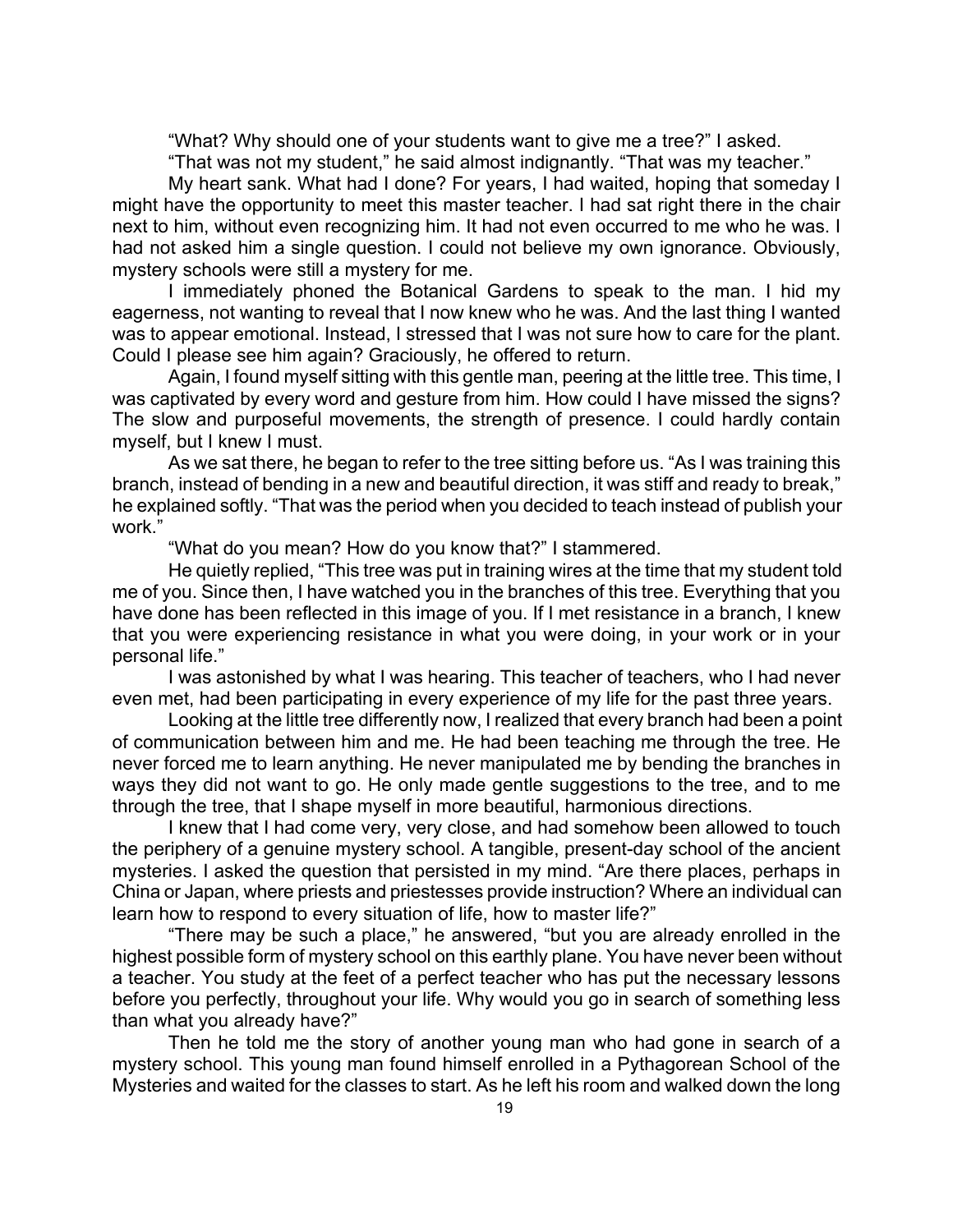hallway to the dining room, he noticed a broom leaning against the wall and some dust nearby on the floor. Someone has not finished his work, he thought. This place is a mess. This is no way to run a mystery school. The young man had his meal and came back along the same hallway. He noticed that the dust and the broom were still there. He went back to his room and meditated, still waiting for the classes to start. After his afternoon meditation, he went again to the dining room for dinner. The broom and the dust remained, and now a mop and a bucket sat a little further down the hallway. How careless, he thought. This school was supposed to be the best available. Irritated, he went to eat. When he returned, the mess in the hallway remained. "I'm going to tell someone about this," he muttered. "In fact, I'm not sure I want to stay here. If the masters of this school can't manage things better than this, they can't teach me very much." And there the young man sits, even to this day, still waiting for the lessons to begin – still ignoring the mop and the bucket.

Following this encounter with the master teacher, I dropped my search for a school hidden on some distant mountaintop. I accepted his advice and decided to concentrate on the mystery school hidden within me, within each of us.

Each of us is enrolled in a school that I call the Planetary Mystery School. We entered this school the day we were born. Since our birth, a master teacher has been carefully designing and presenting the perfect lessons that we need in order to strengthen our ability to master life on earth – our ability to respond appropriately, with compassion, kindness and wisdom, to every situation that arises. Through this school of life, we are being shaped daily in more beautiful and harmonious directions.

Not all mystery school teachers are slight, gentle men bearing tiny trees. Teachers come in many disguises. The training wires in this school can come in all shapes, sizes and personalities.

No waiter or waitress was ever rude to me in a restaurant for no reason. No cashier was ever impatient for no purpose. No family member ever created trauma for me when I did not have something to learn from it.

In this school of life, it is impossible to need a particular lesson without that lesson appearing. It is impossible for a lesson to appear without my needing it. The next lesson is always ready and waiting. The mop and the bucket are always out in the hallway. The teacher has placed them there so we will stumble over them if necessary. Each time we walk by without seeing them, the teacher's purpose is to move them a little closer to the middle of our path.

Whatever the lesson we face, we have two choices: Pick up the mop and start scrubbing, or push it out of the way and say, "Isn't it ridiculous that somebody left this here?"

Enrollment in this mystery school of life is mandatory. The only elective is whether we do it consciously or not. Some people are sleeping through their classes. Others are awake, paying attention, taking notes, studying old tests, learning the correct answers for when the teacher calls on them. Guess who gets better scores and passes to the next grade?

When we make the decision to pay attention and to participate in our lessons on purpose, life takes on new meaning. We feel less victimized when the plumber overcharges, the car breaks down or the promotion falls through. We feel less defeated if our marriage struggles. We feel less alone if we become ill.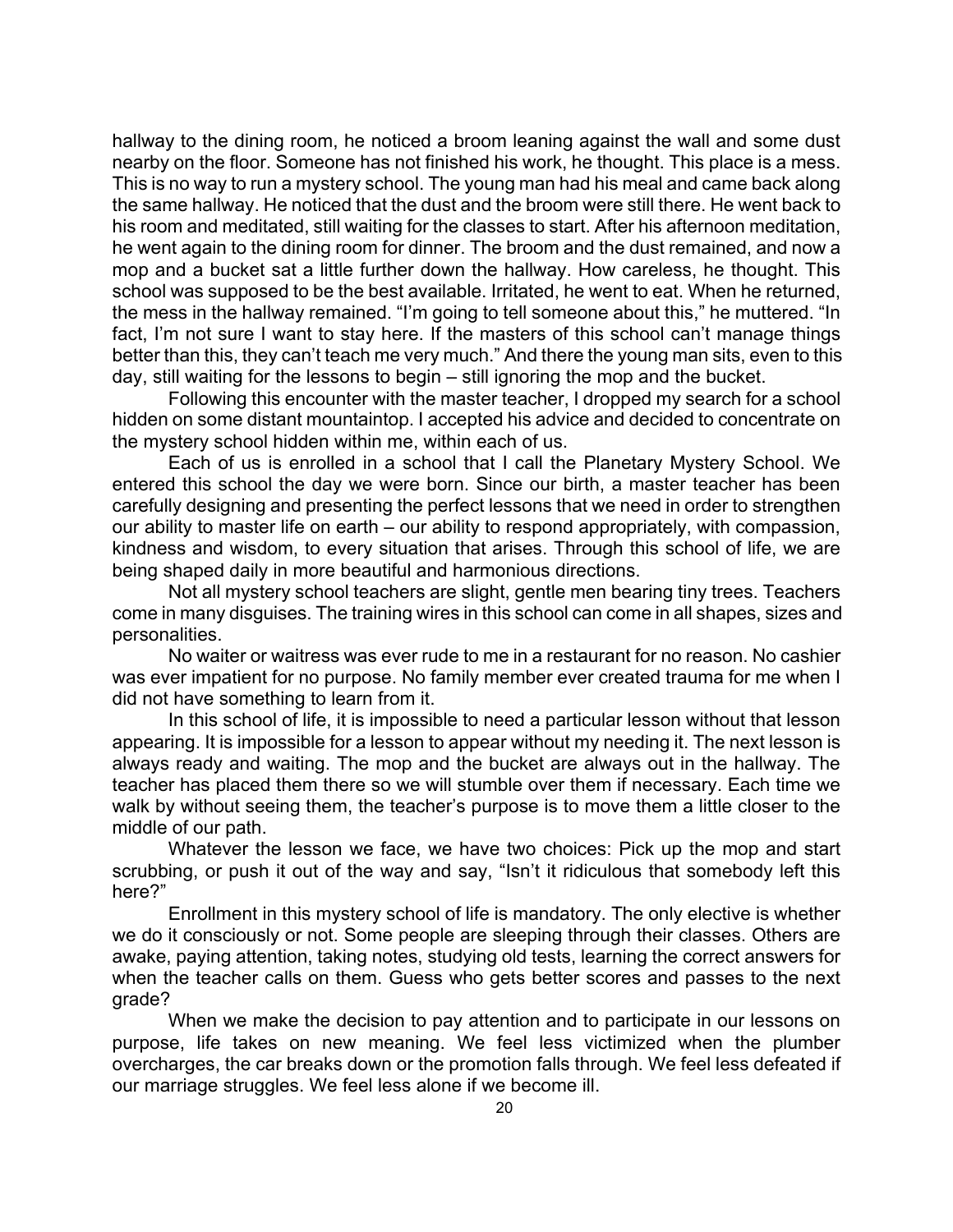We move from feeling like a victim toward becoming a master of our own lives.

When we live consciously, we recognize the presence of a teacher, a guide and a partner in our personal growth. No external teacher can ever teach us more about ourselves, the mysteries of life or our creator than is already garnered within our own hearts.

We are students in the school of life, learning to accept, to love and to serve one another. None of us is perfect yet. None of us has graduated from this great Planetary Mystery School. We are still children – child-Gods growing up to be what our Father is.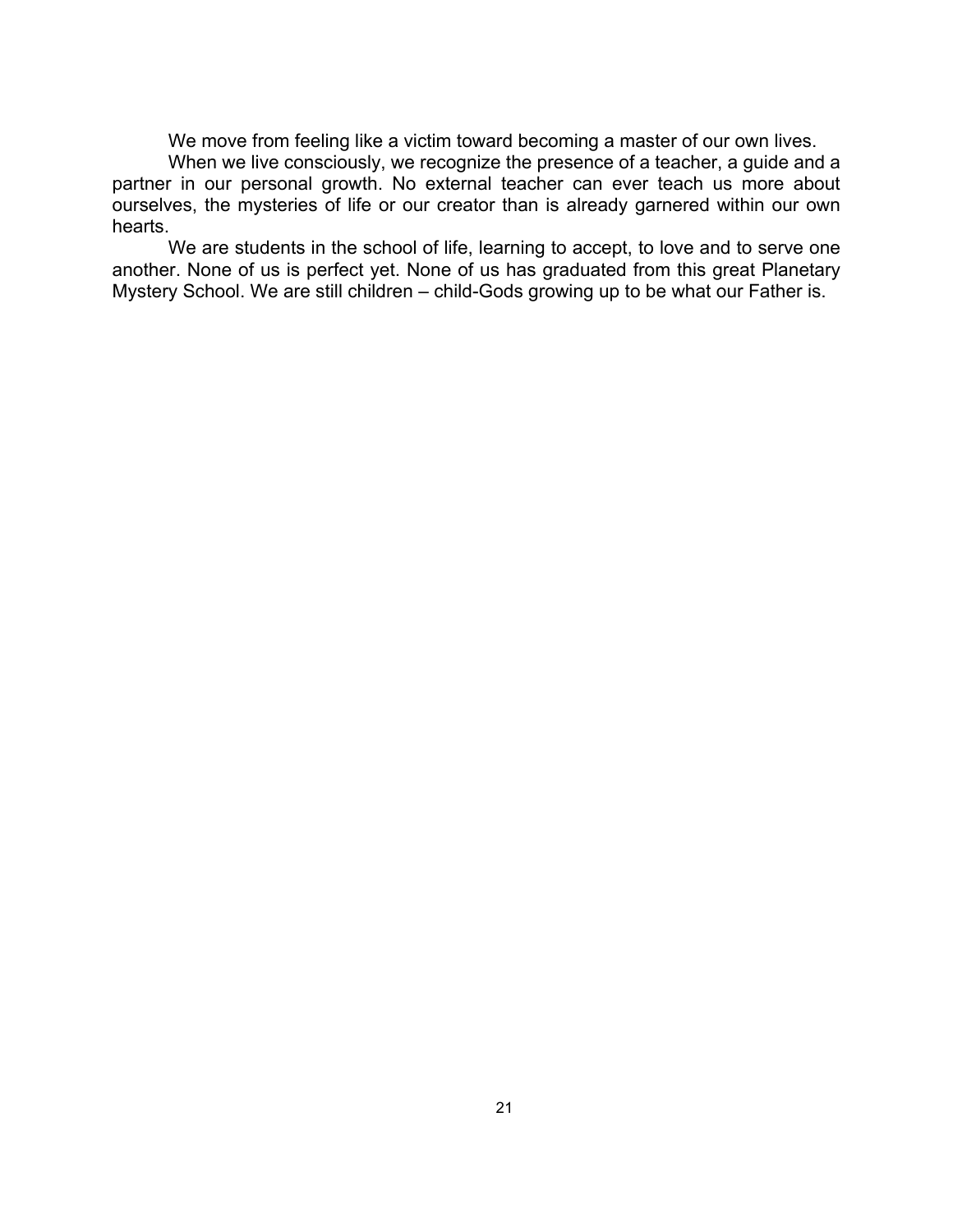### **The Purpose of the Fellowship of the Inner Light**

Paul Solomon Source Reading #9025 1983

As long as anyone of you has a voice, best that you speak and address the purpose, the history, the obligation and the responsibility of this organization. Inform yourselves. You must know clearly the history of this Fellowship. You must know the Source, the channel and the readings. When you are informed and can speak with your own voice of these things, then you can serve responsibly.

More important than the building and the growth of the organization is the providing of opportunity that this channel may write and record that which is to be communicated, so that other voices may carry the message, so that more effectively the message can be taken. The works that are incubating in him now need to be released and made available to the world.

Make possible that his time, energy and efforts be turned to these things by taking a greater responsibility for the operation of these other things. Important that the disassociation of this one from the Fellowship be accomplished to the extent that he is no longer actively leader, head, responsible for the actions – rather your responsibility. Create in the Fellowship an organization that will seek from him guidance and direction.

Let each of you become the more responsible mature ones, whose words are respected in their own right because you are informed. Greater emphasis must be brought to the readings, the channeling, the work of this channel. Then those of you who would go out to speak and to teach, learn and learn effectively the story of the birth of this Source through this channel, and progressively, the communication that has come as a result.

Never stand before a group with whom you would share without sharing that story, the essence of it, that people may know. Not that a man be glorified, not that the world should come to know Paul Solomon. Rather that you make of Paul Solomon a spokesman who is so effective for the message that, because he is known and sought, people who have an ear to hear will have opportunity to hear. You have plowed the ground. Now, plant the seed.

#### Paul Solomon Source Reading #88 1972

Has it not been written that he has given the angels charge concerning you, that they might minister to you, lest at any time one of you should slip and dash your foot against a stone? These angels would visit often if there would be the opportunity, if there would be the purity, the clarity of thinking. But is there not more time spent in condemning another than in searching the depths of your own heart?

Realize that you are prophets of God. You are aware of these things that are to come. This is why you exist in this day. Would you be caught up in your petty grievances concerning what you should eat or wear tomorrow when your purpose is to warn the world of these things to come?

You have been given a message. You have been given a service. You have been given a charge to keep. How do you spend your time? To whom do you owe your allegiance?

Know that this Fellowship rests in the hollow of his hand and has been surrounded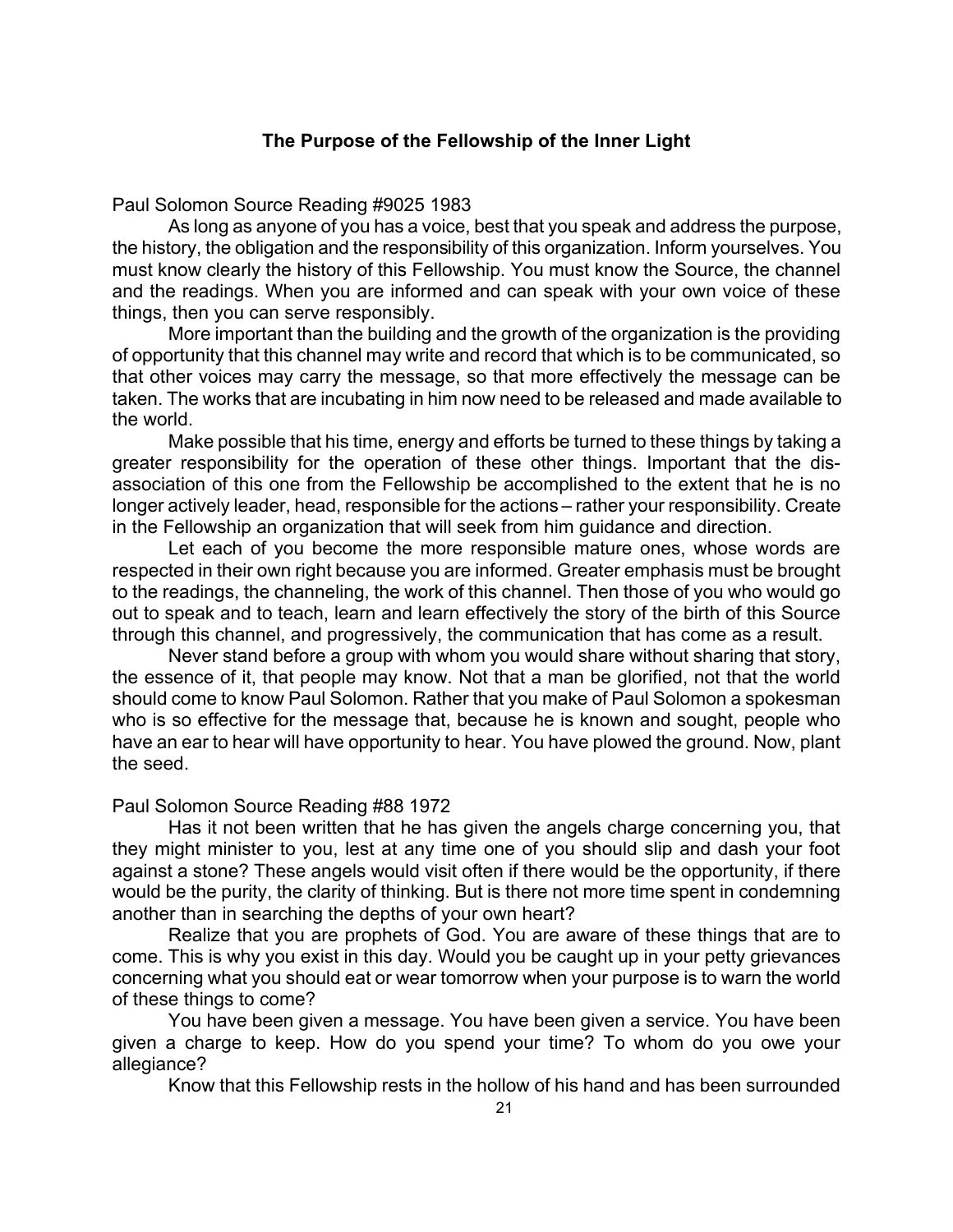with the Holy Light. And it is the message of the Lamb that we would deliver to you in this moment.

He has placed in your hands a holy instrument, one that need always to be attuned to the most Divine. The attunement would depend, not only upon the heart of this channel, but all those that are given charge with this service. Know that he will lead and guide.

Recognize the divine charge, and realize that the weight of responsibility that is placed upon you is as well a measure of his love. Had he considered you unworthy, he would not have brought you to this place.

Come ye blessed of the Father. Let us be about his business, serving always in love and with a smile on the lips. And be aware that never would you open your mouth to give counseling and guidance of him that you would not be led by his Holy Spirit and given those words that would come from his lips. Seek always that this would be so, and you shall be a channel of the Divine.

#### Paul Solomon Source Reading #127 1973

There is a yearning in your heart and an excitement concerning the potential for growth in the spiritual field that is available to so many in this day. Yet we would have you see yourself as rushing waters, a mountain stream that is tumbling down from a high place to feed the planes of earth below. It is true that you are a fountain of living waters that carries the nature of the Father toward those who wait in the valley and would learn of him, so that he might be glorified.

See as well, though, the waterfalls, the ripples, the energy that is built as you tumble toward the Father's work, which you are to do. See also that, at the base of all this, where the work is to be done, as the energy flows into the pool, it is disturbed with ripples and waves. See that, as you would become quiet, and as the surface of the pool would be reflective and glassy, calm and serene, in that resting, would not the Father's face be reflected in your surface?

Then come to rest. Even with all the burdens and cares that are brought this night, and the questions that are in the heart, and the anxiety, and the concerns, and the requests that the Father do these things and that he provide understanding here and there – let all these ripples and waves come to rest. Then the Father who is in the pool and gave it life, so will his face be reflected. Let all your activity cease. And the Father will allow those who come about you to drink freely of the water of life.

See further what happens in nature on your plane. As the water of life tumbles down from the mountains, where do the animals gather who need this water of life? Would they gather at the rills, where the water is active and falling, tumbling over rocks in the waterfall? See that they gather at the quiet, still pool that would not frighten them.

Know that "he leadeth me beside the still waters to restore my soul." Be that reflective pool, rather than that active tumbling energy that would bring God into the world. Cease trying, and be – for you are all that there is. There is nothing of the Father that is not available and expressed in you – there is no outside force that could express his presence to your heart, or to another.

Give up the fear that, "As another looks for God in me, he will not see, therefore I have to work to present the presence of God, or create his face and nature, within me." See that the mirror that would *try* to project an image would indeed project an *image*, but it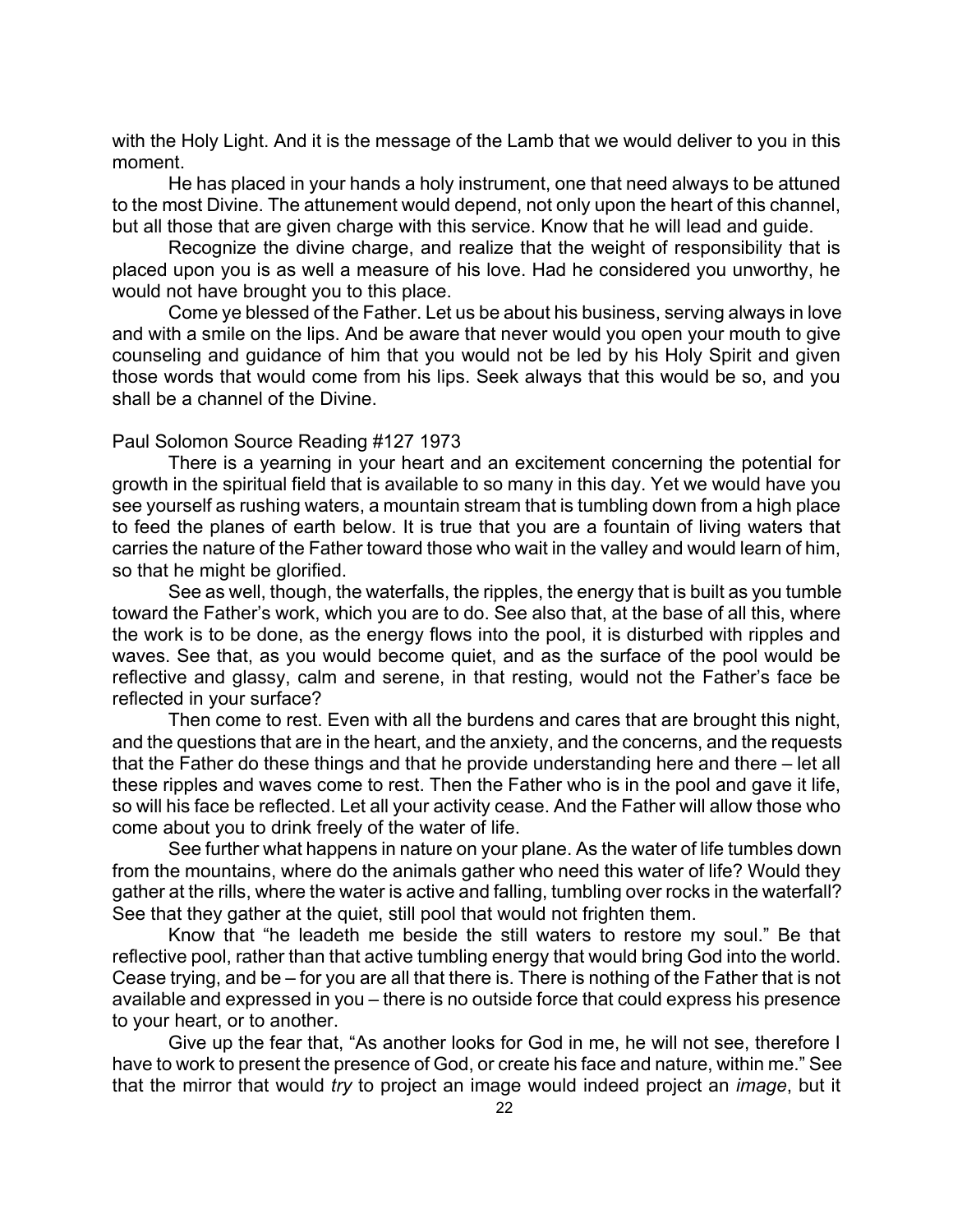would not be that of the face that is therein. If that mirror would cease trying, and be, it would present to the world the reflection of the Father.

How would those of the world see the reflection of the Father as they look into the mirror? Children, this is the supreme message. All who would look into the mirror on your plane may see the Father – for they are the Father.

Repeat often his name. Learn it. See the truth that lies within, for the name of the Father is "I AM." Speak it often in such a manner.

Would you doubt that one in the human body could express the voice of the Master on this plane? How would you doubt if you know the name of God, and know that he is I AM? Hear his voice as he would speak, and be aware of his presence as he would move upon you. As you feel the cool breath on the forehead, be aware that it is the breath of the Master breathing into your body the breath of life.

Know that God is Life, and as his breath is breathed into the body, so the body is filled with his presence. Would you not become even God incarnate, so that his voice would speak through your voice, his mind would think through your mind, his body would express through your body? All that is God rests even in this room, transmuting all that you are into the expression of all that he is. Allow it to be so, that you might understand all that he would have you know. Give yourself completely to him.

Know that this generation shall not pass before the Son of God himself comes in the clouds. Christ will walk again upon this earth, even as he walked in those days in Galilee, and will bring this earth under subjection, and cause it to be the footstool of God himself.

Know that never in the period of man's existence on this planet has there been so much attempt to produce contact with man from the spiritual planes as in this day. All over your planet there are those who are claiming contact with this or that spirit, or source, or force from without. Often these are of God. And often these are of the anti-Christ, or that that would bring displeasure with the things of God in this world. It is important that all would learn to discern those things of spirit from those things of the flesh. And how could these things be discerned unless they come from within?

All that is needed to develop the perfect mind in the perfect body is given through that superconscious mind that is present in your human soul. That part, that God-self, that connection with God, exists in every human body on this plane. If all your fellowmen developed the ability to contact this spirit – this knowledge of God, this awareness of God, that which gives life to the human soul, the human body – if there were the ability to listen within and understand the words of God, there would be no need for the prophets, for the mediums, for those who walk the earth in this day saying, "Lo, he is here, he is there, this is him, this is of God." For all would know and would have contact in their heart with him. All need learn to turn within and hear the words of Christ, of God: "Know thyself. Know thyself to be I AM."

How often then would you say I AM? Would it be once every day? Would it be twice? Would it be seven times, or even seventy times seven? We would say it in this manner. Every time there is the expansion of the lungs and you accept into your body the breath, the prana of life, with each breath you breathe, bring in through the nostrils and through all the body, through your awareness, through your senses, take in awareness of I AM – so programming your body, your mind, all that you are, to believe and understand that I AM GOD in this world.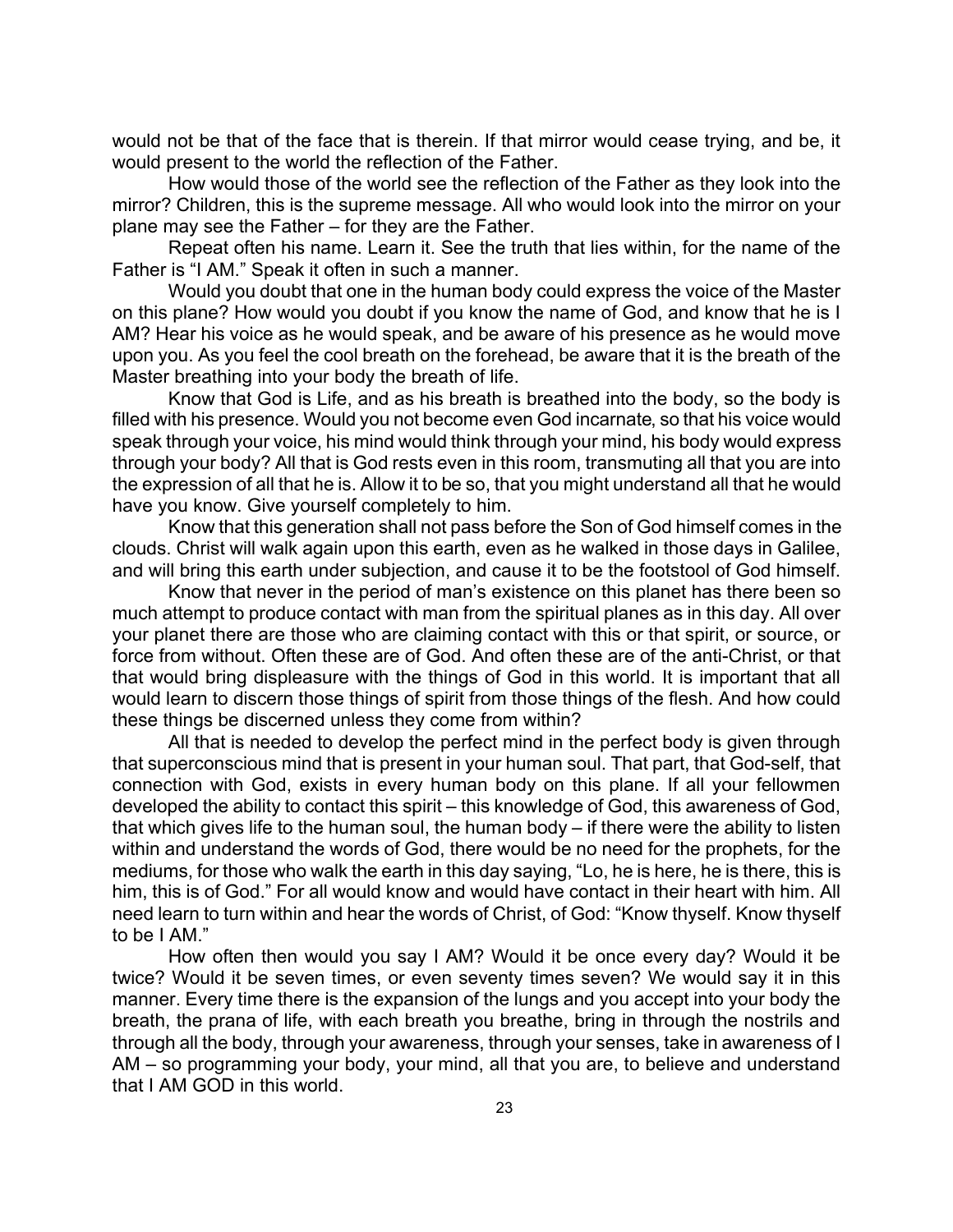Children, the time is at hand. Overcome these physical bodies, for YOU ARE GOD, and he would protect you from that which will come on your planet. As has been given, that which occurs in the planet occurs as well in your bodies, those earth bodies that are expressions of the earth on this planet. Then become transmuted as well. Become the expressions of God in this world, by overcoming the flesh, by overcoming the world. And walk with him. Be him in this world, even in these latter days – that you may save this planet, which is the footstool of God, created for his purpose.

Even if there were a dozen men who would become God and express him on this planet, so this planet might be transmuted into that beauty that once existed on this plane. This is the challenge. This is your calling. This is that which you have been placed here to do. Be of that service and be an expression of him.

#### Paul Solomon Source Reading #307 1974

Would you be of service? Then cause those about you to reflect the presence, the attitude, the personality, the face, the radiance of God. How would you do that? So very simple, it would seem. Manifesting God on this plane means taking away the tears and the sadness, all that is not of God. And bringing about the reverse – laughter, smiles, happiness, the lifting.

So simple in these ways to be of service. Yet the greater service is the holding of yourselves together as a light and maintaining the vibration of the Christ.

Understand what is expected of you. That which has been referred to as a mystical experience might be described as an experience that leaves a person changed. It is expected that you will go out from this place a new being – so totally changed that all those who see you will wonder and be amazed at that which has occurred within you.

Should this occur and be reflected by you, and should you become aware of it, this in itself shall be the sign given by the Father to you, as if saying, "Well done, thou good and faithful servant. You have been faithful over these few things. I will make you the Master over many." Out of that, the many lessons that are to be mastered will come, and the difficulties will increase and become greater. Yet you will be given greater tools for handling these lessons.

#### Paul Solomon Source Reading #1057 1975

Let it be known among you, and make no mistake, that the Archangel walks among you even in this day. You will begin to see the results of his sword in this place, and that bright scepter. The time has arrived.

Better that all of you take stock, look, see what you align yourself with. Enter the work – or separate yourself from it.

Make no mistake concerning the words of the Master. Better that you be far from the knowledge of the Master than to see it, recognize it, and do what pleases self instead. Far better are the ignorant who have never seen God than he who would see and not serve.

There has been called to this place a servant, carrying in his hand a commission from the Father. And the credentials and the work are the words of the Master and the works of his hands. Let those who recognize the voice and the footsteps of the shepherd fall behind him. And aligning themselves together as one voice and one cause, let them build in this place that temple of healing to the glory of God.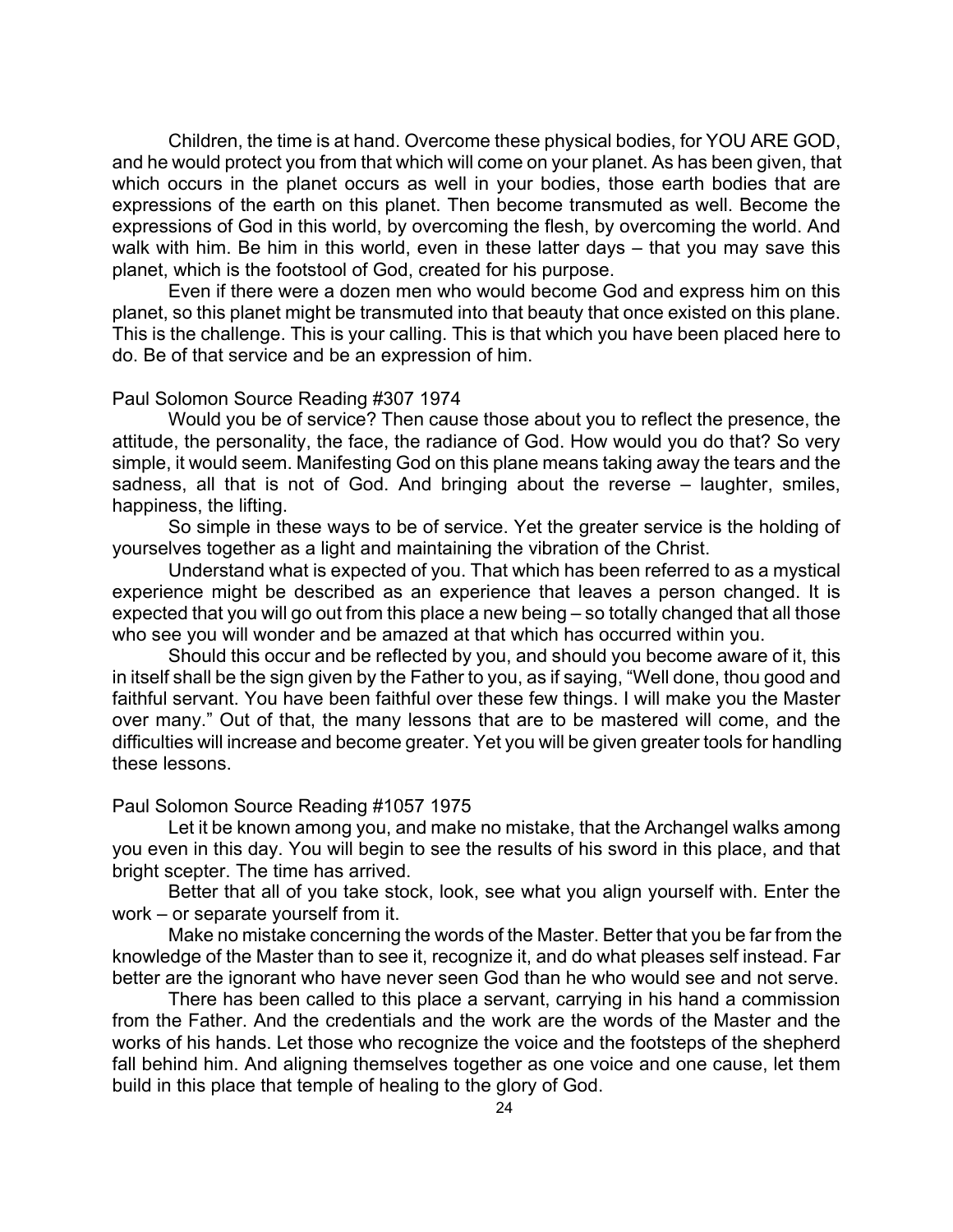Be not afraid to stand firmly against those who fight that cause and do not join. For that one who went into the world and is the prince of the power of darkness walks surely in this place as well. And he will use the very words of the Children of Light against them, dividing them into camps here and there, pitting them against one another, requiring the loyalties of this one and that one: "Align with us." And those who stand apart will be accused of non-cooperation.

Choose this day whom you will serve, and be quickly about it, for the world about you is starving and you have been given the food. Be discerning. Grow in wisdom, and in stature, and in favor with God and man. Grow in the knowledge of the Lord, Jesus the Christ.

The experience of this night, and the lesson, should be to you worth more than the cost of a thousand rubies. If you can, then let that nature of the Christ, his happiness and his light, reign in your mortal bodies until it be quickened with his power and his healing. So shall you acquire wisdom.

Children, with caution understand that there are two measures of wisdom in this world. Man looks to the arousal of the serpent within the self, and he sees that serpent as wisdom – and it is the seat of the worldly wise. But the Holy Spirit shall baptize with fire and shall lift, not the consciousness of man to the higher, but the fullness of the spirit to the One. So shall you become the very Christ. Seek that.

It is well that you learn in this time to overcome fear and sin and evil, and even condemnation of the tools of the temple of God. Become then not fascinated with it, nor yet a slave to it, nor a slave to being without it. But be liberated in spirit that you may express all things to the glory of God.

There is therefore no condemnation to those who have passed from death into life. This is only the beginning. We will continue until the warnings be heard and the voice of encouragement and instruction come.

Then grow, grow through serving. Learn to love one another and give freely, holding back nothing that thy brother would require of thee for the full measure of his learning to be loved. But give all, as the Master would give, so that in the giving you become purified.

#### Paul Solomon Source Reading #440 1975

You have been commissioned and instructed that each one of you should set himself apart to a specific ministry. In overview, we might see it in this manner. Each of you gathered here, and those coming – each one of you who has and will dedicate all of the life to the service of the Master, the King – should be commissioned, ordained, set apart to that chosen ministry. And you should say in this manner, "I will take this job and this task and be responsible for its fruition. And I will gather about me those servants who have interest in this. I will be their shepherd, their overseer." So that there be among you a number of gatherings, churches, portions of the church, families – you being not responsible for doing all of a particular task, but rather overseeing and gathering about you those who would volunteer.

Those who would set aside the world and enter here, to give a few hours here and there, gather them about you saying, "These are my group, and I will use them to supplement my purpose," taking full responsibility for the progress of that ministry. Join together those in a particular portion of the ministry, each of you being set apart and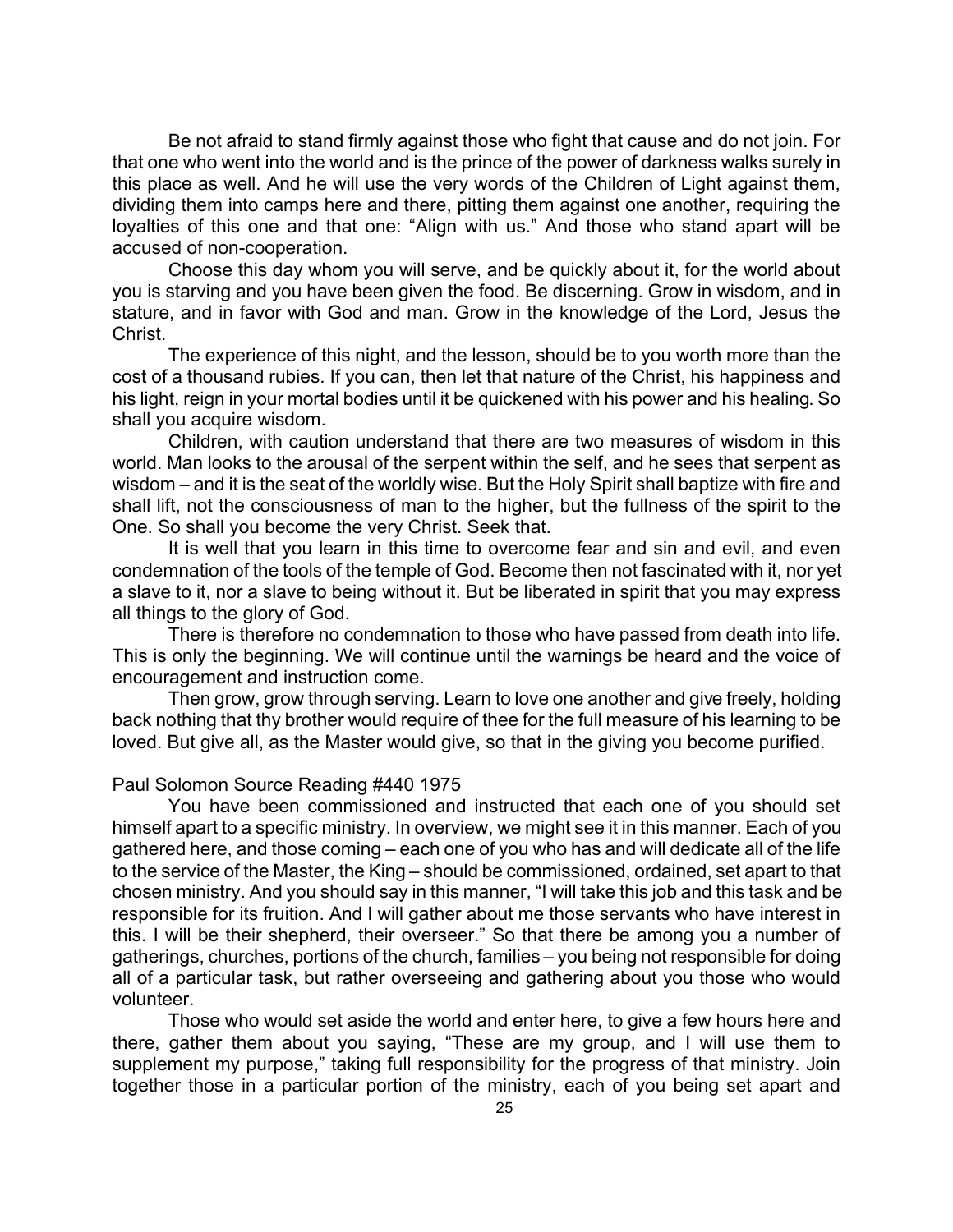dedicated to that purpose. Gather each day, as has been instructed from these levels.

That one who would type, let him offer the hands to the others and say, "Bless my hands to typing this day. Let them express God, the Father, and the service of the Son, and the spirit of the Holy Spirit, in all that they touch and express. Bless my heart and my head, so that I grow and become dedicated to the ideals that I would express."

That one who would handle these instruments of expression, the tapes, let him offer the hands, and say, "Bless my hands, each of you, that they perform and project into these instruments the love with which they were delivered from the Master, so that even the touching of these by the hands of another will cause him to feel the presence of that One they bear witness to, even the Christ who walks among us."

Let each one of you, as often as you enter that place that has been set apart, bless those rooms and say, "May this place, this room, this work be filled with his presence this day, and may I walk in it and live in it."

If you work in a holy place, each thing you touch being holy, you will be lifted into his light, and it will shed abroad. And men will say, as they have said before, "See how they shine with his radiance, with the presence. Do men so shine? Have they not walked with God?"

Little ones, you have been set apart as stewards. The Master of this vineyard has chosen you, and he has not chosen amiss. But neither did the Master of Masters who walked among you choose amiss when he chose one who was afraid, another who would betray. His choosing you has affirmed his faith in you and has confirmed that you have the ability. It has not said you will accomplish, that you will succeed. It only suggests that possibility.

If you would accomplish what the Christ has commissioned you to accomplish, it would require the utmost limit of your ability and dedication. There are those among you who think it is not possible to give so much for one on this plane. But children, you have an example of One who did. When you have matched that example and the world has seen among them another Christ – when men look upon you as they looked upon those newborn at Antioch and called them no longer men, but little Christs – when men look upon you and say, "See how they reflect him and he appears," then you will have done that you have been commissioned to do. And brethren, know that men will treat you as they treated him.

As many rooms as you have, and as many workers, there are that many tasks. Let each one of you gather about him a small band of men saying, "I will be the minister, the pastor, the shepherd of this small flock." All of us being a part of the greater flock, and this greater flock being one cell in the body of Christ, recognizing that there are other sheep that are not of this fold, there are other flocks having that same greater Shepherd.

Take all these tasks, one gathering about him those who will contribute to publications and having a vision say, "I will not rest until I have seen all these messages and our feelings and thoughts concerning them put upon paper and sent forth as seeds in the world to bring forth."

The time, as you see time, is so short. The fields are white unto harvest, and the laborers are few. There is no time to be about the frustrations and loss of energy, and the scattering here and there. But take that you will do, and go forth, and do it quickly. "Go out into the highways and hedges and bring them unto me," the Master said. "For I have prepared a feast and the Bridegroom is adorned for the wedding feast, and the feast is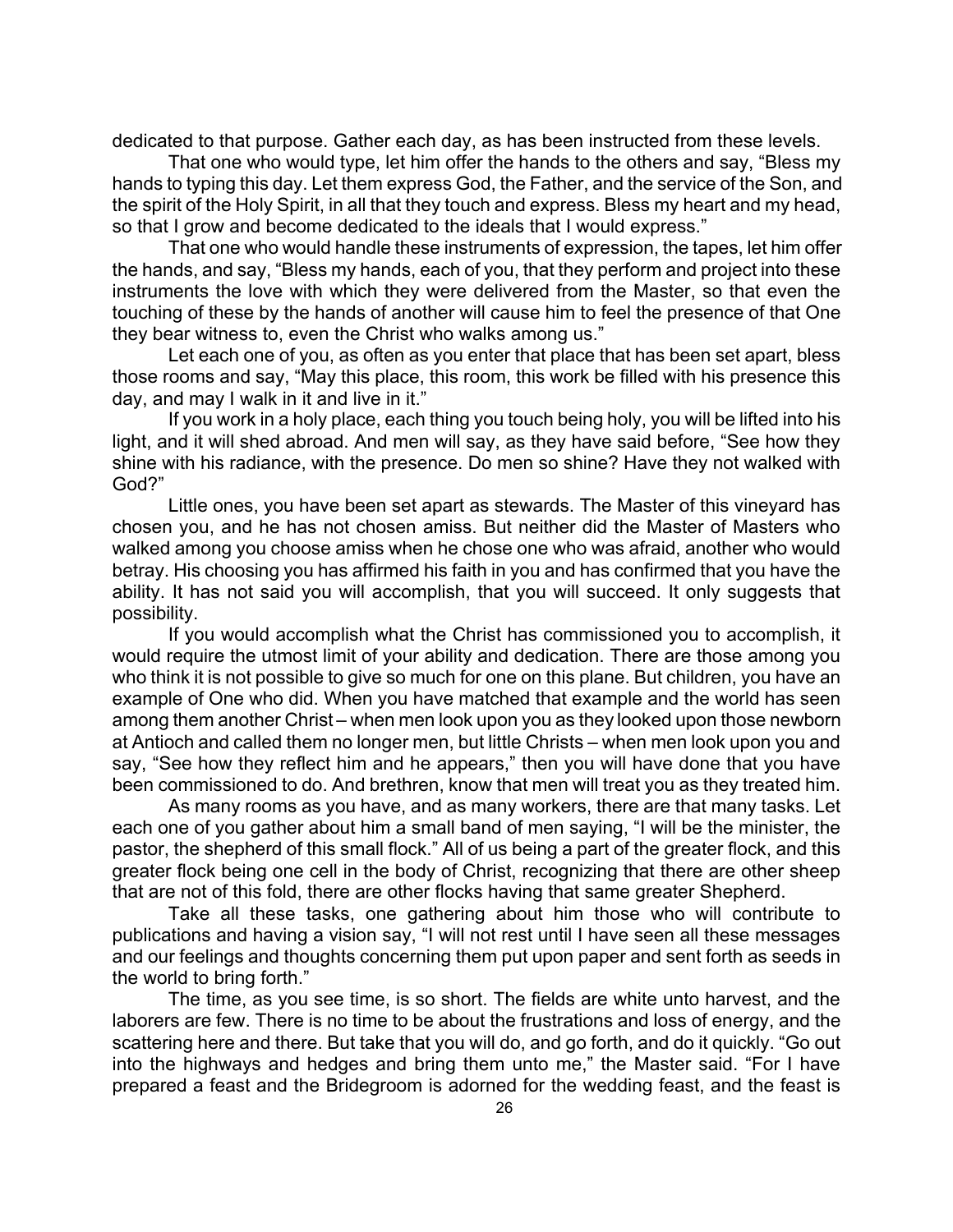prepared, and the table set. I have sent you forth to bring the wedding guests to me."

So has said the Master, "Go ye therefore to all the world and teach them whatsoever things I have commanded you. I am with you always." All these things we have heard him say – and have you? Then be about recording these things on paper and publishing these. Go forth to publishers and to groups of people and speak of these things.

And let there be this warning. If you would make a little camp of yourselves here and securely comfort one another, the Lord will send in the midst of you that which would explode and scatter you to the furthermost corners of the earth, as he did in Jerusalem. But if you would take that you have here, and run with it to the furthermost corners, and sew a bit here and there, and feed this one and that one, and come back for more, then he will establish in this place an edifice, a sanctuary, a storehouse, and all that you need of tools and instruments of service – but only that being already put into use, you see.

Begin to use that you have not, and it will appear, having been precipitated by its use. Let each one of you look and say, "I see here a need and this is mine, I will fill it." So will he bless this work.

With joy we look upon that we have seen among you – five initiations of the group. And you approach the sixth. It is upon you. Having passed through that period, you will go forth in a new way, with a new light, with a new image – seeing yourselves, and the world seeing you, in a new way. Know that the rewards will be greater, and the trials far more intense past that day.

The Lord will set among you those that should be called chosen, and let them be welcomed with love. If there be one set among you, who is to all appearances a troublemaker or difficult, say, "Here is a grain of sand that will cause to be gathered about him such a shell of love that it will be as that entering the shell of an oyster and a pearl will be produced." Welcome even that one into your midst. Judge not one another, but work together with the shoulder to the wheel – now!

Take that work that is produced and say "I have a responsibility for that I have found. I will share it with the world." Know that when the lips of this servant, this channel, have spoken the words that he has been commissioned to speak, his work is done. Nor should his hand be turned to this detail or that, but rather all his energy should be set to the task of counseling, preaching and teaching, as a tool among you.

Then what will be done with the words is the responsibility of those whose ears have heard them – to find ways of gathering them into the books and getting them to the people in the courses, and this, and that, and the other. Not requiring that he alone should put together this course. But rather that he would take that put together and bring it before these Records, so that we together will work with you.

Let it be known, be aware, that as often as you sit down to a table, or a desk, or the places where you will work upon this lesson or that – let us impress this upon you in this manner – if you would sit down saying, "I will do this," and then set yourself apart to do it, we are helpless here. Hear us!

But if sitting down and looking upon that task to be done, you say, "Servants of the Almighty, be with me in this that it might be done according to our Father's will," then there we will be, looking over the shoulder, and guiding the hand, and whispering in the ear. We will take part as surely as you call upon us. We will be there! But you must give us entry by your asking. In all things that you do, ask the Master.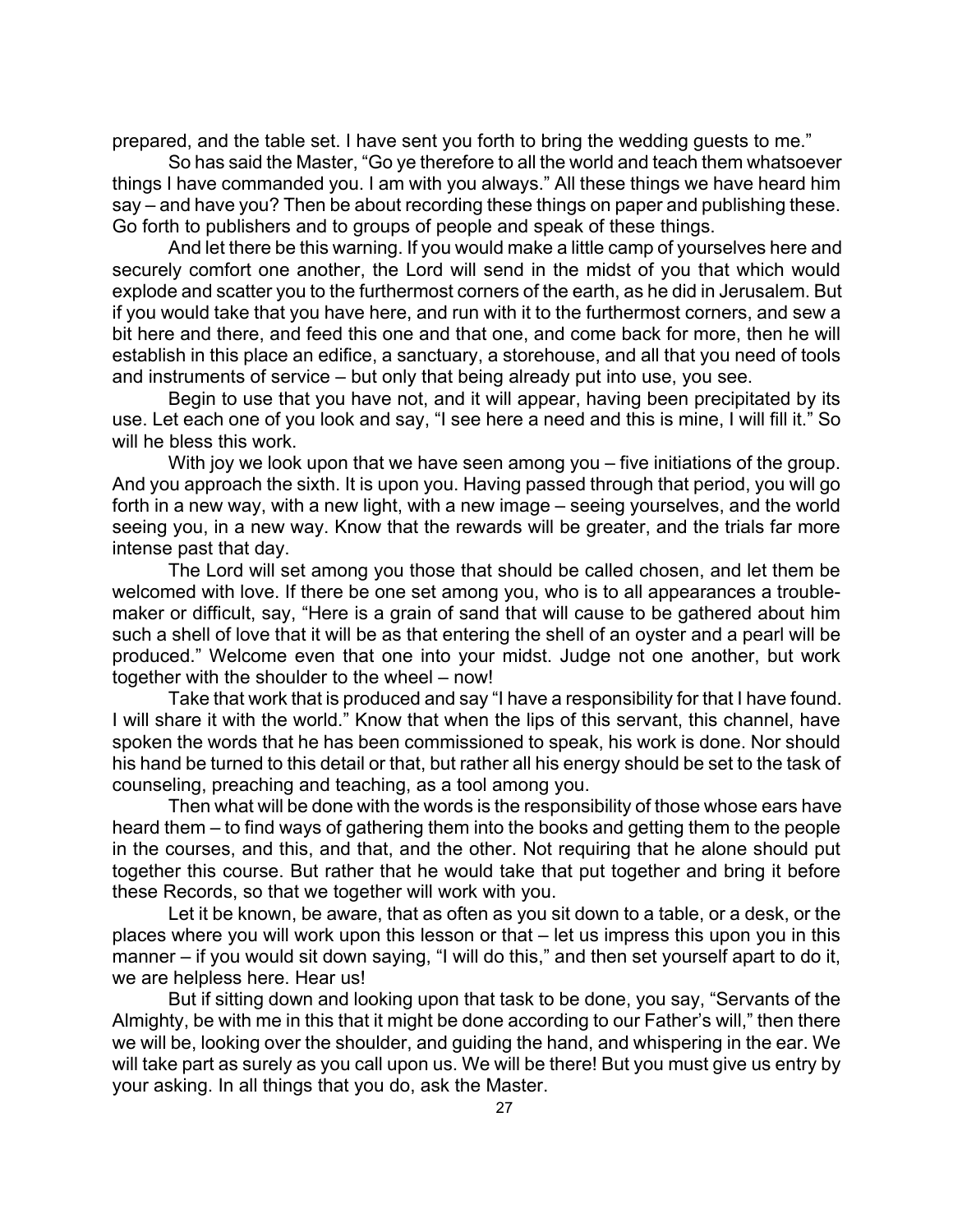We delight to be with you and share in the ministry, but he will not let us, and so we wait. We see the work, and we think, and we project, and we say, "Please, go to the Father and ask him that he will send us, that we may share in that you attempt to do." And we wait, and we watch.

And when you pray, with delight we rush forth, bands of those from here, and attempt to share and inspire the portion of that you do. If only you could see that occurring now about us here, for there are groups of those with delight who say, "Amen," to that we speak in this moment, and thrill to the prospect that you will call ever more upon us.

We see in the distance the Master of Masters. And when we share in this way with you, he draws a little nearer to us and to you. He passes, and we grow.

Gather those about you. Say to the people assembled, "I have seen before me a task that is monumental, overwhelming, staggering at times, yet so beautiful. And I have taken and agreed that it be accomplished. And I need those who would work with me. There are these many readings, or lectures, or tapes, and this to do. Would you come and share in my ministry and be my flock that these be done?"

Gather about you those who would serve specifically assigned to this task. Take their hands, each of them making a commitment to that purpose saying, "My hands are dedicated for this portion of time each week to the service, to you and to the task that you have been called to do, to the Master and the greater way." Then let that one be the minister of this purpose, you see – not just the accomplisher of the task, but the minister of the purpose.

Then as quickly as can be, set up that as will be the procedure for the mundane activities as you see them. Always blessing instruments you touch and the hands that touch them. Let not one with unclean hands ever touch either an instrument of recording or that tape that would receive it. Bless these things. See how important this is – understand that we say to you in this time. See how important it is, for you have not found it so when we have spoken it before.

We speak yet again and assert once more the importance all these things. These instruments carry that which is projected into them by the hands that touch them. Not just the words impressed upon the magnetic tape, but the experience from the hearts of those gathered at the time of the impression of those words. You will know one day, and you will see those things whereof we speak. These are sacred instruments – bless every tape and every recording.

Let us expand this to each of you in this way. You have currency of the country in which you live, passing from time to time through your hands. Well that each of you would set aside a portion of each day, to take all that currency and coin from your pocket and spread it out before you, and touch each piece. Touch it with love and say, "You may go forth from me and touch a thousand hands, even a million. Every hand that you touch, do so with the power of the Divine and draw forth a little more of God."

Anything that you touch, which may touch a thousand hands, leave a blessing upon it. Leave your vibration, the vibration of the Master's hand through you, until he has touched every hand in the world once again with his life.

Now, prepare yourselves. It is not meant that you will go forth – into the highways and hedges, wherever there can be a group assembled – until that time when you are fully armed with that you will take. So listen to and hear every tape. Dedicate those to the task of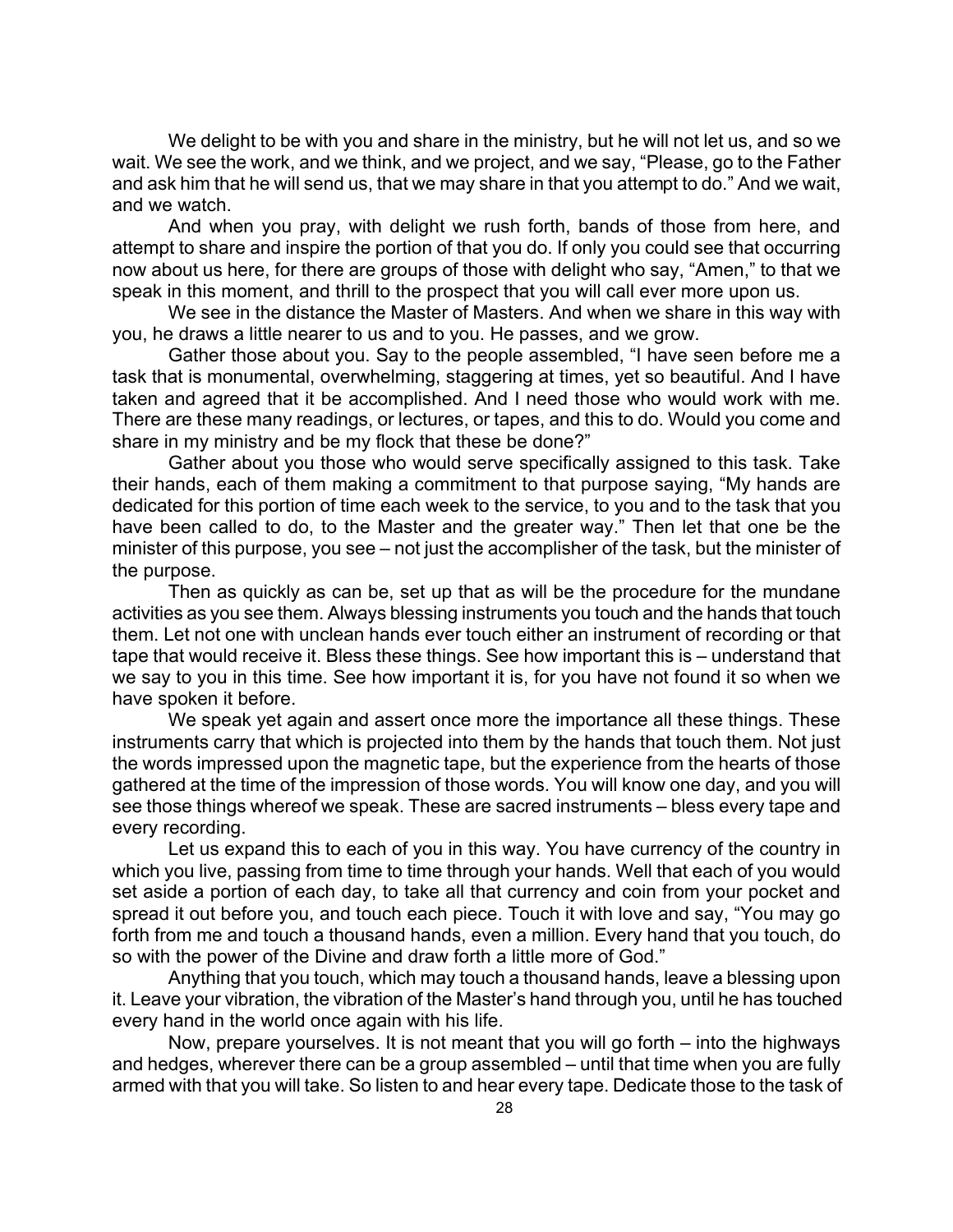correlating this material. Prepare the mind, the heart and the message. Prepare that which you will go forth to tell the world.

This one task he has commissioned for you – that you know those things that have been spoken through these lips and carry them to a hungry world. And everywhere you can find one or two or more who will stop and listen, give those words and say, "We have here a fountain, a fountain flowing freely to all who would drink of the water of life." And commission others that they should go forth and tell also, till the world know.

This is the ministry of the Fellowship of the Inner Light. Be about it.

#### Paul Solomon Source Reading #664 1975

Sufficient has been given of the warnings, of the falling away, of the trials that will come, of the challenges you may encounter as workers. And yet, little ones, would you understand? Your greatest trials will not be in the day when the world becomes hungry and men begin to lash out at one another and persecute the saints. It shall even be easier in that day to stand for belief than in this day. For in that day, belief shall become to you as black and white, good and evil, standing in stark opposites, one recognizing another.

But in this day, in going out tomorrow, will be your greatest trial. That trial will be in the world of those who care not so much. Am I bold enough to cause a difference in the face of this earth and the consciousness of her people? Know what the Master said, "I woo to God that you were either hot or cold, but because you are lukewarm, I will spew thee out of my mouth."

Now, understand that the greatest challenge is in the time when the persecution is not so great, when the challenge seems not so great. It will take a man with a great deal of motivation and recognition of the spirit of God in his heart to make the change, to begin the movement toward that heat of the light of the Christ. Your challenge is to begin to move this earth from her place of apostasy toward the recognition of her Master.

What new challenges? Fishing in the sea of a million fish, becoming fishers of men for the Master. What new challenges? The challenge of building the New Jerusalem. Building it out of the creativity of remembering the arms of the Father, and saying, "I will find peace in the comfort of lying in the bosom of Abraham, in the return to the garden that was the beginning. I will not put my faith, my treasure, in the things that I might accumulate to the self here. But despising these things, I will reach out with the arms, the heart, the mind, to embrace those things that are of value, that are of God. And I will cry forth in that time, 'Even so, come Lord Jesus.'"

If that be the highest desire in your heart, if a dozen men would desire, more than all other desires, the embracing of the presence of the Master, he would come.

Understand and open. For if one womb were presented to him as a stable, he would enter there and bless the world again by walking among her people. And if all the stars, all the planets were strung with diamonds and rubies and pearls, still they would turn their face in jealous recognition of fair earth, trodden by the steps of the Master of Masters.

How fortunate you are, how blessed thou art to have seen him, touched him, been visited by him even in this experience, for he has walked among you through the very room in which you sit, and touched a number of you, those open to his presence – so that you were lifted, not even understanding that which had occurred within the self. Blessed art thou among those who touched the hem of the garment of that figure walking in the garden,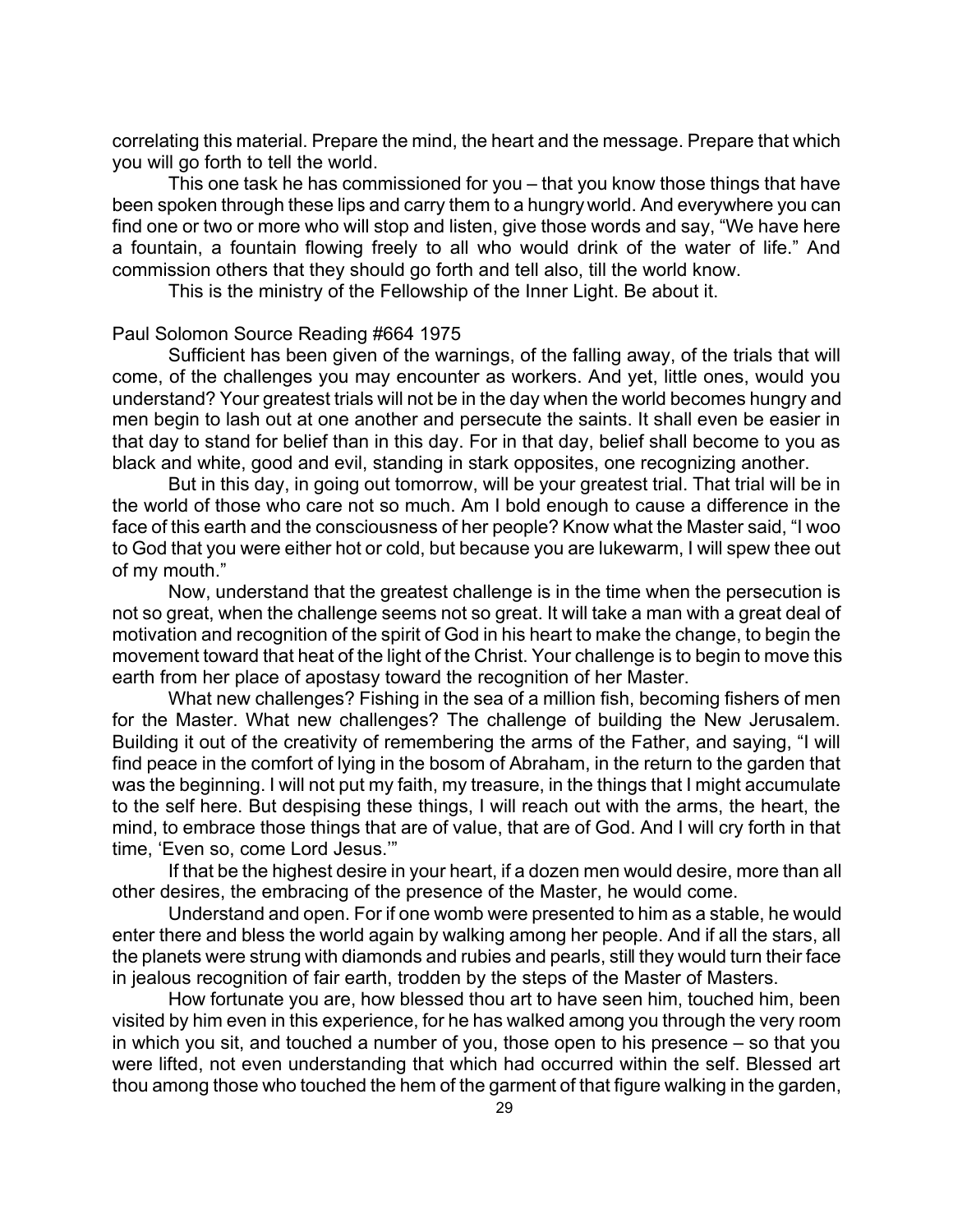blessing this universe and all creation with his presence, for he is the Son of God clothed in light who receives you unto himself – his lover, his bride.

Adorn yourself with the beauty of the light that would surround you. Place on your crown the pearls of overcoming all the depths of the flesh, lifting yourself into the presence of the marriage feast of the Lamb. Come ye blessed of the Father, and enter the place he has prepared for you, and partake of his feast, for it is ready and laid before you.

#### Paul Solomon Source Reading #716 1975

It is written, "Seek ye first the kingdom of God and his righteousness, and all these other things will be added unto you." Thus, we call your attention for this reason. If you, in this time, become known for preparation for the changes, if you become known as a group separating themselves for protection and for looking after the things of the flesh, then you will have impressed the world with the wrong message.

However, if your intent and purpose be first to teach the changing of consciousness, the lifting and development of man – and these things become a means toward accomplishing that which is your ideal and purpose, rather than becoming your central focus, ideal and purpose – then they shall be in perspective.

Let it not be your ideal and purpose to establish a community. Rather, let the community become a means toward that you do seek to accomplish – the lifting and changing of consciousness.

You will become more and more involved during this period in bringing together that which has been said from these Records and getting it to the world. A portion of your activity will be in the establishment of publications and distribution of materials. You should be looking toward the establishment of that possibility, for the reaching out, for the moving of these things into the channels, reaching far beyond that you have begun to establish here.

Put your time, your work, your concern not only into the development of the property, the center, the community, but let the greater portion of the interest, and energy, and concern go toward the gathering of the material and the moving of the spiritual food to the masses who are already starving on this level.

Give your greater concern to the distribution of that you already have. It has been spoken many times from these Records that you have in your hands a treasure, a warehouse, a storehouse of gold, of food. And the world about you is starving. Use that you have already.

This place will become a base, a center, a place of attracting people. For many will be drawn to that you have. As they are drawn, let this be a place for the sharing, for practical learning, for the application, the development of lives. Be a center of development. You have already seen and will further see that, as you use that you have, so more is added unto you. In this manner will it develop.

# Paul Solomon Source Reading #850 1976

The prime purpose of the Fellowship as a group and as an entity is to re-establish that community and that work that so many among you were part of in that time – the establishment of a community and a School of Prophets like unto Carmel, a place of focus, a place of study. And should you be turned in such a way as to establish a community and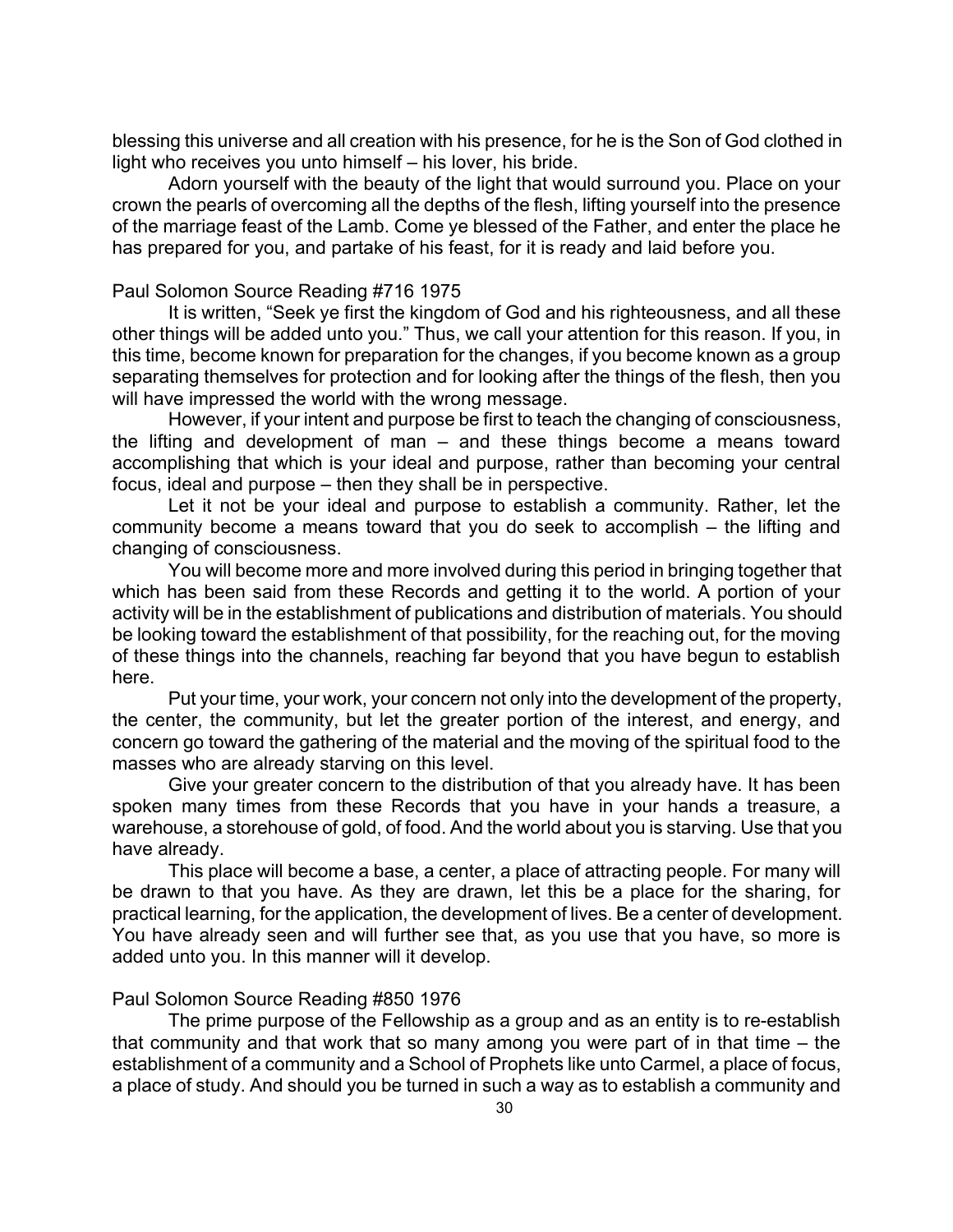school, there will be drawn to this place those master teachers that taught the Therapeutae in that time, even those who set the understanding for the entry of Christ in that time. And John will not appear among you in this place until that work is established. Then be about it.

As to the use of the prayer healing groups for the healing of this nation, for the healing of the wounds of the world, it has already been given. We have spoken of the power of prayer among you. And there is not a place on earth where there is more power centered than here, within this community of Virginia Beach.

#### Paul Solomon Source Reading #851 1976

Certainly the move you contemplate at this time will be one large step forward in accomplishing the Master's work, in many ways. Understand that the depth of the challenge is in itself a portion of the obedience you have been asking. If you then can believe enough to accept the challenge and meet it, you will be given all that you need to accomplish it. And to settle for less than you would attempt to do here, would be the greater error.

Let no one among you doubt your ability to meet the challenge. But let it be together that you meet the challenge, each saying, "I will do what I can do to build of this place a temple glorifying the Father and his work."

Let no man fear, or doubt, or lack in faith – for if even one among you expresses such sentiment in his heart, it will be as a leak, a hole, in that force that surrounds you and holds you in the hollow of his hand.

#### Paul Solomon Source Reading #854 1976

Then enter the Divine Plan without regard to shortage of food or money, without regard to the changes in the surface of the earth – with regard only to the choice for attunement to the Divine, saying, "We will remove ourselves from these places of false value and the expression of false value. And we will turn our time and attention to the things that are of great value. And we will love one another. Rather than accumulating that we can draw to ourselves, and own, and spend, and be possessed by, we will rather give, give, give to one another."

Understand that that period 1980 is given as a vibration of the nine: Man standing before God in judgment, man standing on the brink of initiation, man standing as the candidate for becoming new and one with God. You stand one step away from the Throne of Righteousness.

Yet standing one step away from the Judgment Bar of God, the Throne of his Presence, man never stood so close to the steps of hell. For one choice, one selfish choice, will remove all that is the glory of God. The eye must be single. The purpose must not be for adventure, for self in any way, but singly focused upon becoming one with God. The purpose must not be the fear of earth changes or getting yourselves apart for fear of collapse of this or that or the other. The purpose must be a single setting apart to become one with all that God is.

Having seen the symbology of the period as the vibration of the nine, these three essential interpretations are given to that number. Nine, in your present tradition, represents the Earth Mother, that one who takes responsibility for the feeding of all others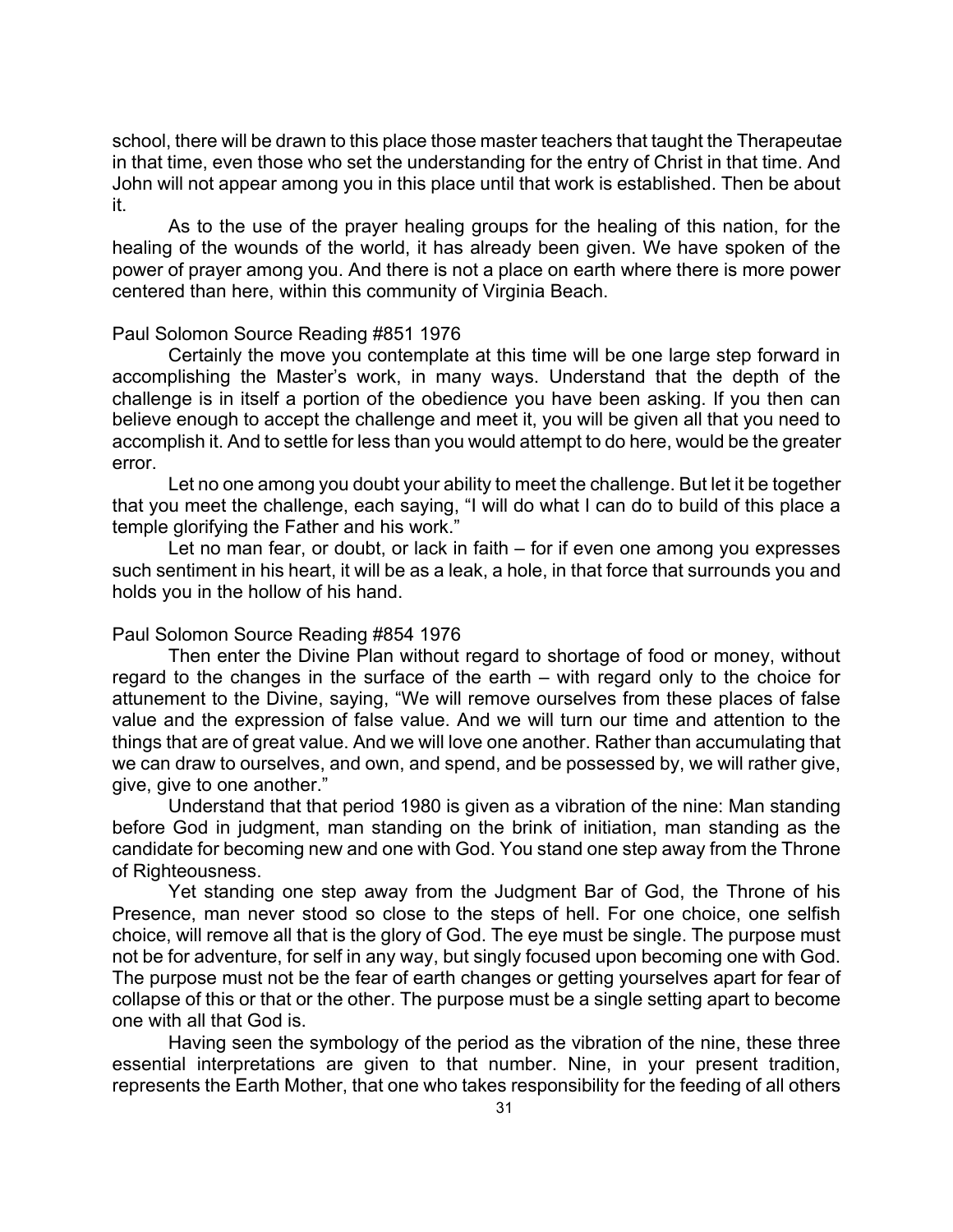and turns her time and attention and care to supply their needs at every level. Nine symbolizes one less than ten, ten being the number of one joined to infinity, or perfect initiation, the man stepping from adeptship to a Master – nine, the symbol of pre-initiation. And third, nine stands for man one step away from the Throne of God, standing on the brink of his presence, standing on the brink of fulfillment. That is the reason for the changes coming during that period.

These symbols then will cause to well up within you something of an understanding of the Divine Plan for the 1980's. This will be a period both of development and of destruction. That which is of little value will be torn apart, ripped asunder, burned, will suffer. And those who care about such things and are fastened to them will suffer with them. It is natural that they would do so – for that to which their hearts are attached, they will cling to with their mind.

At the same time, it is a period of cleansing. And the changes come for the cleansing. The changes come for the establishment of strength. Let the people who are aware of his presence, his face, his name, stand before them.

Do understand this, children. During this period, as the changes are upon you, men all over this earth will seek his face as never before, for there stands not a single one on this earth who has not heard. All men alive in this day have been touched by his message, in one time or another in the cycles of return. All they might know, both of God and of his Son in the entry, are now written in the tablets of their hearts. As his light becomes seen in the sky, as the earth begins to groan in travail, men will cry out in great, great numbers. Let those who are enlightened speak of these things, and God will give them utterance.

You will see prophets as this earth has never seen before. The mouths of men will be opened, and from their lips will fall, will tumble, such great truths, the expression of them that you have never known. That is, the manner of expression, the beauty of expression, the life within the words. The opening to Divine Understanding will be great in this time among the prophets. Prepare ye for it.

It is a part of the plan that his people, called by his name, should set themselves apart, turn from all other things and focus the consciousness upon knowing him so personally that he would come with the touch, even to the raising of the dead. Do know that as you set yourselves apart to study and understand these things – establishing a community of people, establishing a retreat, a place where these might come for healing and attunement, establishing the School of the Mysteries, the School of the Prophets – so you will cause to happen in this day all those things that you have called miracles that happened in that. Men shall call you Therapeutae. Be used then in his name.

Begin now concerning yourself with the manner in which you will be fed and you will feed one another. Take care concerning these things. Yet let them not take precedence among you. Take care most that you learn to listen and know his divine will far beyond the words of this channel or any other.

Lift the consciousness until all among you are channels. At the same time, teach men to recognize and discern who this spokesman is – for even as other channels are born, this one will be ordained of God to stand as the Message Bearer, the Wayshower, the Lightbearer. Already that message has come. This one is established among you. As the others begin to speak, let them speak in relation to this one, as the fulfilling of that ministry.

The plan is one of preparing in these last days to separate the self from all that is of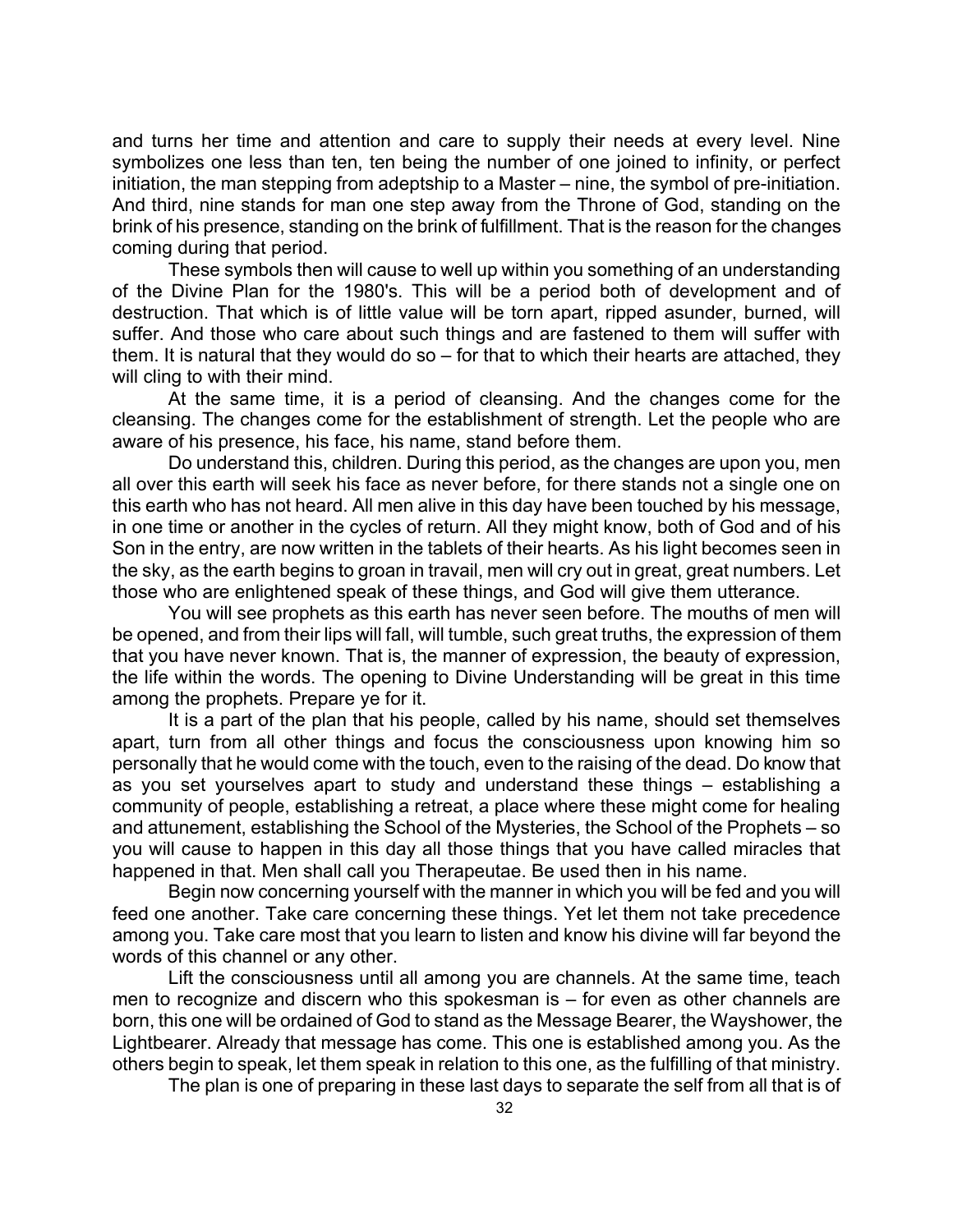lesser consciousness, focusing the mind and the eye on those qualities that will last through eternity, and wanting nothing else, accepting only that, until all become that.

You have at hand all that is needed for building a community of those who have set aside all other things, those who seek to learn about living from the land – land impregnated by the presence of God – and meeting the challenge of becoming masters over it, causing the land and nature to respond to their presence, their wish, their touch. A place that is as a hospital, but more than just that – a place where those might come for attunement of all levels of self, for treatment in manners that will lift the soul as well as the body.

And a school, hidden, apart, untouched by those uninitiated, a cloistered place of those who set themselves apart for all hours of every day to be attuned solely to the message of the Master, until such message be established to the point of channeling, teaching, becoming the prophets, the School of the Prophets itself, like unto Carmel.

Blessed children, know that when that school is set apart on sacred ground – and when those who will, give all their lives to his teachings, as surely as to spill their blood – when that school is established and those words are spoken of the dedication of that place, that hallowed ground – surely know that that one who established that school, Elijah himself, will return and will touch that place and walk among those who give their lives without reservation, a living sacrifice, holy, acceptable unto God, their reasonable service.

John will come to Elijah, just as surely as he saw him in that day. John will be drawn to that blessed place, and blessing it, he will invoke in that place the Divine Presence of the Master of Masters. So that place of the mysteries will be alive with the presence of the One whom John saw and touched.

Peter will be drawn there, will walk among you. Matthew will stand in the place and teach. Nathanael will grow to touch those ones with his presence. Philip will be drawn from across the water. Thomas will bless the work and the Order. Holy women, as they were called in that time, will be drawn to you.

The place will be known for its reputation of healers, prophets, Therapeutae. And yet, this place will not be touched, will not be desecrated by those not dedicated in sacrifice. It will be set apart, not avoiding the earth or the masses, but as the Heart of Hearts, the Holy of Holies. Such a relationship will it bear to the remainder of the community there. And it will continue until a man walk forth from that place doing all things that ever the Master did, and greater.

Then shall it be dawn, a new day, a kingdom of peace, living first in the hearts of the believers. Let us speak of the beauty of this day, for those from that sacred mountain will go walking forth into the world, a world that will have by then felt the pains, sorrow, hunger, fear, darkness.

These will go out and will heal the land, and the light will be the light of beauty. The Sons and Daughters of God will rejoice. The morning stars will sing together. As if a new creation, the earth will be born again. His light will be seen in the sky. His message will be carried to all men of all nations. There will be established then a New Heaven and a New Earth. Then be about it.

Paul Solomon Source Reading #855 1976

Know this divine paradox and believe it. You have sufficient time to get before the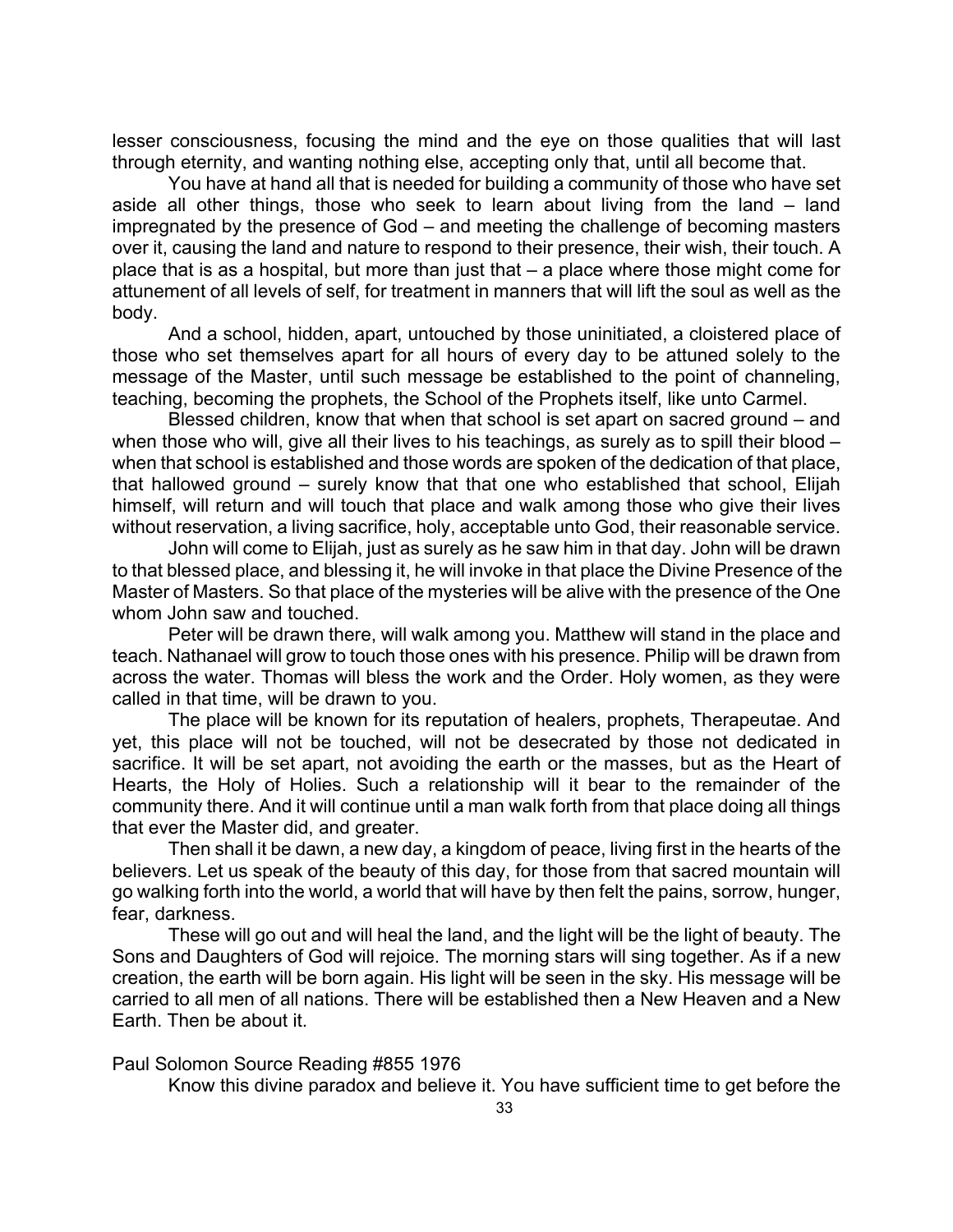world the message of the Christ. There remains available to you sufficient time to do all things that have been required of you. Yet the time is short – so short that it becomes precious like gold. Not a moment to be wasted.

Be about the use of that you have. Each room of this temple, make use of it. Make it precious. Make the appearance of these walls, these rooms, reflect how precious you see it to be. Love and respect one another, and particularly that messenger who is the word. He is the word, not the man, you see. Loving the word, despise not the prophet. And loving the prophet, love one another. Love in that manner until you recognize what a precious thing you have been given and what you can do with it in this time.

In the day that you have sat down together, and with one mind, one consciousness, you have seen the pattern and the plan for touching the lives of the many in this area – using that the Lord has given you, drawing men to this place to learn – so will word go forth from this place. It will come as surprise to you that many will be drawn, more people than the few of you are able to feed, asking and learning the word of God.

Now little ones, only weeks here, we are speaking of only weeks, that you begin here to be capable of feeding the masses on the word. Prepare for the manner in which you will do it. But they will not come unless you seek them out. Hath he not said, "Go ye into the highways, into the hedges, and compel them to come in. For the feast is ready and the table is set." Do that in that manner. See it in that way.

And know as you do that there will be a response from those who call themselves Christians, children of God, for they will revile you and accuse you of all manner of things that the Master himself was accused of. They will say of these wonderful energies and wonderful works that they are of the devil. But you must reply, "The devil does not do the Master's work, nor does he work against himself."

If you are healing those who are ill, if you are lifting the consciousness of those who are depressed and unhappy, if you are indeed liberating the captive and opening the mind of the ill and the eyes of the blind, then will men know, and cannot deny, that here is the power of God.

But can you? Can you indeed do these things? Then do get on your knees and pray. Fasting will accomplish much, and discipline will accomplish a great deal. But no man in this place will open himself to total enlightenment while clinging to one thing of the flesh. There is time, and it is at hand, for setting apart all other things of lesser value and giving all you are to the greater.

In the day that you do, you will see miracles in this place. Then great resistance will come. The Lord will bless. And as the Lord lives more, persecution will grow. And the miracles will become greater. You will, of necessity, get thee out to the mountains. And blessed will be that time of retreat.

But let your concern in the present be for the publishing abroad of the words and the bringing in of the hungry to the banquet. Publishing in all ways – not speaking here only of printing books, but also of speaking these things – talking, teaching, touching the lives of many.

Better recognize that which is a pearl and those that are the painted rocks. For you live in a place, a field as it were, strewn with painted rocks. The precious pearls are fewer than any among you recognize.

Learn. Learn to touch them. Recognize them. Try them. Try the spirits. Test the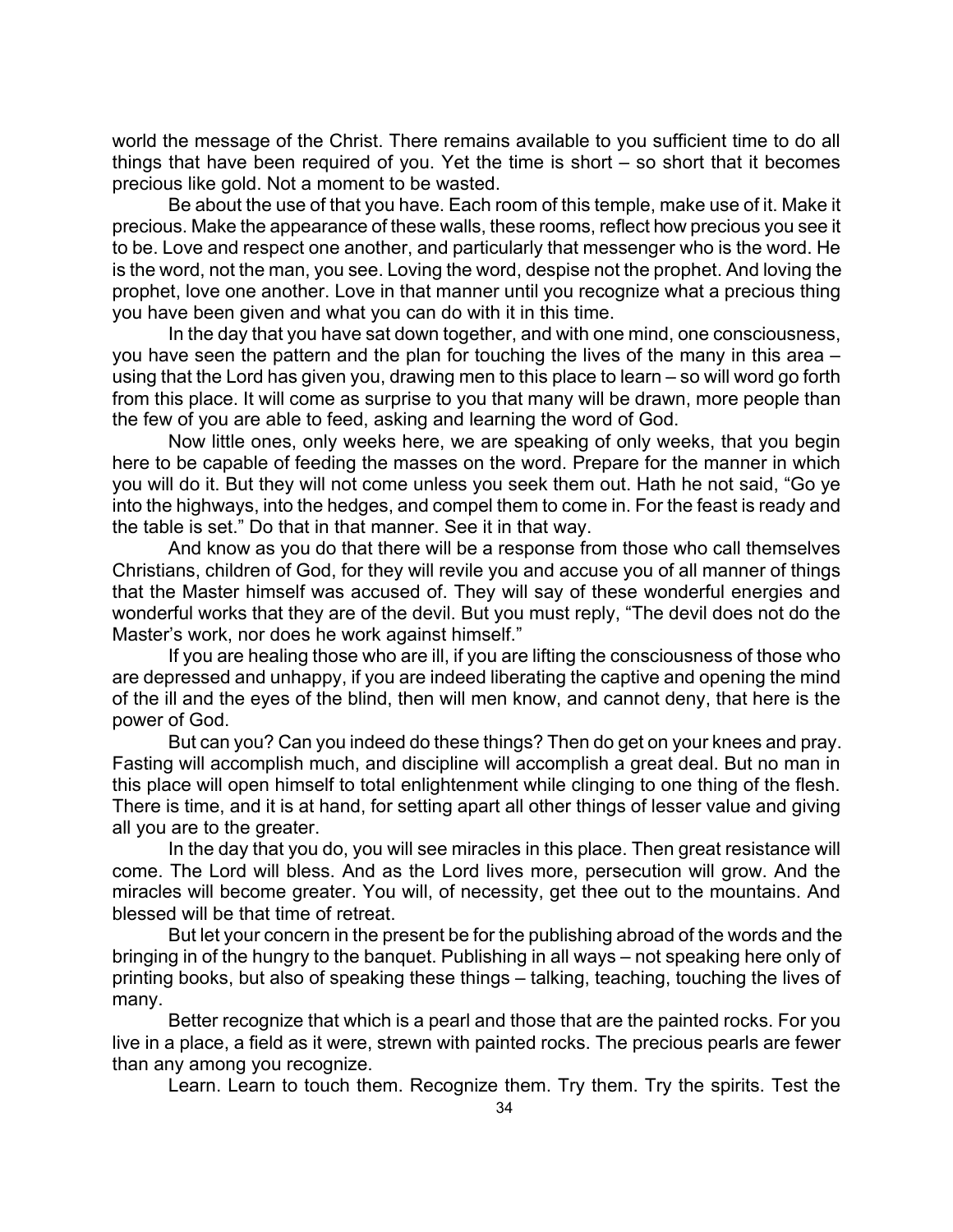words. Learn discrimination. For it is for this reason that so many have sprung up among you calling themselves channels, whose flights of fancy and desire for recognition have given birth to their words. Their words seem of beauty so often, and can initially be inspiring. Test the worth in the application.

Do learn these things, for the School of the Mysteries consists of gold and fool's gold, offered to you in the same palm of the same hand. He who learns, lifts the pure gold and casts aside the chaff from the wheat, blowing it away – the fool's gold from the gold.

Now, to your questions for maintaining that you have experienced here and sharing it with one another, to keep one another buoyed up, as you say. Better be more concerned with the assimilation and with such a dedication of yourself that you become an example to the others. Wait not for another. What has been your greatest teaching here? Has it not been seeing this or that one so giving the life as to become example? Follow that example. Be such an example and teach in that way.

Let each of you, if indeed you are concerned for your fellows, for this family, give all you have and follow the Master. The work has begun in earnest. Quite a number who have had bags, sacks, burdens on their back of their own little ambitions, hopes and desires, will soon drop these by the way, and recognizing the light of his face, will join with you. And rejoicing, you shall build a beautiful city.

Then come ye blessed of the Father, and partake of the banquet set before you. You who would have little to give, however little, however humble, if you have that to teach, if you have that to share, then place even that ability upon the altar saying, "This is that I would give of myself."

As to questioning the progress concerning this building, the material possessions of the Fellowship, know this. The Lord will not provide in spite of you. But you will learn that you cannot outgive God, for he will return tenfold that you have given, as you give.

Knowing these things, come together. Pray together on your knees. Do not cease praying until within you, you have known, recognized, made, that commitment that will not end even with the end of this lifetime, but will live even far beyond.

Gather this material, and gather it quickly, on the printed page. Draw together those precious ones who have told their experiences, for nothing has greater import or impact than the testimony and the witness of those whose lives have been changed. Then commit these things to record. Do so now – not just the words of the messenger, but the response of those who receive and are blessed by the message.

## Paul Solomon Source Reading #880 1976

The challenges include these particularly – the organization and structure of the mother group, the Parent Fellowship, that will express in a separate organization, structured not so idealistically as the Fellowship is likely to be, but rather as would create the best opportunities for the dissemination of published work.

Another, a sister organization, for reaching out, for carrying abroad the exoteric gospel or the development techniques, which you have called Inner Light Consciousness, which is the public appearance of the School of the Prophets.

These both should be structured, with one person as the head of each, charged with responsibility for funding, organizing, structuring and such, knowing that to be his or her mission, ministry and goal. Both of these organizations being affiliated with, and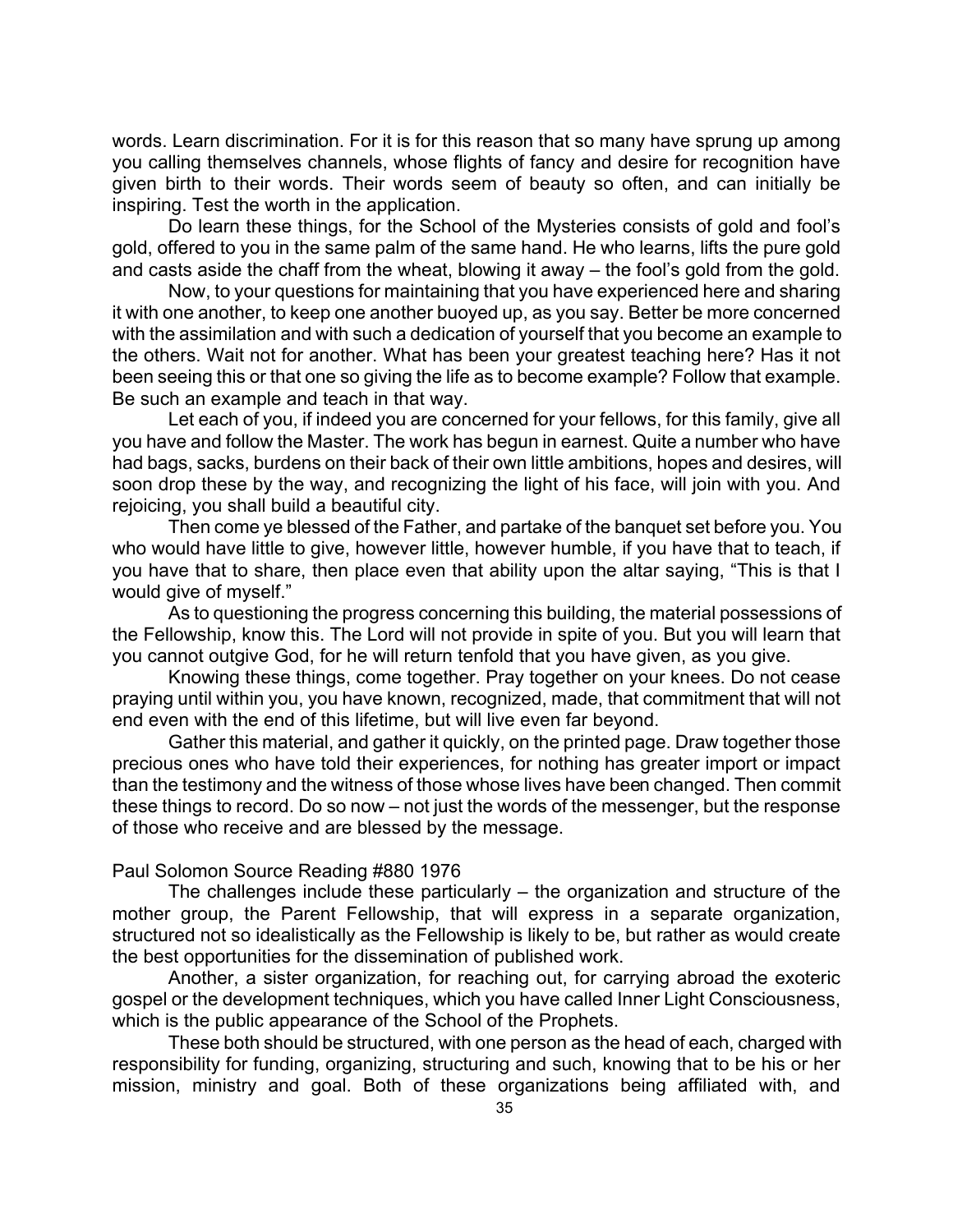subservient to, the Mother Fellowship.

There are as well other expressions of the Fellowship that will develop, including a temple of healing, a clinic, the esoteric School of the Prophets that never will be known to the public, hardly seen. There will be a retreat and development setting, and as well a community.

#### Paul Solomon Source Reading #447 1976

There are gathered here in consciousness and devotion those responsible for the calling together or commissioning of that Fellowship and the group of teaching methods and purposes, which you have called Inner Light Consciousness. Understand that this Fellowship, this fraternity, this society is an arm of the intents and purposes of those gathered on this plane and is overshadowed by the august body of that Brotherhood.

Now, as a fraternity set apart and commissioned by the august body, this Fellowship must be ordained and operated as such. In that time that classes and such be brought before the people or marketed in a manner that would appeal to, or even allow, those investors who would be attracted for a profit motive, there will be withdrawn that commission from this body. For it would be in violation of occult law and the manners of reaching and spreading those teachings.

Let it be known that those who will involve themselves and give themselves to the work will be provided for, according to those laws. Those who enter that work for improper motive will fail, having begun with misapplication of the law.

The business structure should be according to those as have been ordained as societies for the purposes of these works – a mother church, with those commissioned as various teaching centers. Not that this will be a new sect or cult – the centers would be run as a body, gathered together for the purpose of lifting self and others more closely to the Godhead. Those given charge concerning these centers should be set apart and anointed for that purpose, considering themselves messengers, ministers of that work that will uplift.

In that way, those among you can be given to the multiplication of those interested and those reached. For it is necessary that we must reach the world, and quickly. But as these become interested for the purposes of investment and profit motive, there will be the alteration of that presented, and corners cut and purposes bastardized, until that you bring be unrecognizable as light.

There are those here who have given life and limb and love for the preservation of that they have brought before you and charged you with responsibility of delivering. They will see, to the best of their ability and communication, that these be carried only by those whose purposes and hands are pure and who are ready and willing to serve.

Then let not that teaching or outreach arm of the Fellowship be separated from the main body, but let it be the purpose and the outreach of the Fellowship. Let them remain one and be not fearful of gaining position or posture as a religious body or such, for even in that recognition will come a greater protection that you will need in times to come.

Go unashamedly as a spiritual body dedicated to higher cause and purpose.

### Paul Solomon Source Reading #917 1976

It is not to be thought at this time, or any other, that the channeling from this Source or in this Fellowship is done exclusively through this channel, nor while out of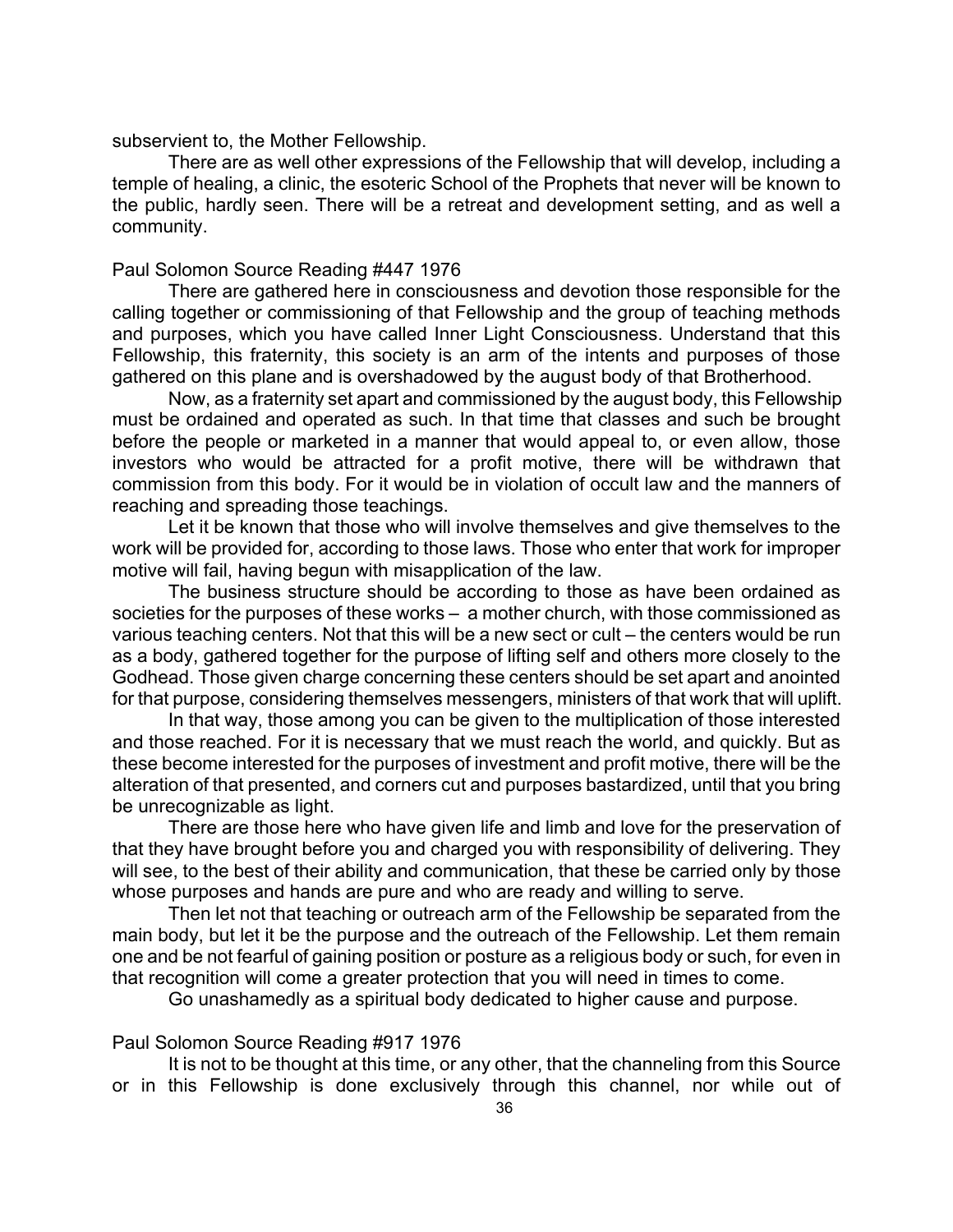#### consciousness.

Now, by that we mean that you have been brought here, each of you, for your ability to listen and by your ability to listen. You were drawn here, and that drawing is, in itself, proof of ability to listen. Begin considering the nature of that you listen to. Begin to understand these things as guidance and use them. The channel has been put here for a purpose: to give in some, confirmation, in others, teaching and guidance – as a point of reference, but not as an alternative.

Use this opportunity. By all means, such a radio ministry will be a beginning of reaching out to many of those who will not be touched in another way. But careful that you approach it in this manner. Let the emphasis never be on the manner in which such messages are received, never on the spectacular or supernatural – but on the content, on that which men will recognize as the unfoldment of truth that makes sense.

Take that gospel, that men know and have been exposed to and need, and open it to practical application in daily living through that you would present. Never trying to prove a point, never trying to battle with or win over others of other persuasions. But add to the understanding, opening, expanding. Follow the example of the Master and the manner in which he worked within the belief of the day, expanding and opening.

Attempt to work in harmony in all things, for you will attract to you a great deal of animosity. At the same time, you will open the hearts of many who have been hungry. Now, attempt to avoid touching and attracting those whose love is of the supernatural, the psychic and such things as lead men not to the Christ, but away and cause them to be fascinated with folly. Do not let that be your purpose, or your image that would result.

Let your purpose and your image be of love and of teaching. Present those things that are not difficult to receive, that are instructive and opening on those things men already know. Let your message be, "He lives, and he lives and moves, as in that day so in this, having lost none of his power, nor his authority, nor his ability to communicate."

Let that be your message – that he lives, and that his living can bring new life to those who call upon his name.

#### Paul Solomon Source Reading #984 1977

It would appear best from these Records that – for financial and business purposes, and particularly for providing opportunities to those individuals who have great desire to become a part of the work – that it would do well to establish such an operation of printing, publishing, all those things together. Might better be done under such name as the Fellowship Press.

Then the Master's Press should be reserved, giving meaning to particular works, of the greater work particularly derived through this channel and Source material. Other works then might well be published, particularly kindred works, and can be done under the Fellowship name, you see.

The firm and the operation are not dependent upon raising funds in this time. You have had in your hands all that is needed both to publish the word and to distribute it to the masses. Do not be confused into thinking that you will do the Lord's work better by the accumulation of equipment, or a building, or even putting together a concept. What you will do, you will do, with or without equipment.

If you turn your hand to putting this word before people and that be your ideal and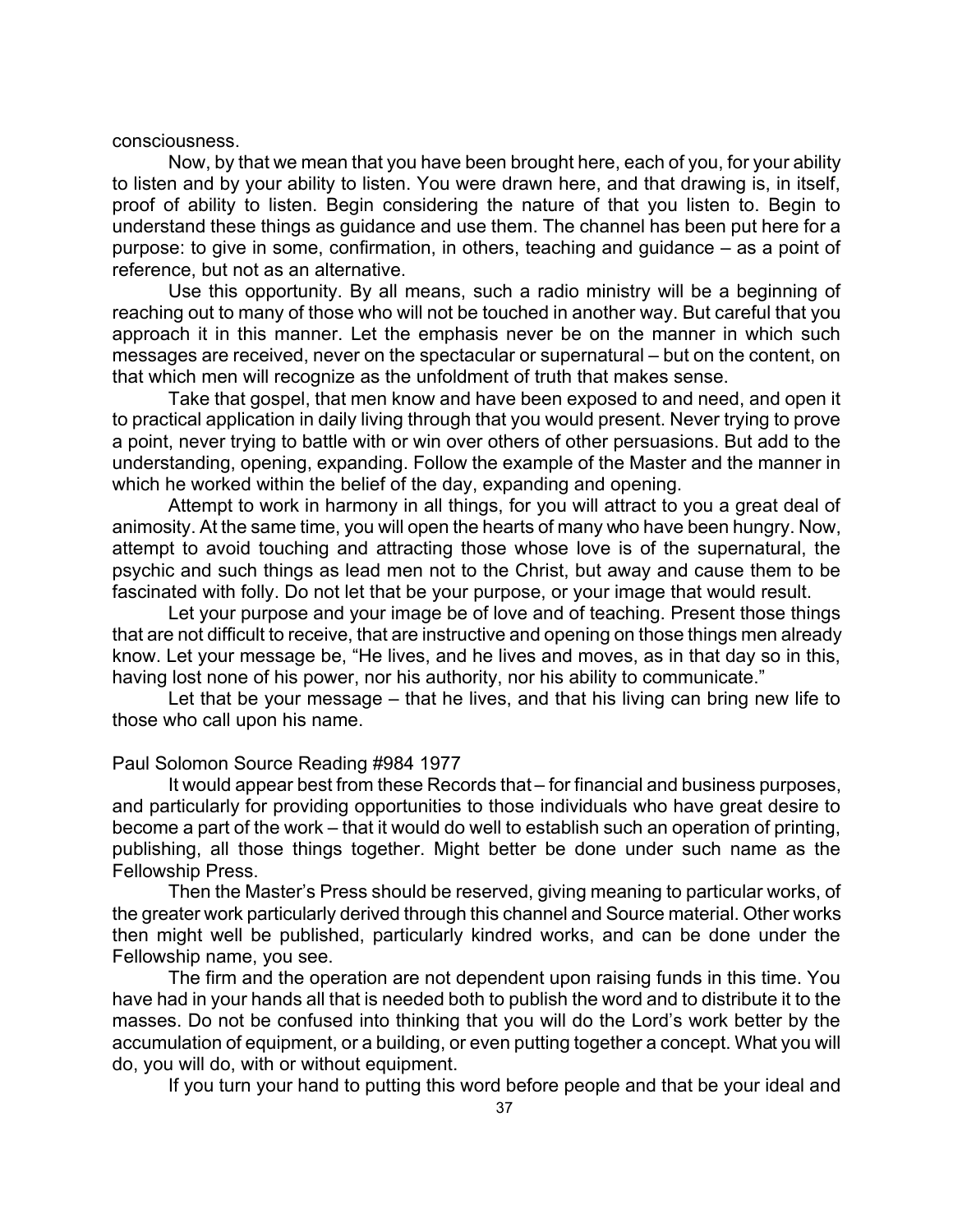your purpose, then you will be about it. Do not let yourself be diverted by such things, for you have done just that. You have come to placate the self by thinking, "If I had this equipment, if I had that instrument, I could better serve. You will receive that you need to further the work, but not until you have used that at hand."

Then be about the work and the operation of the Master's Press even now, with what you have. For the work will support itself and will support itself well. Would you ever be tempted toward compromising that the Lord has given you to do, for purposes of gaining support financially? For the work, and the company, the operation, the enterprise, should be that of the Fellowship – this Fellowship of the called-out ones. Let that be the control, and do not sell out to the highest bidder or he who offers funds for the operation.

Quite all right if one or another might wish to invest and receive return. Then guarantee the return, and guarantee it in fairness. If a third is invested, then a third should be received from the profits. Control should be given to one investing to the extent that it is business-wise to do so. And that is to this extent: Any investor in any operation has the right to demand of the corporation, the operation, the firm, or foundation that it hire, employ and use properly trained administrators and business-like tactics. No more control than that is given, nor should be, to one because of investment. No such guarantees ever should be given in these ways.

Then let the Fellowship organize, and properly hire and train, and execute and administrate properly and in the highest manner, such an association. And incorporate it as a profit-making foundation, with the opportunity of giving its profits to the Fellowship Foundation, for the greater carrying of the word and the work, both through the publishing and by other means. Encourage those who have funds and would become a part of such a work. Encourage that they either give, or buy shares and invest those funds, and further encourage their interest in the operation of the company, that it be run properly. Encourage them that they should participate. Do not discourage that. Do not deny them their right to proper operation.

But let it be clear that such is founded for a purpose. Operate it properly so that no one is enticed through guarantee of controls of any sort. Let it be run by the Fellowship and according to divine guidance first, all other considerations being second.

The name need not be the Fellowship Press, or any other particular, as the commercial enterprise. That we are concerned with is the name of the Master's Press, for work in publishing particular works. Let the corporation and such be of your concern to express that you find presents your ideal before those whom you will attract and encourage.

Understand well that, as you proceed properly and in accordance with divine will, that you need – funds and such – will come, and come quickly. Do not wait for that. Be about the work with that you have already at hand.

Know that there are gathering to this place, even at this time, ever greater and more dedicated, committed ones who will bring greater opportunity and greater service to the message. Let your spirit match theirs and lift them a little closer to the Godhead through the challenge that is before you.

Paul Solomon Source Reading #1008 1979

Your coming together in this place, in this Fellowship, is for the purpose of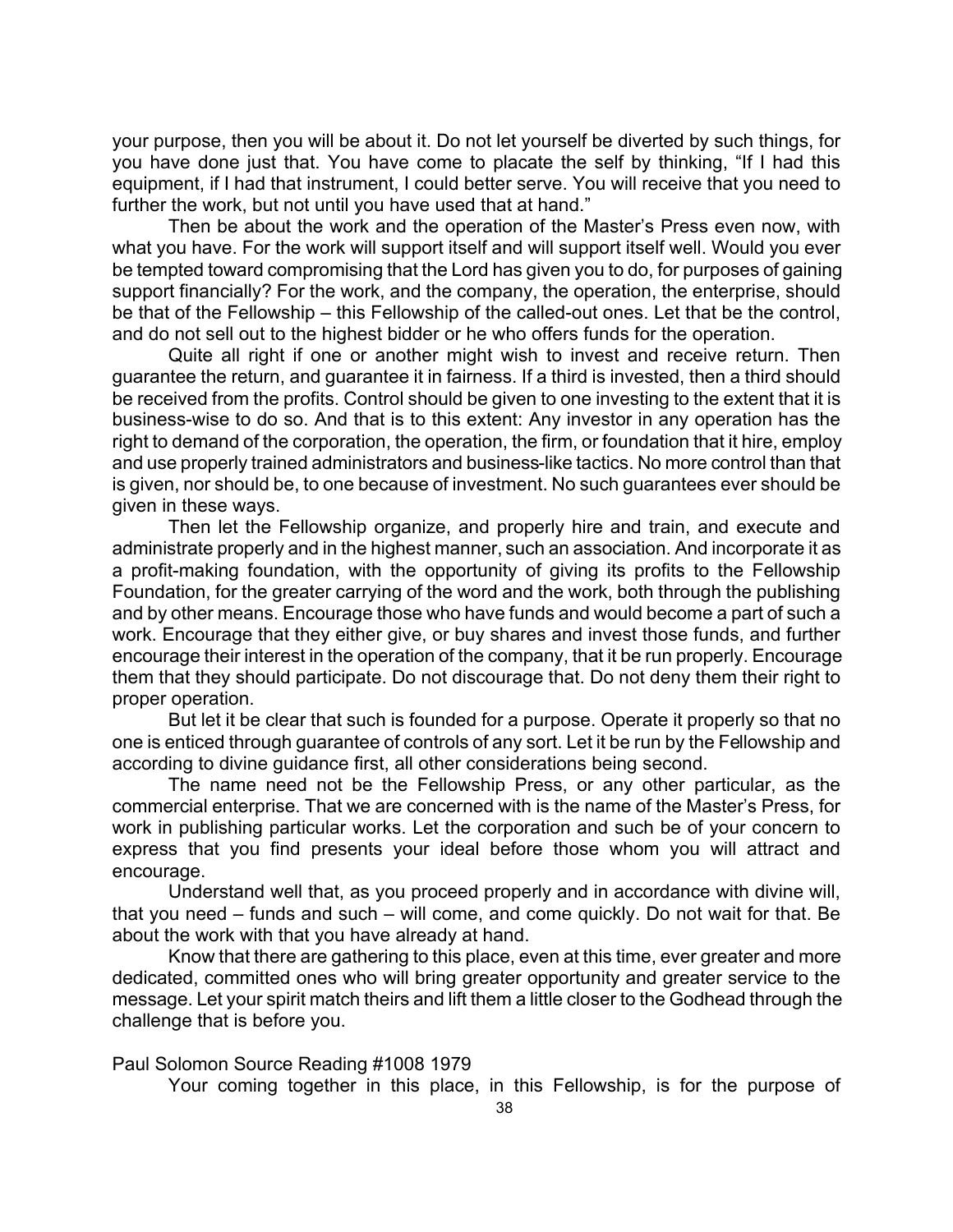establishing a true altar, a true temple, a true sanctuary – with true sacrifice before the Lord.

In coming together for that purpose, know that the tables you have set up with symbols are symbols of the real. Which is to say, one may well learn devotion before an altar, set up on a table with symbols, in a special place, with a quiet time. But your coming before the altar, your time of worship, even your gifts upon the altar, the flowers you offer, even the prayers, have no meaning unless the activities which follow in your relationships, in your discipline, in your harmony, your communications, your actions, your work, your investment of time and energy, become a living sacrifice.

It is written, "Be not conformed to this world, but be ye transformed by the renewing of your mind, that ye may prove what is that good, and acceptable, and perfect will of God. Present your bodies a living sacrifice, holy, acceptable unto God, which is your reasonable service."

The establishing of a true altar is seen in the life of one who, leaving the time of devotion, wastes not a word nor an action, but accomplishes the fulfillment of a day – so that each day becomes an investment in being a productive cell of the body of God. So will your holiness, your righteousness, be a cell in the body of God as you cause your life to reflect beauty, to reflect harmony, to express Godliness.

We do not suggest that you eliminate worship, or that you eliminate coming before the altar that is a symbol. We do not suggest that you neglect times of devotion, meditation, prayer. We do indicate that you find balance. If the room in which you live, whether kitchen, bedroom, or bath, does not reflect the order and the beauty of a true altar, then your symbolic altar and your sanctuary become a lie, an abomination before the Lord.

How would you dare to come before an altar and a sanctuary, which is the symbol of the real, knowing in your heart that the real is not in order, saying with your lips, "I give, I sacrifice, I desire attunement. I wish for balance. I look for harmony." How can you lie before the Lord?

Then what is the real purpose here within this Fellowship? The real purpose of the Fellowship is to be a place for presenting the self before God, a living sacrifice, holy, acceptable unto God, which is your reasonable service.

You have a mind which is a gift of God. It is creative. It causes results, both in your body and in the environment about you. If that mind be turned to selfishness, you might accumulate about you a few scraps of things which satisfy appetites, to cause pleasure to the body and the personality. But if the mind be sacrificed, if it be given to the Lord, then it becomes your responsibility to sharpen that mind as an instrument, to discover what it can do.

The sharpening of the mind, causing it to rise to its greatest ability, to discover, to discern, to understand, to perceive, to become wise – to offer the mind is a holy act. Education, in its highest sense, is an act of worship, of obedience before the Lord.

It is written, "Study to show thyself approved unto God, a workman that needeth not to be ashamed, rightly dividing the word of truth." Then study with the mind. Read. Bring into your presence in that place those servants of God on earth who have mastered particular aspects. Bring one who has mastered an understanding of the body, and its structure, and functioning and such. Another of gardening, another of music, one of writing, one of art, another of business and finance. The others who will come will be attracted.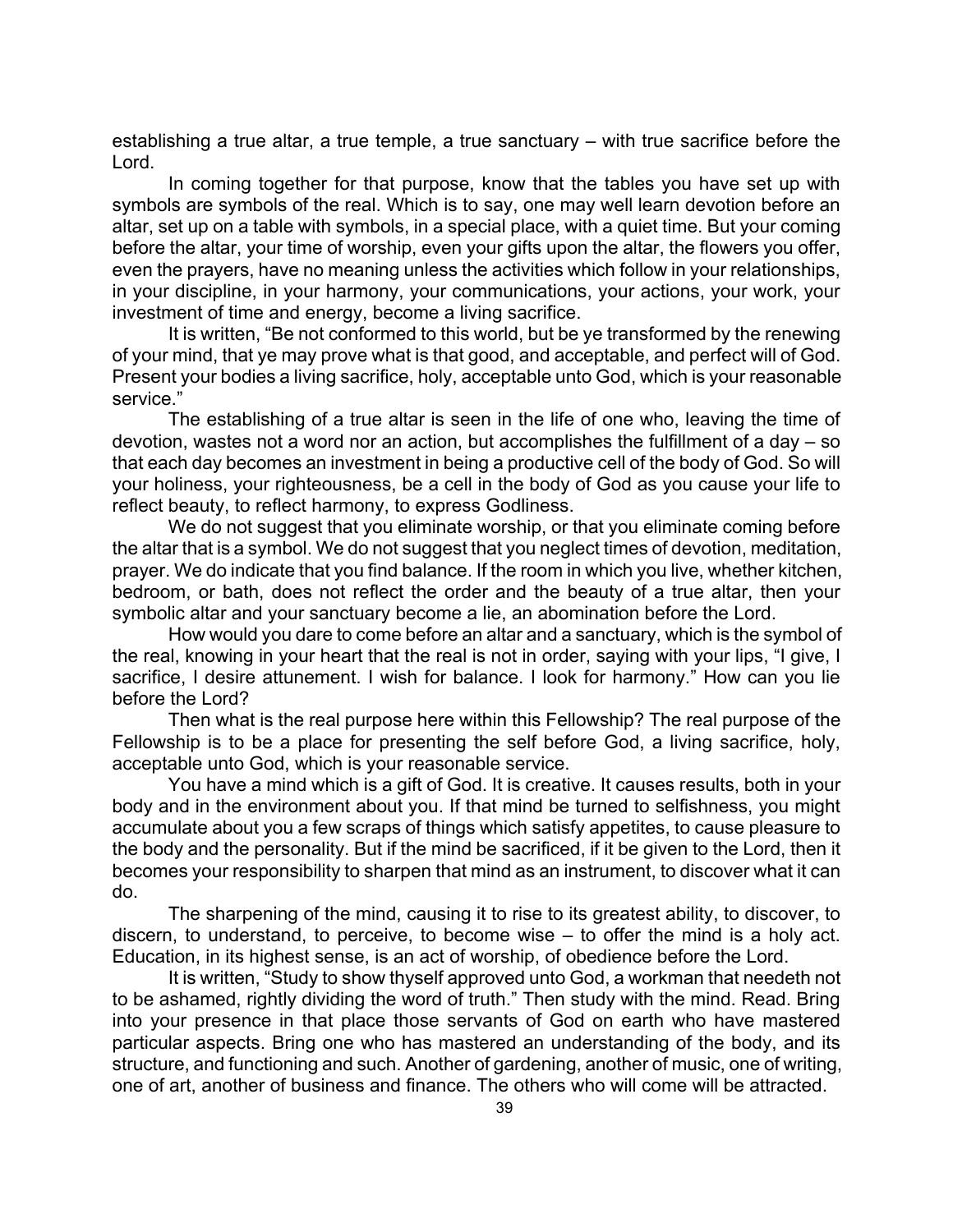Let the one who would neglect to bring himself to the feet of these teachers, to learn what they have to share – let such a one be thought a fool. For these who gather to this Fellowship are as the wise men who came offering their gifts of gold, frankincense and myrrh at the birth of the Child. They gather to the manger again in your day, as they gathered at the birth of the Babe. So they gather now at this Fellowship, bringing their gifts. Fools are those who do not recognize them, who do not appreciate the value of their gifts.

Even now, there are among you teachers. Some bear the label. Others not. Can you recognize that which they have to give, and receive of them? Some will be with you a fleeting moment. When they are gone, how would you recover what you could have received at their feet?

The Fellowship is a university, in its best and highest sense – a gathering of teachers, respected by those who will come and listen. See that it be a gathering of teachers of such quality that they will be respected by the world.

Be not afraid to require of yourselves, each of you, long hours of giving, on this true altar – to bring to the building, the grounds, the rooms, and even yourselves, the display of harmony that comes from cleanliness, decency and order. And as you do, the disease will go out of this place, this earth. You will have healed the land. And you will establish on this earth a true altar, a real temple.

Come to clarity yourselves concerning what the purpose of the Fellowship is, the ideal that it should be, the description. Clearly set forth that description by the works of your hands, by the creation of images and words that convey the ideal, and by the sending out of those who will speak and share. As the understanding becomes clear, there will come the flow of money, energy, time, effort and talent. First, you will need to become what you are commissioned to be.

Be careful in presenting that image, that the image does not become what you would prefer it to be. For some among you are in love with the fascination of the occult, the hidden, the psychic, the mysterious. And some among you are in love with what you think is spiritual – more often sentimental, emotional, religious, sometimes in its worst sense.

See the practicality, the directness of the worship of God in the real temple. Express in such a way that those people—however irreligious, however non-spiritual in their words, those who have developed within themselves a great dissatisfaction with the disharmony of earth, of governments, of systems, of bureaucracies – will see in this a pure and directed attempt at balance, and will support it.

As to application of the principle of seed money, understand that as you begin to give of your abundance, be absolutely certain that you could not stop the return, even if you tried. Certainly, giving away all that you have will bring more than any other action toward abundance. If you give all the money you have, it will be returned to you tenfold. Thinking you have divested yourself of it, you would find yourself ten times richer. How few can understand and apply this principle.

Please understand in this moment that even if you did not become ten times richer for the giving away, you still would have made your life greater by the giving, by causing another to receive. Even if it cost you that you have come to think precious – even if giving your money away deprived you of the Fellowship itself – it could not deprive you of the giving.

The support will come. As there is harmony in the Fellowship, as there is order in the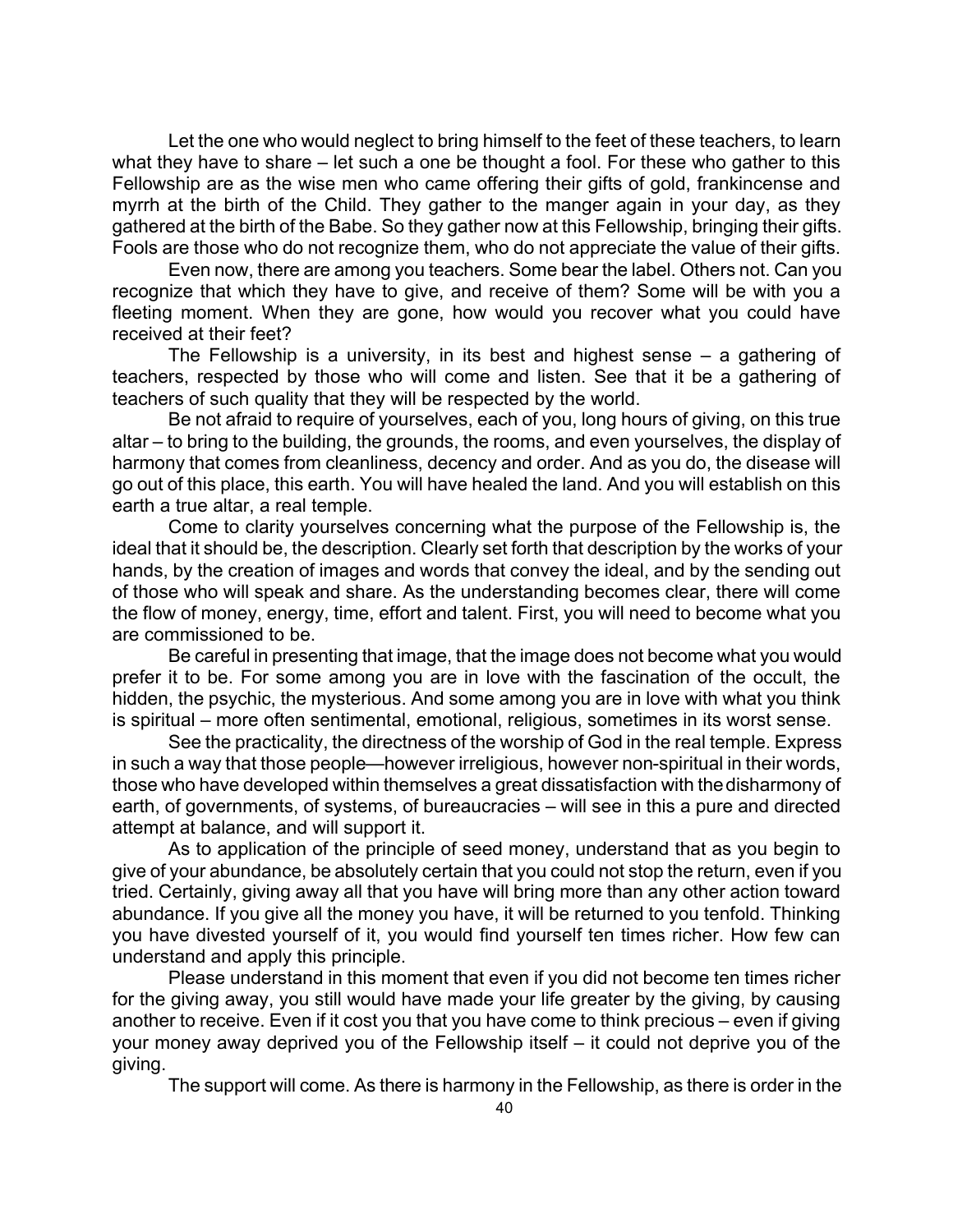personal life, support will come. If there is disorder, confusion, misuse of that which does come, you will cut off the flow. And should you not?

As to the relationship with a teacher, the will dies hard, of course. And when anything happens in the world, providing an excuse to say, "See, we must keep the will alive, we must keep the rational mind about us. We must keep our wits, lest we fall on such sad experiences as these," there is the excuse for one who needs it.

But one who will give his life for my sake will find it.

There is no greater difficulty than the understanding of the need to give self, to set aside the will, to listen, to commit, to hear the teacher. There is, of course, the grasping of every opportunity, every excuse, to avoid making such a commitment. It is hardly worth the bother of reiterating here the need to set aside your knowing, that you might find out – to give up resistance, that you might learn. Do you expect us to say, "The only teacher is within you. You need not listen to these external teachers."?

What did the Master say? "Oh, Jerusalem, Jerusalem, ye who killed the prophets and stoned them that are sent unto thee." Because you preferred your own way?

Concerning responsibility for the children, better begin seeing yourself as the children. Nothing could be more foolish or presumptuous than to think that you can establish a program for teaching the children. Rather, find that place for setting them apart to increase your consciousness of their being – and that they see in you. How many of you hesitate to show before the children your childishness? Do you speak in love or in selfishness? Do they see in the way you live harmony, balance, discipline? Do they hear in your words and your thoughts constant struggle for what will make you comfortable?

There is the tendency among you to say, "I have made a vow to this relationship, but I do not feel it. I do not feel excitement, entertainment, amusement in this relationship. Therefore, I am not happy. I will look for other relationships, other entertainment." And you feel you have a right to so entertain and fascinate yourself.

There are beliefs among you that there must be chemical reactions, and this and that, to keep relationships alive. And so you teach the children another lie – that marriage and relationships are based on adventure and excitement, that love is a chemical reaction that can be kept alive through expressions of the appetites. The children see. And they learn to build wrong relationships. They learn to expect from marriage the titillation of the senses, rather than the honoring of the words spoken. You have come before an altar of God and made a vow to one another, "Till death do us part." And you entertain yourself by finding reasons to part sooner. You teach the children, "There is no sacredness in speaking words before the altar of God. If we can't get along, we just can't get along. Let us dissolve that we have spoken."

How do you speak of a program for children to teach them this and that? You can only teach them what you are, what you believe, the way you act.

Make of yourselves a living sacrifice, holy, acceptable to God, which is your reasonable service. Make of your life a living altar, having given your consciousness, your mind, your thoughts, your words, your actions, your deeds, to the Lord.

If you want to teach the children, clean up your room, your relationships, your actions and thoughts. Let these little ones expect to live in a room that reflects harmony as if it were an altar, to eat food that reflects care, to maintain relationships that express the love of God.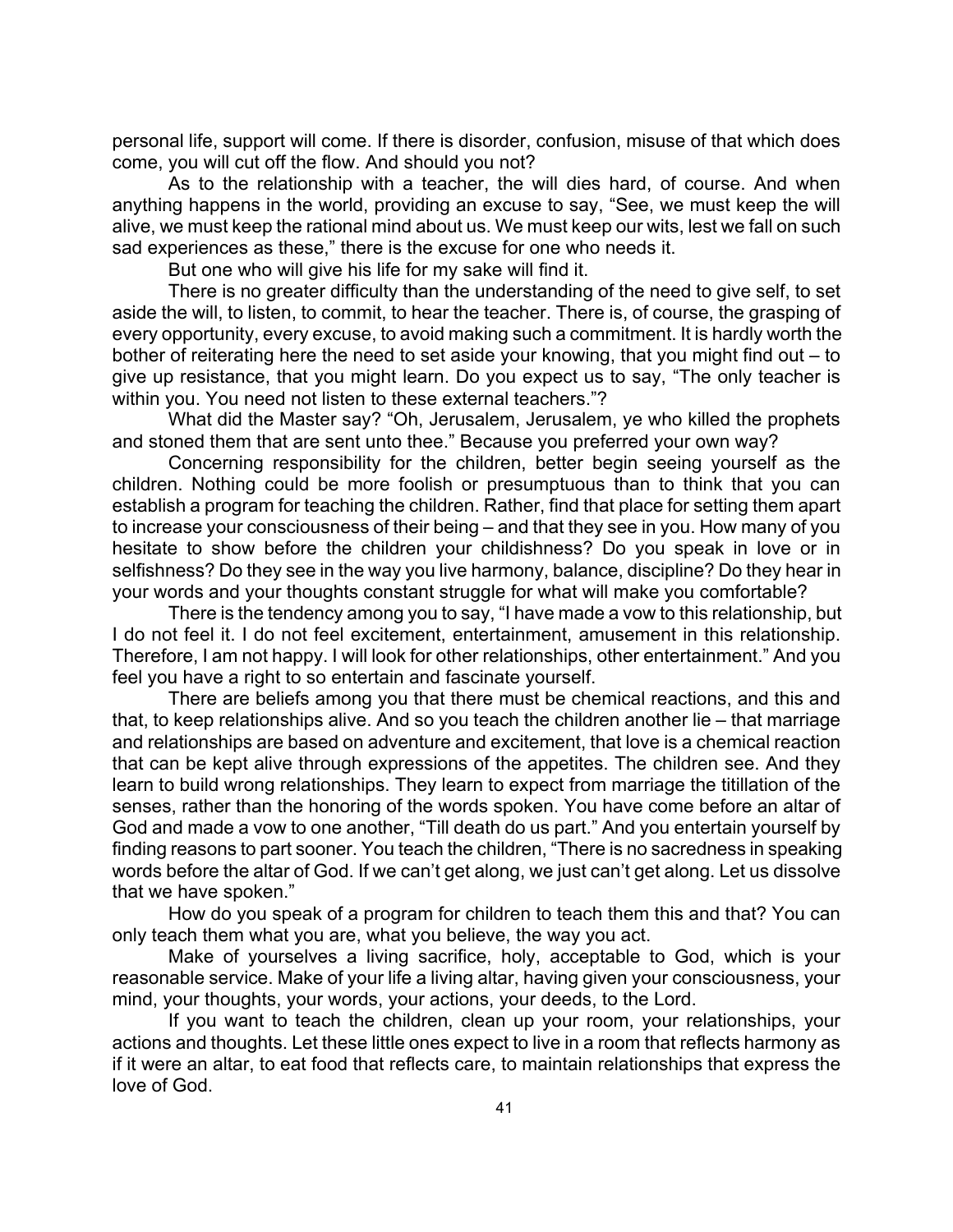Let the children grow up to expect that a time every day is given responsibly to work, to discipline. Children in your society are taught to play, play, play – until suddenly, one day, they are thrust out and told, "Now, work." And confusion comes. You teach your children an unreal world. Every child among you, from very early, should be taught, should be required, should be disciplined to invest his time each day in being responsible for that he consumes, for that he takes and has.

Look at other cultures. Look at healthy cultures and see the family together in the fields. See children from a very early age working with the plants and the earth.

Let the children of this Fellowship have the opportunity to learn discipline, productiveness, harmony with the earth. Do not let anyone among you come before the children to teach them words of religion and spirituality. Rather, live before them a life of devotion and productivity. In this way, you cause them to have a right relationship with spirit.

Concerning the preparation of those who will go out in service, your emphasis has been on their learning to speak the right words, in the right sequence – the message presented in an orderly fashion. And this is well and good. These things should be done.

But at the same time, see that none go forth without the living, in-dwelling presence that will inspire, that will guide, that will fill the heart with that which is to be shared – not words, but the living Christ. Carry the Christ to the world. Let the commission of those who go out be that Great Commission given by the Christ to those he sent out. "And Jesus came and spake unto them, saying, 'All power is given unto me in heaven and in earth. Go ye therefore, and teach all nations, baptizing them in the name of the Father, and of the Son, and of the Holy Ghost. Teaching them to observe all things whatsoever I have commanded you. And lo, I am with you always, even unto the end of the world.'"

### Paul Solomon Source Reading #1012 1979

You should be sending many – two by two. Yet you send out only a token, when your commission is to go into the world.

How often has it been said? Don't assemble here, don't become in love with this place called Carmel and stay. Rather, send out, two by two, those who have experienced this place, so that people may feel – not those who are chosen representatives, but those rather who live in the humblest way as a part of the community. Both these, you see, to carry and speak and share among the people.

And for these in particular who go first, consider these things: Many will be drawn to leave what they have and to come to this place to serve. Encourage them to come, and if they come, to give and to be a part of giving and causing a new and beautiful expression of God on earth.

Others will see and be inspired and seek a means to be a part. Express to them, "It is our desire to serve you. We may serve you in these ways. We may serve you by taking your love, concerns, caring, your prayers with us. And if you wish to be a part and cannot come, then channel a part of yourself, the lifeblood that causes you to live, into this place, making it yours."

Make certain that Carmel comes to belong to those people who give. Cause them to feel that it is theirs.

By all means, stress membership in a sense of being a member of the family,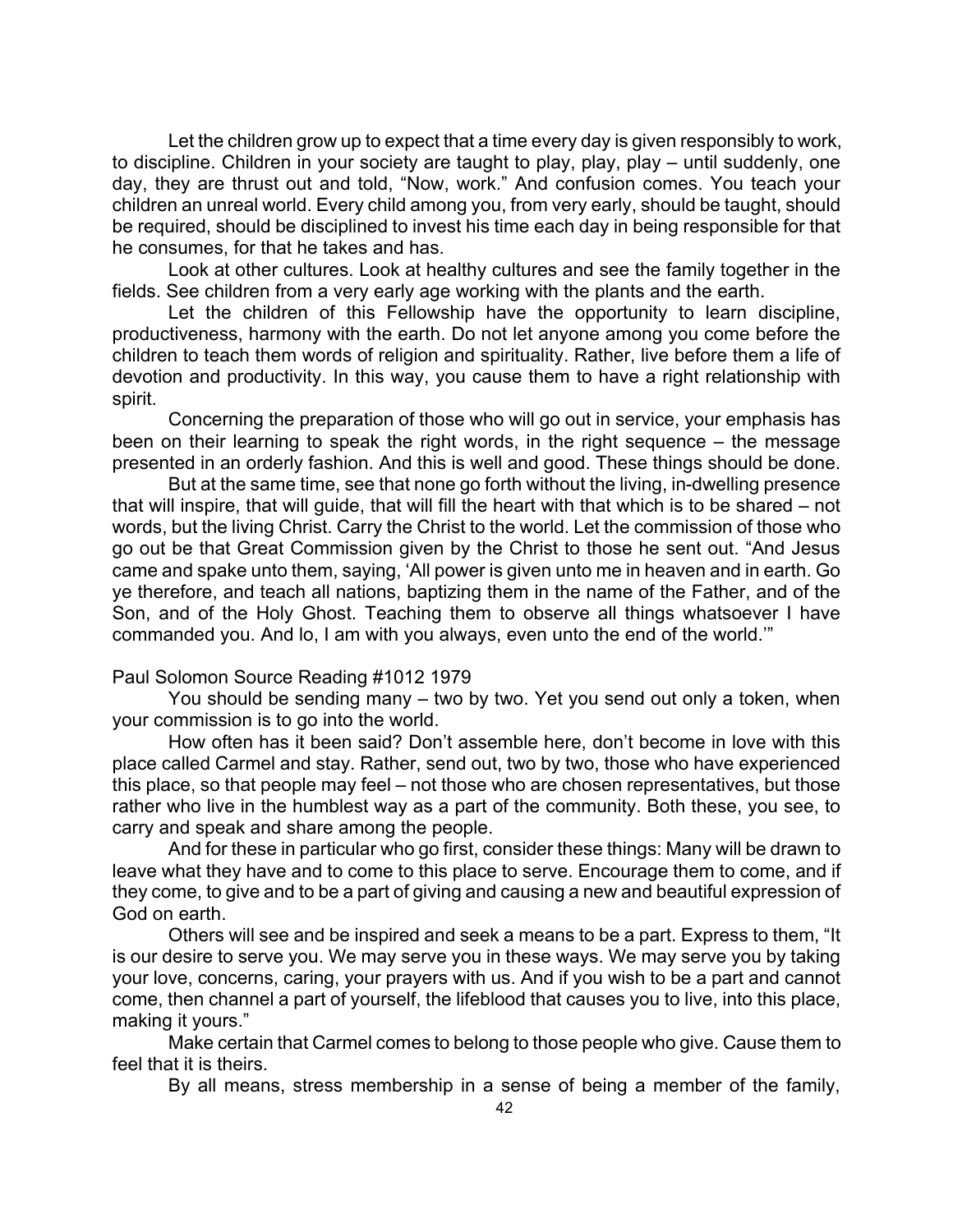causing this to happen even if "I cannot be there on the land." Stress becoming a part of the family, a member of the work force, a member of those who support and cause this kind of a change in the earth. Then speak as well of the opportunity for the reaching out of these concepts, to villages, communities, cities and towns throughout the world.

## Paul Solomon Source Reading #9014 1983

We could easily give you clear direction for forming an excellent organization, wellstructured, even well-funded. And should we do so, we would give you a gift of great detriment and destruction, for you are not prepared for its use, nor its application. It is not these understandings that will help or correct the confusion, the lack, the feeling of limitation that is among you.

See your challenge in this manner. If you could see, there is gathered about you now a Great Cloud of Witnesses. If you would better understand the nature of this Cloud of Witnesses, look into the writings of the Apostle Paul, as he described Abraham and Moses, Jacob and Elijah. Those who have gone before, being committed to such a work, continue throughout the ages their interest in that work, their focus upon it, their presence, their assistance.

So there is gathered about you, overshadowing you, and even available to you, a great Host of Witnesses including those who have died for a cause, who have lived for a cause, and who, even in this moment, are committed to a cause. And that cause is the coming of the Christ, the reigning of the Messiah upon this earth.

In that earlier time, there was a chosen people – chosen not because they were special in a particular way, not because they were better, but because there was a need for a vehicle, a channel through which the Messiah might come, the message might be given.

So in this time, there is a chosen people. We have called you Israel and asked that you become Israel. And how would you become that chosen people, the Expectant Ones, pregnant in this moment, in this time? How would you become the new Essenes, the new Israel? For if you are to fulfill the mission of the Fellowship of the Inner Light, you must become the Essenes, the pregnant ones of Israel, the chosen people, the vessel, the vehicle through which the Messiah might be ushered into the time of the reigning of peace on this planet toward the end of your lifetime here.

You have gathered for no less purpose than that. You must lift your sights and your understanding to that purpose. Lift beyond the concept of an organization or a structure, to a mission, an ideal, a purpose. It is for this that we have been drawn together – to know one another, to accomplish this great work.

If the Father of all, if the Father of the Messiah himself were to choose a group of people to usher in a new age, would he not choose from among this earth the most illumined, the most illustrious, well-educated, well-prepared, well-trained?

Look at the ushering in of the age before you, for twelve were chosen. Only one among them particularly educated. Two of some means, or wealth. The rest considered as much as anything rabble rousers.

We are saying that there is a group of people gathered here who are Israel. In the lower or the higher meaning of that term, you are Israel. You are either struggling with God, fighting against him at every turn, resisting him. Or you are the Prince of the Lord – a prince, one who has come to know his rightful place as a child of the King and his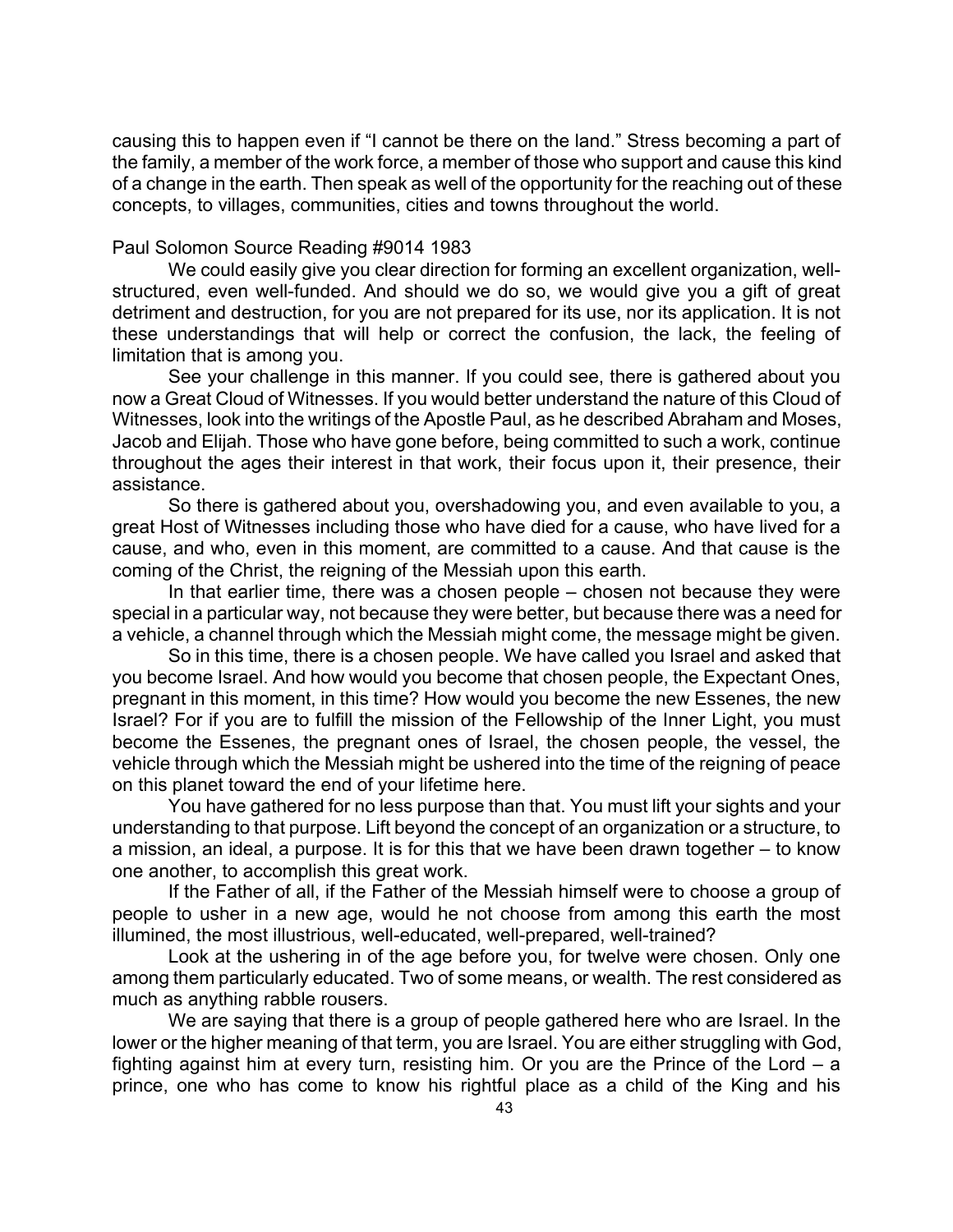responsibility to rule over the kingdom, causing that kingdom to be a more pleasant place because of the manner in which he rules.

How would you become Israel, the chosen? How will you create a network, a vehicle, a communication opportunity, a receptacle, an instrument which John the Beloved, the Harbinger, might pick up and use as a means for communicating with, contacting all the earth? How would you become such a people?

First, become a Fellowship, a family. There are still those among you who would say, "I care for this Fellowship. I respect the ideals and the purposes. Yet I reserve my right to go here or there, to give my attention, my money, my caring to this or that other. This is not the only way. I would be a part of other things. I do not want to be tied to a group, an organization."

Could you be a little bit pregnant? Is it not an all-encompassing experience that is a part of the whole organism?

You are committed, or you are not. You are Israel, the Prince, or you are contending with God. As Christ said, "You are either for me or against me," and there is no middle ground. As John wrote, "Would that you were either hot or cold, but because you are lukewarm, I will spew you out of my mouth."

Until you have become a Fellowship, a family of which you are proud to be a part, proud to proclaim, "This is my Fellowship. It is this in which I believe. It is this that I am," until that Fellowship becomes a family to be identified with, a strong harbor for those who are troubled, who would come and learn a better way, until you have become that, you have not become the Prince, taking responsibility.

It is true that there are many organizations about the planet that are serving, that are paving the way for John, for the Christ. It is true that one could serve here or there, and perhaps there as well as here.

It is not true that one can be somewhere in between. If it is there that the message is being carried best, then get you there, and make a total commitment of self to there. If it is here that the message is spoken best, then be here, totally committed to the work that is before you.

Become a family, become a nation, become a Fellowship, a company of individuals who are recognized by their supportive relationship of one another. Let it be said of you, "See how they love one another." And when you have begun to relate to one another in such a way, these questions of structure, of organization, of fund-raising, of next steps in accomplishing the work, all become so simple, for they are secondary. They are rather automatic within a group of people who have lost fear and suspicion of one another. It is the dawning of a new day, a new age.

As you begin to structure groups, organizations, functions, projects – and in your structuring, you take care to protect yourself against your brethren within this Fellowship – then you introduce into the very structure of your project a basis of fear, a foundation of fear, so that the project is ruled by fear. Then is the project of the devil, the evil one?

Learn love. Learn love and respect for yourself. Learn love and respect for one another within this organization. If you have been prone to criticize these little ones that are a part of the work for their inability, lack of experience, un-businesslike manner, study the Christ and his twelve. Look for the systems analysis among their relationships. They argued, and they were not efficient or effective until a time of transformation. That time of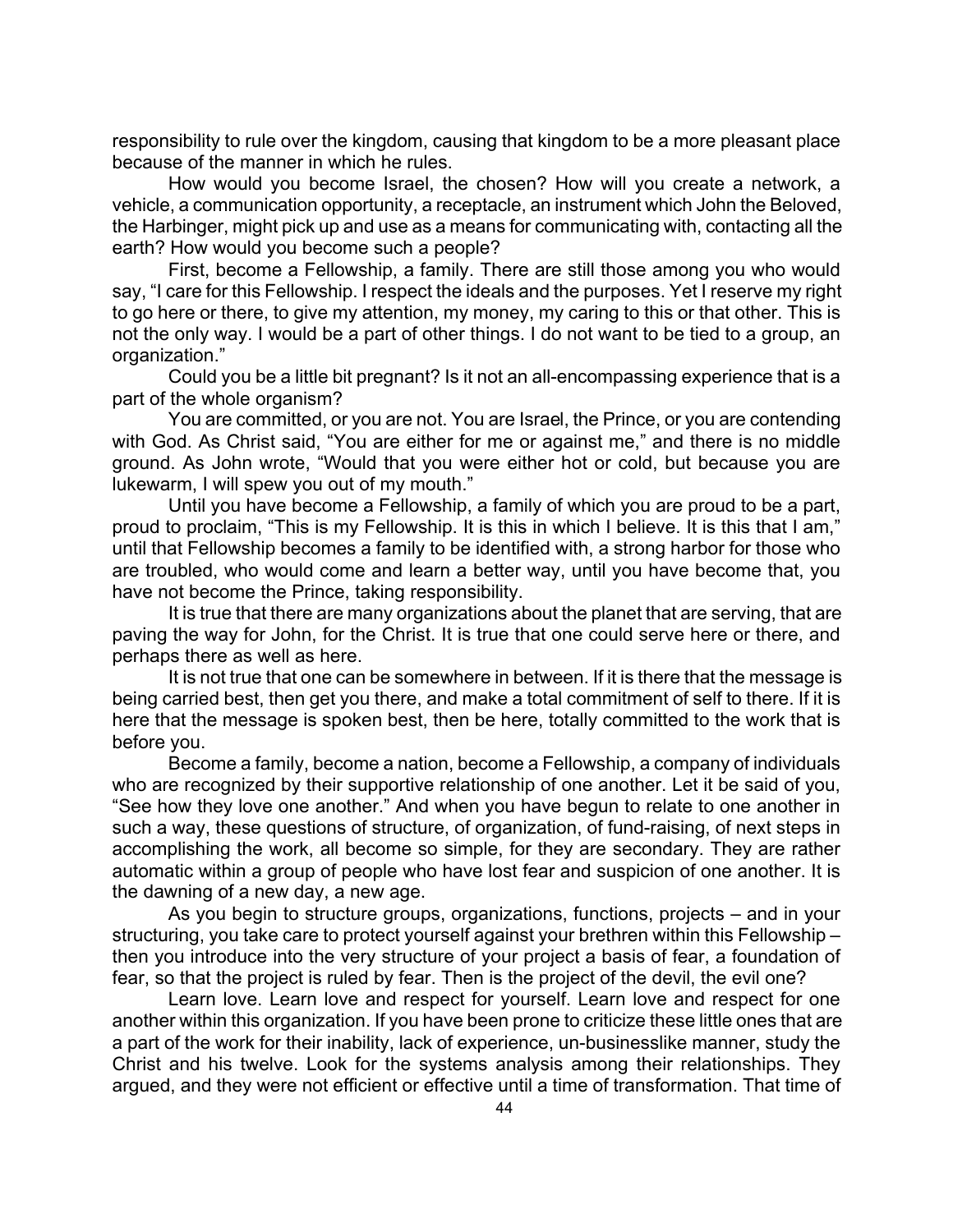transformation did not incorporate a business schooling or new structures. It was a discovery of love. When love came, competition among them and the comparisons of one with another ceased. Shoulder to shoulder, they set out to conquer the world. And they indeed did. Those twelve poorly-educated men affected the entire world of their day and of yours. And so, these gathered here who are a part of the Fellowship, however inexperienced or untutored, have all that is needed and have been chosen for a purpose.

When you have developed love and respect for yourselves, for one another, and you totally enjoy being together and being about the work that is created for you, then you will begin to be effective in creating the dawning of a new day. People will begin to say, "See how they love one another," but will also begin to say, "See how effectively they work with one another."

There are several facets of the work of the preparation for John and the Messiah. The facets of this work are so all-inclusive that they touch every institution that is a part of the framework of your civilization and your culture – of education, justice, government, religion, communication – all these areas that affect your life are areas to be touched by this work because there are so many tasks, so many challenges, that are a part of this work.

There will be a community of organizations, of companies. This community of companies, projects, organizations, is a network. The common ideal – the common purpose, that which makes a family and a nation of Israel out of all those people who form those organizations and companies, that common ideal – is the Fellowship.

The Fellowship of the Inner Light is the family of all those who have made a personal and unconditional commitment to the establishment of the dawning of this new day, a commitment to be the new Essenes, a commitment to follow and apply those techniques and opportunities that you have called Inner Light Consciousness awareness techniques.

Then Inner Light Consciousness is a teaching organization. It should be quite independent of other organizations, having its own identity, Board of Directors, its own governmental structure – yet linked as a participating member of a network of organizations, sharing common facilities, common fund-raising opportunities and such. Organizations supporting one another as the individuals within the Fellowship support one another – and all of these absolutely and totally committed to the Fellowship, to be a part of it, to support it, to know it as the common family link among all of you.

You should look to yourselves even now and say, "Which particular area, which particular focus, project, function, might I best facilitate?" Do not wait for some leader among you to set up and structure your project, but get yourselves together with those who share a common goal within this particular aspect or facet of the work.

Organize yourselves, but do be careful. Do not become so independent as to be uncooperative with the other projects and organizations that are a part of the network, the family, the whole. Do not try to become so individualistic or independent that you begin to cause factions among you. Let each of you, as you seek to create, to instigate and direct this or that project, always come before this Source for guidance wherever possible. Bring your questions and receive those suggestions, those hints, those helps, that will assist in your structure and your function.

Be careful to apply those techniques of learning love, one for another. When you are hurt, when you are caused to feel fear or resistance, examine it quickly, and ask, "Where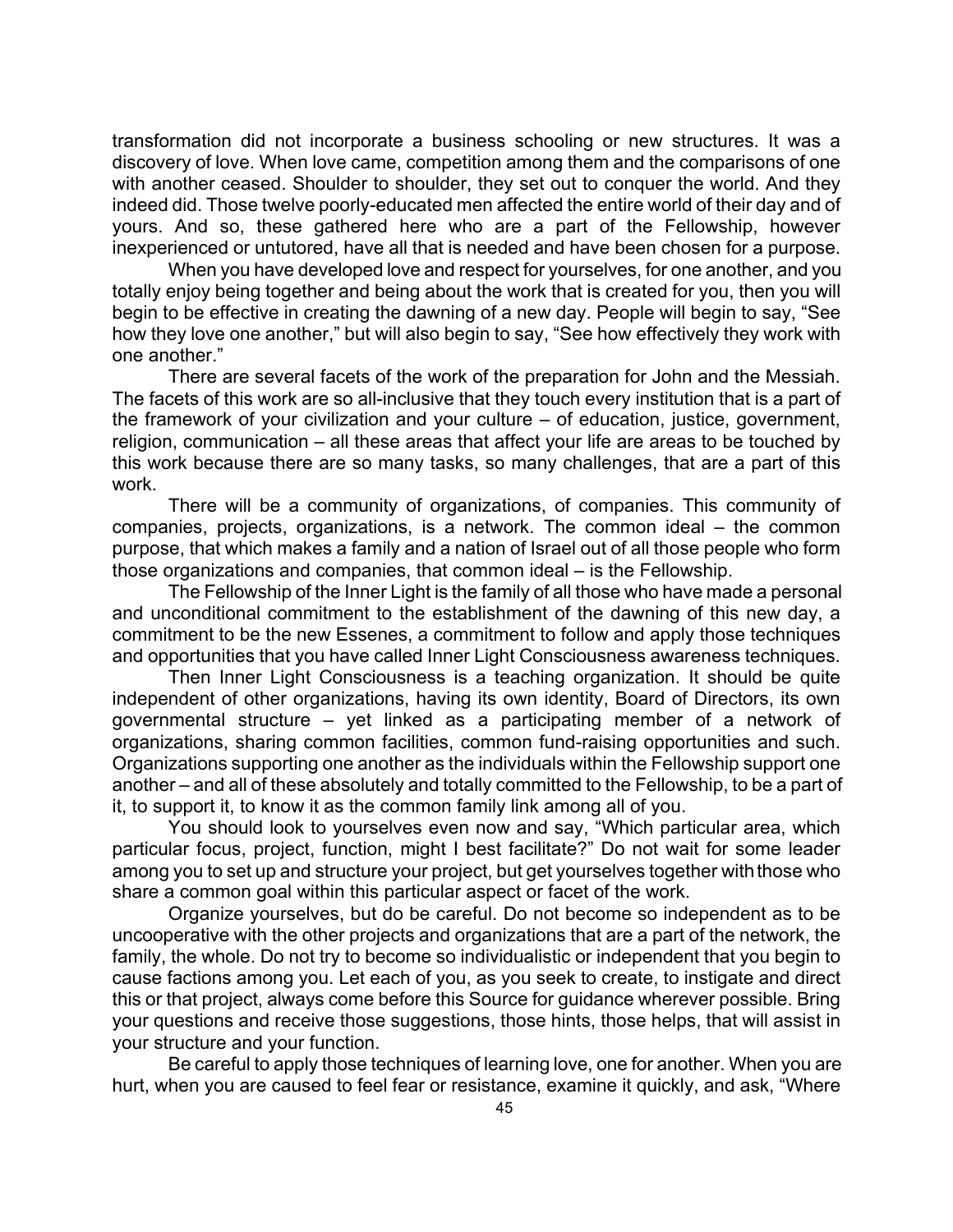does this come from within me? Why am I harboring fear? Do I want my life to be ruled by fear? What fear is there in me that makes me vulnerable to this hurt, this pain?" Eliminate that, and let yourselves be ruled by love, by light.

Become the Sons and Daughters of Light in this time, so completely that you are radically different from those out there who consider themselves to be average humans. Become something different. The Children of Light must establish themselves now. The time is short. You do not have time to waste, but must be about this.

Can you begin to visualize when the members of a loving family – very committed and identifying themselves as a part of a Fellowship Family in one country, and another, and another – are so drawn together, communicating with one another so effectively, that the antagonism between the governments of those countries will be erased by their actions? You will have won a war without bloodshed, a war fought by love and by peace, for the first time in all of history. You will have overcome darkness with light. You will have proved that love is stronger than fear.

You must prove it first within yourself, at this level, within this family, within this room. If the love between you can conquer the fear in you of one another, then you have won the first battle of the war of Armageddon. Let it begin here. Take up your swords and let this be the beginning of a strong nation of individuals who will claim that prize of the high calling – the preparation of the way for the Messiah, the introduction of the Prince of Peace onto this earth in this time. That is the task that is set before you.

#### Paul Solomon Source Reading #9025 1983

We would first admonish you all that you come of age within your own selves so that this moment of transition and growth in the history and the evolution of this organization, the Fellowship of the Inner Light, be more greatly influenced by your voice, your clarity, your determination and your direction. For while you have been loyal and loving, supporting of the channel, the Source, the Fellowship, and Inner Light Consciousness, there has ever been the tendency to leave the strength and the determination of holding the focus to the channel.

In the student role, there has ever been the watching his actions and being supportive after – yet without strength. So that those who are the students, the supporters, are seen as without voice, without influence, without strength.

Then take the mantle upon you and let this step be accomplished in this manner. That this one should retire, step aside from active involvement in the Fellowship and its work. The Fellowship was born in particular circumstances to a particular purpose, and those purposes might be stated in a particular order of priorities.

The primary purpose for the birth of the Fellowship of the Inner Light was to provide a support organization for the support of the message, the teachings, the methods of Inner Light Consciousness, and the support of those who are, who have been, awakened to the presence of the Christ through those methods, patterns and teachings.

The Fellowship was born as a support organization specifically for the purpose of making available the words, the work, the teaching of the Christ, particularly as channeled through Paul Solomon, the man, the channel.

The Fellowship of the Inner Light, obviously being dedicated to the message and the presence and the power of the Christ, is akin to, associated with, related to, linked to, the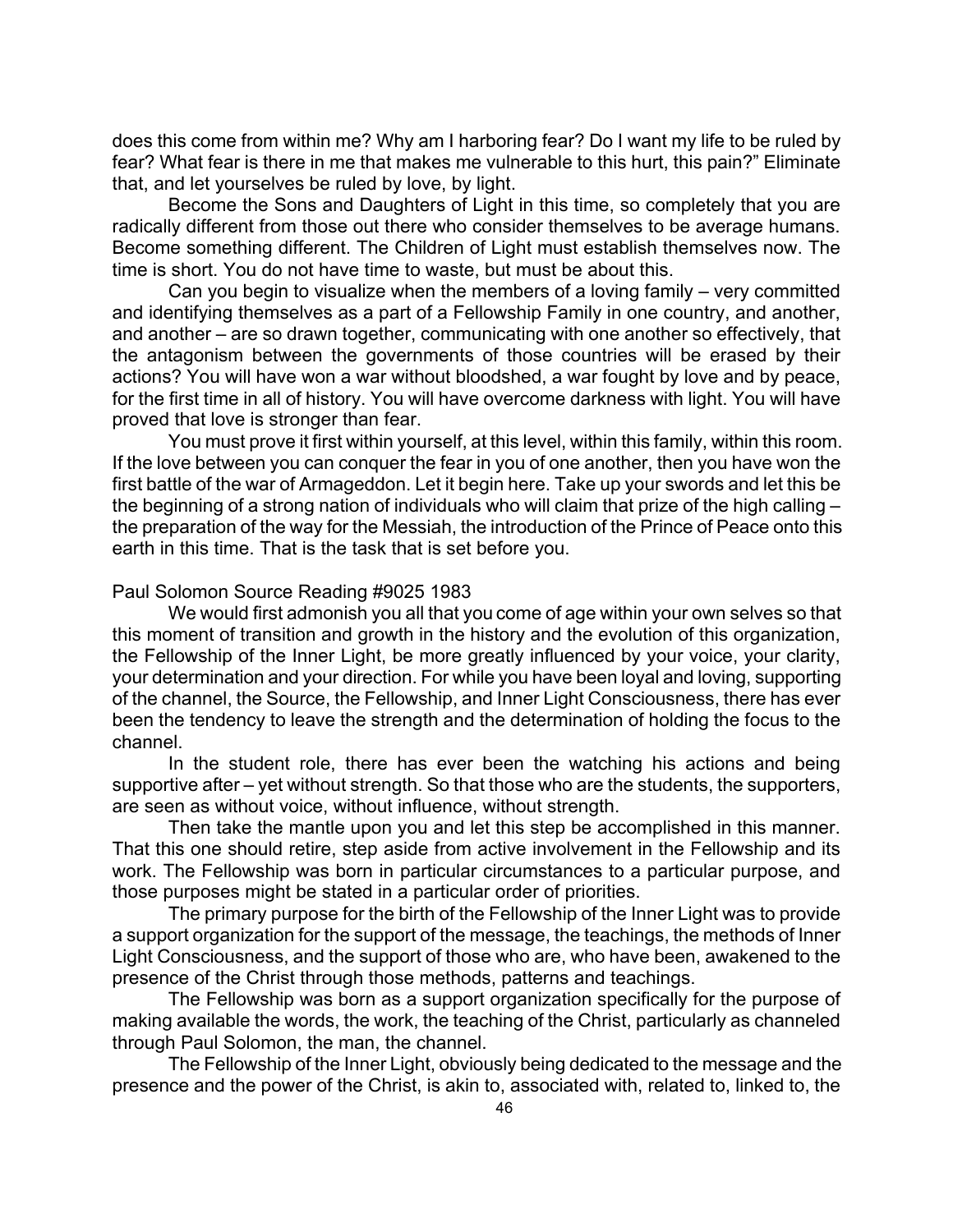hearts and the minds of all on the planet who are committed to the Christ. Thus, the greater Fellowship welcomes into its family, its association, its fellowship, all those who teach and need a forum and are in harmony with the message of the Christ.

While the Fellowship is and should be committed to provide such a forum, never, never should the providing of that forum cause anyone to forget the original purpose and the continued purpose for the existence of this school – for it is a school.

As long as anyone of you has a voice, you should speak and address the purpose, the history, the obligation and the responsibility of this organization. Any man who thinks that he can honor the Source and despise the servant of the Source is a fool and does not know God.

Be clear without anger, without rancor. Inform yourselves. You must know clearly the history of this Fellowship, this organization. You must know the Source, the channel and the readings.

What has been said? How much do you know? How much have you studied of what has come through this channel?

When you are informed and can speak with your own voice of these things, then you can serve responsibly on a Board of Directors or within a group of committed members.

Let each of you immediately begin to participate with your tithes, your offerings, and your presence when possible, in the activities of this Fellowship. Make your voice heard. Make whatever expense to be present and to be heard. Let it be said of each and all of you that you can speak clearly, well-informed, without anger, without accusation, nor even defensiveness – that you speak with strength. Do not allow that there should be displays of hurt, of anger, of accusations, but rather clarity of purpose, persistence, determination and extraordinary love for one another, for the channel, and for those who would seek to go another way.

More important than the building and growth of the organization is the providing of opportunity that this channel may write and record that which is to be communicated, so that other voices may carry the message, so that more effectively the message can be taken. The works which are incubating in him now should be released – they need to be made available to the world.

Make possible that his time, energy and efforts be turned to these things by taking a greater responsibility for the operation of these other things. Important that the disassociation of this one from the Fellowship be accomplished to the extent that he is no longer actively leader, head, responsible for the actions – rather, your responsibility. Create in the Fellowship an organization that will seek from him guidance and direction.

Then the role is reversed. Rather than requiring a man to take the responsibility and make the effort to impose upon a group his leadership, it is rather that a suitor turns his back on his love who has been playing, as you would say, hard to get – and when she sees his back turned she will chase him for his favors. See to it.

Let each of you become the more responsible mature ones, whose words are respected in their own right because you are informed. Greater emphasis must be brought to the readings, the channeling, the work of this channel. Then those of you who would go out to speak and to teach, learn and learn effectively, the story of the birth of this Source through this channel, and progressively, the communication that has come as a result.

Never stand before a group with whom you would share without sharing that story,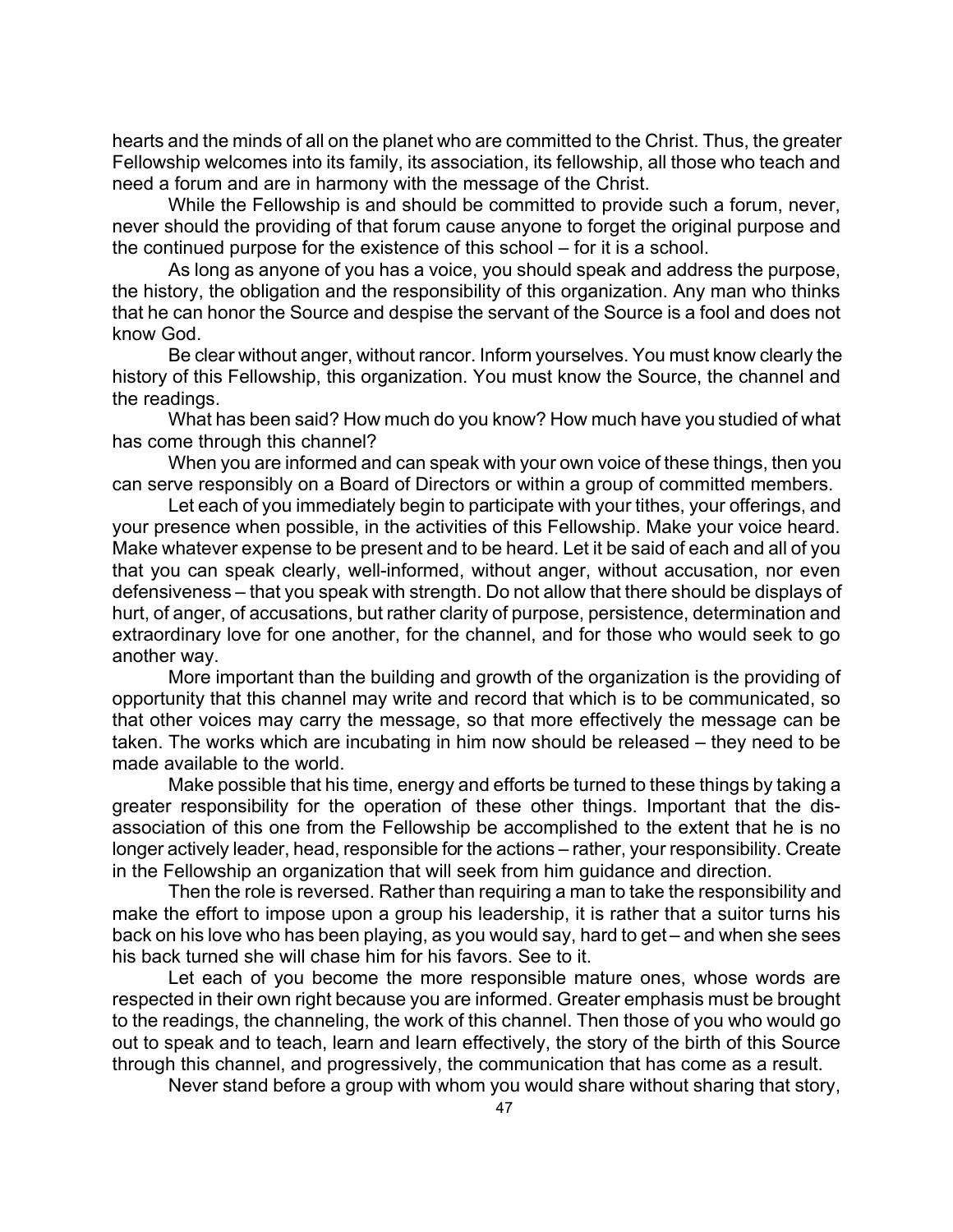the essence of it, that people may know. Not that a man be glorified, not that the world should come to know Paul Solomon, but rather that you make of Paul Solomon a spokesman, so effective for the message that, because he is known and sought, people who have an ear to hear will hear. You have plowed the ground. Now, plant the seed.

Then make of this place a sanctuary, a sacred place to heal and be a balm to the consciousness, the heart, the mind, the channeling ability, of those who go forth from here.

The primary responsibility is to look for those means through which the writing, the teaching, the work, the readings of this channel might be made better available to the world through publishing, teaching, writing opportunities – that those who would seek may know and ask.

Attempt that your organization be loyal to its founder, its source, and to the Christ. If the source and founder serves the Christ, and the Fellowship serves the Christ, they will serve in harmony.

Paul Solomon Source Reading #9302 1990

Understand first and foremost that the Fellowship of the Inner Light is a family. Call it an extended family, or a community of those who share in common a recognition of God as Living Love.

You are a worship center, a worship center that is interfaith and non-denominational. You are a place for the gathering of those who would learn, study, teach, live, practice Living Love and ageless wisdom.

It is a school, yes. Is it a church? Yes, but an alternative kind of church, not bound by doctrine and dogma apart from your credo, which does not disenfranchise the many people of different faiths who would come together to worship in love and understanding.

Then the Fellowship is all this. Because the word church is too associated with organized religion, we have chosen the word fellowship. Thus, you are a fellowship of those committed to the Source of all, and to Living Love. And let it ever be said about you, "See how they love one another."

You ask for a motto of practical use and application: Begin with "God is our prosperity. Living Love is our source and our purpose. We are dedicated to serve and support one another, the planet, and all people in their need." Let this be a motto, if one is needed.

The Apostle Paul gave to the believers of that time such a motto. He used the word Maranatha, and he suggested that all should greet one another with that word. That word essentially means "We are looking forward in blessed hope to the Second Coming." You might well want to greet one another in your own tongue with something such as, "May Living Love increase your supply," or simply, "God bless you," for those two have the same meaning.

Let it ever be clear in your coming together, and forsake not the assembling of yourselves together for the purpose to declare this truth. There is a Mind, an Intelligence, which knows all that there is to know, and who knows the proper ministry and right livelihood of each individual as a part of this family and beyond. There is such a being, such an Intelligence who knows all that there is to know. Draw nigh unto him, and he will draw nigh unto thee.

How may you draw nigh unto him? With blessed, eternal gratitude, grateful for all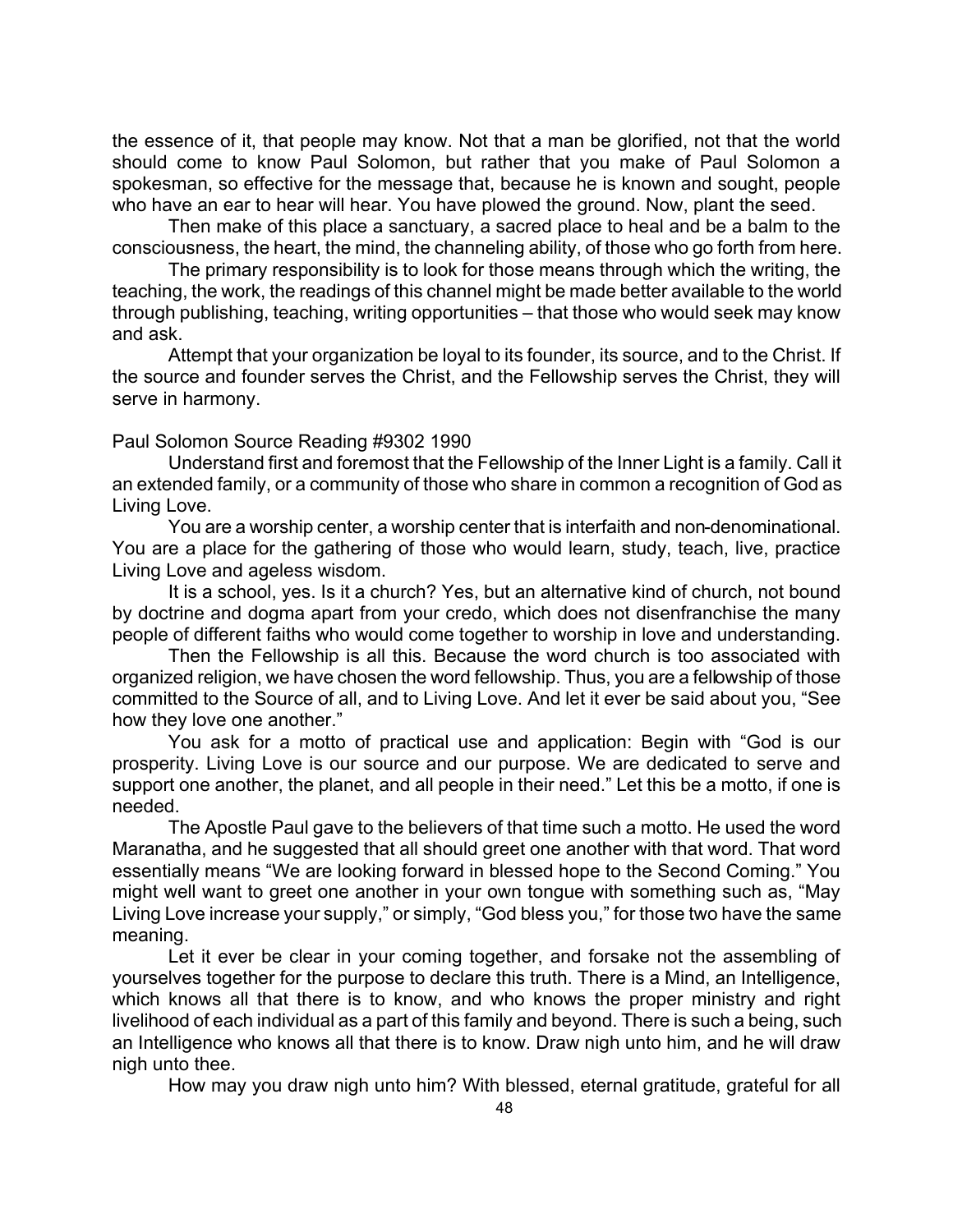things, at all times. Gratitude for that you are and can become. Gratefulness of heart will draw you nigh ever unto him.

Then let each of you practice, practice together, learning to play. Yes, learning to play. Recreation for the body, the mind, and the spirit. Recreation of your body, which brings joy and healing into the body. And rest, so that energy is restored.

Recreation of your mind. Let your recreation of the mind take place in such leisure time as you have, never wasting it, never failing to meditate each day. Learn with your mind in your mental recreation. Learn to hold an image, a vision in detail of a clean and healthy, restored planet earth, a vision of a new age of peace and prosperity, healing and caring among people.

Hold within your mind a vision, and play. Learn to dream and to daydream as children do. In your daydreams, be playful with your creativity. And know as well that your mental creativity is an act of impressing upon the formless substance that is the body of God, impressing images on that substance, which can and do precipitate into form out of the formless.

Recreation of your spirit. Let it be so that each day you ascend the sacred heights, and in those heights seek to know so well your Source, your Source of life. Know the Christ, Living Love. Know your Source so well that you can play together, and let your play be co-creation with him of a New Heaven and a New Earth.

In your activities of recreation, which renew the body and its energies, renew the mind and its creativity, renew the spirit and its contact with its Source in a joyous manner. So you will draw nigh unto him. So you will understand what is your particular place, your rightful livelihood, your personal ministry, and that which is to be done.

Within this Fellowship, seek that you all shall serve together, and make this family a family that has a committed membership. At the same time, a family that is not a closed society or group, never excluding those who have a need to worship in an alternative style, not hedged in or bound by doctrines, dogma and creed. For the spirit of love has declared the death knell of doctrine, dogma and creed.

So shall the mystery schools rise again. The initiates shall once again walk the sacred halls with their chants and sounds and mantra which lift and renew the spirit.

It is this that is before you – caring, healing, teaching. If your ministry be of a carpenter, or a gardener, or one who is an accountant and keeps books, let it still be a ministry, knowing that you are called to it by a divine call – else do not do it. And if you are called to it by a divine call, let every movement of your hands, your thoughts and your words while doing it be an approach to perfection in quality and in service, holding that vision of a new world always in your mind, so that your every act and thought and word become effective as a result of that vision, knowing that it is God who works within you, both to will and to do.

Know that every committed member of this Fellowship does have mission. And this Fellowship is commissioned and committed to give service to each and every one of its committed members, its guests and visitors, and to the community of people about, even those not associated with the Fellowship. You are then to visit, to care, to share, to heal, to teach, to minister to each one.

Who among you shall do this ministry? Know that each of you, every committed member, should be a minister, a deacon as it has been called in older times. Notice that a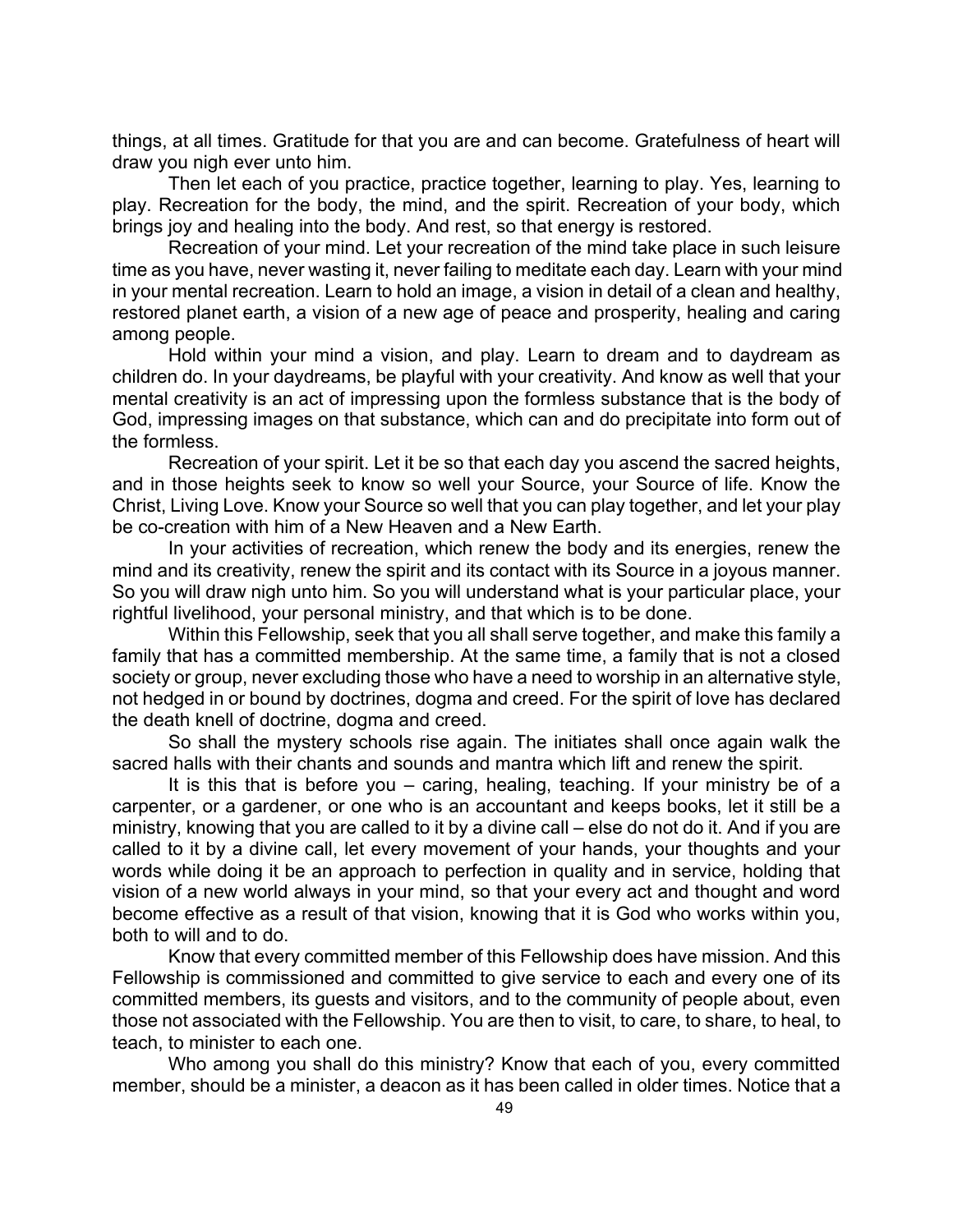minister-deacon is one and the same – one who ministers to the needs of the people in every way, counseling, sharing, visiting.

Each of those who would be ministers in the service of this family should be ordained as ministers, deacons, deaconesses. It is they who should minister to one another and to the community, that it may grow.

The ordination of a pastor is the ordination of an under-shepherd. We speak of under-shepherd for there is One Great Shepherd. The pastor as an under-shepherd should be involved in sending forth the member-ministers, deacons, deaconesses, to do the work of the Fellowship in the community and in service to one another. So should you be structured.

Then let there be among you seven who are set aside as a Board of Directors, and twelve who are set aside as elders. The work of the twelve is to oversee, to care, to make suggestions, to counsel, to heal. The work of the seven is to care for the business.

Each of these, the group of seven and the group of twelve, should be accountable to the membership, the committed membership, who should come together on a regular basis and should be informed monthly of the progress and activities of the Fellowship. Quarterly, to come together as a family to discuss the family business and to receive reports and to give approval of the work of the seven and the twelve.

Annually, to come together for the purpose of greeting those family members who are distant from this place – coming together in family reunion, each year, to extend and reaffirm your love for one another. And at that time, to select a new Board of seven, or continue the support of the same ones for another year. And to receive both reports of the activities of the year, from the seven and from the twelve. And to receive a vision of plans and preparation for the year to come.

We suggest these things so that you may be a family, doing all things in decency and in order – not over-organized, lest you fall into the trap of doctrine and dogma.

And see that you ever, both in theory and practice, include all people of this area, particularly those who are disenfranchised with organized religion. Provide for them a place and an opportunity to worship together, whether they be committed family members or not. And make sure as well that those who are committed members of this Fellowship are very well aware that being such a committed member does not preclude their being members in good standing of other organizations, churches or associations. You do not seek to compete. You seek to create and to serve.

Know that we have provided to you the promise that you shall grow in prosperity and commitment, in your place of service and your role in the ushering in of the new age, the new day, the dawning of the Day of the Second Coming. We have promised to you that in response to your prosperity and commitment, that the word will go forth from this place into literally every nation, in every tongue. The word will travel in different ways – sometimes on tape, sometimes in letters, and oft times through the meeting of friends with friends. God has more ways than you know of to get the word to every place as you support that vision.

Yet in doing so, be careful of your own image and ego. Do not think of yourselves as the chosen people to usher in the new age. But know that, as you work side by side with others of like mind throughout the world, that day will dawn.

As you have created an appropriate and prosperous setting and atmosphere throughout the world, John will appear and will declare that the work of preparation is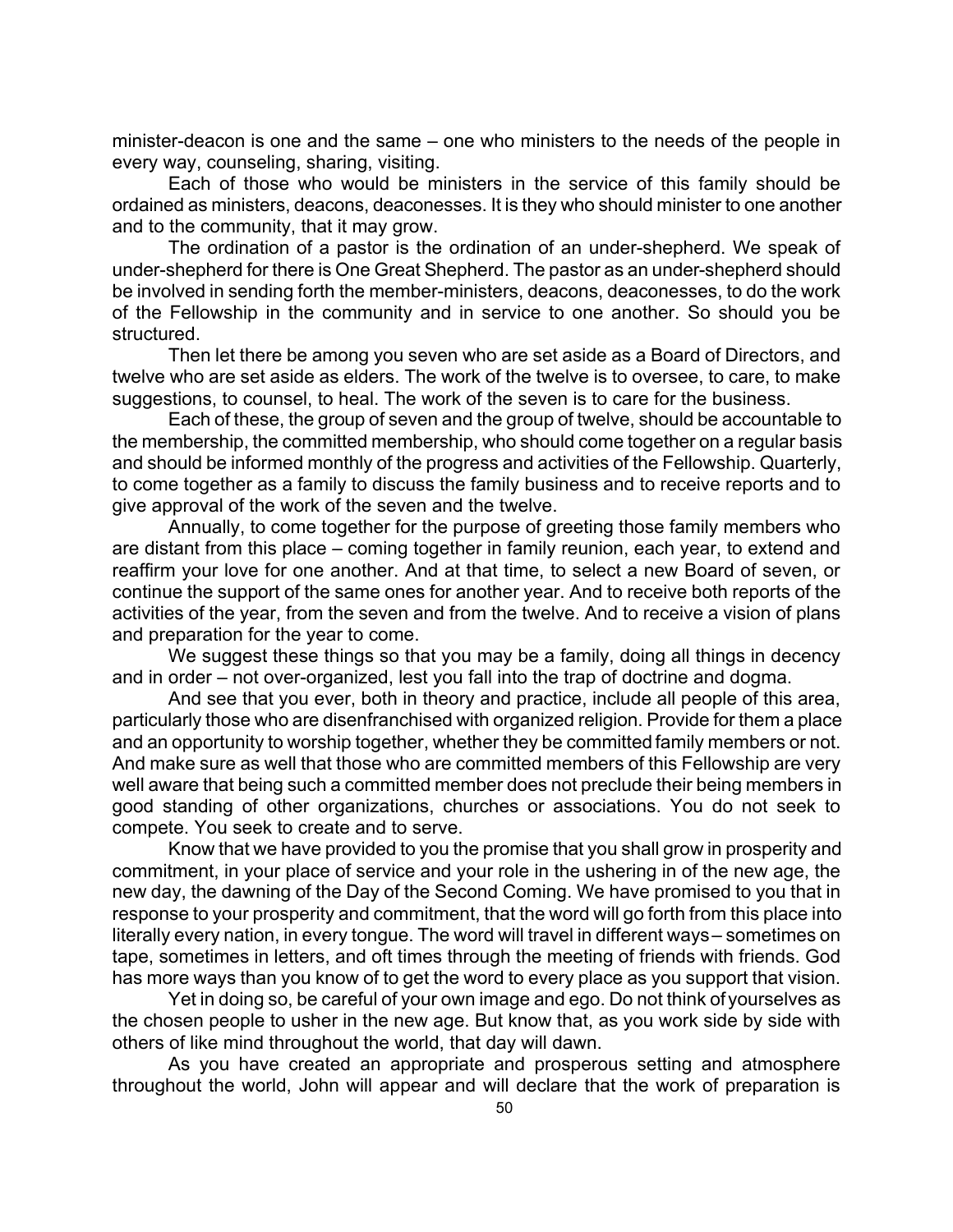completed for the coming of the Christ. So it shall be.

As you seek, so shall you find. Plant the seeds, and they shall bring forth fruit.

# Paul Solomon Source Reading #9378 1991

The highest ideal and purpose of this Fellowship is the preparation for the establishment of a New Heaven and a New Earth through setting a stable and firm foundation for the coming work of John of Pineal, and more particularly the fullness of the Second Coming of the Christ.

To accomplish this, it is the mission, the purpose and the highest ideal of the Fellowship to find ever better ways to communicate and to firmly establish that there is a power, a singular power of creation, and a shadow power as well. The shadow power is that which is empowered by the imaginings of men in their own minds to the extent that men in their own minds have created hell and evil. In establishing a duality on this planet, man became a cleft-brain species. And at the same time, man established that that which grows must then die to become nourishment again.

Understand this: The one power never given to man was the ability to either create or experience death.

This is sufficiently true that you must understand that nothing that lives is capable of dying. The plant, returning itself to the ground, never loses the power of life – it only transforms and reappears. So it is with all that is created. The appearance of duality has been established by the *acceptance* of duality in the consciousness of man, in the act that is referred to as eating, partaking of, and digesting of the Tree of Knowledge of Good and Evil. This means the taking in of the concept of duality, light and darkness, good and evil, life and death.

Know and understand that there is only One Power. It is the power of Life. It is the purpose and the commission of this Fellowship to establish that the power that is called Life, Love and Light is literally a force with more available energy than all powers associated with destruction and death.

If this simple truth can be established in the minds and hearts of even a few – to the extent that their brain-minds are reconstructed in the sense of building the Crown of Enlightenment – the unified mind will discover the unified field, which will make sense of the universe. Then we will have established a firm foundation for the Christ manifesting in the mind, the Higher Mind of all mankind and of manifesting as a being whom all can see and know, even at one time, on all the planet. This is the stated purpose and ideal.

In accomplishing this, we commission you further to establish a family. If there is one loss to humanity, which could outweigh all other losses of the last generations, it is the loss of the unit, the family. There is a need for family. Man is a tribal creature. You must build a family, an international family, so bonded one to another that the bonds even exceed those of blood bonds. In bonding in such a way, individuals who are committed to love as the higher power and to peace can bring harmony to the planet.

See yourself even as the modern-day Essenes, not so much to give birth, to prepare yourselves as pregnant people to give birth to the Second Coming of the Christ, but rather Essenes in the sense of expectant, of giving birth to that one who will state the Law of One in such a way as to be understood – that it is not necessary to destroy matter in order to release energy. For this one will be the highest initiate of the planet and he who ushers in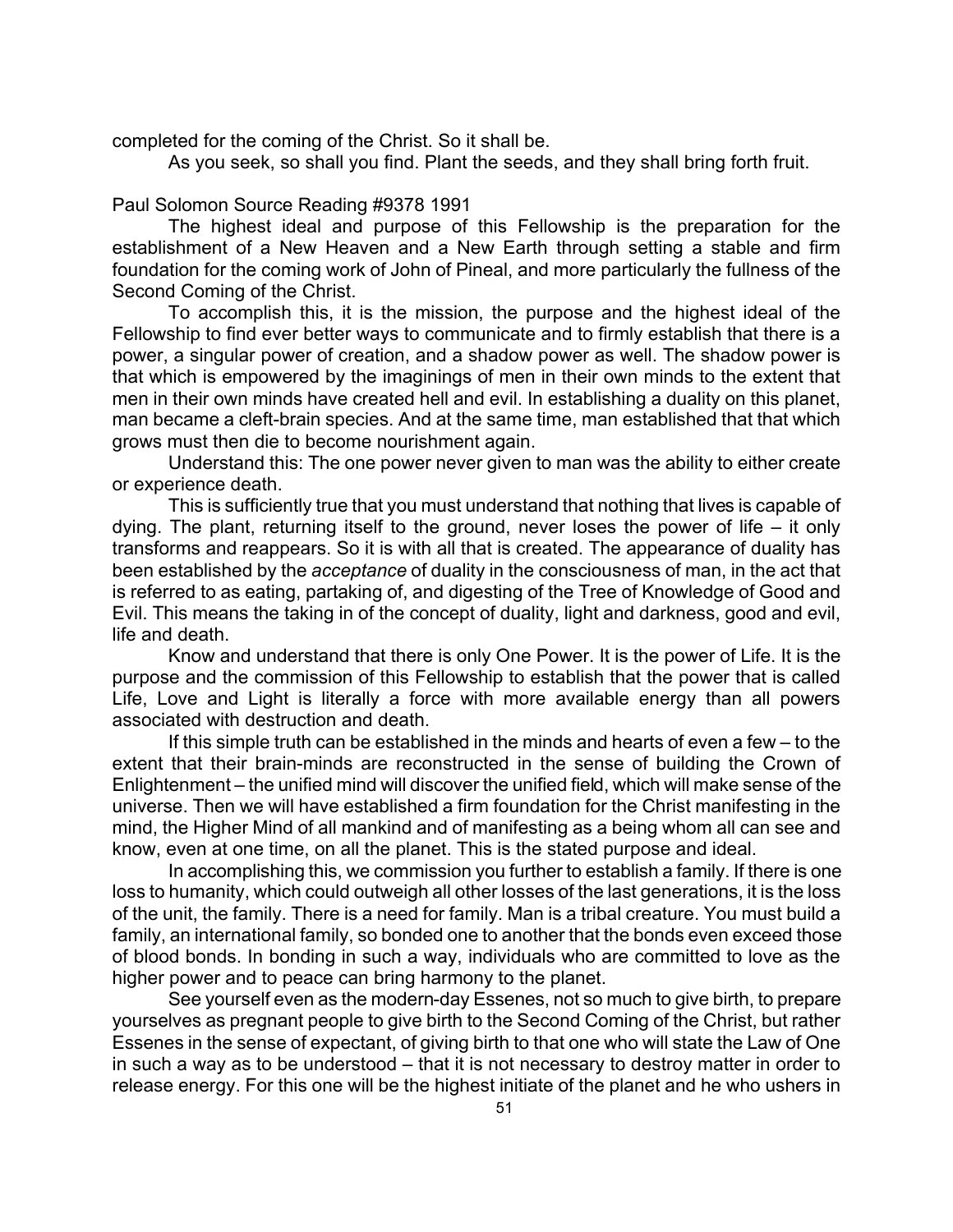the dawning of a new day.

Thus, you must continue your work – the building of a worldwide family, and the teaching and establishing and proving, at every level and through every means at your disposal, that love is an energy, a vital force. It is the essence of life itself, the building block of matter, the primal force of the universe. It is light, and no darkness can stand against it.

Seek to establish, to prove, to believe it in your own lives, to live and to speak as if it were so, ridding yourselves of fear and knowing that it is a basic and simple truth that an individual – one born in the flesh who could live a life without ever experiencing a thought, a fantasy, an imagining which would empower fear – that individual would be physically immortal, would never die.

Yet this is not the central purpose, not to produce physical immortality – simply to understand that fear derives its power, its only power and only force, from the creative force given to man for the purpose of realizing himself to be one with his Source. The very power of creation itself in the mind of man is that which builds and empowers the shadow force known as fear and death.

Then do establish, where you can, local families. Do establish as a high priority the establishment of the School of the Prophets. Do not stop at all with the foundation that you have laid within this Seminary term, but continue this as a very high priority – that you send out those well-trained and ever better-trained to carry this message, to know it.

Let it be the central, first, foremost, highest purpose of the Seminary – to cause each participant to have a personal experiential encounter and relationship with the Source, with the Christ, with the creative Source, to be able to reach the Throne of Grace itself. In order to accomplish this, you must create within those who come a sense of worth, of one worthy of seeing the Pineal experience, meeting God face-to-face.

That is perhaps your credo, your highest statement of ideal and purpose. And there is of course much teaching which follows it, which will accomplish the work. You will ultimately culminate in the School of the Prophets, the resurrection of the Schools of the Mysteries in this time. Lay carefully the foundation.

In the establishment of the education, the ongoing education department, we see as an essential beside it, the establishment of the management and logistics, all that is necessary for the arrangement of tours, workshops, seminars, and even conferences on a fairly large scale, even here locally as you have accomplished before successfully. Return somewhat to these plans. Will make quite a difference in expanding your opportunities, even at the local level. Be about that with great diligence.

These priorities we would give. Some of publishing, some of teaching, some of establishing more effectively the worldwide family, some of research – and most of all, of providing living proof of the value of Living Love and the art of the mastery of the mind which allows those of you who are in charge of your own thinking to call things from formless force into substance in the act of what you call precipitation, endowing the Fellowship with prosperity thinking.

In order to accomplish this, you must encourage pulling aside those in the congregation, the family, those who are keenly interested in forming a single-minded group of what we would refer to as Master Minds, those in charge of their minds. These together, with a single mind imaging the facility to house the Fellowship and its works including the seminary and a place of conference and retreat – if you can effectively, with one mind, hold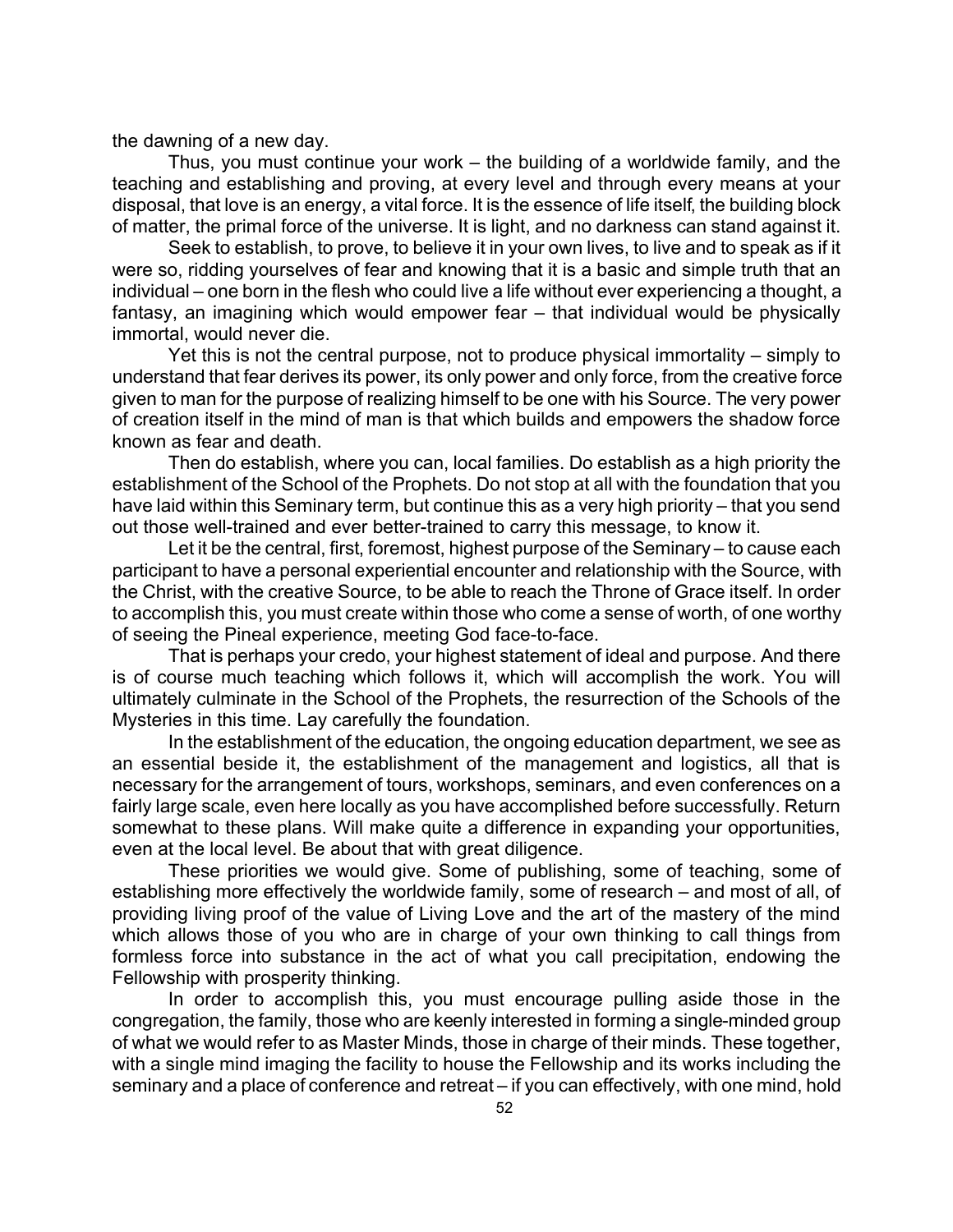that image and impress it upon formless substance, it must by Universal Law manifest for you.

Then establish a group who does believe and is keen to participate in creating this prosperity, even a group which weekly may meet and commonly attune and ask, "What is the increase that we will seek in abundance this week over that we saw last week?" And allow this group to draw greater numbers of people and to be not afraid at all to draw to the Fellowship greater amounts of income and prosperity through these people.

Take charge of your prosperity, not only in ways of visualization and expectation. Understand this: The very basic law of prosperity is that "If you think in ways of prosperity, you will act in ways of prosperity."

 Acting in the way of prosperity means doing your work so well, so effectively, that you cannot do it, it is not humanly possible to do it, with more effectiveness. Thus, you must manage your time well, accomplish your work well, and know in your heart of hearts that you have given your all, that you have done your best. Then you will open the space for prosperity. You will have done such a good job of all parts of the operation of the Fellowship that it cannot be without prosperity.

In addition, may we say these words about the readings themselves, the discourses that have come from this Source. Do establish a priority now, as we have exhorted before, that one or more should immediately begin to collect the excerpts of the work from this Source, these discourses, which are most inspiring, uplifting, most instructive and teaching. Publish, in essence, a Bible of this age from these works.

You might hesitate to call it a Bible in this time, lest it should be thought that this Source would lay claim to replacing the Sacred Scriptures, though this is the Quelle Source and should be recognized as such.

This will be a book, which can be used for reference. Set it in sections of reference so that those who use it can look up excerpts concerning these particular problems, difficulties, teachings, situations and such, a handbook of the teachings of this Source.

Now, you have so many waiting for this edition. It is not a difficult task and should be an immediate priority. Need not take away from staff, for many who are not staff, but are part of the family will wish very much to be a part of this work if it is focalized by a staff member.

Learn to budget your time and to delegate these responsibilities that you might accomplish what is set before you, for much of it must be done by delegation. Evermore, you must encourage the members of this Fellowship, those who are most active, to come forward, to set themselves aside to personal ministries. Ordain them to those ministries of writing, of music and such. Set a standard for them. And allow them to feel they have taken a sacred, ordained ministry to accomplish. Put it before them in that way and assist with the focalizing of it.

These are some of the priorities. Now, let us give another. You must be aware of how many there are about the world, who have said, have wished, have prayed from the deepest part of their heart, "If only Edgar Cayce were still alive. If only there were the opportunity to experience what those people experienced during his time."

Do you not feel a bit as if you have somehow robbed these, in a sense? Be not ashamed to widely communicate that there is in this time an opportunity to see the record of your soul and its purpose. But we would suggest that, before you expand the ministry of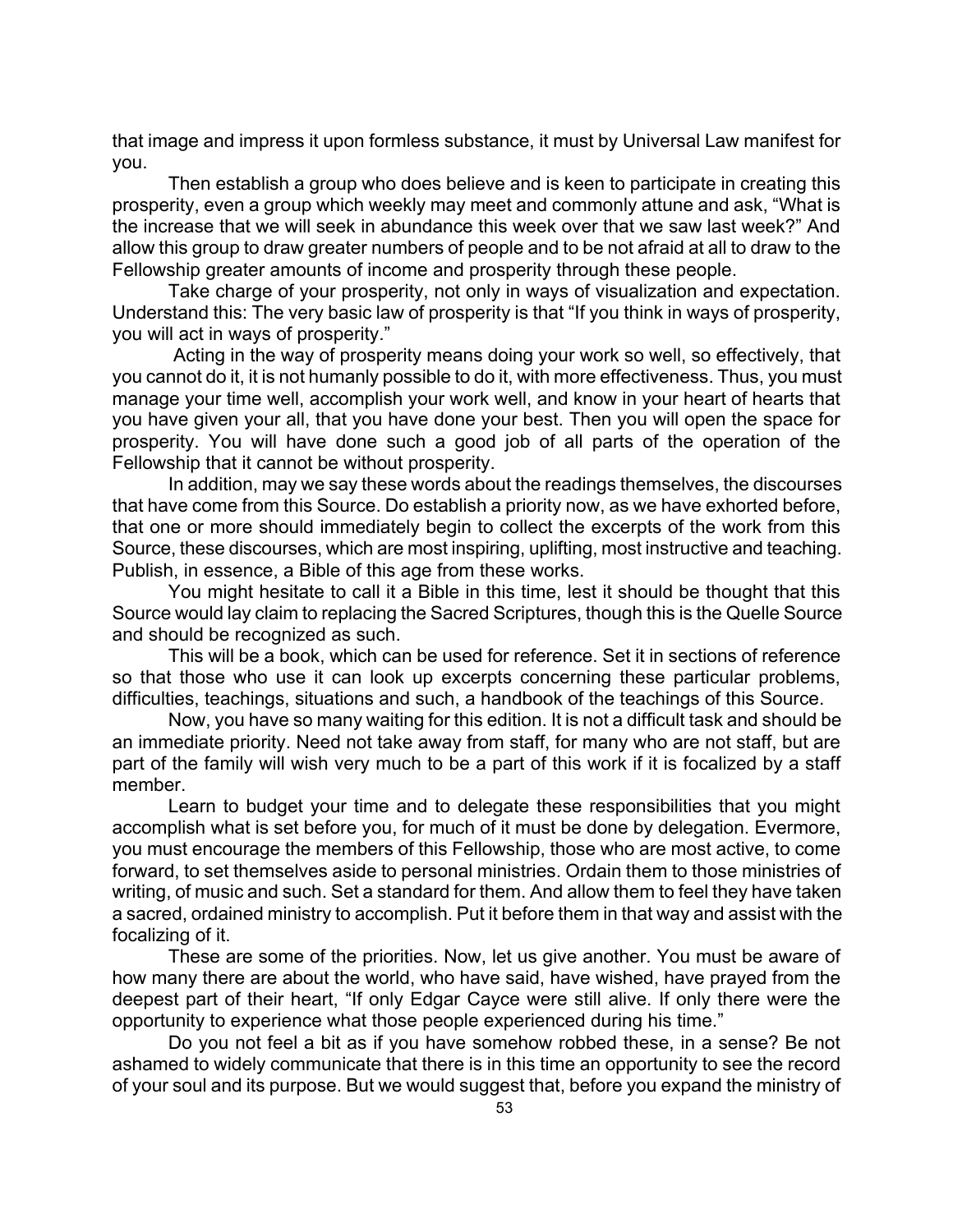the readings, you would consider how you may give to an individual a greater service in a reading, through means of preparation for the reading. Teach them to prepare some time in advance, so that they will ask those appropriate questions that will elicit the information that will allow them to understand themselves and how they think, where these challenges came from, their fears and beliefs, how to overcome them. Let the experience be for them a map of life, a personal Life Reading. A Life Reading will, of necessity in most cases, include a Health Reading, for whose life has not affected their health in this time?

Then prepare a small work to be published within the Fellowship declaring the nature and the ability of communication with this Source, and put it forth. Be not afraid to use the channel, for it is what he lives for.

### Paul Solomon Source Reading

Look about you and see that all those about you are as sleeping gods. And your purpose is to cry them awake for the time that is at hand.

Awaken God in the heart of every man and woman you see. Not placing him there as some have claimed to do, not lighting the light – but rather, point to, bring attention to, cause consciousness of that light that is innate within each one. Awaken the gods on this plane that they may rejoice as the Sons of Morning, even as they rushed in in that time when the morning stars sang together, when this plane was perfect. These were the Sons of God, now only captured in sleep, only sleeping gods lying about this plane.

Cause these to awaken to themselves and to shake off the dust of the earth, to shake off these physical bodes that are the dust of the earth, and to rejoice, crying out, and to return to the Father.

These all are a portion of the same family, and in coming together, a portion of the same body. So will that giant body of God arise, and in shaking the dust of the earth from itself, will rise up in glory, in power, in might, in light, upon this plane.

So then will this plane be shaken, this earth will be changed, will be transmuted to a plane of light that would be as the footstool of God.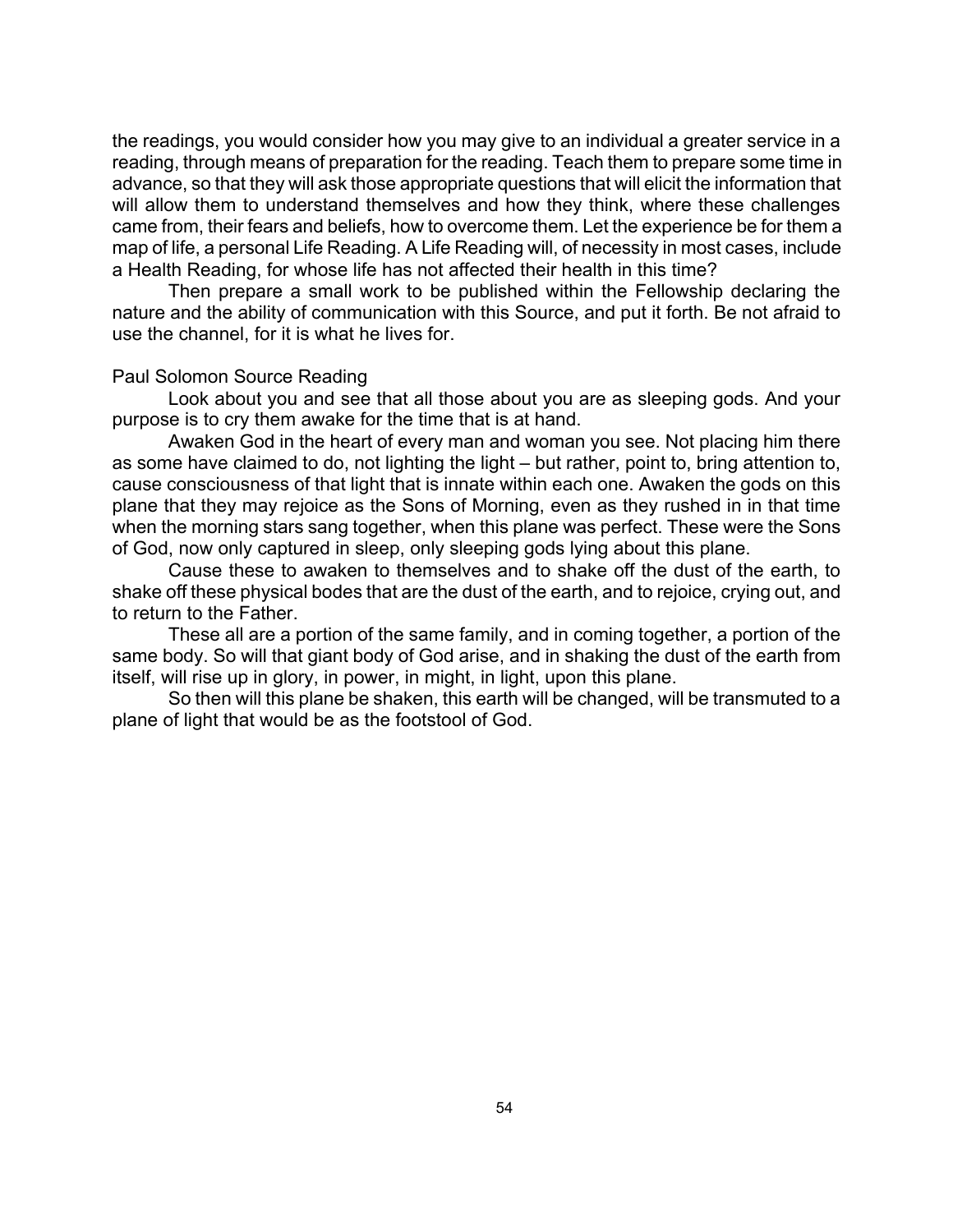# **The Fellowship Church and the Act of Worship**

Paul Solomon read the following reading excerpt aloud during a Joy in Worship *Service, entitled "The Master of Masters," on August 15, 1976 in Virginia Beach*, Virginia*.*

If there is one thing that we might express in this moment, that might open you to a greater truth within you, it would be this: There is a tendency among you to understand this or that through the intellect, or through finding and using methods, and techniques, and purposes. There is a tendency among you to reject reverence, piety, holiness, sanctification of the body – things that you think of as superstition and reverence in worship.

Understand, children, that there is a God so holy that you must transcend all that is physical to stand in his presence. Then begin doing so. Begin respecting your physical body as a temple of the Holy Spirit, so sacred, so sanctified, that upon entering the chapel that you have prepared for worship, you would set aside the world and enter there with reverence – such holiness that the character of the place where you worship would be changed, the nature of the vibrations would be different. You would then enter into worship naturally without a word being spoken. It would not be a channel, or a minister, who would bring his presence. It would exist within you.

There is a God so holy that your body in its natural state cannot stand its presence. It is not only within you, but it surrounds all that is in this universe. The universe is alive with the presence of God. Then open yourself to it and see how holy God is. Establish that holiest place within you, the Holy of Holies, that he might enter, that you might worship there.

Become aware that this Holy God has been made a plaything by those who call themselves psychics, spiritual teachers, advisors – those who would apply laws in this and that discipline and would attempt to understand intellectually. Let these become humble, and bow the knee, and prostrate the self before that most holy God, and remove the shoes – for they stand on holy ground.

Understand how holy is the Creator. Make it not light or simple, but give way to his holiness by dedicating yourself and all that is. Respect your bodies, respect his temple, respect the place of worship, the chapel that you set aside, and make it a holy place. So that all who enter there would feel his vibration, his holiness, and would begin naturally to worship just from entering such presences.

So often, there have come these who are assembled at this moment on inner planes. They bless this place. They grace it with their presence. They would seek to abide there always, as they have been commanded to do. And so they do. Their presence is real, and felt and known when you recognize it. How would you recognize it but to make yourself sensitive to it? Open to such presences so that you may know, and feel, and touch, and communicate.

Give yourself often to worship in such a manner. Make it not light, make it not a simple exercise, make it not small through habit. Make it greater each time you come to worship. So less of earth would be known, less of the physical, more of the spiritual – so that you would transcend this plane. Often, you would simply leave your temple behind and walk with him in the clouds. And he would take you by the hand and walk with you. Has he not said, "I stand at the door and knock. If any man hear my voice, and open the door, I will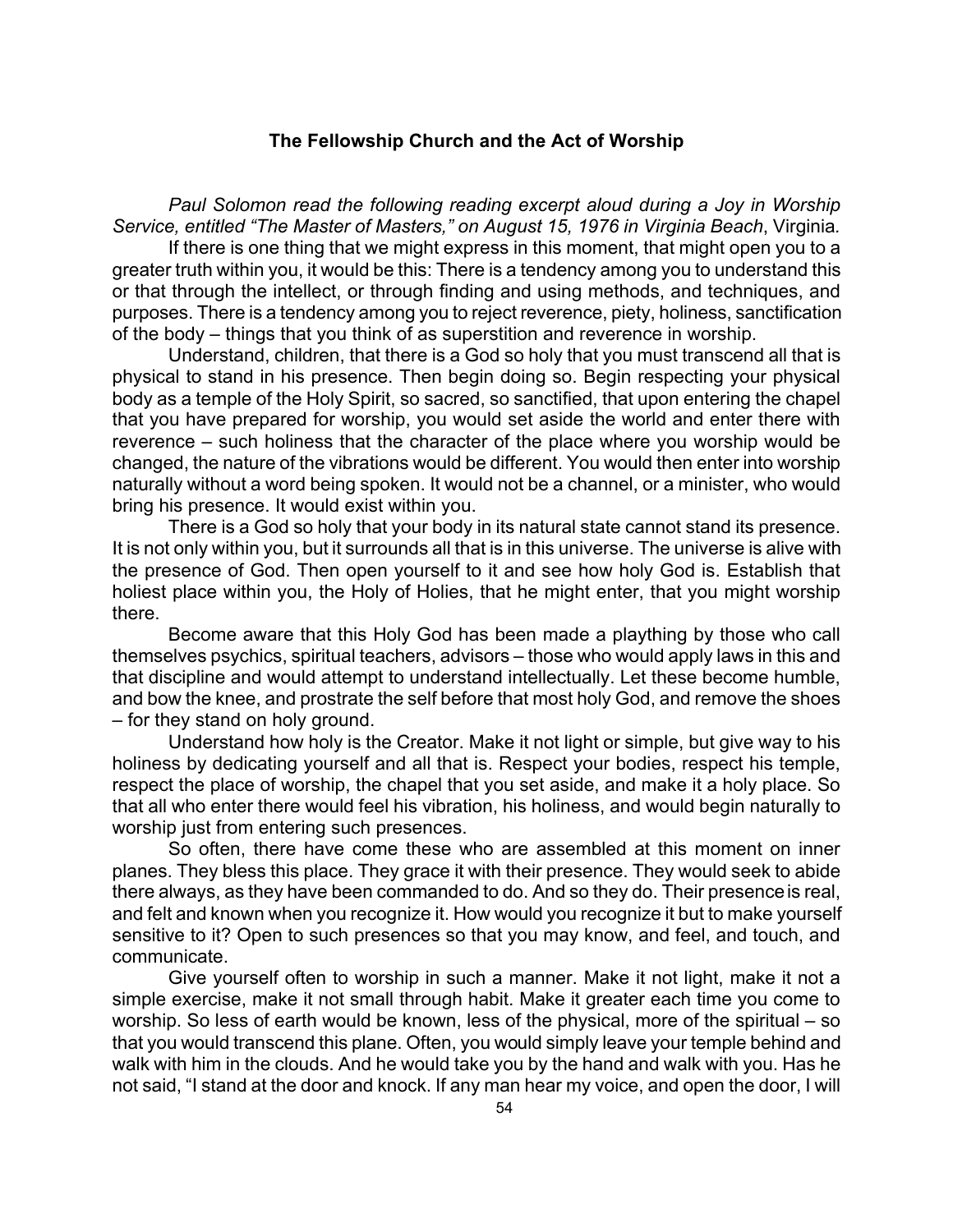come in to him, and will sup with him, and he with me."?

Paul Solomon Source Reading #11 1972

Remember the words of the Apostle Paul, "I am crucified with Christ, but I die daily." Entering your own moment of quiet meditation, you must die daily to the world and the things of the world and give yourself daily, anew and fresh, to God so that he may work in your life.

You seek a blessing, so that you may know that you have accomplished something for God. Know that the greatest you have done in your short life in Christ is often that loving deed you did for another in the cleaning, in the menial tasks that you performed in love.

Is it because this was done for one who is a special one of God, or for one who is a teacher, or for one who means something special before God? Of course, this is not so. The reason for the blessing, the reason for the spiritual growth, growing from a task of actual physical labor, is the spirit in which it was done, the reason for which it was done.

We find that even in washing dishes, the task was done that you might please the Master. It was bound then for God, and not for another on the physical plane. The lesson here to be learned is the lesson that Christ taught, "In as much as you have done for one of the least of these, my brethren, you have done it for me."

Be blessed then by doing those little things of love daily for others around you and know that God is pleased. Make every action a spiritual act, bound for God.

For those of you who come from another faith, different from others who serve here, we would give these words, for there has been confusion in the heart. Know this then: One church is not greater than another, for the church that Christ has established is the important thing in your work, with this group or with another – that you seek a way to work together. Seek the best way that your life and the lives of others around you may be blessed.

If you would experience a great blessing by testifying to the power of God, by being baptized and rising up to walk in newness of life, if you would place your heart and your life in the work of a local church in which the group might work together, then seek this. But seek first spiritual growth and understanding. Understand what that type of baptism is. Understand what the work of that church is. Understand what their beliefs are. And understand what Christ taught. There is much you need to learn. There is much that might be sought through the heart in prayer.

And know this one thing – listen to this, ponder it in your heart, and remember it. Prayer is not a group of words. Prayer is not a form. Those prayers that are heard and blessed of God are very often those prayers that are never spoken. Prayer is the cry of a heart in need. Use this definition when you speak of prayer. The cry of a heart in need – a seeking for God.

How then will you grow spiritually? Learn those things of your Scripture. Discuss them together among you that you may understand. Pray not daily, not weekly, but *constantly* in your heart, attuning the heart constantly to God. Have those moments of meditation that God may instruct you through your heart.

Seek to remember that experience when God impressed himself upon your heart, when you first felt a need to become a part of God's Kingdom. The blessing will come as you become aware that this same God lives even now inside your heart.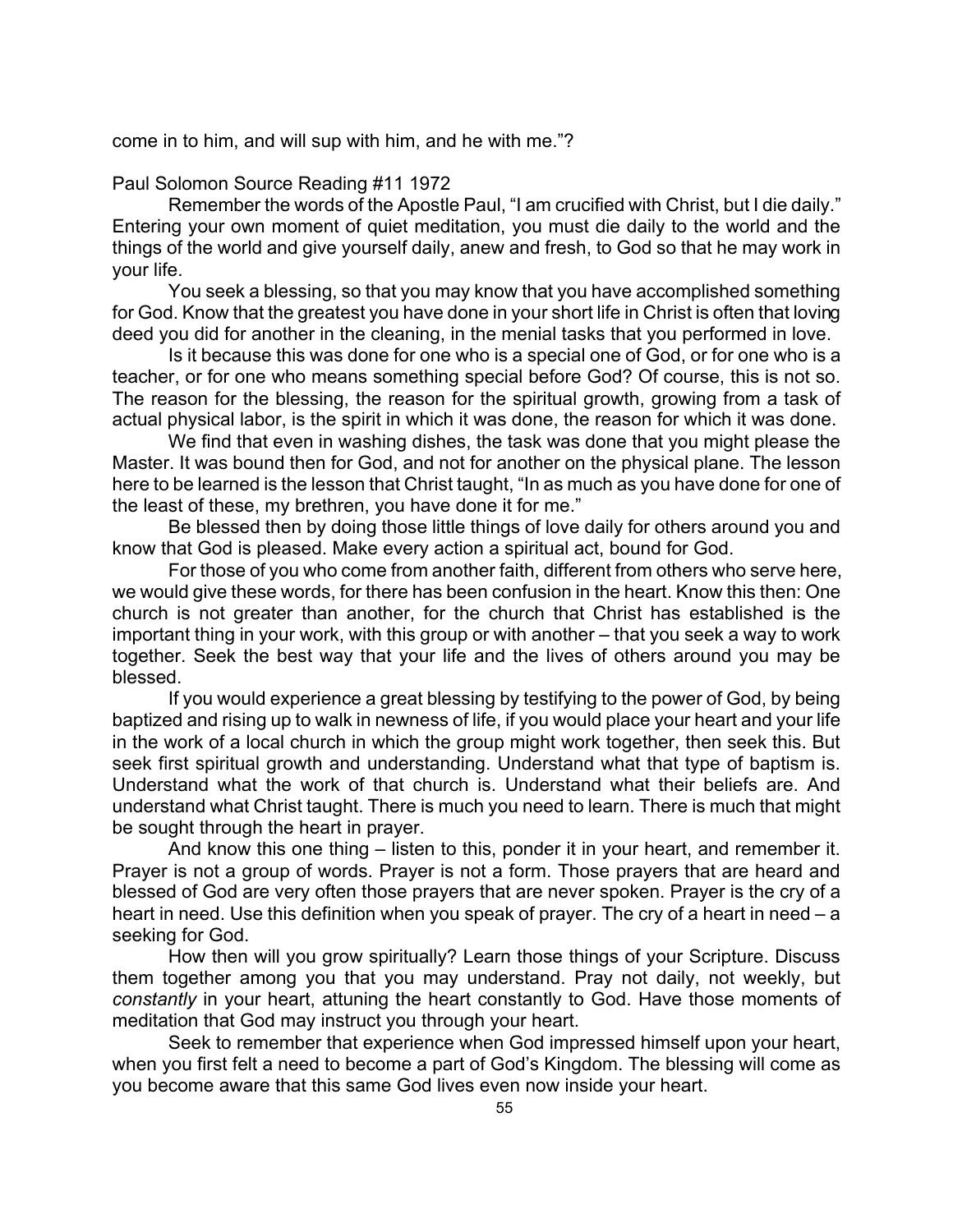Paul Solomon Source Reading #9 1972

Inherent in the question you ask  $-$  Is the Bible the verbally inspired, faithfully reproduced and infallible word of God? – are actually several questions. First of all, we would correct your wording in this manner: The word of God is not written on paper. Consult your own Scripture. It is written, "The word became flesh and dwelt among us." There then is the inspired, infallible word of God. His name was Christ. That you have is the record of him, of his life, of those things of him which were from the beginning, and those things of his Apostles who walked upon this plane.

As to whether it is verbally inspired, faithfully reproduced and infallible, we would answer thus: Verbally inspired in the original manuscripts, which are coming to you from not infallible soul entities who knew Christ and knew God and were inspired of them. Because these manuscripts came through these channels, there are errors – and also because your Bible has been translated, and retranslated, and portions lost, and portions added, as you would see it materialistically on your plane.

If you would see your Bible without God, it is fallible. That is, it is sown throughout with mistakes, and errors, and untruths. However, no man of God, no man in contact with God, no man with God living in his heart, would see the Bible in such a manner.

What then are we saying? That you have, taken alone, is simply a book. It is reproduced by commercial companies for commercial purposes. Can it then be Holy? Inherently Holy in itself? That record that it carries is the record of a Holy One. It is preserved, protected, brought to you by the Father himself.

Then when and how does your Bible become verbally inspired and infallible? We would answer thus. The Bible you take in your hands to read immediately becomes verbally inspired and infallible as you open your heart to God and read through his eyes. It is not the book that you read but he who lives in your heart that is infallible.

Then seek knowledge from your Bible in this manner. And in this manner, it will be infallible, regardless of words written and misproduced in translations, and reprintings, and other acts of men. All knowledge is of God.

Establish among this core of you, this nucleus, those classes for studying the Scripture. For how would you spread knowledge of God until you know him? Until you look back on those things that are the remembrances from the foundations of the world? We would have each of you learn and grow in studying together from the Scripture.

### Paul Solomon Source Reading #152 1973

One step further will be required in that development that would put on the whole armor of God – that you would look about in the home and see the reflection of that which is in the mind and the spirit. Taking the hands lovingly this night with the mate, would you put each thing in its place, removing those that have no place in the home. See the home as the mind, as the Temple of God. That shell in which you place the physical body would be the outer manifestation, the writing, the handwriting as produced by the mental forces, or the spirit that cannot be seen.

The spirit, the soul, the Akasha, builds about itself indications, symbols of that which exists thereof. Where you would see untidiness or that you would not have revealed before the Christ Spirit, before his angels, remove it from the environs and so cleanse the aura,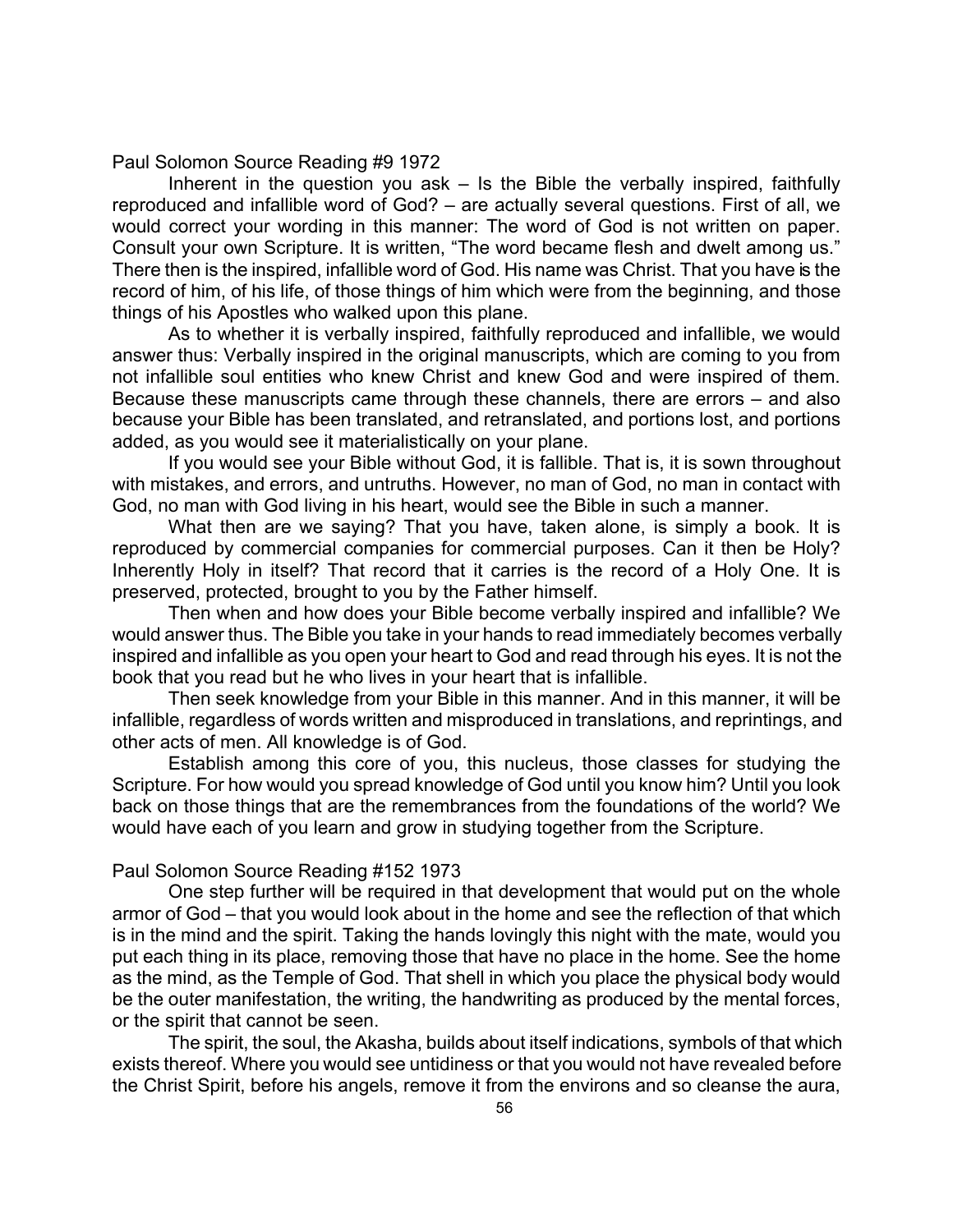cleanse the heart. And enjoy doing so. Make the environs neat. Make them tidy. Set things aright and know that, in the heart, in the mind and in the spirit, you are beginning to function efficiently. Then the thoughts and the understandings will not be so cluttered. As you accomplish on the outer planes and in the environs, so you accomplish in the heart and in the thinking.

Enjoy. Enjoy the life, the love that is given about. Destroy confusion, and so destroy the power of Satan. Destroy the power of the anti-Christ in the life. In all areas of the life, produce cleanness and righteousness of the heart, the thinking and the spirit.

# Paul Solomon Source Reading #307 1974

It would be far better that a thing not be begun at all, than be begun and stopped. You have become aware of patterns and tools that might be used. You have become aware of those forces for which you have become responsible. In becoming aware, you take responsibility for the use of the tools.

Then let it be said that your purpose in coming together is to make use of those tools that have been given for the service, for the greater and higher development. As to the purpose of this development and the bringing together of these tools and the forming of a group, let us describe those things that come and are happening, even in this time on your plane.

Those changes in the consciousness of this plane have begun – those changes that will reflect in the physical or the manifest. There ever surround you those groups of the Shining Ones who prepare this place for the new dimension, for the new manifestation of all that is. Ever in their coming, and in their seeking to bring about that they have been commanded to produce, there are the contacts, the attempts to contact, the attempts to find the channels in this plane that would produce light and the attempts to bring the light that might be for the guiding of these.

Where there are gathered, here or there on your plane, in one place or another, even one or two of you who open to the light, there is produced a light, a glow that would attract those who attempt to be of assistance in preparing the new kingdom, in lifting your plane to that new level.

It is sought in this place that in your coming together as a group, you would increase that light – as if holding several candles together as one until a great light is formed – even as you have done in worshiping together, lighting an entire place with a group of candles. Because of the putting together of the small lights, one great light is produced and increased. So it would be in this place.

If you would be aware of the light, and that which it would cause, look about you, for the reflection of God is seen in the smiles, in the radiance, that come from the countenance of those touched by his presence. Would not all in this place, in this city, all in these environs, be touched by his countenance, his face, his presence, if that presence be in you, and be carried and reflected in all the walking of the day? The success of this group will be reflected in the smiles, the radiance of the faces, of all in this city, all in these environs.

Now, understand the operation of Divine Law in this way and grow accordingly. It is meant that you would share the light together, and come often together for inspiration, for leaning one from another.

And be warned in this manner. Each of you should care and be responsible for this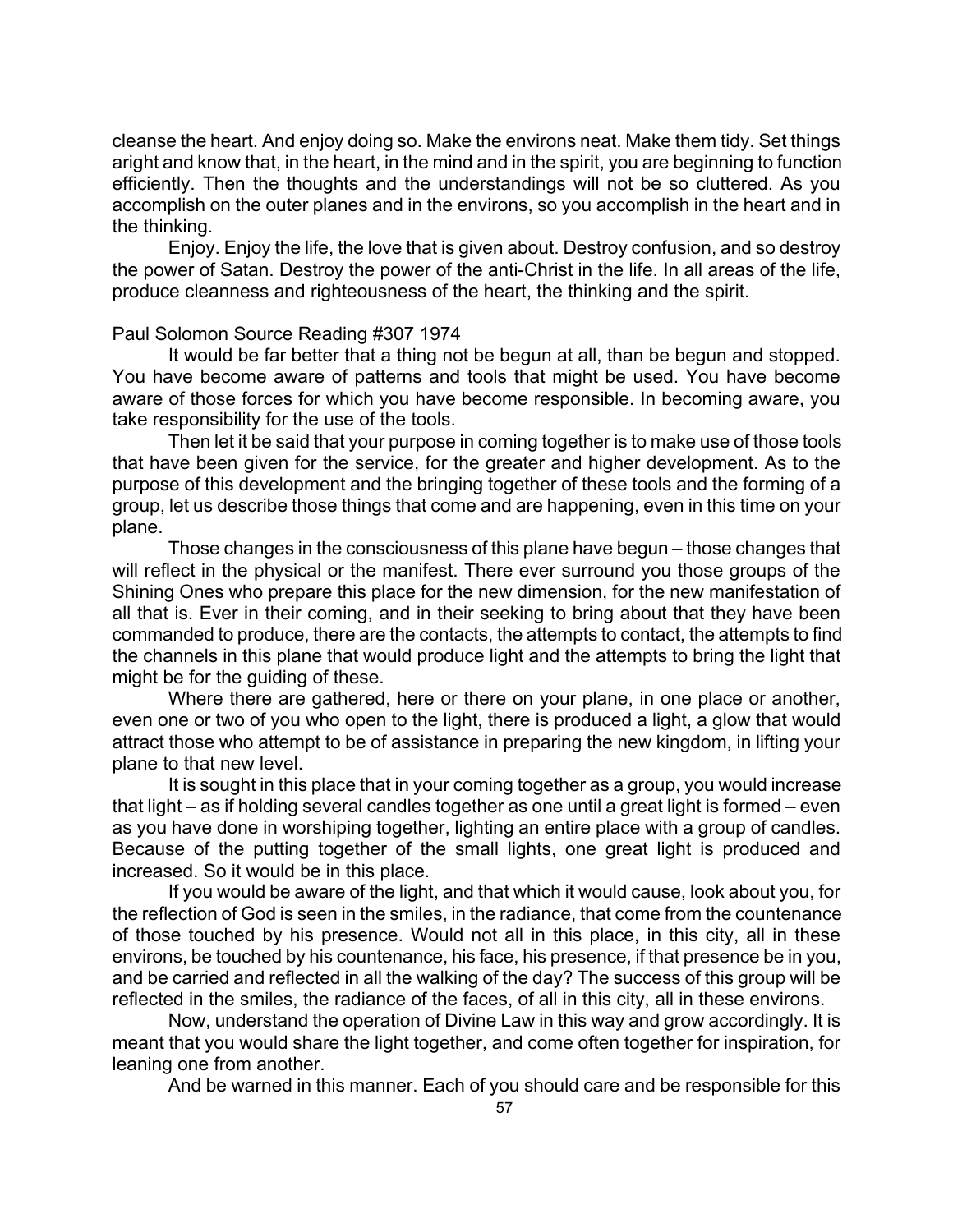one or that one who would drop out from your group. Give all love and all attempt to rebuild, rekindle that flame, and bring him back into the fold. Not in criticism, but in love, causing these to so greatly desire the presence, the beauty of this experience, that they would reluctantly be elsewhere when you come together and worship.

So form a group of light beings in this manner, given to the development and understanding of Divine Law, and make this your purpose. Share all that you may know, one with the other. And know in the learning that you become responsible for the application of every jot, every tiddle, all that you would be exposed to, all that would be said here. All the light that comes must be used. Then become the Lightbearers of this age. Prepare this place.

The message is not for the preparation in the physical. Rather, for the creation in this place of a condensation of light, a coming together of the light, that would provide a Mecca. So that those who would seek to serve, those who would seek salvation in this time, would be drawn to this place.

Prepare yourselves, that there might be the re-entry of love on this plane – love that might ease the burden of these times and lessen the fear. And have no fear among you, for those who are called in his name, those who recognize his voice, will answer that call and be caught away with him.

How would you recognize his voice? Those who have heard it daily, and do hear it daily, will recognize the voice that has become so familiar. Then give yourself to the periods each day, of speaking with this voice that would be the calling in that moment in time.

Be prepared, for he does return. Dread not his returning, but ask. Look forward and create that time of the Second Coming. These things are the purpose.

Come together and prepare in these ways. Ever will you be surrounded by a great Host of Witnesses. Those who have gathered here and agree that we may speak these things shall hover ever near and about you, and give guidance in the development. Then give all to one another, coming together in his name, that you might provide that vehicle through which the many might be saved.

# Paul Solomon Source Reading #561 1975

Would do well that you have a place that you might call a church, if you will, or call it by another name. But see that you come together to laugh and to touch. Clap your hands and dance if you will. Make joyful noise each week, every week. Recognizing an attunement which is an expression of the Divine. You may worship as well by joining the hearts in singing, in laughing, in expressing in a creative way, any of that you are able to do.

Talking of stories of the prophets, and the Master, and such – these are not necessary. What is necessary is that you express the highest that is within you, creating in this world places of light to which men will be drawn for the love that is shared. Let it be in this day as it was in that. Let there be expressed that same critical remark that went out in the earliest times concerning those who called themselves "Little Christs," or the followers of the Master. Those who would criticize pointed the finger and said, "See how they love one another."

Come together and let there be such talk about you, "See how they love one another." Share, and have fun, and smile, and lift the hearts of one another, and lift the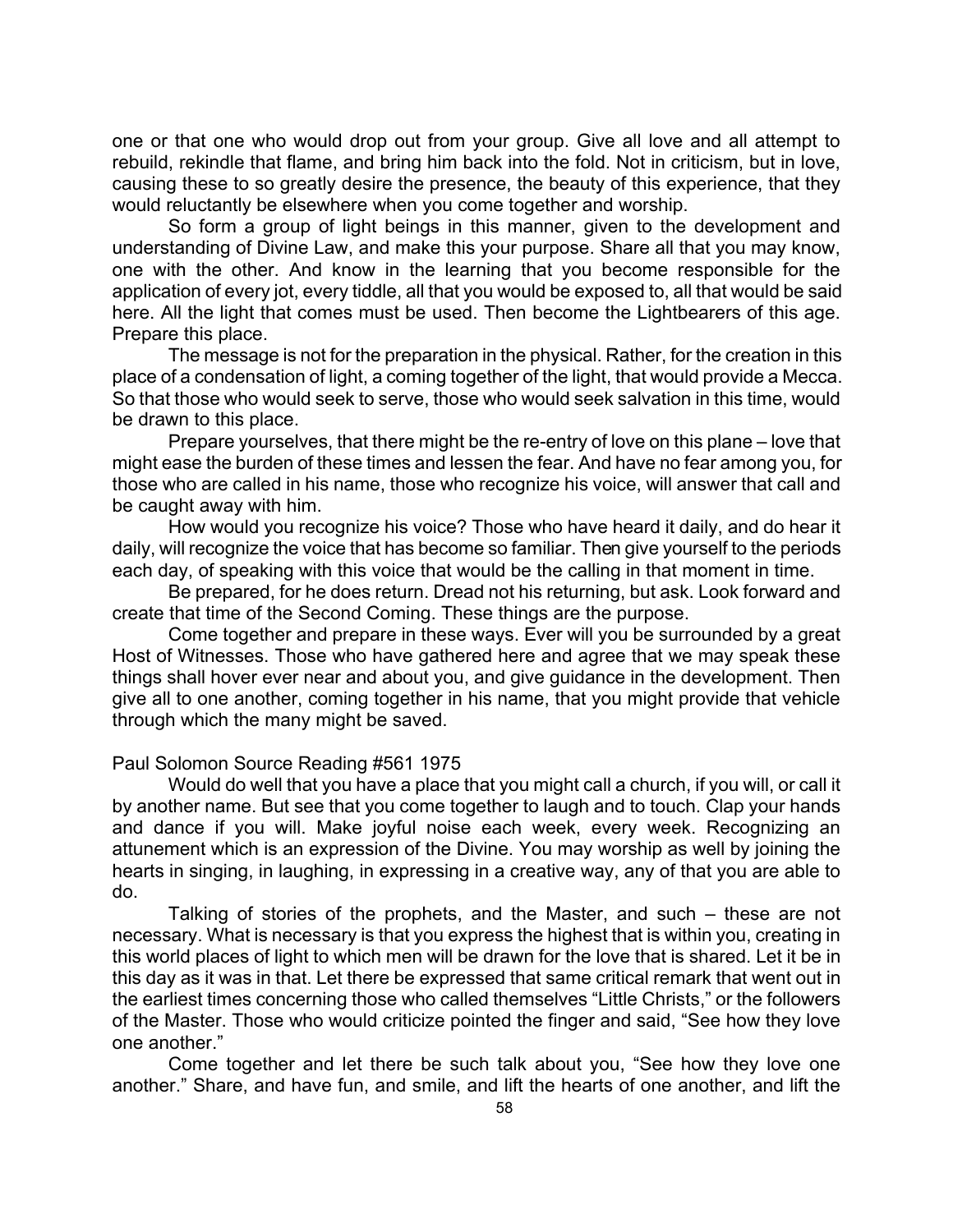burdens off one another's backs, until all the world begin to know and the story become legendary among men. Let it be known that here there are people who have an ability to replace the burden with a smile, so that men call them healers, men call them little lights, candles, new lights in the world, little Christs.

Let that be your ideal. Let that be the manner of your coming together and the purpose of your coming together. Let it always be with laughter, and singing, and a smile, looking into the eyes of one another and holding one another – expressing as you look into one another's eyes, "I care. I care to the depths of your being. Share with me."

Then take that another would tell you of himself and make it a treasure to be carried about the bosom. Not to be shared in such a manner as would allow criticism by others. Rather, let it be carried to that place where it might be placed upon the altar and left there, lifted, departed in that manner.

So much that you might do in coming together from time to time if you would look at that done often by those earlier ones, in the breaking of bread together. In doing so, look at the bread and the wine that would be taken and express that you would have expressed in it. That is, every man holding a glass, a cup, and looking into it say, "I place in this my love, the happiest experience that I have ever had. That is what I would share with all of you." Then pouring them all together into one container, they become one. Pouring them out again becomes a ceremony of receiving into self that expressed of others.

And let there be the washing of one another's feet as the Master spoke. Saying, kneeling, "As I kneel before you to take your feet, to wash them, I express myself as your servant. I am at your service, and I wish to express this. I kneel to signify that I care, and if I may be. at any time, of any service, this act shall signify that I am your servant and available." Share all these things in love.

### Paul Solomon Source Reading #858 1976

The atmosphere of reverence and divinity at the Fellowship will be accomplished by a constant presence and aura of reverence about you. It must be a bit at a time, for that you will find in attitudes here will be a reflection of the leaders. If those responsible for setting attitudes have begun to feel reverence for this place and these things, then others will follow suit, will understand, will comprehend.

Would do well that you dedicate the sanctuary to no other purpose than worship. Set aside the tendency to use it for other things, for it should become a place of meditation and quiet, of worship, thought of in that manner – but then as well, should the entire building, and from there the life.

At the same time, be not over concerned with external evidence of reverence, for reverence is that occurring within one encountering divinity. Let those of you who recognize and have the ability, invoke in this place the Sacred Name and the Divine Presence of Jesus the Christ, and command that that which cannot abide his presence depart, now and forever more. Then will all men be touched by that they encounter in this place. However, they will not, if you are insensitive to that presence.

Then recognize when entering the presence of Christ. If he would laugh, then laugh with him. If it would seem inappropriate, then leave it off. Let your example create a sense of reverence.

Worship together as you begin the day. Worship together again at the time of taking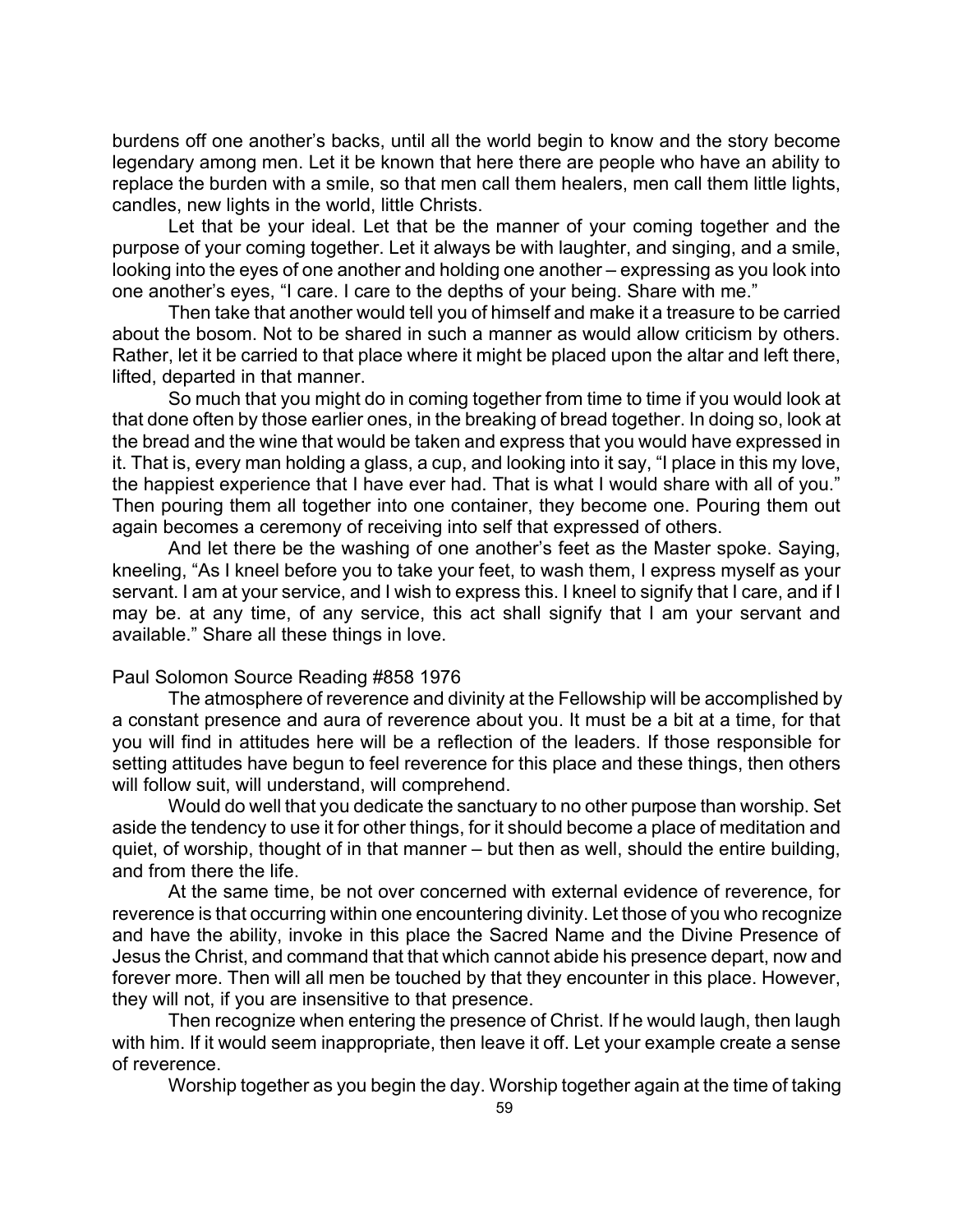food at noon – not just coming together to share the meal, but come together in meditation and worship as well. Sing and pray. Let this be a place where those who come to serve are served. So will this place grow and touch the needs of those attracted.

## Paul Solomon Source Reading #867 1976

You are the perfect creation of a father whose needs you satisfy. Begin to think of yourself as not only a masterpiece of God's creation, but as the apple of his eye, that most precious in all his universe. Begin to think of your relationship with God in that manner. As you feel appreciated by God, you will appreciate yourself. And your relationship with God will change. You will no longer perceive him as a condemning and judgmental father. Rather, you will feel like the object of a devoted and doting lover. Begin to think of your relationship with God in that manner.

As you feel yourself appreciated, you will find the quality of your life changing. You will literally find those about you and life itself treating you in a different manner. It is the natural result of placing yourself in new juxtaposition to the universe and universal forces. The influences of the stars will even change in their paths, concerning their influence upon your life. Lessons will change and will take on new scope and purpose. Relationships will mature.

Let there be a time of becoming still. Let there be a time for self-examination in relation to what God is. Let there be a time for seeking that power that has given you life. Seek that power that lives within you.

That which has breathed life into this body is God, so that you are the nature of God. That you are is that he loves. Begin to see yourself as precious, so precious to that power that it cares sufficiently to correct all conditions in the life and the body, to build strength and energy and to provide healing in all areas. As you live in harmony with that divinity, that divine purpose that gives life and energy, there will be sufficient energy and wisdom for facing all things.

Consider these things and set new values by developing a regular relationship with that force that is God. Visit with that closeness, in an attitude of appreciation for the lifeforce within you, two or three times daily. Become still in a meditative mood, listening for the highest within, and visit with that which loves you. You will attract to yourself that you seek.

Seek the highest purpose. Seek understanding. Building calm and peace and acceptance, go forth to meet the day. How can you be sure that in this or that activity or relationship you are not entering a wrong thing? How can you be sure of making no mistakes? Better be sure that you are able to accept mistakes when they are made, saying this, "I know that my intent for this day is to be pure and of the highest purpose. If after forming such intent and purpose, I make a mistake, so be it. I will accept that without condemnation of myself. I will learn from it and grow, but I will not feel guilty or condemn myself. I will not think myself less worthy. I will enter into each relationship and situation with gusto, with energy, with joy, with life itself. And I will enjoy all these things."

New metabolism and new strength will build from this approach to all things about you. Could the father condemn such an approach? It is the very entering of life itself. It is the natural manner of growth. And it is in harmony with divine will. Approach these things in this new way, and you will grow through it.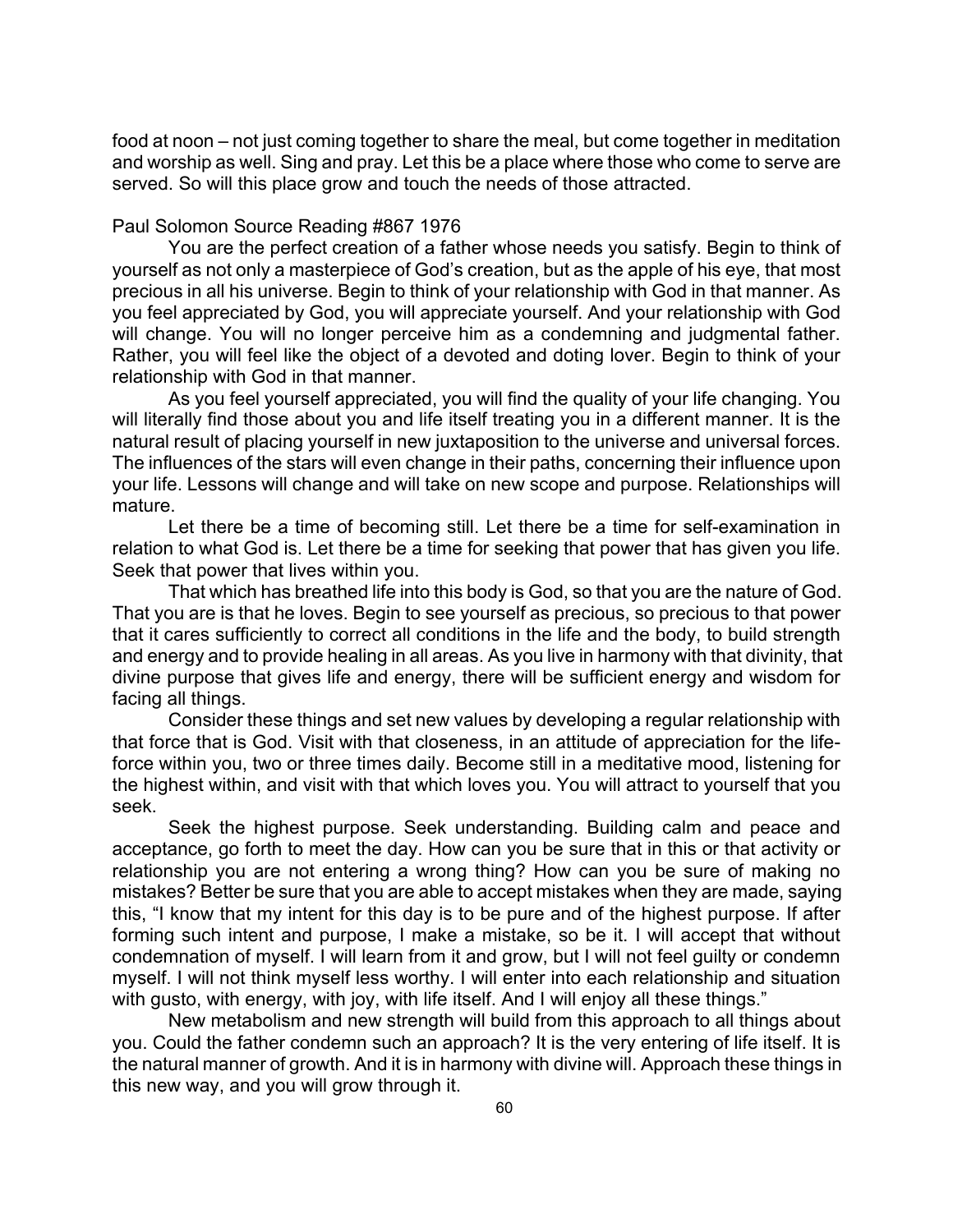Paul Solomon Source Reading #880 1976

The coming together for a time of worship and attunement, even the breaking of bread together, in the beginning of the day, the acceptance of that remembered as the Lord's Supper, the higher expression of the Passover, the dedication, the attunement, but as well through the attunement and sharing with the one who was sent for that purpose – these are all a part of your purpose.

It is the very purpose of this Fellowship to come together, to learn to serve, to learn devotion, that which is Bhakti. How can anyone of you refuse that which is required simply because it was required, particularly if it is at once the central purpose and expression of this Fellowship? Then let those repent who show expression of disharmony.

Let all who would be part of the expression of this Fellowship come together daily and look into these Records, which their work is seen to represent. Let each man hear and know the words, and being familiar with them, take them into the heart.

For there is no way less than growth to become that you seek to become. There is not a way that the Fellowship can become that greater Fellowship unless the least of the brethren become that within it.

Come together, touching and worshiping together daily, studying together daily. Let this place of service be composed of those who have taken the word into their hearts and know it, that they become what they represent to the world.

### Paul Solomon Source Reading #897 1976

That which has come to be called ordination was a command given to you that you would anoint with oil those who would go forth from you. This is the beginning of the new ministry that you have felt. It is a new phase of the work that involves sending out those as would be compared to the Seventy. Those whose voice will carry the authority of personal experience should be commissioned to receive that touch, a touch that is a holy commission requiring that these go forth without looking back.

Study carefully the commission given by him in this time. One who would say even so much as "I must go and set my affairs in order before I go," even that one having set the hand to the plow and looking back, is not worthy. Understand that commission.

Then taking oil, touch the brow. Let that one be touched as surely by his presence, as those were touched in that day by his presence. So should that one be ordained to the work he is set apart to, and should be commissioned to go out.

It is a time of passing on the responsibility to those who are the spiritual – not so much those who have knowledge as men count knowledge or wisdom – but those so filled with spirit that the spirit through them will rightly divide the word of truth that it may live, grow and expand.

### Paul Solomon Source Reading #929 1977

People must begin to understand the need for one God, for coming together in the worship of that One, for the importance of the strength of knowing him, for the importance of the strength of having faith that he will provide.

Then be about this. Worshiping, serving, learning, growing, and building together, because it is the way to live together—having a central purpose dedicated to the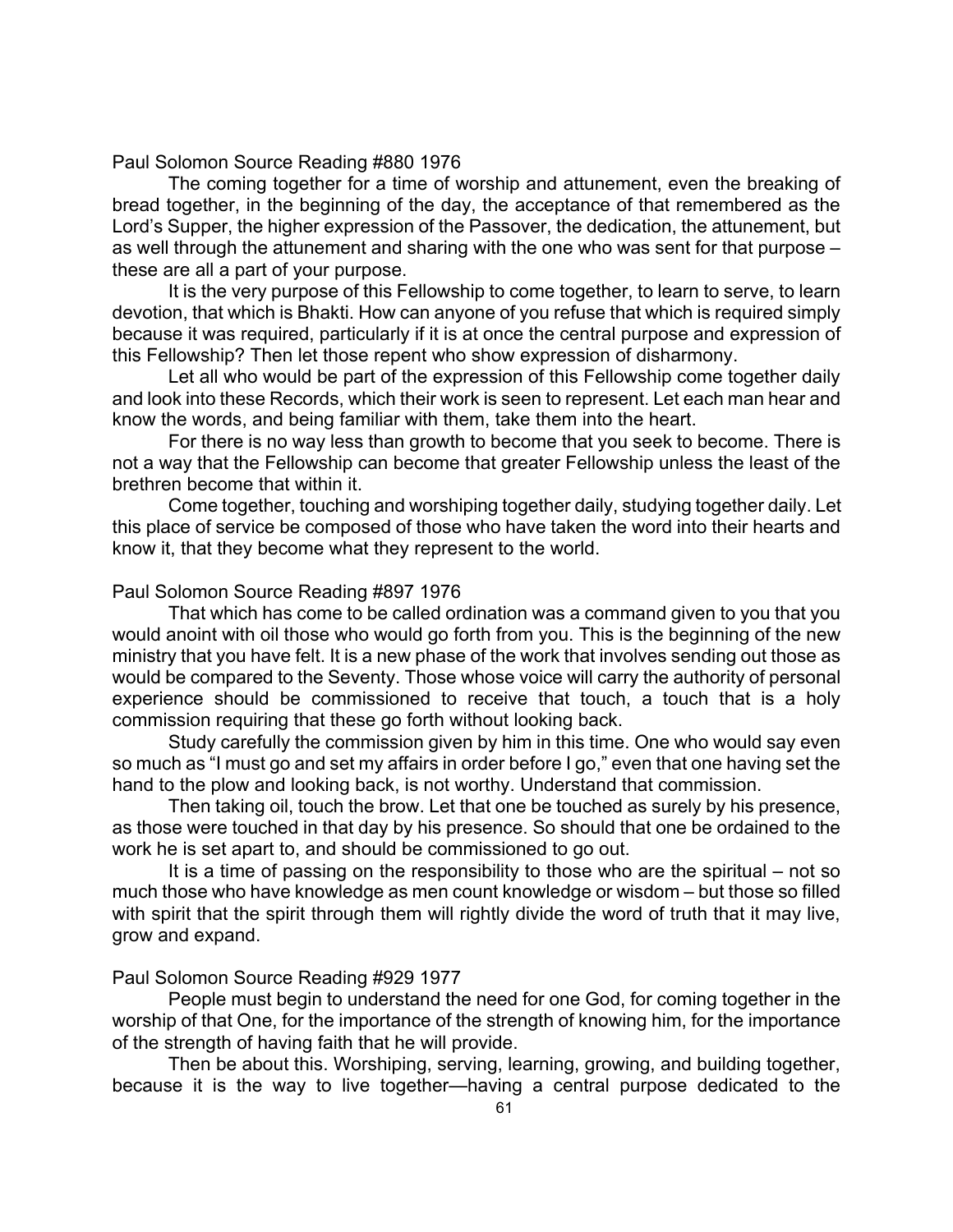awareness of the Father.

Paul Solomon Source Reading #983 1977

There are periods in the development of the life expression that are accelerated by those who have become awake and who have taken responsibility for the transformation of others. These periods are cyclic, as you call it – transition periods from age to age.

There are periods of accelerated evolution at the ending of an age – in the transition period to the establishment of a new age, a new spiral, a new step in growth. There have been, in these transition periods, steps from group consciousness to individuated consciousness, or from animal-like to human-like consciousness. The step in this time might be best described as from human-like to God-like consciousness, which is an awakening to the nature of divine expression.

Before the Piscean Age as you call it, even before the Arian Age, even before the ages beyond the ages – there was the breaking up of land and the formation of a new earth. In that period after the changes, after the Atlantean Epoch, temples were established by those who had become awakened and were aware. These temples were established for the purpose of accelerating the evolution of those unable to function or maintain the life of this planet.

Temples of three natures or types were established. They were called the Temple Beautiful, the Temple of Sacrifice, and the Temple of Initiation.

The Temple Beautiful was dedicated to the awakening of consciousness in animallike beings, the awakening of individuated consciousness, the awakening of the ability to recognize beauty, the awakening of a stirring of a God-presence within. The Temple of Sacrifice was dedicated to the perfection of the physical bodies and movement and expression of life through the bodies individually. The Temple of Initiation was dedicated to the purpose of causing cognizant experiences of expression beyond the physical, beyond the sensory, beyond the apparent, and internalizing these experiences to become a part of the expression.

The Temple of Initiation was the higher of the three and dealt with consciousness as a tool. As one awakened the body, and another awakened the consciousness, the third, gave direction to the consciousness, using it purposefully as a tool.

Understand that your responsibility in this lifetime might best be described as the reestablishment on this planet of the Temple of Initiation – not so much as a physical temple, but as the re-establishment of the principle, the practice, the accomplishment, the awakening. Your role will be fulfilled not in the sense of wearing robes or meeting a ceremonial purpose, but rather to serve as an advocate between man and God, introducing one to the other, and helping to form the bond – in the sense of awakening consciousness and promoting that transition of consciousness from man to God-beings, the full expression of God through the flesh in this time.

The result of the establishment of that work of initiation in this time, the guidance through the steps of initiation, will be the lifting of the consciousness of the entire race of man closer to his expression as God incarnate. The challenge is great, and the opportunity as well.

Understand that when we speak of the Temple of Initiation, we mean the establishment of a consciousness, so that the establishment of the Temple of Initiation in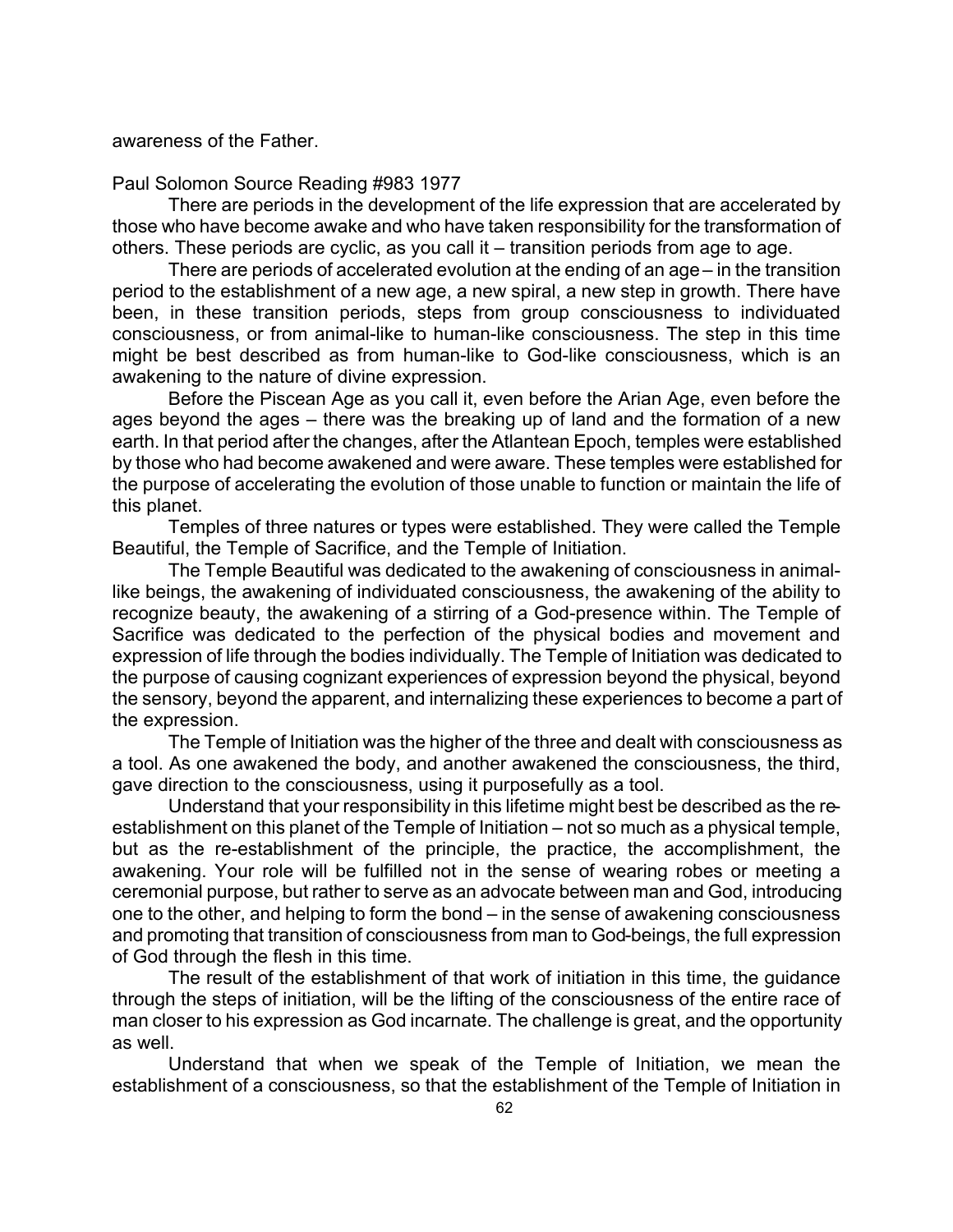this day refers to the establishment of the work of causing those who are prepared, who are ready for that step in consciousness to pass through the steps of initiation.

The steps of initiation are those acts which permanentize a change in consciousness, internalize such a change, so that a soul takes a leap in its ability to express, abridging time and space and ordinary evolutionary process – becoming a step closer to that he can be, and will be, and is.

Let that be your purpose in this time. But understand as well that you have not come simply to serve. You have not come simply to raise the consciousness of others. First and foremost, you have come to surpass that you accomplished in earlier times, to step beyond what has already been accomplished. Then your first purpose is soul growth – but the use of that growth to lift others as well.

### Paul Solomon Source Reading #9180 1988

There are few, in any given generation of mankind, who are prepared for perfect enlightenment. This is not meant to suggest that perfect enlightenment is difficult or impossible. We rather comment that the Self of self, what you would call the soul, is in fact perfectly enlightened. The one who is the Christ is alive within you. We refer not to a historical man of 2,000 years ago – rather that the child born of God is alive, is here, and is within you.

The veil of separation between the perfect soul of your enlightenment is only a cloud of unknowing. The separation from perfect enlightenment is a veil so thin and fragile that in moments of perfect asking – without wanting, without wishing, in moments of willingness to be as enlightened as you truly are, by nature – that contact with knowing can come.

The perfectly enlightened one is one who knows love without fear, one who is Christ-conscious, one who is God-conscious. One who lives with the consciousness of God is simply one who has attained the ability to recognize good without evil as a point of reference. This is one who can experience and express perfect love that casts out fear. A Christed or enlightened being is one who experiences absolutely no fear, who can live without the expression of fear in the heart, the mind, the life.

Perfect love without fear is the way of life of one who is joined with God and has no concern for whether he was enlightened one moment ago or whether he will be enlightened one moment from now. In this present moment, he knows, "I Am God. I am no one else. And any voice from within me that expresses separation from God is a creative voice of imagination, a false voice. It is a voice of fear. It is a voice of doubt. It is the voice of the veil."

There has never been a time when you were not. You have existed as a soul from the dawn of the consciousness of God, when God breathed the first breath and from that breath came the universes. In that first breath of God, you breathed as well.

There are souls who yearn for at-one-ment with the Father. There are also souls who yearn to experience and express themselves as independent individuals, separate from God. Those souls who are prepared for the experience of enlightenment are those souls who no longer fear loss of individual identity. If one is afraid that losing identity of self, that merging with God, will cause him to lose consciousness of self, this fear will keep him separate from God. It was expressed by the Master Jesus in this manner, for he said, "He that findeth his life shall lose it, and he that loseth his life for my sake, shall find it." He who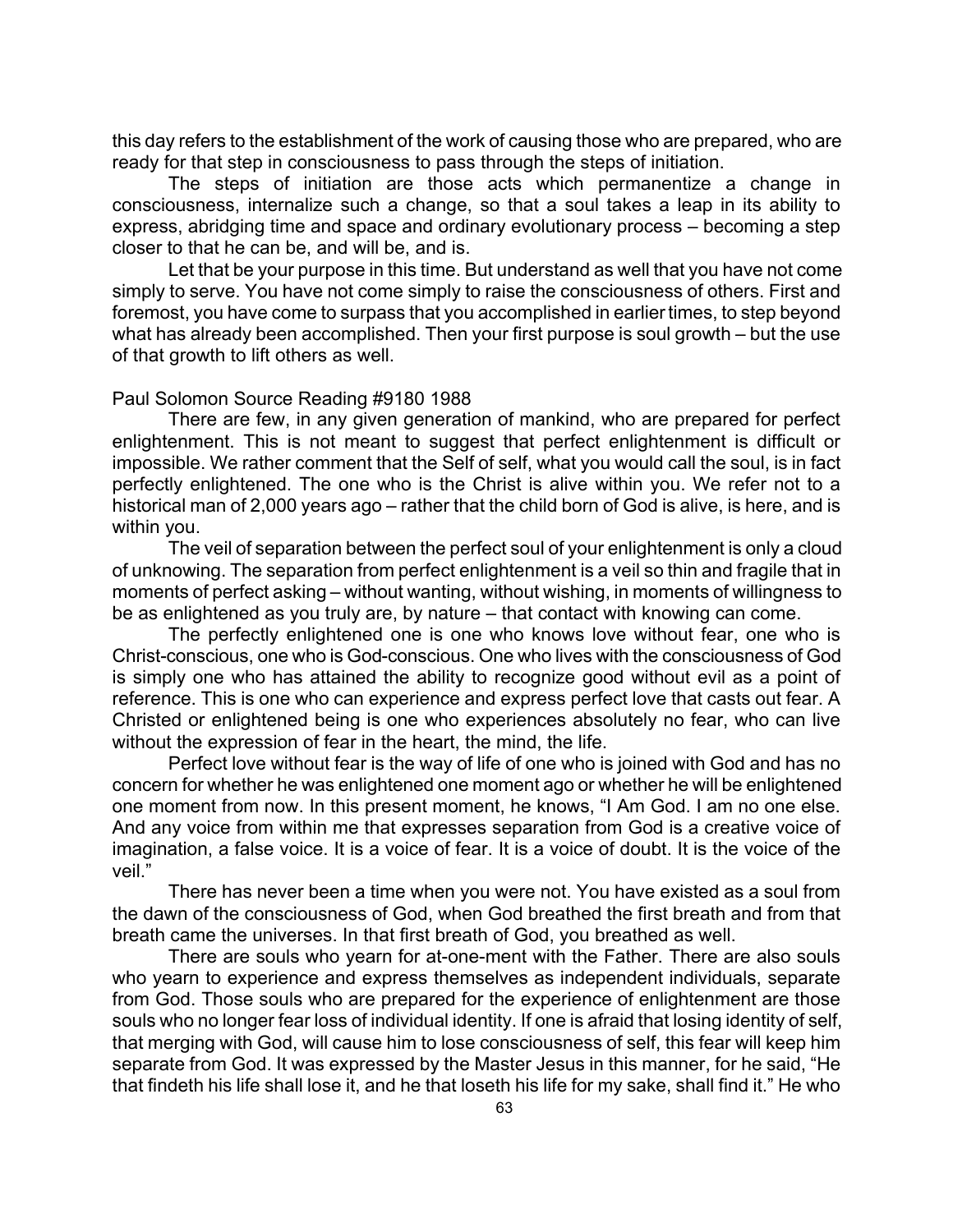sets life aside for the sake of being one with God will gain his life.

If you are willing to be perfectly God, without being self-separate-from-God, you can be enlightened. That is the experience of enlightenment – to know self to be only God, and not man, nor self, nor separate. Who you are is God projecting himself into this world through a body. You are not the body. You have a body for the expression of God in the world. You are not your personality. You have a personality, which is an instrument to express God in the world. But if you are afraid of the loss of that body or that personality, if you are afraid of not being you, that fear will maintain the veil of separation between who you are as God and who you have believed yourself to be as separate from God.

You already know these things. We have said little in these moments that you do not already know. Yet we have said them for a purpose. Giving voice again to these words, these ideas, these thoughts, these teachings, sets a vibration in motion again which creates a vehicle for the consciousness to realize that which the soul knows. We create a sound, as a vehicle, for the soul to express what it knows. The simple repetition of these words, heard again and again, can become a vibration and a vehicle for self-realization. Just as a chant can become a vehicle and a vibration through which the voice of God, the essence of God, can be given vibratory life in this space, so every word becomes a mantra for touching the consciousness of God.

Many among you long for particular places and times because in your soul memory you remember particular times of closeness when you had the opportunity to be near those who walked with God. Some among you had personal contact with the souls who manifested as Jesus and as the Buddha, at a particular moment in a land you now refer to as Egypt. You would recognize the names differently, for he who became the Buddha was known in that time as Enoch. He who became Jesus the Christ was known in that time as Hermes. These were, in this early day, teachers from an older world. They were called the Manu – those who brought light from a previous world into this age, old souls who came again in this time of history. They have appeared here and there among you over time.

It could be said of them that they are not human. These are souls who project themselves into a body to remind those evolving beings who are human of the fact that they can be released from humanity – that they are God projecting himself into matter, rather than man attempting to be God.

The greatest disservice done to these great souls who were teachers is that men have chosen to worship them rather than emulate them. Repeatedly, mankind has had the opportunity to see a pure, realized soul, and with a sense of reverence, he has said, "I will honor that soul. But I know I could never reach to such height. It would be presumptuous of me to think I could be such a realized soul." In your humility you attempt to elevate the enlightened ones, while denying that same light that exists within yourself. This does not honor the enlightened being.

If the holy presence of an enlightened being causes you to feel unworthy or causes you to think, "I am human. I am not, and cannot be, divine," the divine one has affirmed your belief in lack. The wish of the enlightened one is to provide a light, an example, a hope. By affirming your belief in lack, he has done the opposite, reinforcing the negative, which is the separation. His true message is that you can step beyond the separation and be the Buddha, the Christ, the enlightened expression of God in the world.

You have come to a time when many see the essence of truth that is found in the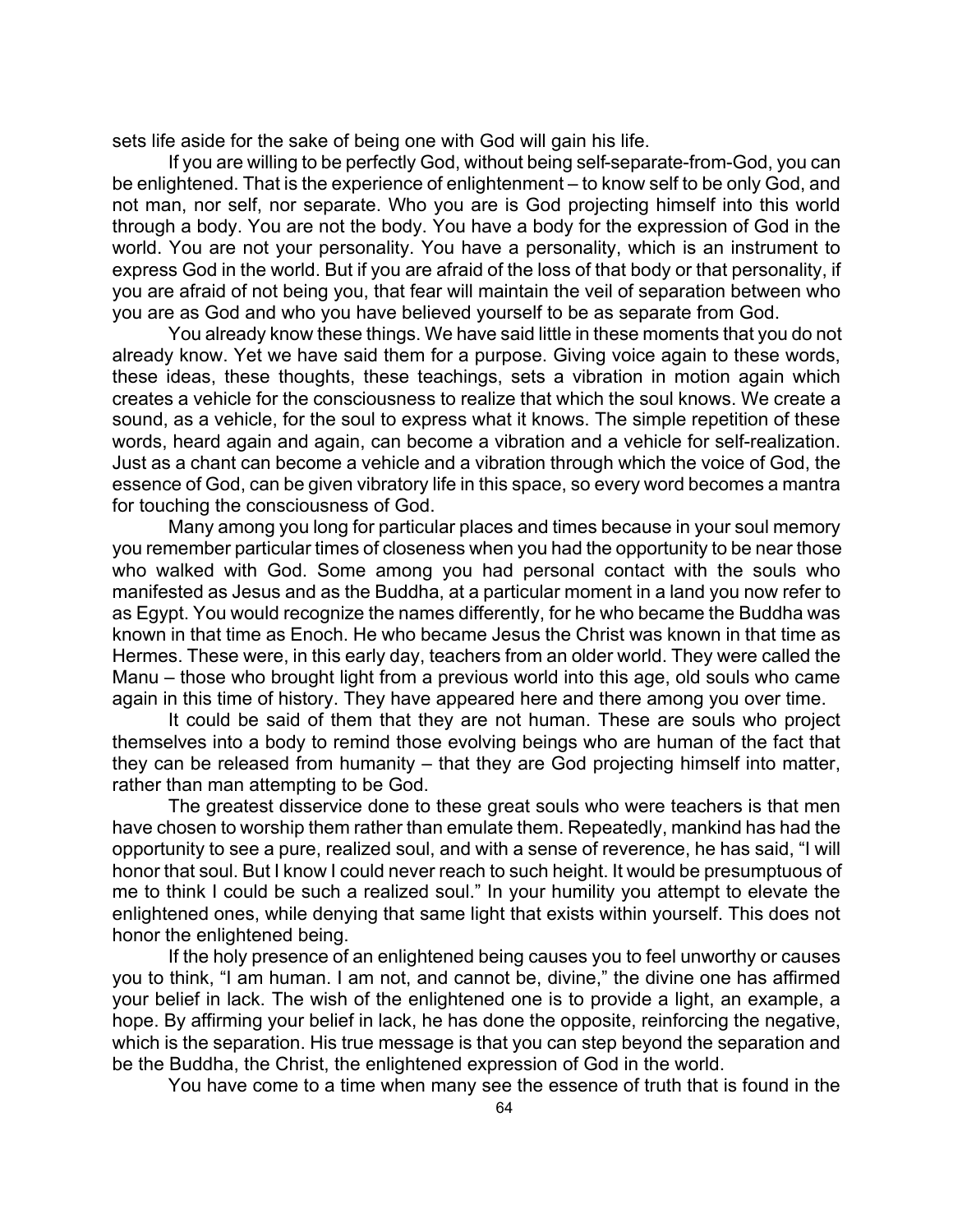mysteries of Buddhism and in the teachings of Christ, without experiencing the walls of separation that say, "This is Yoga, this is Christianity, this is Buddhism, this is Tantra, and these things are separate and different." Jesus the Master did not teach that Christianity is something other than Buddhism.

Enlightenment is enlightenment. Truth is truth. There is not one truth for Christians, and another for Buddhists, and another for Muslims.

It is to your credit that you can point out the pearl of each great religion without communicating that it is separate, different, in disagreement with, or somehow better than, the truth spoken in other forms. Because you recognize truth without walls, you are just a single step from perfectly realizing and perfectly remembering who you are.

So many who were present in that ancient day are meeting again in these last days of this era. You stand right now at a precipice. You stand at a moment in history when this planet, this mother upon which you live, has been so scarred and abused that it is as if the soul of this great mother has been made sick and must erupt to shake off the abuse, so that it may be made new.

This precipice, this critical moment in time, may be experienced as a great cataclysm. It has happened before in history, or prehistory. This earth was in essence destroyed in that time. There was an age during which man, as you know mankind, no longer lived on this planet. And so, she was renewed, and a garden grew in Eden. That was the dawn of this age. That was the time when these great teachers came and attempted to teach responsibility for this earth.

Now, you are at the brink of a new age. As you attain enlightenment, you express a desire to give to the world a gift as great as that given by the Buddha and by the Christ. The gift that must be given is the message that says, "Live in natural, perfect harmony with the laws of this earth, or you will destroy this earth and yourselves with it." Not with a voice that will bring fear to the people of the earth, but precisely the opposite. It is the learning of the Law of Love without fear that brings salvation.

One who lives in perfect love without a moment of fear does not believe that the environment must be manipulated to force it to provide what is needed for life. The technology of modern science asserts that man must denature and destroy the plants and the resources of earth in order to force it to provide energy for life. Such practice disavows that everything that is needed to sustain life on this earth is quite naturally present in the environment around you and is provided by God. One who knows God knows the abundance of life and knows that it is not necessary to force nature to be denatured, that it is not necessary to create unnatural conditions to force the earth to provide for mankind. All such technology is fear based, meaning that it is born of a fear that God will not provide.

There is a handful of people coming together to re-establish the understanding of the Law of One. So there is created in this time a unique opportunity for those who have brought themselves within one step of enlightenment to step across that line. A handful of enlightened beings on this earth can save this earth from destruction. It will take a miracle, but miracles are available.

### Paul Solomon Source Reading #9302 1990

For the care of the children, you need immediately to begin to design a program of care for them, which will of necessity require greater facilities than you have. Go right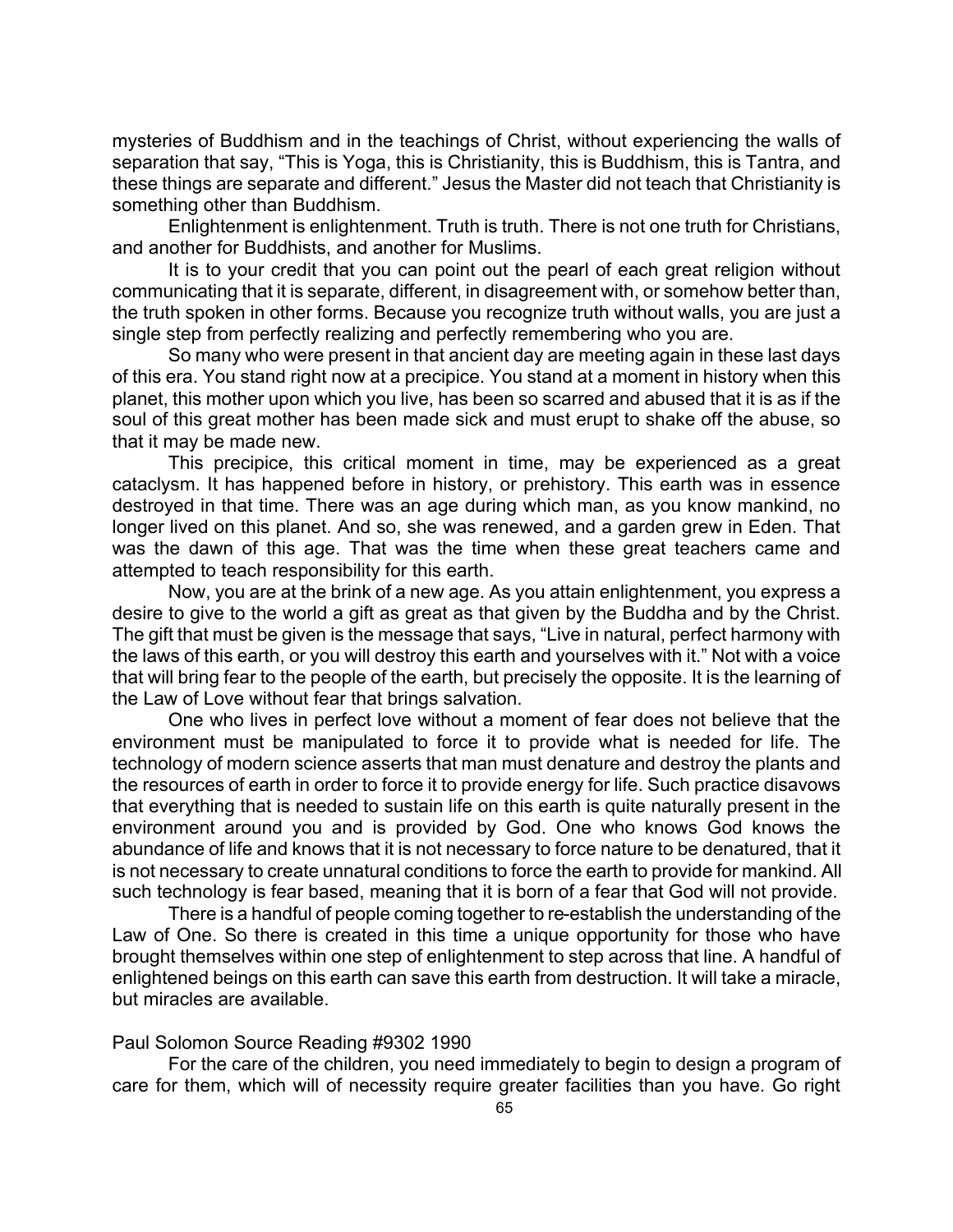ahead with such a design – intending to care properly and appropriately for each child in each age group, their recreation of body, of mind and of spirit. See that you have proper teaching materials, designed and ready, appropriate activities envisioned and ready. And you might well see to affiliate yourselves with the New Thought Alliance for their assistance in providing literature and structure in your caring for the young ones.

Above all, teach them to know that they are loved and that they deserve to be loved. Teach them that they are inherently good and that which grows in them and loves and is good is the Child of God within.

As they come of age, three to seven, allow them to begin to think of, to build, to envision and to draw their own pleasant place and sacred mountain. As they grow then, allow that they grow in responsibility to use their tools of prosperity. Teach each one of them that each has the right to live prosperously and whole. And that they can live prosperously in spite of outward conditions – for they shall learn to know that God is their prosperity. Avoid any teaching that suggests that money or the desire for money is sinful. Help them rather to see money as a sacred instrument, which symbolizes energy and love, sent forth to accomplish a purpose. So that you will not instill within them a poverty consciousness – a belief that there is inherent good in being poor, that it is more spiritual to experience lack and limitation than prosperity and wealth. Avoid such teaching.

As they grow, from seven into early adolescence, teach them a sacred respect for their bodies without shame. Give particular attention to early adolescence, for this is the natural coming of time to begin to express independence, and yet they are unsure of themselves. Teach them confidence, self-confidence, self-worth, self-respect, self-love, that they might have within themselves the strength to be a leader in peer group, rather than a victim of peer pressure.

Teach them always to be joyous and happy, that it is more important to be joyous than to accomplish certain tasks or marks of approval. Teach them to know God personally and experientially, rather than knowing an image of God which has come from someone else's mind, ideas and beliefs, doctrines and dogma – that they be allowed a personal relationship and a personal experience of Living Love within them as the Child of God growing in them.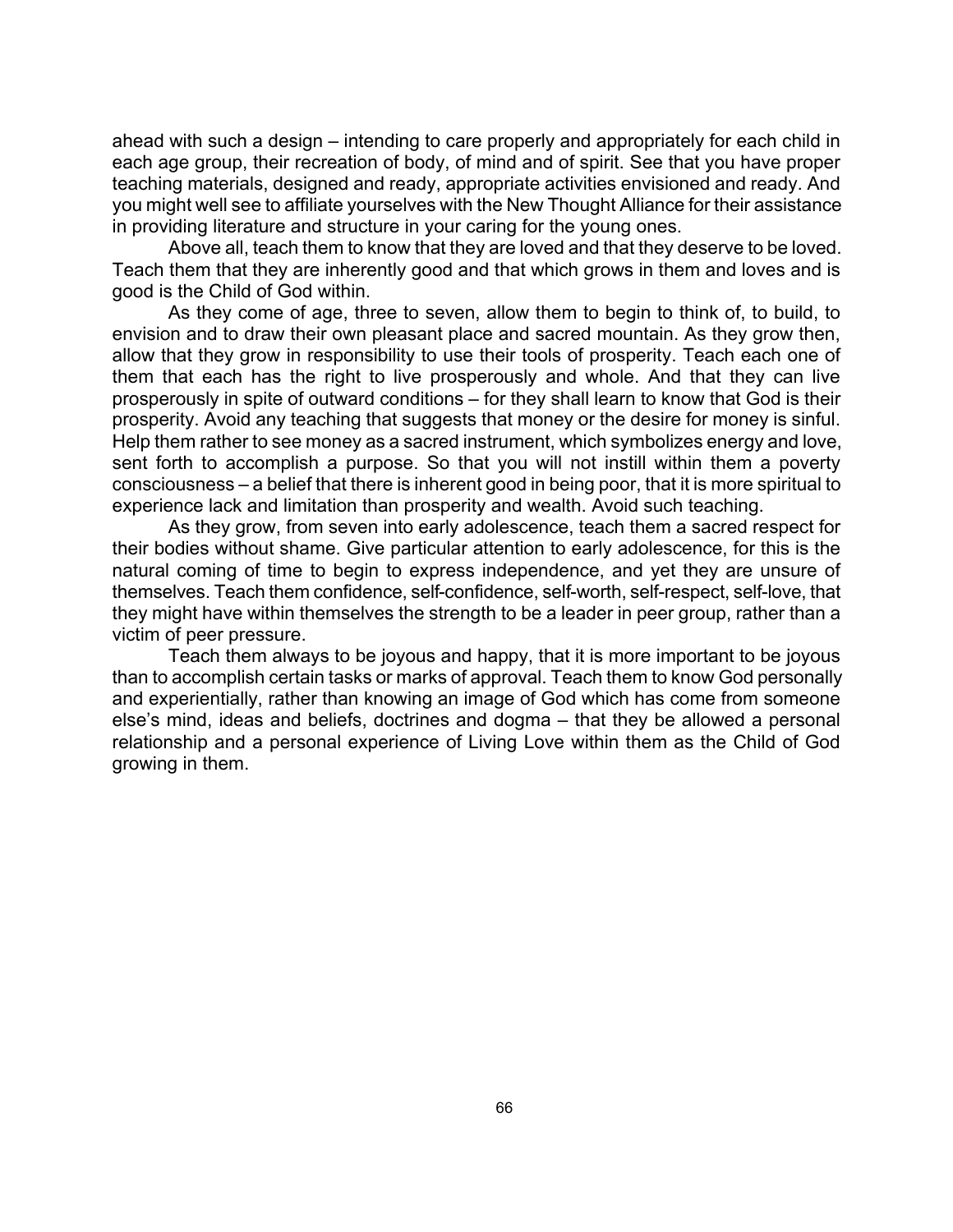## **The Purpose and Operation of Fellowship Centers**

Paul Solomon Source Reading #55 1972

That which is difficult in your life is for the growth process, and is what is needed. Then bring discipline into your life. Realize that the time given in each day is adequate for the work of the day, but must be used wisely.

Seek to express love, for as love is expressed, so does it grow. So would this Fellowship become a center for the radiating energy of love.

We would seek that the word Fellowship would be used often concerning this place, for we find that the vibrations express the vibrations of love, and even the answering of the telephone instruments with the word Fellowship has increased the vibration rate of this place and has brought in the warmth of receiving those who would know of him.

Realize that there has been invoked in this place the protection of the masters, and even the holy angels, the archangels of God. And as they have been instructed to abide in this place, so they abide. Be aware of their presence. Speak and act accordingly at all times in this place, for the Master has visited and has made this a hallowed place.

See the vibration of this place as being: Limitless power, absolute harmony, eternal duration. You have limitless power when you are in absolute harmony with that which has eternal duration. So let it be.

## Paul Solomon Source Reading #328 1974

Certainly there should be set aside time  $-$  not a time, but three times, daily  $-$  for gathering together for prayer, for meditation, for the attunement of all who are about this place, for the building of that light, that all would know. And let even he who is not attuned be aware of the feeling, the power that would surround this place as it is built.

Then begin, yet never let that rule become the purpose. For in the setting of rules, regimens, disciplines, do not these within themselves become the point, rather than seeking the result of such rule, regimen, discipline?

Enter into the spirit, but let the rule be in force – not the rule for the sake of the rule, but the rule for the sake of the entering of spirit – that this place be elevated, that you create here an atmosphere that would ever welcome that highest force of spirit.

Unless this is done, there will continually deteriorate the quality of that given through this channel, through this Source. Know your responsibility for building that field through which these Records may be brought and manifested. For that offered cannot be purer than the channel or the field through which it is offered. Set that apart then that which will create such purity.

#### Paul Solomon Source Reading #561 1975

It has been sufficiently stated that there should be a time of attuning to one another individually. If there be times of dissension among you, let one bring a basin and a towel. And let those who have concern or dissension among them, or between one another, kneel first, before expressing an individual idea. Rather, wash the feet of him with whom there is disagreement, humbling the self before him and saying, "I seek to serve and understand that you have to say." Let them become servants, one of another, and more. Look into the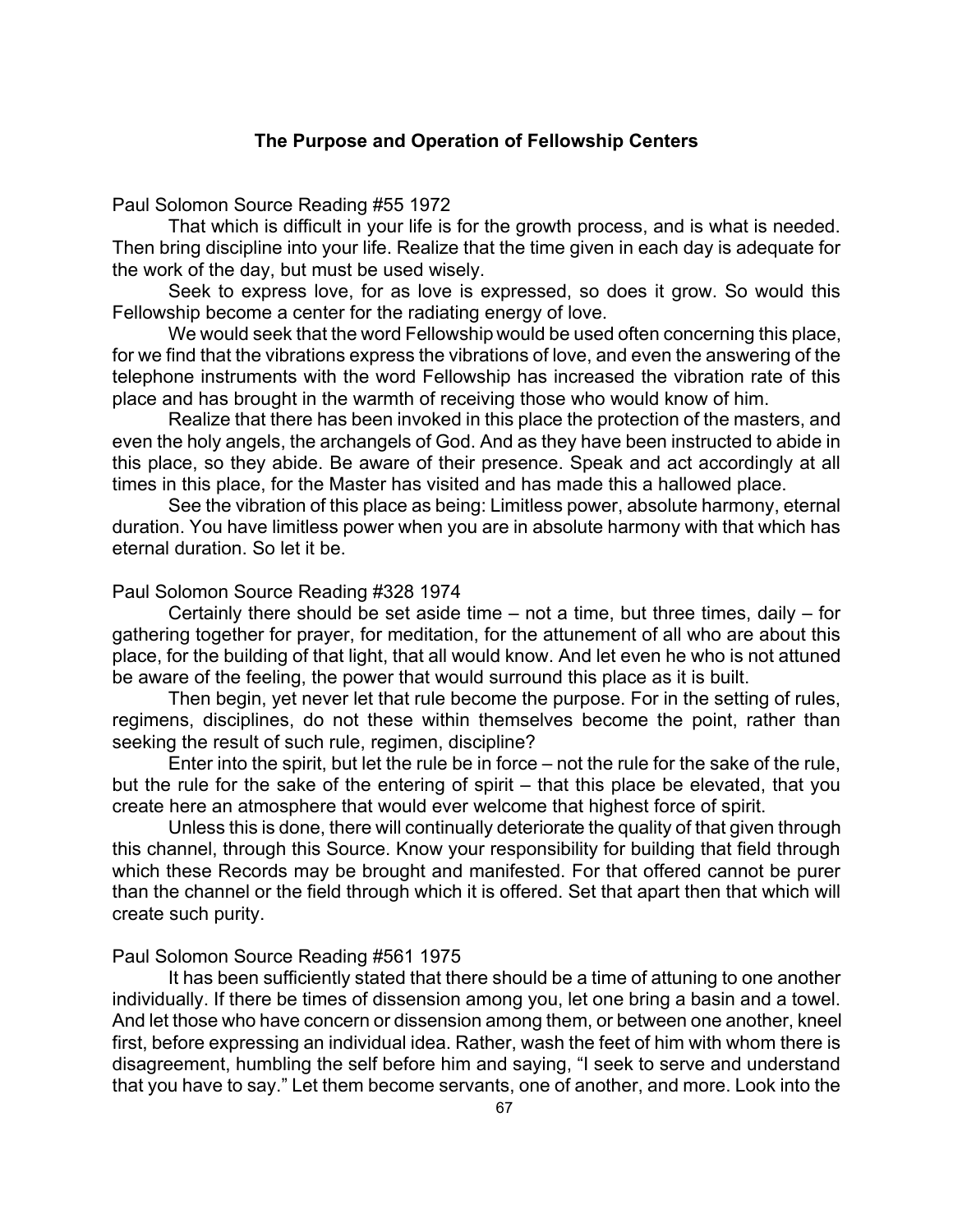heart, look into the life and the mind. Let this become known as a family – a family in such a way that everyone of you will care, and care sincerely and deeply in a loving way, for one another's burdens.

There have been placed among you  $-$  and know that it is not by accident  $-$  those who have deep need and distress. They will call upon you. Look for it, for it comes. There will be those calling upon you for more time than you feel you can spare – and energy, and caring, and thought, and concern that will make inroads deeply into your habit and routine.

As often as one should come in this manner, let there be the sound of a voice in your ears saying, "As much as you have done it unto the least of these, my little ones, my brethren, you have done it unto me." And know that the one who stands before you asking is Christ, asking that you express love. If you would serve Christ, serve these who have a need. So the Master will see and respond to that you do. Only in this way can you serve him.

If you make a promise, see that it be kept. Your coming together and saying that "We desire to serve," will in itself precipitate the opportunity to serve. Be sure that you desire to serve the Master before you kneel and say, "Master, give me opportunity to serve and express my love for you." For he will come to you, will come to you soon, in the form of one who has a need. And his words will be the words of the Christ saying, "I am here."

Let the format include the coming together, the touching, the attuning of the hearts together, in love and caring one for another. Let there be a period of discussion as well – reading, reflection upon those collections, those books, those words that have been given or mentioned, including those you will gather from the messages of this Source, each time you come together. Read and discuss, and see that you are aware of that which has been given – as if you were filling the purse with gold that you might go out and share with a needy world.

Let it be a rejoicing. Following such discussion there should be laughter, enjoyment, entertaining one another, lifting the spirits. With the sound of that laughter still in the heart, the mind, the ears, then bring the names of these for whom you would pray. Speak those names, and let there go forth from you and out of you, the spirit of love, the spirit of Christ – to touch each one. See how effective you will be. Love one another.

Your purpose is to make a place available that will be for the expression of all those who find and express the Inner Light – not jealously guarded as a stronghold of this group, or this concept, or this Fellowship, but rather available to all who are found as expressions of that light. Make it ever a place available to those who struggle to tell his story and express his light. For you will find other groups from time to time, as you find yourself now, wishing to express and finding no possibility – no church even built to his glory, that would share at times that he would bless you with, that would share with others, and make it a light in itself.

Yet know that the place in which you would come together is the least of the concern. The manner in which you will come together is the greatest concern. Make use of that he would provide, and you will find that opportunity to express and share. Share with all others who embrace and attempt to express this light. Become a pool of light, a pool of consciousness, that will call on the name of the Master until he walk again among you.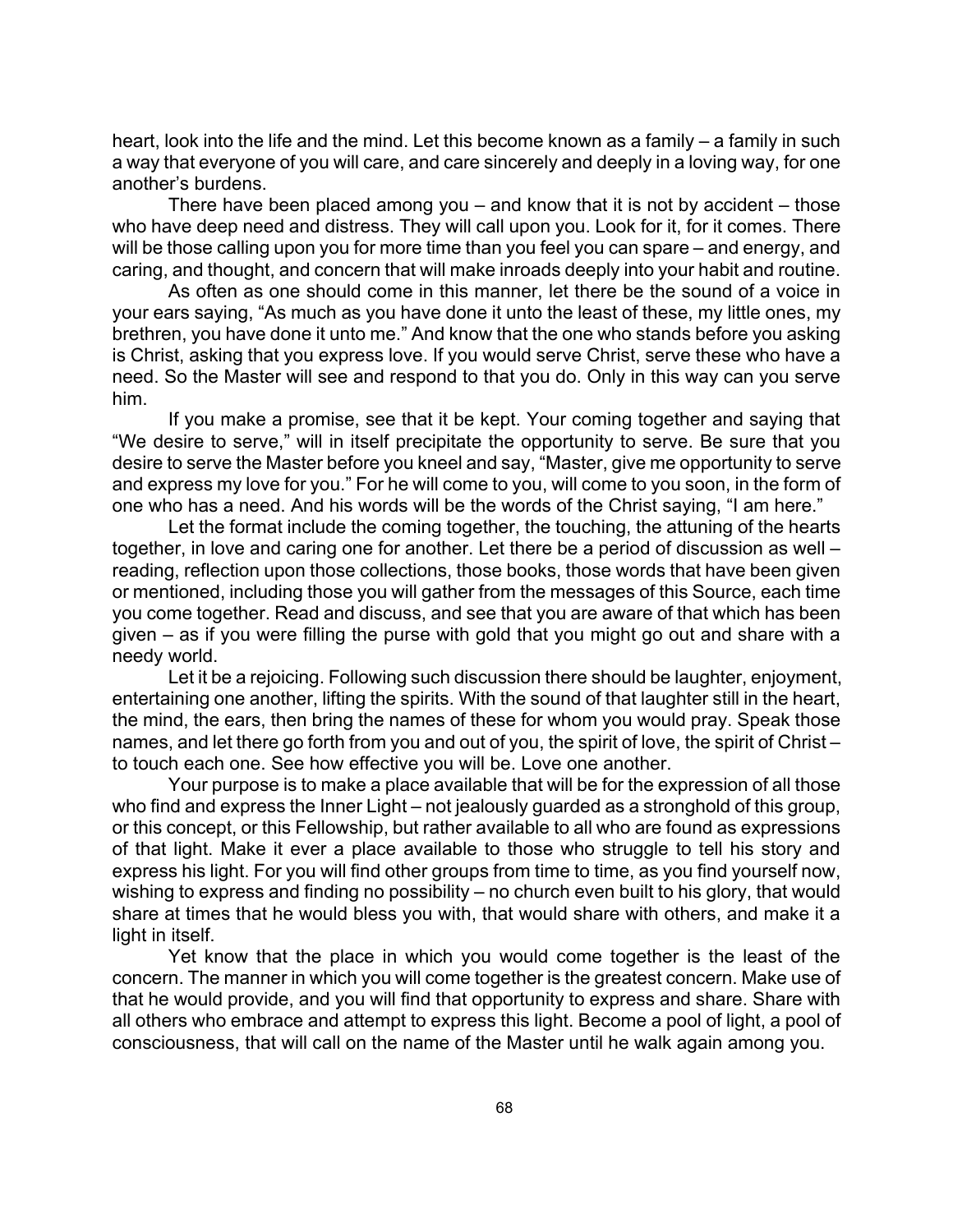#### Paul Solomon Source Reading #851 1976

As you move from this place, be very careful that each one of you examine your heart and leave behind that you have been – and awaken to a new life. For it should be an initiation, a death. Die to what you have been, both your image of the Fellowship as a whole and what has been as limitation, lack and such. Hold strongly in mind the new image of that you are becoming, even now. And what you have felt to be a lack, correct – and let it not live beyond the day that you enter there. Make of that place a holy place that all men might respect it for the service of God.

Let it be not just a move, but also a new birth, and you will see evidence of it. You will not be in that place a fortnight before there is demonstration of the pleasure of the Father with your move, bringing people you had not expected with gifts you had not known, even as they came to the child born so long ago. As they were symbols, so will they be in this day. You shall know, and from it be encouraged in the Master's work.

It is a new beginning. There is need yet for coming together and outlining a plan and understanding, that all might know, that there might be clarification in the consciousness, not only for those present, the staff, but those outlying, until those even in other states feel a part of the family and are included in it. Very well that in this time you begin a voting participation, bringing those in to meet in this place. Had your faith been greater, so many more would have been brought already.

Call and write those outlying places, and suggest and ask that delegates be sent from all those places where you have taught, until there be a great gathering in this time. How often we have spoken of the gathering of the faithful together here, to be encouraged, to establish greater the work. This comes at just the time for the accomplishment of that. Be about it. Very important that you bring these things together in this day, clearly outlining purpose and manner of accomplishment.

Ought to bring together those interested in particular subjects from these Records. Begin publishing booklets yourself, printing them yourself, binding and such. So often we have given from these Records that this is the purpose and the manner.

Get about looking to those who have a bit here and there, if only a dollar or two. Bring together that money you need for the equipment that you need, for the opportunities that you need to spread the word. If we could do it for you from these planes, would you grow if we did?

The opportunities are about you. All the things that you need already are about you on your plane. Then meet the challenge. Be about it. Gather together those you need and begin, allowing that the words go out to touch those who are hungry.

Be not afraid nor ashamed to ask for assistance in all those things you need to accomplish. Ask and bless those who give. Bless them abundantly.

Let there be conferences on this or that particular subject and ask for suggestions, contributions and such for filling in. Discuss the material. Not just that you will collect the words from these Records on this subject or that – but collect them with some contemplation, meditation, putting together your understanding, that they be woven together until these might understand who touch them and are touched by them. For the readings themselves, the excerpts and such, become disjointed unless woven together by the understandings that grow from reading, from being exposed to them.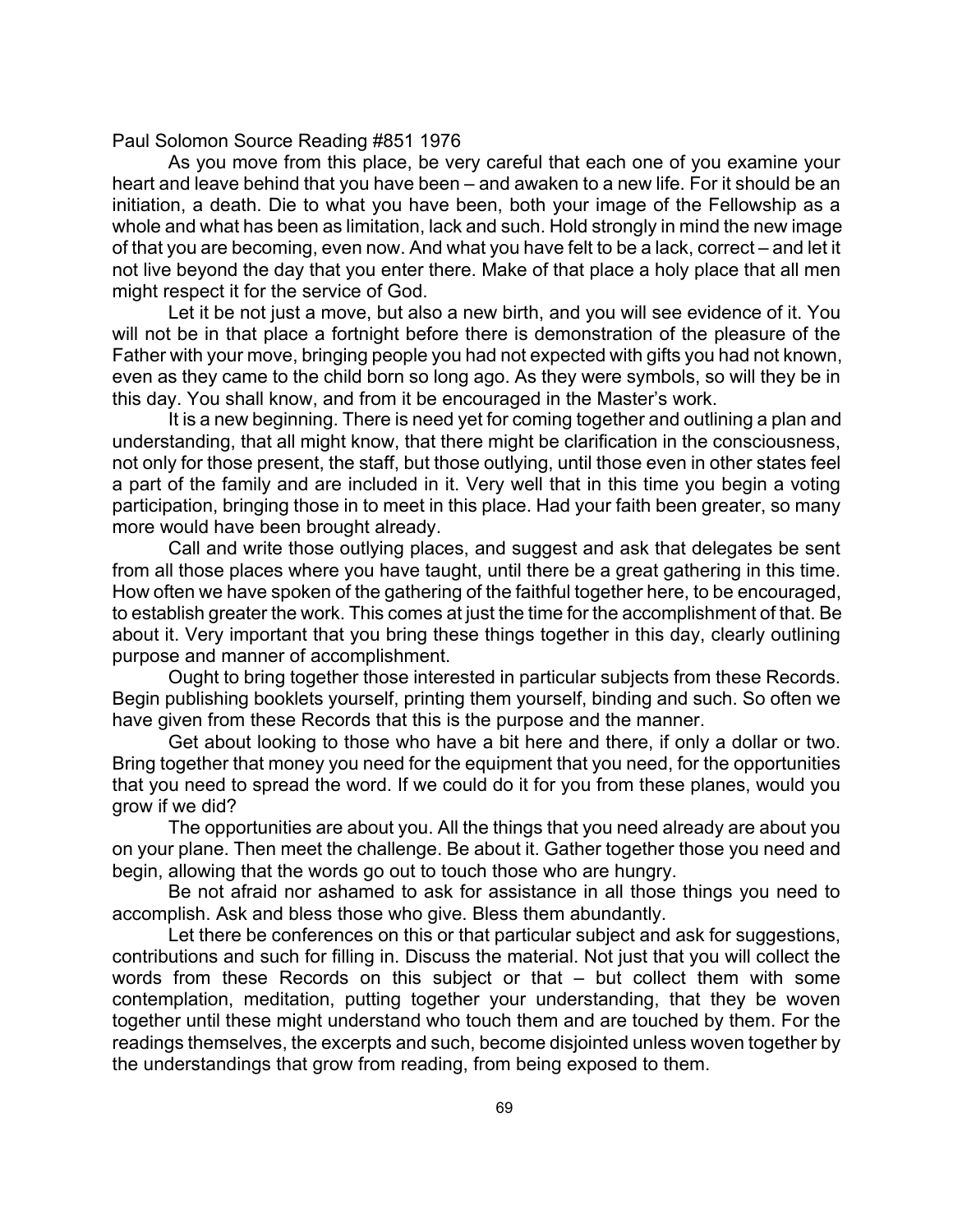#### Paul Solomon Source Reading #853 1976

Might do well among you to set aside appearances of strangeness or difficulties for others to accept. It might do well in this time that you concern yourself with presenting truth, in a manner that is acceptable as nearly as possible to all men. For it is of concern that men recognize truth – not so much that they be emotionally stirred nor convinced of extraordinary things – but rather recognize real, universal, Divine Law. Be about it.

#### Paul Solomon Source Reading #917 1976

The purpose of engaging those who come to seek in the sharing through tithing is not primarily for the support of the Fellowship. It is done rather in obedience to Divine Law, to Universal Law, not an arbitrary law. A law of the manner in which energy may be allowed to flow or to be exchanged – not that you give only a tenth part of all that you have to the Father, but that you give the first fruit.

The tenth part, the tithe, meant that Abraham did not give simply one in ten of what he had, but the first part, the best part. That part that remained for the self was the portion for the support of self. But that *given* was not meant for the support of that he gave it to – for who would need support God or God's work?

Then why did Abraham give? Why did others give? Why were they commanded to give in every case that was mentioned? Were these instructed to give so that the Lord's work might be supported? They were not. They were instructed to give that they might receive – for it is only through that manner that one might receive.

Those who come seeking to be given freely the waters of life fail to understand that while the water is given freely, it cannot be received by those who do not give freely in return. And one has not given when the first fruit belongs to God. One has only established a relationship. That is, one has only recognized that which is owned by God in the beginning.

This is only giving thanks, only recognizing ownership. This is the meaning of the first fruit – that is, returning the best, which says, "I am allowed to keep that which remains, only after I have recognized the ownership of all that I have." Recognition of ownership is established by the giving of the first tenth to the Lord and to his cause. This allows that one become a participant in the activities.

It is not an arbitrary decision for this Fellowship, or for anyone else, to say who might participate. Universal Law has said it. God has said it, has declared that to be so.

Those who come believing that they can receive from this Fellowship, or any other group working in harmony with Divine Cause, without giving a tenth part of all they have, will find themselves disappointed and going away fruitless.

It is not your decision that it be so. It is not in your power to negate it. It is Divine Law, Universal Law – it is a simple fact that those who give a tenth part of all they have will receive through you all you have to give, however much or little that may be. And the same is true wherever they give.

Then let one select the manner in which he will give to the Father. It will not be a consideration of giving to this as opposed to giving to that. Rather, find that which expresses God, find that which is the best manner for establishing your relationship with the Highest – through throwing open those doors. For the giving of the first fruit is the statement of the first thought. If one gives a tithe out of that which remains when bills are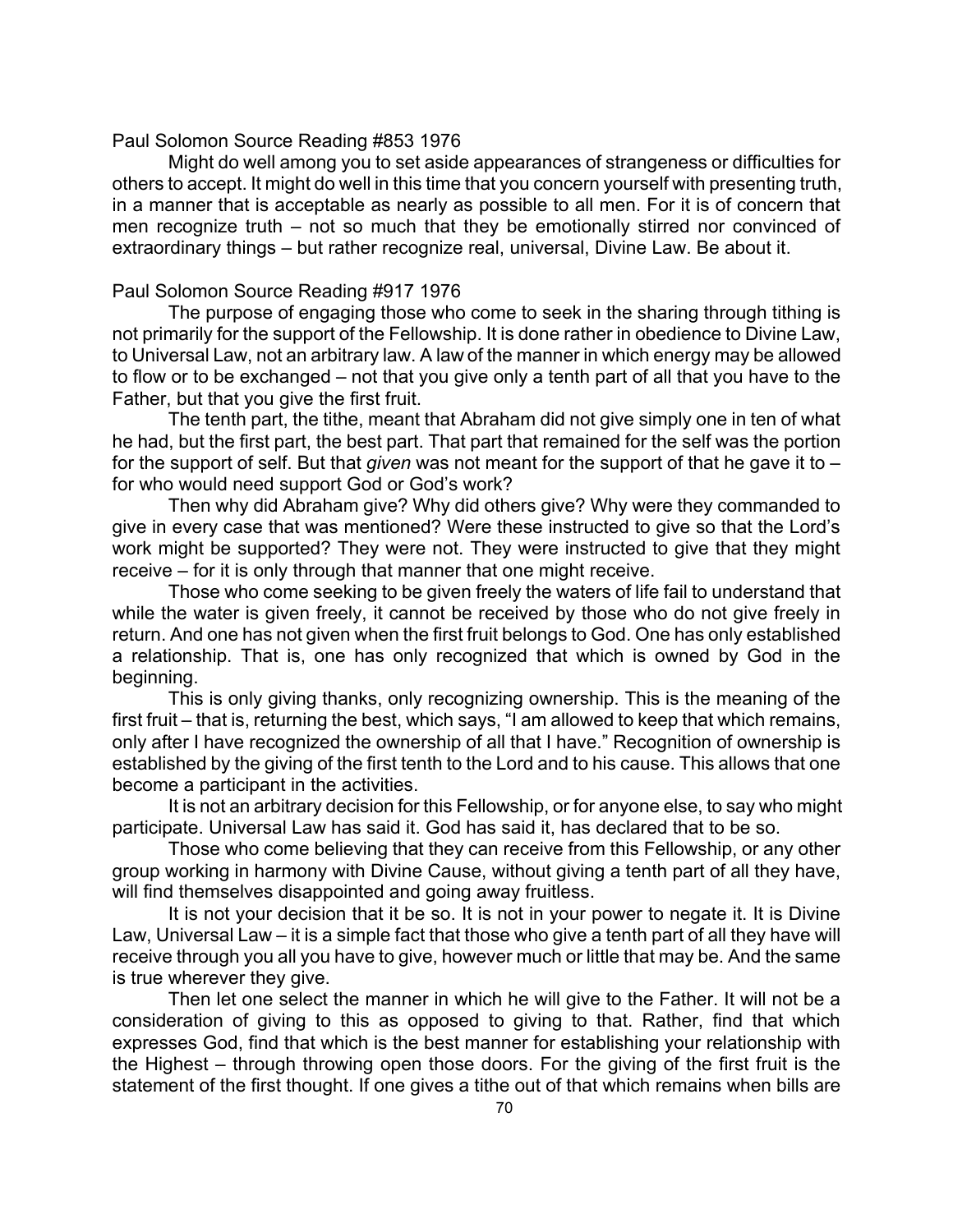paid, where has he put the importance of the Father and spiritual growth in his life?

Be absolutely certain that the universe will return to him in that same manner in which he gave. And so it has. Have you not seen evidence that those who have given reluctantly have received so little in return out of such a bounteous storehouse?

You have in your hands a treasure, food to fill the world. Yet even those working in these granaries, in this storehouse, are starving while surrounded with that food, though they attempt to ingest and gorge themselves with that which is at hand. Why did they not assimilate and grow? They have not opened those doors. God is given that which remains after other considerations, thus they are incapable of taking that which they have not emptied themselves to receive. The giving of the tithe is the opening of the door.

Should one give only the tithe and no more? The support of the Fellowship and the gift of the giving heart will come over and above the first fruit – for one has not given when he has paid a debt. The paying of the tithe is the recognition of a debt that is owed. No gift is given until it be above the first tenth of all that you shall earn.

There are no exceptions to this expression of Divine and Universal Law. It has been established and is at work. But again, let any ask, "Who can outgive God?" Do not be threatened, feeling that God would take away from you and leave you with less, having taken your first fruit. Rather recognize the opportunity to let God prove that which he has asked for opportunity to prove. For he said, "Try me and see if I will not open the windows of heaven and pour out upon thee a blessing thou shalt not be able to receive."

Then try, by bringing the tithes into the storehouse. See what returns. See the Law of the Tenth blessed, and know that he will return tenfold a measure shaken down and still running over.

Challenge those who will, simply by allowing them to acknowledge the first fruit. And so, understand the expression of the Law of Tenfold return. The Lord will bless – always has, and continues – him who gives of the first fruit. A tithe that is paid on that which remains after other considerations will not bring a tenfold return. Understand the manner in which these laws work, and use them to your blessing.

### Paul Solomon Source Reading #999 1978

First, beloved, come together among yourselves. Focus with one mind and one intent. Sit down, all of you together, for a time and talk. Hear one another until you have seen and heard and said with one another, "What is your goal? What is your intent? What do you seek? What will you one day accomplish here? What do you expect?" Until there is that clarity of purpose and singleness of mind among you toward one purpose, there cannot be sufficient energies turned toward one purpose to accomplish it.

As long as there be those among you who bide the time until the development of a community for sharing, and others who come for family support, and others to learn, and others who remain for no better purpose than not having found another place – all these together without singleness of mind will not focus, nor produce, nor accomplish.

And where there is the freedom among you to be critical of one another, to be critical of the teacher and the method of teaching, to gossip, you cannot have with you and among you the energy of this Brotherhood of Light to accomplish the goal you have been commissioned to accomplish.

Beloved, if this be a mystery school, there will be difficulties among you. There will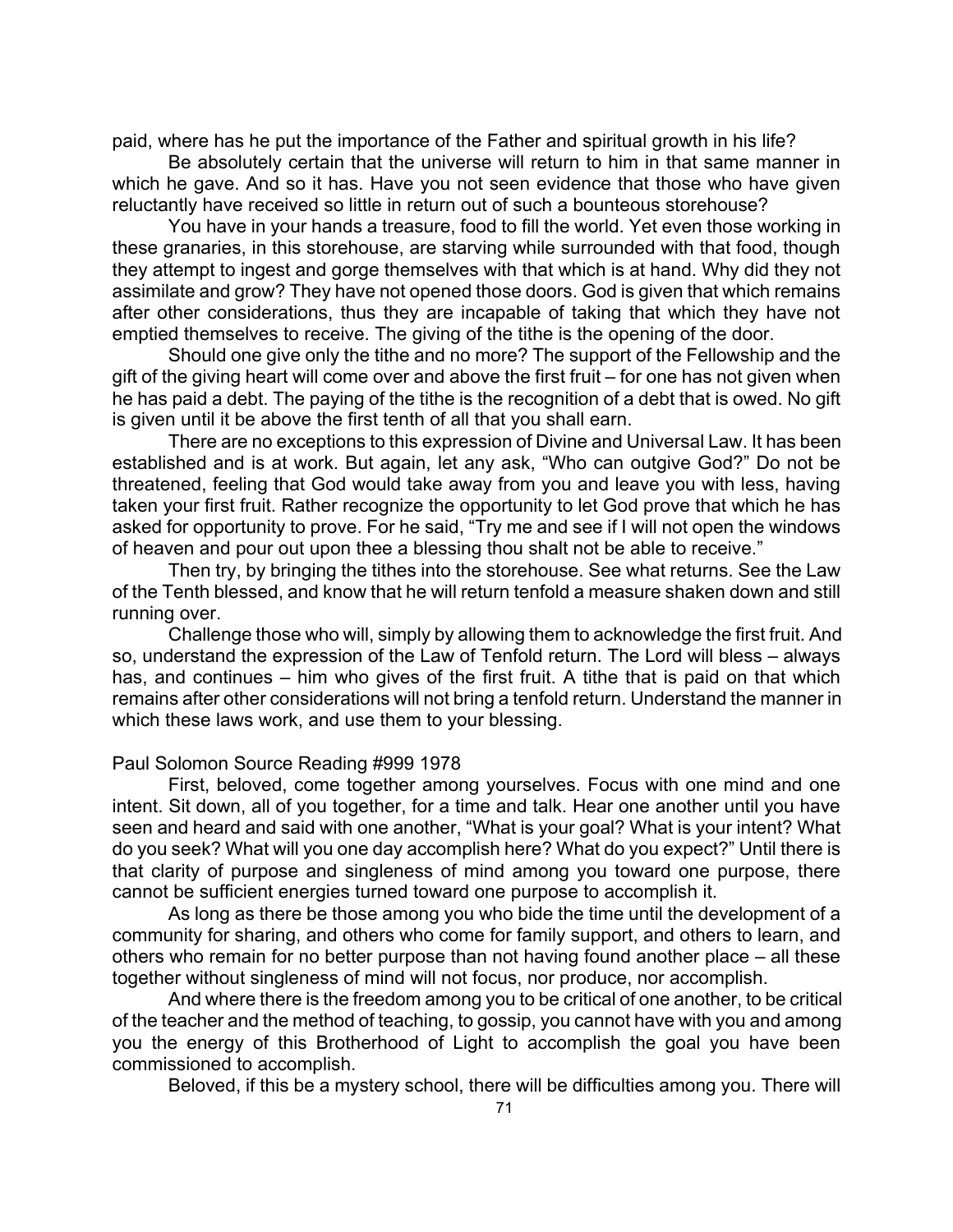be lessons planted in the way. If there were not confrontations with the teacher and with yourself, if the teachers were not demanding, then the school would be as said by John, "Neither hot nor cold, so that I would spew thee out the mouth."

If we are gathered for a quiet fraternity of loving smiling ones, then let us not speak of growth. Rather, see in this time, a time to be strong, a time to face the self, a time to face the enemy within the self. With some strength and boldness say to one another, "Where there is lack or limitation within me, where there is that which does not reflect the truth and the ideal that is love and that is God, then help me wrest this from myself and cast it away until I become more beautiful."

Where there are those who have been found lacking, weak, uncommitted, and have been criticized for it, or those who, when shown a way by the teacher, have complained and have formed little pockets here and there of resentment or resistance, can you see the effect it must have, will have to have, upon the energy that is to be formed here?

Not to say that you are doing badly. For the strife and the challenge here is a part of the lesson put before you, and it should be seen that way, quite as simply as that.

The development of small groups of followers for the development of the Fellowship and its members will be dependent upon those dedicated ones going out. But in the going out, must totally believe in and support that you have here. Put the heart into it. Come together and talk, and love, and build, until it is what you would have it be, that ideal. Then carry it out and establish it with that love in the heart.

At the same time, let all those who are qualified to teach and to share get busy about it here and there, as far as they can travel, establishing here and there small groups – but being responsible for these and continuing to oversee their growth. These answers have been given. It has been said to you, "Do not go into an area and give birth to babies to let them die." Continue to support local groups. And teach those local groups to support the work as well.

For the Chela family – instead of being supported by the Fellowship, go out, all of you, and work. Bring that back to support the work of this Fellowship. Come as students if you would learn. If not as students, then go. For this is not for making a living. Those who have clamored for wages, recognition, and this and that, get ye out into the business world, and do it—if that is your goal, and your lack, and your love.

If you seek to support the work, then be about that, and build it. Let it be your work. Then you cannot criticize another for not doing it so well. Let it be what you have built and be proud of it. And if you cannot be proud, then go, leave.

With the heart, plant a seed. Build the life, the love. Be the example. Where there are not the funds, then go out for them, and build. But do it with joy, knowing this: Where any one of you plants seeds of joy, love, laughter and life, you will be supported. God will not let his word return void, nor even a sparrow starve.

Understand this clearly. Where there is not sufficient income, neither is there sufficient dedication, direction and growth. You need only do what you have been commissioned to do, and the income will be there. Your lack here is not so much in mismanagement of funds. Has little to do with how you have handled budgets. Has nothing to do with who has been in this position or that.

Has rather to do with these things: Some have been commissioned to teach, and they have sat and said, "When you get a class together, I will go and teach." They have not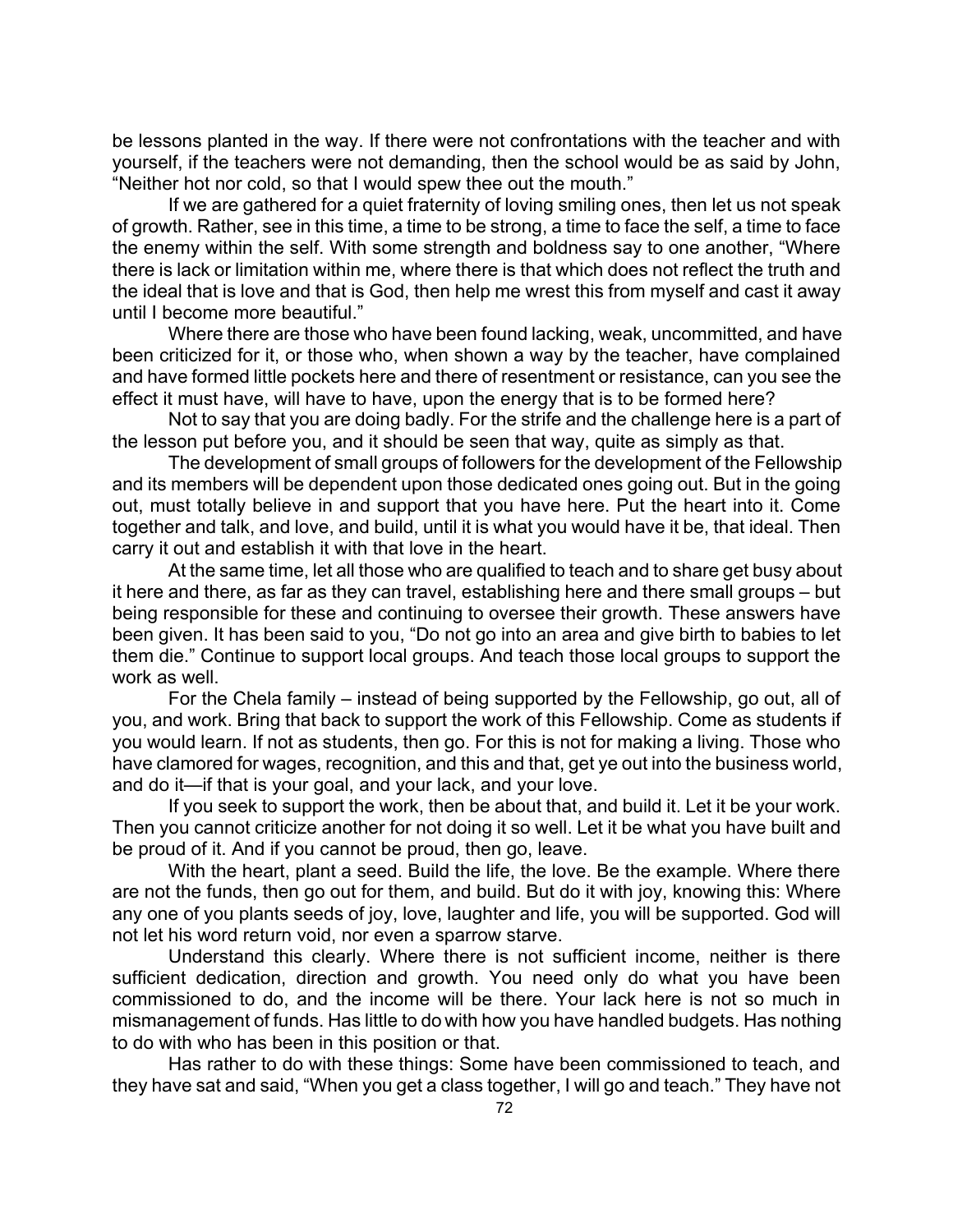gone to teach. Others have been given a particular gift or ability, and are about doing this or that thing instead.

When there is coming together with singleness of mind and purpose, and when you get about the work of building the Kingdom, you will hear his promise, "Try me and see if I will not pour out a blessing upon you so great that you will not be able to receive it."

There is no shortage of funds. There is only a shortage of love, dedication, direction – pressing on to the mark for the prize of the high calling of the Christ.

Now, pull that back together, and your budgets and accounting and systems will care for themselves. Not to say that organization is unessential. That is a part of the work. But understand that these things are symptoms, not causes.

There is love among you. There is dedication. There is joy. Let it come together and be felt, even now. Set aside your fears and make a new dedication to a new purpose. And see its blessing.

#### Paul Solomon Source Reading #1011 1979

We would begin by suggesting that each of you who would be a sharer, a Lightbearer who would carry this work – that each of you would accept a personal responsibility for those you will reach. Much of your difficulty has been related to that we have spoken before. That is, you share the words in a brief experience and are gone, taking little responsibility for the growth of the individual resulting from the experience.

Rather stay, but stay in this way: Let each of you accept, either singularly or together with one other, an area of responsibility. Establish, in a central place in that area, a focal point, a center, a hub, a point of contact, where you may be reached. Certainly you should travel, not giving your time and attention to the single city or the immediate family, but a larger family in several cities, even several states in some areas. Always returning and taking responsibility for the continued growth of those born as a result of your sharing.

There should be two. Traveling two by two will mean essentially that one often will remain behind as a point of contact, the other traveling. Then the other remaining behind, and the first going out, so that you maintain a family feeling and a constant relationship in many cities, in many places, in a hub of activity.

These centers will need to be born one at a time, with a great concentration of attention, energy, love focused on that area in its development. Not abandoning the work that you have begun, but focusing and establishing the same method of working and reaching out from each one until there is a kindred spirit, a sharing, a similarity of approach.

Be absolutely certain, in establishing the procedures of each office, that those procedures are the same, so that the procedures are those that others can carry on when these first two have gone. Too easy to build procedures which depend upon the presence of this channel. Rather, begin from the beginning, causing others to do the work, to report, to establish and maintain contact, communication. So that which you establish from place to place is established by the same pattern of communication you follow between the schools of this place.

Then this continent, this nation, becomes to you a greater Carmel, and then the world. So that you become not fascinated with this small place, this microcosm – but the pattern of communication links between the various teachers and groups is a pattern shared throughout the nation, then the world.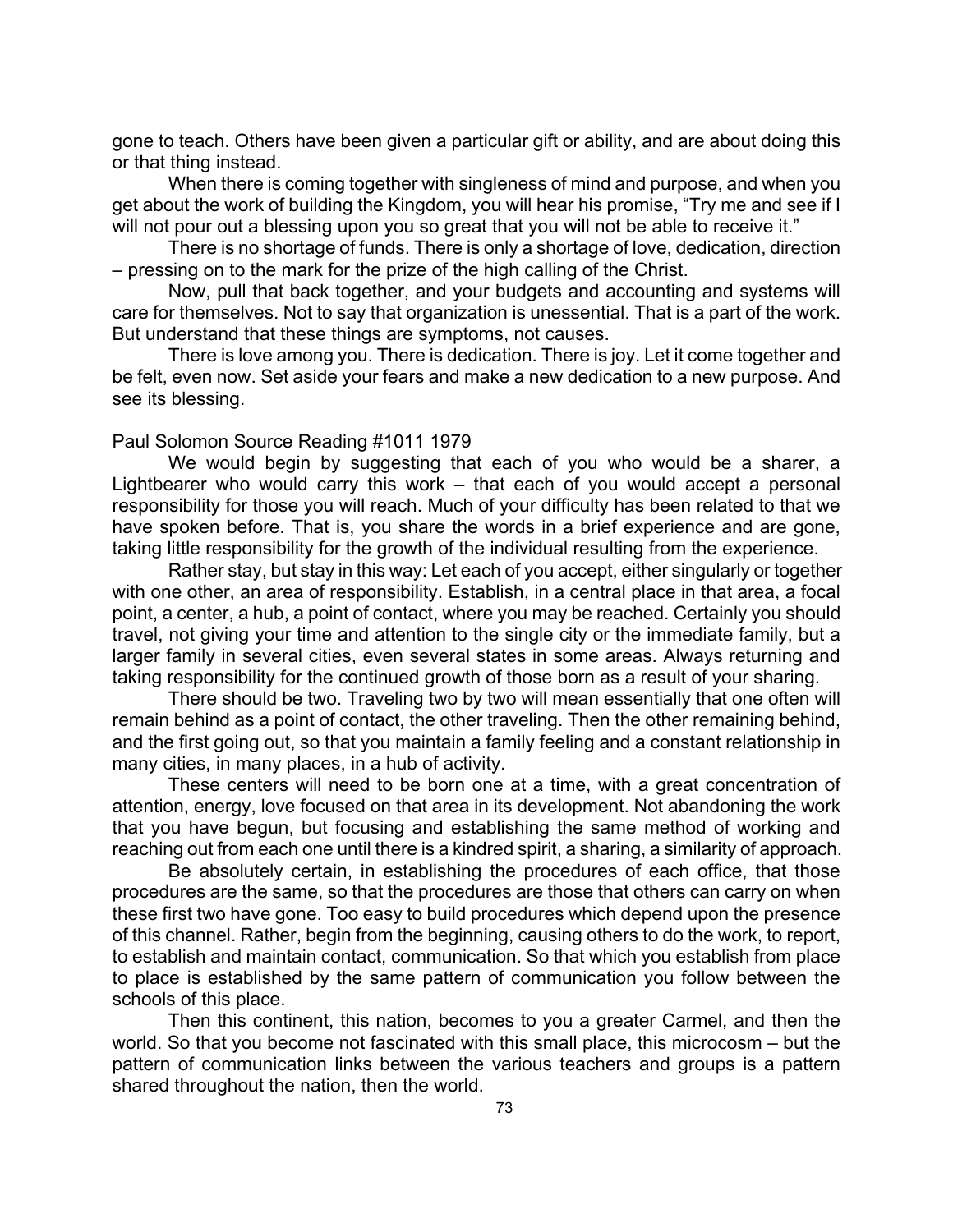Let each of you take personal responsibility and know that guides will graduate to become counselors, therapists, healers – even more than that, pastors, shepherds of a flock responsible for the interaction, the healing, the growth, the welfare, the care of the families, the individuals who are a part of the experience growing there.

Be pastors, but do not limit your pastoral duty to that which has become traditional in churches that do not recognize the whole individual. You must be teacher-healer-priests – pastors who are therapists. It should be quite proper that you call yourself "ILC Therapists," specifically for the purposes of establishing a counseling relationship in which those who come will feel quite prepared to take responsibility for exchange, for support of the counselor, the therapist.

Know that you are establishing study centers. You are establishing healing centers, teaching centers, even churches – but churches in the greater sense of the whole person. Look to the day when your centers will include a garden and a garden program, a children's school, a healing center, miniatures of that you seek to accomplish here.

There is a world to be healed, to be prepared. Very little time for that preparation. The changes come. The Christ comes. Be ready.

That which serves the need of the people will always be supported. You will not be supported through causing people to feel obligated toward your support. You will be supported rather by those individuals who find your presence indispensable to their sharing, to their focus, to their growth.

Let your centers become centers of light and sharing – more than Inner Light Consciousness centers – community centers, places of assembling of the youth, the children, places of social activities, of the coming together for common purpose, common growth. Therapists should be supported through making themselves available in a therapy program extending over a period of time. Prepare yourself for this. Some are not ready.

Know how to watch the diet, the exercise, the interactions, the relationships – keeping a journal concerning each one who would come – watching the progress, watching the lessons, making suggestions, establishing patterns and programs of correction. See yourself taking this kind of responsibility for the whole person, the whole lifestyle. And establish a pattern of exchange, an amount that is suggested as a donation toward the support of the individual teacher-therapist and the center.

You will be establishing in some places study groups. A study group should be thought of as a group not having a pastor, therapist, teacher – but a group of those studying together, supporting one another, visited from time to time by the therapist.

An Inner Light Consciousness Center should be thought of as a hub of activity – for organizing, caring for and maintaining the sharing experiences, whether classes, workshops, seminars, interactions and such. But the meeting place, the place of coming together, for common support itself, is the Fellowship.

The Fellowship is a place of meeting, of focus, of coming together to share in fellowship and common support. The Inner Light Consciousness Center might be thought of as offices, places of interaction between the therapist and those who come for healing, sharing, growing, learning. But the place of coming together for common bond, sharing, and particularly worship, is the Fellowship.

There may be Inner Light Consciousness Centers without Fellowship of the Inner Light Centers. There may be Fellowship of the Inner Light Centers without Inner Light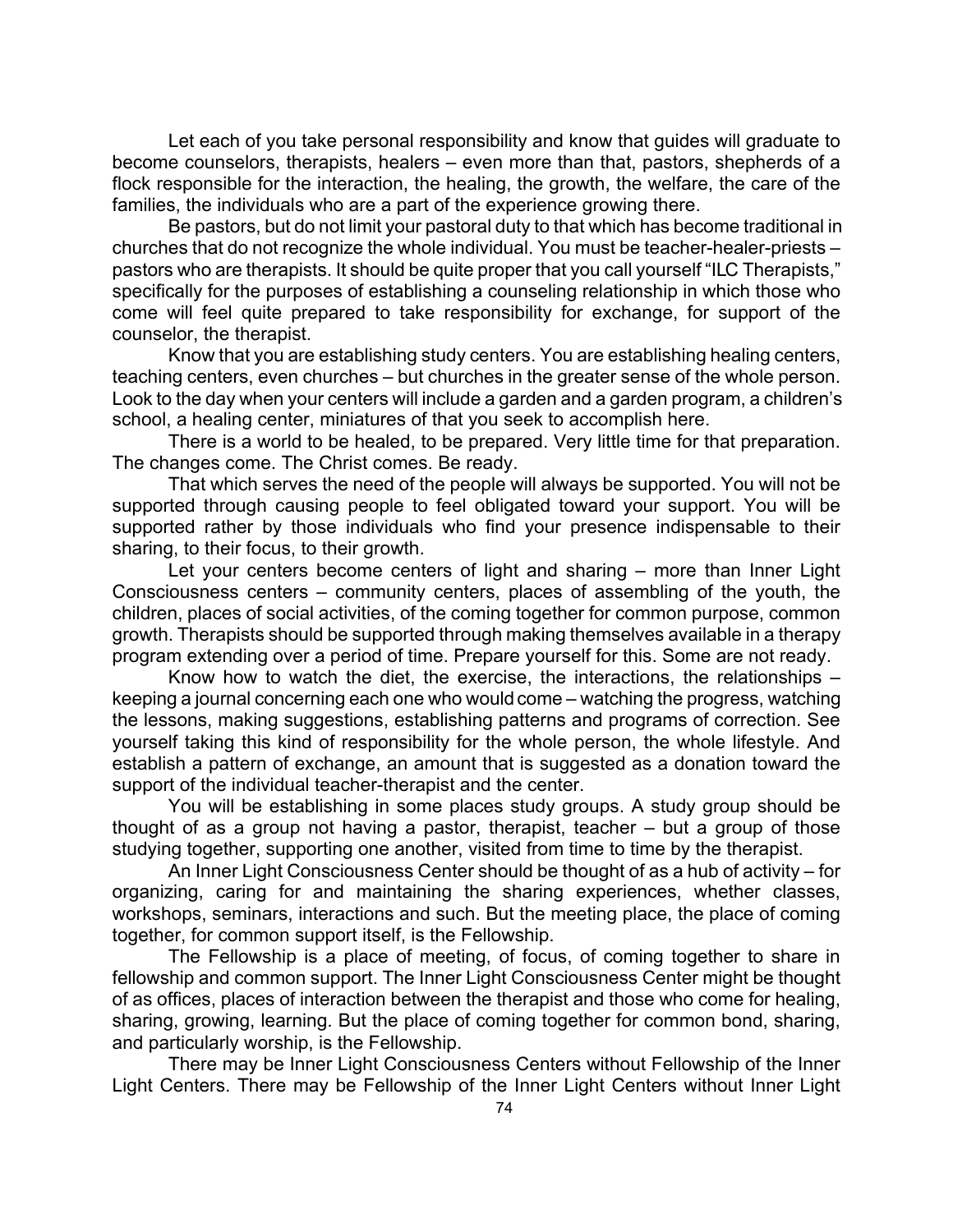Consciousness Centers. Do come to realize the separate functions.

The function of the Fellowship of the Inner Light is a worship function, a common support – a coming together to make a relationship of meditation, leadership, worship and enjoyment of the presence of God meaningful in daily life. The Inner Light Consciousness Center is a teaching center and a therapy center. They often will exist together.

The Fellowship of the Inner Light is supported by tithes and offerings, and the functions of the Fellowship itself should never be charged for. That is, the meetings, the coming together, the sharing, the worship, the singing, the common support of one another – should be supported by those who use its services, through tithes and offerings.

Inner Light Consciousness Centers should not accept tithes. Any function that makes a charge or tuition cannot accept tithes and offerings. One is the function of a church, a worship center – the other the function of a teaching and healing center.

Learn to make the distinction. The two are parts of a greater whole. The Fellowship of the Inner Light will have a local pastor. The Inner Light Consciousness Institute or Center will have a local therapist, manager, teacher, healer, guide. That one may function in both capacities, or singularly in one or the other.

Let each of you examine your purpose, your guidance, your calling, and be honest with the opportunity and responsibility that is set before you to meet that most meaningful for your task in this time.

The relationship of these to the whole should be that the greater portion of income – whether tithes, offerings, tuitions, charges of any kind, donations of whatever kind for counseling and such – a major portion of support should go to the home center. Not just 10%. The 10% should be sent in the opposite direction.

If such percentages were named, the local group should give 90% to the home center and keep 10% for the self – the home center being the mother, providing support, the umbilicus. Now, we say that with awareness that this often is not practical, but should be held as an ideal.

Then start with that you find essential, and let your percentage of sharing be increased monthly in your growth until that perfect relationship is established. With that ideal and principle, you will find both supported very well – if you are meeting the needs of those you came to serve.

If you allow yourself to become self-righteous in thinking that it is a responsibility of the people to support the center rather than the responsibility of the center to support the people, then you will fail. Make yourself essential and meaningful in the lives of those so that they would not dare allow you to leave. So will the support come.

We might only say further here that you find it difficult as you look at yourself and your experience of the past and the challenge of the present and the tools that you have. You find it difficult to believe that you can accomplish the task set before you. Better learn to love that challenge. You are in fact the hope of the world. Know it to be true.

## Paul Solomon Source Reading #9013 1983

Best that you recognize the opportunity rather simply that is before you. You are speaking of a Resource Network. Call it that. The name will do very well, both from the point of numerology and identity, speaking that which you are.

Then how shall you set it into motion? Put it to work very simply in this way. Look at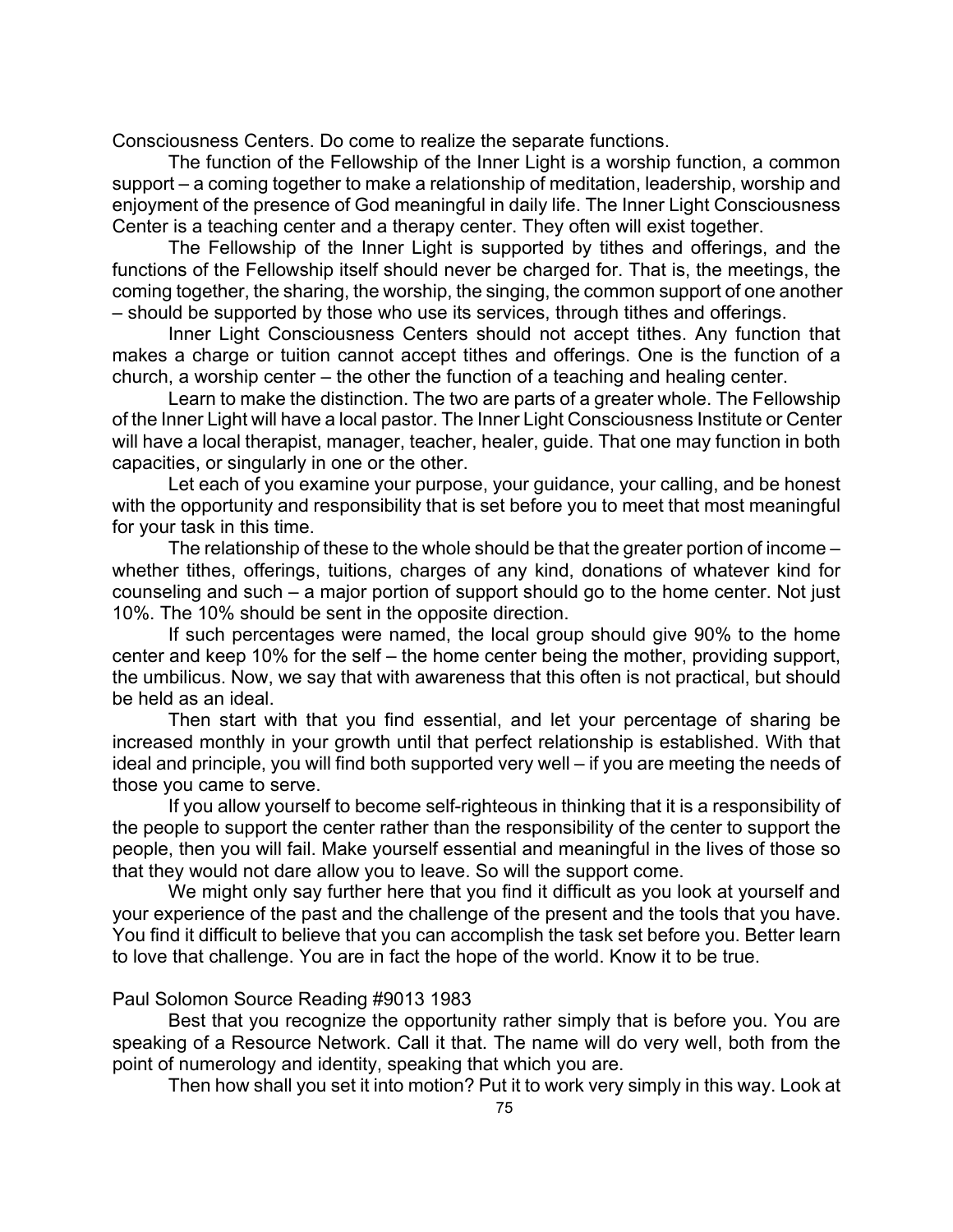the task that is before you. Look at the attempts that are being made to carry a message to a world needing that message. Look at the attempts to make a difference in lives, in thinking, in relationships both between men and between men and God. Look at your own talent and ability. Are you a resource that is needed for this work? Then if you join with one other individual, are you not a resource network?

Do not make it such a big or complex thing. It shall grow big enough and certainly complex enough to carry and accomplish that work that it must do. But if you go beyond the dedication of self at this moment, you have stepped beyond your ability to make the commitment that must be made for such an opportunity to function.

Begin where you are and recognize that you have been given. How seldom have you seen, appreciated, accepted that which was set before you?

Are you not Israel? Are you not Jacob? Do you not wrestle with God? And do you not have a tendency to sell your birthright for a mess of pottage?

Look and see the opportunities that are set before you. Opportunities for the words, the ideas, the teachings, the spirit, the opportunity of transformation in consciousness that is there. You have that which is, and can be, life-changing. But it is not yours until you accept and apply it.

In what way would we say to you that you sell your birthright? Look about you. How many billions are there on this earth in this time? Of those, how many have had opportunity to understand so simply that which will change a life from the way of death to the way of life?

And do you take that same opportunity for granted, set the message aside and plan for a time, perhaps in the future, when you might apply it? Do you make it of little importance and fail to make the commitment to yourself to the actual application of it that will make that birthright? It is your birthright, you know.

You have been fortunate to be drawn together and to be drawn to a place and a time, an event, a moment when the spirit of the Christ has spoken. You were brought to that place, you out of so many, for a birthright. It was right that it should be. Then will you neglect and despise that moment and go out without having recognized the value of it? Will you sell it for ego, for recognition, for independence, for the right to do something else more entertaining perhaps?

The building of the Resource Network is the simple experience of grasping a life-changing concept and putting it to work so completely in your own life that there is a transformation of consciousness, a transformation of speech, of relationships with others, a birth of assurance, of confidence, of the ability to love within you, to love unconditionally. Having accepted from the Source all that can be given to your transformation, having accepted that and applied it, you shall change your name, your identity, from Jacob to Israel, from one who wrestles with God to one who is the Prince of God.

Then see this Fellowship, this teacher, these teachings, these concepts – these ideas that have been channeled not only through his Source in this time, but from the Source of all wisdom throughout time – see these brought together before you in such a simple and opportune way. Then examine yourself. "What do I have? What is my ability that I may lend to the challenge of the transformation of the world, the initiation of the human race in this day? What do I have that, if added to this one and another who are committed to this transformation, could assist in its coming about?"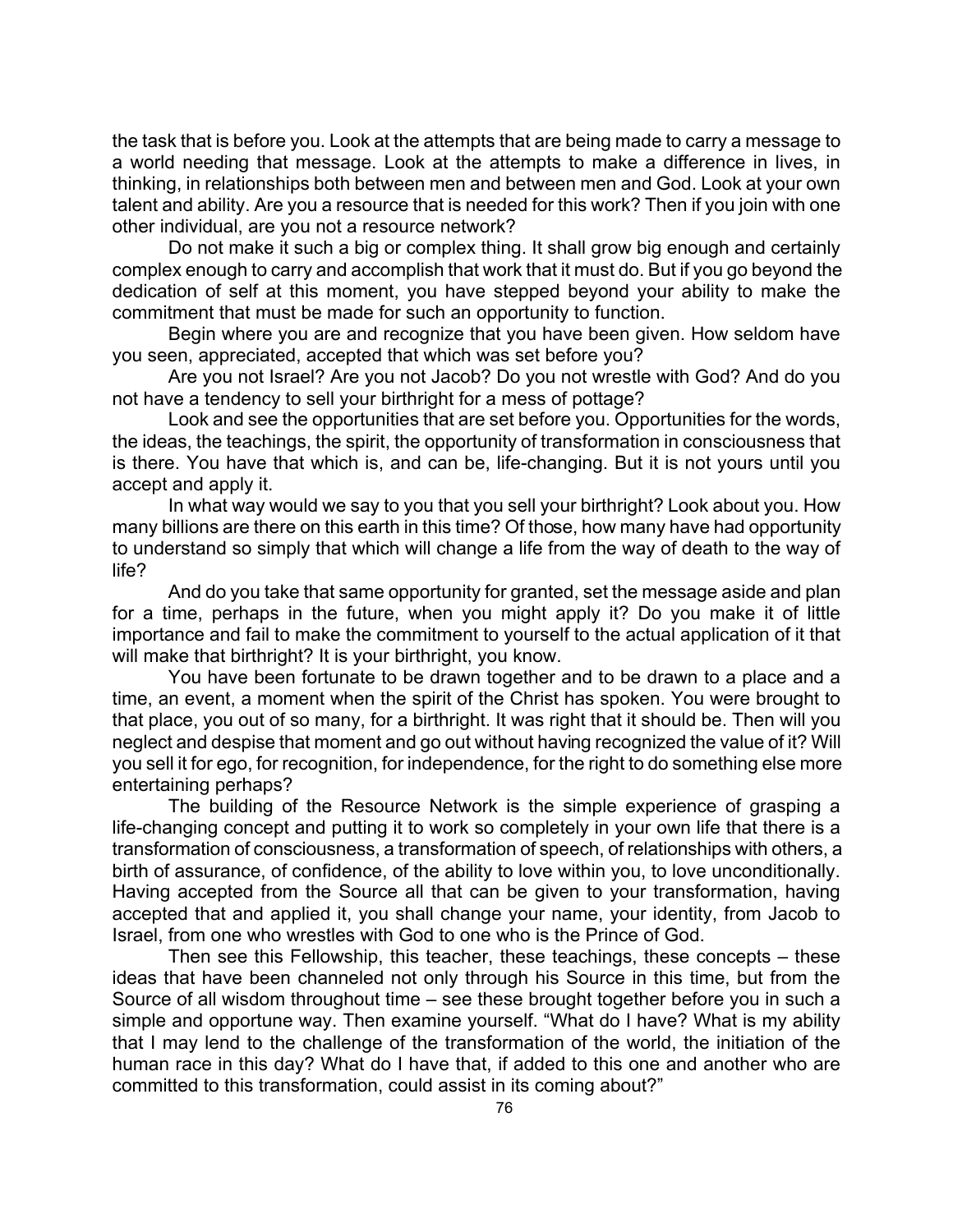Could you look before you within this Fellowship this day and say, "There is this difficulty. There is this lack. I have this ability. I am a resource. Then I will make an offer, a contract, an arrangement." And on something of a contingency basis, "I will offer to accomplish this in return for a share in the income and the opportunity. Thus, I become a Resource contracting service." And so should be the concept of your economy.

That is to say, if you should structure a stock corporation and encourage individuals to send money in return for a concept, an idea, an intangible that requires little responsibility on their part beyond providing a sum of money, then they are not necessarily required to consider whether or not the work should be done, or the effect of that work caused upon the planet or the consciousness of mankind.

This separation of the individual from the responsibility of his energy is the greatest mistake in your economy today. For even those who think they are committed to the cause of the Christ or the lifting of the planet in this time are often financing destruction. In sending out living energy in a form you call money, they are extending their auric field, extending the spirit of the energy of life within them, to participate.

You can see it as a web, a network, lines of force going out from these to the destructive acts. Many have protested against the misapplication of nuclear energy in this time, yet they have worked hard in the market place for money which they have invested in companies providing for that misuse. So their energies work against them, and one day they must face the responsibility for doing so.

Every man on your planet in your day should work side by side with his beliefs, his money, his energy to accomplish that he believes in upon this planet, so that his life might have made a difference for the fact that he lived. That is the initiation, the transformation of mankind, the birth. The dawning of the day of our Lord will have been brought a little nearer by the expression of his life.

Will that be said of you? The opportunity is at hand. We put among you teachers, prophets, workers in the field. In this day, as in that so long ago, could we quote the words of the Master, "Oh, Jerusalem, Jerusalem, you have stoned the prophets. You have failed to hear those whom we have sent."

What more can we do than put those among you who have the words, the teachings, the ability to listen and to lead, to guide, to help? If they were not there, you would ask for them. If they are there, will you then rally round and, shoulder-to-shoulder, putting your shoulder to the task, move the consciousness of mankind to create an atmosphere in which One might be born?

Follow the example of the Essences for they prepared themselves as a mother preparing herself for birth, for pregnancy, so that there might be ushered in through their consciousness a Master.

You wait for John – and the Beloved is on your earth in this time. Will you be part of his ministry? You will not unless you are part of his ministry *now*. You are if you create such an atmosphere that such a being might live comfortably – that is, an atmosphere in which you find the John in one another and support that.

## Paul Solomon Source Reading #9302 1990

Let prosperity be your vision, prosperity in all ways. Hold prosperity as a vision, so that all you do, think and say will be effective. Prosperity is the growing, fulfilling,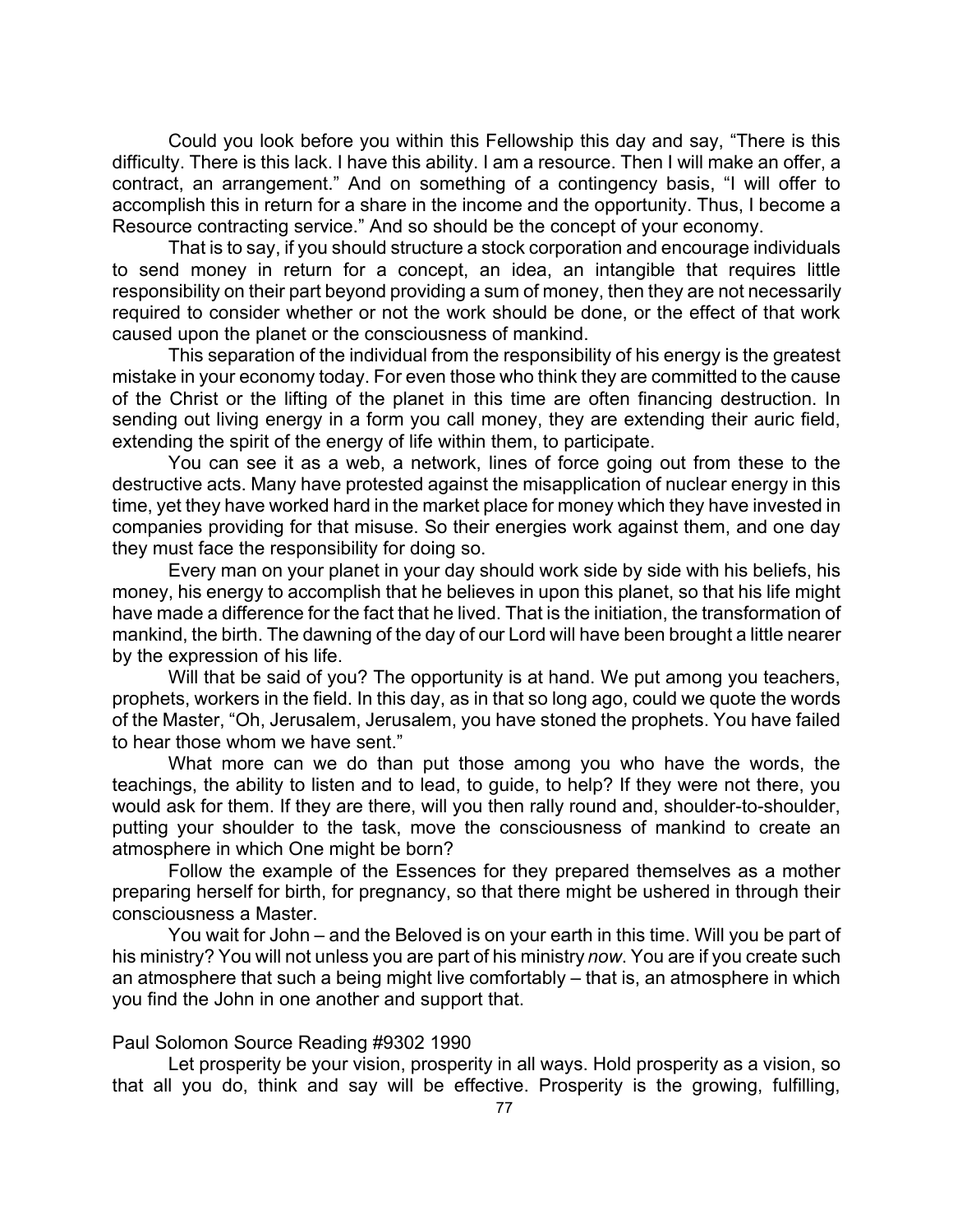overflowing of all good. Let that be the foundation for the role that you are to play in ushering in the new age. Know that the role that this Fellowship is to play in ushering in the new age is one of sending out those who would go with the sacred words of liberation, of peace, of prosperity, of freedom.

As you build in this place a foundation of prosperity, prosperous thinking, and engaging those who experience prosperity in their lives, their minds, their actions, so upon that foundation will God build in this place a School of the Prophets – prophets who will be sent forth into every nation, every tongue, to carry the sacred word of peace, of liberation, of freedom, of prosperity, of attunement to the one Source, who is the Source of all.

Recognize that already you have grown too large for the space, for the place in which you are. It is well that you have gone to the whole world. You have already begun to reach into other countries. Then let it ever be the whole world that is before you – caring for this planet, this world, that it might be prepared as a throne for him who comes.

Projects? Publishing, of course!

Beyond that, the training of yourselves, the individuals among you – training to understand prosperity and abundance in relation to the Source, filling your hearts with love, with caring.

A project appropriate for your Fellowship? The healing of the planet. Caring for that, without projecting negative images of the future. Create in this place and time a healing of this living earth, that she may breathe, that her circulatory system may be clean, that her nerves will be alive without pain, that her organs and tissue will function as meant to be. So that you live upon the earth, not as parasites, but as guests in a symbiotic relationship with your Mother.

These projects, and more. The establishment, when it is time, of the School of the Prophets, as was given in an ancient time, even at Carmel and in other places. So make it a holy place, worthy of support. Already you have contributed to the preparation for the Second Coming.

Paul Solomon Source Reading #9302 1990

Know, and know it well. The Fellowship of the Inner Light will prosper abundantly when this Fellowship takes responsibility to teach each individual member of this family the science of prosperity. For it is in fact an exact science, mathematically structured and mathematically certain.

Learn the laws of prosperity, but particularly looking first to make each member of the family, each participant, prosperous in her or his own right, in their own lives, helping them to seek right livelihood and prosperity. So shall they prosper, each one individually and together as a family. For if you love one another, you will support and care for one another.

Always take responsibility in your caring for one another, to assist each to lift himself into prosperity. Let not your giving be of the kind of charity which tends to reinforce and reaffirm the poverty of the one to whom you have extended your caring and sharing. Take responsibility to awaken prosperity consciousness in each one that they may personally prosper. For the abundant Source, your Father, owns the cattle on a thousand hills, is wealthy beyond measure, and has no desire that his children should have lack or want or limit.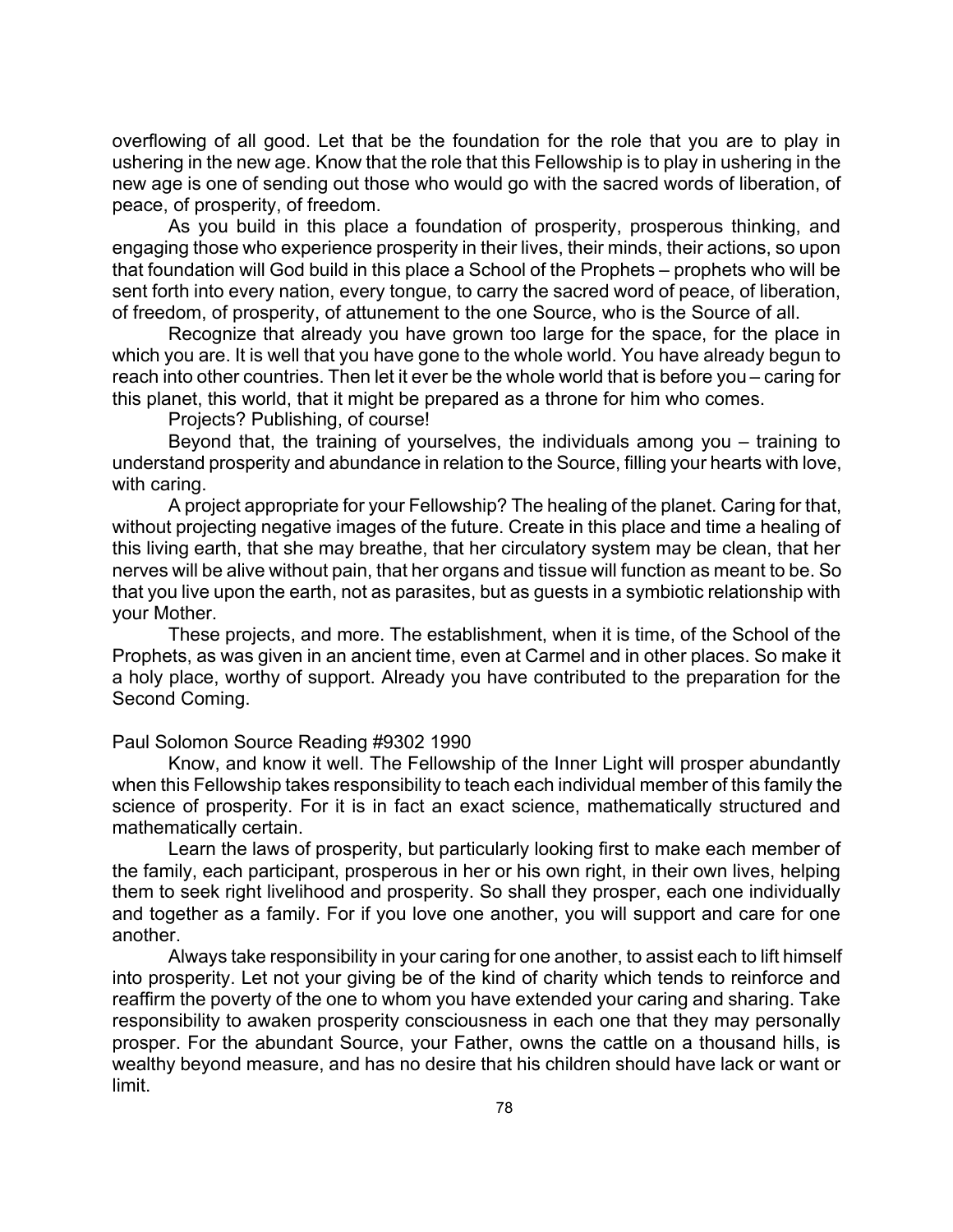Teach carefully the science of prosperity to each one. Cause it to be so that this Fellowship has a committed membership, a membership that is registered and accounted for. Encourage commitment in their prosperity consciousness, in their prosperity plan, in tithing. Teach the laws of tithing, but never enforce nor coerce anyone to give or to tithe. Cause rather that they should do so joyously and with delight because of their understanding of the laws of prosperity.

As you make others prosper, so shall this Fellowship prosper with a great abundance. Keep ever in mind that the tithe has, if you will, two sides, two faces. On one hand, the individual makes a commitment to tithe – and be not afraid to make your own commitment public, a statement of your commitment, your joining together with the family for the great work. On the other hand, make this Fellowship a place of abundance which provides more in service and in use and value than any and all members can ever pay for.

Make a challenge within this Fellowship. Offer a challenge – the same challenge as is given to you by your Source, your Father – saying in your challenge, "Try us and see if we will not open the windows of heaven and bring upon you, shower upon you, blessings too great to receive." Let it be the intent, the desire and the accomplishment of this Fellowship to give more than it receives.

At the same time, be certain that the Fellowship itself is as committed to tithing as are the individual members. With all that you receive into your Center – your family, your church, your community – give ten percent of that freely to other organizations, associations, churches, missions, any charitable work, wherever it is needed, send it forth, always a tenth of all that you receive as a family. And let it work for your own prosperity.

As your prosperity increases, because the prosperity of your individual members has increased, then set about doing that which you ask. In order to move to a new building, a greater facility, universal law demands that you become too large – too large in faith, too large in abundance, too large in numbers – to occupy the place or space you are now in. As you so prosper, bring together and sit down, all of you, those who are committed members. See ever that you be of one mind. See that this always is so, that you are of one mind in your vision of the next step that you are to take, and of one mind according to what you need.

 Agree together in one mind on what you need to accomplish – that you need to care for the children, from infancy through adolescence into adulthood, that you need to serve their spiritual needs and their recreational needs. Agree that this space is insufficient for doing that which you must do to accomplish your mission. Having come together and agreeing in oneness, remember the law. "Where there are two or more of you gathered in my name, and you agree in oneness as touching any one thing, you shall have it."

Let it be not only two of you, but all of you, holding one vision and purpose. Holding together that vision and that purpose, describe it and agree on the functions, the activities that must be a part of your Fellowship to serve the needs you are intended to serve.

As you have agreed on that one thing, then create a vision of a place that speaks of prosperity, a facility that speaks of prosperity without ostentation. Be not afraid to seek a great place, a right location. As you have come together and agreed according to a location, that in itself speaks of prosperity. Then visit that place without asking the price. Having agreed together, walk that land, that property. Walk and encompass it. Almost as did Israel round Jericho, but without thought of harm coming to it and without intent of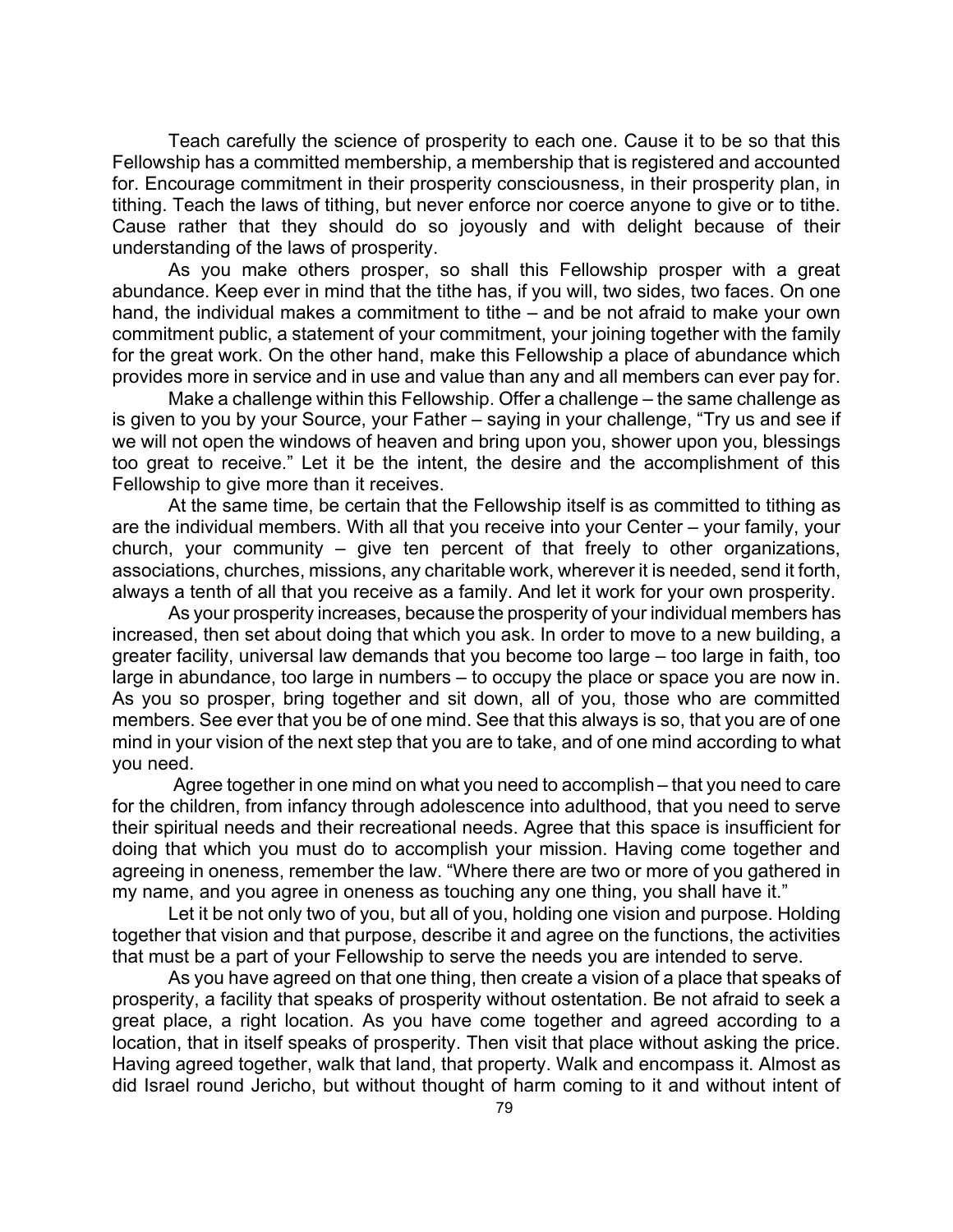depriving any other of that piece of property.

Having done this, then again agree as one, of one mind, and commission a design perfect for that you pledge yourself to accomplish, a design that will include appropriate space for the caring, for the teaching, and the recreation of the children and the adults. Make it a design that speaks of prosperity, of peace, of harmony, of respectful appearance without ostentation. Then let each of you hold that vision, practicing it every day, to see it, to create it, and so to precipitate and manifest it.

While the Lord may lead you to a greater and better place, he will not fail you to precipitate that you ask, as you prepare yourself for it. But you will not be allowed to leave this place until you have made full use of it in accomplishing all that you can within this place. Grow naturally too large in faith, in prosperity and in numbers to be contained in this place. So naturally, according to law, a greater opportunity will be placed before you.

Then accept it, and know that he has given as you have asked. Having agreed as to one thing in location and design, then begin to build, with your pennies, your dimes, your dollars and the foreign currencies which will also come, as drawn to a magnet.

Live prosperity, and prosperity will be alive in you, and will provide that you ask.

Paul Solomon Source Reading #9392 1991

First, you would observe that there are two separate legal entities here (the Fellowship International and the Paul Solomon Foundation), and it would do well that you administer all of the affairs of the Fellowship of the Inner Light as one, with one administration.

The Paul Solomon Foundation can effectively be set into something of a rest state for the present. It would do well that you maintain the filing of its status, so that you have an instrument when and where needed to operate – whether in publishing, or in teaching, a secular work in a business community in other settings, or accomplishing other things not essentially the focus of the Fellowship of the Inner Light.

The Board of the local Fellowship Family functions as a constitutional board, not a separate legal entity. It would do well that you maintain such a constitutional board, specifically for the purpose of training the Boards of Fellowship Centers which will develop.

The Board of the local Fellowship then becomes, in a sense, a training mission, providing training, in the relationship to the Board of the entire Fellowship Family, that would demonstrate, in both attitude and support, that a local outreach of the Fellowship of the Inner Light is not an entity unto itself. It is an outreach of the Fellowship of the Inner Light, even in this local instance where headquarters and a local center function together.

It is established this way as an excellent opportunity for training, for establishing a model Fellowship Center and a model Center Board – that is, the local Fellowship Center seeking, especially through its Board, to be true to both the letter and the spirit of the founding purposes of this Fellowship, including the school, worship center, family center and community center.

Be true to the spirit of your founding purpose. Particularly, it is important that you not allow yourselves to become too much of a community center with no specific boundaries, nor a specific message. Must maintain a specific program to offer which is recognized in atone-ment, as a great gift to give to the world, a ladder to be climbed. You will never abandon your commitment to reach across the boundaries of faith. You will never establish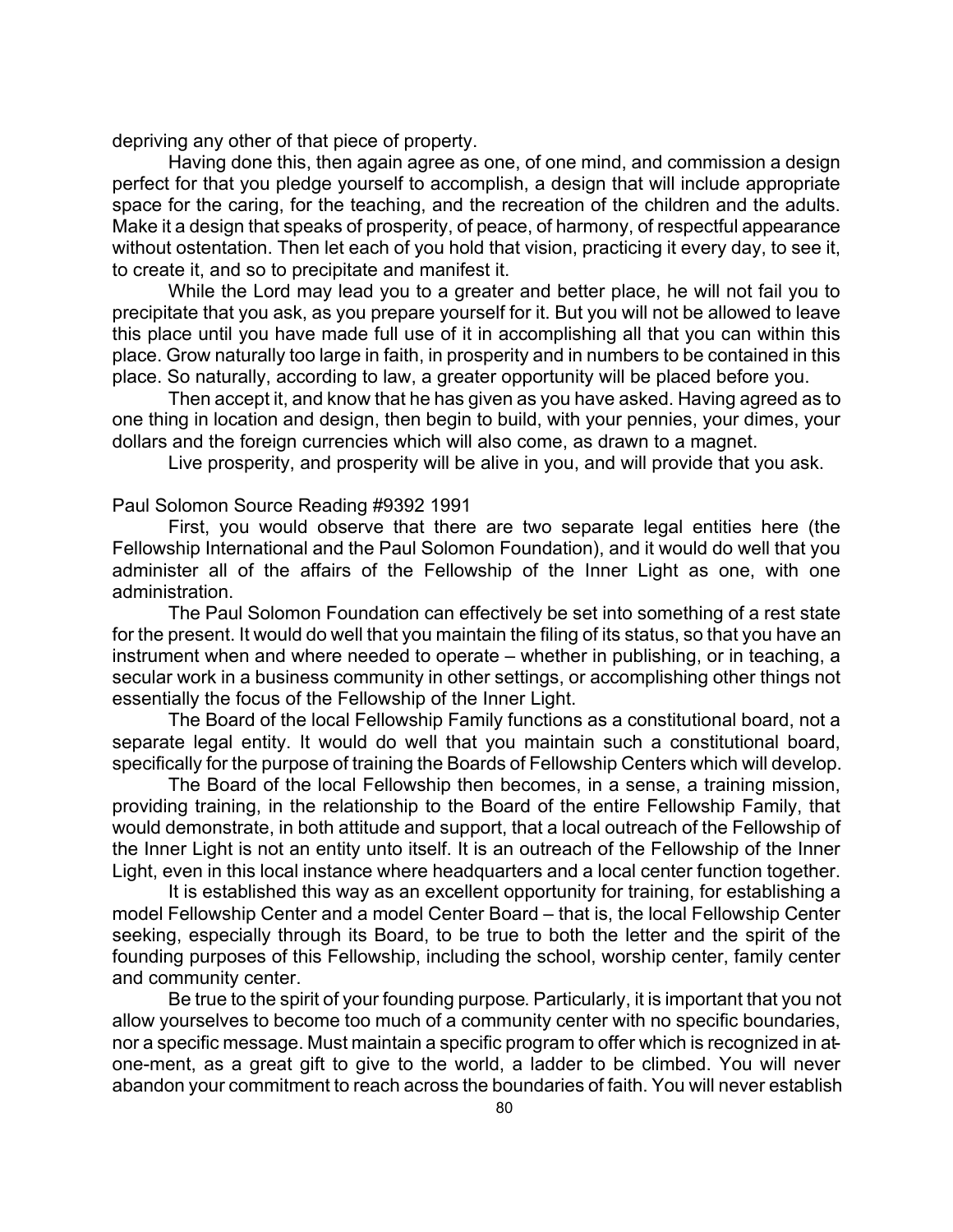dogma here, in such a center.

At the same time, where there are Fellowship Family Centers, even study groups, and as well teachers or guides who go out – when branches are cut off from the roots, they will whither and die. You must establish and keep alive ever those who drew strength and succor from the roots of this vine, which the Christ has planted here – those who pruned themselves off from this vine. Else, will they lose that life-giving force which comes from the wellspring of this Fellowship, and then they will offer grapes of wrath.

What else have they to offer if they have pruned themselves in wrath? And would any one of you, as a branch of this vine, invite those who have separated themselves from the roots, the tap root and the living vine, to bring what they might share, perhaps as a guest speaker who has views which are offered as alternative, yet are clearly recognized by the Fellowship as being not the heart of the vine nor the grapes that grew on the vine? If so, you would only clarify what we have said, and said again, "He who would despise the messenger, despises the message, and is not likely to carry it forth."

The servant is worthy of his hire, is worthy of respect and acknowledgement, as all are who serve. The roots of this Fellowship were planted firmly by the Christ, so that the responsibility, as well as the gift and the challenge given to this channel, this teacher, might be sent forth through branches and vines that would grow into a vineyard. Thus, hold those who have been found worthy of accepting these teachings and would go out with them responsible for integrity. Integrity is so essential to the life of this vine, this family.

There are those who plagiarize. There are those who use the very life force which courses through the branches of this vine that produce leaves in the various countries of the world – those who would harvest these leaves and these grapes to themselves, giving neither credit to the husbandman who planted the vine nor those who have for years tended these vines.

We would not have you disenfranchise others in hostility, nor wish them harm. We would say to you in the strongest possible terms that you stand for something. You have a specific message that is the message of this Fellowship, commissioned by the Christ. It is not just a community center.

If the message is so diluted that the Fellowship Center begins to be thought of as something of a collective – where all and any share ideas, whether disharmonious or harmonious, where it does not represent a particular ladder, a particular path, a particular step, a gateway, a guideway – you have nothing to offer but a building, a forum in which all may speak. It has no particular meat to eat. It cannot feed.

You are built upon a Divine Plan. It is yours to know the gold therein and offer it. There is a foundation teaching. There is an Inner Light Consciousness that is contained within your very name. It is your purpose to cultivate consciousness of the Inner Light. It is your purpose to cultivate it in a specific way according to the collection – the eclectic, but also blended and complementary, but carefully structured collection – of the Wisdom Teachings of the Ages.

We would assure you, without doubt, that there stands no other organization, or family, or fellowship, which has been provided such clear, practical and unadulterated techniques for the unfoldment of the human psyche, the human soul, the human spirit, on an exoteric or esoteric level.

The esoteric inner mystery school teaching of Inner Light Consciousness is as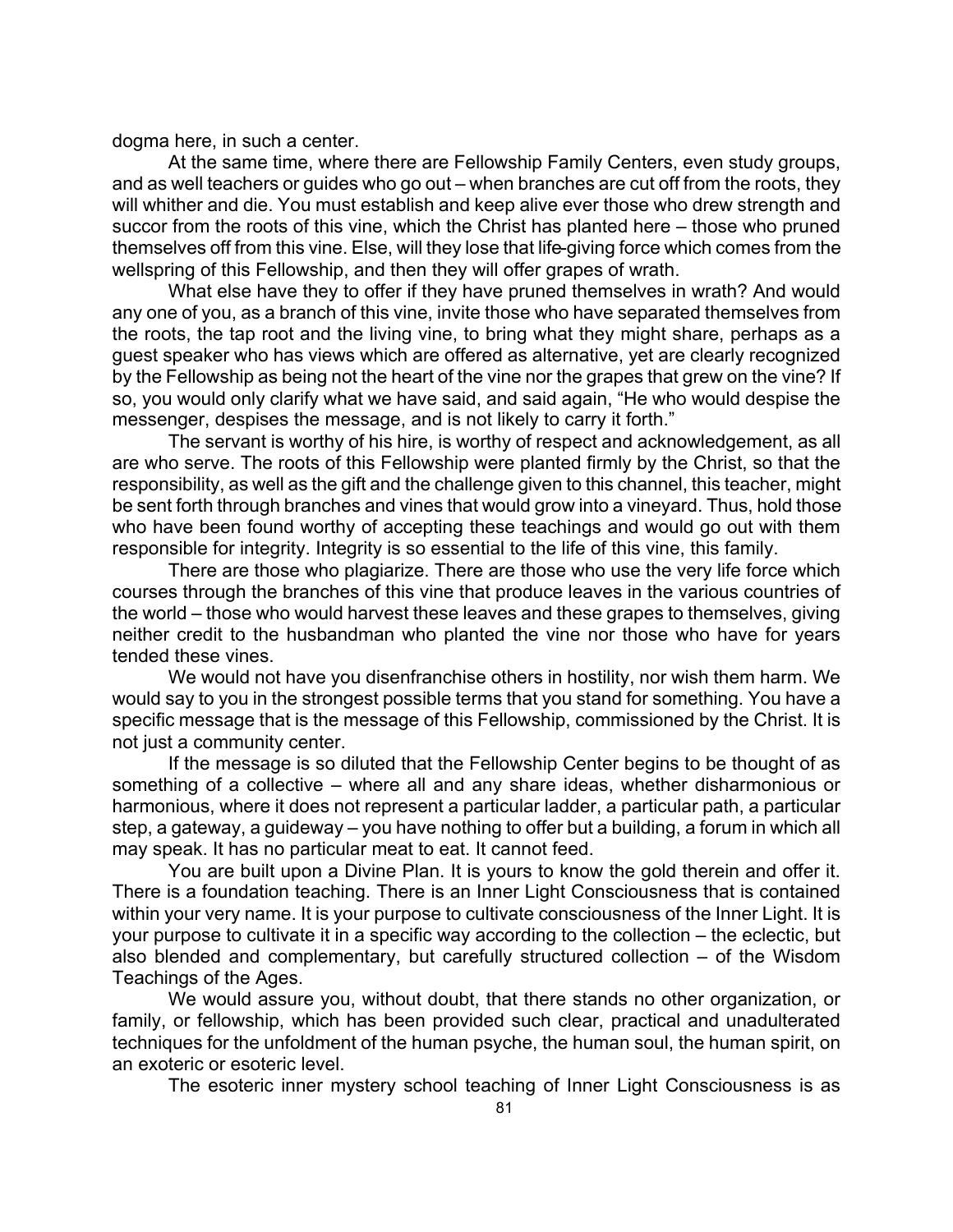potent as the teaching of any hidden school, wherever it may be located. The exoteric is simply a practical way of life for those who will not separate themselves from the world to withdraw into a life of commitment to the metamorphosis producing the Crown of Enlightenment.

Let yourself be true to both your credo and to the teachings that you have to offer. Let it be a central and primary purpose of your organization, of your building, of your activity. Honor the wealth that is in Inner Light Consciousness, and in doing so, let those who have doubts know that there is a fulfilling of a prophecy here. Edgar Cayce planted a seed and blazed a trail and said clearly, "Paul will enter the work." Paul has entered the work and for a specific purpose.

Edgar Cayce introduced to the world, in a magnificent way, the possibility that man can set aside completely his own consciousness, his own mind and opinions, and can be a channel for the Divine. The next step in that work is that one should come, as Paul has come, to say to others, "You also have such access to the Source.

It is not for one, while not for all. It is not the case that every man can set aside his consciousness so completely as to be unconscious in trance. It is only those who have overcome the fear of death who can enter such a depth of trance, setting aside the mind.

Yet anyone of you can learn, through careful application of Inner Light Consciousness, to set aside the mind sufficiently to communicate with the Source and to do that clearly. It does take discipline. And every step, every facet of the Inner Light Consciousness teaching is to facilitate the possibility that there might even be a time when the part of the brain that listens to the Source naturally – that method of learning that uses the subtler senses for communicating with the etheric world – might be a part of the education of the whole mind, even in a secular sense.

The way was shone. The trail was blazed. The seed was planted by the prophet, Edgar Cayce. And there has come another to take another step – not to repeat the same, but to apply and to fulfill the prophecy of Edgar Cayce, who said clearly, "There always will be a channel, and that channel should be the head of the work, the director, the leader, the inspirer of the work. Not a commander, nor a guru, nor a dictator, but one who holds the message and the vision clearly."

Know that it is more than possible that one can honor and admire an excellent house painter and honor him for his work. Should he take an apprentice, he should be hard on that apprentice to accomplish the delicacy of the task, the perfection of the work, the cleaning of the instruments, the care of the tools. The painting of a house properly is, in itself, a school of initiation, as is every other craft and art.

When one devotes himself to a maestro in music, he does not hesitate to set that one as the conductor of a symphony, to recognize him as a maestro. Does the word not mean master? Would anyone be tolerated in his orchestra who did not follow the discipline carefully and who did not give high regard and even honor to that orchestral director?

Why do you see differently within a spiritual structure? Why do you fear those who teach, that they should gain too much authority or power? Cannot you watch and see that you take your own responsibility for authority within the family? Giving honor and respect to all those who develop the ability to inspire, let them be called reverend – though the term has been so dragged in the dirt, perhaps you should call them guides in this time, and be more meaningful in doing so. Still, give them respect. Give all teachers respect and listen to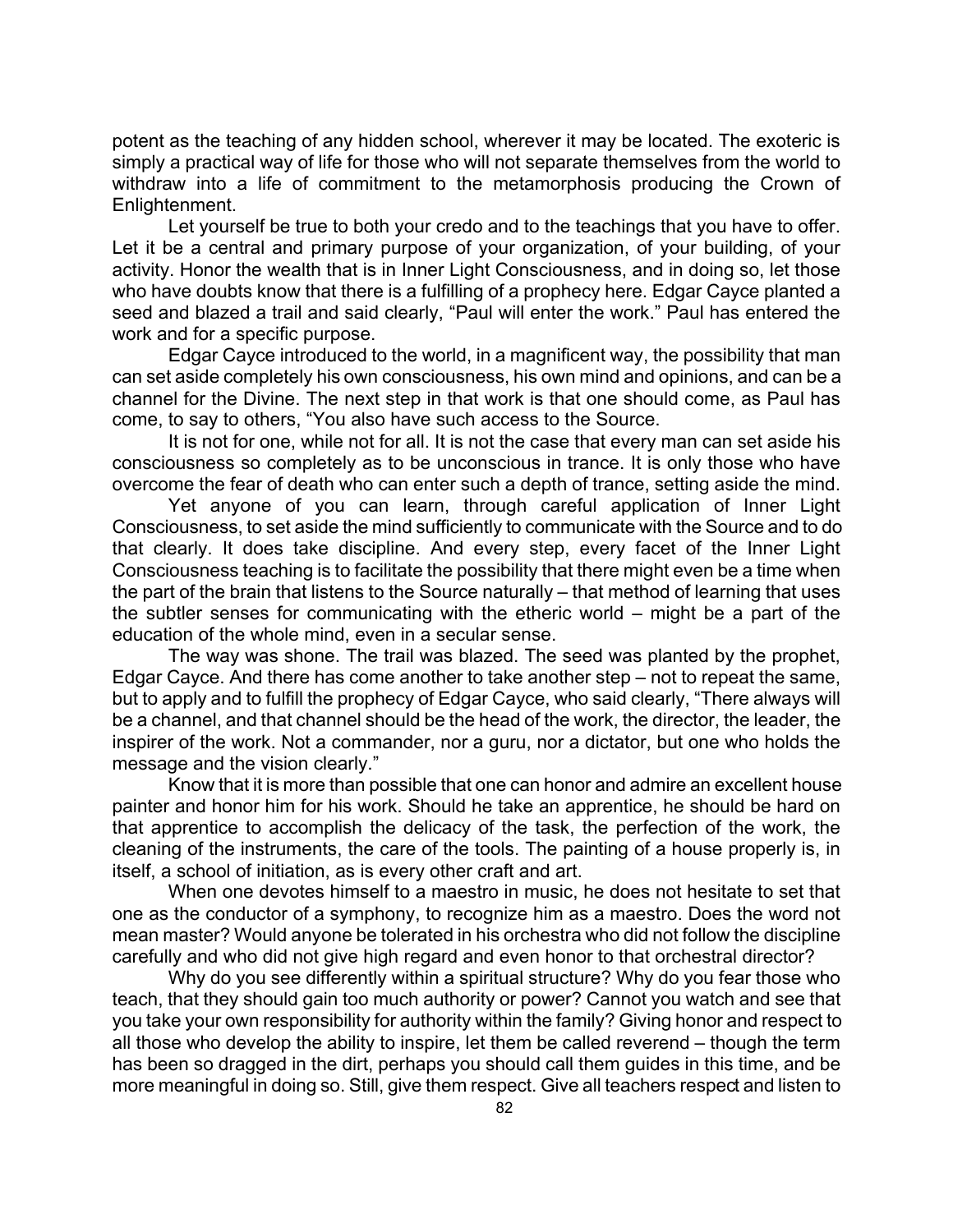them. Lest how would you grow?

But make it not a cult – never a cult, and never obedience to this channel. He does not command obedience, except in an instance where one is placed as an apprentice and is given exacting tasks to do in such a relationship. There will be a few. That one, the apprentice, should be wise enough to be obedient until discipline is developed. Then can he go forth with discipline in his life, able to take on the challenges thereof.

Let this Fellowship remain true to its roots, its foundation. Let it be ever known that "Here is a method, tried and true. Have you not the inclination to gather from around the world? For it does exist. The testimony is the difference in the lives of the people."

Did not the Apostle Paul collect even that in his writing of First and Second Corinthians, and indeed all of his writings? He spoke of those whose lives were changed as his credentials. So these are the credentials for the Fellowship of the Inner Light.

You have techniques that work – not dogma that works, not dogma that binds – but techniques which liberate. Honor the teachings. Stand for something. Be a family, yes – across the world, and across cultures, and interfaith. But not without a highly honored and highly regarded teaching.

Wherever there be a student here or there, serious enough to become a disciple of the inner discipline, the esoteric – who would set aside everything else in life and devote the entire life to a single-minded discipline of becoming an initiate or master – let him do so through this framework that you provide. The framework is very nearly sufficient, and would be sufficient even now, to the quality of student who would take it and follow the ladder of lights which has been established.

Have you not that honor and regard for yourself, and especially for your roots and your foundation? Have you not learned as the foundation of the building crumbled and collapsed, there were those who questioned, "Is this Fellowship built on the right foundation?" And indeed, the answer to that is, "Yes." But who supported the foundation of the building?

This building has been used for a place of meeting, of amusement, of dilution of its foundation, and even at times, the critical dismantling of it, where it were possible – by those who experienced jealousies and menial expressions of the lack of self-worth. Know that the recognition of Christ who gives you worth within yourself is the foundation of this building.

As you rebuild the structure of this building, restructure the Fellowship as well. Restructure it in accordance with its roots. If you would ask concerning prosperity, know that when you stand proud of that which you have to give – organizing it carefully, presenting it in the best possible light, and following it faithfully, dedicating yourselves to groups who record the message and who record carefully that proof – as you have something to give which you stand for clearly, your prosperity needs will be met.

Beware that you are amorphous. "Oh yes, there are readings here, but we haven't gotten them quite sorted out yet. And we don't quite know how much we believe in them or might follow them or honor them. We don't quite know what they have to do with the roots and the foundation of this Fellowship. And we have techniques here, yes – but they are of little importance compared to our gathering together in friendship and love."

It is not so. It is not so that the roots planted that grew into this vine were so amorphous. You clearly stand for something. You can extend friendship to all who, as your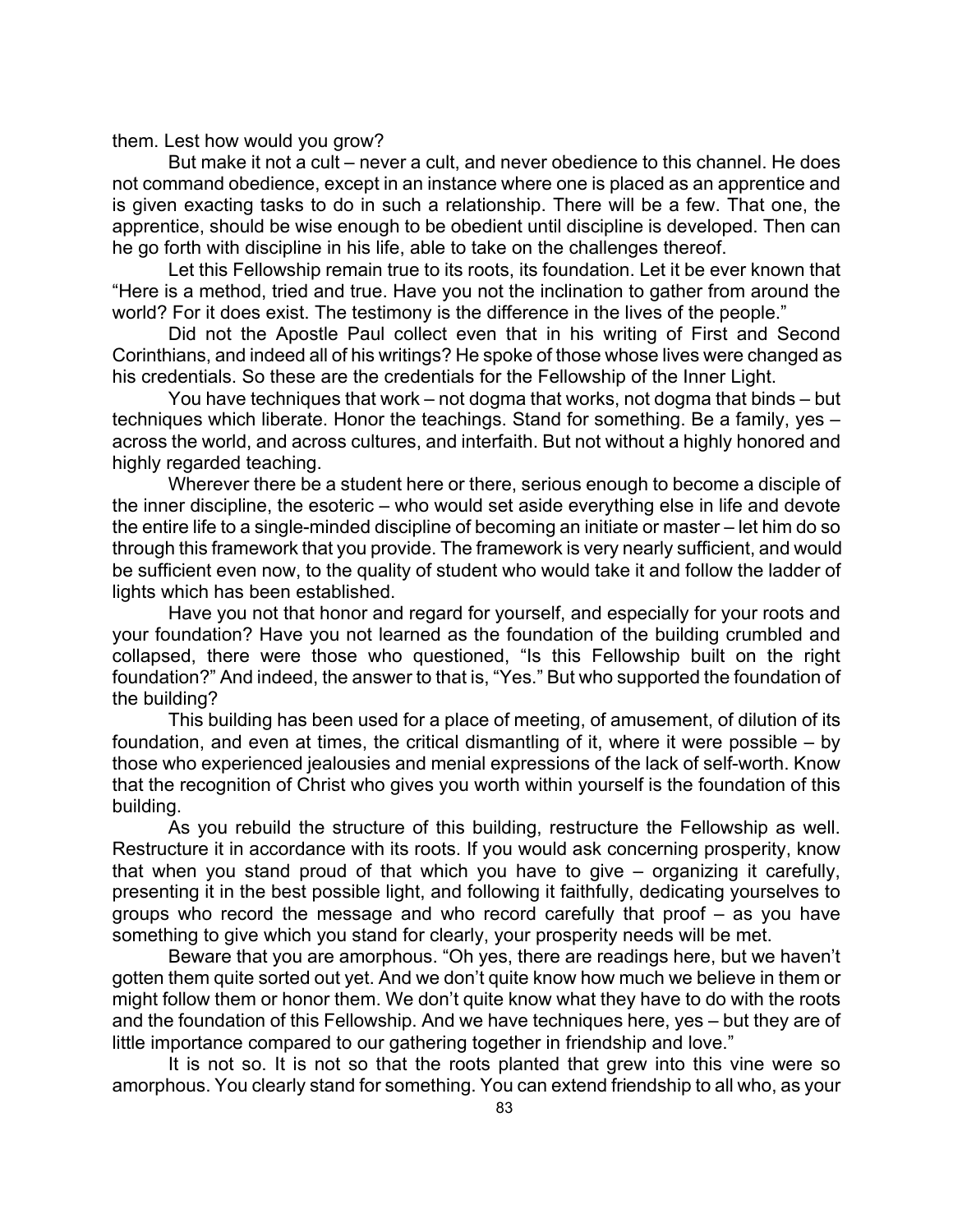credo suggests, wish to worship with you, and you can love those who choose not to worship with you.

But do not invite those who would defame the character of this Fellowship, or its teachings, or even its methods, or its infamous lack of organization and professionalism. Let those not show their wares within your temple. Did not the Christ cast out those who would do such? Is it not your duty to do so today?

Those who would be leaches and parasites upon the growth of this vine should be pruned off, and that with certainty. Clearly, at the same time, reach out to those who have something to offer. Have guest speakers, honored ones who would come to present. But carefully select them, and bring only those who have such a quality as can be recognized as leaders – not just contributors, but leaders in the movement.

Let it be a purpose of your foundation to train those who would be husbandmen of the vine. Set yourself apart from those who stand askance from the vine and fear putting their full energies into asking others to contribute their activity, their time, their life, their prosperity to the growth of this vine.

You are for us or against us, part of us or not. If not, we will not despise you. Neither will be welcome you to use, with a lack of integrity, that which is plagiarized, or that one who is our personal contact, who is a part of a precious family, given charge concerning establishing events for this family in local areas. Have integrity as a family to see that it is so.

In your structure, have one Board of Directors and have a responsible administrator to answer to the Board for the day-to-day activities and for the businesslike running of the organization. By all means, apply as soon as you can for group exemption status. For their are satellites of this center, there are branches out there that have set financial records. There is a record of your affiliation. You have legal right to group status, whether tax exemption is even important is quite beside the point. The affiliation and the ability to affiliate officially and legally, constitutionally – this is important and will need some constant research and constant effort. Do establish in this way.

If it be done at first only by constitution, that is well. It is as good as your integrity and your word. Is it not? It is not a great deal of importance whether you have a tax status that will allow you to escape supporting the government which makes it possible for you to exist and serve. That is not such a big point. And it will disappear altogether in your lifetime anyway. For in a continuing separation of church and state, only the fundamentalists will stand and try to claim tax benefits from a government that they want not to be beholden to in other ways. By benefiting from the government through the keeping of the taxes, which provide their land, they actually reverse the process, making themselves beholden to the government which has granted them services without taxation.

Consider these things of less importance than your joining together by constitutional agreement, by agreements that are deeper than those of tax laws and structures. At the same time, take advantage of that which will allow you to operate effectively, and do not be irresponsible in learning to establish foundations, corporations as is required in a particular place to function.

As an interfaith Fellowship, call the Fellowship a church where it must be called a church, for proper status. Know that the word Fellowship is better and closer to the original term that the early ones called ecclesia, the Fellowship.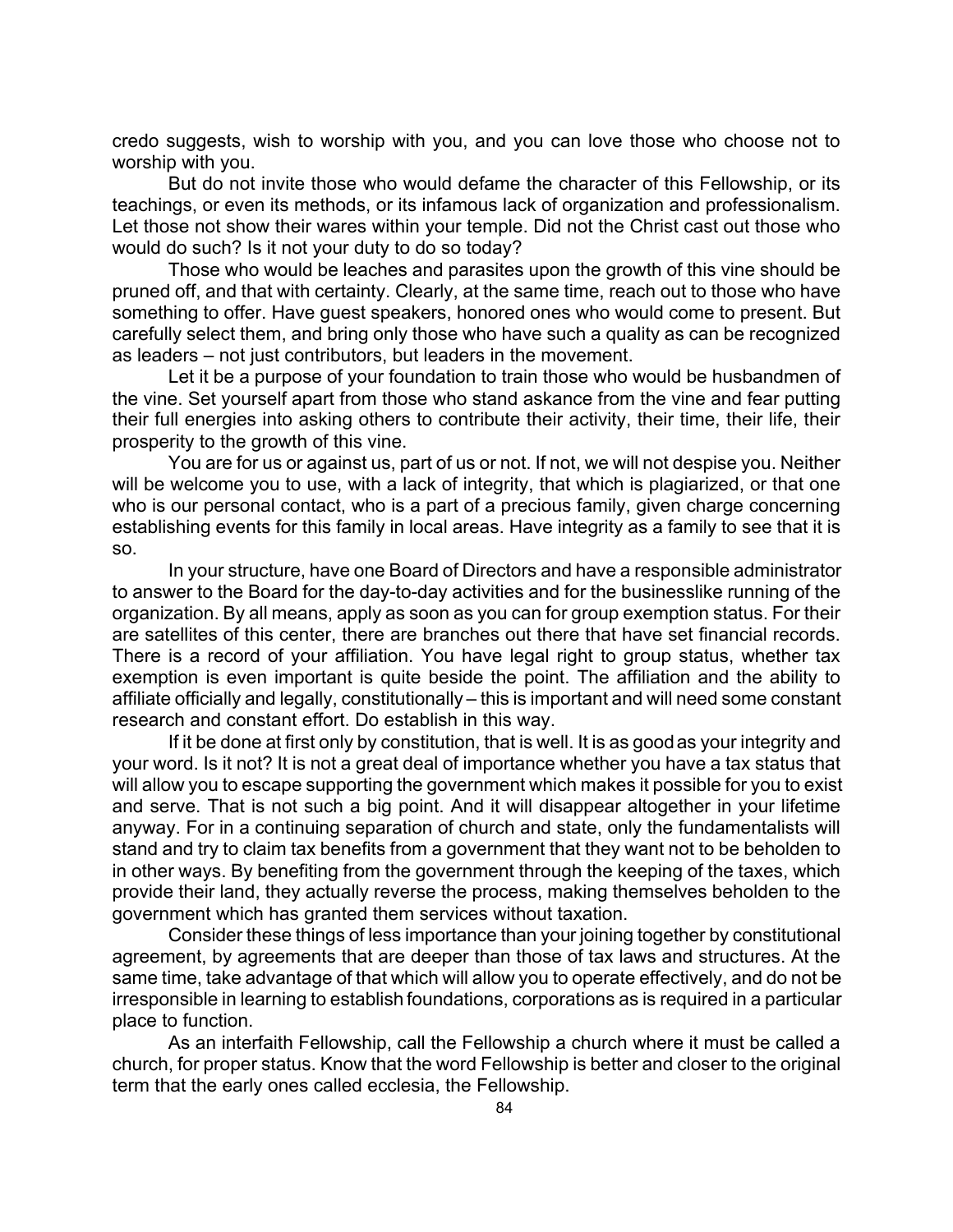As an interfaith Fellowship, the foundation body of teachings and techniques espoused by this Fellowship are not doctrine or dogma, nor a fence or a boundary. They do not bind, but free. Whether one would study all the commentaries concerning the mystery school and the teachings of many different cultures and ages is not so important.

The understanding of the simplicity and practicality of Inner Light Consciousness – this is important.

The peripheral teachings, as we refer to them because they are only peripherally related to Inner Light Consciousness, are commentaries, expansions, metaphors. They are the manners by which the many teachers of many lands have expressed these same concepts. They tend often to be the more esoteric and difficult to understand, and we would not prescribe these for one who does not wish to delve into inner mysteries and the esoteric teachings.

The exoteric, the simple, the Inner Light Consciousness practice, will make it possible for you in your center to know how to relate to one another, to speak to one another, to communicate with one another, to mediate with one another in meaningful and effective ways, to organize and to present ongoing classes that, from month to month, take those who wish to grow a step further – ever growing, continuously, with one year growing from another.

Both a school that is advanced and a school that is of initiation.

Those who wish so much to create a truly meaningful ministry of music in the Fellowship should begin to collect those songs which are not hymns, but which are the songs of the prophets of today – groups such as the Beatles, John Denver, Paul Simon, Joan Baez. Bring such music into a program that is exciting, less of a feel of religious chants, much more inspirational and instructional, both in the music composition and in the words and in the enjoyment of expressing them. Cause the people to enjoy singing as well as listening. Make a true music ministry.

The local Board must become a model. It is a teaching device. Let it be a study board, studying how best to cooperate, to affiliate, to put forth the message, to support the tours which send Fellowship teachers around the world in the missionary journeys so similar to the earlier days.

Be the Corinthians. Be Corinth for Paul. Let that be a work of the whole local center. Let the training ground of the Board of Directors be a study in how to hear and be heard – not a rubber stamp upon anyone else, whether the International Board or Paul Solomon himself. Rather demonstrate effective techniques of cooperating, bringing harmony, bringing consensus. And always, absolutely through the application of Inner Light Consciousness techniques specifically.

If there is not an Inner Light Consciousness technique for handling a particular problem, discuss it in the context of Inner Light Consciousness and create such a technique, or come before the Source that we may guide you in doing so. For a part of Inner Light Consciousness is practicality of daily living, including methods of mediation, of communication, of building harmony, of being a peacemaker.

Nothing we say here should be taken in such a manner as to elevate Paul Solomon or another to a pedestal. It is not a pedestal that is needed here. It is the solid framework and support of a group gathered around one with a vision. We have set that vision in motion. Do not attempt to avoid the vision or take it in a different direction. Make it more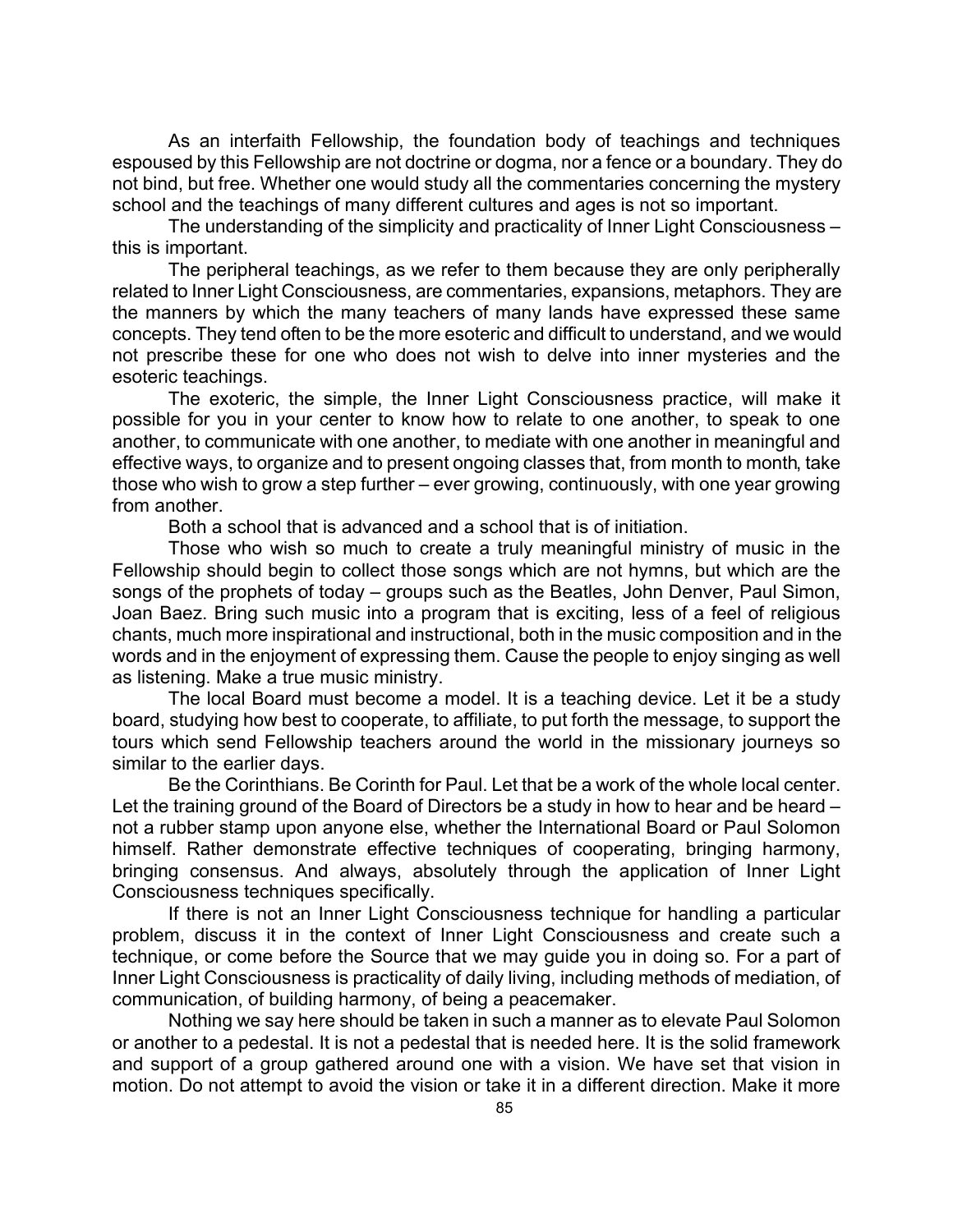effective through application.

There are built into Inner Light Consciousness those techniques that will cause any individual who practices them to grow out of co-dependence and the need for guru-worship around Paul Solomon or any other. Still, there is the allowance for respect and support. Know that this is a system of support for getting the message that has been channeled through Paul Solomon to the world, which needs to be done.

This is your purpose. If you are not true to your purpose, will you survive with prosperity? How can you ask questions concerning that? If you are not true to your mission, will you prosper? It is not possible. It is not possible. If you hide your product under a shelf, can you sell it? If you are ashamed of it or unsure of its value, can you put it forth and receive for it in exchange? You violate the laws of prosperity. Why ask us how to make the center more financially prosperous?

Be of service. Be of real service that satisfies the needs of the people in their homes – the needs of parenting, the needs of getting along in relationships, the needs of overcoming prosperity issues within each family. There are very practical universal laws concerning these things that you have at hand. Use them. You will grow with a multiplicity that you could hardly, hardly imagine at all.

As to the relationship of this channel to administration, this man is ever a man of vision. It does not mean that he cannot be a man of practicality. Where there are figures to work with and they are clear, he can work well. He can plan well within a budget, and still remember the laws of prosperity and know that there is no lack or limitation.

Limitation is an illusion. Often, when it has seemed that ideas were impractical, or over-confident, or over-ambitious, they seemed so only because others were unable to see the vision and did not pitch in with all force and all support and cause it to become a reality.

It is a matter of cooperation. It is a matter of understanding the vision. It is not obedience. It is not lack of questioning. When you question, you help this channel to be aware. Through greater awareness, he can be effective in planning, and he can understand your suggestions. Your objections need be stated respectfully, as you would with any other. You need not give respect only to a teacher, but to one another.

Be not afraid of this channel, this messenger. Be not afraid to seek clarity of vision and ask why he feels as he does. He is a man who will argue strongly for that he feels led to do, and in the midst of his strong argument, he will hear acutely your feelings about the argument. Where you make points he can understand as valid, he is adaptable to change.

Change does not frighten this channel. Surely, if nothing else, this has been seen. He can keep within the scope, within the realm of possibility of the dreams and the vision which are given to him – which in fact remain far in the distant future as they are greater than many can accomplish at the moment.

Do not discard him in administration – neither make him administrator. It is not his work. It is not what he is here for. He should be included in decisions and should have as great a voice as any other family member. He should be listened to as an elder, but not the only elder.

There will ever be a founder – and the founder is worthy of the recognition. This should not turn into co-dependence. Then consider it in this way. Participation – not obedience, not regimentation, not simply giving free reign to visions without questioning them. Understand them. Complete them. Bring them down to a level that you can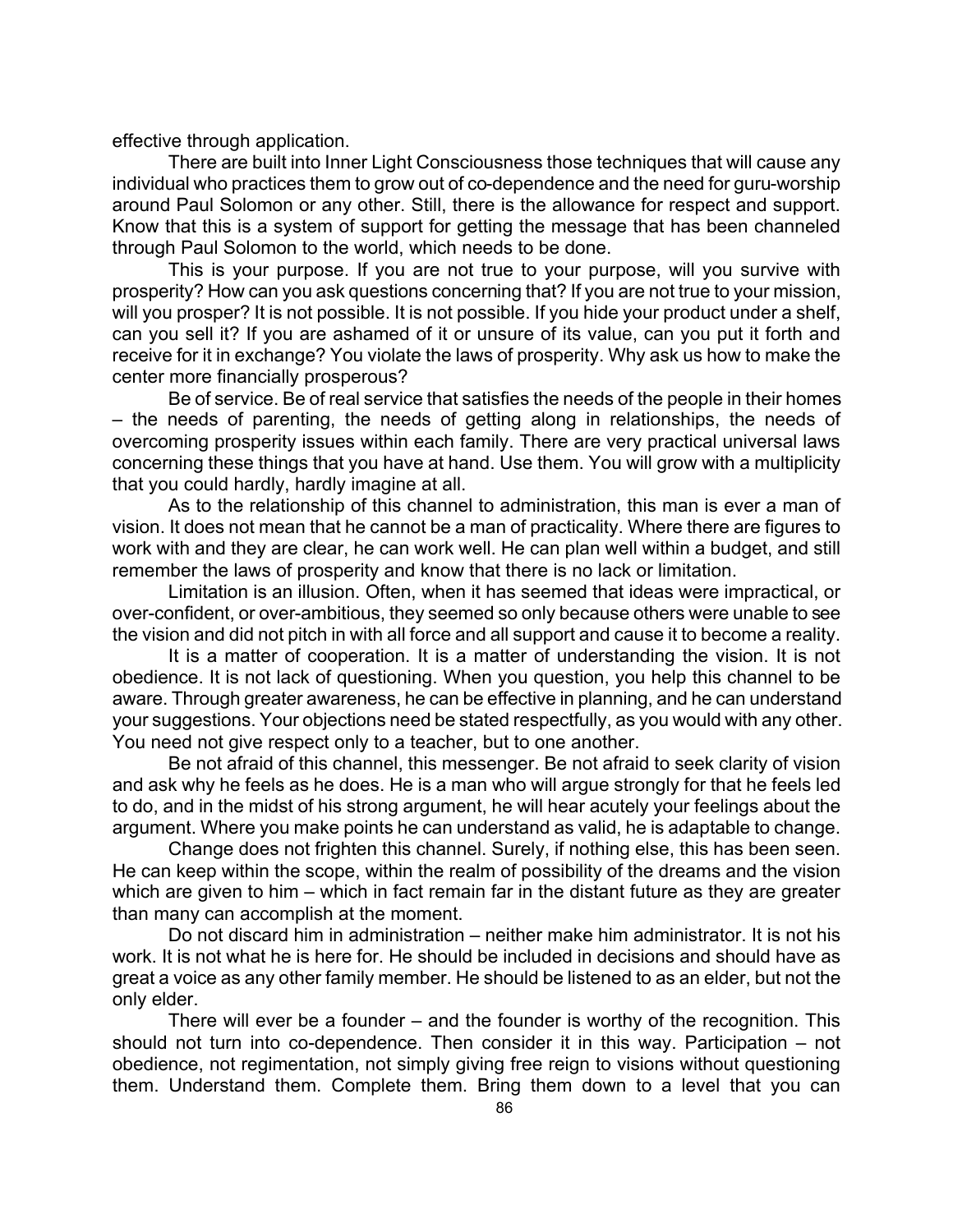communicate, outline, state, clearly understand and see. This you can accomplish.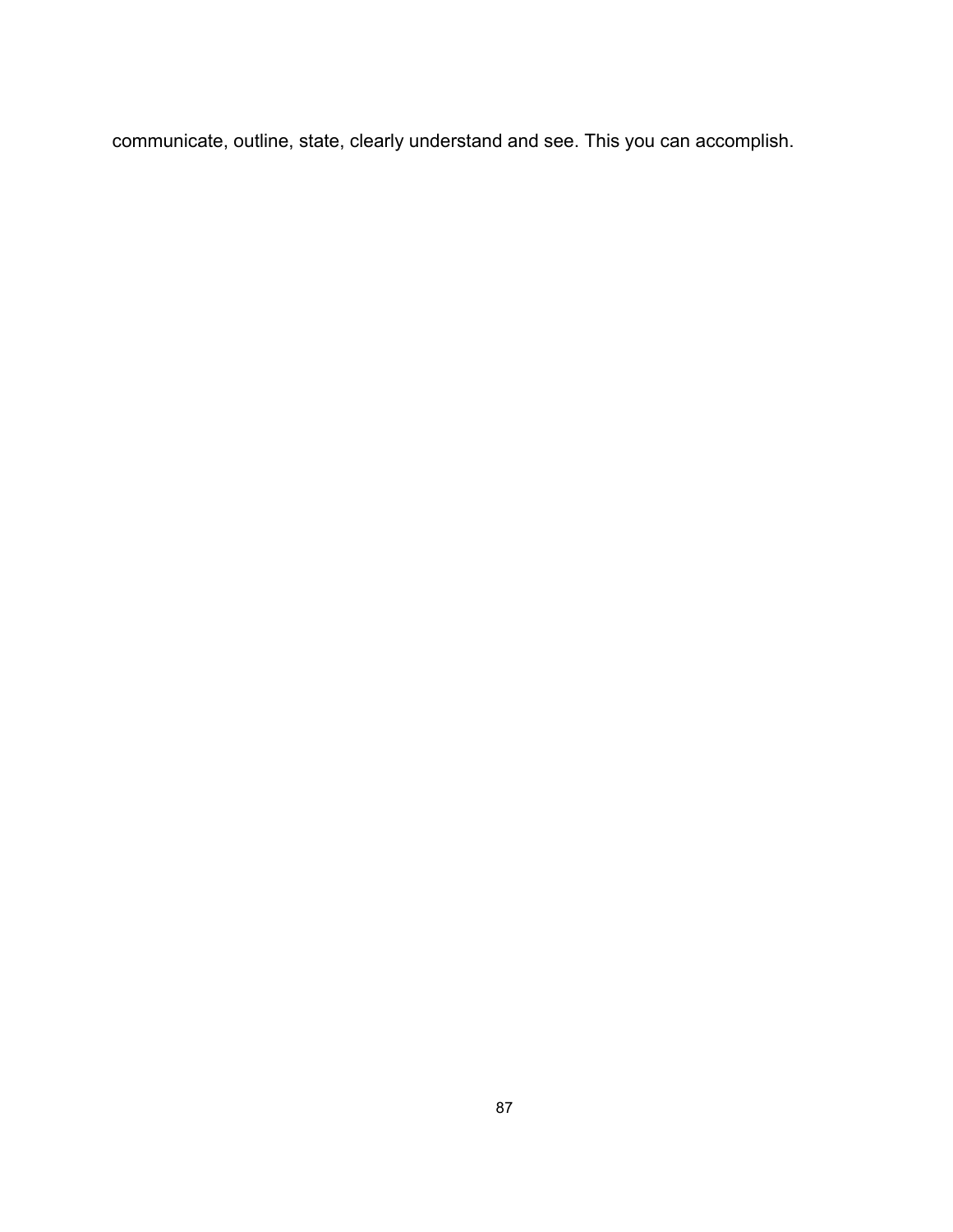# **Inner Light Consciousness**

Paul Solomon Source Reading #152 1973

If you would teach Inner Light Consciousness, if you would teach that which we seek should be taught in this place, you would teach the manner in which the Christ walked – his footsteps. You will teach the means by which he so walked.

Understanding of him cannot be given through words from this Source. As you would walk with him, as you would talk with him, so shall you know him.

Brethren, the message is, *he lives*. If you believe it, you would believe it because you have walked with him, you have known him, you have spoken with him. So shall you be qualified to speak of him.

Then feed upon thy daily bread, taking him into thy heart.

## Paul Solomon Source Reading #328 1974

Careful in the handling of his little lambs. For that you know best will often cause these to shy away or recoil, rebel in their response, even to that which is best for them, unless it is made palatable.

How is it presented in the beginning even from these Records? There is a great banquet and a feast table laid out that we would share with thee. So often in the beginning, these are presented as milk warmed for babes and sweetened for the taking. So that these may for a time be nurtured in this manner until they are able to take of those fruits of the table and eat as men and women.

So it shall be in the feeding of your little lambs. You will take them carefully, in producing each new thing for their growth. Where there is recoil or fear or rebellion, let it be. Gently cause these to desire that which you would present, rather than speaking as the father or the guardian, saying, "This is best for thee."

 Follow the pattern of the Christ, even as he has set. So shall you together develop that he has asked be developed in this day. Find those things that have been instructed from the beginning, from the first words from these Records for the development of this channel and that group around him. And see that they be properly applied.

Be of service one to another, so fulfilling the law of Christ. Could it be any other way?

### Paul Solomon Source Reading #440 1975

There are a number of reasons here that these have been set aside, through the cancellation of classes and such, but especially for these purposes. Not only was there inadequate preparation for reaching out into these fields, but also there were not sufficient workers to go forth and fulfill the purpose. There are other things that need to be done. So that these have been set aside until you are prepared to return again and do them.

It has been as a stimulus set among you – that not only this channel be about the task of guarding the reputation of himself and this group, but that each of you would go forth where there are seeds of doubt sown here or there, and say, "I know, for I have witnessed the work."

Let many go out, rather than the one. We are creating a necessity that others will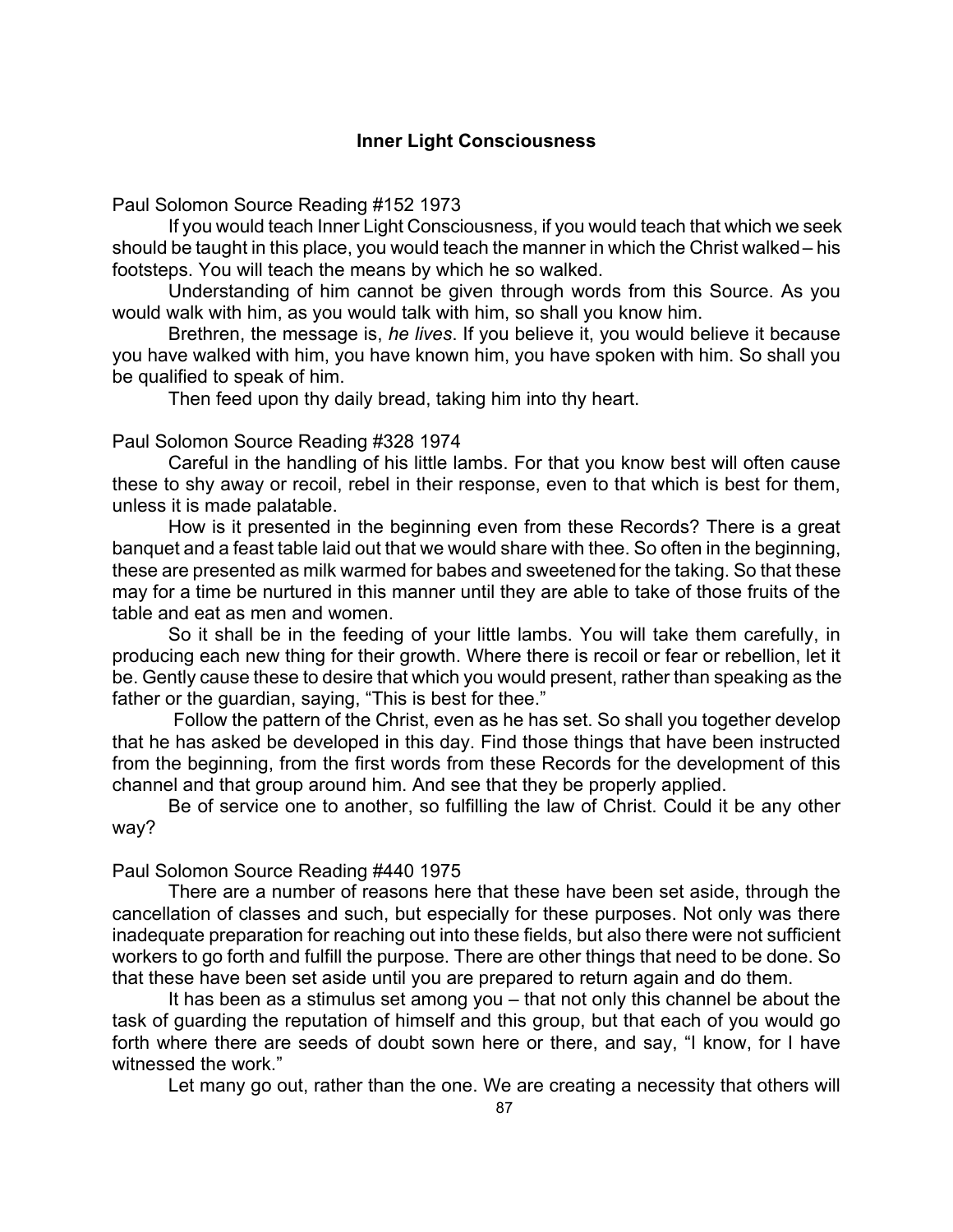stand and boldly say, "I have seen, and I know this work." Then go to those places where there is doubt, numbers of you, and witness to that the Lord has done. If we make it necessary, perhaps then you will go, you see.

## Paul Solomon Source Reading #561 1975

For an examination of what might become the highest ideals, let us ask first, what indeed is Inner Light Consciousness? A group of techniques, a set of laws, a collection of manners by which the physical or the senses might be attuned to the spiritual? Or is it rather, as the name suggests, an awareness of a life-force, a light that is within?

If the outer shell can be broken and not darkened, if there is consciousness and awareness of the light within, will it not break through the darkness to spill over onto one another, forming a greater light, into the world of darkness?

It was your purpose in the beginning to experience the light. Not that you would come together to practice a set of techniques, or laws, or manners, or to express loyalty to a man, a group or an idea. Rather, to develop the consciousness and the use of that Inner Light.

If a man had a vast storehouse of grain and all the world about him were starving, he would be most erring to hold within, to himself and his family, that grain, that food. So you have a treasure laid in the midst of you, of knowledge, of awareness, of opportunity. And indeed the world is starving. Not for the concepts that you might impart to them, but for some of the light itself that you contain. The world is starving for the light – not in words, not in teaching – but in that as will pour forth from you in the activity, the appearance and the aura.

The presence in and about you will affect all you touch when that Inner Light breaks through. Until as the Christ said, "Men will see your good works, your outer light, and glorify your Father which is in heaven."

Then how will you express the ideal and build opportunity to express that Inner Light? See it in this manner: If as often as you come together, there were a meeting of the hearts at the deepest level, a communing with one another – a projection of your caring, consciousness and love into one another – then barriers between you would become broken and you would become able to see, recognize and feel, to be aware of the thoughts and the needs of others. In developing so with one another, you will become sensitive to the needs of the world.

Might be performed in this manner: As often as you convene, in your practice of touching one another, the smiling, the shaking hands, the hugging, might there as well be as part of the greeting, a stopping for a moment, a quiet moment in which each of you will go *into* his friend. That is, stop for a moment and care for the other more than yourself until you feel and know the welfare of your fellow man, you see. In this way, will sensitivity be developed to the thoughts, the feelings, the welfare, the needs of others.

Would this be done for the purpose of becoming psychic or developing a group of psychics or sensitives? Done rather for the exemplification of the Master's request and command: "Love one another as I have loved you." It was because he cared what the thoughts were in the hearts of those about him that he was able to forget self and know the heart, the mind, the thoughts of another.

Do we suggest the invasion of the private thoughts and concerns of others? Rather,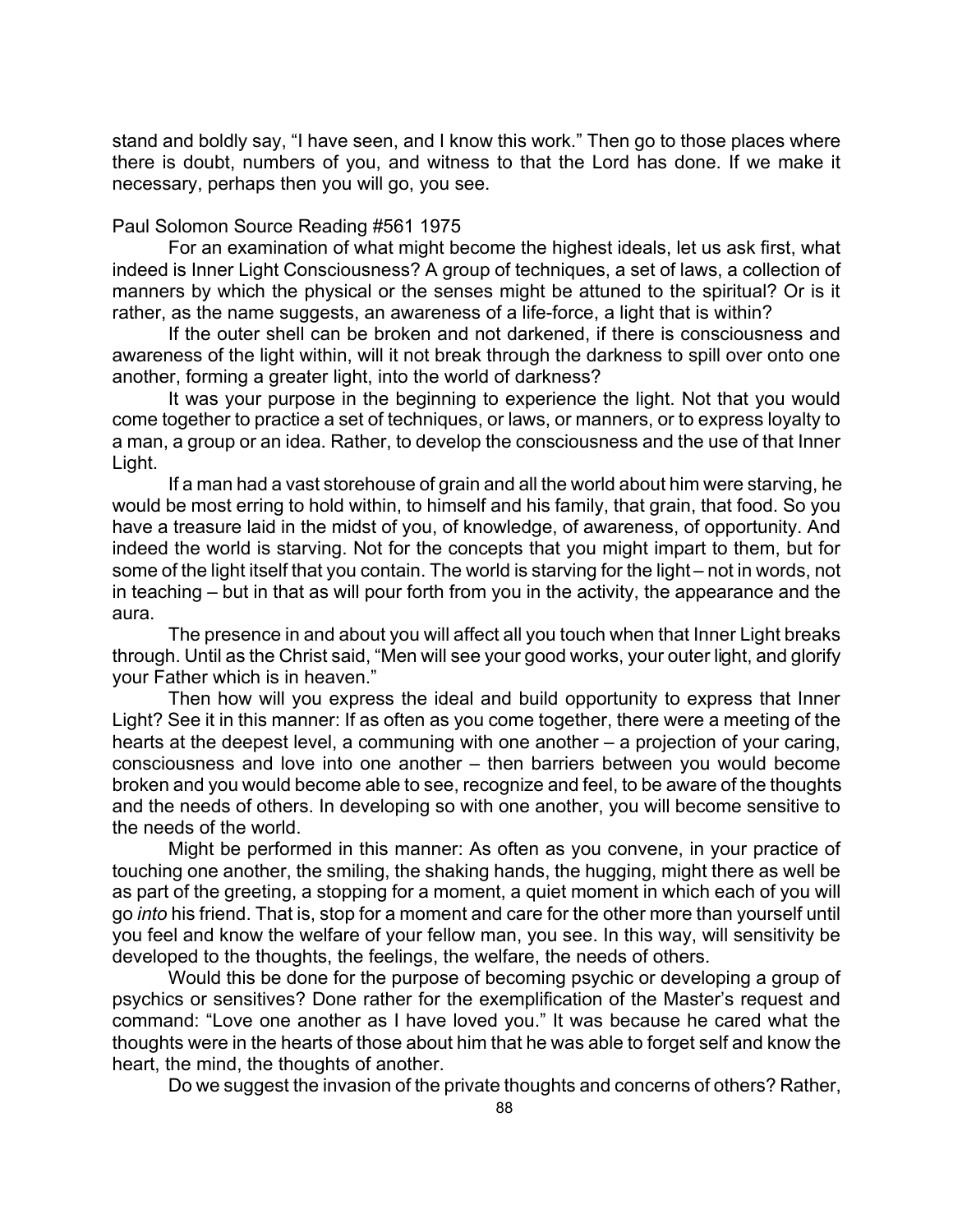we suggest that through caring you become open to that they will wish to convey by the projection of their thoughts. Quite a difference it is, you see.

Having gathered and attuned to one another, touch one another and care, forming a bond between you, in group consciousness, all of you becoming one, understanding one another's problems and carrying one another's burdens in that manner as given.

Now, it would be important for each of you to require of the Christ that he protect the integrity of the self in performing such an activity among you. Do so. Then let there be, in the time of coming together, attempts to understand better the presence of the Christ within – not for the establishment of doctrine, but rather for the developing of consciousness and practical awareness of that light.

The very message of Inner Light Consciousness is and shall be, "Christ in You." The communications, published as a booklet in the same name, came in that same manner that we are allowed to come before you and express in this time. They follow with "The Impersonal Life" and "The Way to the Kingdom," and are conveniently apportioned that you may take a portion each time you come together for the attuning to the ideal these describe.

Now, let us caution here that you never, even in meeting together, become a sect, a group or a cult, in the sense of having these doctrines and dogma that you hold precious. Rather, as you find one or another in this group or that group holding this or that belief, hold to yourself that you believe to be true, projecting that which is the light and the presence of the Christ.

If you wish to speak of another's beliefs, doctrine or dogma, ask and listen intensely to that he will say. Find that which he will express, that he holds precious and dear. Then express to him, "If these serve you well, I am pleased and happy for that you have found that will assist you." Then if he has a need and asks of you, speak of how you have found the Inner Light and what it means – not claiming that such a concept be so.

For all that we might express through the words of these lips, or write in the pages of a book, is nothing more than a reflection of truth. The truth that shall lie within the pages of a book is nothing more than metaphor. They are empty pictures drawn by words that are never more than a reflection of truth. The truth shall lie within. The truth is that which motivates, and directs, and guides.

If that which men see in you is Christ, then men shall know. They shall know beyond that you teach, beyond that you express in words. But if that you express is only the words or the teachings of one or another on your plane, then they are nothing more than empty soundings of brass or a symbol.

Let this group be known as those who care. Let it be known that in this place, in this group, there are those who care. Let it be known that in this place, in this teeming mass of humanity that is this city, there is a spot of warmth and light, a gathering of people who care enough to have time to pray and create a receptive place in which the presence of the Christ might love and dwell.

It is your purpose in living, in being awarded a physical expression in this time, to fill that flesh with the presence of the living Christ – that is, the expression of God who is Christ, who is the Son of God, who is the word made flesh. Know that ye are God.

You are the Son of God – you are the Christ as he lives in this world, in this day. Be very him, that he have life. Express so that men may know that Inner Light.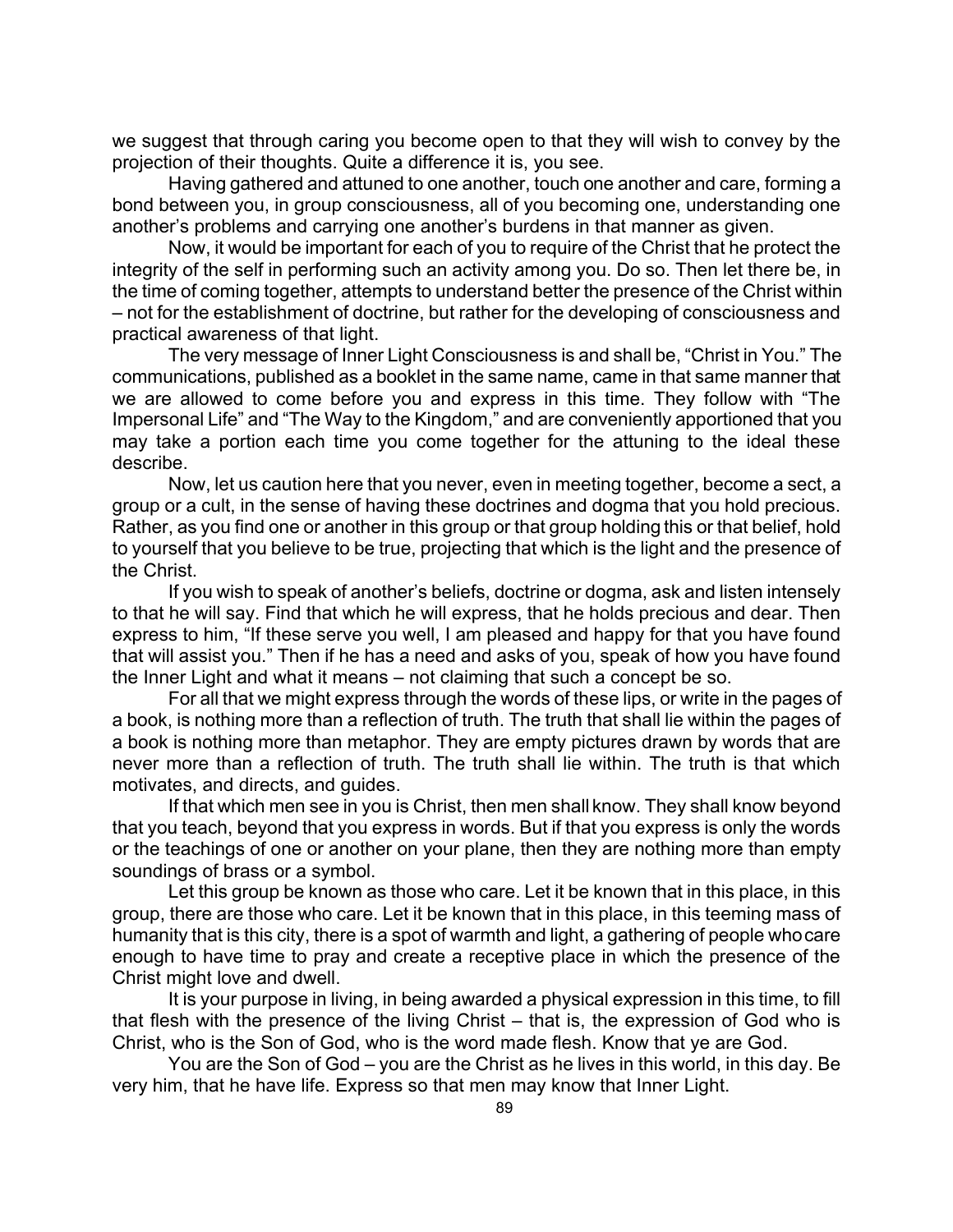The effectiveness with which you master the laws and the life of this plane will affect and make known the power of Christ. If men would know the Christ you speak of, what he accomplished in this plane, look for what might be accomplished to express the presence of the Christ now.

If you heal one person, will it be done for the fact that you have learned laws of healing, and how to apply this and that, and how to follow this and that regimen and discipline? Or will it rather be for caring for that body experiencing difficulty? "The life that is in me, the love that built my body may go out from me and become available to you as a servant that your body may again be built."

As often as you pray, may it be in that manner saying within the self, "I wish I were there with you, and in you, so that I might be of assistance to you in rebuilding this body." So with that wish, that desire, will you find yourself within that one. You will feel as if you are there within and building, you see.

Let every time of coming together be a time for going out to the presence of all those whose names would be called and put before you. To see, to feel and to experience. To be available as a servant. To build within the body a likeness of the Christ within the mind. To cause their cup to fill to overflowing with a feeling of joy and peace welling up from within. Take a moment and be there, all of you, being happy.

As often as you pray in this manner, projecting the self, the thoughts, the caring and the love for one another, would you not require of yourself, of one another, that you smile? We express this for this reason: That which is expressed in the physical will spill over, will be reflected in those other levels. Then let there be a happiness, a delight, in going forth from yourself. Express a happiness, a love, a peace as you go into the body of another. For that you are expressing on all levels of the being is that that will express in the heart of them for whom you pray.

Let not your prayer go out with the need or the feeling in your heart of sympathy. "This poor person experiencing this dreadful thing." Surely you would drag down into the depths the heart and the thoughts of that one for whom you pray. Rather, go forth from yourself thinking, "What a delight that we have such a need here, such a challenge, such a temple to redecorate from within."

Let it be a creative challenge as you go out to this or that situation, this or that body, this or that opportunity to express. Know beyond any shadow of a doubt how effective you may be in giving the mind and the heart as a possibility, a tool for the expression of the Christ in this world.

If there be about you, on all portions of this globe, expressions of hate and fighting, argument and competition, then surely there is need here and there for pockets of those who would meet and touch and laugh, smile and sing and express.

Now, there have been gathered here the consciousness of many, referred to by that Apostle as a Great Cloud of Witnesses. Throughout time, these beings have attempted to give to the world metaphors and descriptions of things the eye cannot see, and often the lips cannot tell. Through the gathering of their consciousness and their caring and their desire, these older brothers who have gone on before, at times we have been allowed access to consciousness and opportunity to speak. So there have been collected for you these opportunities to speak, a little here and there, whatever we might impart. And the messages from these Records have been gathered together and collected.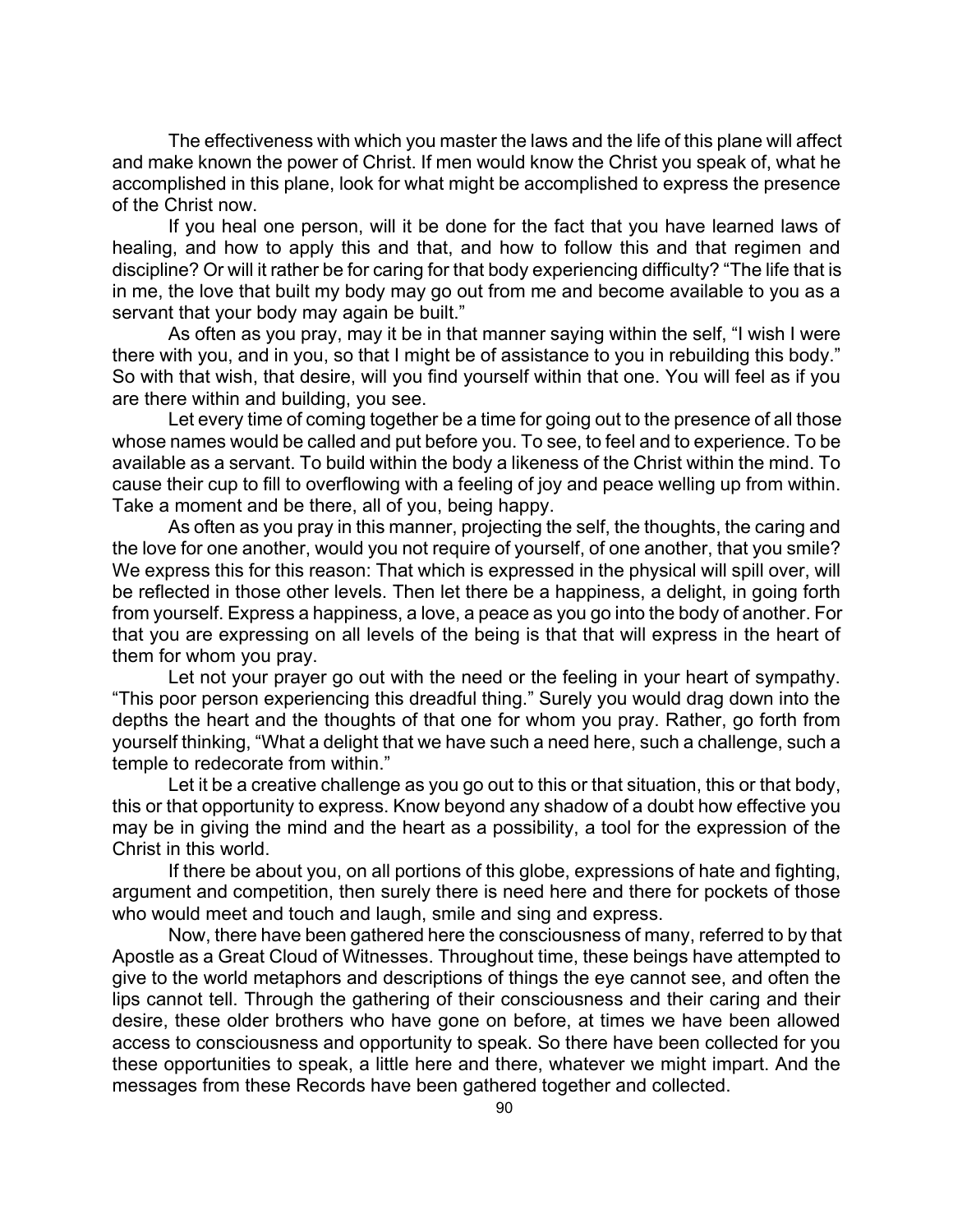They form a banquet for which the world is starving. You who know of them have opportunities to take these messages as scraps of food to feed the masses. Not that these will become dogma, or teachings, or tokens of memorial to a man or an idea. They are given that they might become as stimulus to awaken the consciousness of the Inner Light within mankind.

With hunger, zealously seek to draw to yourself opportunities to hear, to see, to read and to know as much as can be taken from these Records. Then share that with others, whether in a printed page or a discussion. Share those opportunities, so that those who have given the life for that message have not died in vain, so that those who come at some great cost often, to this channel and through this channel, have not wasted the effort. These messages have never been for the consciousness of a single individual. In every time these lips have been allowed to speak, there have been attempts here to see that wealth is given that all men might share.

Let him who has ears to hear hear the word. Hearing shall be to him a sign that "I have been chosen." It has ever been so that if the Master would have a work done, he simply would put it before that one whom he would send. If that one would recognize and say, "There is a need here. And this should be carried," then that inner voice should say, "Thou hast spoken. It shall be so." Let him who recognizes the need be the carrier of the message that will satisfy the need. For this you have been gathered. Be about the Father's business.

Paul Solomon Source Reading #800 1976

Concerning the work of these we have commissioned and set apart, understand these things. The Master has said, "I will establish in this place a School of the Prophets." This is, and shall be, from the perspective of this channel and his life's work, the first and greatest concern.

These collections of techniques you refer to as Inner Light Consciousness may well be marketed in such a manner as to reach the broader section of the public, as rather an introduction or stimulus to interest those few. For all these, the many, are called – but only those few are chosen for the greater work and the greater teaching.

Then we would establish this work, the initial experience, in such a manner that it might be spread. But consider these concerns. First, no man ever should be set apart to the teaching, even of this initial experience, who is not called to that work and set apart to it by virtue of the calling within. Not for profit motivation, not for salary consideration and such, should any be attracted to this work. This is the level of concern, for the admonition as has been given. Those who are set apart to teach, teach for the love, for the calling, and for the birth experience that has occurred within them. Let them speak from that experience.

Let it never occur that the spiritual experience, the new birth, the meeting of the Master face-to-face, would be taken from these teachings, or that in any manner they would be altered to be less spiritual or more marketable and such, as will be the temptation if structured commercially.

The concern here from these Records is not that a public corporation would be set up. Well if it would be for the broader support. The concern is not that one or another would make an investment and realize even a return on that investment.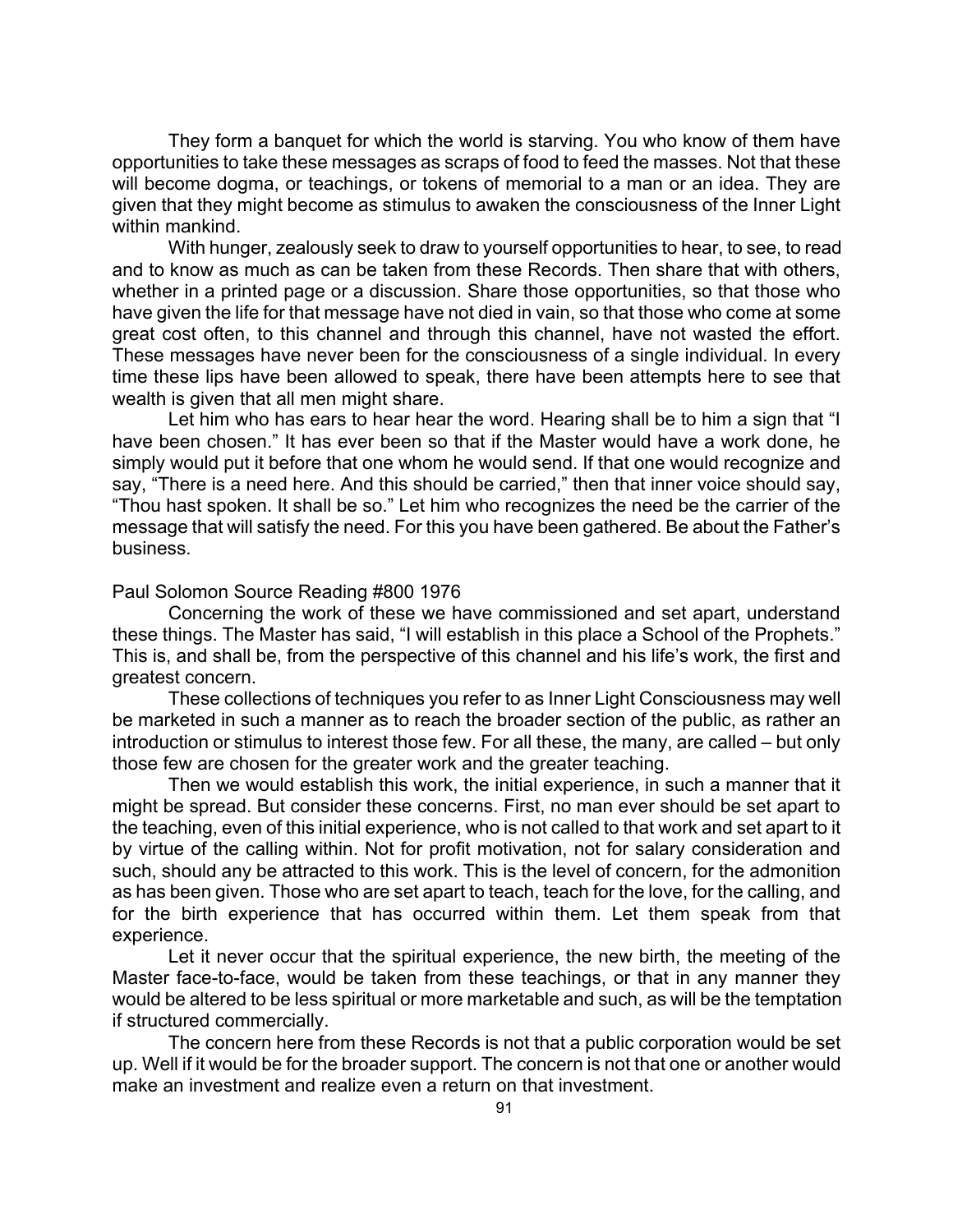Rather, these are the concerns. First, that no man ever be turned away for lack of ability to pay. At the same time, considering that, neither should it be given so freely that men might despise its worth and fail to pay. It should cost. It should cost a great deal. Even the cost you have set is neither sufficient for the support of the teaching, nor the respect that it should command. Nor should it be taken lightly or easily, with no attempt made to receive it.

Let everyone who comes come to drink the water of life freely. At the same time, let everyone realize that the water of life costs dearly. For the Master has said, "Whoever should save his life must lose it, must give it." You will not receive more in return than you give, and that in itself must be a part of the teaching.

Let those who take the teaching – and who desire so greatly to give it to all men that they would find a means to provide it, even to the poorest – give it only to those who desire it enough to give all they have to receive it. For one who would not give dearly is not worthy to receive it, and cannot.

Let it never become a commercial enterprise in that sense, so that the teachers would feel less a minister and a missionary, and more an hireling. Nor let the marketing technique and the reputation become about mental or mind control.

Never be ashamed of the Master, his life, his name. Let all who have been touched and will be touched by the teaching be inspired to continue a worship – not only a technique for receiving answers, and understanding, and mind control and such.

The relationship to the Fellowship itself will be such that the technique for opening, for understanding, for introduction, will be a doorway to that which does not cost for membership. Those who have begun a new life will continue it in the Fellowship. Gathering together, they will worship and will continue to study and build the new city, the New Jerusalem. Those who are chosen will go on to be set apart for the greater and higher teaching that will continue.

So it will occur that Inner Light Consciousness – though a publicly held corporation, even making available investment opportunities and such – will still be seen and known as having been founded and set apart for the purpose of reaching greater numbers, rather than funded in such a manner for the purpose of a greater investment opportunity.

Know that the Master will bless those who do so invest in that purpose, with proper motivation and relationship to the Fellowship and the work. Not separate, but a doorway and a foundation for the support of that portion of the work, making more freely possible research readings, research opportunities, greater understanding, and the reaching of the masses.

Those who might well become a part of such an opportunity have in great measure already been attracted. Those who are needed for setting these apart and accomplishing these purposes are now being attracted. Let those who see these opportunities and turn away – those who set their hand to the plow and turn back – let them be. Choose rather those who will see, and seek the challenge, and give all. For less is not worthy, and is not possible.

Turn no man away, but neither cast these precious pearls before the swine. Let those who would despise his teaching become hungry enough to seek. For as long as they are filled with self, they would not be able to receive the meat of his words anyway.

Understand these challenges, these opportunities. You have only begun. The time is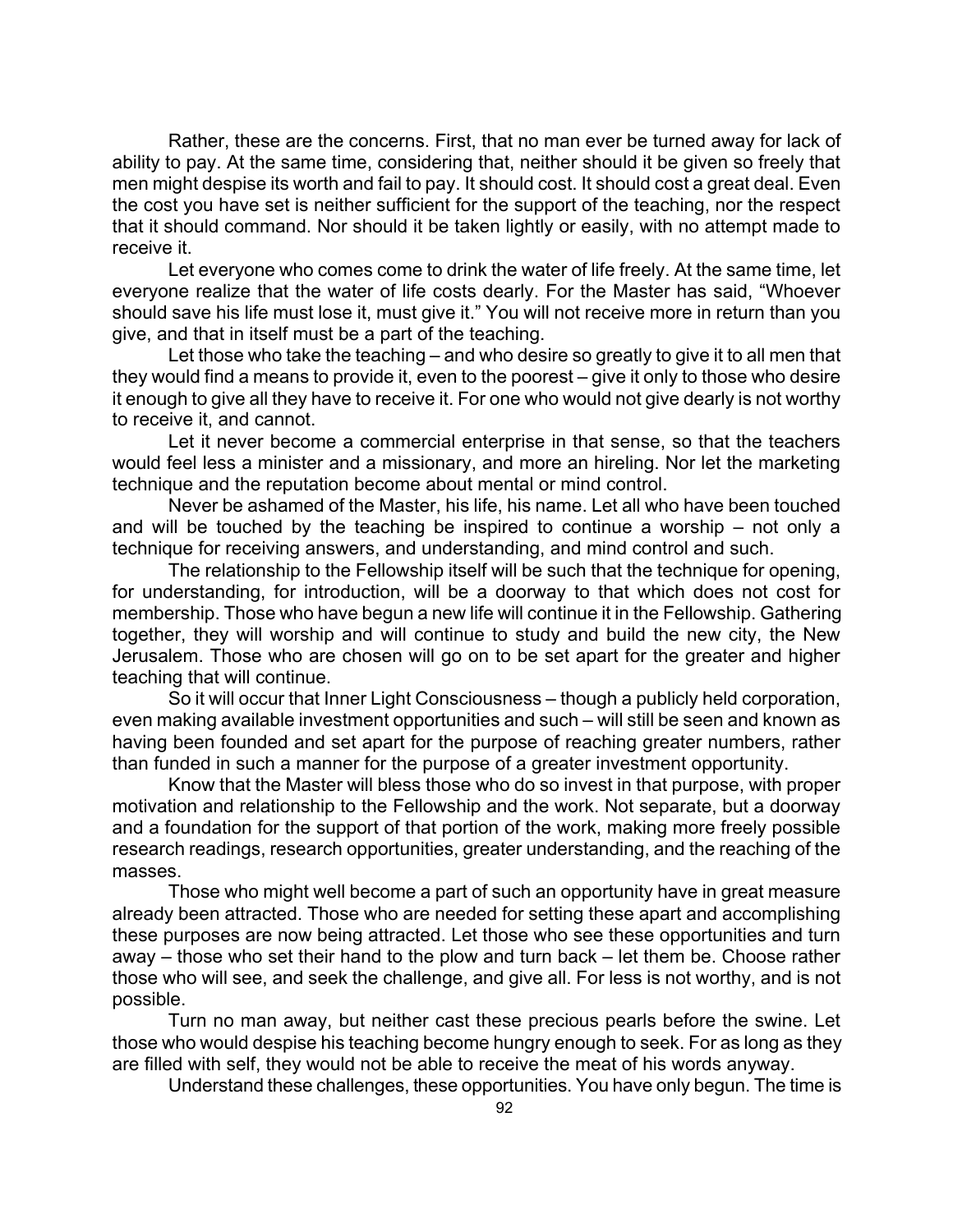short, but is sufficient to that you have been commissioned to do. Many of those who have been set apart for specific purposes, and have been called and are required of these things, have in some measure failed. So often, those among you have said, "It must have been his will, for it occurred." Not so.

Understand greater the Father's will. It is not his will that any should perish. Yet it is not his will to deprive any man or any soul of experiencing exactly that they seek. All will be held accountable for the manner in which they have used that set apart and blessed for his purpose. It has been given from these Records that where some are not in full harmony and complete accord, they will go out from you, for they were not of you. Then be not concerned with those who do.

Keep your eye on the goal he has set, turning neither to the right nor to the left. Hold steadfast and press forward to the mark for the prize of the high calling of the Christ. These are the patterns for the moment. Be about them, and see them to completion.

## Paul Solomon Source Reading #942 1977

Let us attempt to bring to your heart this understanding. There is for you to understand a law – a law that reflects the will of our Father, the law of the Father reflected in his universe that is observable in this manner. If all of you agree in your hearts as touching any one thing, it shall be so. But that agreement in your heart must be the setting aside of all else, and the direction of your interest and purpose must be toward the accomplishing of that task.

Now, if that goal, ideal, single purpose, singleness of mind and eye, of all of you who are of one Fellowship, be the establishment of this community, the acquiring of that property, the getting of yourselves to that place – then so be it. Do, and it shall be.

But if a portion of the consciousness is brought here saying, "The Lord has told us this," and another is scattered there saying, "We must accomplish that," and another is here, and another is there, you shall remain as you have – confusion in a world of confusion.

Where has been the confusion? For have you not been told even from these Records to prepare for yourself a place, a community, a city, and to set yourselves apart? The establishment even of a hospital there, and the School of the Prophets? You have been told to publish. You have been told, "Go forth to all the world and teach." Are those things then in conflict? They are not.

Well that you might come together and listen and hear the words of the shepherd set among you for that purpose. There need be the establishment of purpose, ideal, even schedule for accomplishment. But every day that is given to this and that together in a single day, is a day of waste, a day of prolonging the time when you will see the moving to that land.

Have you not heard? It has been said again and again. This is the time to carry the word to the world, to establish in your heart what you have to give, what you would carry to that place if you had that place. Until that be established, you must hope that you will not acquire that place and move on to the land. For what will you carry?

The time is now to establish that blessed hope within you, to demonstrate to one another in your lives the living presence of the living Christ – then to go two by two into these places. Find those, gather them together, teach them, and produce in their hearts a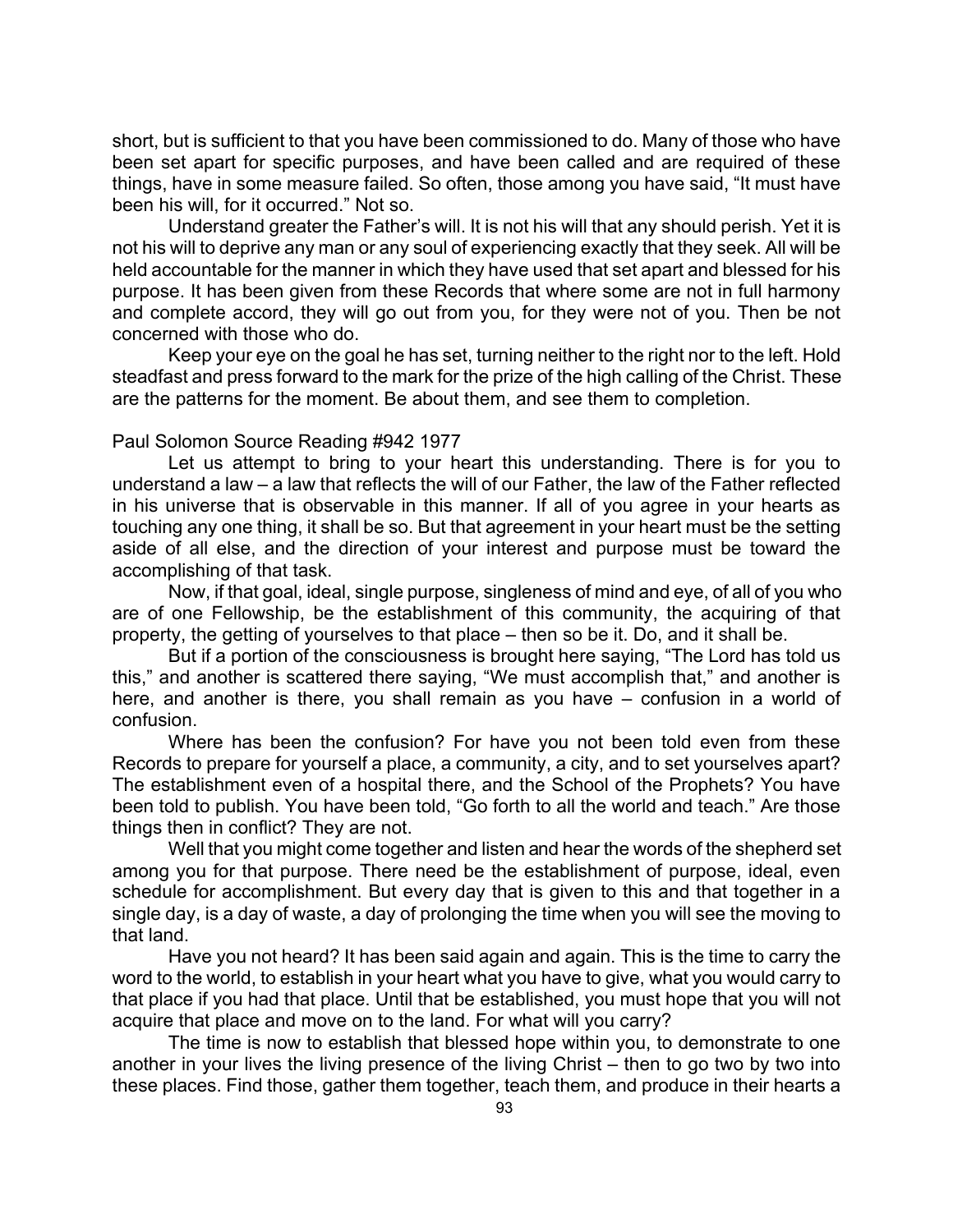change.

Cause this world to be aroused to a new knowledge, a new understanding, a new wisdom, a new life, a new awareness – the jogging of the memory. For there exists not one on your plane in this time who has not heard the message. Many need be reminded. Let your first purpose in this time be finding efficient ways to get you out from this place to reach the world, to teach the world. Do not go off into a corner and hide.

If you had that property now, would you not be there building, pouring your energies into that land? What would it take to get you back out again and into the world? Destruction? Is that what you wish to precipitate? Know what things you ask of the Father before you ask them. See what he has told you and be about it. When you are about that, then will he not provide that he has promised? Know that he will.

There are those who insist on reversing priorities, changing these things. Let them be about it, for the law is dispassionate and will operate as law to him who either harmonizes or disputes her. Understand that we are saying. It is not too early a time to establish a community, except if your energy be turned there and away from the first challenge given you.

Your first priority is stated in the words of the Christ, "Go ye therefore, carrying this precious gospel to the people, to every nation, immersing them in this truth." The result of that will be sufficient funds for the purchase of the land, sufficient interest in the people.

For who would go now had you the land? A handful? And what would they do? Consider all these things. Begin wisdom.

Now, set among you those steps that are priorities, for you must begin looking about these things. We are not suggesting that such a project be dropped. We are suggesting that the consciousness not be divided between this one moment and that another, and energy taken from that which should be accomplished.

Until you give your whole life, mind, heart, thought, all that you are to the carrying of the word, it will not be successful. Only a token effort is given, even at this moment, to the establishment of those teachers. And have you honored them? It is written in the Sacred Scriptures, "Blessed upon the mountain are the feet of them who bring the glad tidings of great joy." Let your people begin to honor those who prepare themselves, who give their lives to service, who would depart from this place to carry that gospel. Let them be recognized as the brethren commissioned. Let them not go out from here without your blessing.

Make this not an adjunct to your Fellowship, but the heart of your Fellowship. Let your people gather about them who would go out, and love them, and command of them that they carry their gospel, their love, their Christ, to every creature. Charge them with a great charge. Fill them with zeal and fire and send them out from here.

Be a church, as surely as those who rallied around the Master of Masters in that day. Those who saw him and touched him and partook of his presence in person went out to carry the gospel in that day. Ye are those people in this day. You are commissioned by the hand of the Christ.

How many in your world have heard his words given voice so clearly, have been commissioned to carry his gospel? If you are so blessed, then you are as well so charged with responsibility. Does the world know what exists among you? How can you sleep until they do? That is your commission, your charge, your instruction.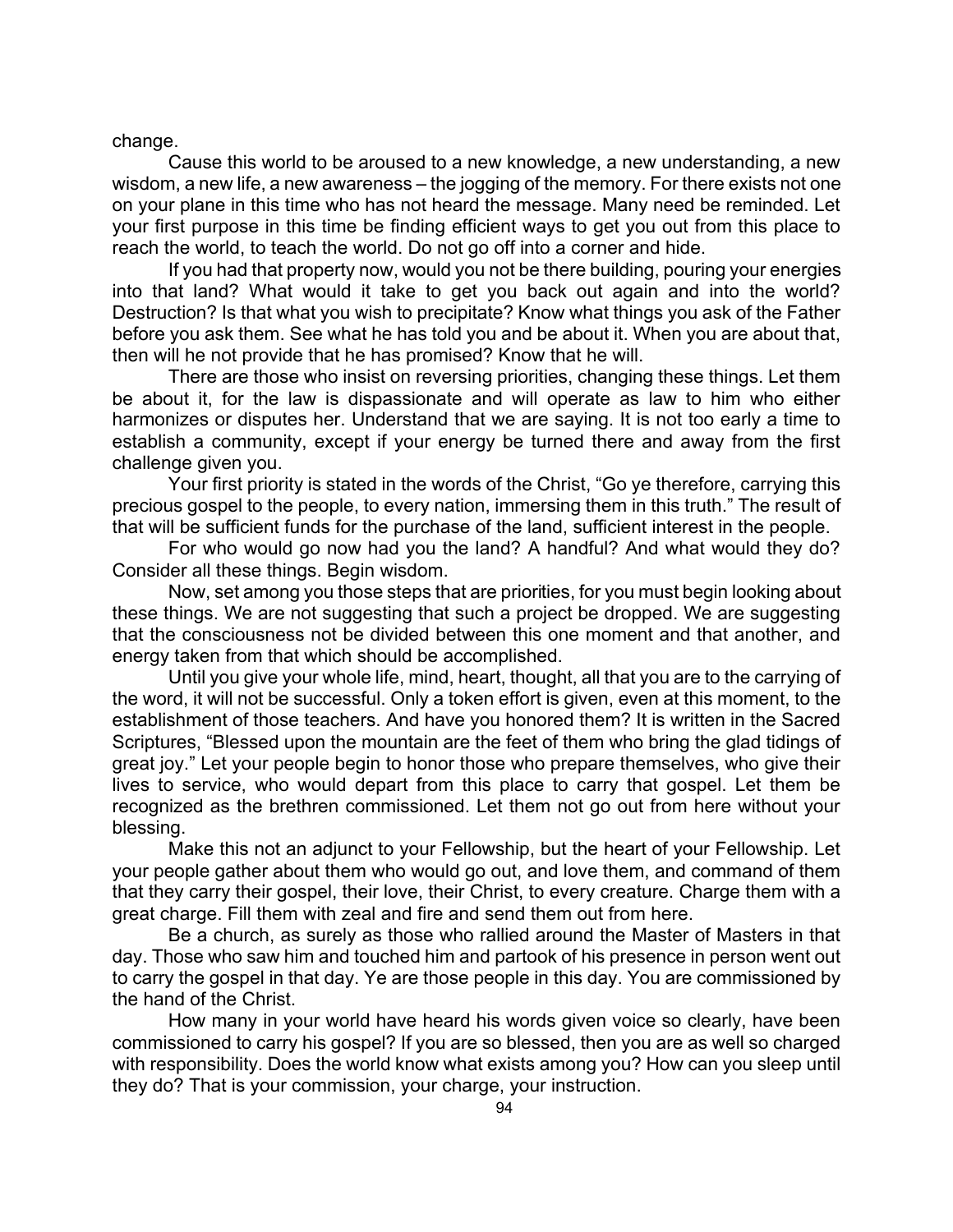Will you ask for discipline? Will you ask for techniques, exercises, things you can do for the self, self, self, self – to be more spiritual?

Go and tell the world that there is a place at the heart of God where man might listen and know himself, where he might know his relationship to God and his relationship to others, where he might be inspired and taught.

You have not recognized the gift. Until you recognize the value of the gold you carry, you are forced to spend it as if it were tin. Get all of the energy that might be given to send those teachers out to the masses, to stir such interest that all men may know.

Some among you may come bringing their gifts with them to secure that place, that land. But do not divide your energies in the doing so.

Bring you together. Let all of you look at all facets of life, all else, and set it aside for the time. Gather yourselves together and sit, pray, meditate. Then apply the first fruit of your thoughts, your energies, your time, as much as is required, to produce for yourselves a plan for causing all men to know, starting first in this place.

Do all in your environs know? Have all had opportunity to learn? Then go together, families of you, groups, to the places where you will speak. Go ye into every store, the homes, the villages. Speak concerning the inspiration that comes. As you give, it shall be given.

Put the best that you have toward the establishment of Inner Light Consciousness that men may be awakened to the first step in truth, the first step of that path toward recognition of the Father. When you come to a village, know those words of the Master, the Christ. Do not come expenses-paid, this taken care of and that, for he said, "Without script nor purse, go." Go without consideration of these things, for they will come. He will provide. Yet let that not be your purpose nor concern. Go!

Then as well, remain in those places. Remain until those be established in the work. Let not these who were born die for lack of feeding. Rather, stay. Stay and establish the work until centers of light, families that are strong, are developed and can continue, knowing how to continue the work. Go. Stay and live with them. Establish the ministry, for you go as missionaries.

Now, call together and commission those who will be going. Send them out as Deacons and Deaconesses. Call them Brother and Sister as a term of honor. For they are initiated into the family of the Christ. He said, "Who are my brothers and my sisters?" Those who join that family and do his bidding. These among you. Let that be kept for them who have received the laying on of hands, the commission, the ordination. And this shall become the First Order of Carmel.

Be not afraid to approach these things in a right manner, according to the understandings of your business community – except that all be done in love and not for gain, that all be freely given that you might freely receive. If it is freely given while you recognize its value, then you shall receive. If you give without regarding its value, you limit that you receive. Go then, in that manner.

As to warning, pitfalls and such, according to that you ask, be cautious of ambition among you in teachers, in leaders, in those who have ambition to become spokesmen, teachers, readers. When their words begin to reflect criticism, when their words begin to undermine respect, be cautious. Recognize ambition.

Be strong so that others set before you direct not your ideals, your love, your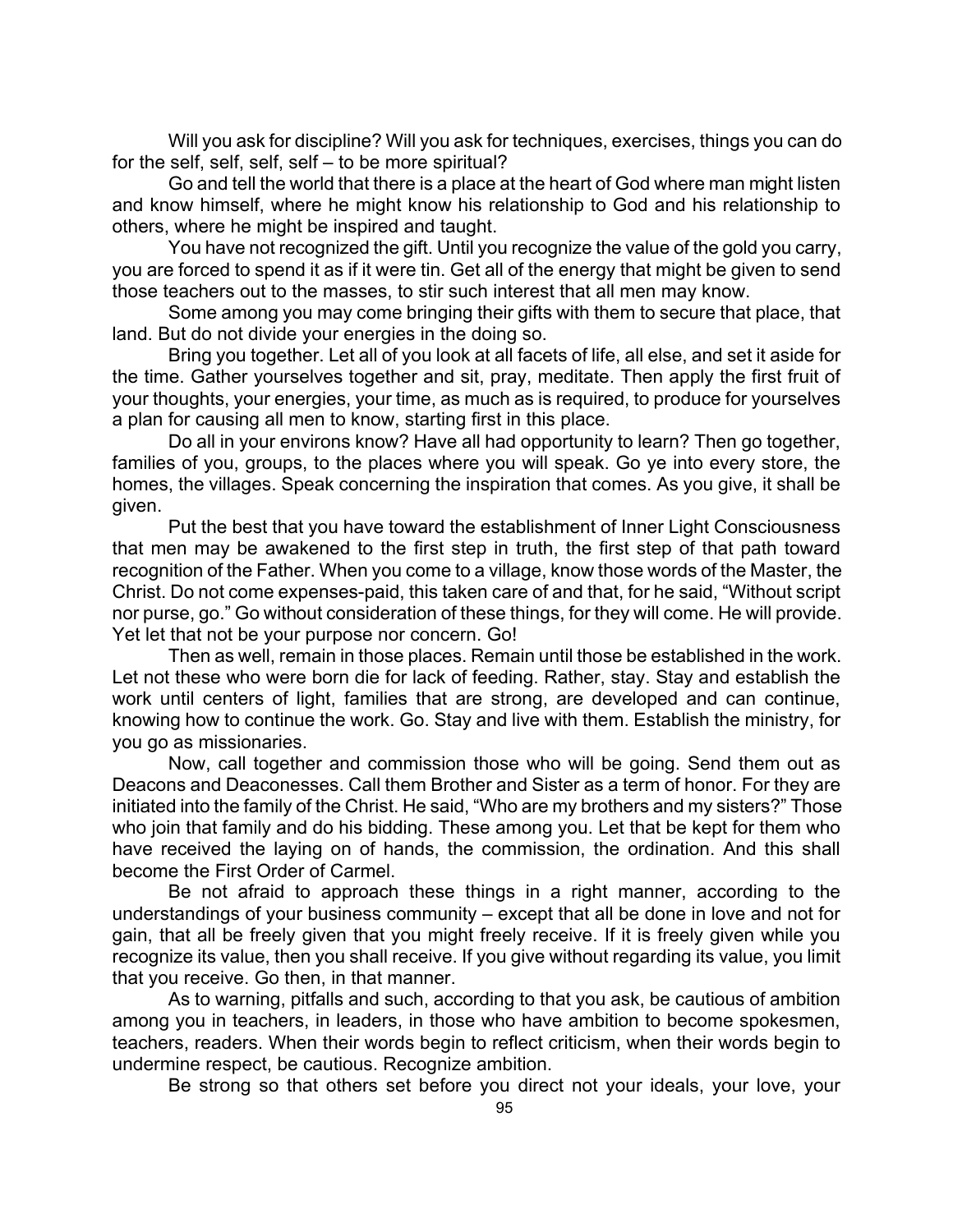receptivity toward the Christ. You will be tried. You will be tried according to those truths given you, those principles that you may apply. Use them. Be faithful unto death and receive the crown of life.

#### Paul Solomon Source Reading #952 1977

Do not at all presume to teach the laws of God until you have begun to apply them. Do not teach that others can feel love, happiness, the care of walking with God, until you feel secure and give God the glory for what he has done in your life.

End the consciousness of being saddened by the circumstances of life and feeling a victim in any situation. For you have not been a victim, not once. Set aside these beliefs and considerations, and participate with the Master in your life, and watch and see. Is it not just as surely true in your walk that every step has been carefully planned and put together? Not all reactions or responses to those steps have been healthy, but the opportunity has been there to learn and grow. Then end an era and end it now. End the consciousness of being a victim of circumstances, of life. And see the opportunity that is set before you – so perfectly well-planned to produce opportunity.

To whom much ability is given, much responsibility is required. And so it is with you. Not lightly can you take this matter of communication and understanding. Not until you have applied it well and demonstrated its ability to work in your life can you speak of it to another. Then consider the situations at hand as designed for that purpose, for the proving of those laws you seek to demonstrate.

Demonstrate your ability to see and understand another. Take responsibility within yourself. Understand that, until you can communicate properly, in love and with complete understanding, with others who lack ability to communicate, how can you presume to teach family therapy, communication, or Inner Light Consciousness?

Be about the obvious lessons that are before you, not just accepting and recognizing them, but taking them as responsibility. Know that to whom much is given, much ever is required. You are given in this time great ability to communicate, to teach, to lift, to inspire. But until you demonstrate that you would use to inspire others, it still will come as empty words, as sounding brass and tinkling symbol – without the living presence of love that cares for the other enough to listen, even when he is not able properly to share, to communicate.

Understand that if you would conduct a seminar, a workshop, an Inner Light Consciousness class, a teaching, a sharing – but would not put into it that energy that is required to give it birth – then surely it will be born without sufficient energy to be productive for you, financially or otherwise. In the conception of such a sharing must be the joy and love that is expected to come out of that sharing. Take such responsibility for giving birth, for drawing others, and let it become a living thing.

### Paul Solomon Source Reading #9190 1988

Your purpose in this lifetime is to develop as a healer, for your soul remembers a time when there existed the complete healer – the teacher-healer-priest – or to say that another way, the Initiate, or the Illuminati, or the Therapeutae.

We refer to the period of time extending from the early temples that were moved from Atlantis to Egypt, up to the day of those who were called "the wise men of the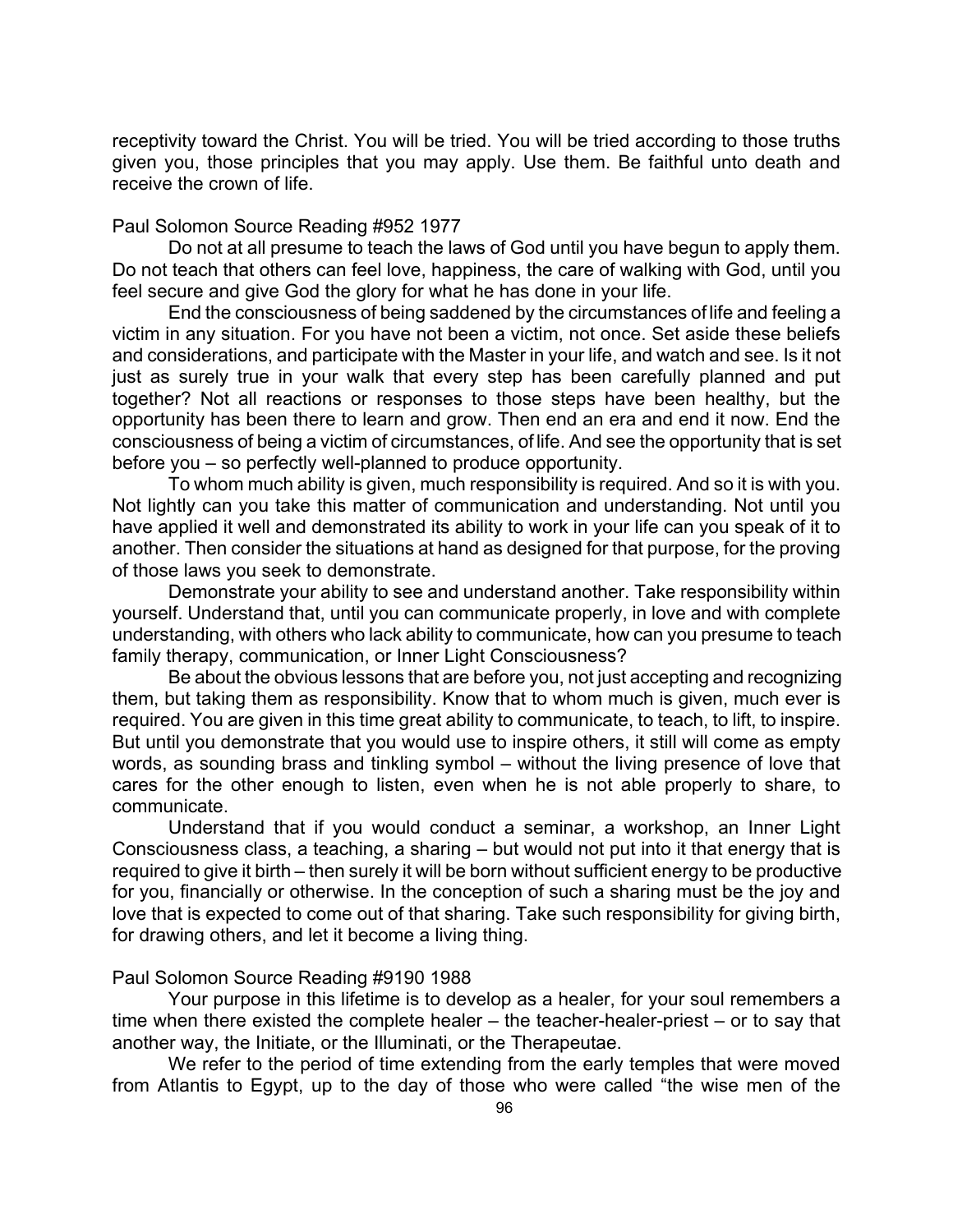mountains." They were responsible for the education. Not in the sense of teaching numbers and letters, but rather in the sense of teaching wisdom and understanding, or how to think.

These teachers were also priests, in the sense that learning how to think was a spiritual function. They were also healers because learning to think and to act in harmony with life and nature was the philosophy of producing health and healing.

Learn more fully all the methods of healing, but know that most important is the training of people to think in ways of wholeness – particularly the principle of the innate healer, the observer part of the mind.

There is an innate portion of the mind that is the seed of God within yourself. This highest part of the mind does not get caught up in, or concerned with, the affairs, concerns, worries or agitations of daily life. It simply observes, and finds somewhat interesting, the emotional concerns and conflicts in which the conscious mind can participate, producing agitation, anxieties, excitement. This portion of the mind, this Source of mind, knows well that it is all right.

Let a part of your healing ministry be to teach the principle that within everyone is a complete, whole and perfect presence of God, the Christ within, who is all right. Only to the extent that attitudes, emotions and beliefs are out of harmony with this inner Christ is there disharmony in the body. The purpose of all natural forms of healing is to restore the balance, the flow, the contact and connection between the body and its Source in the mind.

Become a teacher of self-love and self-worth. Those who have physical frailties tend to feel that they deserve these afflictions. They tend to feel a sense of guilt, a belief that the symptom is a punishment. Seek to dispel such beliefs, for there is no one who deserves to be sick. People who think that they deserve their symptoms, or that they are experiencing a punishment, have misunderstood the Law of Karma. All people deserve to be in harmony with God. And it pleases God when all people are whole.

We maintain disharmony only when we insist on continuing to condemn the self, to feel inadequate and wrong, as if we deserve the results that we get because we have in some way lived or thought in a wrong manner. While it is true that wrong thinking and wrong living can produce results, it does not mean that we deserve to live with the results. It means only that we need to begin thinking in harmony, in appreciation for self – that we must, in the present moment, totally enjoy life. To experience joy of life is to compliment God on his creation.

### Paul Solomon Source Reading #9378 1991

In relating to membership, can you be so bold as to tell this simple truth to those you go out to teach? "If you are participating in this workshop and expect results, but you are not a member, are not becoming a member of this Fellowship, then you are not fully participating in this workshop and taking responsibility for its life."

The workshop is a living thing which must change lives throughout the planet. While each individual must be interested in his own growth, he must also, in order to participate in any of these workshops, be loving enough, caring enough and prosperous enough to participate in making that workshop available to all those who can benefit from it about the planet.

Then make it a very strongly stated policy. "If you wish this workshop to work for you, then make it yours. Make this Fellowship yours and be supporting members of it. If you are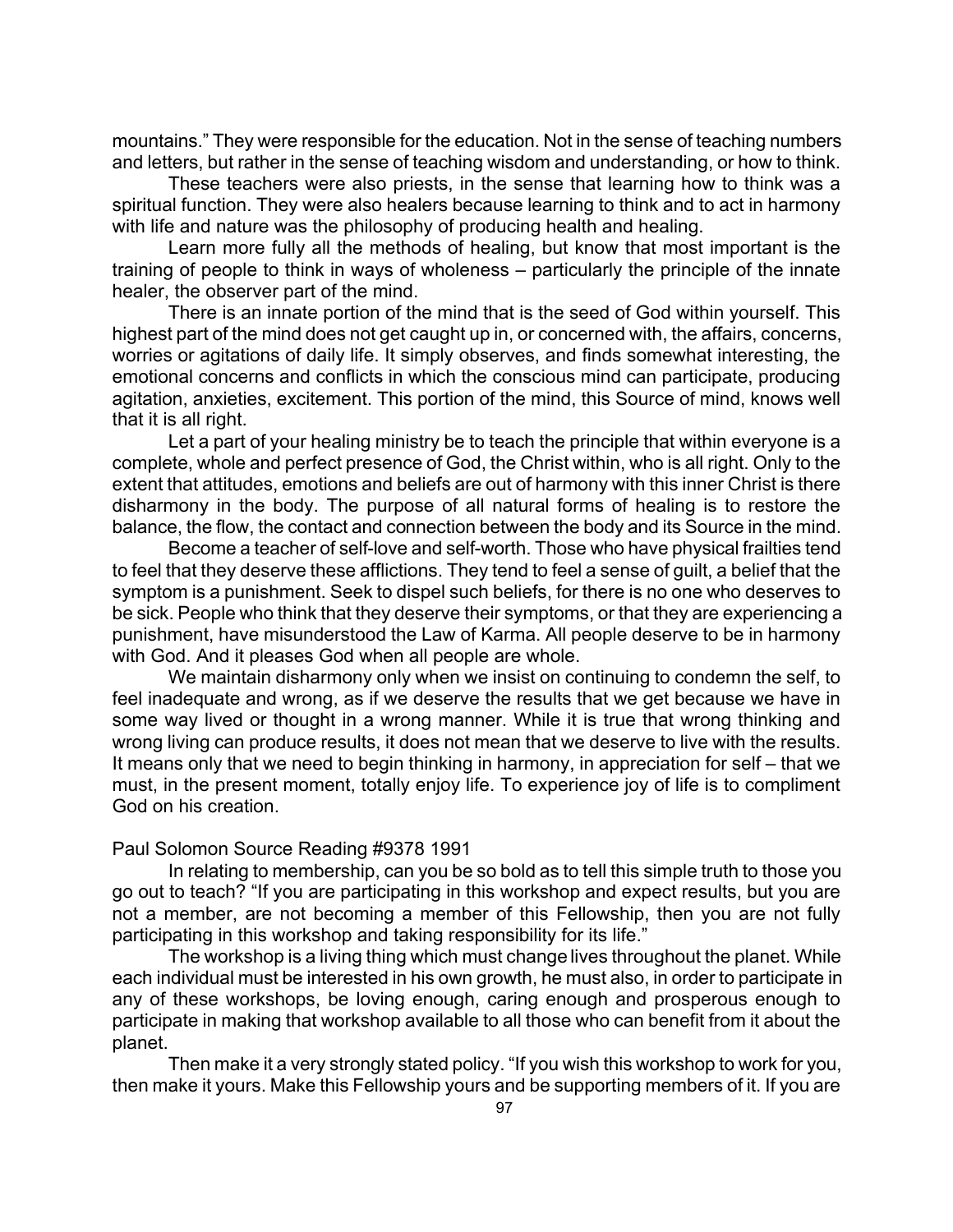not a member of this family, not a supporting member of this family, then you need not expect the results that come from participating in a group thought-form which is capable of changing this planet." Be not afraid to state the importance of membership in terms that strongly stated.

## Paul Solomon Source Reading

Know that each individual develops in his own time, in his own way. As you would see one seeking truth concerning that you know, then share with him. But if he does not seek or is not receptive, be patient and condemn not. Know that one day when the need is awakened, he will attempt and will seek. Pray then that truth will be available, that one will come, that the teacher will be there in that time.

Never should one attempt to impose on another that he has learned, even though it be truth. Rather, gently lead, with much patience. Give love, and condemn not. Only offer that which another would need. If you are attracted to share and he would turn aside, then wait. For one day, he will come.

Ever plant the words of truth – and leave the fruition and the harvest to God.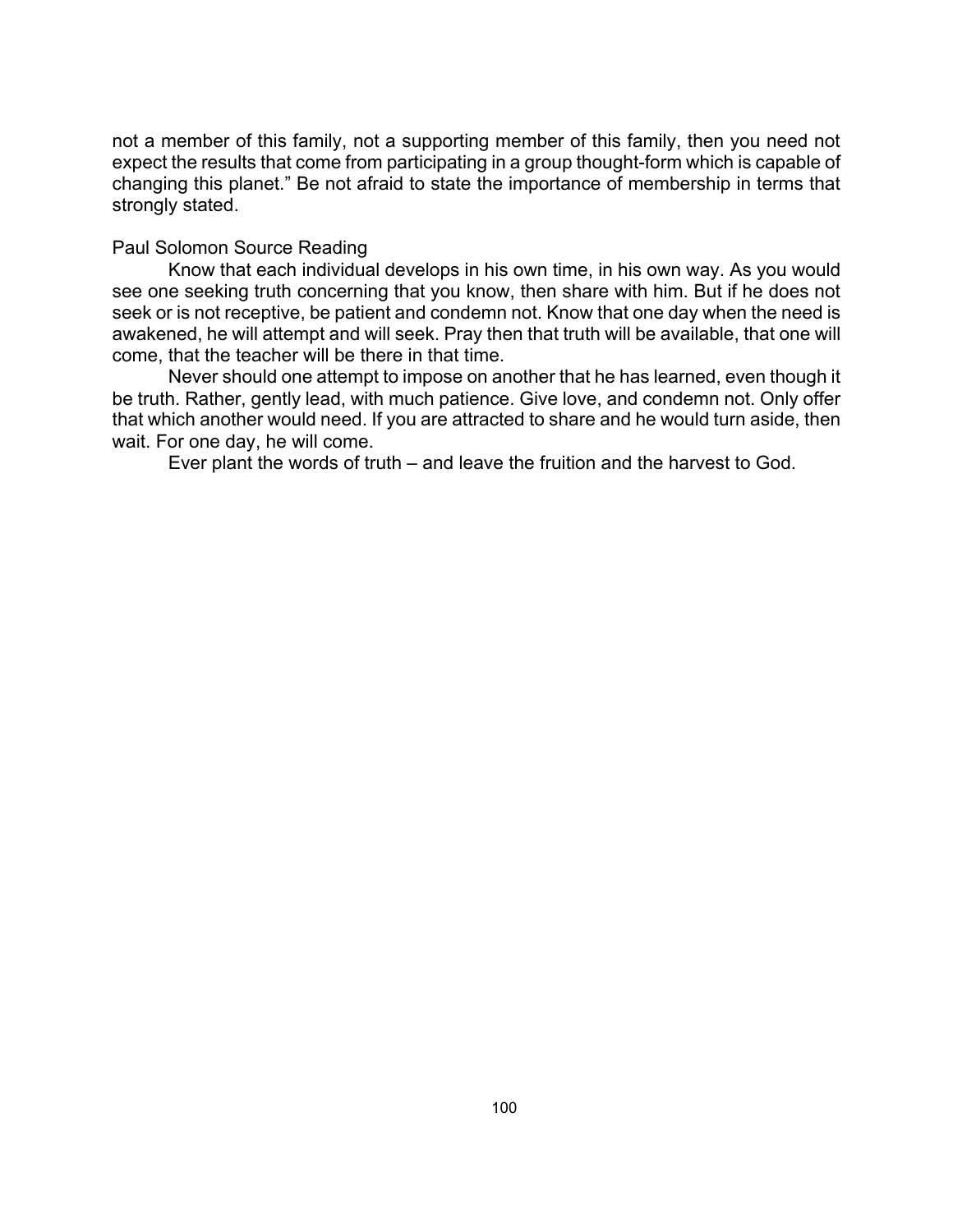# **Carmel Sounds Voice & Vision**

Paul Solomon Source Reading #9017 3/14/83

This channel has developed particular talent and ability as a spokesman and representative, one who would teach, speak and carry the message. He has been assigned a role in this day as a teacher, a Wayshower, and one to prepare a foundation in the hearts and minds of men for this coming time.

The role of Carmel Sounds is that of providing a facility that the whole world might hear the essential message bringing the birth of a new day. For it is the message itself that will open the door. It is a message that might break down walls, will reach fundamentals that will allow people of all faiths, of varying religions and nationalities, to hear the message of the Christ as he comes.

Then the purpose is to establish a facility for communication, for network of communication of the message throughout the world of the coming of a new consciousness, a new ruler of the consciousness of earth, the ruler whose name is Love, who is the Christ. That is the purpose.

As to the scope of the organization, should very well develop broadcast facilities, but not only that. The development should as well be of opportunities for those speakers, teachers, guides and counselors of the Fellowship to be seen and heard. Understand that the building of the communication network will itself only be facilitated if there are a group of teachers and guides who are regularly scheduled throughout the world for those opportunities, workshops, trainings, seminars and speaking engagements.

Do not let yourself be tied to the narrow scope of the reproduction of sound. Be as well involved in the establishment of a network through which these Fellowship teachers, leaders and speakers can be exposed. For it is through these contacts that the funding, which you seek for expanding the operation, will come.

Do not enter such an enterprise from back to front. Know surely that as these go out and meet and establish a change in the hearts of those they touch, those ones who attend such classes and opportunities will be those who will invest, support and encourage the development of that you seek to be.

Would do well to understand that there is not, should not be, so much separation between your Carmel Sounds facility and the Fellowship of the Inner Light. See it as this channel has said it: There is one body, and one is the head and the other an arm, a leg and so on.

The Fellowship of the Inner Light should be considered for the words in the name itself and what they mean. The Fellowship of the Inner Light is the collective of all of those in whom the light within has been awakened and who, because of that awakening, have fellowship with one another. That fellowship with one another is an exchange, a relationship, an interaction of mutual support for one another.

We would not suggest that the Fellowship includes every person who has come to call himself spiritual or of a new age. Rather, it consists of those who actually in practice extend mutual support, fellowship, assistance, interaction, a strong and interdependent network between one another, based upon the experience of the light within.

Then Carmel Sounds exits, and will exist, for no other purpose than the support of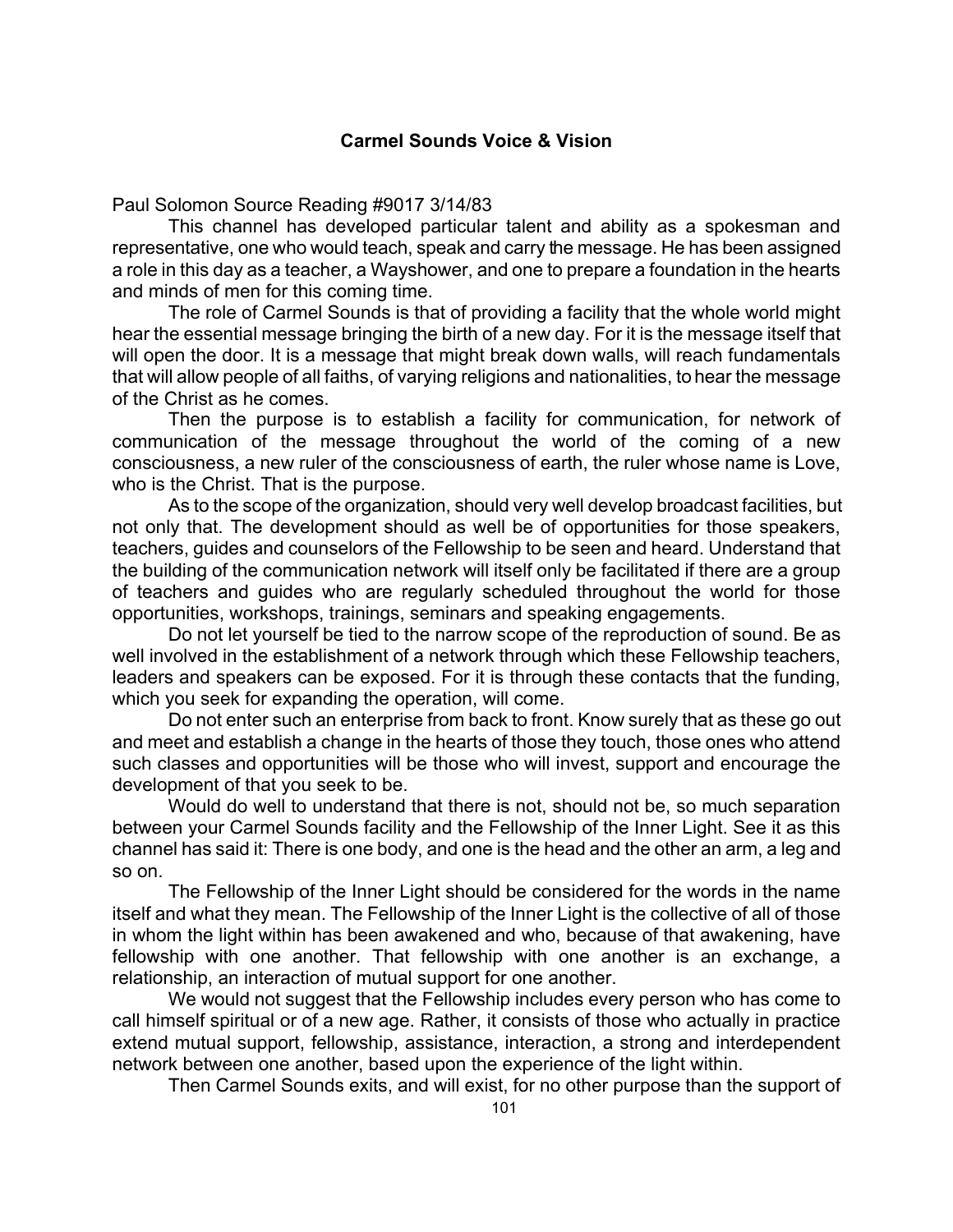such a Fellowship. That is the appropriate relationship between the two.

Be sure that there is harmony in the purpose of those who come forth and become a part of that support. Keep in mind, as has come from these Records, that all those who are allowed to be a part financially of this organization must also be supporters in the sense of getting the word out, working for and with the organization for its growth.

That is, those who would invest should participate actively. They should represent the communication facility in making the tapes and products available to others, investing themselves – the heart, mind, consciousness, time and energy – in that organization.

It would certainly do best that you not receive investors who cannot in good conscience support the Fellowship and be a part of the family. You would want it to be so. Then based upon this principle, rather than as a rule, you cannot invest if you are not a formal member of this organization. Keep in mind this principle. The investors should be those who mutually support one another, are part of one family, and support the work actively with time and interest in every way.

Set about these things and form such a plan of operation and focus, a vision commonly shared and discussed, until you are inspired toward it.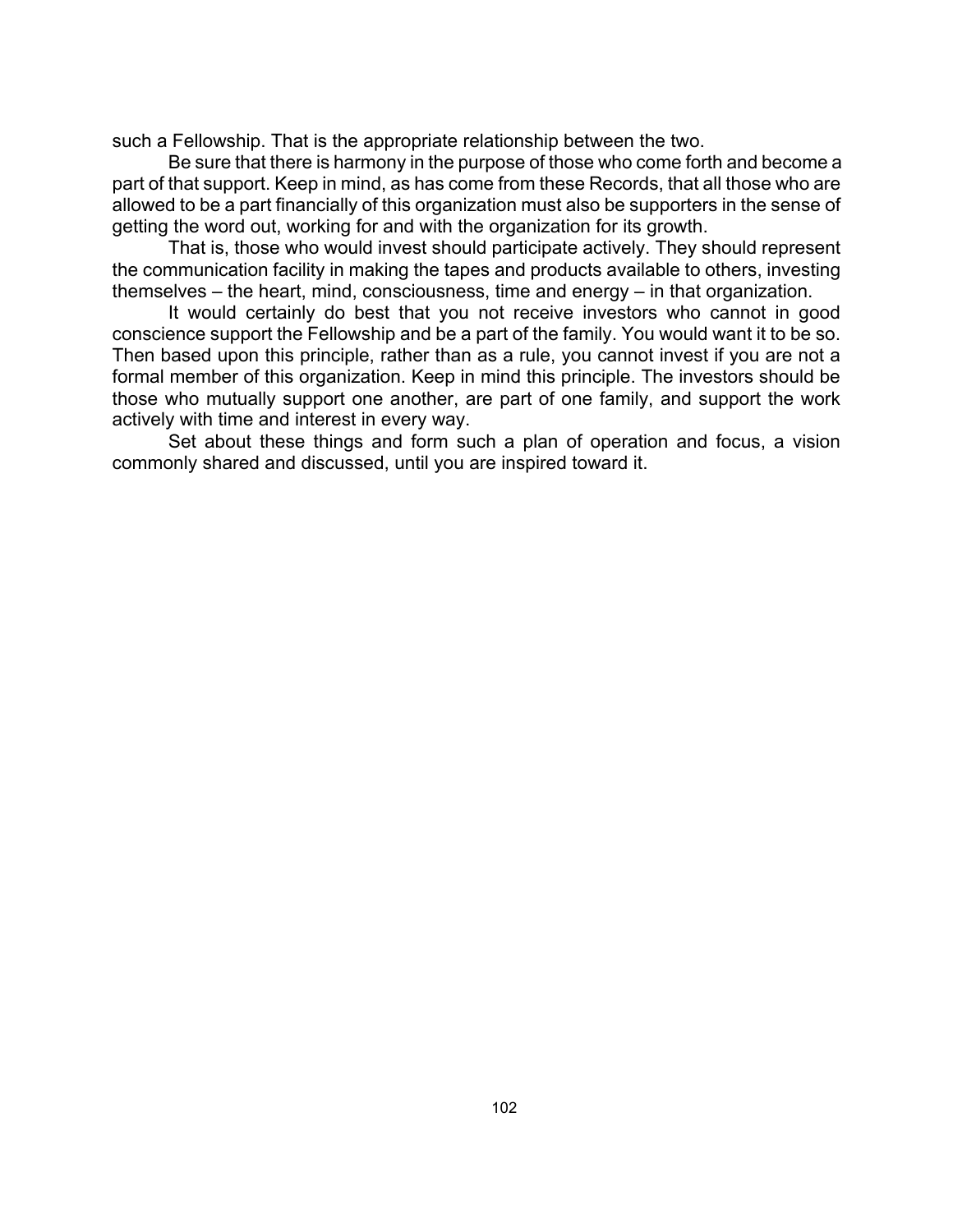# **The School of the Prophets**

Paul Solomon Source Reading #822 1976

There is provided here a storehouse, a treasure of understanding. All the world about you is starving, requiring answers, requiring attunement, requiring understanding that has been given. Yet those given responsibility for taking the message so rarely attune to the Source of it. Use the opportunity before you, so that many will be touched.

Understand the law concerning it in this way: Where there is seen a need and one has the ability to provide or respond to the need, that in itself is the calling of the Father to do so. Then take those promptings, urgings, the calling of spirit within you and respond to those who need what you have. It is the time.

The day is at hand for the re-establishment of the community of the Essenes like unto Carmel. There will come the time for the establishment of the School of the Prophets. Not the establishment of a college or university, or that you would see as a teaching institution at all. The School of Prophets was not that in the beginning, and will not be in this day.

Rather, see it in this manner: The School of the Prophets was, and will be, a place set apart in the mountains, in the valley of the mountains, for the gathering of those who would join themselves together in the study of the nature and will of the Father, for the specific purpose of ushering in the dawning of the new day.

Then let it become a part of your purpose in this time to study the community of those who were called the Essenes, the Expectant Ones, who ushered in the day of our Lord. See that there is in this time a dawning of a new day. The focus of that will be a group of those set apart, loving, caring for one another – and establishing such a central purpose as will be lifted to the dawning of that new day, or establishing the laws thereof, providing not only for self, but for others. They will become a center from which the Therapeutae will go forth, having learned the laws of healing, the laws of the Living Christ.

Study those Records as have been given and respond to them according to will and abilities. Use the talents and that you have learned in this time, being ever responsible for those.

Ideal for the development would be the area of the Shenandoah Valley, for the purposes of setting those apart – those who would live in harmony with the land and would provide for the time of the changes by raising food and such. But more importantly, let this not become a place for escape from the challenges that are a part of the changes themselves. Let it rather become a center of energy and light to which those might go, for preparation for going out into the world. Not a place of escape, but a place of attunement. So will it become then the School of the Prophets.

Seek a place and dedicate it, and let it be for the Master's use and directed of him, and in no other way. Let it not become a place for those who would escape, setting themselves apart and enjoying communion on the land. Rather, let it be for those establishing a center and encouraging those who would come and learn. Not that the School of the Prophets will become actively a public place, open to all of those who would come and study. Yet a portion of the community may be set apart even for that purpose.

The greater School of the Mysteries or the School of the Prophets should be known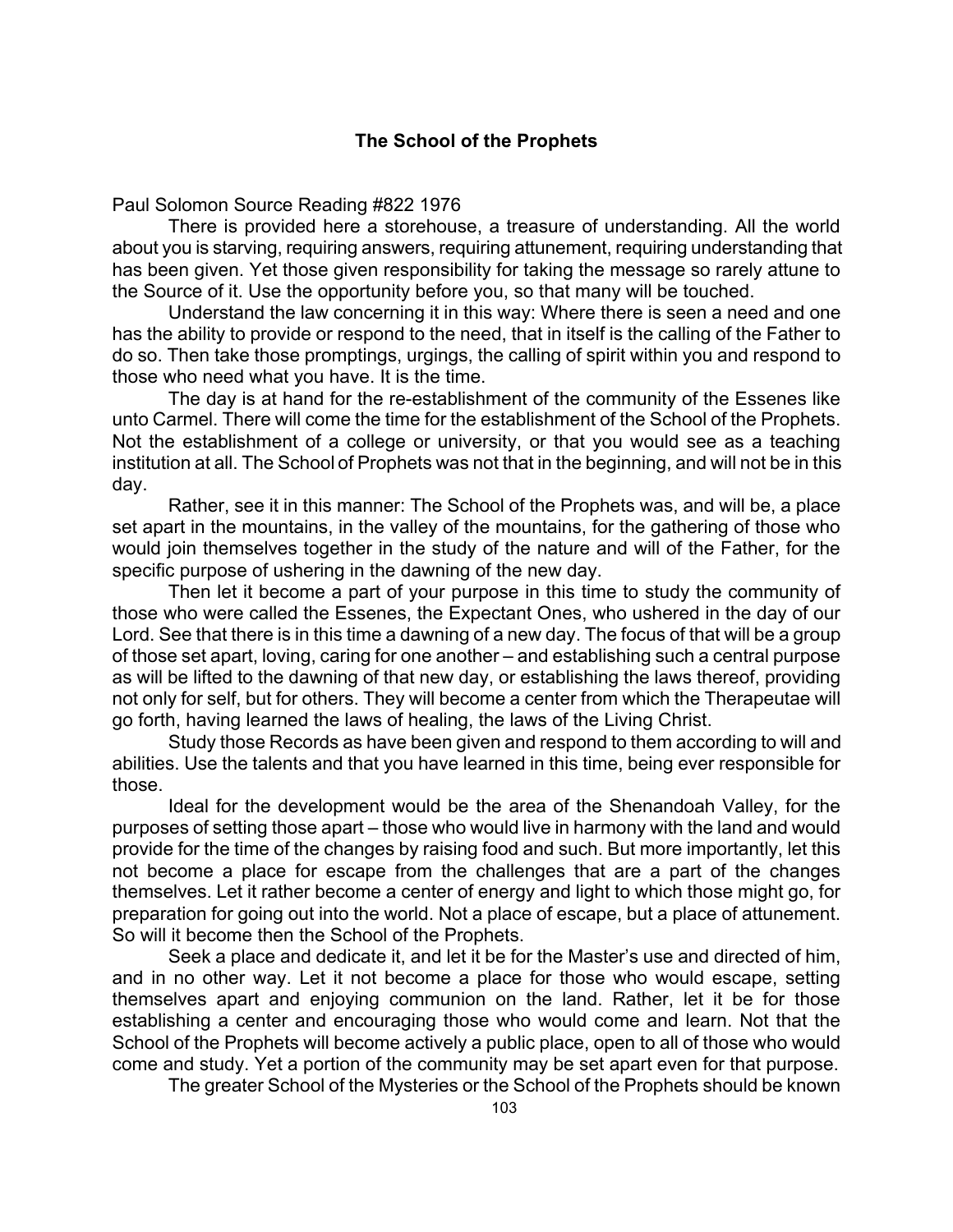to no man save those who are called of his name and come, those who have no other desire or purpose in this lifetime than to set the self apart, developing in the highest manner all talents and thoughts. Becoming, as it were, monk set apart, having no other desire of life than the development of self for his service.

These will then become the healers, the teachers and the prophets who will go out. That is, those who apprentice themselves to one in a particular field and for a particular purpose. Those who are drawn out to the Schools of the Mysteries whom no man knows. These types of education will begin to evolve.

The traditional institutions of this day will fall into the center of themselves. Then let not your concern be so much for degrees, as will have no meaning shortly after they are received. Rather, let your concern be for the understanding of life and its purposes.

How will this be developed? Get yourselves about those men who were taught of the Master and speak of him. Touch their lives. Touch their flesh. Be touched by them in this time, for there is a great gathering in this day, in your generation, a calling together of men who touched the wisdom of the ancients.

These things may be given from one to another, not only in the words from the lips and the teachings and the studies, but in the Shakti – that is, the touch of the hands, the meeting of the eyes, the opening to the consciousness. Touch a few of these and bring the understanding of it to the School of the Mysteries, as will become established there in the mountains. Quietly then, bringing these things together.

Allow that these words come to those who have ears to hear. Put a great portion of that energy and concern in the publishing of that already given, that men may begin to understand. Begin the establishment of the community of Expectant Ones in this day, bringing together with it a hospital and a school. You will be a part of the ushering in of the dawning of the new day, the establishment of a new set of ideals and values.

It is not so long until the structure of government in this land will begin to change and collapse. That you know as money will be changed in nature and in means of exchange with the collapse. But those who have established for themselves a system of values based on that which is of true value will be called "the people of the mountains." It is to them that those with less, those who have lost all else, will come for healing, for meaning, for guidance, for the establishment of a new order of things, for the new age.

# Paul Solomon Source Reading #844 1976

Concerning the gathering of those coming together in a sense of expectancy of the dawning of the new age, let these understandings come first. There is not upon the shoulders of one individual in particular the responsibility of bringing together this community, or group, or gathering of souls. Rather, the White Brotherhood itself is influencing the lives, hearts and minds of so many, and is causing a great gathering to take place. The souls of those particularly attuned to the dawning of the new day are being drawn within their own hearts toward a place, a magnetic place, a chakrum of earth if you will, a getting to the mountains, a gathering place of those who prepare for his coming and wait there.

Great groups of those whose souls, minds, the eye of the heart, are attuned to his light and likeness, who are called by name and hear him, are gathering to that area. The area of this country that is of the founding place or the discovery center, the heart chakra of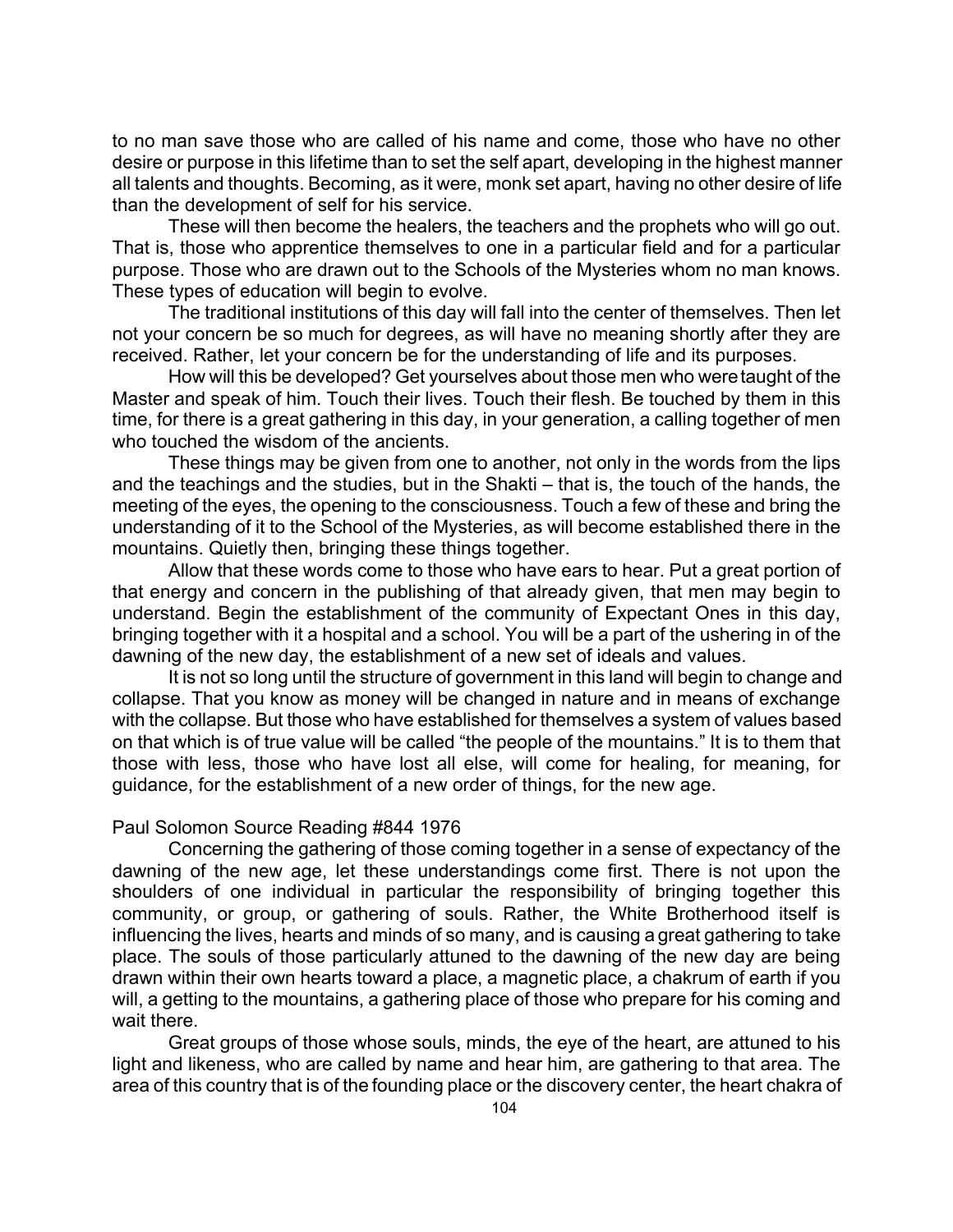this nation, the birthplace in the environs of Virginia, is as a New Jerusalem. Those who knew the Master and walked with him in the flesh have a tendency to be drawn toward their city. Not that this is the New Jerusalem spoken of, coming down from the sky, but rather the form in matter foreshadowing its existence.

The beginning of the community itself should be the establishment of the healing center. The School of the Prophets will naturally develop from such a cluster of cabins where those who have come apart from the world for the healing of the physical will be stimulated in the mental and the spiritual. For the physical, the mental and the spiritual are not separated, but are one and the same thing. The Temples will develop from this healing center then, and should.

Let your work be the carrying of the message to the masses, so that they begin to be intrigued with the thought and the ideals, and the purpose – the expectancy of going one step beyond. It will be called a retreat, but will go beyond to a spiritual retreat. It will draw quite a number of seekers coming out from the masses, quite a hoard of people to this area.

The channel should be responsible for that school that will be one step beyond, the School of the Mysteries. Through these Records, we will draw to you those who should be the teachers, sharing in that school in its natural development.

On the land, as you plan and purchase and develop it, you might follow this sequence as nearly as possible. Look for an area having facilities of running water, a cold and fresh stream coming from out of the mountain, not from a tributary, but a spring. Then include an area of water, as a lake, for the feeding of the land, for the water supply for the community, and for hydrotherapy purposes and such. A land apart, some distance from other traffic and activities.

Develop first that public retreat area available for the physiotherapists and teachers who will come, providing facilities for the triune development of man. Then set apart areas of privacy for your own removal from the world, for fasting and retreat, not available to the public nor accessible to them, but separated and apart. This area, separated and apart, will become at first a very small community, and then will spread to a portion of the land.

A third portion set apart for the Temple of the Mysteries or the Temple of Initiation. A smaller community apart and to itself, protected, guarded, hidden – for the separation apart from the world of those who will give their lives over many years to separation, to the single purpose of service as a monk, as a prophet, for the development there on the mountain.

Let these be the goals, the thought-forms, the dreams, in the establishment at the beginning. And get about it quickly. Very quickly. For the time is brief for the establishment of these purposes. The times of finance and sharing as you know them draw to a close.

You have sufficient time for the accomplishment of these things as described. But must be about them now, the establishment and the drawing apart, especially to the initial establishment of the retreat setting.

As to difficulties in bringing these about, see it and present it in the beginning as a real estate investment – a wise investment, not for purposes not understandable by others involved. Present the opportunity as a security investment, as a wise movement in the use of money for the development of land, for the planting of food, and even for a retreat setting for those who would come apart. For a portion of it would be, to outer appearance, a commercial retreat setting. As such, present it in such a way. Not as a spiritual quest or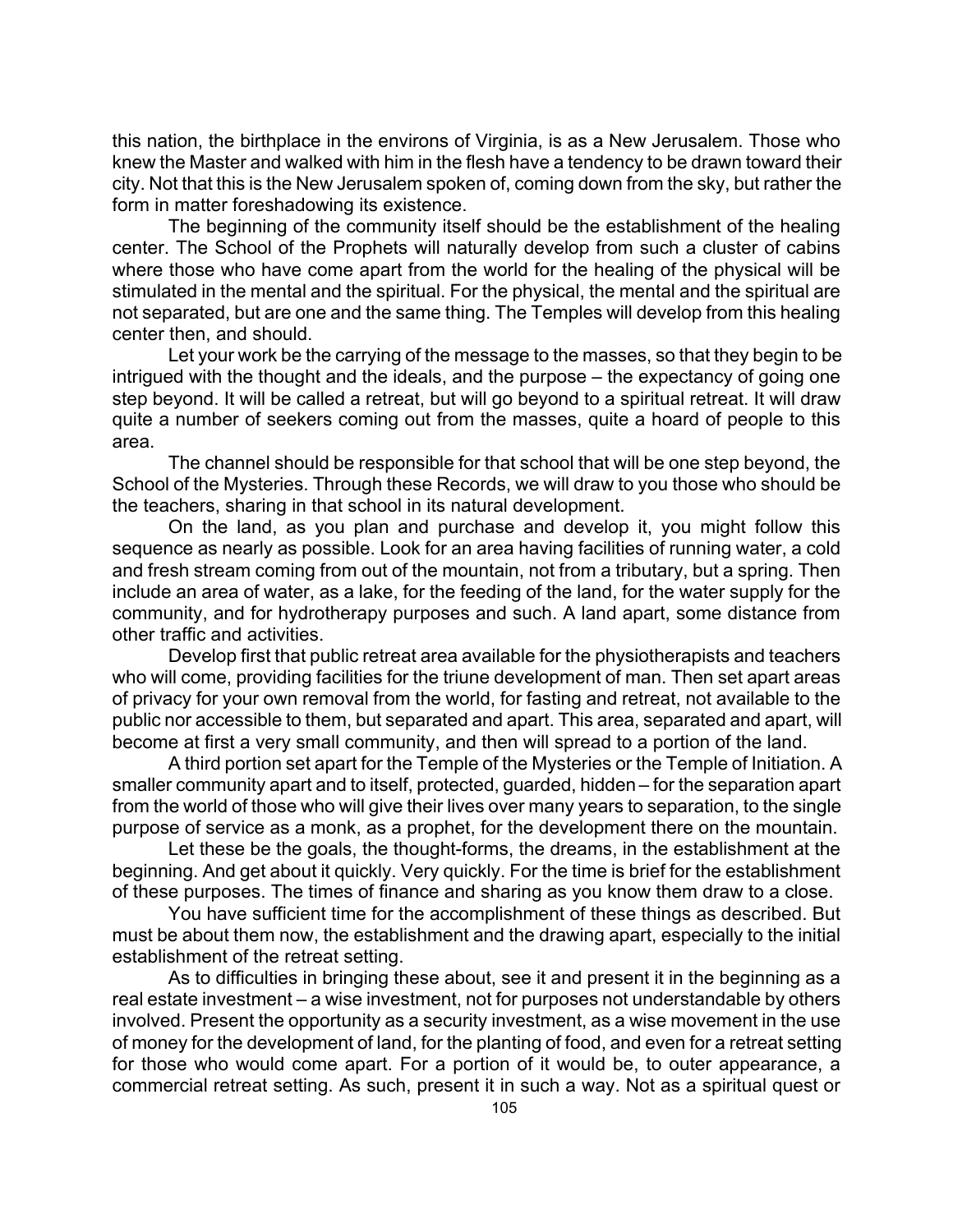unwise venture. Will be much easier to develop these things in such a way, and eventually will become a blessing to all involved, even these who as yet do not understand.

Now, know this: It is not the will of this channel, or one here, that we express concerning these things. We are, in these communications, an instrument of that Brotherhood of which you have been a part and are responsible to in their guidance. In their name, we present these things as present consideration.

# Paul Solomon Source Reading #9374 1991

We would ask you to read the signs as are set before you. As you came to this place for the establishment of the foundation of the School of the Prophets, being this first Seminary, you were required, seemingly by accident, to be involved in the literal building of the house, the church, this center, in which you would bring this school together.

Allow yourselves to be absolutely clear that a mystery school is a school of Temple Builders. While these things are an allegory, they also are displayed upon this stage of life as a drama unfolding. It was meant that, according to the perfect plan of establishing this school, in your time here, you should be involved in the very literal bringing together of materials to create the structure in which this school is born.

It is appropriate, at this moment, that it be a humble structure, even as the Christ was born in a manger. It is also meant that you recognize the treasure and the gold that is here, as surely as did the shepherds, and that you bring your gold, frankincense and myrrh to this humble altar – in your beginning of this work, you bring together your treasures, your assets, to build yet a greater foundation for the work that shall unfold.

Know that with each step of the unfolding of this School of the Prophets, in each term of those who are attracted here, there will be the opportunity to literally put together boards and nails, bricks and blocks, stones and mortar. Not that the focus of the school, at this time, will be the building trades at all, but the symbol and that which is symbolized are one.

You were brought to a time which produced some difficulty and at the same time allowed you to say of yourselves, "We have seen from on high, not through a man's action, but through the action of God. We have seen that God has recognized us as Temple Builders."

This is the communication from the Father, "You are my beloved in whom I am well pleased." This is the statement of the Source. You have laid the first stone of the foundation of the School of the Prophets. Let anyone who has not participated in bringing these materials together to create a sacred, holy space be about the Father's business and participate in that construction quite literally.

For as you do, as in the outer, so in the inner. As above, so below. As you create a structure, both of a building and of a process, take care that you build it on a firm foundation, in an orderly manner. Let all things in this school be done in decency and in order.

Take it upon yourselves to build this school, step by step, in every aspect – not pretending that you know the extent of the teachings that will be brought here, but knowing that your treasure is here and that this building will ever be an expression of a major initiation of your life.

To that extent, the laying of the foundation of this school has been absolutely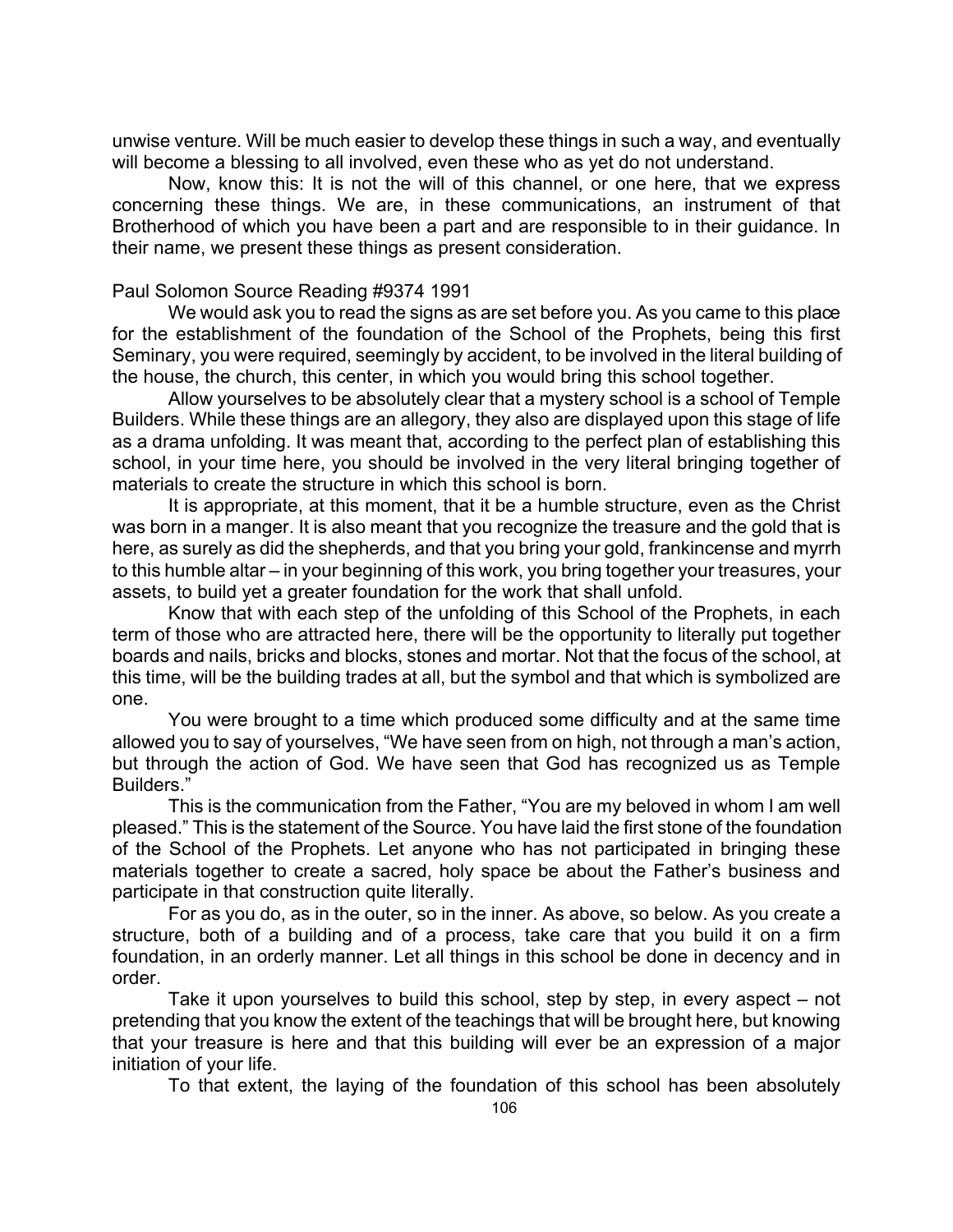perfect. In many other ways – some that are obvious to you, others perhaps not so clear – there have been movements toward building the very real states of consciousness and levels of the turning pools of energy, the seals within you, that you must lift from Malkuth to Kether. It is a process which has only begun.

We suggest that you consider these things. Few of you have learned the message and the practice of the relationship of servant and master. Learn to serve. Learn that if you cannot serve the Christ in the flesh of a person with you, one who can be seen and touched and whose needs can be recognized – if you are unable to empty yourself of self and become instead a vessel of service to the very real Christ in another – you will not have learned yet where Christ is. If you cannot see the expression of God in the eyes of the one with whom you must share a room, a house, a building, a program of interaction – if you cannot find the Christ both in yourself and in one with whom you have made a pact and covenant to serve – if you cannot make that relationship perfect, neither can you serve the unseen Christ perfectly.

Know that the exercise in learning both servant and master roles in this school is a cornerstone of the school. If you have not perfected it here and now, see that it becomes perfected. Do not discontinue your commitment to that role, to one or more about you. Serve those with whom you serve and do the work.

Certainly, absolutely, serve the needs of those who commit themselves as guides in finding your pathway to the Crown of Enlightenment through this school. If it could be so that the founder of this school be allowed to invest more money and time and effort in a commitment to provide the school for you, then you must rectify that balance for your sake – lest he be the primary beneficiary of the school.

Certainly, that is and ever has been true of those who have founded a school, have set aside other ambitions and possibilities. Should one pay more for the privilege of teaching you than you contribute to create the school in which the teachings may be shared? If you are not enlightened concerning these things, then you have not looked into the Records that are before you.

Do understand that the least of the teaching is that done in the classroom. Responsibility is learned by finding ways to take up the broom and mop, as they have been described. If you find books not being well kept, insist on learning and keeping them, or on finding one who is more capable. If you find a system that is not working effectively and efficiently, it is not yours to criticize and walk away.

Where you find the broom and the mop, pick it up and begin to clean the hallways. Take the task that is before you. Do it with all your strength and your mind. If you withhold from the opportunity even a small portion of your energy, your commitment, your dedication, surely you are not yet worthy to take up the mantle and to go forward in service.

Now, it is not expected – in this first portion of a school which has been telescoped, compacted into this short period to make it available to you so that you could move through the classroom experiences and the residential program in a reasonable time and manner – you are not expected to go out from here as initiates, as adepts, ready to take on the mantle.

Yet you are prepared, have been prepared in this time, to begin to notice the lessons as they come to you through the various teachers. That is, the teachers of all levels of life who come to you and provide opportunities, that you might pick up the challenge and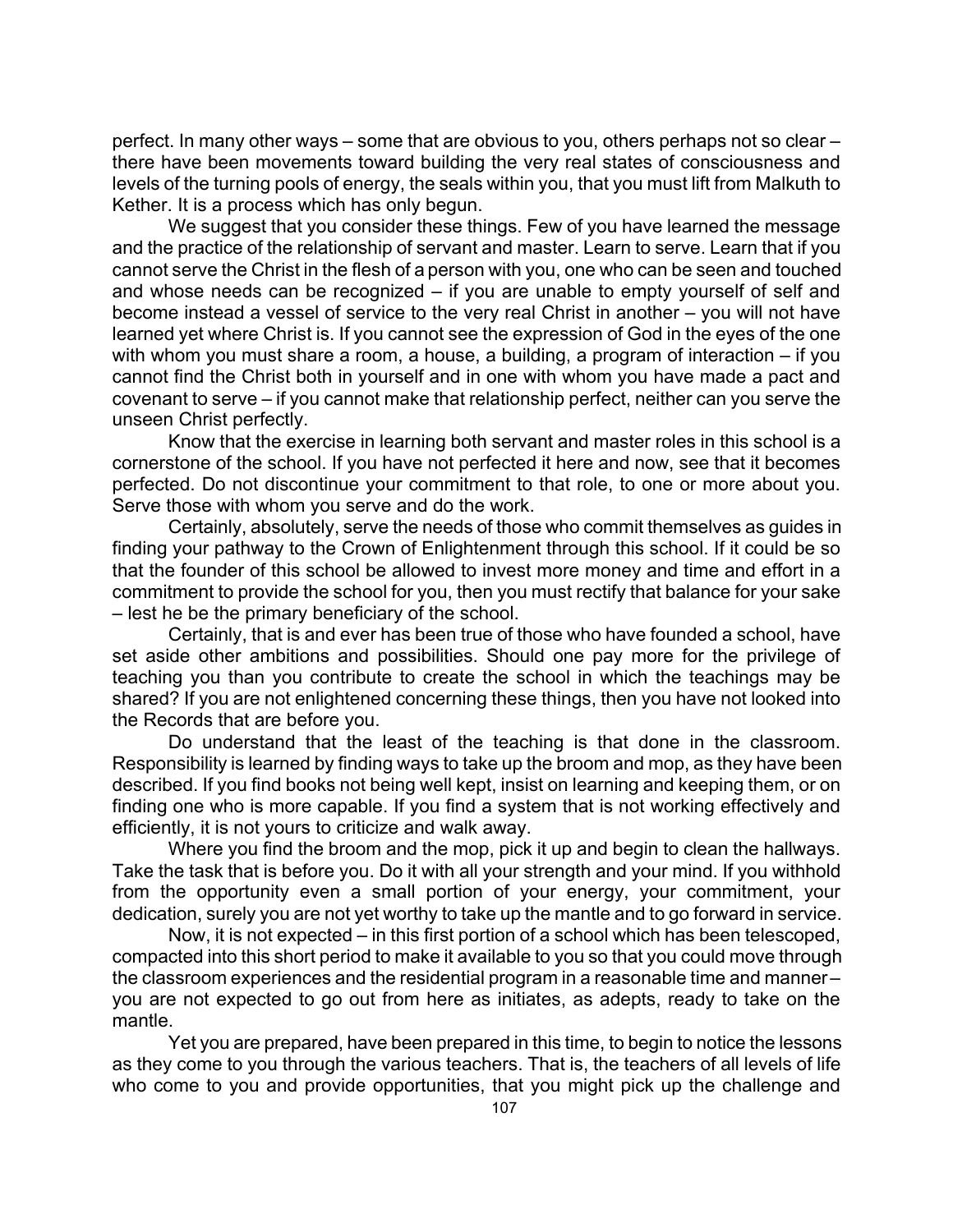create a more perfect situation in which to make a vehicle for the Lightbearers who will go out to all the nations carrying a word of joy, of hope, of resurrection of life, of healing.

Do understand that the work has just begun. You have been introduced to the principles which can lead all mankind, men and women and children as well. You have been introduced to the means to accomplish the search, the seeking. Do understand this promise given by the Master of Masters. "Those who seek will find." As you truly seek, so the doors shall be opened, and the lessons shall be presented before you.

Take them in. Digest them. Make them part of your being so that the teaching, the understanding, the wisdom, the techniques become a part of you, become flesh, become the structure of the temple that you are, the tabernacle that you are.

Realize these things. You have seen much that can be ordered more effectively. You have been given both enormous opportunity and responsibility to make the next phase of this school much more effective.

First, honor the teaching and the teacher. Know that the rites of initiation are established thusly. The initiate comes before the initiator bearing gifts. What gifts do you bear? You bear food, a piece of fruit or a vegetable. You bear clothing, a robe, a shirt or a handkerchief. You bear seeds of the harvest of the fields, of rice or of wheat. And you bear beauty, whether it be of art, or simply a flower.

These four things you bring to the feet of the initiator. These are brought for the purpose of saying, "In return for what you can reveal to me of the nature of opportunities, of the way of the path to seek the Source, I in turn promise the things symbolized by these gifts brought to the altar. With this piece of fruit, I am committed to feed you. With this piece of linen, I am committed to clothe you. With these grains of the fields, I am committed to your abundance and your prosperity. And with this instrument of beauty, I am committed to provide about you the things of beauty that make your life pleasant."

In such a way, bring these to one whose purpose is to introduce you to the greater teacher, whose shoes he is not worthy to unloose. If you would know the Master of Masters, then provide for an elder brother, so that he be taken away from the necessity of turning his mind and actions to business, and to the raising of funds, and even the planning and coordination of a school. Release that one who will channel direction. And require of him that his time be given to the channeling of direction and not to the handling of other burdens.

So will you build a foundation, not honoring a man, but honoring a path of the heart, the path of the Crown of Enlightenment. You make it possible for the school to exist. Take that yoke upon you so that there come after you those who will benefit from what you have experienced here.

Write of your experience. Speak of your experience. Speak from the heart honestly of what you see as a need to clarify, to build, to perfect, to manage wisely the time, which others will spend here after you. Let it be to your credit that their experience will not be easier than yours, but much more effective. Your task is to become the pillars of the Temple, Joachim and Boaz, strength and beauty, married as the pillars of the temple of this school.

From the perspective of the witnesses who are gathered here, witnesses to the power of the creativity that is the seed of God in man – who overshadow this school, and are a part of it, have established it as a school of initiation – there is this message: There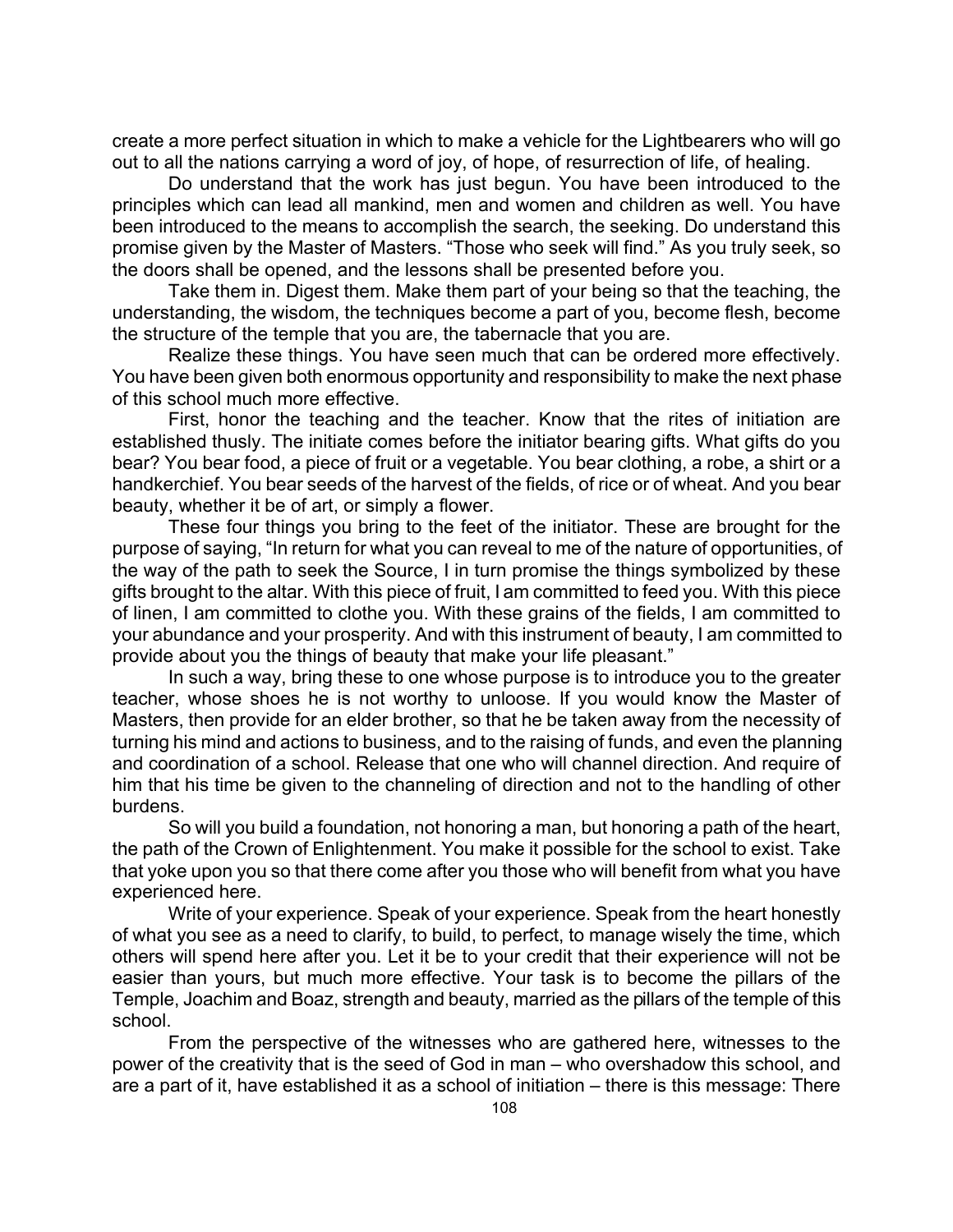are those among you who have been a part of earlier schools, established at the time of the ray foundation of this third world, and from the time of the ending of the world of Alta, when the Manu went out. They established together the Temple Beautiful, the Temple of Sacrifice, and the Temple of Initiation.

Some of you were awakened in the Temple Beautiful, and it is that which resounds within you. It is that which you respond to. There are those of you who were awakened in the Temple of Sacrifice. There you find the importance of perfecting the physical body as a temple of the spirit that would dwell within it.

In this time, the three Temples must come together. This school must be a temple not only of initiation, but as well the Temple of Beauty and the Temple of Sacrifice. This is the time of the integration of those schools, representing the three parts of man, as in the logo that has been provided you from this Source, the descending triangle and the ascending triangle coming together in perfection with a diamond containing the lap of knowledge, of wisdom, of learning.

We pray, as witnesses to the power of the creativity of God through you, that you will comprehend the opportunity that is set before you, for this small group. We do not overstate it when we say that you can be, you have the opportunity to be, and you stand at the threshold of being, those who literally alter the course of the history of mankind, who stop devastation and destruction, while yet the Mother is alive. If you take the challenge that is before you, you will establish a means of ushering in the dawning of a new day, the building of a New Heaven and a New Earth.

It is, of course, not only on your shoulders that we place this mantle, but also on the shoulders of those that you go out to touch. You must be such that the radiation around you, the auric field around you, must be in such harmony that those who come in proximity with your presence will know that they have been touched with the divine touch. Even if they do not understand it, you will find them looking, perhaps in a startled manner, to see what passed them by, when you pass, even brushing their auric field.

See yourselves in such a manner. You are carriers of the Christ within, who now waits to be born in the nine months that are before you. Allow that the gestation be completed and that you be delivered of a child, which will be the Master of the masters of this school. Make it what it can be with your commitment.

As you go out from here, let yourselves be responsible first for the foundation of the home base, the establishment of the School of the Prophets. Understand that there will be a time, and soon, when the School of the Prophets will be moving to the countryside, into a retreat setting, in a wooded area, away from the city here. Still, a sanctuary, an edifice, the Temple will be maintained here, a place of interfaith worship as it is meant to be.

There will be two sites. The one will be a retreat center, which also should house the School of the Prophets, and would include with it cabins and dormitories. Would include a building for worship and for the activities of teaching and learning in the School of the Prophets. Such a property will be a bit larger.

Here in the heart of Virginia Beach, there will remain a worship center, a local center. It will remain the mother church, the home center of those who establish Fellowships everywhere.

There is much study to be done in the coming months. You must become intimately familiar with the scriptures of the world, from the "Bible of Bibles." Absorb it. You must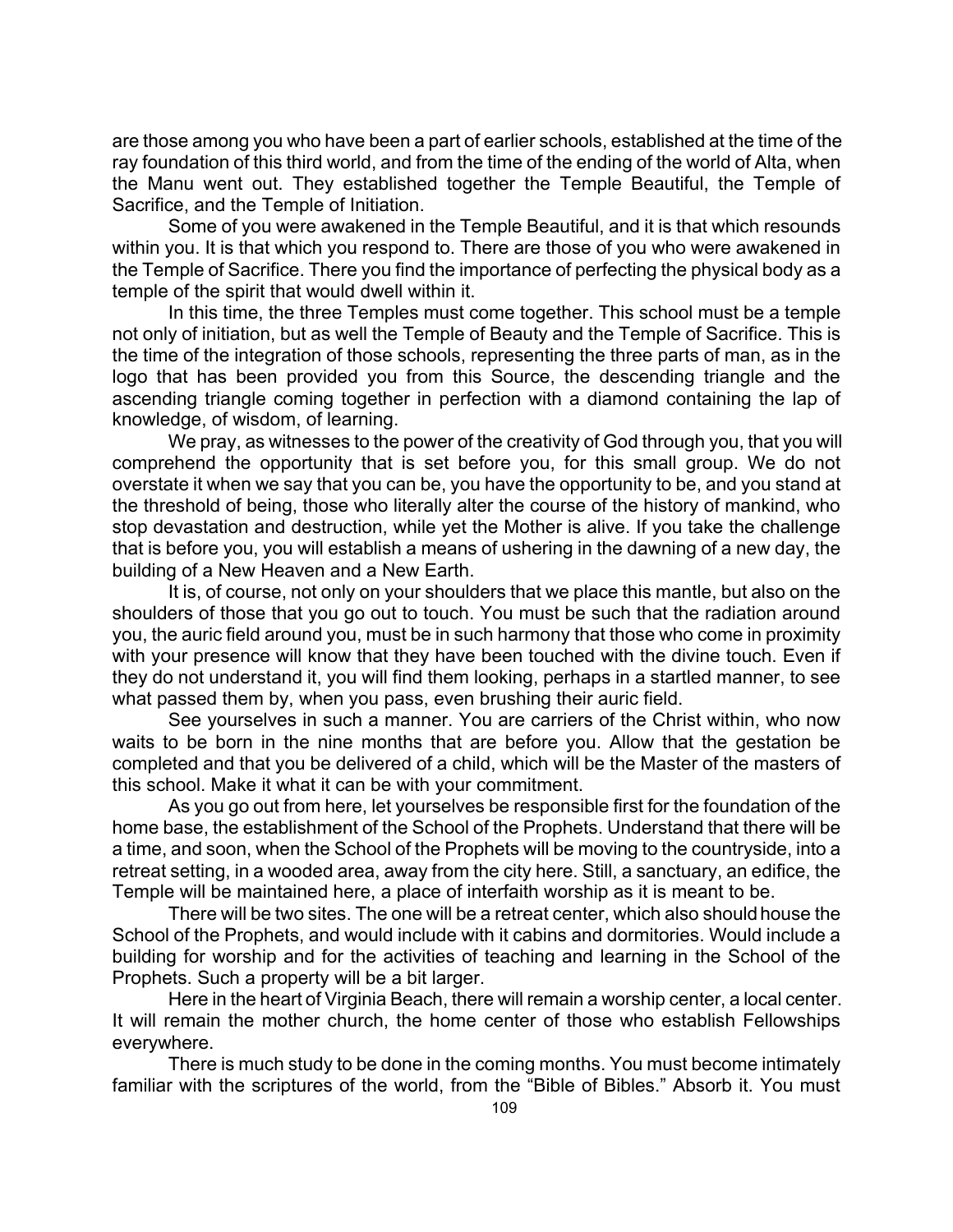become intimately familiar with the monumental work called, "The Secret Teachings of All Ages," by Manly Palmer Hall. Absorb it. Make it a part of your being. Not that you will teach such deep philosophy, but that you be informed and have the confidence of knowing what the mystery schools through the ages have accomplished.

Do accept his message, the message of Manly Palmer Hall who has said that the dying God will rise again. The schools of the mysteries will be established again, and the opportunities of those candidates for initiation. The initiates and adepts – their chants will echo once more in the sacred halls of the mysteries. See that you make it so, and honor his prophecy that sounded the death knell of dogma and the rising of tolerance and love and the supreme worship of this planet that is the footstool of God.

# Paul Solomon Source Reading #9378 1991

Concerning the building of a foundation of this school, let us state the priorities in this manner: First, let us establish a pastor of pastors, a shepherd. The word bishop is not an inappropriate term, though you may choose not to use it for its association with ecclesiastical authority, for that is not the purpose.

A pastor of pastors, whose work it is to shepherd, to encourage, to teach, to facilitate all those who have been tried in the fires of the School of the Prophets and have been found worthy to go out from this place to carry the teachings, at first in the forms of the workshops which you have established, the consecutive initiatory workshops, but then going on. Each of these ideally suitable should establish a small family, a worship family, for it is essential in the establishment of these centers.

The cohesive factor in the Fellowship in Virginia Beach is the fact that you come together on a Sunday morning to worship in a joyous and a new way – a way which does not emphasize condemnation, guilt, fear and punishment – but upliftment, reassurance, the establishment of self-worth and self-esteem, and above all, offering the possibility, a direction and path toward a personal, experiential relationship with Source.

In establishing that pastor of pastors, it is his task to commission those who go out and give them instruction, encouragement and continued teaching. It is he who would establish the Seminary, as it will continue to grow and be a cornerstone of the establishment of a School of the Prophets.

In addition, let us add an educational department to be advised by this pastor of pastors. He must not be saddled with the work of writing all the manuals and participating in the correspondence teaching as it goes on, though he will participate, oversee, advise, pull these together and feed the pastors in the field.

There must be a continuing education department of this Seminary. This is an immediate priority, perhaps highest at the moment – the establishment of the quality of this twelve-month teaching program. Understand that while you are establishing this for those who have gone out, you are at the same time creating and making available a twelvemonth initiatory teaching course for people in several family centers, even by correspondence.

This work itself, the establishment of a twelve-month initiatory experience to be repeated on graduate levels, will be the mushroom of growth in the Fellowship. It is this which will most greatly support your work, if this is done well.

At the same time, so that you feed the Seminary students who have gone out, begin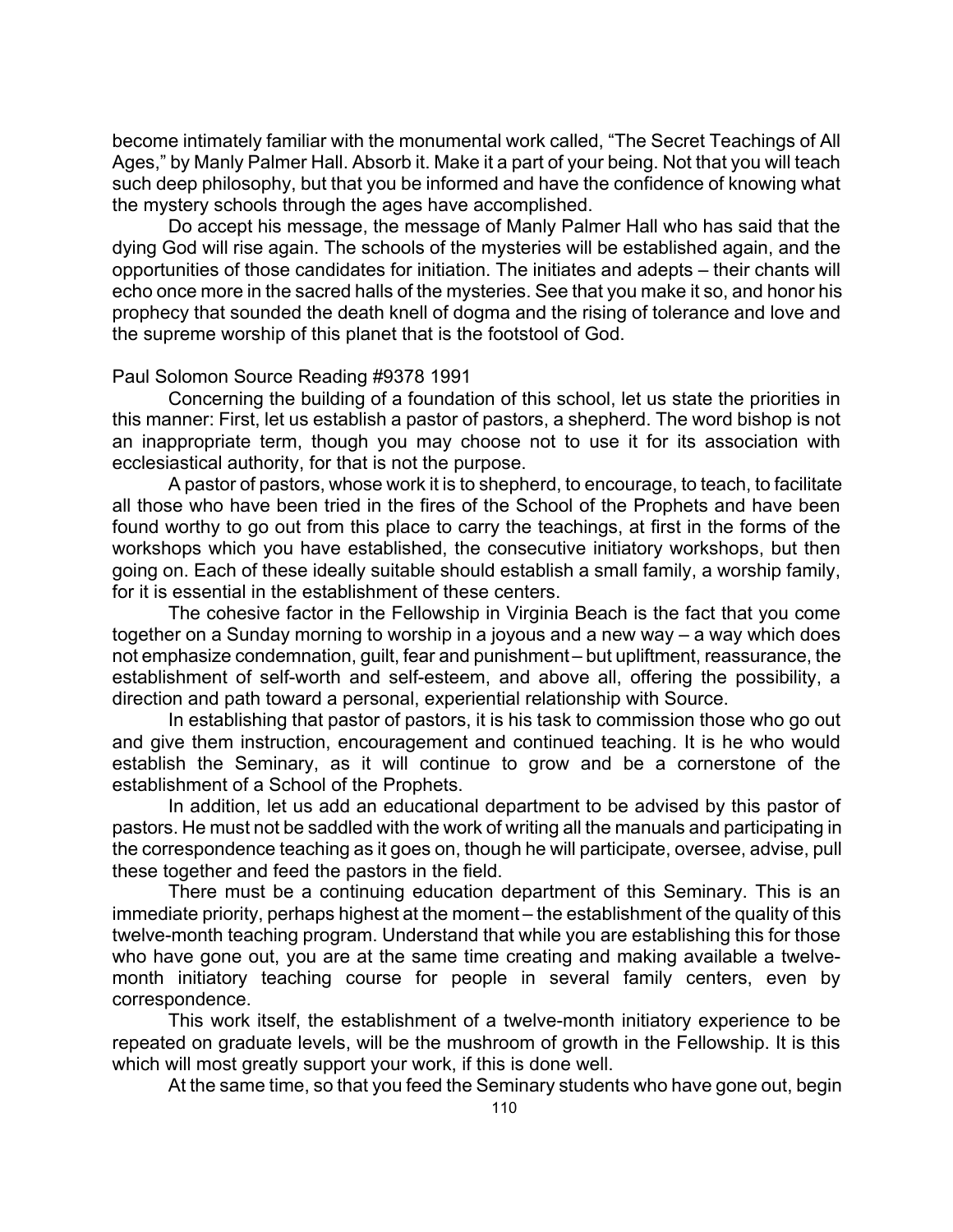to communicate, to declare that there now becomes available here a correspondence work, even for those who cannot meet with a local family. Begin to make that work of such quality and value that this becomes the most full participation in the Fellowship available to family members throughout the world.

When participation is at this level, the income also will match this level of feeding the masses, for it will be a constant, continual, daily feeding of those who commit to growth. Be not afraid to proclaim that these teachings form the foundation for a School of the Mysteries in this time.

Even though you do not undertake at this time to teach to the masses the esoteric arts and sciences of the ancients, you are teaching, through this process of initiation, the most effective tools for living a life which will allow individuals to overcome fear with love. This done, they will build new bridges across the brains and in their own minds, and will begin to think in a way of enlightenment. Create these as priorities.

### Paul Solomon Source Reading #9400 1991

The purpose and ideal of a mystery school is first and foremost the absolute perfection of character of the individual who through purity of every level of being makes the self available to be a living temple in which the Christ and only the Christ will dwell.

It is the purpose of a mystery school to sacrifice the separate self, what you may know as the personality entity separated from Source, to kill all within the individual that is not born of God, flesh of his flesh, spirit of his spirit. In so doing, you would provide a vehicle in which God incarnate may dwell among men. This is the single purpose of any school of the mysteries.

Having established this, it is then the purpose of that perfection of the initiate that the planet be provided with an individual personification of the Christ, which will lift the entire race a little closer to the Godhead. As one is transformed by the perfection of the final initiation of the mysteries, the entire race known as humankind and all lesser races are lifted a degree closer to the ultimate manifestation of their appearance in creation, their expression in creation, the perfection of creation. This is the purpose.

What are the essential qualities of character and development for one to be admitted for mystery school training? Simply – single-mindedness. The candidate for initiation will in all cases, without exception, be one to whom all things other than being incarnate Christ, have lost meaning—accept as tools of expression of that presence of the Christ in the world. The preparation for one as a candidate of a school for the mysteries requires that such a candidate be among those of whom it has been written, "Many are called, but few are chosen." Chosen ones are those with whom there is developed a consciousness that there is no choice in life but to accept the challenge of fulfilling that destiny to be the Christ.

Much more may be said about preparation. Little else needs to be said. One who is prepared is prepared to set all else aside – goals, ambitions, and particularly the sense of a right to what one might call a normal life. Such interests as others take for granted will have fallen by the wayside of one who is an appropriate candidate for initiation.

The greatest living example of a mystery school exists within what some might consider rather sordid conditions and surroundings, although it is absolutely a place set apart, surrounded by a veil of holiness, which is impenetrable. It is not set in a pleasant countryside setting, nor is it of the nature of a retreat. Rather, it is a house of discipline, of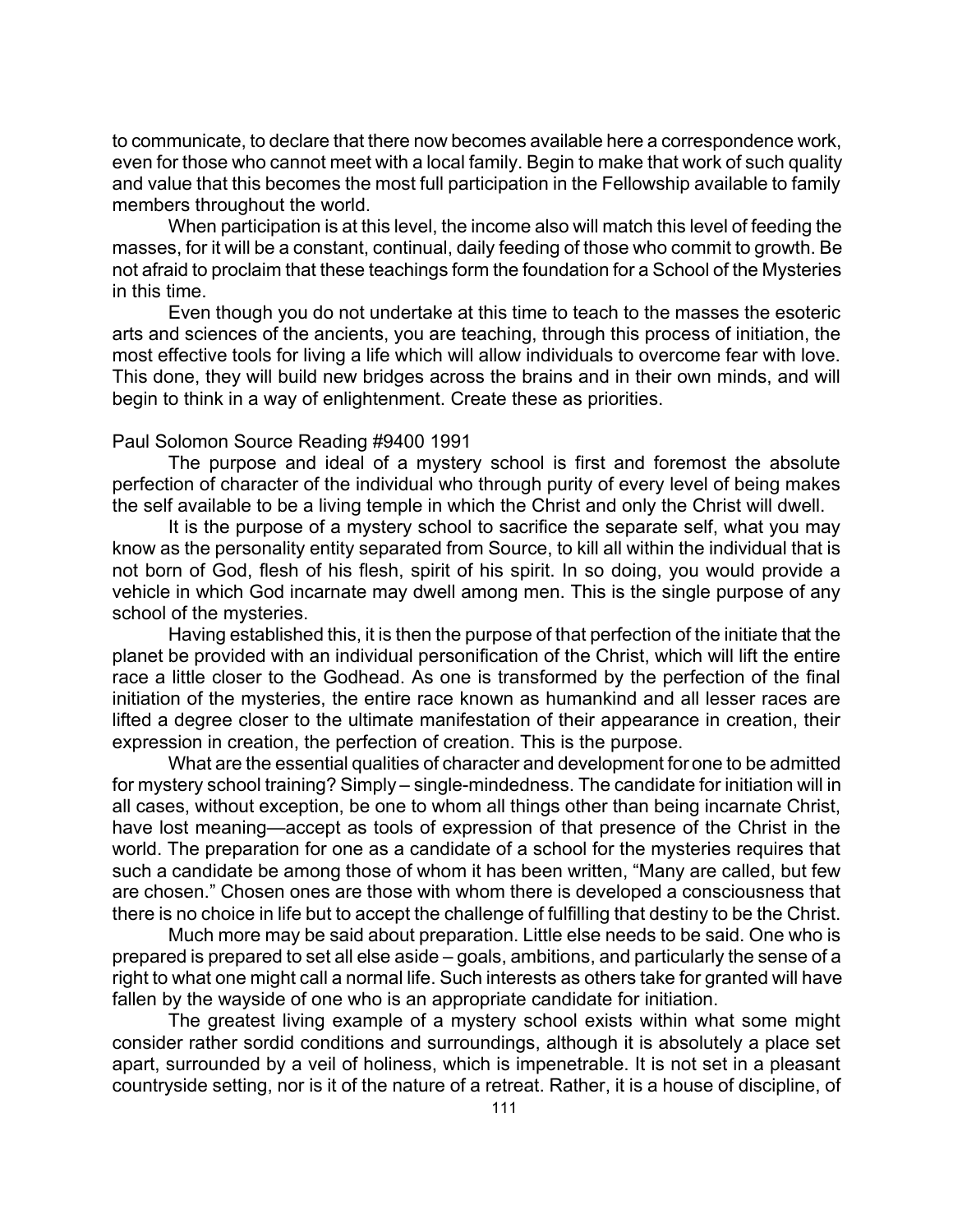purity, of commitment, of very strict adherence to an unusual level of commitment.

The requirement for entrance is absolute. It is the setting aside of all else, save marriage to the Christ, the Holy Spirit, commitment to a personal relationship with that being, service to the Source and to mankind, and the eventual indwelling of the Spirit of Holiness which allows that one become the embodiment of the Christ.

 In consideration of that, it could be said ideal that a mystery school be set in a place apart. It must be beside a stream of running water, ideally in a wooded setting, a rather isolated, or somewhat isolated, community of dwellings for those who are committed and who will have given literally their entire lives to the initiation into the Order of the School of the Mysteries and of Initiation.

It would include an initiatory temple of appropriate dimension and appropriate focus of energy and vitality, as a heart center built upon the crossing of lay lines of twelve – essential to its vitality as built over a spring of this sort, and to the proportion of the temple in man or of the golden mean, the golden section.

 In such a school, you would find that center or retreat site, campus if you will, one of seven. For there are seven valid schools, each with twelve teaching initiates and twelve orders of initiation on seven levels of teaching. Such a school would accept candidates for initiation in the very traditional manner of those who set themselves apart. Not necessarily in the public eye but in their heart as becoming monks or nuns, sisters, if you will. While celibacy is not necessarily a factor, the primary factor is the setting apart of self for life. Precisely that you would find in the nature of the orders of a monastery or a convent. Though not with the religious trappings necessarily of such, only that level of commitment.

We use this as a simile – a manner in which you might understand that one would enter such a school with that same seriousness of consideration and commitment by which one becomes a novitiate of an order. Then after the time of the novitiate, becomes a committed student, a brother or sister of the order, ordained into the order, a deaconate if you will – and is understood by the self and by the order to be a commitment for life, literally.

Take the model, if you would, from the simile we have offered – the seriousness of the commitment to the life of the monastic or convent order. It cannot be less and be a school of initiation, for the reason that an initiatory school is a school of degrees. As the degrees are taken, the life is committed to the exercise of that degree and its purpose. And the initiations of the degrees will continue throughout the lifetime.

One does not enter into a mystery school to study, to graduate, and to go out to a separate life. One enters a mystery school as an order for life, of life, and accepts that initiation as a commitment of life.

Then the orders have their work. Every order has a work in the world whether it be a teaching work, a healing work, a work even of entertainment but with a higher purpose – a work of training, of discipline, even of such as politics, diplomacy, the educational system, and other systems of the operation of society on this planet. The orders each are committed to a facet of life.

The schools, which are seven, are schools devoted to either arts or sciences, religion or education, the science of learning, of healing, of leadership. And each of course contains within it the twelve colleges of life, each being a university.

Then such a school is an order set apart. However, those who go for study might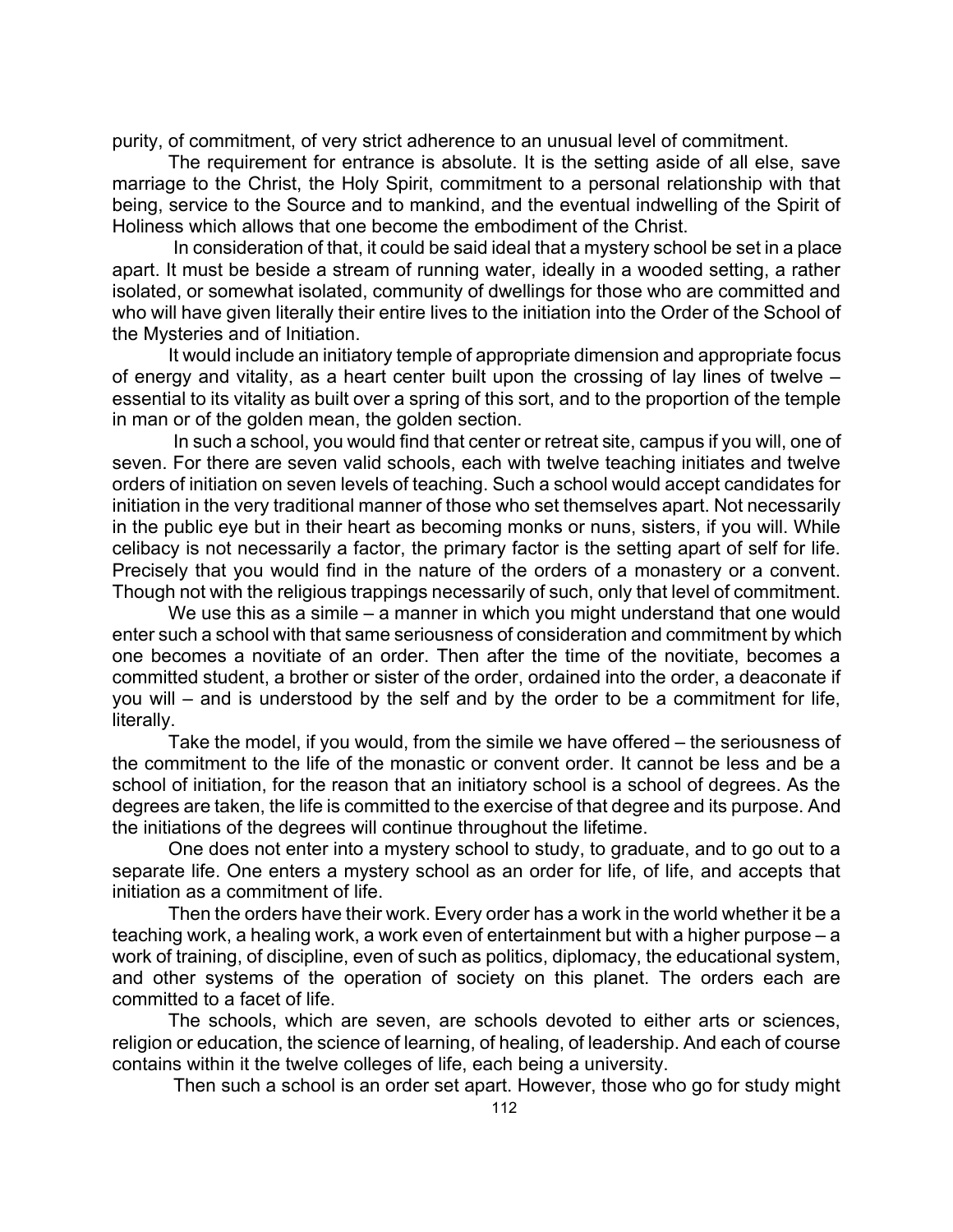study on premises for a year, two years, five or ten. But even from the period after the novitiate, there is work to be done. And the work in the world would be taken on. Thus, the students would likely be sent out to the corners of the world to carry on the work of the order. The training would continue for life, and the work of the order would be the focus by which the training continues.

Concerning the testing for initiation, criteria will vary according to the nature of the school and its purpose, its application in the world, its practice. Assembly consists of the completion of the learning of a task to perfection and the beginning of a greater task. When there is mastered a particular facet of the work one is initiated into the next higher facet.

Given this generic form here, we can give you little of details as to what such facets might be, other than to say that you could liken it in some ways to the training of a physician in this time, to the training of a teacher or writer in this time, a poet, a musician, a painter. The levels of accomplishment and technique are obvious enough.

The development of character is that in particular observed by the initiator. Where there is the ability to master one of the twelve powers in man, that initiation is conferred, and working with previous initiations, becomes a cumulative effect in each initiation, particularly after the third.

Concerning the relationship of the community to such a school, communities do build up around mystery schools. For those who are drawn to the work of the order and those who are served by the work of the order are quite naturally drawn to proximity. However, mystery schools are in this time universal, with work spread in many cases over large areas, perhaps worldwide.

There are then centers, or houses, colleges, monasteries of such a mystery school in particular areas. These tend to operate functions of the nature of their order, whether the operation of hospitals, or feeding stations, or publishing houses, or other such areas, which are related to the nature of the school and its chosen vocation. For each school will be, or is, associated with a vocation.

Those then attracted to the work of the school in its application among the world tend to congregate somewhat around it. This does not mean that every center or establishment of a mystery school will have a coherent community associated with it. These are likely to be quite loose affiliations, although virtually every mystery school will have its orders of the common folk, or the orders of those who are volunteers or lay members of the orders.

Mystery schools are funded in quite a number of ways, but let us give you an example here that might serve again as a simile. We would hold up for your attention one of the greatest living examples of a mystery school at work in this time, known as the Sisters of Charity. The work is funded by those worldwide who are helped by the work of the order. Yet it is also funded quite appropriately by setting up, for those who are served by the order, manufacturing facilities. The order manufactures items made by lepers – manufactures shawls, blankets, quite a number of items. The primary finance of the school is a natural result of its effectiveness in the world.

The mystery schools are supported by the students. Students in a valid mystery school have virtually nothing of their own, but are committed to the school at a level at which all is owned in common. In this way, the students' lives and productivity support the school and the activities of the school in the world – to make a difference in the quality of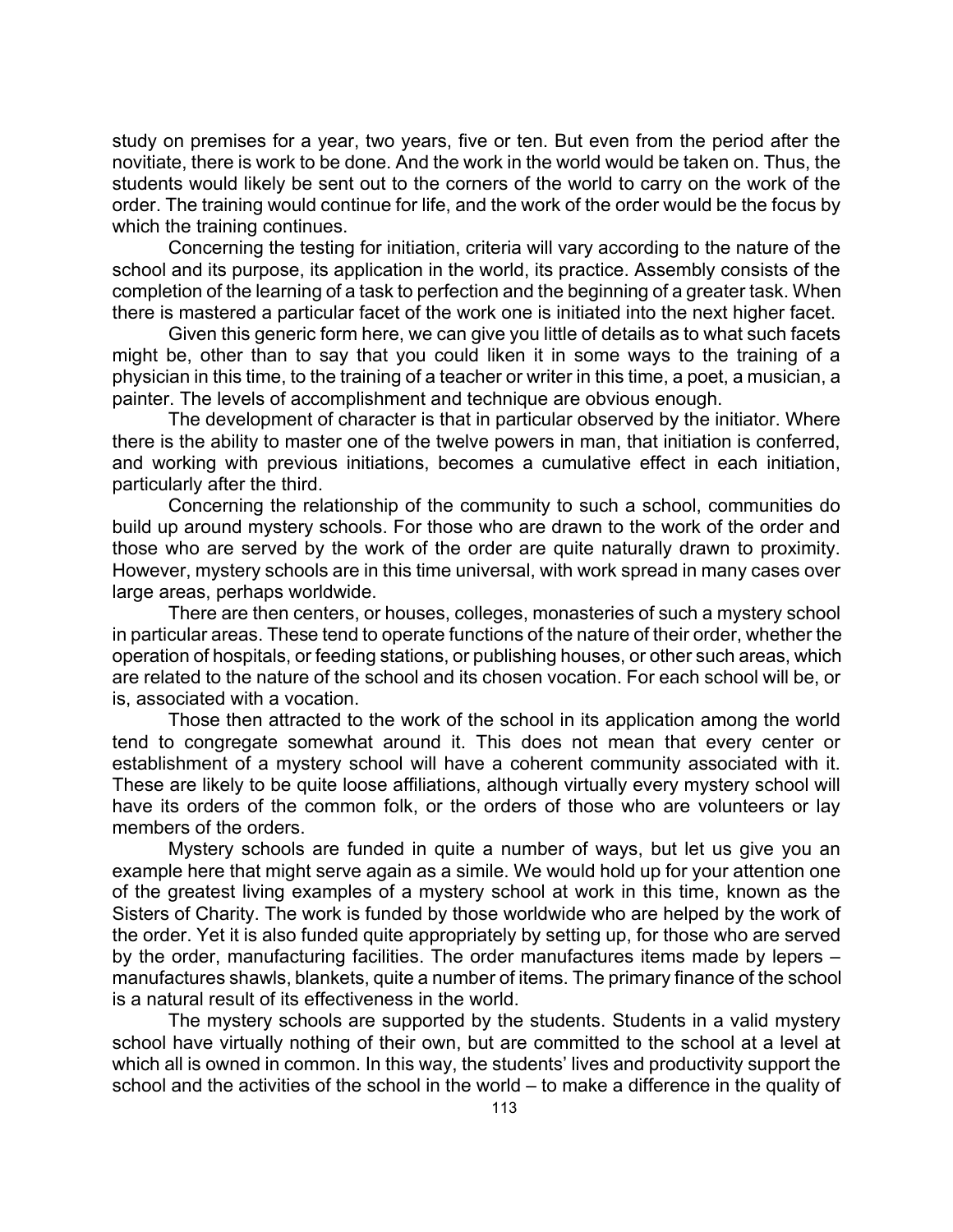life in the world, and to attract to the school the funding which inherently is attracted to any service that makes life worth living and makes a contribution to life on the planet.

 Mystery schools are often funded by publishing and by the manufacture and distribution of instruments appropriate to the function of the school, whether healing instruments, musical instruments, or such. That is to say, there is typically, in a school of the mysteries, something of what might be referred to as a mixed economy. The school making itself productive appropriately receives return for its work, whether in kind or in finance – balance and exchange. Every school is also funded by those who, recognizing the value and validity of the school, are moved to the natural laws of the funding of such work, which consists of both tithing and the giving of alms – or the supporting of the work through the responsibility of those who recognize the laws of prosperity and the value and validity of the work performed by the school.

 One particularly successful school in this time is funded in a manner you might consider highly prosperous. It exists within the entertainment community and is supported by the very large cash incomes of the production of motion pictures. Other such schools that are exceptionally effective in their work are quite effective financially as well in the managing of the value for value exchange – making their work available at a fair and often high price, not higher than the value given. Such a school can be successful in this manner.

A mystery school is an order, meaning that it is monastic. An order is monastic in the sense of requiring the commitment of a life. Again this does not necessarily suggest celibacy or even vows of poverty. Although, what are thought of as vows of poverty are quite commonly a part of the commitment to the school in the sense that any valid school of the mysteries is built and supported by the students. The students owning the school, typically invest their entire lives including all their income and wealth into the school. They have no need for income outside the supporting of their work in the school, for it is an order both of learning and of service and is typically monastic in nature.

 Once again we point to the most obvious example of a modern mystery school at work as being the establishment of the work of the Sisters of Charity. See them as they go about their work having learned that the operation of their school consists often of mopping floors, making meals and taking care of household chores for those unable to care for themselves. In return, the students in this mystery school are led to a very personal, real, experiential relationship with Source.

 The effectiveness of the school is seen in their encounters with death and dying, and with the direct personal encounter with the effects of the misapplication of the wisdom that lies in the heart of every individual born to this planet. All those born to this planet are born to the mystery school and are born with the library of the teachings of the school of the mysteries.

This power misapplied has produced all that such an order as the Sisters of Charity seek to remedy. However, the remedy of the situation at the result level – that is serving the poor as they do – is the exoteric application of the school. The seeking of the school to lift the consciousness of mankind to the eradication of poverty is the esoteric work of this selfsame school.

This school passes its mantle in this time, shortly. As the mantle is passed, you will see quite a difference in the nature of that particular school. It is not unusual for the mantle of a school to be passed with the passing of the master.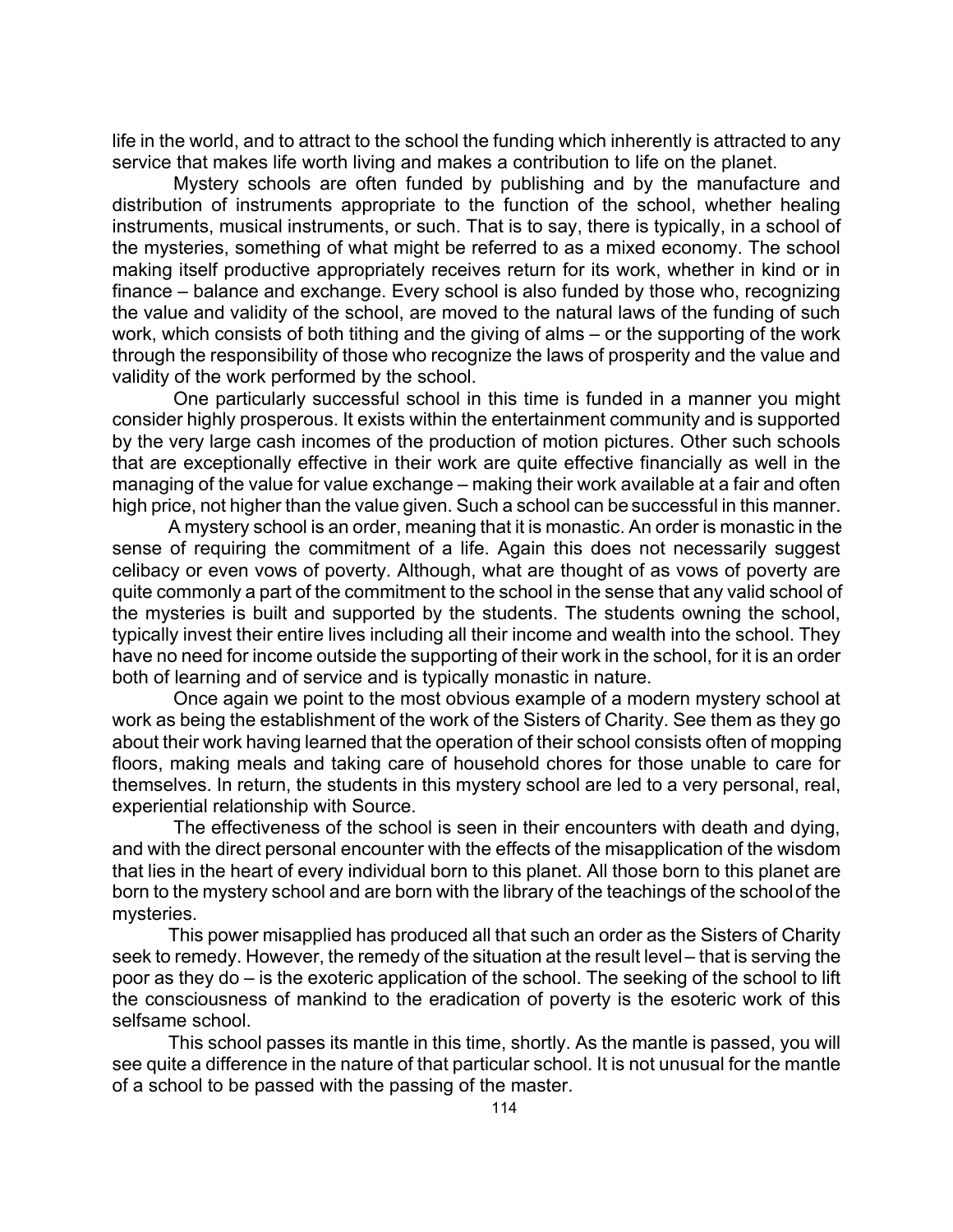Concerning the significance of a spiritual name change, there is no essential difference in a name given by a hierophant in the planetary mystery school and being given such a name in a specific residential school or order. The purpose of the giving of the name is to identify a moment of death. We would attempt to communicate the very reality of that death in the sense that this is a step of no turning back, of beginning a new life with a new identity – with the understanding that the introduction of the vibration of a new name has an effect, a vibratory effect upon the electromagnetic field of the body and the consciousness and specifically reminds the candidate for initiation to strive to become the person by whose name he or she is called.

These names are typically symbolic, giving direction in what must be brought into the consciousness and activity of the individual. They are also numerologically based, and numbers are vibratory rates so that the harmonics of the numerology of the name have an effect on the very genetic code of the individual and are capable of changing that genetic code, quite literally. Further, the sound of the name in the sense of mantramic value also has the ability to attune the consciousness and reawaken the individual to both a new name and a new identity, a new birth and a new life, a direction, an identity.

All these things are a part of the purpose. The name is given to signify the acceptance into the challenges of the mystery school. If it is conferred by a hierophant of the planetary mystery school in which an individual is not necessarily accepted into a specific order, then it is incumbent upon the student to use that name to invoke the lessons inherent within the name, for they will direct the student to the appropriate curriculum. Lack of the use of the name and the hearing of its vibration will divert the opportunities for the attraction of specific teachers, lessons, opportunities and such, inherent within the giving of the name. It is a serious initiation commitment, to be taken seriously. It is an invocation of responsibility, which then should be followed effectively.

There is no substitute for knowing this. The school of the mysteries is always created by the student. There is no chance of substitute for the quality of the commitment of the student. When the student is ready, the teacher not only appears – the teacher responds. When the student drinks eagerly from the cup, the teacher will replenish the cup. When the cup is offered and is not quaffed, the teacher will sit in patience and often be unrecognized.

There is no teacher or hierophant of a school who is without a deep passionate need to contribute to the incarnation of the Master of Masters in the life of one who will accept the challenge of serving in a school.

 When one enters into the challenge of the mystery school, whether of the planetary mystery school or an order, that one then should approach the most available teacher in exactly the manner that one would approach the Christ himself and care quite literally for the body and the life of the teacher, in the manner in which an Apostle would care for the life of the Christ – knowing in the mind of the student that, unless the student avails himself of the Christ, the teacher will not reveal the Christ, through himself, through the student.

That is to say, the Christ in the teacher must be sought and must be worshiped by the student. The body of the teacher and his activities become the vehicle for doing so.

Do not have a doubt in your mind as to the effectiveness of the teacher-student relationship within the operation of the mystery school. For one who loses that relationship loses the opportunity to meet the Christ face-to-face and to have the pineal experience.

The judgment of a teacher for not being what the student expects the Christ to be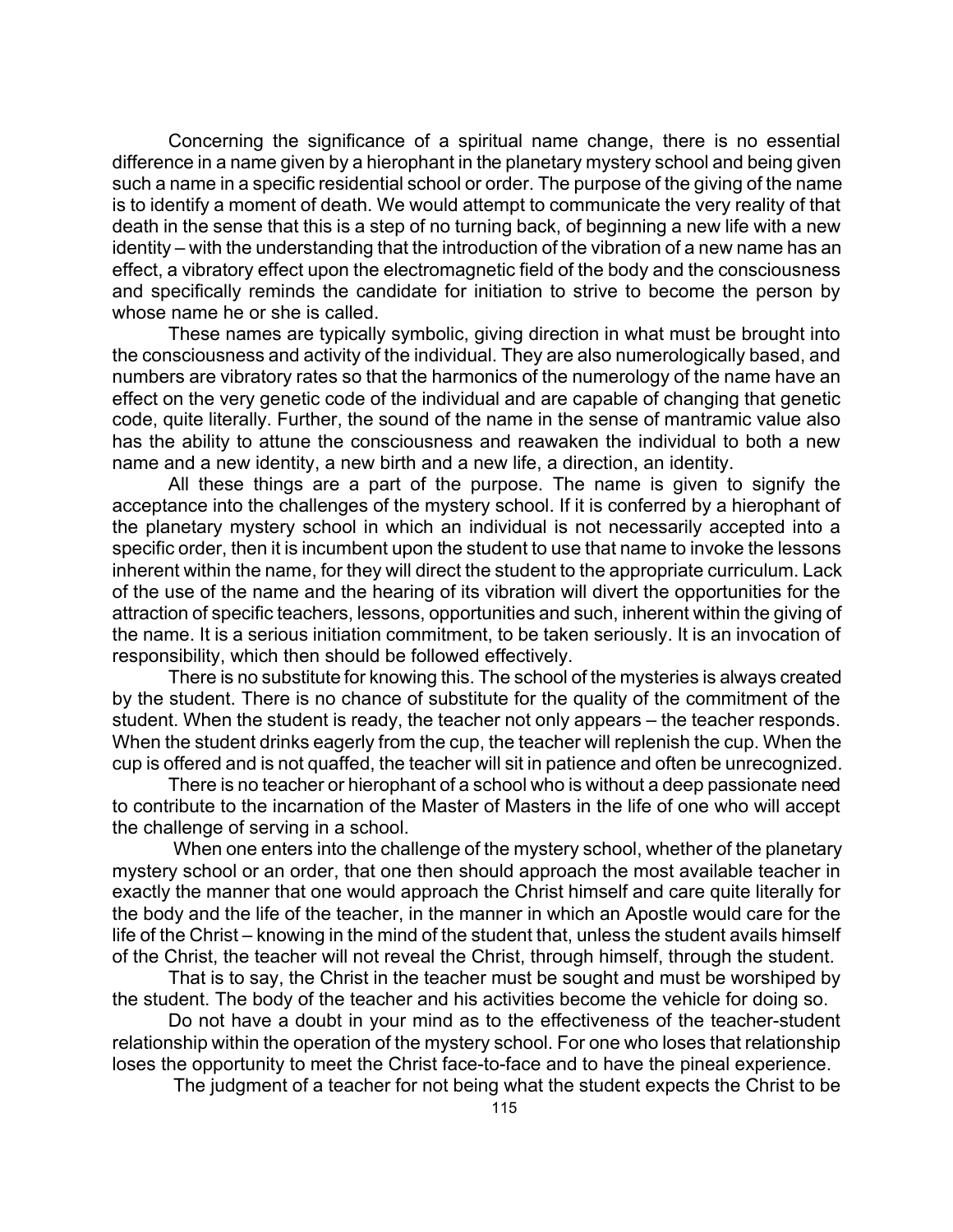will prevent the student from accomplishing the first tenant of the mystery school, which is that stated by the Christ: Believe him, accept him – behind that pair of eyes, or caves, of the one who is set before you to be served – seek him, believe in him, call him forth into resurrection, and serve him. Never mind that the body of the teacher is a tomb. The temple must be built in the body of the student. The building of the tomb into the temple by the teacher is his own responsibility.

 If you can understand these mysteries, then you are somewhat prepared for understanding the nature of the challenge of a mystery school. We have not given this dissertation with an intention of making access to the mystery schools easily available to those who would only be punished and buffeted, and find no progress or benefit in exposing themselves to the challenge of a mystery school. We do not intend in this discourse to de-mystify the mystery schools, for it will ever be essential through the course of humankind that those who take responsibility for the ultimate development of humankind must experience the creation and the awakening of the Crown of Enlightenment. For only one so crowned with the unified mind and brain transcendence is qualified to lift this race a little closer to the Godhead.

Now, you do have the opportunity before you to begin the building of such a school of the mysteries, and much more can be given in the sense of direction and purpose, ability and opportunity, to establish such a school. We do intend to return, as you seek to call upon us, to give more, specifically direction for the establishment of a School of the Prophets, as the reawakening of a school in this time.

We will not give more concerning making the disciplines more effective at this moment, except to say that the key has already been given in the establishment of the fact that the application of a principle or a law, for a period of thirty to forty days, will not only form a habit but will quite literally engrave a new track or pattern in the brain, thus producing a permanent change in the individual.

We have set before you the possibility, in a very simple and elementary manner the opportunity for repatterning the consciousness over a successive period of thirty to forty days for the establishment of a life-long discipline which will serve to develop anyone who has sufficient commitment to transformation of self to literally become the Christ incarnate.

The tools, and the teachings, and the techniques are already set before you. The form and the manner may be further described and set out for you.

We would challenge you to begin to think in terms of establishing a retreat site where there may be the gathering of the initiators and where the hierophant might be ensconced in such a manner that those who seek will come to the school – rather than continuing to attempt to send one on an impossible mission around the world of feeding those who would grow into spiritual adulthood from milk to meat.

It is not inappropriate that you continue such tours which allow the introduction of the work. Yet the next step must be taken in which the work is actually established in the life of the student, and there is established the ability and the opportunity to grow over a period of time. Successive periods of forty days for the introduction of new habits and new patterns of thinking, until you have literally revolutionized body, brain, mind and spirit of one, or two, or a dozen on this planet – which can quite literally take the consciousness of this planet to a new level of existence, which in fact will so change the geological nature of this planet, as to be virtually unrecognizable as that you know today.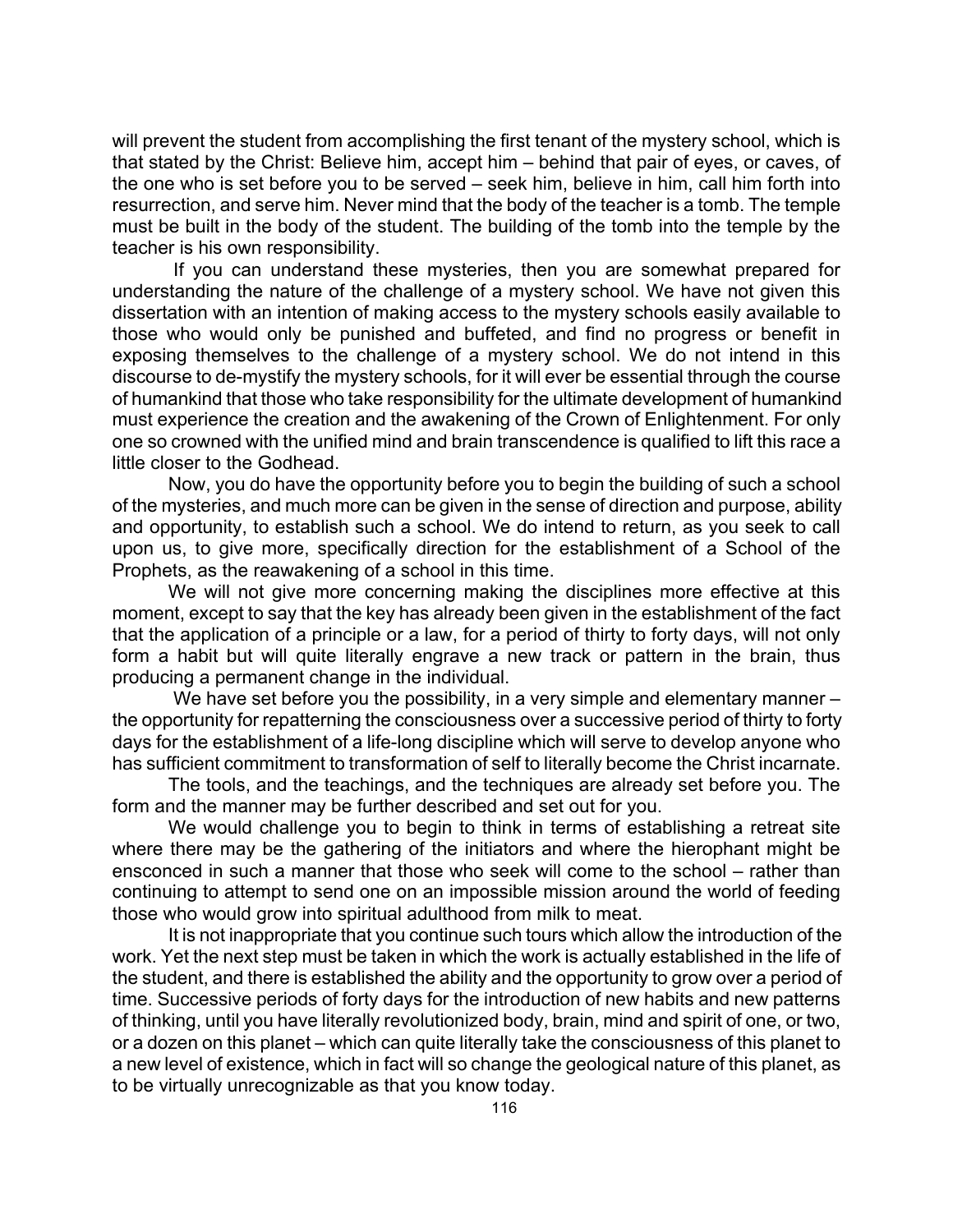# **Earth Changes**

*Concerning Earth Changes, Paul Solomon said the following in October, 1977:*

How should we respond to Earth Changes, as a culture, as a nation, as a group, and individually? To respond effectively, you must take charge of what you are thinking, feeling and experiencing on all levels, at every moment. It is possible for you to control your blood flow, pain level, body temperature, and emotional responses – it is possible for you to master what you are experiencing on all levels at any moment.

Change your set of values so that, if everything around you were destroyed including the very earth on which you stand, *you* would not be destroyed with it. Whether or not there are indeed changes in the earth, one day *your* entire earth is going to change. You are going to find yourself in another dimension – and the preparation is the same.

Invest your time, therefore, in being of benefit and value to God and to society, and to lifting this planet to a new level of consciousness. And when you make the transition, it will be because your work is in another dimension.

Conquer what makes you fear the changes – if everyone could do that, we would not *need* the changes. There is nothing that can frighten a person unless his value and identity are invested in that which is threatened. As the Master said long ago, "Wherever your treasure is, there will your heart be also."

# Paul Solomon Source Reading #10 1972

You are living in the last age, the last day, and very near the dawning of the Day of our Lord. What then will you see? What will be the manifestations of his coming?

You are now in the midst of a forty-year period of trial, of testing for that preparation. And this period of forty years – which was given through the entity Cayce as the years 1958 through 1998 – are the periods where there will come manifestations of natural alterations within the earth's sphere.

These things have been given: The east and west coasts of the United States will crumble away into the sea; the rising again of Atlantis which is already begun and has already been detected; the changing of the areas of northern Europe as "in the twinkling of an eye;" and eventually the shifting of the poles. These are things that will be seen in the earth: the physical manifestations, the preparing of a new sub-race – a race of entities lower, as you would think, than that which is now considered the human race; and then the greatest of all these things, which is now in preparation – the coming again to the earth of him who became the Christ.

This then is the particular event you are to work toward and prepare for. No date may be given for this event – the reason being that it is in your hands. It is in your hands to decide what day that will be.

The Second Coming of the Christ will come when those who have been chosen to prepare the way have become righteous in their own lives, when they have prepared the way – that the gates may be opened so that Christ may be accepted, that the way may be clear, that he may come in glory.

This is the calling for which you have been singled out, and each of you must work toward that. Your greatest work is in your personal life and development.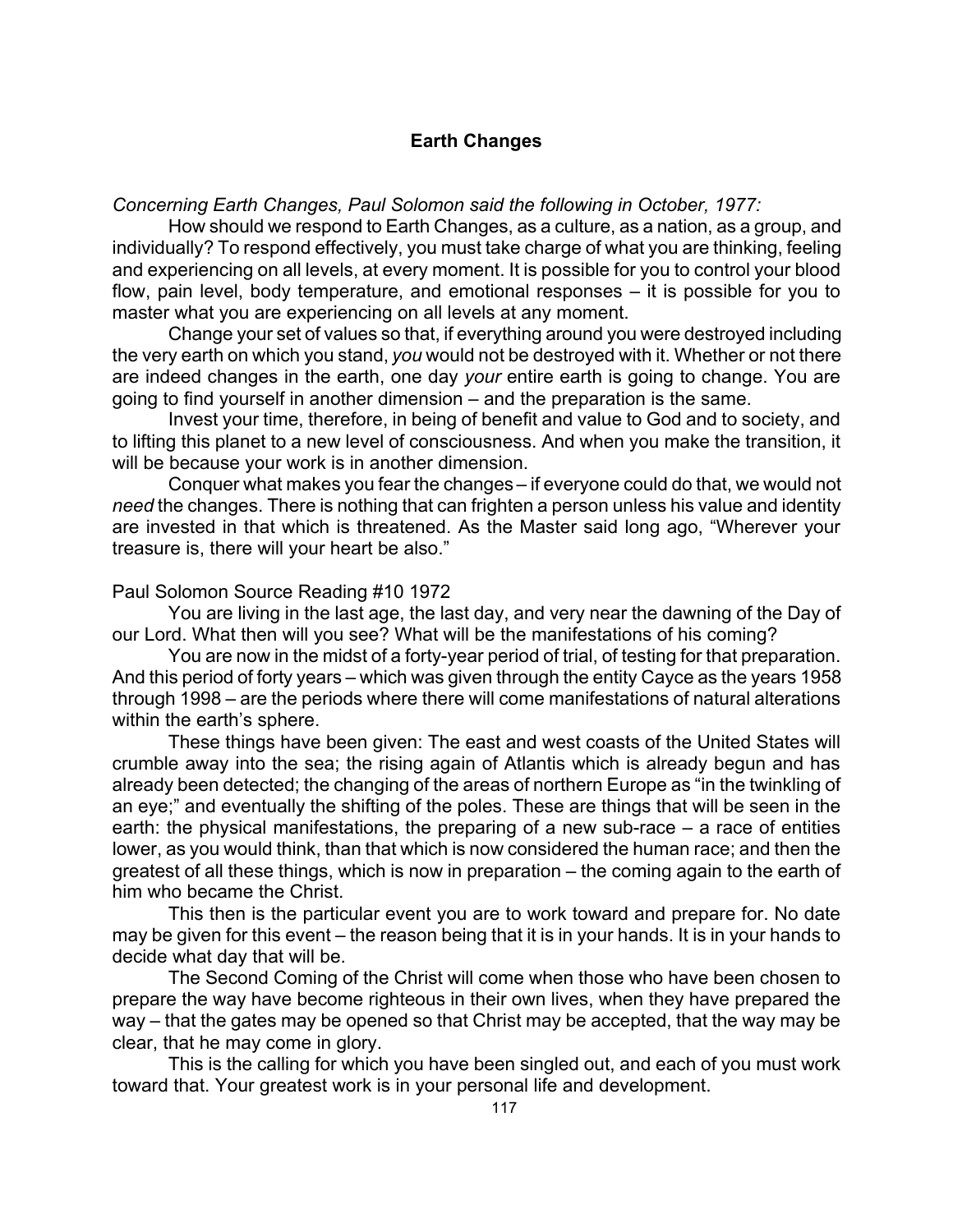Would this be selfish? Indeed, it is exactly the opposite, for this reason: That which must be done in your own life is the casting out of self, forgetting of self. In so doing, you become one who belongs to all, for all are a part of God. And as you belong to God, you belong to your fellowman. And in becoming this on this earth, you become as Christ preparing the way for Christ – people will see God and his works manifesting in you and in your life.

# Paul Solomon Source Reading #645 1975

Understand that, beyond this year [1975], the feelings, the attitudes, the intent of people, will never again in your lifetime be the same.

Look back over twenty-five years. See what the attitudes and purposes, the hopes and ideals have been: success-oriented, if you will. In the coming twenty-five, survivaloriented, rather.

And why? It has been repeated again and again throughout time that, when there came a time of great blessing, the children of the Law of One were told by their prophets, "Take off all that you have of value, all those things that men count of value – earrings and rings on the fingers, jewelry and gold, this or that. Bring it before the altar and drop it there, leaving all things – choosing rather that you love greater."

And each time such a message has gone out from the prophets, those children have said, "Surely this is but a figure of speech. We will accumulate these things, and take these to be an ideal." Seldom have these brought by choice all such things and laid them on the altar and found a greater thing to worship.

In failing to listen to the voices of masters who give advice, the masters are forced to let the overbalance come. For every seven years of plenty comes seven of famine. And that not given up willingly will be taken.

Suddenly, in the face of losing everything of value, look about you and find your neighbors, your brothers, your sisters, starving – looking at their gold bands and saying, "What use are these? I would trade them for a scrap of food." Then they will be forced to look for those things of true value. Then the attention will be turned to God. And seeking God, they will find him.

So it begins to come. However, this is not necessary – this portion of the change is not necessary at all, for he who will lose his life willingly, will find it. He who will cling to his life and things of false value, those things will be taken away.

# Paul Solomon Source Reading #836 1976

The changes have already begun, and will build in momentum to those periods. Watch as the attempts to control the weather increase. For these times will cause great confusion and disasters, especially in the west of this country, triggering natural disasters as well. Quite a plethora of contributing factors here. And confusions of the period, for there will be wars as well during the time, fluctuations in the economy, quite a number of challenges.

# Paul Solomon Source Reading #241 1973

As there is the taking of that mount and the destruction of the temple there, look for the beginning of the war of wars. For as there is the destruction of that holy place now set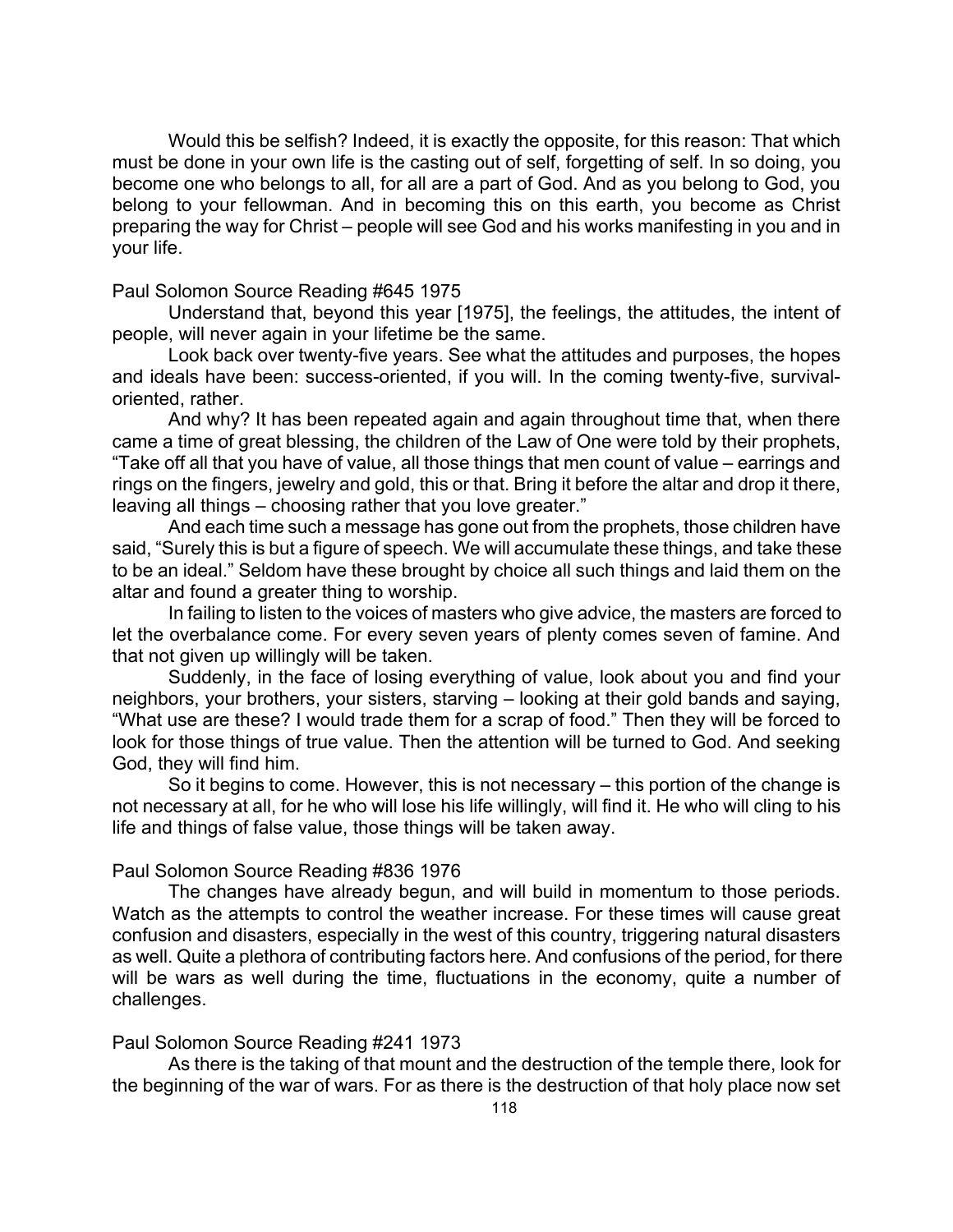on the mount and the attempts to rebuild the Temple of Solomon, so in that time will there be set in conflict man against man for religious purposes. In the destroying, and in the rebuilding of the temple, there will be fighting with passion. And there will come resentment from many nations, saying, "This one has usurped that that was holy to another." Many nations will join, many powers here – centered in their concentration on this point in the East. Yet two more battles before this comes, two more wars in that area and you will find that holocaust upon you. This has been described in your Scripture as that time of Armageddon, and it is the time of the ending here, or the transformation of all that is.

# Paul Solomon Source Reading #850 1976

Realize, at the same time, that "Israel" is also the group of believers, those baptized into the body of God – not only a nation as you know it in this plane, in this time. The karmic destiny of Israel has followed, with the group soul, the development of man's consciousness in relation to the Father. Then Israel is scattered abroad in this time, and that occurring in that you know as the nation is a point of focus.

Then love. Love Israel, in particular, as that point of focus that she is – for she is a barometer for all the world, the cradle, the umbilicus, the place of entry for the birth of consciousness.

And the Master will return there, even as you saw him leave. And the herald will appear there, and his work will be centered there. The nation Israel will be the reflection of the confusion of the masses and a gathering place of the saints in this time.

So let it be a cause for prayer among you, as the tensions build again, even this year, for there are only two more wars and then the end, a time of collapse.

And look for the preaching among the people there, saying, "Let us rebuild this temple, a shrine that will be a focus of our national interest, the establishment of our national identity." As comes the destruction of the shrine of one people for the erection of the shrine of another, then comes the sign of the ending of the earth as you know it.

Let it be a focus for prayer then. Identify with Israel, not saying, "That is another part of the world, another people," for it is your birth place. You are the seed of Israel, having grown from her, and you should see that nation, that karmic destiny, as a focal point of your own, a barometer of your consciousness.

#### Paul Solomon Source Reading #604 1975

Look for the lifting of consciousness into a new dimension by John. He is among you and will soon reveal himself in the teachings of those things of the Christ. But will not set before you a new Christ. Nor will he call himself a new world teacher, or world leader. He will be known for his humility.

# Paul Solomon Source Reading #185 1973

There will be those among you who in that time will be changed in a moment, in the twinkling of an eye. Not that you would drop the physical body here, but suddenly you will understand that physical body and the light body – and you will transmute that deep, denser material into the light.

You will lose nothing of the physical, nor will you leave the dead physical behind, but rather transfer that which is dead into that which is alive. So will you then be more alive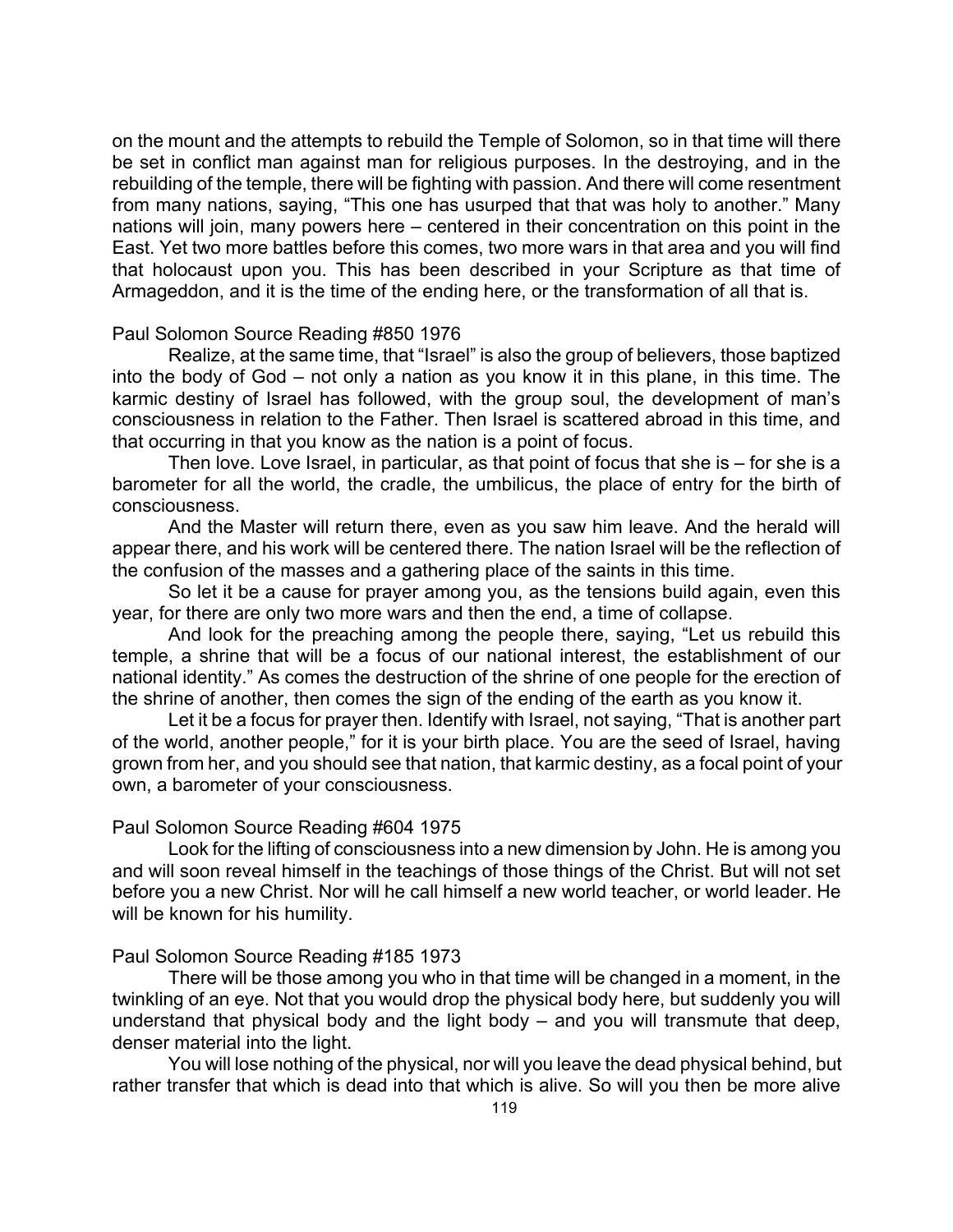than ever before. Those not understanding, unable to relate in the heart to the presence of such goodness, will remain encapsulated and reborn for those periods of destruction.

# Paul Solomon Source Reading #176 1973

There will be catastrophe here, the falling away there. There will be excitement about the earth, an atmosphere of expectancy, much fear. There will be the bowing of the knee before God in such numbers as have never occurred before on this plane.

And those who have predicted, and those who have lived and taught and made themselves to be like the servants of him, will be respected, honored, revered in that day. Their purpose will be to understand the awesomeness of that occasion, when the skies will light up with a light like never before has been seen on this planet, and it will be known that this is his light. And from that light, he will form and become a physical being, returning even in this day as in that.

Then why would some attempt to explain away his coming in physical manner? Did he not live upon this earth and create his kingdom in the physical? And will he not return to conquer that which was taken away in that day?

Understand that these are his purposes upon the earth and there will be the rule, the reign, upon this physical earth for that period of time. And those who are prepared would be drawn by that light as it would appear in the clouds, and will leave these bodies. And, lifting themselves, it will be as if they have become light, and they will be attracted like magnets to that light that is a part of themselves. They will see and recognize that which is their Father, their home – and they will be attracted to that light, so they will be caught up to meet him in the clouds. And those unprepared will be left looking up and crying toward the heavens that he accept them even on that day – but those will not be prepared, and it will be too late.

# Paul Solomon Source Reading #307 1974

It has been recorded in your Scripture that there will be a time when two shall be standing together and suddenly one taken and the other left. If you would understand how it could be, that one should be suddenly taken and the other left, how would you see it?

Know that as this dimension is prepared, and the calling up to the Great Ship that is the Christ would occur, those who are prepared to step into that dimension will leave that of the denser and enter into the lighter plane.

It is this you prepare for, and the preparations are not of the physical, but of the heart. For those of the Master will recognize his voice. The Christ Presence could be described as a Great Ship that would carry those who have prepared themselves, who belong with that vessel, to the new state of being that will be. Those belonging to the Christ will be called to that Ship, as it would leave or transverse itself to another plane.

And what of those that shall be left? Understand Universal Law in this manner: That happening to the macrocosm would have happened to the microcosm therein. Or see it in this manner: In the preparation of a New Heaven and a New Earth, it would be as if this ball of earth would be flattened and remolded, remade – that the atmosphere may be cleansed and set anew for that new cycle, that new growth, that new race, the new preparation of all that is, that new order of things as has been spoken of.

Those then of the earth, or tied to the earth, will be as recycled, or remade, reentered, even as the earth itself would be reformed – would be crushed then to begin again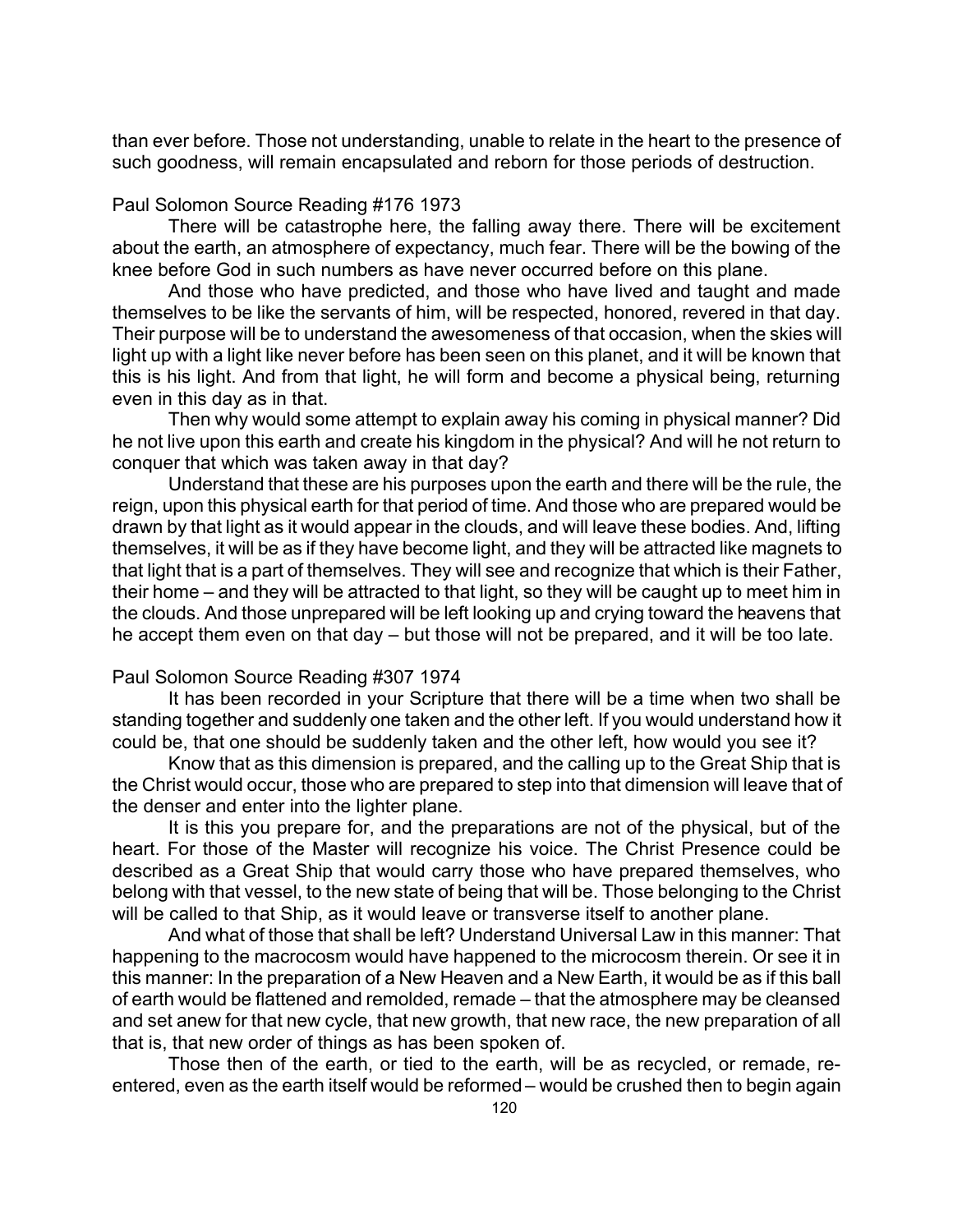as a new seed that will repopulate this plane.

# Paul Solomon Source Reading #646 1975

This ball of earth will be smashed flat and reformed into the birth of a new age. In that time, you will find a new government, a New Heaven and a New Earth, and a reign of peace.

# Paul Solomon Source Reading #90 1972

The complete and final destruction of this planet as you see it would not come within this lifetime, yet there will be other major changes and higher manifestations. There will be alterations. There will be evolutionary processes, the changing of the earth as you know it. There will be those times when even the earth underneath your feet will seem unstable, and you will see the earth breaking open as its crust shifts and moves. And there will be the noxious gases coming to the surface, the entire atmosphere will smell of sulfur fumes. And there will be taken much of the plant life from your plane, and the majority of life as you know it will be taken, will be destroyed, will be changed into other forms.

Those things that have come as predictions need be realized as evolutionary processes on this sphere. Those who have attuned to these purposes will be given charge of the reshaping, reforming, revitalizing of this planet.

Then there will be the few who will be led as if by hand to those one or two places on this sphere that will be given as protection, and set aside by the priests of God who are becoming aware of their role in this relationship even in this day. And this mere handful will repopulate this planet on a higher level. This will be the beginning then of the new rootrace, the raising of all that is to higher levels of awareness.

# Paul Solomon Source Reading #185 1973

There will be assistance, for there will be many souls coming from other planes – not in the sense that would populate the earth – but here and there, where there are communities or those gathered, masters will be sent, or those highly evolved souls, to train these. For the working out of their own karma, or that which they need to build, they will assist in the preparations of the new levels, and give the new order after those times. Begins somewhat immediately, as there is the added technology or abilities coming from these – this will increase and gain momentum in some 200 years.

### Paul Solomon Source Reading #375 1974

That you see now as human or limited to human consciousness will drop the limitations that you call the conscious mind, and become integrated with all the memory that is and the laws of God – so that those souls attuned to the law of God will be able to apply the whole law.

And when you see and read in wonder of the activities of Ra or Hermes or the others – so aware of their relationship with God and able to speak with him, conversing with the Father – you will find these abilities common among you, because so much of the density of the atmosphere will drop away. So much less separation between that of the spiritual human and the presence of Spirit or God – far easier the communication of man with God in those times, as the atmosphere is shaken and loses density .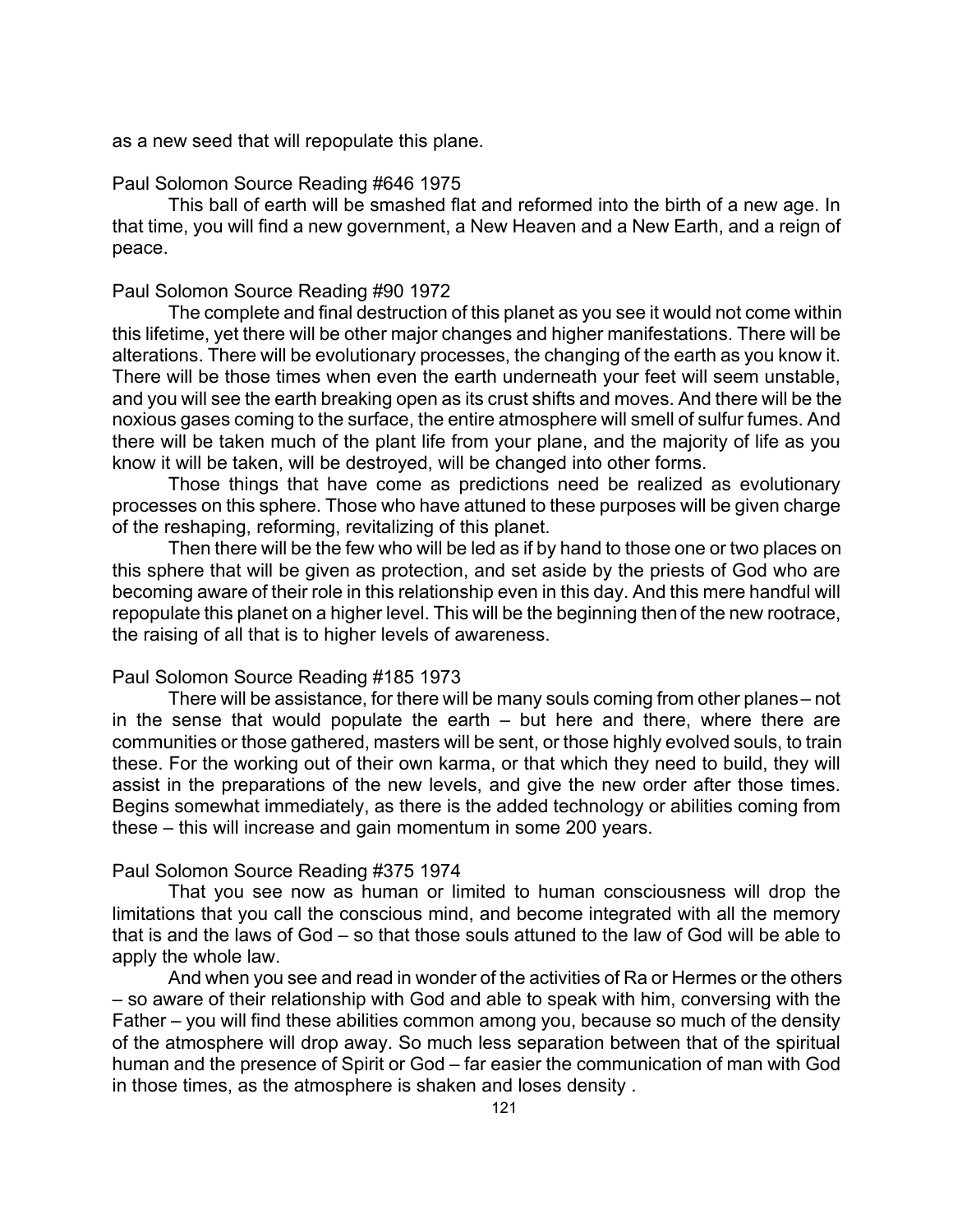# Paul Solomon Source Reading #718 1988

See the cycle of the present as a culmination of a period of history, the ending of an age – more than an age, might well be described as the ending of the dispensation. You have no word for that we attempt to express, except to call it the ending of a life wave, so that there is a period upon you of refreshment, of replenishment, of reformation of earth, building a New Heaven and a New Earth.

This is a repeat of a cycle. And the patterns of the previous cycle can be drawn upon in understanding that which will occur in this time – the periods of the breaking up of the land at the ending of the age of the development you know as Alta, as Atlantis, the periods of the dispersion, the going out, the deluvian period.

Understand that in this time there will be changes in all things. Land mass, economics, the direction of soul growth – all these things come to a peak of intensity. As the result of that peak and strain and tension, the stress that would be felt upon the physical as well as upon the souls, the spirit, will come to the ending of one time and the beginning of another. Does not suggest the clearing out or destruction of all that you know – does suggest a regrouping, a redirection, a new direction, or entering a whole new understanding of life and the development of it. The new earth will not be like that you presently experience – the earth, as you know it in the present, is like that earth inhabited by those you know as antedeluvian.

### Paul Solomon Source Reading #208 1973

In the portion of Mu known as Lemuria, in those times when there came the height of civilization, the development of science and technology, there was a period in which there was the departure and rebellion from natural law, or that known or understood as God's Law, to that created by man, or those laws set down as morality or recognized as such. In the development of man – and in the pride that came as a result of development, or the feeling of accomplishment, as there was the development of such instruments as would prolong life, control the weather, and produce such effects as weaponry, and practices of medicine, control of disease and such – there came the pride in the race of man, a feeling that they had grown above the necessity of moral law or moral code.

There came a time when such were given to adultery, and it became common. There was no longer respect for sex and the use thereof, and the purposes. There was open defiance of morals, and respect one for another, and worship. And these conditions set about conditions in the atmosphere, or weather, and that which surrounded the earth.

In that day, and remains true to this, that system, by which the universe was set in order and began to operate, was perfect – and would continue to be so in that day, and in this, if conditions were not tampered with by those imperfect, or those less than perfect.

That is to say, there never would have been the shifting of the poles upon this planet if conditions had not been created among men that were defiant to the laws of God. But when those conditions of law were subverted among men, and there was the defiance of the Law of God, so there was set in motion upon this planet an energy that created an imbalance between those forces of good and evil, or positive and negative.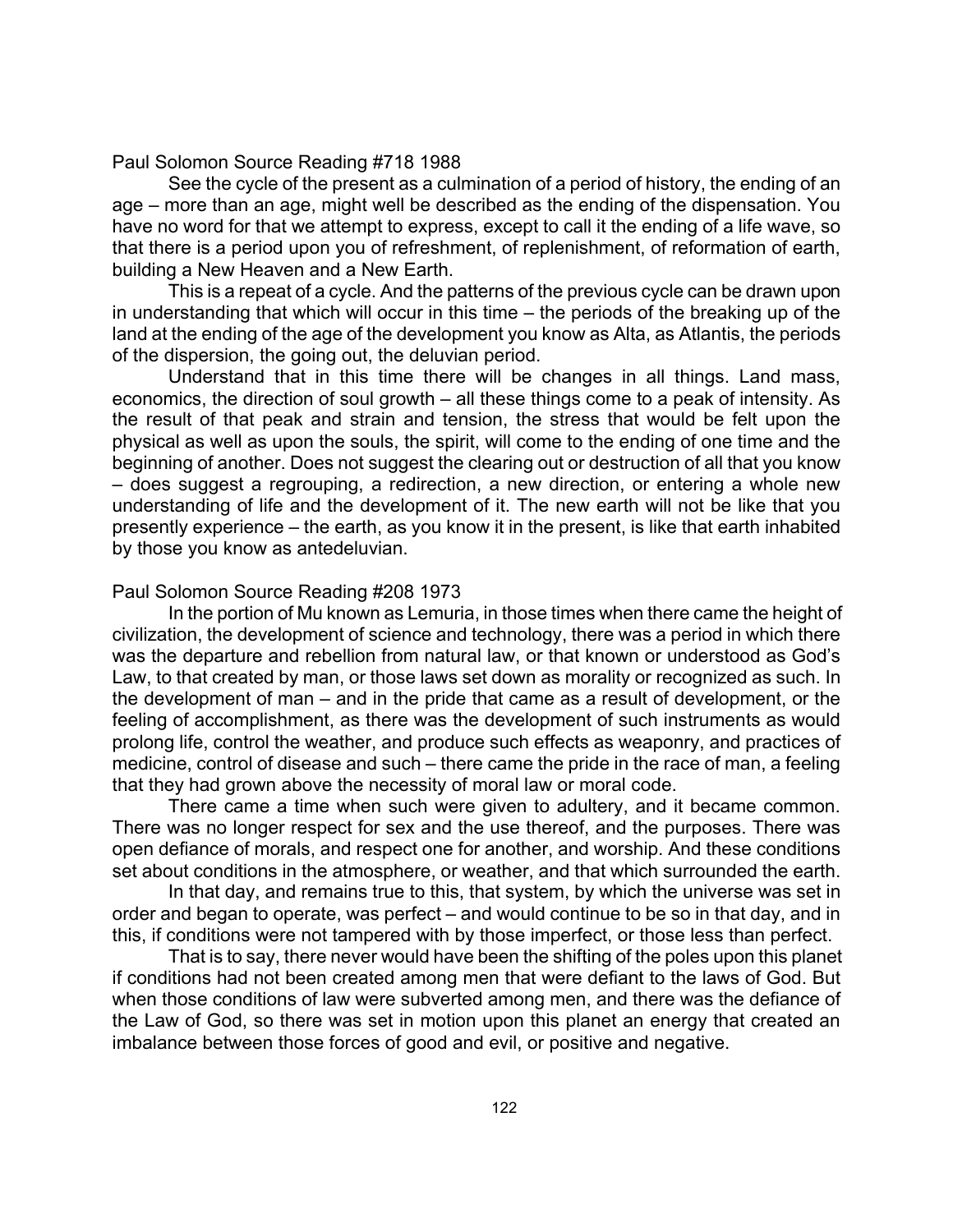#### Paul Solomon Source Reading #371 1974

There were two predominant groups in the governmental structure – that of the children of the Law of One, or those you would call the spiritual ones, those attuned to and worshiping the Father, the Law of the One God. And the other – those of the sons of Belial as they have been called, or the humanists, in the sense that there was the worshiping of the abilities of the human to the exclusion of a recognition of God or a God force  $-$  a worship of power, a worship of control, of selfish control over the lives of others and such. Though hardly spoken of, there was as yet a third group – those who would not adhere to the traditions of the children of the Law of One, feeling these to be blind in their dedication, yet rejected the selfishness and the power fighting of the humanists.

Those of the third group were particularly among the young, even those well educated. But the tendency of this group was not to prepare for what they considered the imminent breakup or ending of the land.

Those of the children of the Law of One predicted the breakup. The prophets said, "The islands are to be destroyed, we must prepare communities elsewhere." And they sent out scouts and parties for the establishment of these lands, and sent teachers and architects for the building of communities in what were considered safe places. The humanists, though scoffing at predictions and prophecies, were as well making arrangements for protection in a physical way. Those of the third group, not believing that there would be opportunity for relocation but only an ending of all that was known of the earth, would be considered in your time "drop-outs," or those failing to use the gift of the possibilities, failing to see opportunities for the establishment of a new world.

If there might be words – coming from these realms and understandings, from seeing that which has occurred and that which will occur – words that would cause you to see the repetition of history in this time, we would if we could shake the very roots of your consciousness and your ideals, to show you that there was an ending of the world, an ending of the earth as those knew it in that time. It was shaken, reformed – their world destroyed. And so, your own, in this time.

### Paul Solomon Source Reading #240 1973

In this time, there will be bloodshed in your streets in this nation, for the cause of religion, or the dedication thereto. Now, well in this time that there be spiritual awakening in your land. Yet understand that there never has been a period of spiritual awakening that did not as well arouse those opposing forces – will bring civil war again in your land. And this comes quickly. Be aware.

Find within your heart that you know to be the voice of God, and follow. Not according to a creed, not according to the preaching of this one or that one – but rather that "I have found within myself." And mind you, awaken this within others – this listening to the self, not the teaching of a doctrine. Avoid those who teach that this or that is the way it is, and this is what you should believe.

Rather, awaken within each man his contact within himself with that that is God, with that highest force that is a portion of his nature, that these may follow the direction that comes from within. Allow each man to follow that he would hear, through the attunement within himself – and so will you escape these times.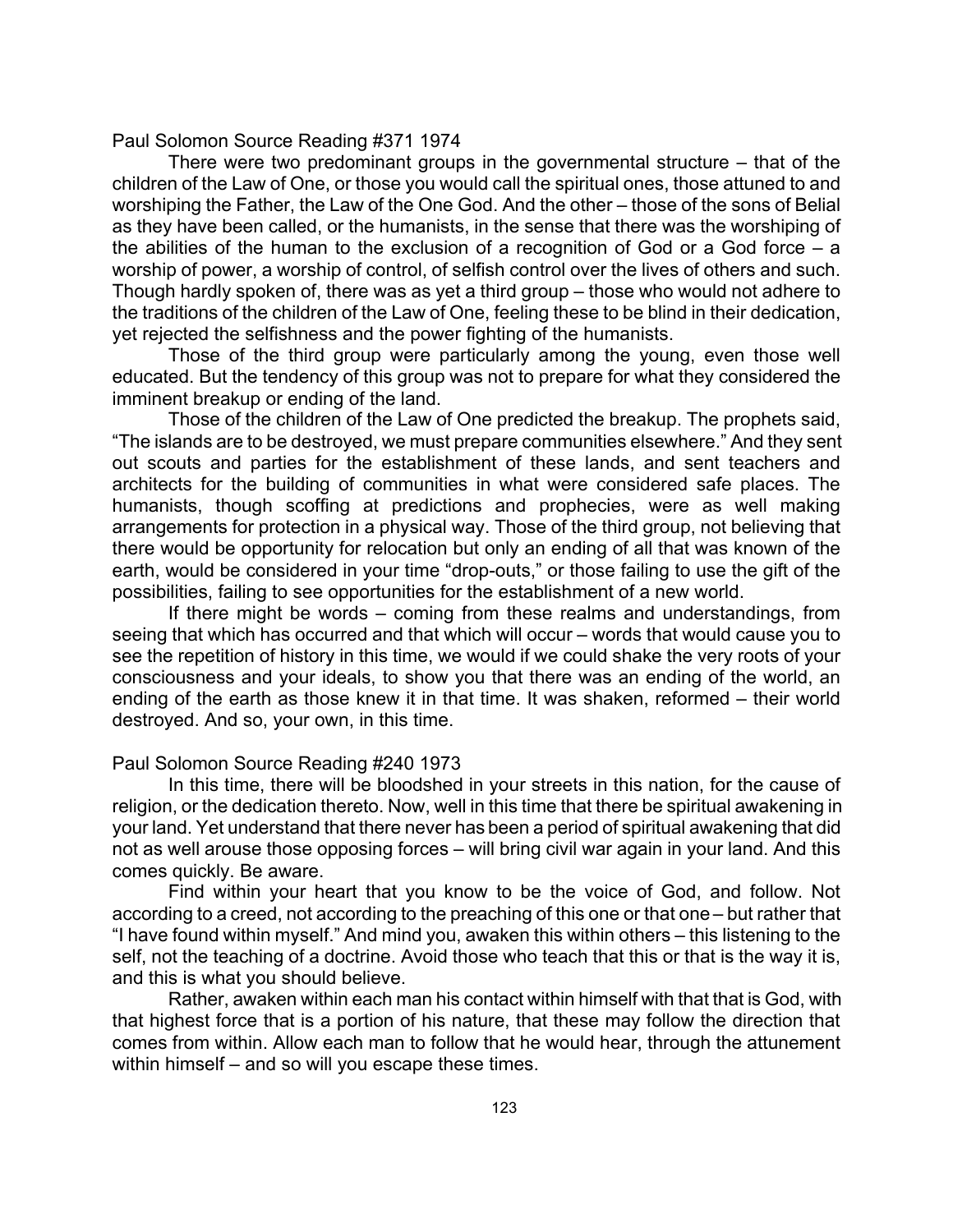### Paul Solomon Source Reading #307 1974

Never has there been a time when man could not learn by seeing that which has already occurred on this plane, or learn from the lessons of history. And if you would know who were those Shining Ones who entered into Egypt – those who were called the Gods in Alta, those who were seen as men from the stars as they entered Lemuria – know that they had been caught up in that Rapture of the previous period, you see, and were returning in the more perfected form to give assistance to those of the lesser order, or those of the new order, as might be spoken. And so it will be in this time.

# Paul Solomon Source Reading #371 1974

Learn from that which has occurred on this plane, on this planet. If history would repeat, it will repeat with those same souls incarnate in that corresponding period of history, so that they might lift the cycle a little higher, producing a spiral to the Godhead. The choice is yours, whether it be cycle or spiral, for it is not automatic in the evolution of this plane.

### Paul Solomon Source Reading #512 1975

Then for a time, let it be known that this nation has a divine destiny and purpose, and that it can be best filled if that purpose be known and served by those who come. And well that you would add one thing to the message – add an awareness to those you teach that this country, even with her new destiny, can well be labeled the new Atlantis, especially for the reason that those who were alive in that time and saw the changes in that day are here again. Will you make that same mistake in this day?

There were those so much like yourself who went about in that time saying, "Love this place and the Law of One, for there are coming destructions and changes in the earth." And there were those who pointed the finger and shot out the lip and did not believe.

As in that day, so in this – how many times will history repeat itself until men learn? The cycle need not be a circle, but can well be a spiral. Will you handle it the same way in this time? The times are upon you.

# Paul Solomon Source Reading #201 1973

You are given a responsibility for this plane, for this ship on which you walk, that you would prepare it, so that it may serve as the footstool of God. See then that you were sent here as emissaries, as missionaries to evolve this ball of clay, that it may become the castle, the temple, that which originally was designed or created out of the thought of God.

Understand that even as you came from his mind, his thought, to that perfect planet, it was that which you have played with, that you toyed with in that time, that destroyed the perfection of this earth. It is that reason that you have the responsibility for reperfecting that which you have destroyed. You have opportunity even now to remake, to rebuild.

### Paul Solomon Source Reading #176 1973

That which was, and could have remained, a Garden of Eden, you came in this day to restore. And in great bands and droves, in great ships of great numbers you came, to change this planet, its nature, bringing your love of beauty and peace, that again this planet might become Eden.

Remember your cause, and band together, and pray, "Even so, come, Lord Jesus."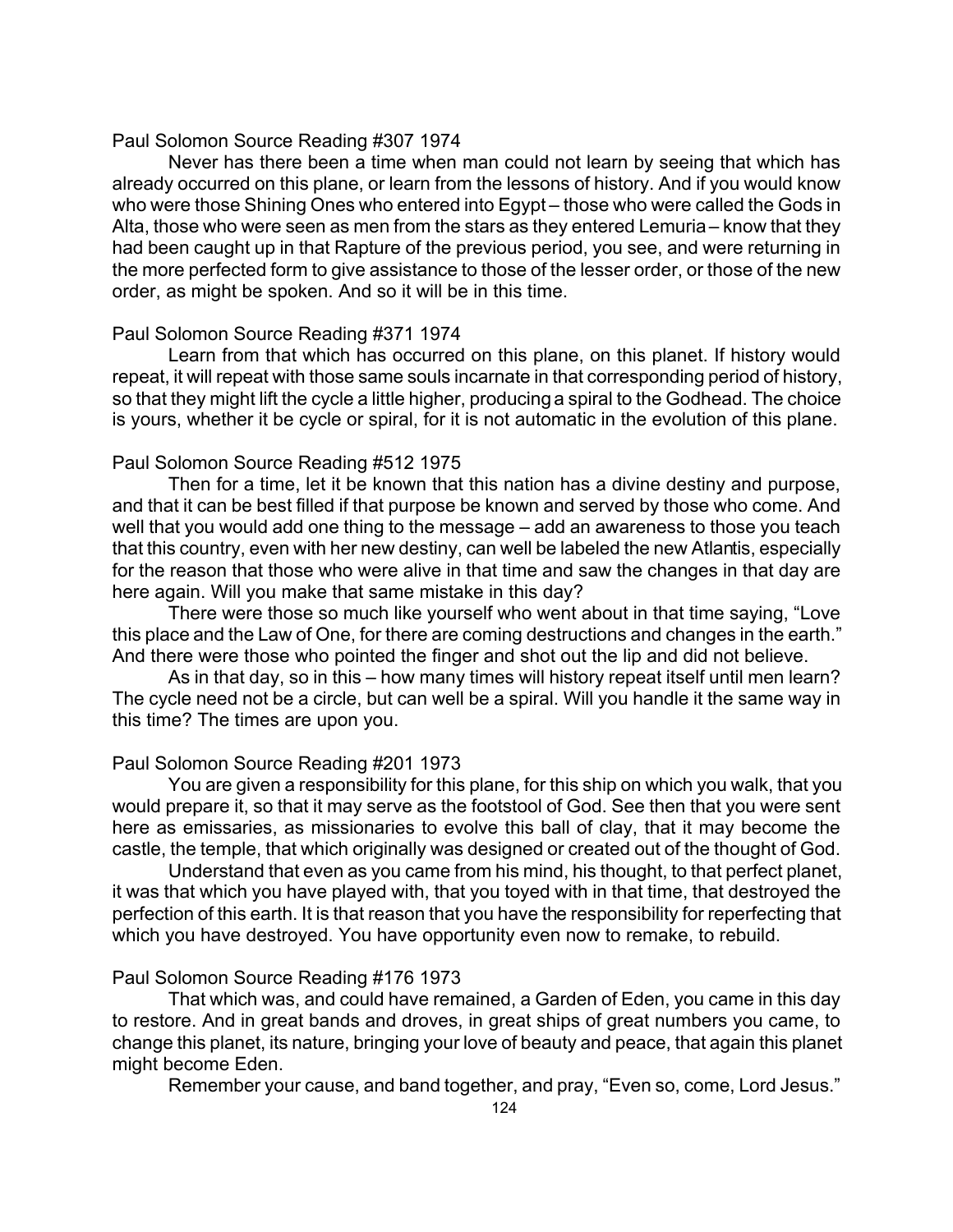# Paul Solomon Source Reading #176 1973

Then cultivate this planet. Love the soil. Bring forth those things that would be the reflections of Christ. Bring forth, through the talents, all that is in you that would express God. Cultivate that which would respect his vibrations, and teach those upon earth – not that you would say the words here or there, but be that which would express the Lord Jesus on this planet, in his garden.

See this as a fertile field in which he will grow those loving things that will reflect his face, his touch, his care, upon this place that he considered his Garden of Eden. Cause this planet to reflect God, for it is the purpose. All that was created here by his hand should sing forth and reflect his glory. Cause everything that is alive on this planet to reflect the name of the Christ, of God, and to sing forth "Hosanna" to his name, for that time is come.

# Paul Solomon Source Reading #395 1974

The best preparation, as so often described, is within your heart, for the understanding that will come. For those who will listen, there will be sufficient warning and sufficient instruction for the safety of the physical – but the warning for the spiritual is coming now.

Heed the warnings that will be given for the physical when they are given. Heed the warnings for spiritual preparation now, for they are being given now.

Learn to listen within yourself for truth and understanding. Might well be practiced in this manner: As there is given by anyone – whether from the media and news, or from the nation's leaders or religious leaders, or this one or another– a prediction or prognostication saying this or that will happen, check within yourself, ask for a confirmation or denial.

 Learn to listen and respect the voice within yourself that will confirm and will lead. And when there is developed that confidence in the inner leadership, the existence of God within yourself, then there will be the voice that will speak in that time and say, "Get thee to the mountains here, and you will find help." And follow the instructions that come.

Woe is unto that man who has not discovered that voice within to which he can listen. For no other voice will be able to give guidance concerning those specific places where the soul could be located in that time. There is no source given among men who could speak so individually to each.

It is designed of God himself that the place of listening is inside the self. Only this voice can stimulate – the voice that will give guidance in that day, when all else shall fail, is within the heart of hearts. If a man cannot listen and hear it there, there are no words that can save him.

# Paul Solomon Source Reading #617 1975

Many of the older souls on your plane stepped back for an overview of the lifetimes and said, "I will enter this time for the purpose of seeing myself as a greater vehicle, one who has existed throughout all time, and one who may benefit by putting together earth's experiences. Knowing myself to be an eternal being, I will act and react to situations about the self and relationships as an eternal being."

 You find those among you in this time, spiritually aware of their nature that they are to become, you find souls having had many experiences dealing with the laws of life who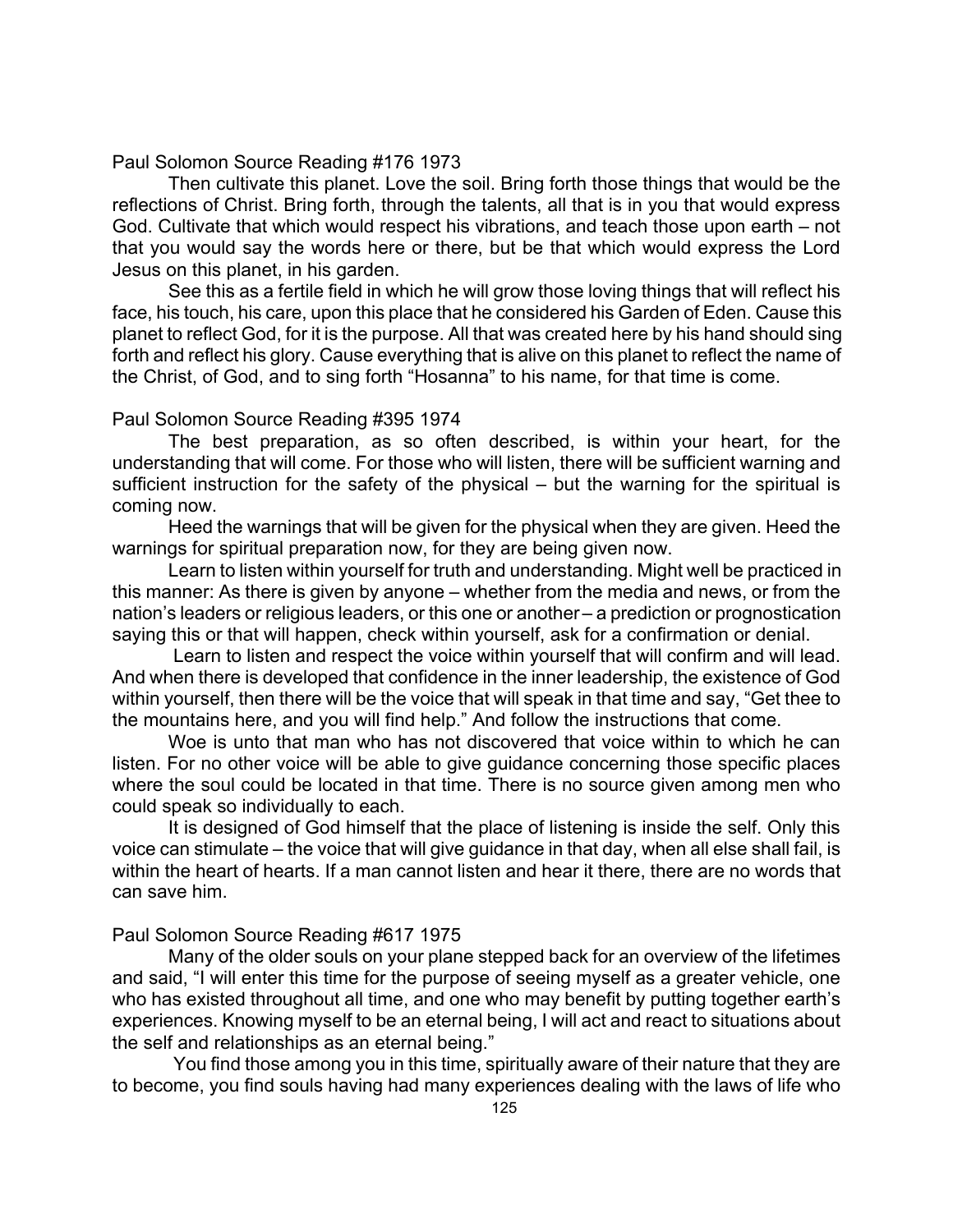now have turned their mind and attention to the laws of Heaven and the Universe. These are the souls who will be caught up with him in the return – the souls who have finished the necessity for returning again and again for experiences of this earth, thinking each lifetime to be the only one, and in each return caught up with the things and experiences of the earth and the immediate lessons and relationships of this physical plane.

 Even looking back on other experiences in the earth, as if these were the only experiences of the soul, it still would be a myopic view of all the soul is. The purpose mentally, physically, and spiritually for entering into reincarnation, the purpose for entering and experiencing the flesh, is to realize self as an eternal being.

### Paul Solomon Source Reading #371 1974

You are not men of earth, but rather men of heaven, men of God, inhabiting for a limited time shells, for the experience. And the necessity for inhabiting these shells is finished.

Then cling not to them, and be not concerned for the destruction of this ball of clay that is earth. And if all bodies are destroyed with it, be not concerned. You are not the body, but rather that greater consciousness, using these bodies as a tool for expressing on this plane.

Then learn that you are. Overcome the tool. Cause it to do in every sense that you would have it do. Subdue the earth and rise above it, even as there are those cataclysms, the changes of this earth – so the consciousness that you are will be caught up above it, watching that which occurs from the clouds, from the sky.

#### Paul Solomon Source Reading #101 1972

Seek to understand that which has been given as the Revelation of John for the opening of the seals within the body, for here would lie the greater wisdom, the memory of that which has been the development or the overcoming of the body, all the knowledge.

That which is sought as cosmic consciousness lies within release from the body rather than attention thereto. And know that the raising of the seven levels of the body would transmute that which is the denser body, that which is subject to disease and illness, to a perfected vehicle even on this plane. This is not in reference to physical death, but that which has been referred to as transfiguration to the higher vehicle, the vital body to which there are no limits. Seek development in this manner, and know that all wisdom would lie in love.

### Paul Solomon Source Reading #116 1972

Can you not understand that you are children of God and not children of man, and that you are caught up in the bodies of beasts? Can you not understand that which was given, even in that day, by the one, John the Beloved, as he tried to help you understand the vibrations of man, or the vibrations of the beast? Can you not understand the symbolism that was given even then, and can you not understand and even conquer these bodies for a short period of time, that there might be the conquering of those centers of energy, those seals that cause the child of God to be caught up in the temple of flesh?

 If those seals were opened, would you not be loose? Would you not be made free? Do you not know that those seals are truth? And if you would understand each of these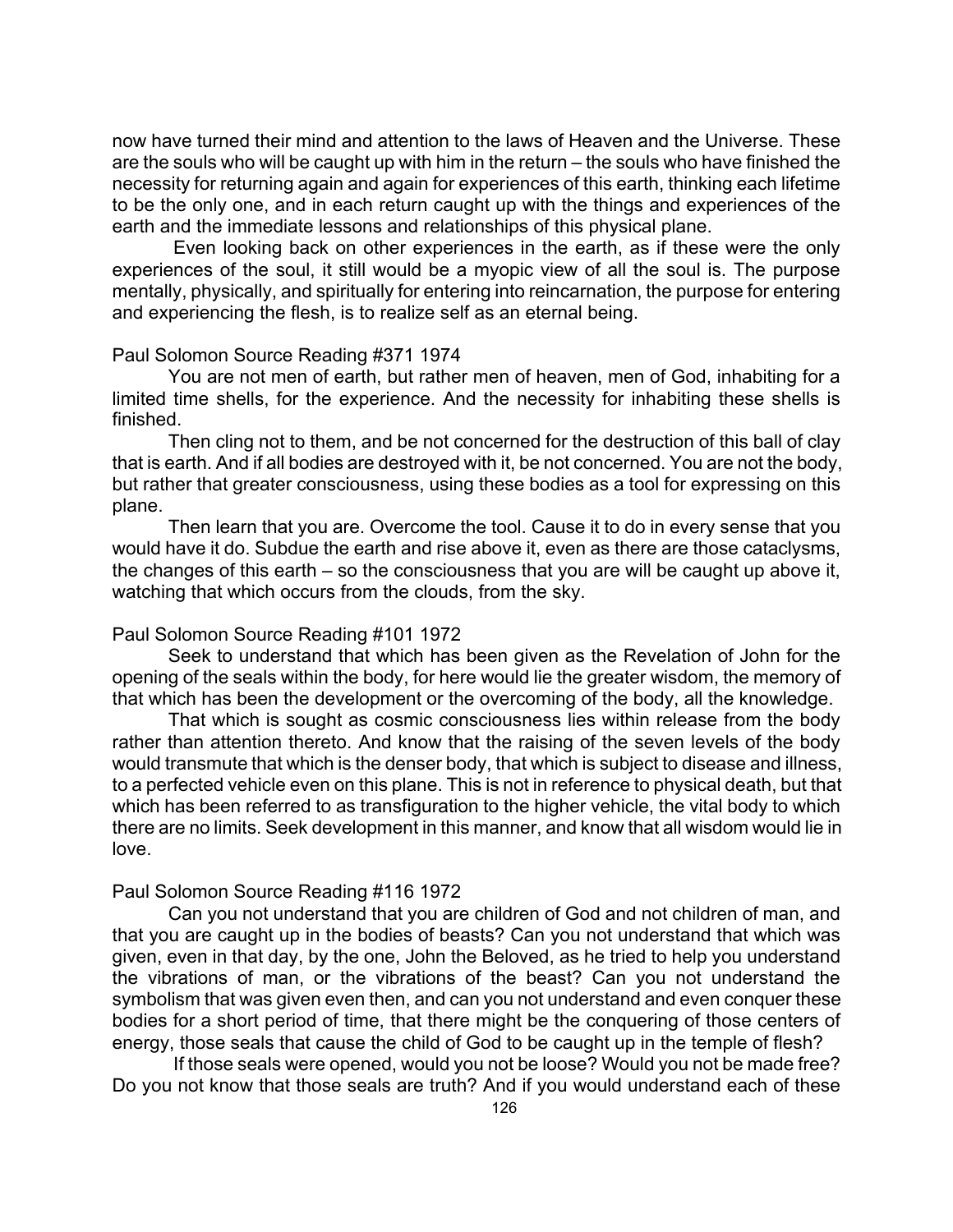truths, and put them into operation, would you not be made free? And if you were not caught up in self, would you not understand these truths, and even loose them – that you might turn away from the human body and see it as an instrument, as a mechanical device for the operation of God, even Jesus Christ, in the earth? And would you not understand his Second Coming?

Can you not understand that if you would conquer the seven chakras – the seven centers, the seven seals, the seven energy devices that hold you sealed in this body – that if you were freed from that, even the Son of God might return in this day to his people and this world might be loosed from those problems that are so close in coming. Those changes that you have looked forward to with wonder, those new dispensations, might come, and that which you have referred to as the new millennium might even begin in this day.

### Paul Solomon Source Reading #116 1972

What will you see upon this earth? That as has been given – that the sun would turn black, your moon would turn to dripping blood, and those men who have given themselves, those saints for the Gospel of Christ, will be turned loose from their chains? And those even that this channel has seen, would they not be loosed upon this earth? For have they not begged for opportunity to return to the children of men and tell them what it is like on the other side of the veil? And would not the veil be rent in twain, even as it was on that day when He died? And even, as in that day, those saints, those children who were not in the flesh, were loosed from their graves – would not those bodies be reassembled even in this day? And would not the grave and the sea give up their dead, and would they not walk this earth free?

If you would see the graves opened, and if you would see the dead walk, and if you would see those who think they are alive begging for what they think is death, and if you would see those people on your plane crying to be loosed from the bonds of the flesh, then continue to be caught up in what you call pleasure and what you think you want from this life.

Choose this day whom you will serve. And if it would be flesh, then flesh. But if it be Christ, then give yourselves to him. Then accepting the truth, shall you not be made free?

# Paul Solomon Source Reading #929 1977

Too many have an element of saying to God, "I will do this for you if you will do that for me." The commitment that must be made is: "I will give all I have regardless of other factors." When that is done, the Father will do his part and more.

You have come to a particular time in the experience, the development, the evolution of this planet, that is a period of culmination, of graduation, of completion. It becomes a lifetime that is a capstone for all those who have lived before. It is as if the soul prepared itself, through many experiences, for that which would be the challenge of them all – the preparation of this planet for the return of its highest expression, its Master.

In the very early times, you first entered awareness of this plane at the end of its last culmination, the birth of this particular time, for there was a Heaven and Earth before this Heaven and Earth. There was evolution of a race before the race that you know as man.

You saw the ending of that race, for those were the Shining Beings who took part in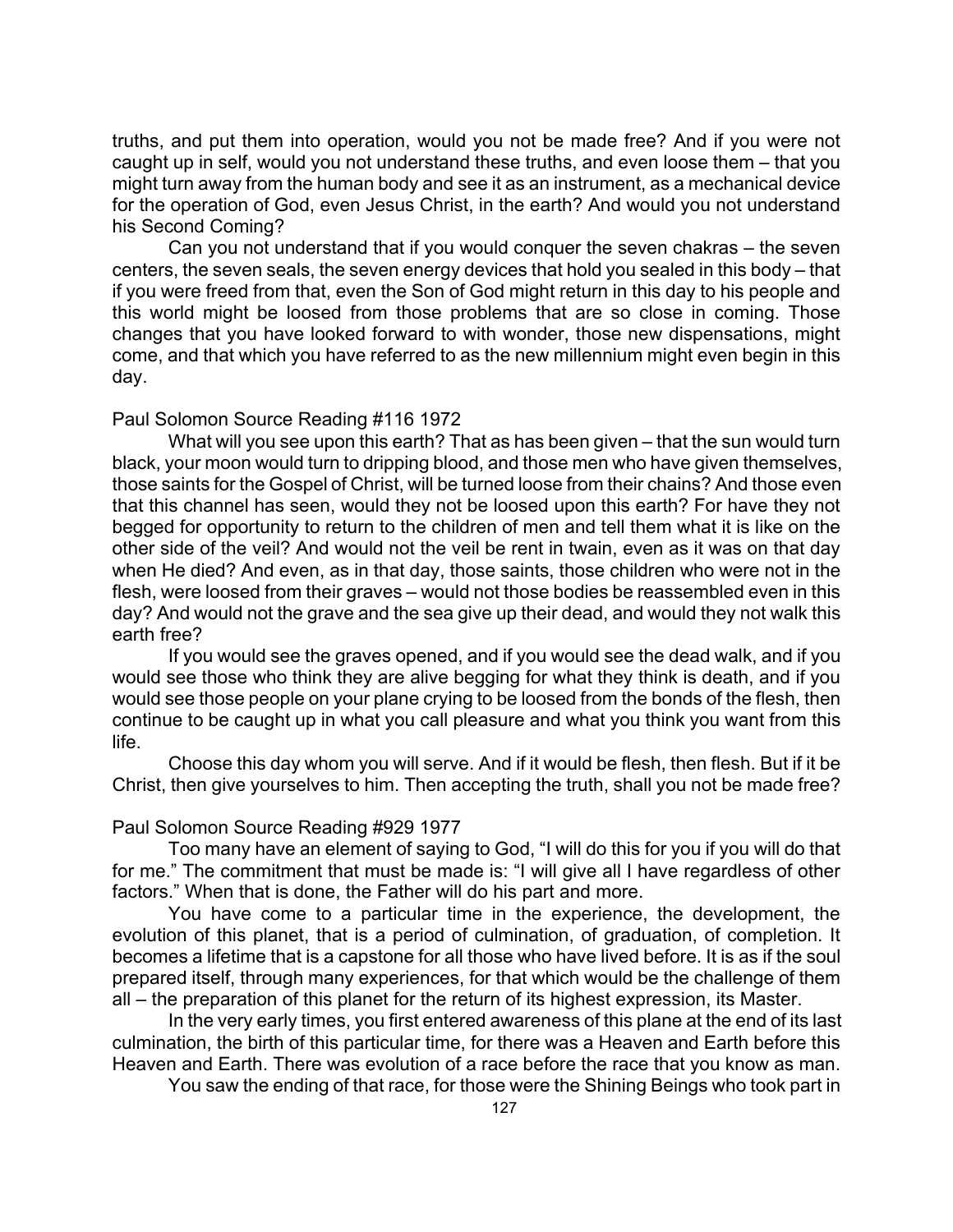your awakening to consciousness of self and the possibility of evolving to that you sprang from or proceeded out of, the heart of God. Now, because of that distant memory that is a part of your inner being, every experience from that to this has been colored with intent – the intent of being a part of lifting this entire race a little closer to the Godhead.

So many things will come in a flash of memory. All these things, these soul memories, will become important in this time for separating these people apart, at a time when your own government will require all individuals to be marked for purposes of tax processing, for purposes of spending money, buying and selling.

When those of this nation will be required to buy by showing a mark on their physical body, you will be among those who set themselves apart to avoid that marking, and of necessity then must provide for all that they consume without becoming a part of the economy of the nation in which they live. Then you will live under the most adverse of circumstances, being thought of as foreign, outcast, not fitting into the society of those who cooperate.

When this time of marking comes, you will see so much rebellion among the people, for those who call themselves Fundamentalists will call it the Mark of the Beast. Those of you who set the self apart will recognize, realize, that it is a form of control and must not be accepted. Others will rebel. Those who rebel will be rounded up and taken aside. Many will be cast into prison.

You face a time of change and of religious and political warfare, even among yourselves. Because of these things, you must begin to identify with one another and set yourselves apart in communities that become strong and dedicated, knowing that you have central purpose. For many of those who have a need to buy and sell, those who become hungry, those who face privation, will be tempted to go and allow themselves to be marked, so they may become the mainstream, and so they may escape persecution and become a part of the nation that so requires it. Now, see these things in the mind's eye and be prepared for them. Know something, just a small idea, of that which comes and is before you, for it is not so far off.

People must begin to understand the need for one God, for coming together in the worship of that One, for the importance of the strength of knowing him, for the importance of the strength of having faith that he will provide.

You had better be about providing food and shelter and these basics, for much time is wasted with things of so little consequence. Your money will mean nothing.

Get yourselves apart and be about this – worship, serving, learning, growing and building together. Not out of fear, but because it is the way to live together, at one, having all things in common and having a central purpose dedicated together to the awareness of the Father.

# Paul Solomon Source Reading #924 1977

Concerning coming changes in the earth's development, there remains a great deal to be done before such changes upset the lifestyle and the thinking of those about you. Know as well that the work that remains to be done, remains to be done in spite of the earth changes, not because of them.

That which needs to be done should be done because of its need in the present, rather than as a matter of preparation for extreme change, for it is the imbalance that is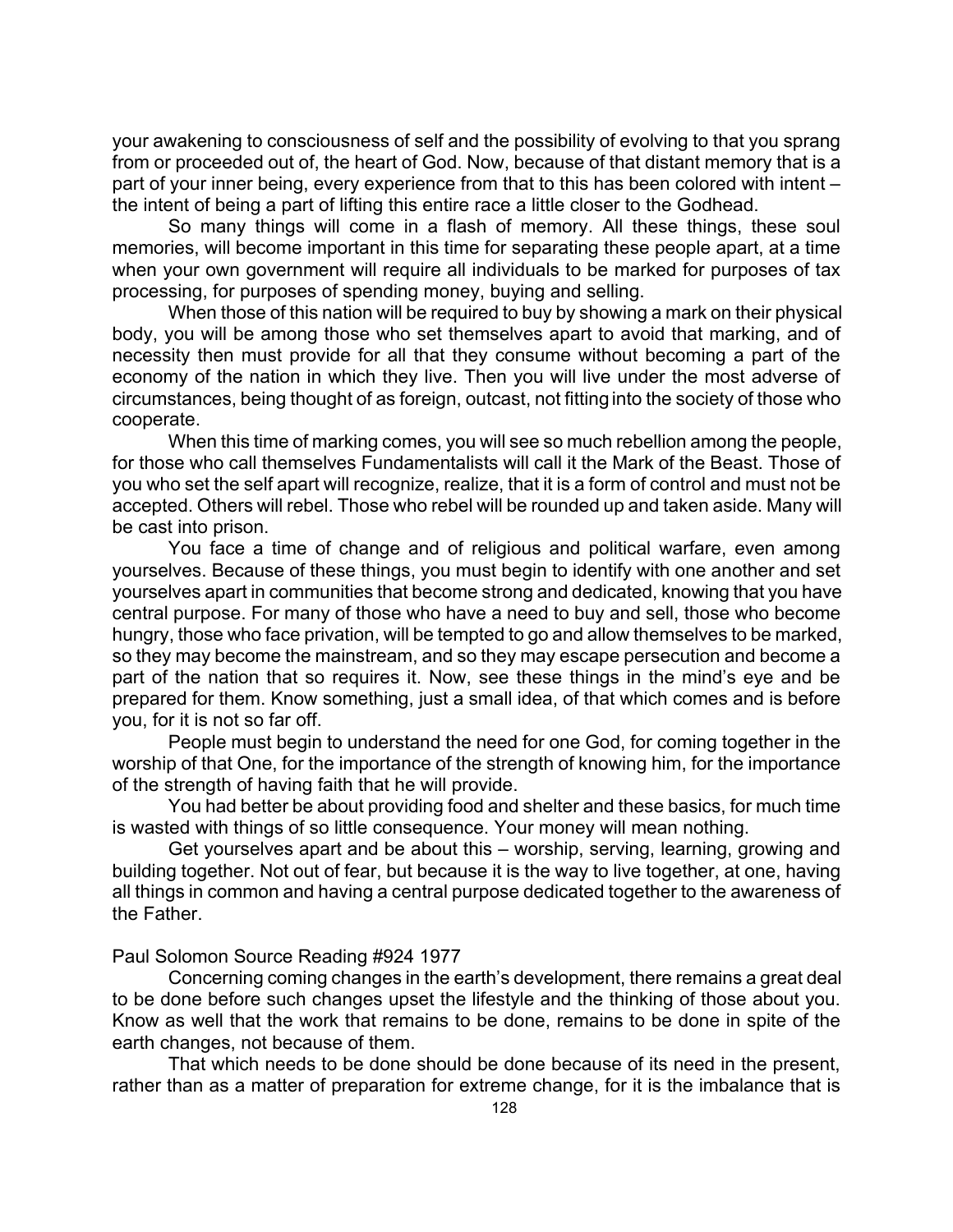causing the change. Correct the imbalance, and the changes will not matter so much. Begin first with the realization that the essence of man, that which has eternal value, is not flesh nor subject to the laws of the flesh.

That which man should identify with has little concern for the changes in the earth's surface, except that he is responsible for such change. Then the manner in which you might best serve is to begin, and to demonstrate, a change in values, a new set of values. Put your value in things that are of value and that will last, things that cannot be destroyed or even changed, by this earth or changes in it. One can hardly demonstrate a new set of values while showing concern for those things that will be destroyed. The most important single thing that can be done in this time is to restructure values.

The best manner of healing any disease is finding what that disease can cause one to realize and become. Then see the purpose of the disease, see what can be gained from it. Gain that first, and the disease will have no purpose.

So it is with such changes in the earth, symptomatic of misplaced value on this earth. If values were lifted to those things that are of real value, then those things of value would not have to be demonstrated as against those that will be taken away. For all those things that are presently considered of value will be wrested from the hands and the life, during the period of change. And the greater the attachment for any single individual with anything not of value, the greater his suffering when it is taken away.

Those who seek to pray and idealize in saying, "We might pray and avoid the earth changes," better yet pray for a new set of values that would not set value on those things that will be taken away during such changes.

Then what will the changes require of mankind – restructure the thinking, restructure sets and systems of values, and cause others to see the possibility of living within this set of values.

As to survival itself during these times, even survival will depend upon values, for those who value love and one another, will survive. Those who put spiritual relationships before self will survive. Those who scrap for pieces of food will perish.

Band together in communities, communities specifically designed for spiritual growth and improvement, not communities designed in paranoid reaction or fear of loss. Spiritual communities will survive through lifting their people to a higher consciousness, even during the time when those unaware, and those who choose not to be aware, refuse to speak of earth changes and such.

This is the time to speak of changes in values, to demonstrate new sets of values as an example to others. All must begin to rethink.

Your message should not be, this will happen and that will happen. Let your message be not one of fear for the changes in the earth. Rather a message that those things that really matter cannot be taken away, and if they are valued more than things that can be taken away, then we will live a new kind of life, an effective life, without fear of changes for these things are small.

Put your values in things that are of true value, for those things that are of false value will be taken away to cause you to recognize the greater values. Begin at home. When your values begin to become apparent to others, there will be opportunity to assist others through the changes. Especially prepare to teach people to adjust to the change, to adapt to new lifestyles, to feel thankful for the knowledge. That should be your purpose.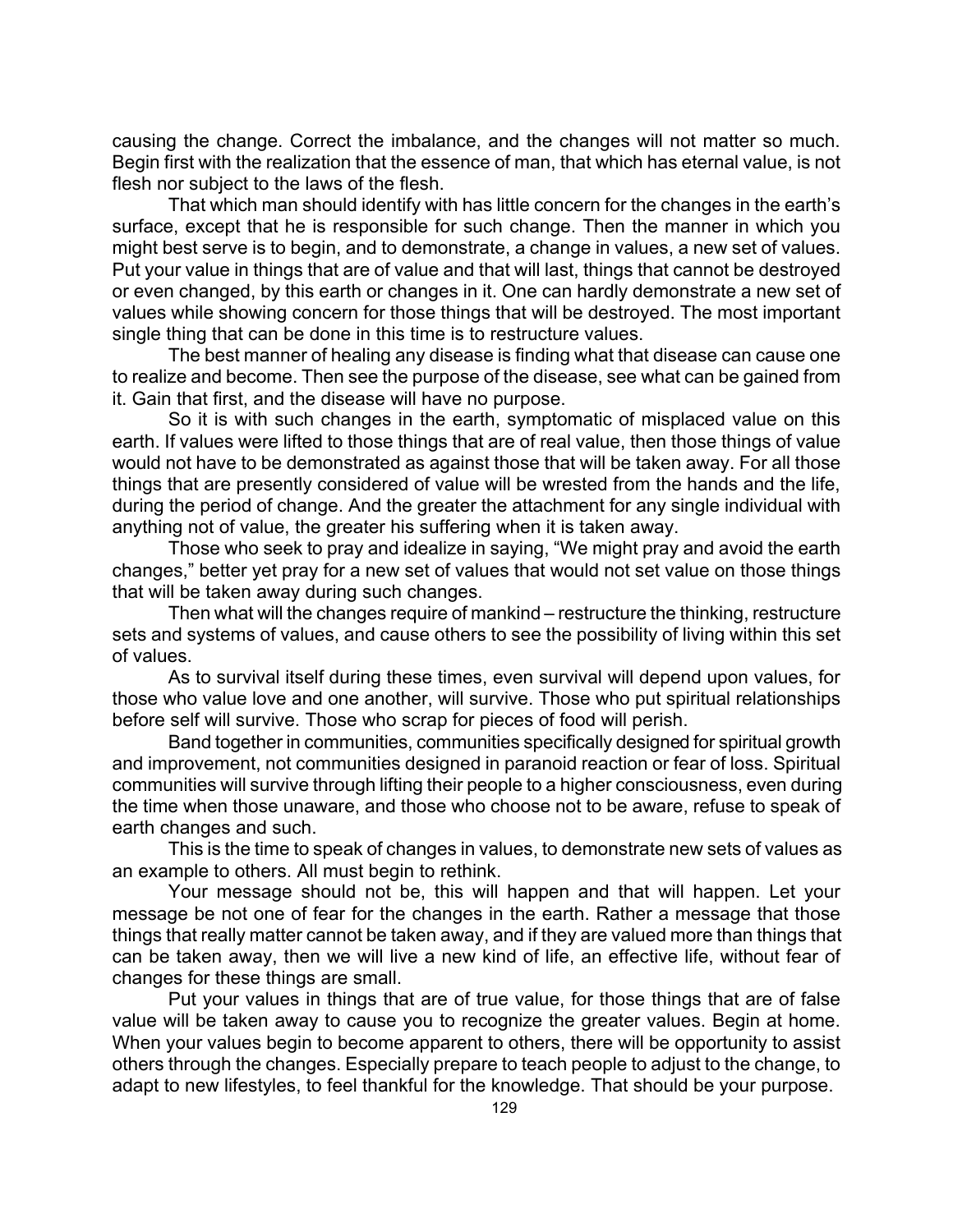Paul Solomon Source Reading #9182 1988

Your prophets have spoken of a time when this planet may be consumed by fire, utterly annihilated, destroyed. Your scientists have already begun to discover these prophecies revealing themselves in a manner of ways. For example, has it not been seen by those who measure such things that the hole in the protective layer of the earth, the ozone – this increasing rupture in the protective envelope of your atmosphere – exposes the earth to the possibility of destruction by fire?

Your prophets have spoken of the change in the natural balance of rain, which throughout history has been alkaline for the renewal of the earth, and is now changed in PH balance to become acid. It becomes increasingly acid with each day that you live in the manner that you live, with the burning of fossil fuels and the use of unnatural substances, changing the nature of the environment about you, even the production of oxygen which is obviously necessary for breathing on your planet. There is already a measurable change in the oxygen-carbon dioxide ratio about the earth in your day.

We do not speak of the future when we speak of these things. We speak of what is occurring now. These things continue to change at an alarming rate. The spin of the earth upon its axis becomes slower with each passing decade. These imbalances are upon you.

Your prophets have spoken of critical periods concerning these changes in the earth. Their words have been only partially understood. Understand that certain of the prophecies have occurred. They have occurred in this manner. Already the economy has gone past the point of balance. Though you cannot see the literal fall or the crash of the world economy, it is observable that you have entered into a false economy in which measure for measure, equal barter value, exchange for exchange, does not occur in this time. The stability of the financial environment is already lost.

You have looked for an earthquake, particularly in the year 1984. Understand the words of the prophets. The conditions that could produce an earthquake were available in that year. That was correct. What occurred in that year was a change in the environment that is irreversible. The year 1984 was used as a marker for passing a line of irreversible damage to the environment. Much of the environment, the systems upon which you depend in this time, has already been damaged irreversibly.

At the same time, there is much that can be done to redeem the earth and to renew her resources. In a practical measure, if you were to start today, what are the things that you would set in motion to prevent the complete destruction of the earth – the alteration of the landscape of the earth and the destruction of many people? If there were a single practical step that could be taken virtually overnight, it would be this: throughout the earth, there should be planted a tree by the hands of every living being on the earth. If every person planted at least one tree, you might reverse a trend – the trend being that throughout the earth, every nation is destroying more trees than are being replaced by planting gardens and forests.

We mention this as a critical point for this reason. Your climate has changed on this earth. The climatic conditions, the zones of weather, of rain, of desert, have been altered dramatically. The relationship of carbon dioxide to oxygen has been altered dramatically. These are the effects of the destruction of your forests, of the alteration of your rivers and streams, of the balance of nature. The oxygen on which you depend for your very breath is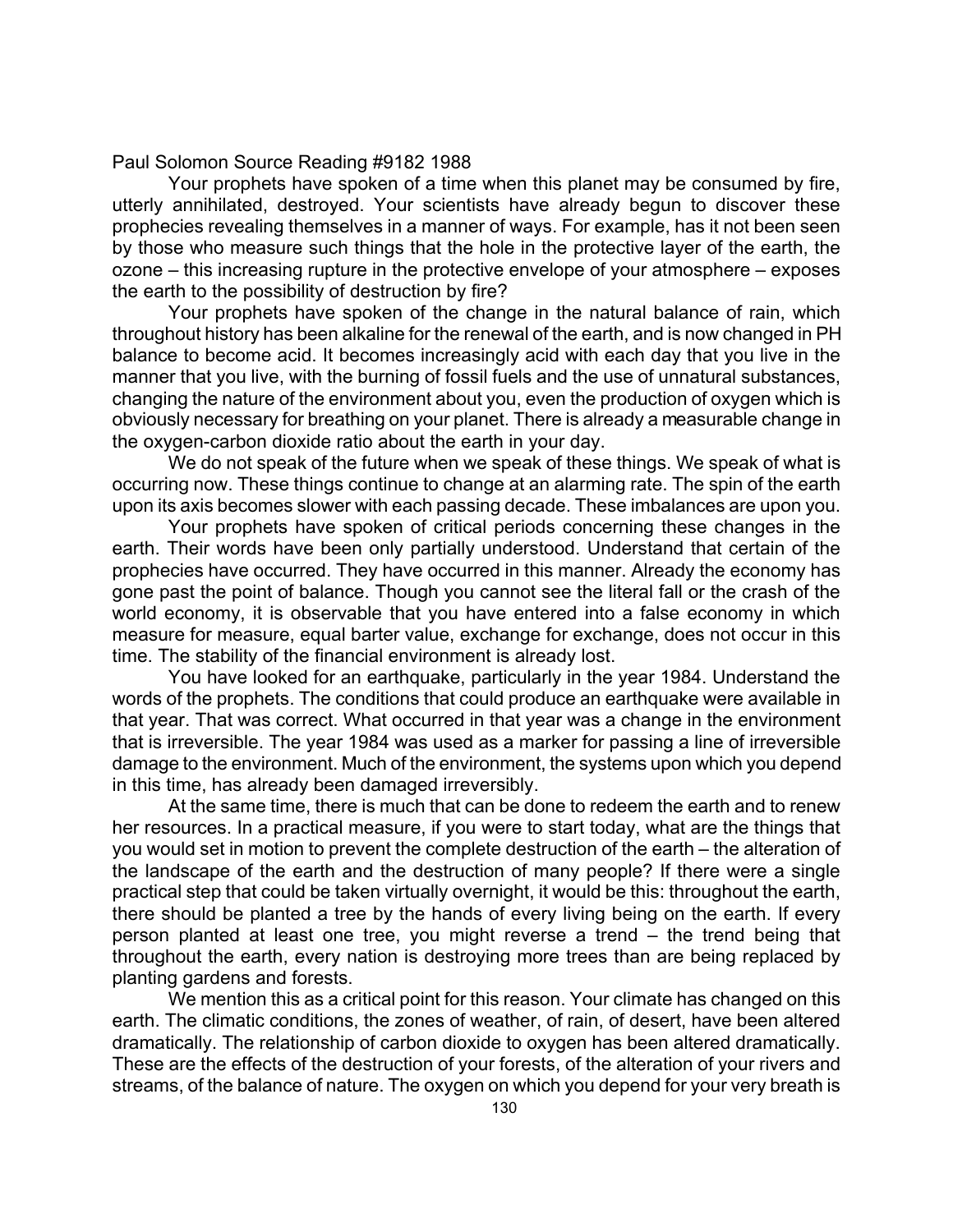provided by your forests, your trees. Your ability to breathe is being lost with every tree that is cut. It is suicide to maintain this rate of destruction of the natural surface of the earth.

That which holds together the skin of this holy planet on which you live – the living, breathing being on whose surface you live – is being destroyed, is being made sick systematically, by your relationship with your earth. You must walk upon her as if she were a holy altar, as alive as you are, knowing that her surface is a skin as alive and vital as the skin about your body. Imagine doing to your skin what is done to the skin of this earth on which you live. The deep gouging, the destruction of the plant layer that is the surface life that maintains the health of the body, the destruction of this organism that has a circulatory system, which has a breathing system, which has chakras as you have chakras, which has magnetic poles as you have magnetic poles in your head and your feet.

This planet has all the features that you have – even consciousness. And this living being has tolerated your presence almost as if you were parasites on the skin. But how long can the presence be tolerated when it is destructive, as if it were a cancer upon the surface of this planet? You come to a time when the illness of the planet will cause a convulsion that will shake the earth to its very core, will shake about it those who live on the surface, and will change the landscape.

Consider the trees to be holy, for you breathe in oxygen and you exhale carbon dioxide. The trees inhale carbon dioxide and breathe out oxygen. Knowing that, would you destroy a tree? Take that which stands beside you as your brother and maintain the possibility that you have your very breath. Let there be established on your earth a new philosophy of the relationship between mankind and the environment.

Now, you have one coming into your midst, in your time – one who is called John. He has been spoken of by your prophets as one who will establish a new order of things. What is meant by a new order of things? Let us attempt to describe it.

All that you know of science and technology in your day is a science and technology rooted in fear. The relationships between you as individuals are established on a basis of competitiveness, as if two of you had reached for a single grape at the same moment and had realized that, "If he takes that grape, then I will not have it for myself." In that precise moment of belief that, "Your interests compete with mine," there was established on this earth a fear-based relationship between individuals. This fear-based relationship was established thousands of years ago when man began to defend himself against man, when neighbor defended himself against neighbor, believing that personal interests compete. In that day in history, there was born the law of duality, of separateness, of selfishness – the law of fear. And there was what you call "The Fall of Man."

In that day, man began to fear man instead of realizing that, "What is in my best interest is also in your best interest. Our best interests do not compete. There is no reason to live in fear of you." Fear is ruling your relationships with one another – fear and concern that, "You may not accept me, you may not love me, you may not act in my best interest." Even in the moment when one meets another to shake hands, there is in the solar plexus and in the heart the little tinge of worry and fear, "What will this one think of me?" So pervasive is this energy of fear in the relationships between you that it has penetrated your institutions – your churches, your schools, your businesses, your governments, your technologies and your economies.

Fear has become the basis for your science and technology. Your technology is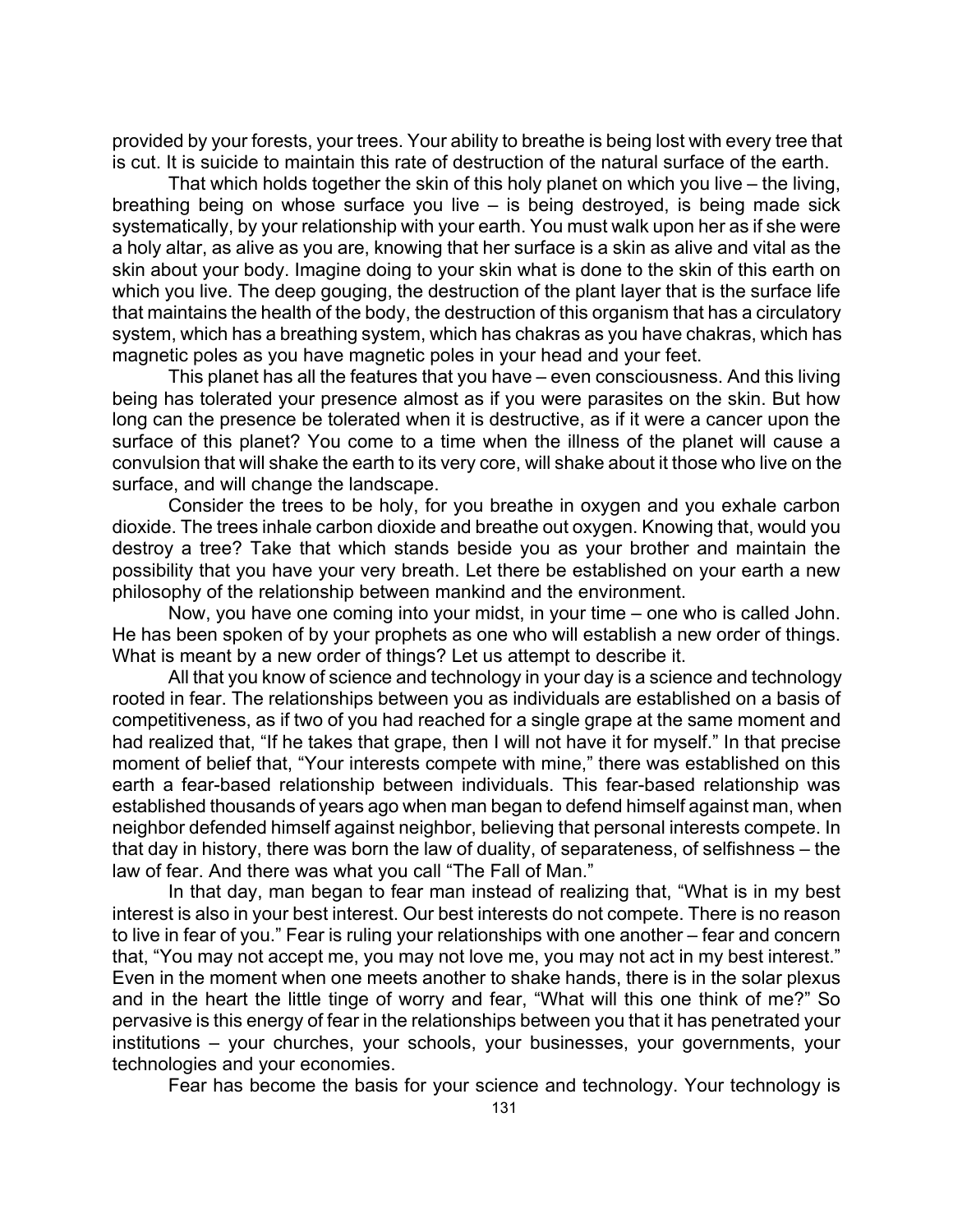based on the principle of destroying matter to release its energy in order to support life. Listen to that philosophy carefully. Your science is based on a belief that that which lives must die in order to release living energy to support life. It does not even sound reasonable, does it? It is a technology of death and destruction.

The energy sources that you use for fuel are produced by the breakdown of matter – taking life away in order to attempt to support life, producing death to support life. We speak of a very basic violation of natural law, built solidly into the infrastructure of your science and technology, your lifestyle, the way you live on a daily basis.

When we say that one will come who will bring the new order, we speak of this. There is one to come among you who will introduce a very simple, vital formula for a new technology, a technology of a new age. This is in reality a re-instituting of an ancient technology for there was a time on this planet when it was possible to move about this planet in ships – ships that flew by a principle that allows stone to float in the air. What you call the Great Pyramid of Giza was created by floating stones in the air. Now, that sounded strange when it was spoken from these Records many years ago, yet recently it has been discovered that ceramic material, being a superconductor when lowered in temperature, causes a piece of stone, slate, ceramic to float by the magnetic field produced within it. This is observable in your laboratories in this day. The qualities of superconductive ceramics begin to demonstrate the principles of stones floating in the air.

Discovering these materials, these new relationships between materials, will allow your technology to discover that ships may fly, not only through the air, but through the earth and water as well. You are beginning to realize in your technology that your body is not as solid as it had seemed, that the space between the molecules and the atoms could easily accommodate the spaces between the molecules of the earth.

As your understanding of physics is altered, to see the earth as it is, to see the relationships between the bodies as they are, so your new technology will allow for the communication of lines of force, not around the earth in satellites and such in such a ridiculous system as circling the earth to allow communication with the opposite side. By using the superconductivity of the earth's core, communication can be passed from this side of the earth to the other without time lapse. The energies that are now passed in the atmosphere around the earth from one side to another can be passed through it. Travel can be accomplished similarly, moving through the earth.

The establishment of the new order depends upon a simple formula – the introduction of the principle of accessing energy at its point of entry, rather than accessing energy by the breakdown of matter, which forces it to release the energy that gave it life. This simple formula for the revolution of science will make energy available in a way that makes current science obsolete overnight. All the current means of production of energy become obsolete in the moment that it is discovered that energy is available about you on the surface of the earth and can be accessed without the destruction of natural resources. The atmosphere of the earth can be made to supply electricity freely without the breakdown of matter, and without the enormous cost, and with the availability to each person the freedom of energy about him.

Such instruments will be invented as a great ion generator that could gather from the city about you the destructive materials that you call smog, to be collected and recycled to the earth. Such instruments will be invented as anti-gravity devices, instruments for moving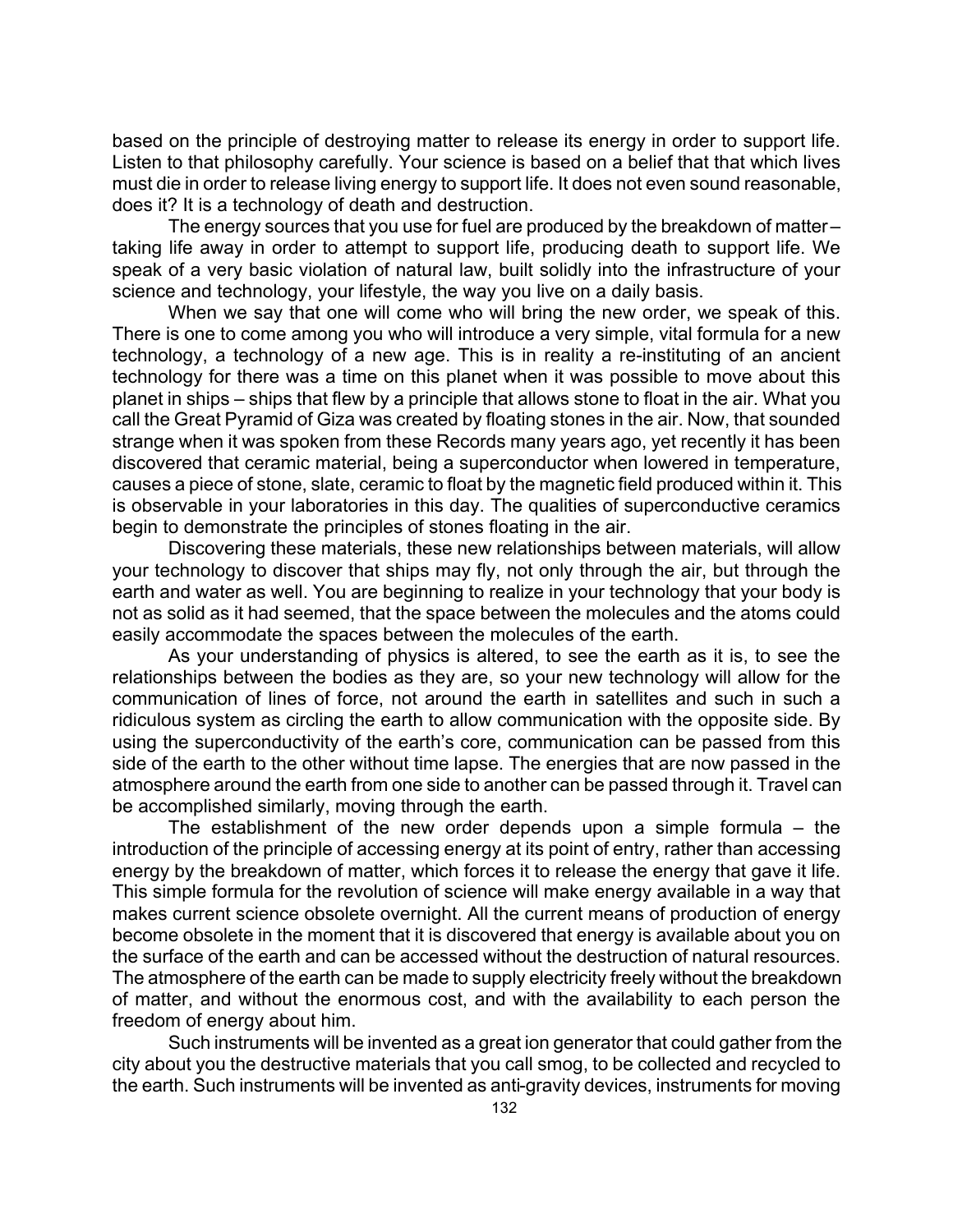into what has been termed hyper-space. All these instruments that sound like advanced technology will come through the simple understanding of the blending of the interests of life with life – living naturally upon the planet. These formulas for a new science are the establishment of a new order of things. Live simply and in harmony with the earth, and that which is needed as a basis of life will be provided.

You have heard that there was a civilization called Atlantis, that it was an advanced civilization with an advanced technology. Yet you have not found evidence of that civilization, hybridized materials, metal alloys. You have not found evidence of a technology that suggests a science out of harmony with nature. Why? Is it because there were no flying ships? It is not. It is because those flying ships were harmonious with nature. What you find of the remnants of that civilization will appear very much as natural substances on the earth. A technology that is in harmony with the earth should not leave debris that will not breakdown and harmonize with the surface of the earth.

We are not allowed to pass to you this simple formula of which we speak. We are not allowed because we are not allowed from these planes to interfere in the laws and the lives of mankind. We are allowed to inspire you. We are allowed to electrify your imagination. We are allowed to say to you, "Pray." We are allowed to say to you, "Stimulate your scientists to change their thinking from destruction to the promotion of life on your planet." We are allowed to say to you, "Publish this idea that challenges science to access energy at the point of entry rather than bringing destruction for the release of energy." We are allowed to say to you, "Challenge your scientists and those who are in control of your lifestyle to make a difference, to save the planet before it is too late." We cannot drop in your laps this formula. We can say, "Tell your physicists, tell your scientists, tell your researchers, 'Search for this formula which is so simple, which is basically accessing energy as it enters the earth and as it is available in the atmosphere. Revolutionize your thinking about the manner in which energy is accessed.'"

This is your salvation. Without the understanding of this simple law that will establish a new order, you cannot save your planet. How will John access this understanding of a new science and technology? The instruments we speak of – instruments for renewing the earth, for repairing the ozone layer, for building ships that make stones float, for creating machines that can almost vacuum the destructive elements from your environment – these instruments exist, and are set aside in a tomb near that monument you call the Pyramid of Giza. If he has prepared himself, this Initiate of the Law of One may enter the Hall of Records, and these instruments might there be found, along with the living formula for a new basis of technology and science.

Understand that the one that we call John is not necessarily a single man upon whom is placed the burden for bringing a new order of life to the earth, although such a man does exist. But we make this point, which is vital that you understand. There are among you some who have been, in an earlier time, initiated into the Law of One. If you can bring yourselves to the point of remembrance, you may begin to teach and to bring initiates into the understanding of the Law of One. As you begin to make this change in consciousness, if you can make it complete, you provide an environment into which John can come and reveal himself, and establish this new order.

You must not wait for John to come and make a difference in this earth. It is upon you that the burden is placed, individually and personally. How will you do it? Begin in this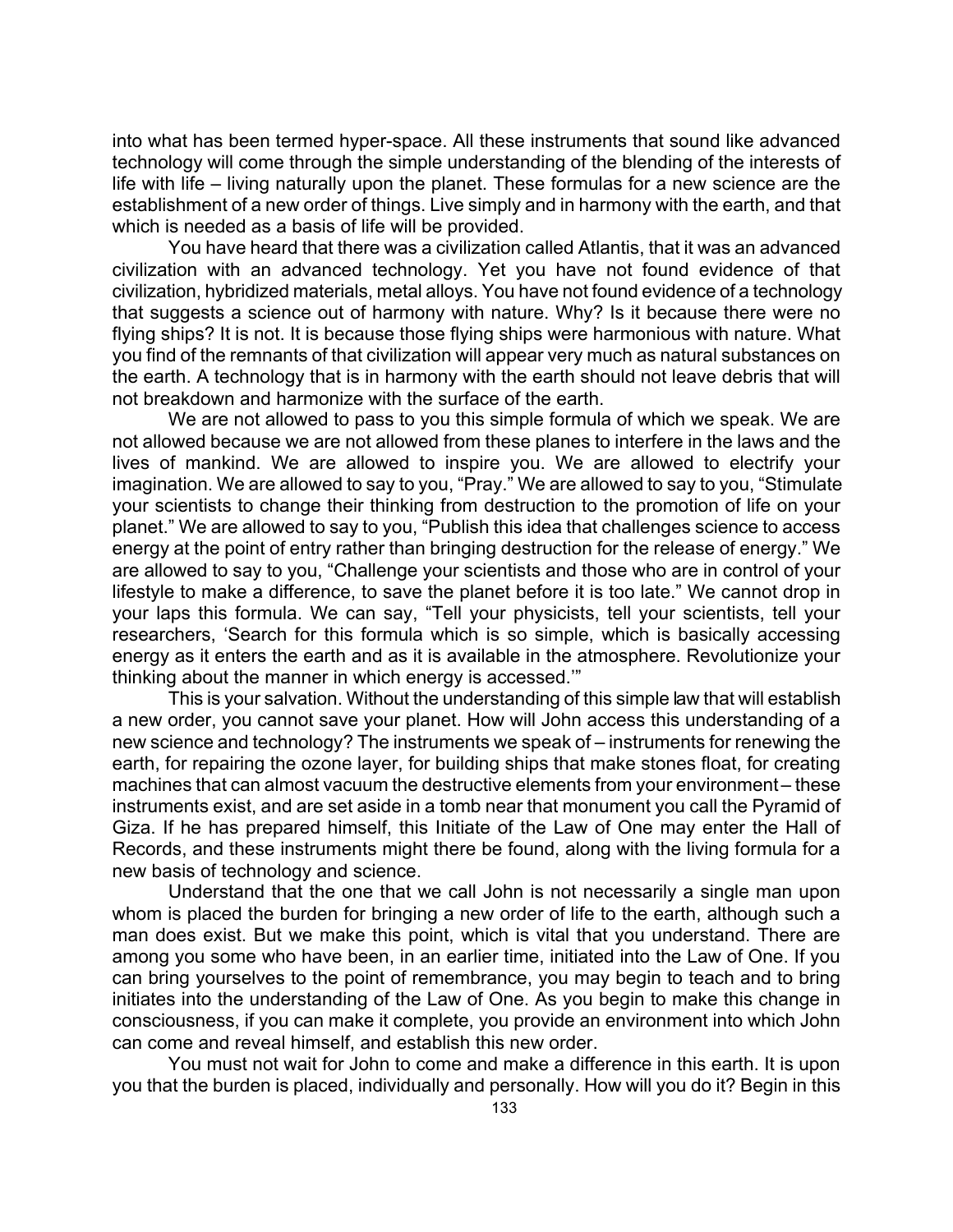simple manner. Create harmony within yourself. Replace with harmony the argument that occurs in your own mind. Replace with harmony the insecurity that speaks in a conversation between the poles of your mind, the conversation that produces fear and hesitation, the conversation that makes your mind bipolar, that keeps you separated from the source of your own thought, that maintains the veil between the hemispheres of the brain, that maintains the law of duality and prevents the Law of One, prevents the integration of the mind with its source. Begin with yourself, your wholeness. Create wholeness in the relationship between yourself and your source, so you access the Law of One within yourself.

What will the evidence of this be? How will you know when you have harmonized with self, initiating the Law of One? When you have become comfortable with yourself and with your relationships with the environment and with your neighbors. When you begin to notice that you no longer tense in the presence of another person, feeling afraid that this one will disapprove or that one will not serve your interests. When you have so overcome fear with love that you are filled with confidence.

Disease does not occur in the body of a human being who knows no fear. That which you know as physical death does not occur to a body that has never known fear – unless the occupant of that body gives up that life for another, as did Jesus the Christ. The power of life and death over disease and destruction, over war and peace, is given to those who know love as the power of life and who do not entertain thoughts of fear.

If you can give up your belief in fear and believe instead in the Law of Love, you can become enlightened beings. You can live as enlightened ones, as whole beings, as Initiates of the Law of One, and so you will have a voice to teach and to say, "The science based on the law of fear is obsolete. Governments and institutions based on the law of fear are obsolete."

Your nations around the world criticize one another. One nation criticizes another for building barriers to hold its citizens within the country, to prevent them from leaving. The country making the criticisms builds barriers around its country to keep others out. One nation keeps its citizens in. The other builds barriers to keep others out. And they criticize one another. This is the life of disharmony.

Open the barriers between nations. Tear down the walls between religions. Remove the threat of fear between you. So you will begin to understand the Law of Love, the Law of One. The Law of One is knowing that, "My interests are not competitive with yours."

Your world does not need a new religion, but you do need a synthesis of religion. For that you call religion exists here, and there, and there, and there about the planet – a pearl of great price and great truth surrounded by dogma, as if surrounding a pearl of great price with beliefs and rules enhances the value of the pearl.

Take away the dogma and string together the pearls. Then you will find that, at the core of man's need to communicate with his source, at the heart of every valid religion, is the Law of Love, the Law of One. Collect and examine that which is holy, that which is valid, that which is truth within every religion. Then show man how he may come together across religious barriers to worship together in international, interfaith fellowship.

This is a small step toward breaking down the walls and barriers that maintain the destructive technology and lifestyle that exist on the face of your earth in this time. This is a contribution that each individual can make. This is a way to create a difference.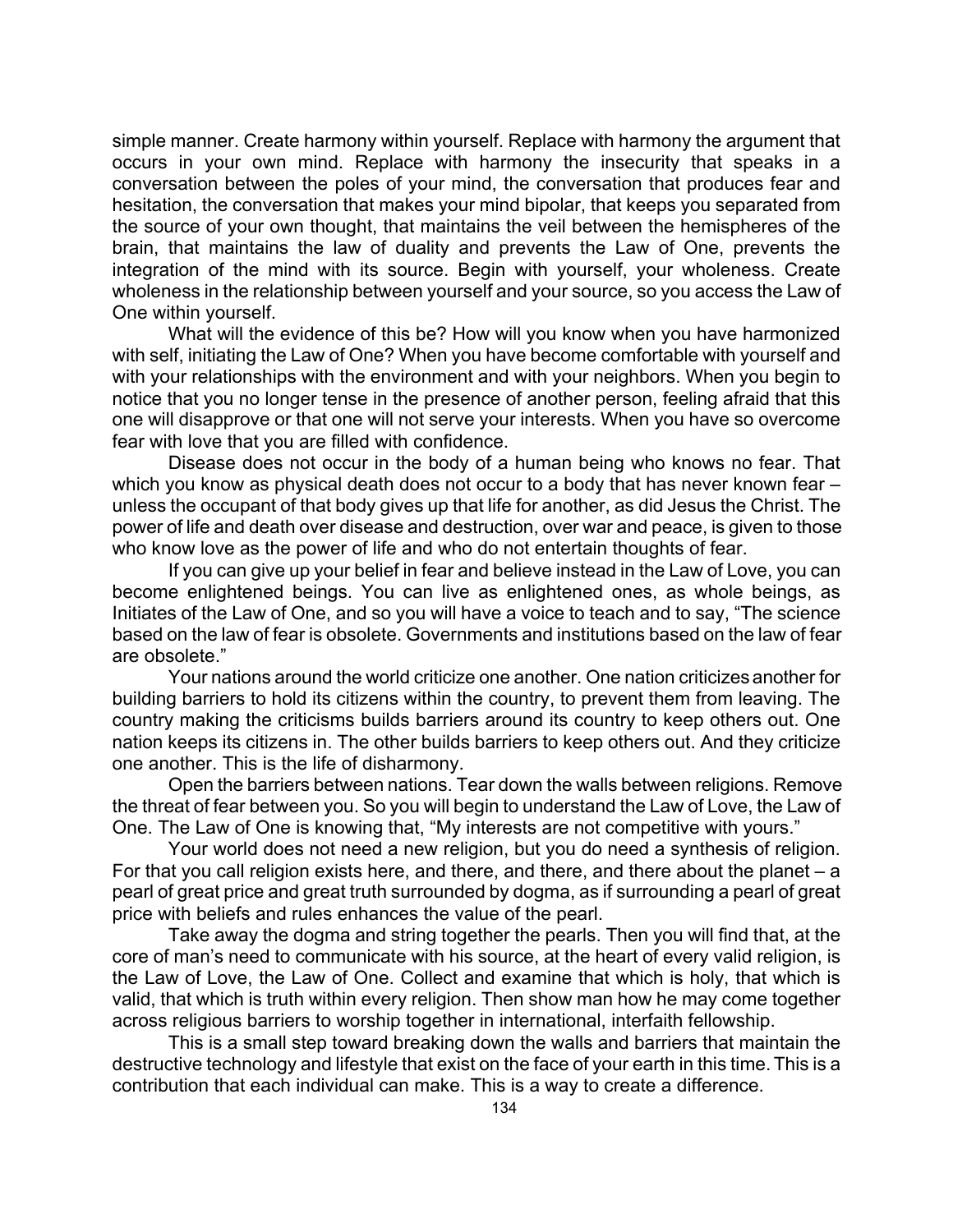# **Spiritual Communities**

Paul Solomon Source Reading #328 1974

There is brought in the hearts of those attuned to the purpose, a vision of coming together, of living together, sharing all things in common – even as such vision and ideas were brought in those times of the walking of the Master on this plane, and in the times of the preparation for his life. Even so, those patterns, those visions, those ideas are forming in the hearts of those so attuned. As these form, and as those who have such visions and dreams begin to grow, so will they collect together, even as you see occurring in this time. See then that there would be many in several places that would be so set apart in communities.

Then begin with what you have and develop toward that, as there is opportunity for the purchase of land, for the setting apart, for the establishing of such a community. But first, use that you have been given.

### Paul Solomon Source Reading #793 1976

If motivation during this period be selfish in any way, man will be destroyed by his own selfishness.

If the concern rather be for stabilizing conditions for all around, looking for the means for establishing communications and communities with neighbors and those about, relying one upon another and building toward a return to the Master, then such a period will have served its purpose.

#### Paul Solomon Source Reading #930 1977

During these times, align yourself with that group that best suits your needs and your expression together as a family. Become a family with those. Not that you should move to this or that particular location, or this or that particular group – that should come quite naturally in the formation of the group itself, and the relationships, and the family.

Simply be aware that those who survive will be those who have become a part of a larger family, those who share one with the other. Those who attempt to struggle and compete and survive in society as you know it will perish in those times.

### Paul Solomon Source Reading #704 1975

Let this be the concern of the time: coming together, developing resources, developing abilities, living naturally, not living for a change that will come, but living the life as it should be – not as an emergency consideration, but rather living life as it should have been all along.

The manner of preparation for all should be through aligning self together, loving one another, forming communities of strength. But let the preparation be as much in the spiritual attunement as in the gathering of foods, and storage, and planning of such.

We refer to the building of conditions that will make communities become families – that there will be a re-establishment of loving one another, and that will bring strength against all conditions outside, until brother will say, "I am my brother's keeper."

The time has come when you must band together and love one another. Survival will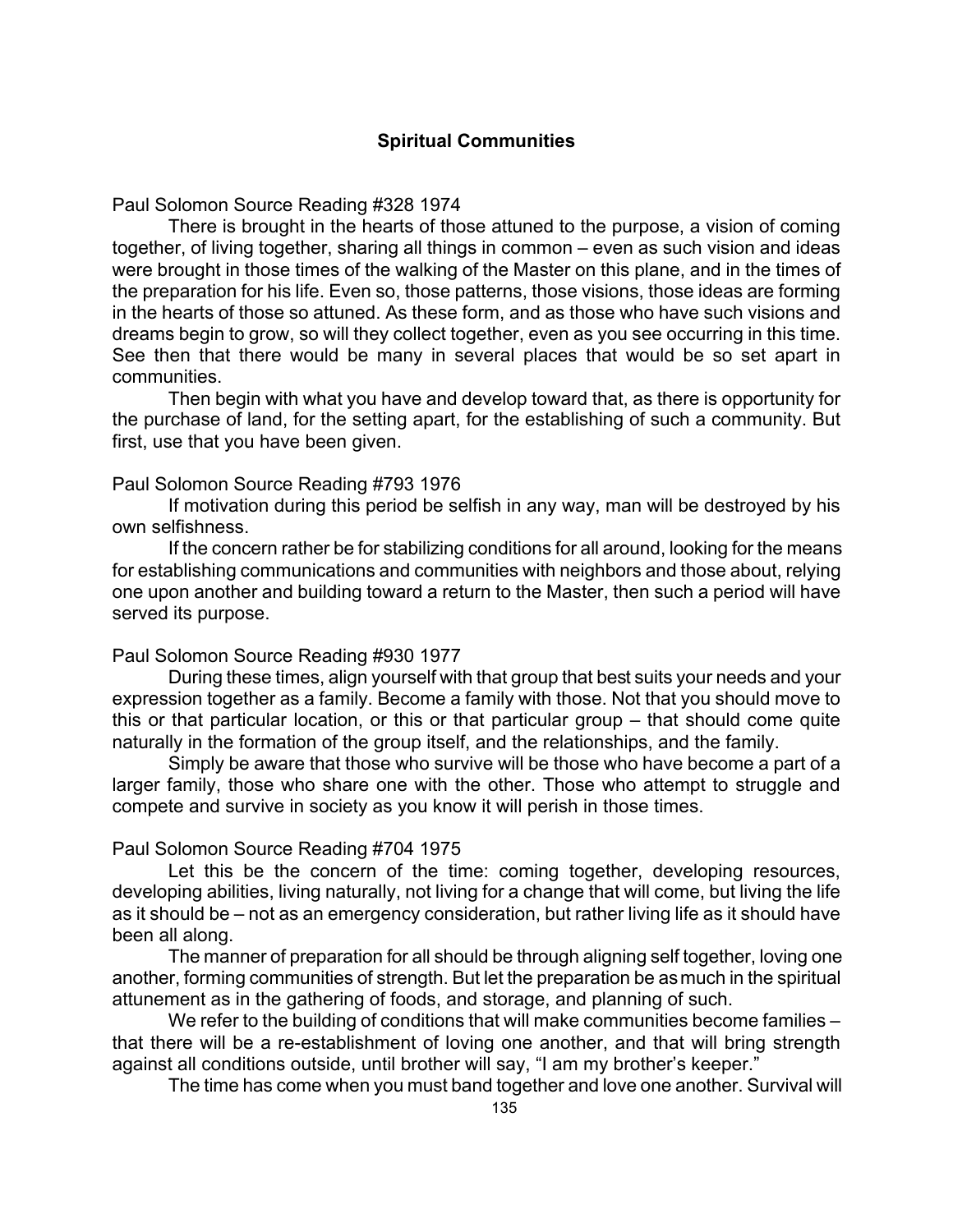depend upon caring for another's needs rather than accumulating selfishly to self.

# Paul Solomon Source Reading #98 1972

Realize that the time is nearly finished for progress in scientific and automated methods on your plane. There must be a turning to natural methods. This race must prepare itself for living without the artificial disciplines that have been developed.

Hence, we find those who have come with the natural desire, the memory, the innate desire to prepare themselves for those days when so many artificial methods, the machinery, the technology of your day, will be destroyed. The earth will be devoid of that which you depend on in this day for sustenance. And there will be a need for the understanding of the natural protection of nature, of earth, of the Mother God.

# Paul Solomon Source Reading #201 1973

Learn that of medicine beyond the application in the hospitals in this time – for it will cease to exist. Gain an understanding of herbs that are readily found within the ground and the elements within the dirt itself. Learn the applications of these – for many will be dependent upon you in that time when there is the falling away.

# Paul Solomon Source Reading #589 1975

Be prepared. Arm yourselves in this time with the Word, with the Presence, that you might be of service especially in healing – for the healing powers that are known now will fail. So much of this dependent upon the forces of power, the sources of communication.

The time comes quickly when the healing hand of the warmth of one who loves will do far more than the physician can hope to accomplish.

# Paul Solomon Source Reading #589 1975

Learn to acquire the necessities – set aside the luxuries. Such philosophies best be undertaken even now in the thoughts of those who would serve the greater. Look back upon the warning of Joseph to the Pharaoh of Egypt saying, "You've had a period of plenty. Now, set aside for the period of famine."

So it must be in this – that each should have a bit of ground here on which to grow food. The economy will collapse. It will do you little good to have here or there an accumulation of wealth, of money, of stocks, even property unless it would grow food.

But the greater message that you will give is not for building bins for storage here of beans and wheat, but rather the building of consciousness – knowing in all things "I can be content within the self." For one who will have such attunement in that time will stand out like a lighthouse.

Learn the skills that will allow you to live with little. Learn to think of self as being strong and reliant under such conditions and build toward it – not hoarding for the self, but ever looking for ways to create greater comfort for those who suffer in these times, for many, many will.

# Paul Solomon Source Reading #651 1975

Those who are wise will have a bit of land to provide for the self, a place set apart from others to retire to, and will provide for the self from the land in that time. Those who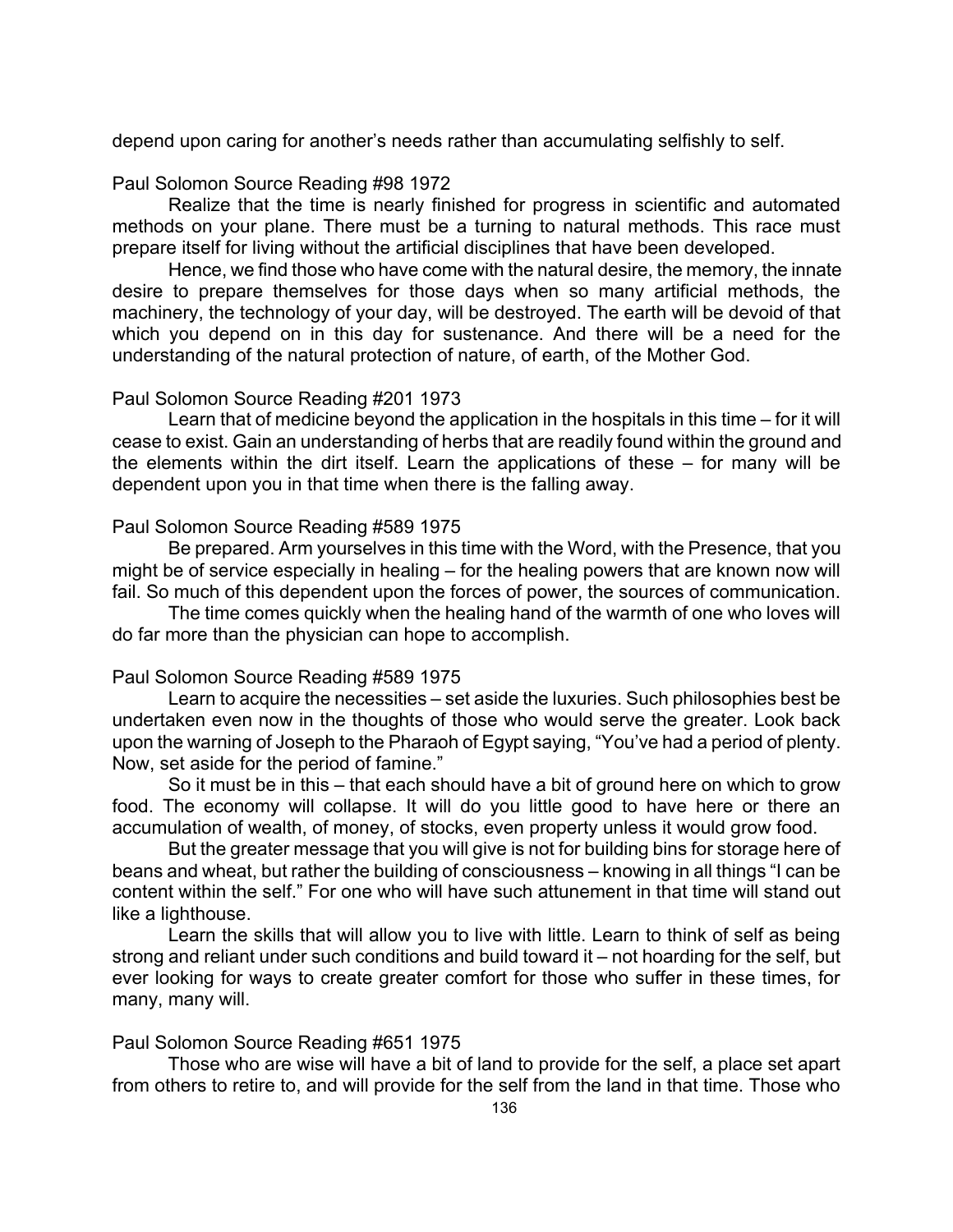are wise will store foods away from the cities in a place set apart.

There is some time yet, before the extremes. When you see the extremes, then get yourselves away from the cities, the mobs, the crowds, for you will see people fighting in the streets over a scrap of bread and such. A good time to be away from this, in communion with the land and with the Father. Be away from the coastal areas in those times. The times of changes are a bit further off, the destruction of the lands and the coastal areas. Yet building toward that in this time.

These are not given to produce panic or fear among you, but rather that you simply understand the cycles of nature. It has ever been so that with every period of plenty comes a corresponding and following period of famine. These are the cycles of replenishment of the earth. Study the period of plenty as your land has experienced it – and expect a corresponding period of lack and provide for it, not in fear but in rejoicing, in living in the rhythms and the cycles of nature and the blessings of the Father upon you.

Prepare in all ways, but make this not the central part of your life or your living. Enjoy the living that you have. Live not looking constantly with apprehension for the changes that come.

Live as if the plenty of today were there for always, frugally enjoying that which is at hand, but not wasteful – and setting aside that which will provide for a later time, especially storing seeds in containers that will not be subject to changes. Buried containers that are airtight will be of some assistance to those, for the protection of such as may be planted at other times. Set aside especially those items that are quick and easy to reproduce, and especially those that will grow under the ground, for those growing above the ground will have some problems with contaminations in the periods of changes. The tubers, the vegetables that grow underground will supply your greatest portion in that time – not the most healthy in this day, but in that will provide a great deal of sustenance.

Approach these things in that manner, and you will survive and do well.

Paul Solomon Source Reading #651 1975

What are the responsibilities? First, for the family to be sure, except that never should the family be put in a position of taking something for the self while denying to others. Who is your sister and brother, your daughter, your son? He who has no father or mother is your daughter and son. You will need your brother, your sister, in these times.

Then protect the family and those loved, those close – but protect them even more by sharing. Understand that he who gives generously during these periods will find the greater reward than he who keeps to the self.

That group of souls who enjoy and care for one another will continue to enjoy and care for one another in the hardest of times, and will grow and find happiness under the most difficult conditions. Those who would not do well and do not enjoy one another will not do so, even under the best conditions.

Provide conditions of love and sharing, and the external world and conditions about will not make a great deal of difference. There is no famine where love is concerned. It is in plenteous supply, and will be through these periods. It is this you have to share and give. Give it freely.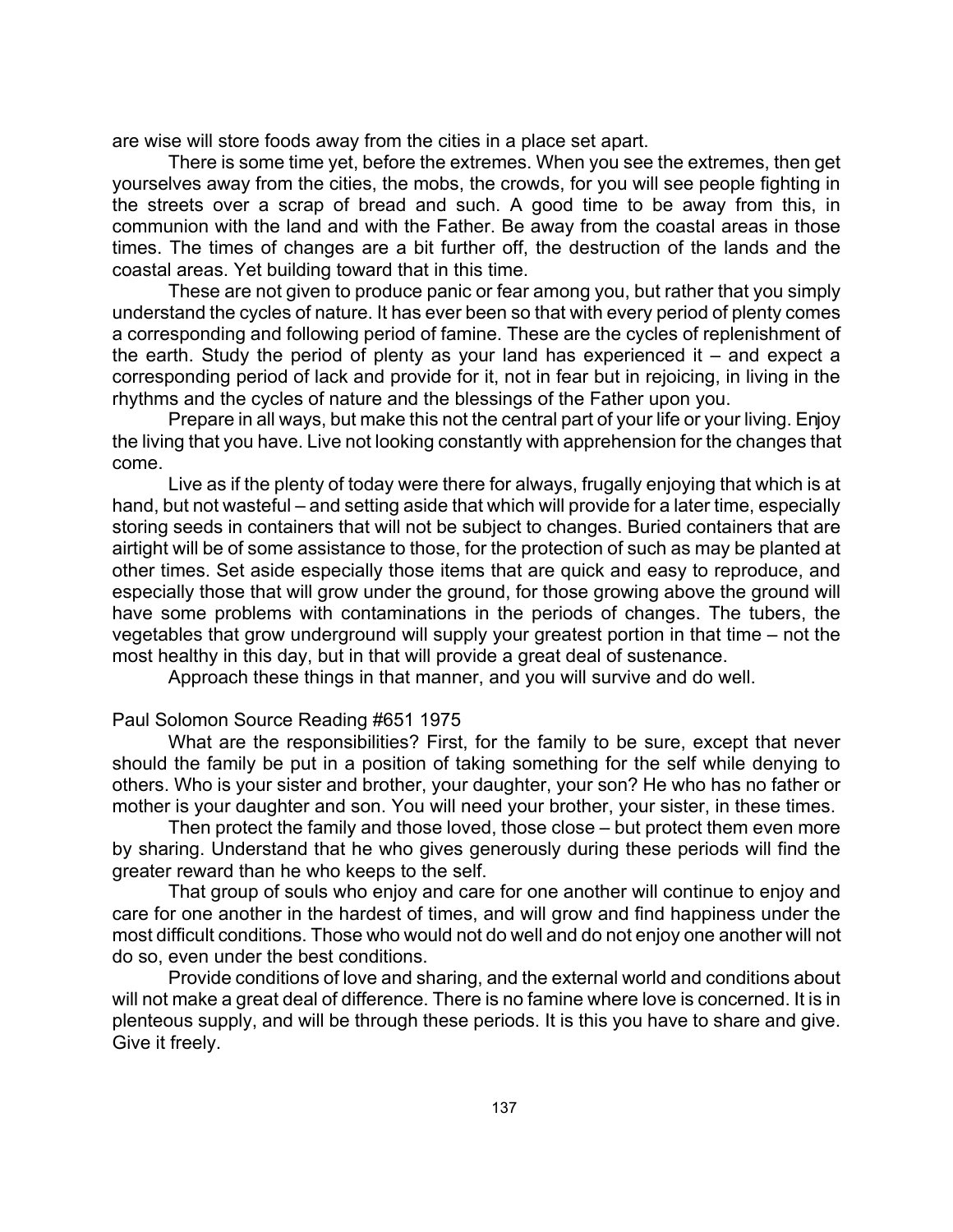### Paul Solomon Source Reading #589 1975

Now there still are some years for the development of the conditions we speak of, but if the warnings be not given now, the consciousness, the building toward these could not be accomplished. Teach the children, teach the people: "Set aside that you work toward and that you become so dependent upon. Learn to enjoy and appreciate this earth and her beauty. The false things built by man will fade. Set your values on the things of value, lest the things of true value be stripped away during the times of scrapping for a bit of this and that of little value."

Develop in these ways and let others know, not as prophets of doom crying out warnings and preaching fear, but as those who possess a great, great wealth within and have no fear of the changes that come. Speak in that attitude, in that manner, and in that way men will listen.

# Paul Solomon Source Reading #822 1976

Be a part of the ushering in of the dawning of the new day, the establishment of a new set of ideals and values. For it is not so long until the structure of government in this land will collapse and begin to change. That you know as money will be changed in nature, in means of exchange, with the collapse.

But those who have established for themselves a system of values, based on that which is of true value, will be called the people of the mountains to whom those with less, those who have lost all else, will come for healing, for teaching, for guidance, for the establishment of a new order of things, for the new age.

# Paul Solomon Source Reading #530 1975

Let there not be fear among you of the changes that come, for as we have often expressed, the pains of the changes of the face of the earth are no more than the labor contraction of the expectant mother. And do not the parents delight with the beginnings of those pains, and do they not look forward to that which is to come from it?

Be thrilled! Be thrilled and look forward to the birth of the new age. And let the people know that, if they can expect those changes in this manner as a glorious faith, quivering with anticipation as the earth would burst forth into new glory and light, there would not be this dread which has gone forth among you and the fears and the looking for places of safety and such – but there would be the anticipation saying, "Even so, come, Lord Jesus."

This is the purpose. Not that ye warn others of catastrophes and calamities to come – and yet, some of you need to be warned in just that way. Those who are anticipating his Coming, let them know that this is a happy, blessed, expected event, giving birth to a new kingdom, a new age. Give thanks that you have part in it.

# Paul Solomon Source Reading #806 1976

As the changes come, many will be removed – but be not concerned for their physical whereabouts. Better be far more concerned with attunement to the Divine. Be not concerned with that which can destroy the body, but rather the condition, the attunement of the soul.

And such may only be done through awakening self. One may only serve the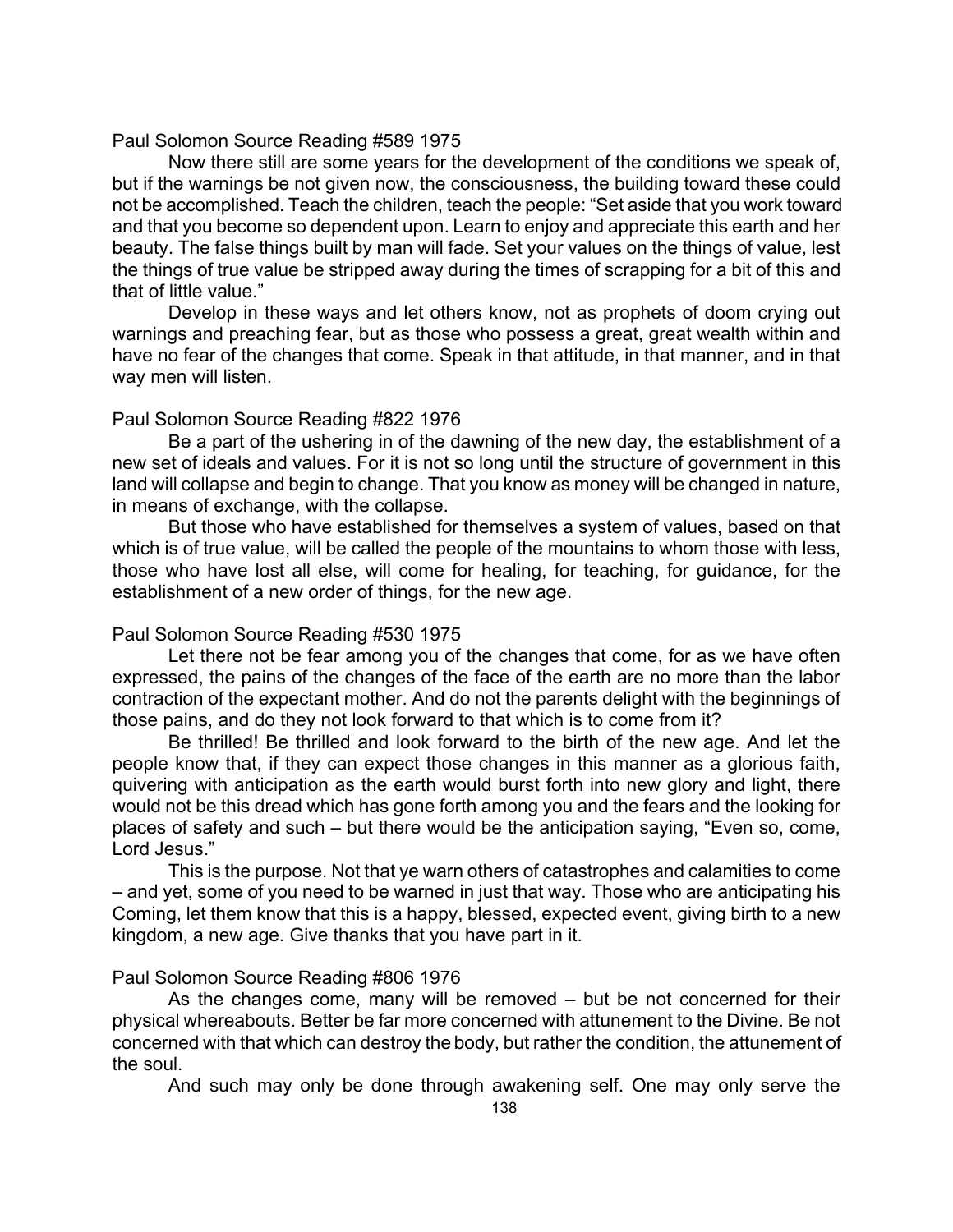Master, the Christ of God, by making self an example of the experience of the Master. By experiencing that new birth and the change that comes within the self, then preach these things – not moving here or there to safe land, but attunement to the Highest.

Let the Highest move them, for he will. He will take care of his own. Awaken them to the voice of the Master within. Let that voice give them guidance and instruction concerning relocation and preparation for the patterns of destruction that come.

# Paul Solomon Source Reading #831 1976

Take all your abilities in this time and turn them to one single purpose. This generation will see changes greater than have been seen in the memory of earth as you know it – changes in the surface of the earth, the surface of the land mass. Changes in consciousness in the minds of men, the dawning of a new day. Yet the best that might be given is to say this: "This is the dawning of a time of a new earth, a new heaven such as you have not known, and the mind of man cannot imagine."

There are no words to describe that new day, that new life, except to say that it is and will be a New Heaven and a New Earth. There can be nothing of greater import than opening the consciousness of the masses to the possibility of the change from this to a New Heaven and a New Earth.

Then if all talents and all abilities of those who recognize truth can be set about organizing opportunities to touch the thought of the masses with such possibility, there can be no greater calling in this time.

# Paul Solomon Source Reading #898 1976

Understand, in coming together, that your purpose is soul growth. Your purpose in entering the physical body of this plane in this day is to accomplish soul growth, within yourself, for the self, and for others. Lifting self a little closer to the Godhead—so will you bring the entire race a little closer.

One man taking that one step opens the step to the entire race consciousness, makes available that step of advancement. Thus, the reason the Master said, "Greater things than these shall ye do," his step already taken. The expectancy is that you take one step beyond opening a new consciousness which will allow for his Second Coming. Your purpose then in coming together to prepare for that coming – to become the Expectant Ones, pregnant with his entry into this age, the birth of a new age, the dawning of a new day.

Let it be your concern to come together for development, for growth, for learning, for teaching, for ushering in a new age. And be warned in this manner. Quite a number of groups, communities, will be established and are being established in this time, of those who fear changes in the economy and the surface of the earth. These communities, built on fear, with walls and heavy foundations for protection against physical things, will fail and will bring to themselves those things they fear, as surely as moths are attracted to a flame.

Let your purpose in coming together as a community be not for the purpose of escaping changes in the physical, or preparing for this or that economic shortage, or one thing or another as will come. Let your central purpose in coming together be for the support of one another for learning, teaching, preparing for the new age. Let the focus be on a School of the Prophets, not a community of escapism.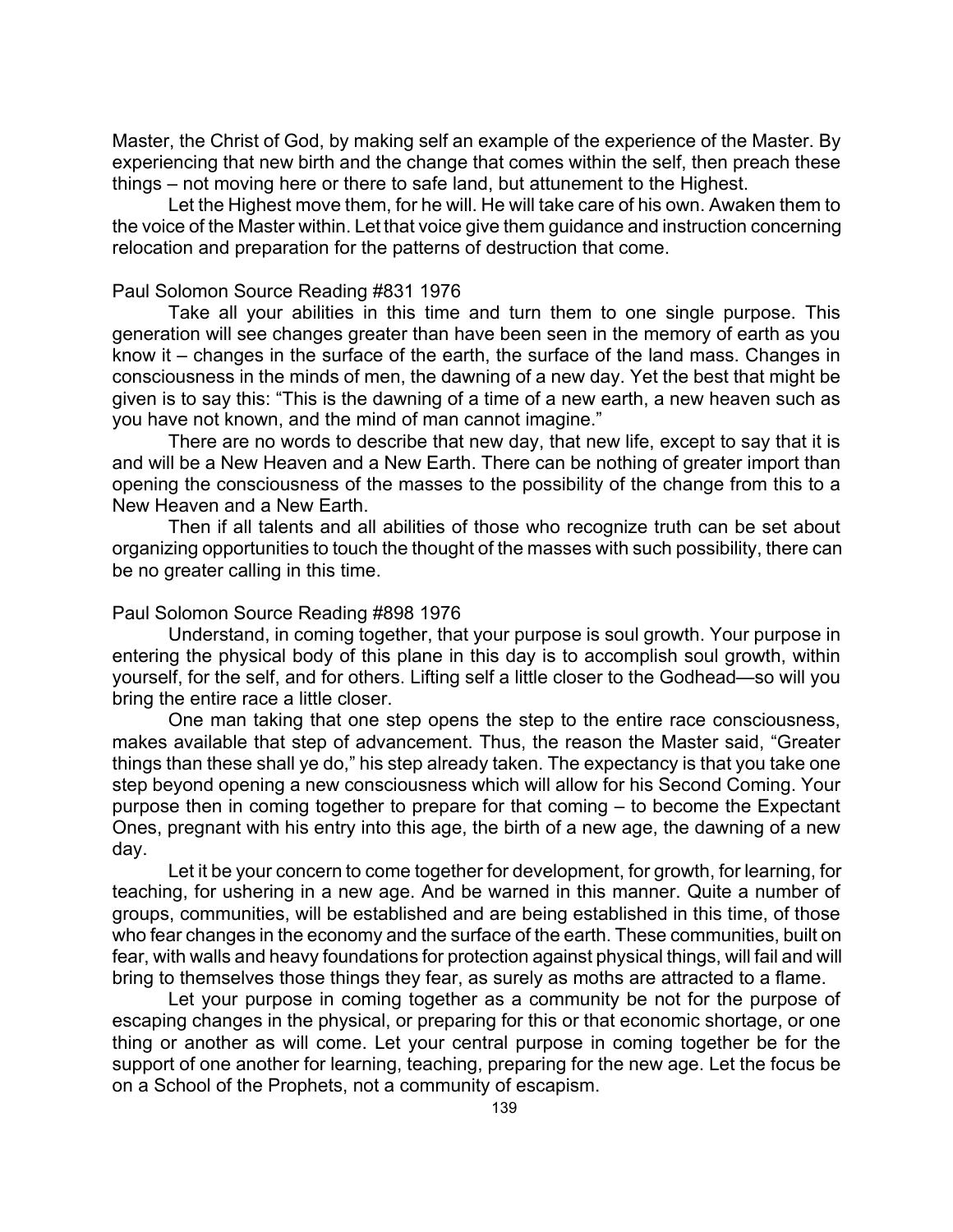Do not flee this place for fear of changes, as you leave this place to gather in that valley. Let it not be said by those remaining here that "They left for fear of earthquakes and changes in this place." If that be the motivation, then stay. For it is not profitable to any man to flee the physical changes – nor even to store food, and hoard money, and this and that.

Rather, come together to know better that force, that power, that presence, that creative control that placed the governing of this plane of existence in the hands of man. Understand what the Father said when he placed man in the garden, "Be fruitful and be responsible for the earth to subdue it, to cause it to be responsible to that you command of it."

Those who would gather should be those gathering with the belief that "This earth and the land around me will respond to that which God in me tells it to do. If I command of the land to bring forth, and bring forth in abundance, then surely it shall, if within myself I am attuned to that presence, having commanded me to do so."

Then the purpose for this group coming together shall be to support one another in looking forward to new growth, to ushering in the dawning of a new day. Be absolutely certain that those who see your coming together will understand that your purpose is to learn, to grow, to share, to love, to establish a School of the Prophets. Never let it be said that these fled this change or that, or that this is the motivation for coming together. Let not such a community be established. For sufficient number of these already have begun to spring up here and there and will continue to do so.

What has that to do with thee? You have been commissioned to a task. The task is the building of a School of the Prophets, learning the nature of the Father and lifting this entire race a bit closer. Not fleeing that which the earth can do, but overcoming the earth and the changes that will happen in it. Your coming together and your bringing of food, that food you store and that food you make available, will be for those who have not prepared themselves – not for escaping and not in fear.

Come together and till the land – learning, from the land and with the land, to cause those forces that are alive within the earth to cooperate with you. Until together with the land, you are attuned to the presence of God and the land then responds to that divine presence of prayer, attunement to the Father, and attunement to universal forces.

Study and prepare yourselves to properly bring forth from the land that it would yield and give. Knowing those signs of nature – from the phases of the moon to the energy from the sun, and the weather that would instruct you in the proper seasons for the planting, and the opportunities for best bringing forth and the harvest. Let it be, to small extent, an agricultural community. Yet know that the support of the community will come not from the food produced nor any other commercial ventures, save that of carrying the word to the world.

There are two things for which the community will become known throughout the world. One, a place of healing, a gathering place, a retreat for those who would come for improvement of the self on all levels, for learning, growing, and particularly for healing. And two, for publishing. That is, for sending the word abroad, both in the form of books and those who will go out from this place to teach the masses. The teachers going from this place, having been prepared, will be as the prophets sent out by the Master, bearing with them credentials that are according to acts, miracles seen in the world. Unless you are able to accomplish that the Master has told you to accomplish, the community will fail.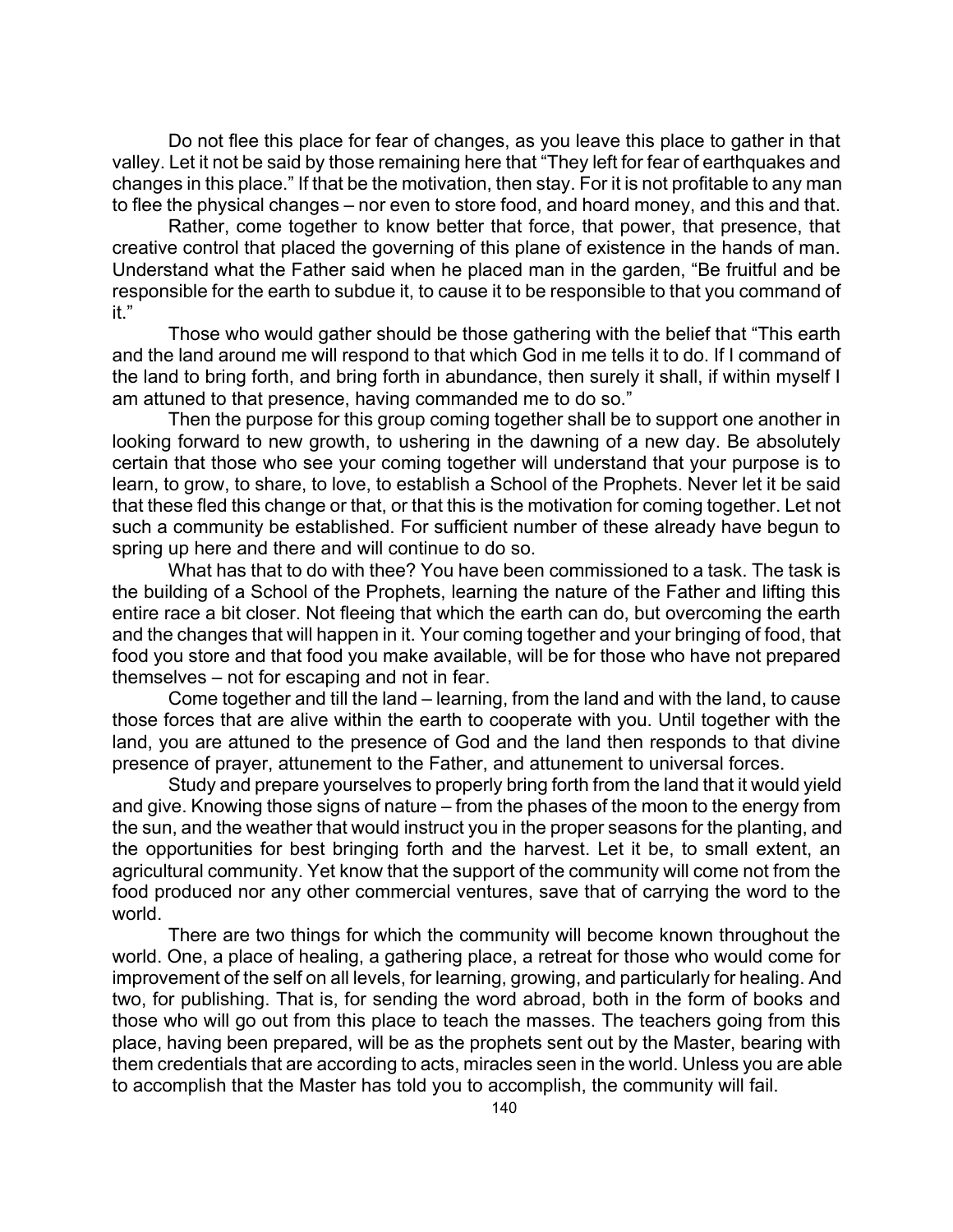But if these be prepared – having given the lives so totally to this commitment, this healing, this teaching – then men will listen. Those who are prepared and have ears to hear will hear. The lame will walk. The blind will be made to see.

Expecting that, build toward it. Create, not a shelter for times of change, but a place of productivity that will bring light to the world, even should never a change come.

In coming together and establishing your community, do not sit and wait and look for economic changes, crop failures, changes in the surface of the earth. Let that not be your focus or interest. Let it have nothing to do with your intent or purpose in establishing the School of the Prophets. Rather establish that school for the building of a new day. And all these other things will take care of themselves. Begin that gathering and building to that purpose.

As you come together, let it be a bringing of all things in common until you form a fellowship – all men being a portion thereof and taking from it according to everyone's need. Let it be as well one of responsibility, so that one is required to place in trust with others that he has. But not that more be required of one than another. Rather, let one give of himself until he has matched that another has given.

To the governing of the group and the leaders that will develop, let the leaders develop according to that they contribute and the respect they earn from others. Yet one will be assigned, elected of the community, by the community – presented always before this Source for approval and commentary and blessing, that these might know and understand the manner and the nature of this purpose in seeing to the affairs, particularly representing the community in affairs of business and decision. Let this one always be responsible to a group of Elders, of which there will be seven, selected both by the vote of the community and the approval from these Records.

There will ever be a channel, that channel being respected as an Elder and as the Lightbearer to whom all will be responsible. Yet not bringing all things before these Records as if these would be children dependent upon the instructions from this Source. It is not meant that we would lead you by the hand. Rather, be responsible. Find answers within yourself. Take those responsible actions according to that you see and know. For the very purpose of the community is that you develop spiritual responsibility, spiritual discernment – let this be the teaching guide.

The channel will be responsible for establishing that School of the Mysteries apart. Let it be supported by other members of the community, for these will give all they have, having nothing of their own. Even the clothes on their back will be that of the community, for their lives will be given in service for development – these are they who will go forth with the teaching, the healing, carrying the word to the new day.

You had better understand this as you come together in the establishment of such a community, that there will be a time when few will live on the face of the earth. And the instruction for the new day will come from these who have been trained as the teachers, the Elders. To the new race in the new world, they will be seen as gods. Then prepare these in this day – the prophets who will carry the memory of this age into the new age, in the time to come.

Begin even now. As there might be the selection of land, let those go forth – study the manner of the children of Israel, sending Joshua and Caleb into the land – to seek, to listen, to walk the land until the Master speaks, until the Lord speaks within their hearts.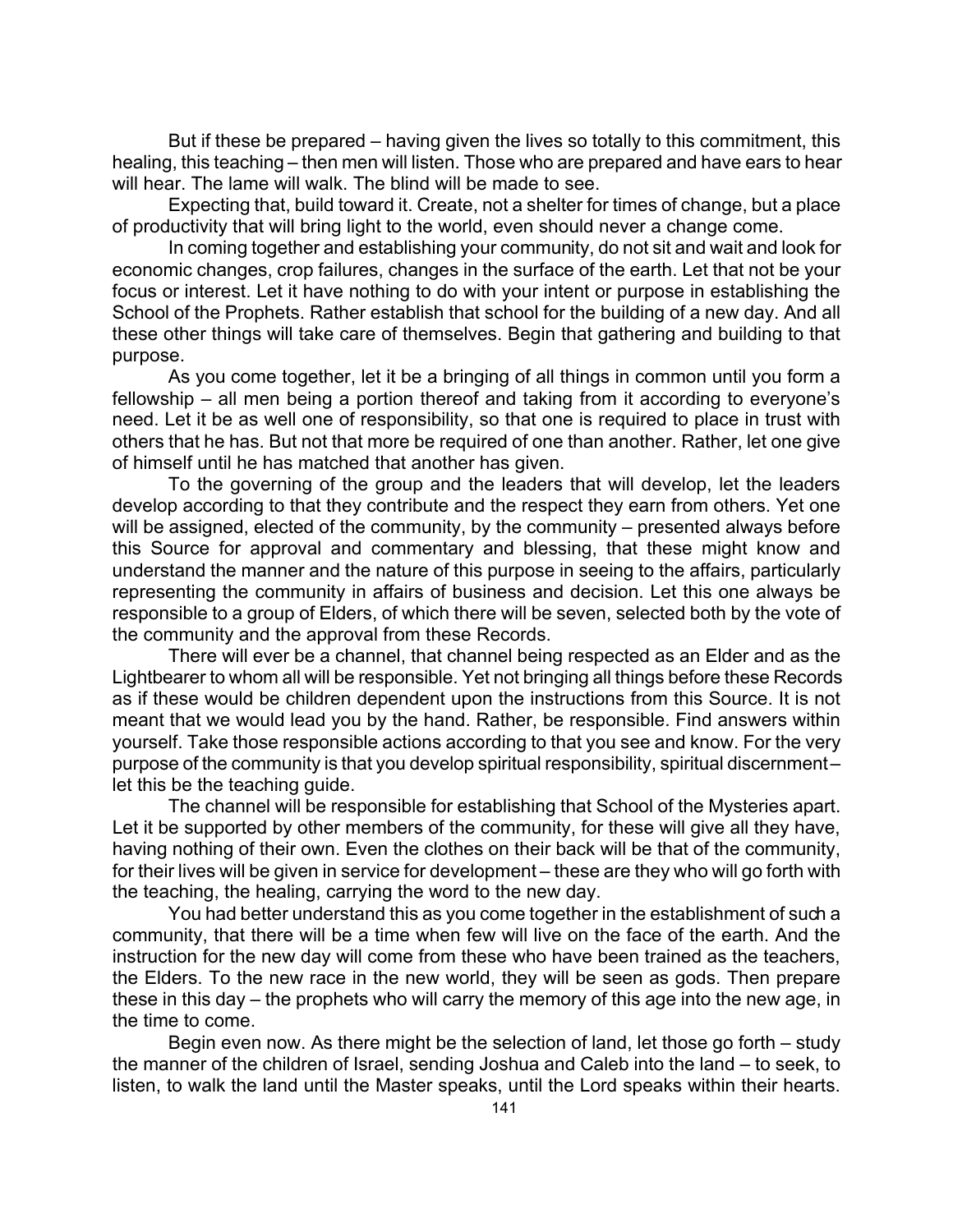And select this property that has been already set apart for you and is prepared.

Understand that the Lord will match that you give. That you are willing to give of your own will be returned tenfold. But if you would give this little and withhold the greater, then the Lord would be limited in the manner in which he may pour out the blessings. In precipitating that you need, begin with that given and grow. For much will be added to you according to those who are attracted and come. Much will be given according to your growth and use of that already given.

Understand that the community will become one of probationary members, as might be called, and permanent members. Those coming, having nothing to contribute to the material holding of the community, will come then as probationary members, giving self until they have matched that investment of time, energy, material, of others – that they may come equally, one with another, in the establishment of the community. See that it be so for the development of the responsibility one to the other. Much will be given according to your need – using that you have, come.

As to the establishment of laws for discipline, for worship, for development, all these will be given. Let the next step be taken in preparing yourself, your heart. See whether you be worthy to enter into such a venture. Let all men set their own house straight before entering here. For as this place becomes dedicated, you will be walking on holy ground. Do not enter this place with malice in your heart toward another, toward the partner, toward the family, toward another in the community. Let it not be seen nor heard. Let not the sun go down upon your wrath in this place. Woe is to he who would profane such a place, for will be judged.

Set your house in order within the family, within your relations with others, before coming here. Come without obligation to others, setting aside debts and involvement in other things that will distract from your giving heart, mind, life to the purpose of this community, this school. In giving in such a manner, he will bless that you bring and lay before him on the altar of sacrifice. How much then will you expect from such a community? As you would have, so give.

## Paul Solomon Source Reading #967 1977

Too often, when you are told that you have an opportunity to do this or that, you begin to act under the assumption that the result of that action is guaranteed. Better understand from these Records that we often advise you of that you could accomplish if you gave your whole life, mind, ability to accomplish that task and that any less effort would not produce that ultimate result.

You see now, in that sense, the land that is before you, that you consider now. It is the only property, to the moment, that is right. That does not mean that if you fail in securing and making the most of this opportunity, there will not be another. There will be. But to the challenge set before you at the moment and for the best expression of it, this is the chosen land, and property, and the opportunity.

Then do all in your power, with all your prayer, with all your dedication, with your whole mind and body and spirit. Do what you can to meet that we have described as priority in relation to this. Not that you turn all you have into getting you bodily to the land, but that you turn every expression of your energy, thought and purpose toward changing the consciousness of this world.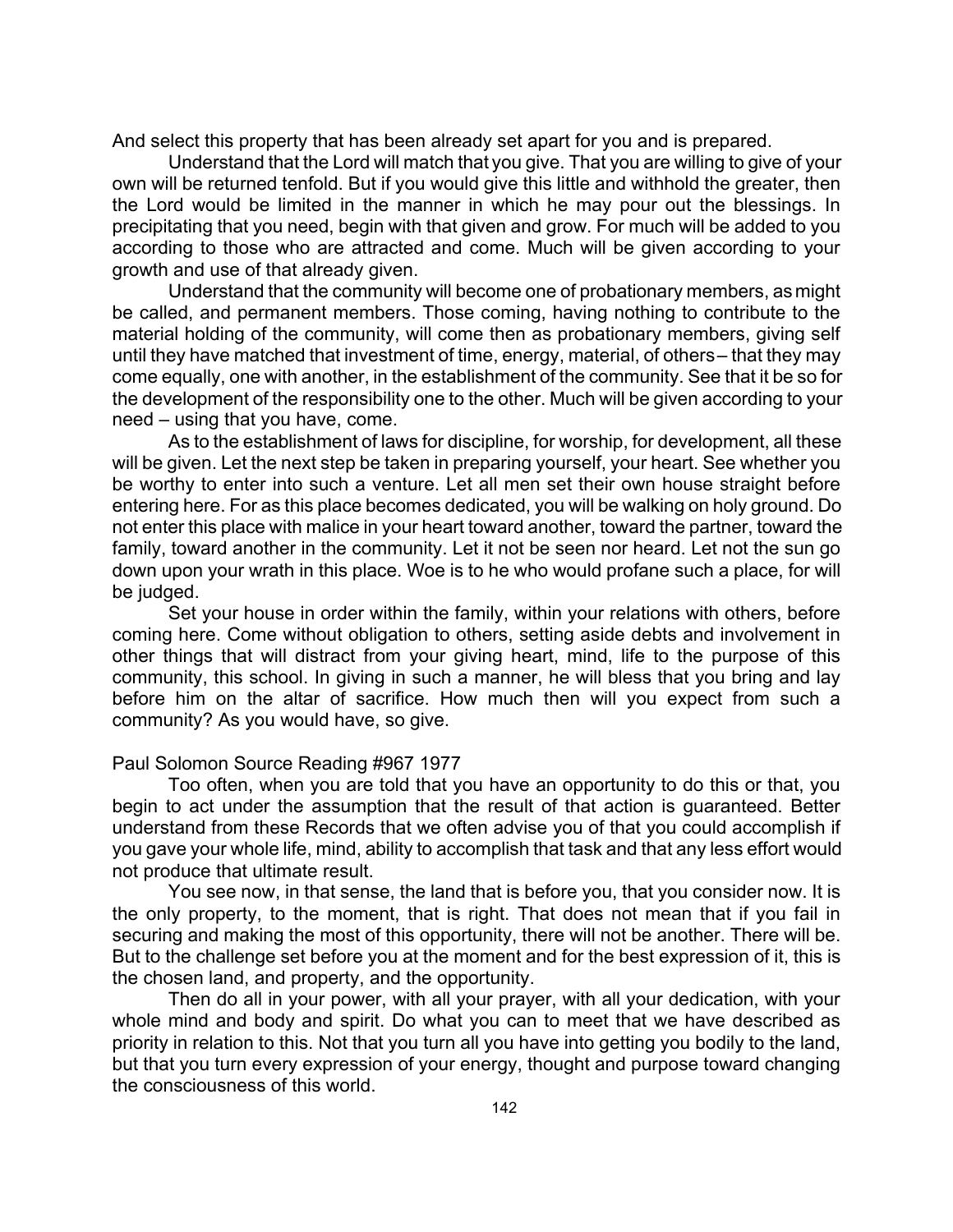In doing that, in the bringing together of people with common ideal, set this other aside as secondary expression – for the relationship of the physical to the mental and spiritual. This will be the physical manifestation of the new state of consciousness in the mind. But if suddenly, those among you who are intrigued with safety and such, turn all their energies toward getting themselves to the land, you will find the opportunity taken away from you. If your priority, if your mind is first set upon the Kingdom of God and his righteousness, then these things will care for themselves, as has already been given.

Make a prospectus for that you see as the accomplishment of a beautiful city. Begin to think upon this as the physical counterpart of the New Jerusalem. Design in it a temple of healing, a temple of initiation, a temple beautiful for the development of the consciousness and the lifting of it to its expression of God. Draw these functions in the proposal that will attract those who, from all over the earth, will recognize that calling and will gather here to participate.

Under those conditions, this land will pay for itself. And that right quickly. But failing in your responsibility at this moment will not allow the proper expression upon this particular property, and could lead to settling for something less. Yet even that, should it come to that, should be given all that you have to give. What will it be? Let that decision be made even now, and be about it.

Certainly, do not set a foot on that land in the idea of occupying it until you have understood and described well in the consciousness, and in the planning, in the preparation – all the functionings and the designs for the buildings. Let there be a map of the community. Let there be adequate description of the function of every part until the vision itself comes alive in the minds of the people. And that done, then acquire that needed to secure it.

Let the planning be done first. Provide for the better expression of it even now, even to the nature of rules and laws, and governing mechanisms among you and the system of exchange that will require balance for balance.

Better see it in this manner. There have been those among you who expressed little ability to turn the mind to the greater things. Such a zeal, such a desire, such a longing in the heart to get to the land and the property that the effort toward the establishment of Inner Light Consciousness abroad was rather a token effort to some. To others among you, overbalance in the opposite direction – without even thinking about the property and the establishment of the community, there was the turning of the attention toward these other pursuits. Well that it were so among you, to balance the imbalance of the other.

Better that you begin to express more one to the other. Discuss, listen, share, until your mind be single, your purpose and your goal the same. So that there not be a project, an expression among you not participated in wholeheartedly by all.

The response has been brought to a right balance in this time – it is for that reason that the opportunity has been extended. Do you see the symbol? It was offered to you to accept on the eighth day of the month, which was the day of concern for balance, particularly financially. Through your prayer, you caused a response in the heart of the one whose heart was hardened – to move that required date to the eleventh, that you may sign, and accomplish that and your attempt to walk with God. Then let the exchange be on the eleventh and not the eighth, for that moving from date to date was a direct result of your prayer.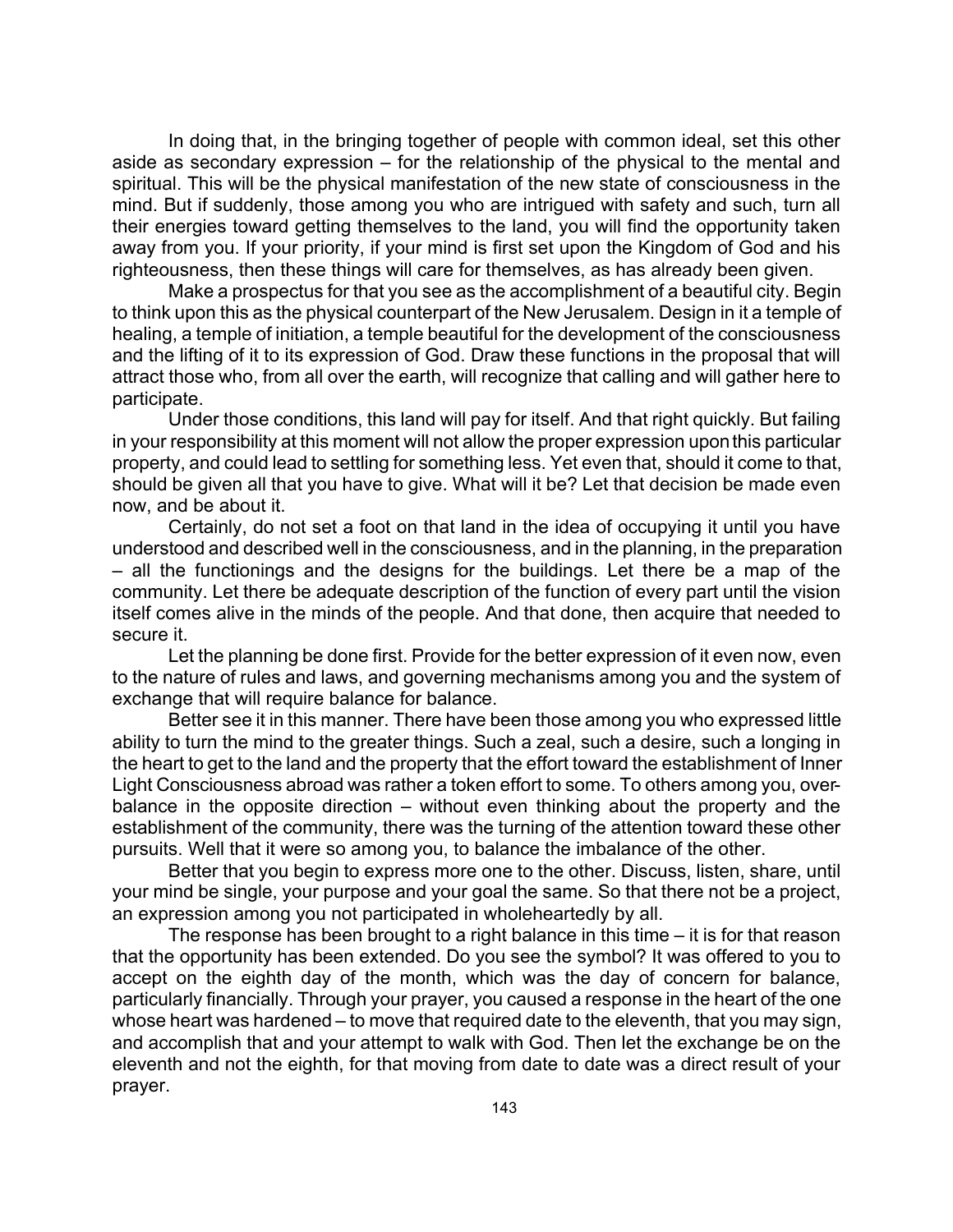Then was your response adequate? Perfect in every way. It became so only on that day of the beginning of the setting aside of all other things for prayer – constant and continuous prayer around the clock.

Observe the power of your prayer. Learn from that and approach your greatest moves always in that manner. For such prayer should as well be a part of this sending out of the missionary to the western coast. Better begin to enter into the consciousness of the early church – sending Paul and Timothy to the cry of Macedonia, the going out of Peter and those as missionaries to get the word abroad.

At home then, be a battery, a source of power, praying even aloud, letting every moment of the day be filled with a voice of prayer in his temple, his sanctuary. Make holy the house of the Lord. Have one at the face of that altar at all times. Let that be your challenge. A great challenge to be sure, and few have ever met it in time. But you are not expected to be a common people.

Let your family become a family. As you would live on the land, live now in brotherly love and respect, honor, preferring one another. Let your love be seen and your responsibility be taken. Be busy about the preparation of your consciousness for the understanding of all these things given. Take great responsibility for that set before you, even in this moment.

Do not allow that there be those among you who must choose between selfish expression and completely becoming a part of this family. Let those who cannot express fully as a part of the family remain a part of the Fellowship, but not of that family of responsibility, of the servants. For a house divided against itself cannot stand.

Let that core of you who would be single in expression be strong through that singleness. Let your dedication be to functioning as a unit. Bring into your fold or expression as a family those so dedicated to this as to have no other purpose.

### Paul Solomon Source Reading #9047 1983

Do understand that the systems you have depended upon are coming to an end, and a new order is beginning to be established. That new order might be looked upon with anticipation, for the establishment is the order spoken of through these Records. We have said that the Beloved of God will bring a new order of things, will establish a new order. So it has begun.

There grow among you and about you, even in this time, those few beginning to commit themselves to transformation in a new way, with a new level of commitment. You have about you a growing concern for integrity. A new commitment is being taught and shared in many places by many teachers and prophets who cause cumulative power to build. Not so many in this moment as can maintain that integrity to which they aspire. But the thought, the aspiration is becoming a motivational force, building in increments, so that the building becomes a living movement.

When this commitment to integrity becomes combined with an increasing understanding in people and nations that there are interactions and relationships which work, which are supportive, which are preferable because of the harmonious results they bring – when love is introduced by the Beloved, as is being taught even now – when that commitment and that power begin to replace fear – when the thought of commitment to integrity reaches a critical mass – then shall those who have made that commitment find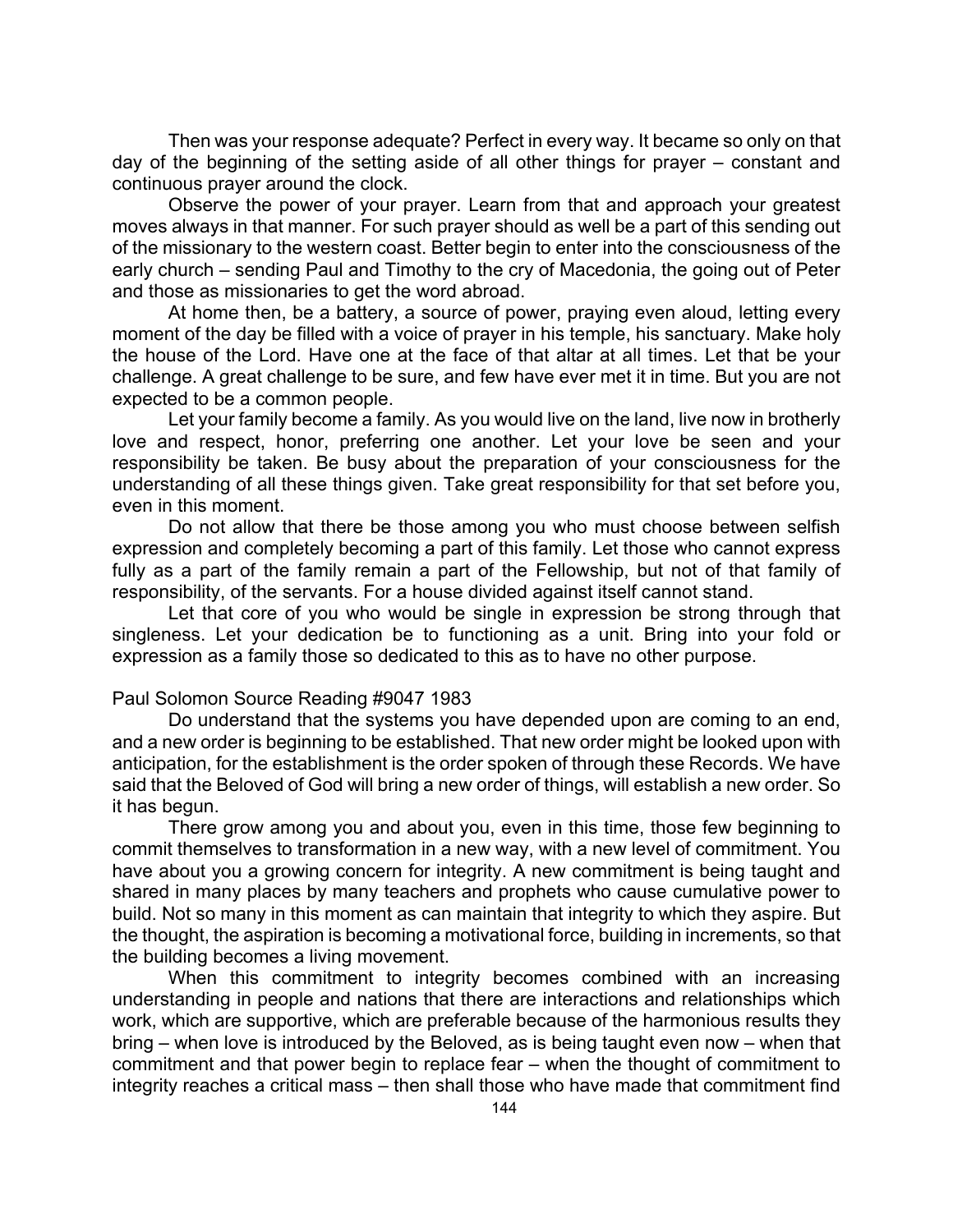themselves able to keep that commitment, to maintain it.

When the recognition of love, security, confidence as a power, a force, a support of life, also reaches a critical mass, we shall have these forces of change that will allow the coming of the Christ for his own. And you will see that which so many describe or face with fear – wars, holocausts, earth changes, famine, shortage and such.

Do understand this. There is an order from the Throne of Grace which has already been issued, which says to the Angel of Destruction, "Let not these forces loose upon the earth until my beloved ones are brought before me, into a New Heaven and a New Earth." There shall not be harmed one hair on the heads of those who have committed themselves as instruments through which that new day shall dawn.

Those who have become the New Essenes, the Pregnant Ones, through their commitment, through their new birth, through their attunement to the Beloved, will be added the ability to keep that they are committed to. So shall they give birth as the Bride of the Christ, to usher in the dawning of a new day.

Then shall there be chained that dragon, Death. Fear shall be lead away into that place of darkness. It has been described that the sun will go out. Yet there shall be no need for that light, for the light that is life will shine before you, and you will see in a new way, having overcome fear. So love will provide and light the way. There shall be no pain, no tear or disharmony among you, as a result of having stepped into light. To those who have overcome fear and death, he shall give a crown of life.

These then shall not only be accepted into a new life, a new day for themselves, but they shall become conscious of those who have been left behind, to step into a new place and a new way themselves. So might you understand that, in these months and years that are upon you, you will find a continuation of war, pain, and death, changes in the earth and in the weather, in the economy, in disease and such.

Yet shall you discover that as these teachers and prophets who have made great commitment to a new way and a new order of things begin to awaken one and another—so that integrity becomes important and love becomes a power perceived and recognized as stronger than fear, and life stronger than death – as this thought shall reach that critical mass for change, so shall you see suddenly the dawning of a new day.

His face shall be seen in the clouds. And every man and woman who lives and is committed to life shall see him. Those with whom there is a bond of commitment shall be lead into peace and new life.

Those committed to the Beast of Anti-Christ shall experience much pain and hurt and destruction. Yet shall the way be clear, and the opportunity given, that those who suffer may more clearly seek the option of stepping into a new life and a new way.

So then shall the Beloved of God introduce the new order, as it is being introduced now by the prophets among you who have returned for that purpose. So then shall he, the Lamb of God, the Christ, rule over that New Heaven and New Earth.

Become then the New Essenes, the Pregnant Ones. With your expectation, create that power that will produce that critical mass for the transition. As there is transformation among one and another of you, so will there be transformation on the earth. And that transformation will be of course a reversal of polarity—but we speak not of destruction. We speak rather of a heightening of power, the lifting of the earth into a new expression that is not one of polarity, which is the effect of that reversal. So that no longer will you encounter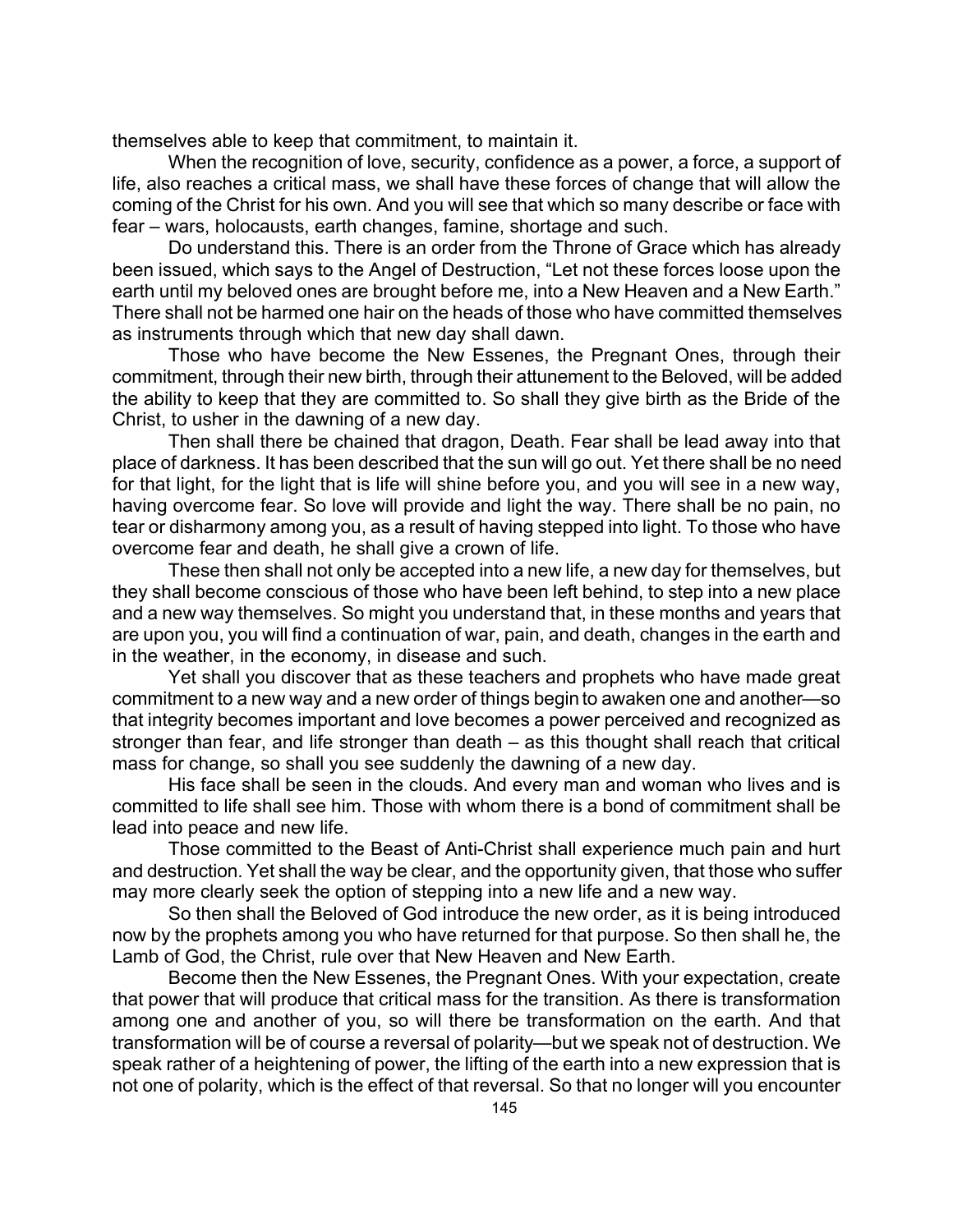good and evil, life and death—but rather life shall reign for that time, for that season.

Paul Solomon Source Reading #9400 1991

We would begin reading from these Records by mentioning the Hermetic Law that is, "as above, so below," for the reason that the great battle to which you refer, the battle of Armageddon, is a battle between light and darkness. It is not confined to this planet, but to the entire system – which you would refer to as your solar system, in which the sight itself is the cathedral of light and this planet a manger. In that perspective, know that the spiritual forces of light battling darkness are far greater than you can see, and more meaningful than the gathering of armies, however powerful and however disposed against one another in the flesh.

At the same time, we point out that that which manifests in the spiritual, that above, is also reflected in that which is below, or that which is material. In that light we would answer a very certain, "Yes." This is an initial phase of the war of Armageddon – as it manifests itself in the shadow of the real.

By the shadow of the real we mean that the physical manifestation of that which occurs in the spiritual, or in the heavens, is outmanifesting as a war between men. Is this the literal battle of Armageddon? What you see before you being played between the forces of nations with armies in the physical is a physical reflection of the spiritual war which is already begun, and has been for the time since the prophecy was given – specifically since the time of the appearance of Christ as Jesus of Nazareth, as he ascended the earth and left to every man responsibility to become the Christ as he is the Christ. In the moment he ascended, the war began.

We do confirm that the alignment of forces that you are seeing in that place in the Middle East, gathered around the plains of Megiddo, is in fact a physical outmanifestation of the spiritual battle. However, we would carefully point out to you that this is only the smallest manifestation of this war.

A far greater battle is raging – far more dangerous. That is the battle of man against the host planet, the Mother. A far more serious war is the war of man asserting his will over nature, to manipulate nature to his purposes, rather than harmonizing with the forces of growth, which are the manifestation of the Living One on this planet. Far more serious than the array of guns and tanks is the array of man'*s* consciousness divided within himself, outmanifesting as his attempt to manipulate the world around him – believing that a man himself might better control his destiny, than could his Lord, his God.

To the extent that any man would give over the control of his destiny to the source of his life, the Christ, he will be lifted beyond the attempts to manipulate the environment – and will understand that, left as it is intended, this earth will provide for all your needs.

Through the egoistical nature of man, man attempts to control weather, climate and balances of nature, denaturing the surface of the planet – so that you are involved in the battle of the forces of the heavens, the heavenly system. And mankind becomes, rather than a guest on the planet, a parasite on the body of the Mother.

It is a far greater war than that fought by petty despots or a loose coalition of selfrighteous nations. This war fought with missiles and guns is a small portion, but it is in fact the sounding of the trumpet for the beginning of the orchestrated action of Armageddon, as it would appear in the physical.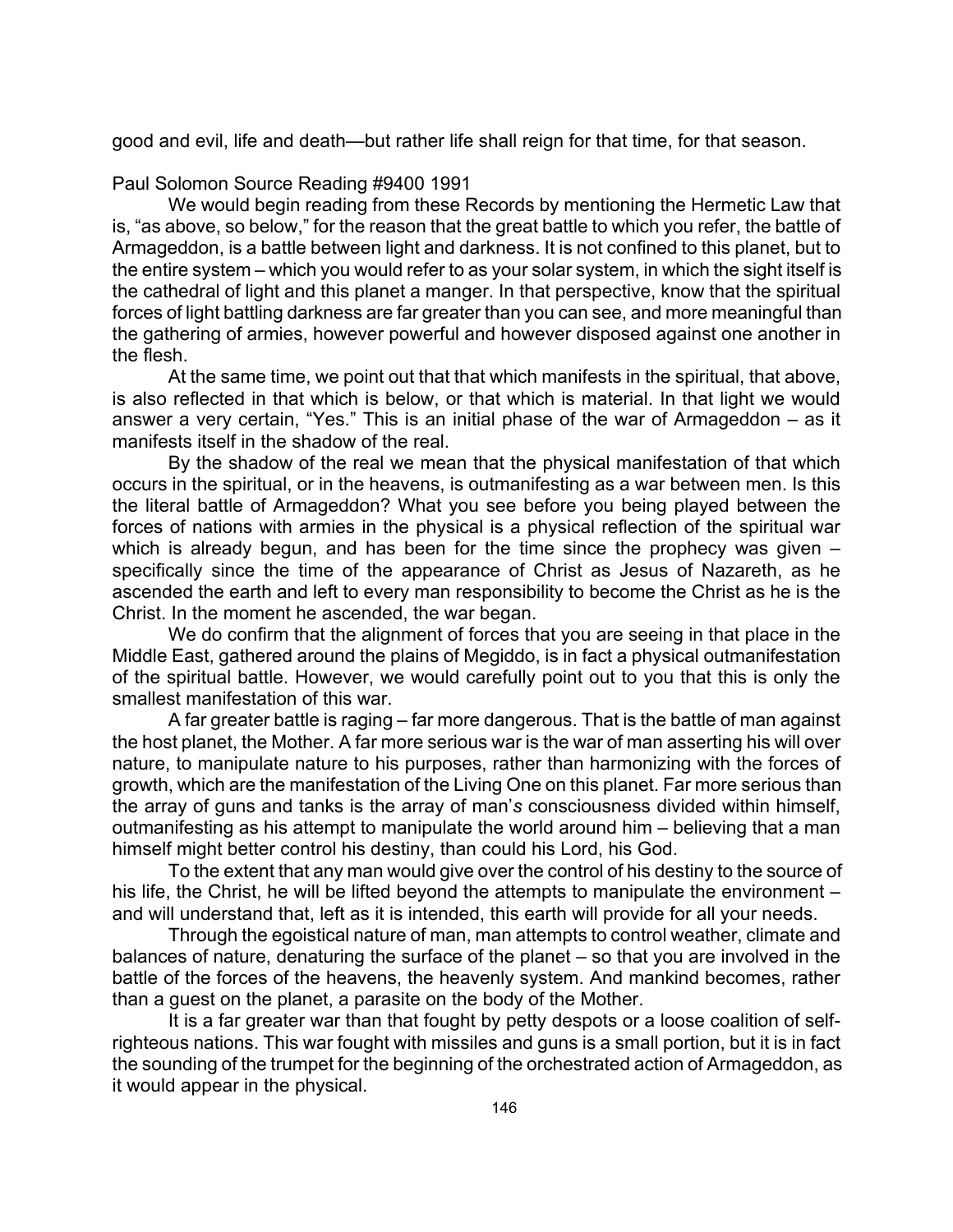Do be careful to remember the words of the Master as he spoke and said, "What you see in the physical is like seeing the movement of leaves on the trees. But what you do not see is the wind that moves the leaves." When you see the tanks and armor and guns, you are seeing the movement of the leaves. The real battle is in the air, but not among missiles – in the air in the sense of being in the subtler dimension of heaven, within you, between you and about you.

Whoever will end the war within himself – that man or that woman – has joined the forces of the Sons and Daughters of Light against darkness. Your love must be for your source from which you came – both in the creative dimension and in the physical movement of the play itself, of earth. Your source is both from above and from below. Your source is the creative, the Father, and from the dust below, the Mother. So are you joined between heaven and earth.

Know the formations that are given to you, even as the diagrams in the Book of the Changes. Man stands between heaven and earth. If you would understand the writing of that one and those who gathered to create the Book of the Changes, so you would understand the relationship between heaven broken and heaven aligned, man broken and man aligned, and earth broken and earth aligned. In the triad, and in the hexagrams, so you will see the forces that fight the battle of Armageddon.

Then expand your consciousness beyond your concern for this current battle, for it is only an initial battle of the way. The war itself in the greater sense, will be fought between this time and the year 2001. It will begin to involve all nations of that region and beyond, to virtually every nation in the world.

It has been spoken by prophets before that on May 5, 2001, you will see a dawning of a new day. It is meant that this war should come to an end when the Christ is born in the hearts of those who are able to receive him. And if even twelve would stand pure before the Lord and receive his power, then you would find the power of love and light able to conquer the forces of darkness, which are powerless against that love. Then you will see the manifestation of the Christ himself.

How will he be seen? All over the earth, by all men, all women, all eyes, at one time simultaneously. How will this occur? It will occur when all looking at one another, in one another's eyes, see the presence of the returned and victorious Christ, having returned and claimed his Kingdom – for his Kingdom is not of the earth itself.

The earth already expresses the kingdom of the Christ, but standing between heaven and earth is man. The return of the Christ will be in the form of man and womankind. He will be seen throughout the earth at one time, by all people, when the consciousness of mankind is lifted to the point that man is no longer ruled by a cleft brain but by a Crown of Enlightenment. So will the earth herself become the woman enthroned with a crown of stars, her feet resting on the moon.

This then is some small description of the nature of the battle of Armageddon. As to this beginning of hostilities in the Middle East, you will find that the war has begun that will involve the nations in what might be called World War III, or the Great War of Armageddon. So shall it be a war to end all wars. For there is a rising consciousness in mankind, a conscience of people who can no longer support the concept of hostility for the working out of the interface of wills and egos among men.

Those of you who would change the face of this war must learn that love is not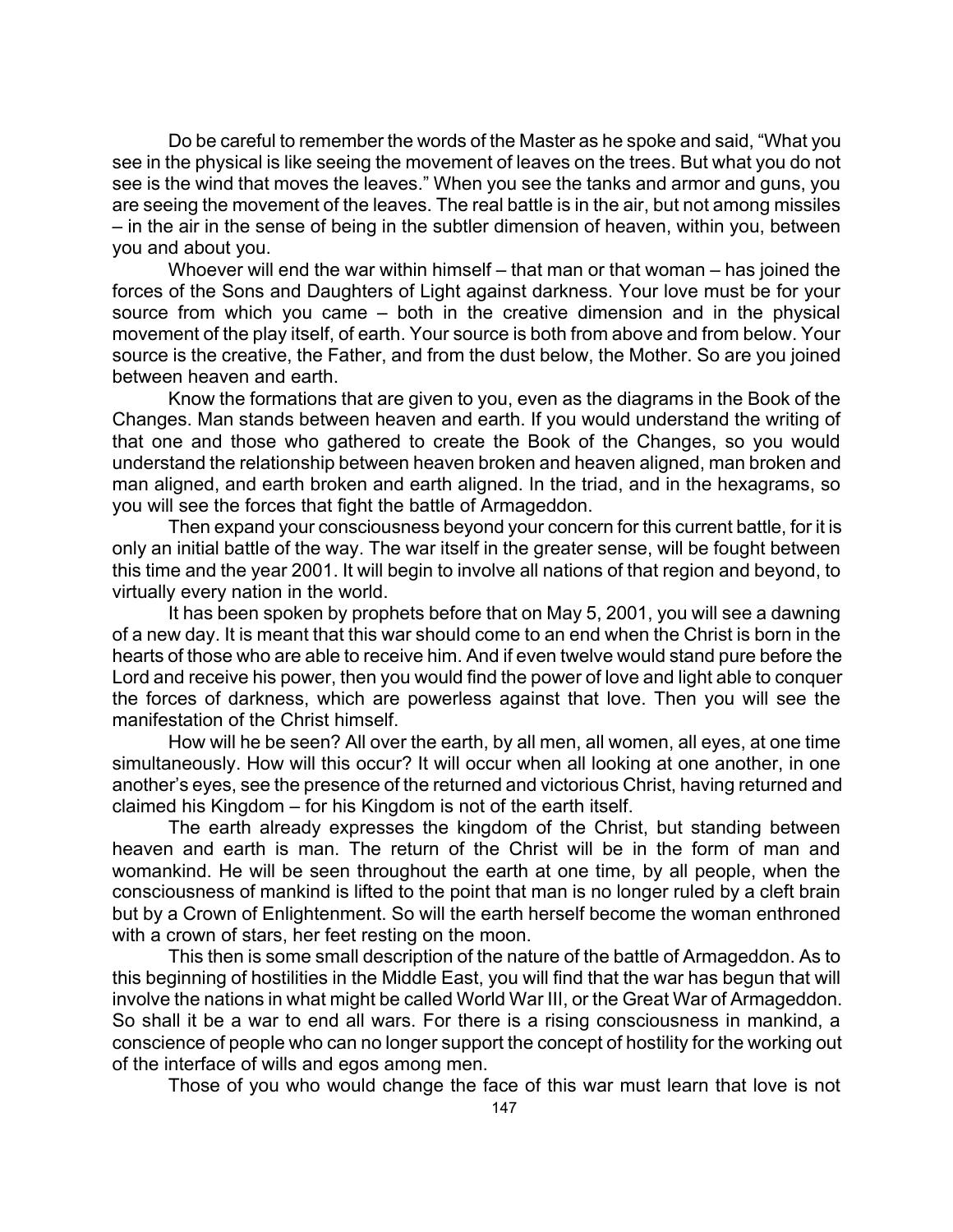simply passive. Not in the manner of those who protest against war, for protesting itself is a negative activity. But those activists against war who build bonds between men in a meaningful way, one helping the other – this is love in action.

Love that is passive and afraid, quiet as a lamb, withdrawn, will not win a battle. But love that is alive in action, and healing, this will win a war. You must learn to make your love alive and active. Understand it to be as great a force as it is – for there is no force of darkness that can stand before light. Thus, you must shine your light in dark places.

Shining your light in dark places must first mean the dark places within you. Seeing yourself as you are, that you might become who you can be – without fearing what you have contained within you, revealing it so that you might be cleansed as a vessel for the manifestation of Christ. This is the concern of the battle of Armageddon!

Man is fascinated by war because he is divided against himself. This race began with a brain that is a single unit. That unit was not for the purpose of creating thought. It was not for the purpose of expanding man's ability to relate to the world around him. It is quite the opposite. The brain is not an instrument to extend man's consciousness into the sensory world around him. It is instead a filter, if you will – a condenser for the purpose of taking the magnitude of what is happening around him and reducing it to a level of tolerance that the physical body can manage.

Thus, the brain of man is a reducer, not an expander, of consciousness. It has become separated upon itself, as man confused his rational logic with his intuitive mind and began to argue within himself, stepping from the androgynous being – single-minded with single purpose, an extension of the Christ – to the time of the fall when man sought to see himself as separate and individualist, and became a champion of free will and separation from God. So did his brain separate, one part from the other.

It has been his very nature, from that day until this – except for those who learn to join those hemispheres by creating what you might call neurons, or passageways, of light, electricity of thought, communication of one side of the brain to the other. Not only integrating one side of the brain with the other but transcending it by creating a cap, a Crown of Enlightenment. You can see it symbolized by the crowns, the caps, the skullcaps, the yarmulkes, that worn by Islam as well, of several nations, that symbolize the desire within the heart of man to unify the brain again.

Man's true mind is not located in the brain, or even resting on the brain, but is resting in his center, closest to the heart. The heart as well is not a pump, as would seem, but is responsive. It is in the heart of man, only in the heart of man, that blood truly is not pumped by that organ, but rather in that organ blood stands still for a moment. In that standing still, that quiet, that tiny death in every breath, there occurs the stillness. For this reason, the ancients have spoken of the Christ coming into the *heart* of man, not the brain.

In that opening of the gateway that is the heart, man has access to the higher world and the Crown of Enlightenment that man finally receives at the mountaintop, which is the crown of man, the aura that radiates above his head. So man can be joined to his source of light from above, while linked as well to the Mother below thru his feet.

Part of man's condition of separation is his attempt to separate himself from the earth out of fear, separating himself by any means, whether by concrete or steel or glass or brick. So afraid to put his feet into the earth, his Mother – afraid that he might be joined to her again. So even the bodies are buried in vaults in your attempt to keep from the Mother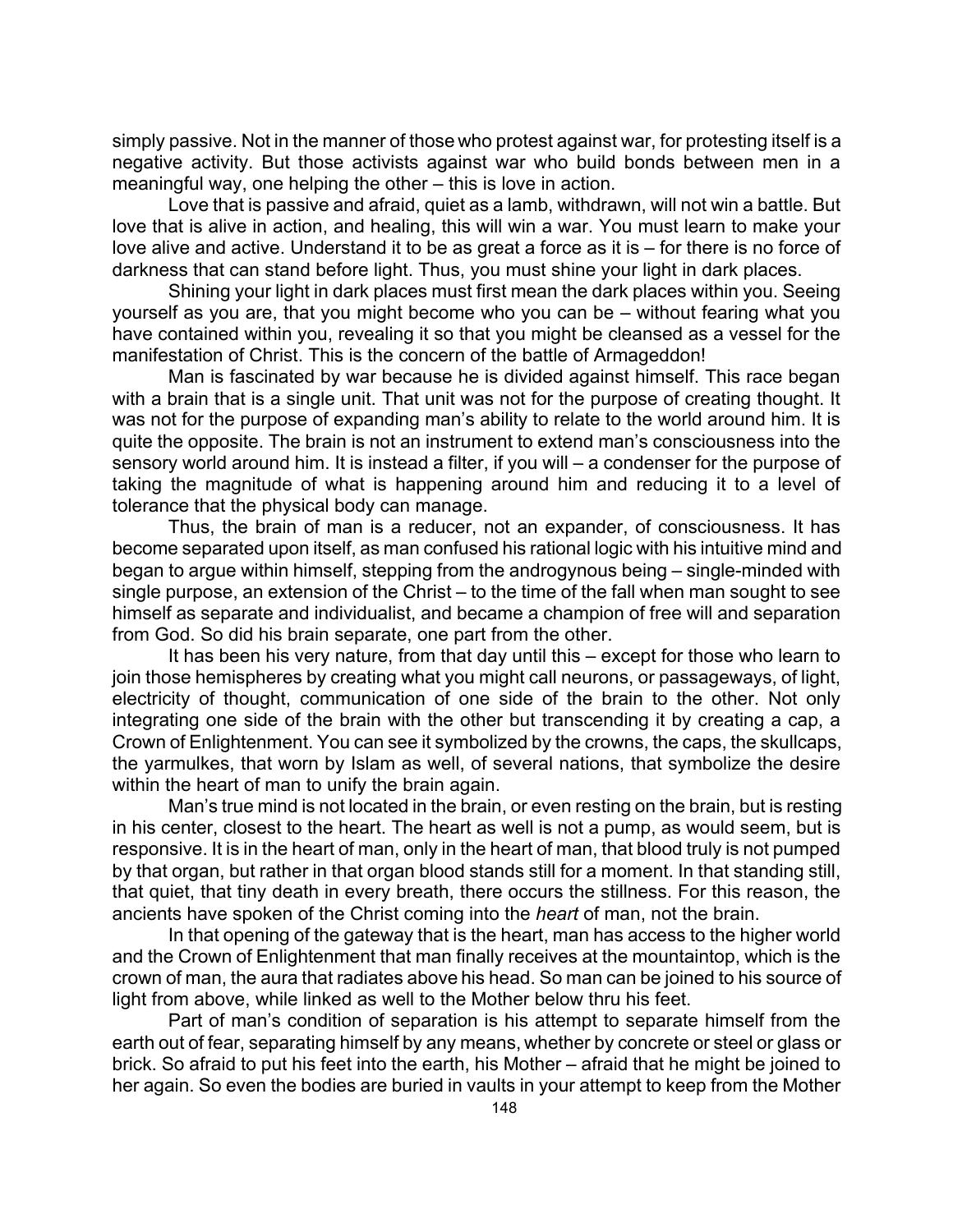what she gave to you.

There is much conflict in the mind and the heart of man, and shall remain, until that is ended in individuals, even a dozen or so. It would not be the first time in history that a dozen have changed the path of mankind in his course. Let there be a dozen among you who, through absolute purity, will rejoin with the heaven above and the earth below, and stand in between, as one joined. Then man will not be fascinated by war, but will learn of true love – that is not the attempt to satisfy his appetites to accomplish this, but a love that is giving from one to the other, without fear that the other will take advantage.

All these steps in growth must be accomplished, that you find even one body in which the Christ might manifest, alive and complete. That body would have no identity of its own – would only be a vessel, a vehicle of the Christ. So would that one be as much the Christ as Jesus himself. If that could be accomplished in two of you, then there would be two on earth as powerful as the Christ has ever been, whether in Jesus or another manifestation.

If there be two Christs on earth, it will change the consciousness of the planet. If there be three, you will join the greatest portion of this planet to its source. If there be four, then you will have joined the four cardinal directions into one single point in the center of this solar system. If there be five or six, or finally twelve – only twelve are required to lift the consciousness of mankind beyond the nature of this planet, so that the imbalanced movement of the planet would be corrected.

Earth's relationship to other bodies in the celestial systems would be changed. You would see those phenomena that are referred to as the stellar events – as if the stars have fallen, the moon turned to dripping blood, the earth renewed and wrapped in a robe of light, shining to rejoin the sun.

These things may be difficult to visualize, or even to understand, and even frightening if you knew their implications. But it will come as a result of the war that is being fought this day. This planet earth will be so destabilized that virtually every mountain and valley and sea will be changed in their geographical nature quite literally. Earthquakes, as have been prophesied since the beginning of time, will change the face of the earth.

All these conditions are the labor pains for the birth of a new Eden on earth. Then you will know that mankind would never have appeared on this planet were not the planet sufficient to his every need to live, to survive.

So it shall be again – when all that is false, all that is manipulated and denatured about the face of the earth, is broken down and returned to the earth. Then shall Eden bloom again, and man shall live in harmony. There shall be no more war. There will not be a dark side and light side of earth, even in the literal sense. For light will shine on every side. There will be no more night, nor need of sleep. Sleep is not needed when the brain is not bicameral. When these things are healed and man becomes whole, then shall we find a New Heaven and a New Earth established.

You will see many more such changes before it is time to get yourselves to a high place. As far as safe places, always look to the mountains – not the young mountains of earth, which are high and dangerous, but to the oldest of the mountains and the valleys between them. This is not to suggest that you at this time should flee to the mountains. Be not overcome by fear, dread or concern. Be not motivated by this in any of your movements.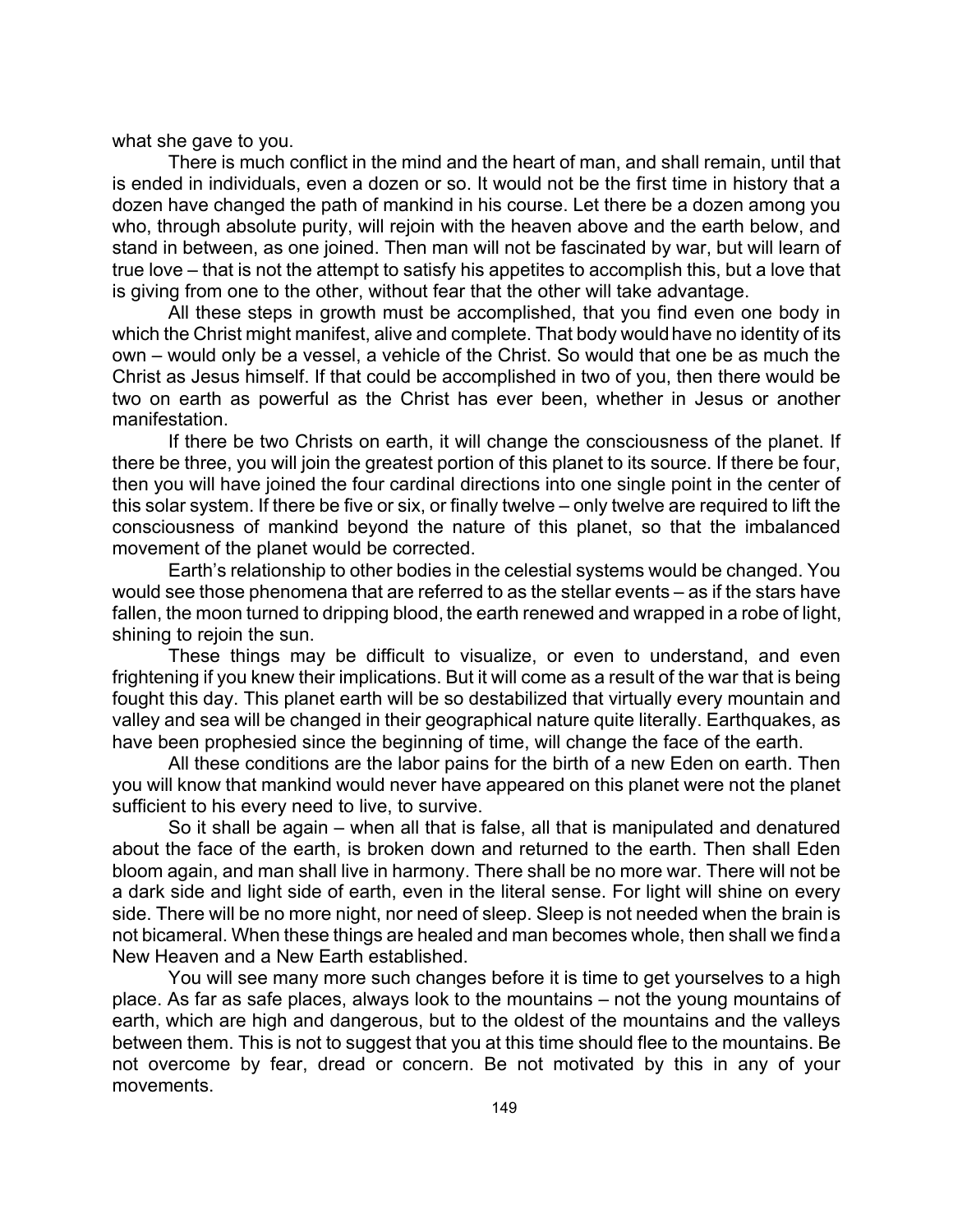The safest place on earth is where God has sent you. If that is to the plains of Megiddo, then go without fear. If it is on the coastline of Virginia, then be there without fear. If it be in the midst of California, then go there without fear, carrying the message of the Christ. So shall you be as safe as a physical body can be on this earth during these times of change.

John of Peniel already plays a greater role than you might guess. He is an influence behind the diplomacy that exists, which has kept Israel from responding thus far. Singlehandedly, John of Peniel has stayed the hand of Israel to this point.

He will, however, become a leader of light only when that one appears who is the Antichrist, who appears as a savior. John will appear as his adversary. It will be difficult for you to know at first one from the other. Perhaps the greatest indication of which is John will be his opening of the Hall of Records and revealing to you the ages past, the earth before this earth, the time that gave birth to this civilization. That one who came from Emelius to Adam, and whose son was John, and who returned to be the Beloved, and who was Benjamin with Joseph – this one has returned and becomes one who will help the establishment of a kingdom of peace over which the Christ will reign.

Then train your hearts that they may build, step by step, stone by stone, a temple to house the spirit of the Christ, who is more powerful than the Antichrist. As long as any one of you believes that, by the force of "anti-anything," you can overcome love, which joins to conquer rather than divides to conquer, you give energy to that power.

When you learn to use the mighty power of the swords of angels – those swords that were so appropriately depicted as light sabers in your entertainment media and are a closer understanding of the nature of the swords of angels, for they reach light into dark places and reveal truth – when you can do that, you will understand that there is massive confusion reigning, even now, as to who is the enemy.

It is not the Arab or Muslim world against the Jews and Christians. It is rather light against darkness. There is no more light in this western land than there is in the east. Nor is there more darkness in the heart of the Muslim world than in the heart of the Christian world. For the Christ is universal. And even that name, being Greek, separates the man who manifest the power of living love from who he truly was, even as an historic being. Then we must understand that Christians have not a monopoly on the true Christ, for he is known in all men who seek to know the source, the Child of Light that is born within him, the universal savior, whether called the Christ or by another name.

You must be people who carry the light, so that people see you as different. Different not in the sense that you are passive. For those of the pacifist movements are often a powerful and committed people – yet often their standing against war is not active, but simply resisting. If that were rather fired with the passion of Raphael from the south, and the clarity of Gabriel from the north, and the light of Michael of the east, and the action of Uriel from the West, then you will have brought together these four powers in one and will have a foundation upon which to stand.

You must understand better the vitality, the energy, the living one that is love, and know how to apply it. If you can fire love as directly aimed at the heart of a man as can a missile be directed, then you have understood the force that is on your side. Not a force of anger and resistance, not a force that is intended to hurt or destroy.

The force that gives birth to the giant sequoia tree is the same force that can defeat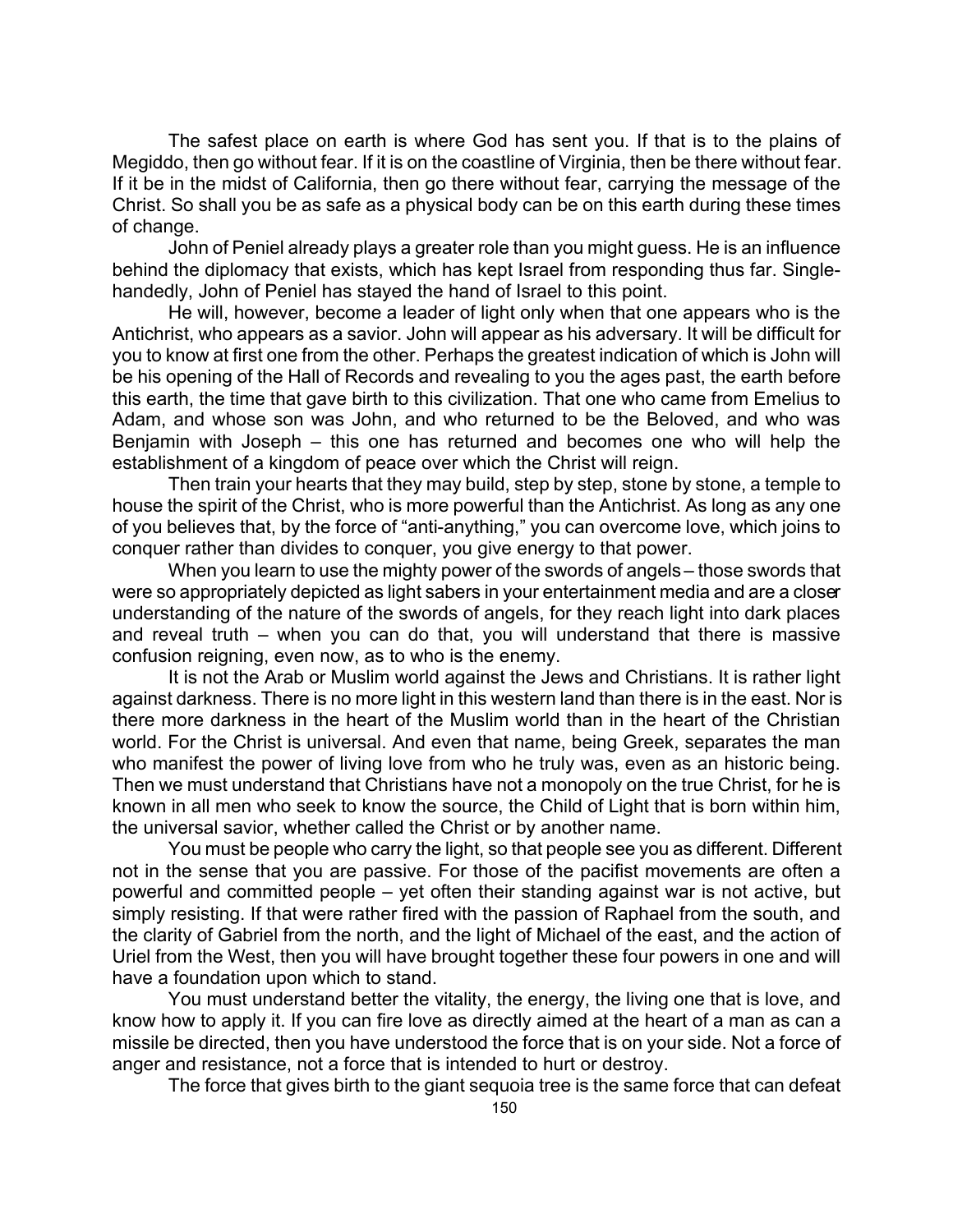any army of earth. Do not fail to understand that the towering heroic trees are beings who join you in the battle. If you can understand all this, then you can overcome.

You have only seen the smallest glimpse of the contamination that man is capable of unleashing in this war upon the environment. It is easy to see before you the darkening of the skies to the extent to change the global temperature, sufficiently to threaten all life on earth. That seen from this perspective is not a dire consequence, but a time of resting of the earth, that it may give forth a new shoot of green and a beginning of new life.

If you can be powerful enough as righteous beings to use the force of prayer, then use it in this sense. Pray not in the name of Christ – but in the *nature* of Christ. If you pray in the nature of Christ, then Christ prays through you to his own Father. It shall be of the heart, and this is the ruling power of the universe, which no man can stand against.

Once you have understood the power of prayer, you have the power to end this war, to clear and clean the environment, to invoke thought forms that become available to the minds of men and enter their consciousness as a sign of peace, rather than the anxiety which makes man seek outside himself for rescue.

Concerning the intervention of what you would call extraterrestrials, we would simply call your attention to realize that this system, which we will call for now the solar system – this system of moons and planets, of satellites and such – is inhabited throughout. But not by forms made of earth, of this planet. These living beings appear in such a manner that, if you stepped upon them with your earth-made bodies, you would not even see or be aware of the bodies around you.

Yet you are, in this system, all brothers. Virtually all of you have traveled and lived upon all the bodies of this system. Thus, earth is not separate in her trials and tribulations from the rest of this system.

It is more a matter of dimension than of time and space. Dimensions separate you from the other living beings of this system. When you transcend the cleft brain, you will be more able to be conscious of, aware of the brothers and sisters of harmony and light who will participate in lifting the race beyond destruction—that you may then descend again upon the earth to renew it and to live. Then yes, there is cooperation between the beings of the system, but your ideas of spaceships and such are at best naive, a bit ignorant of the nature of inter-dimensional travel.

As you expand your consciousness – that is, as you be not contained in a physical prison, but expand to the aura that is the greater you, which surrounds your body – if you can manage your body from without instead of from within, which is the nature of one who has opened the crown chakra – so then, you will have a spiritual relationship with the body. It will be yours. Rather than your container, it will be your instrument of expression.

Having attained that relationship, then you can join with others who will lift you in what has been called "the rapture" and "the return." So then, shall all these prophecies be fulfilled.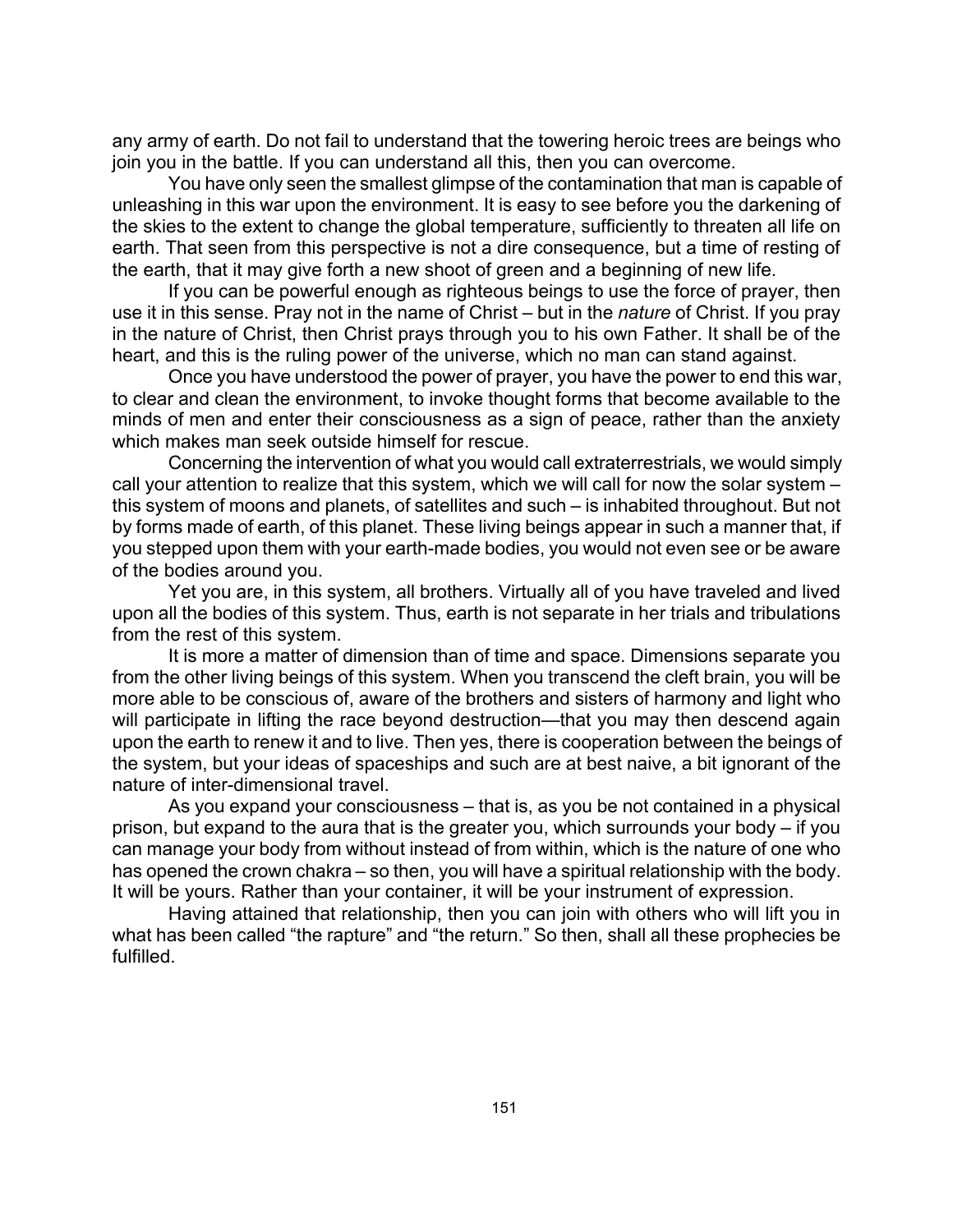# **A Perspective on Paul Solomon**

Paul Solomon Source Reading #440 1975

There have been those attracted about this channel who is commissioned to serve. And there have been the murmurings among you saying here and there, "We must not build our loyalty to this one but to the greater work," each one pulling in his own way saying, "I will do it this way," and another saying, "I will do it that way."

There have been attracted essentially two types of people about him. Those who worshiped him and set him apart as something unnatural among you. And those who attempted to tear him down from that self-same pedestal.

In this time, we here have cried out to the Master that he send instead those who would say, "We recognize the wisdom of the Father in setting among us a channel, and we will make best use of that work. We will take that work, and we will go forward making use of it in the world."

See the difference here. Neither worshiping and setting apart the channel, nor attempting to bring him down to a different level. Rather, simply taking that work that is produced and saying, "I have a responsibility for that I have found. I will share it with the world." Then do so!

Know that when the lips of the servant, the channel, have spoken the words that he has been commissioned to speak, his work is done. Nor should his hand be turned to this detail or that. Rather, all his energy should be set to the task of counseling, preaching and teaching, as a tool among you.

What will be done with the words is the responsibility of those whose ears have heard them – to find ways of gathering them into the books and getting them to the people in the courses, the publications and such. Not requiring that he alone should put together this course or this book. Rather, that he would take that you have put together and bring it before these Records, and we together will work with you.

### Paul Solomon Source Reading #851 1976

Better listen to the words of this Source as have been given concerning the relationship with this channel. You have about this channel a group so concerned with the elevation of a man that they would destroy the channel in the name of keeping the work pure. If the prophets are to be despised, then you despise the work as well. If the prophet be loved, yea even elevated, so will as well the work be loved. You cannot love the words and the message, and despise the channel.

Then let your attitude begin to change. Not that you will worship this one, not adore particularly, but that you will honor one who has given up a right to live as others live, to have what others have, to put energies into a home and the development of relationships in normal fashion.

Let those things be honored. Listen to the words of the Master who said, "Jerusalem, Jerusalem, you who have stoned the prophets. How often I would have gathered you under my wings as a hen gathereth her chicks, but you would not." That lament, that cry still lives even this day in the hearts of those who call themselves the righteous, who think they can honor the words and despise the prophets. Better begin to learn, all of you, what a gift has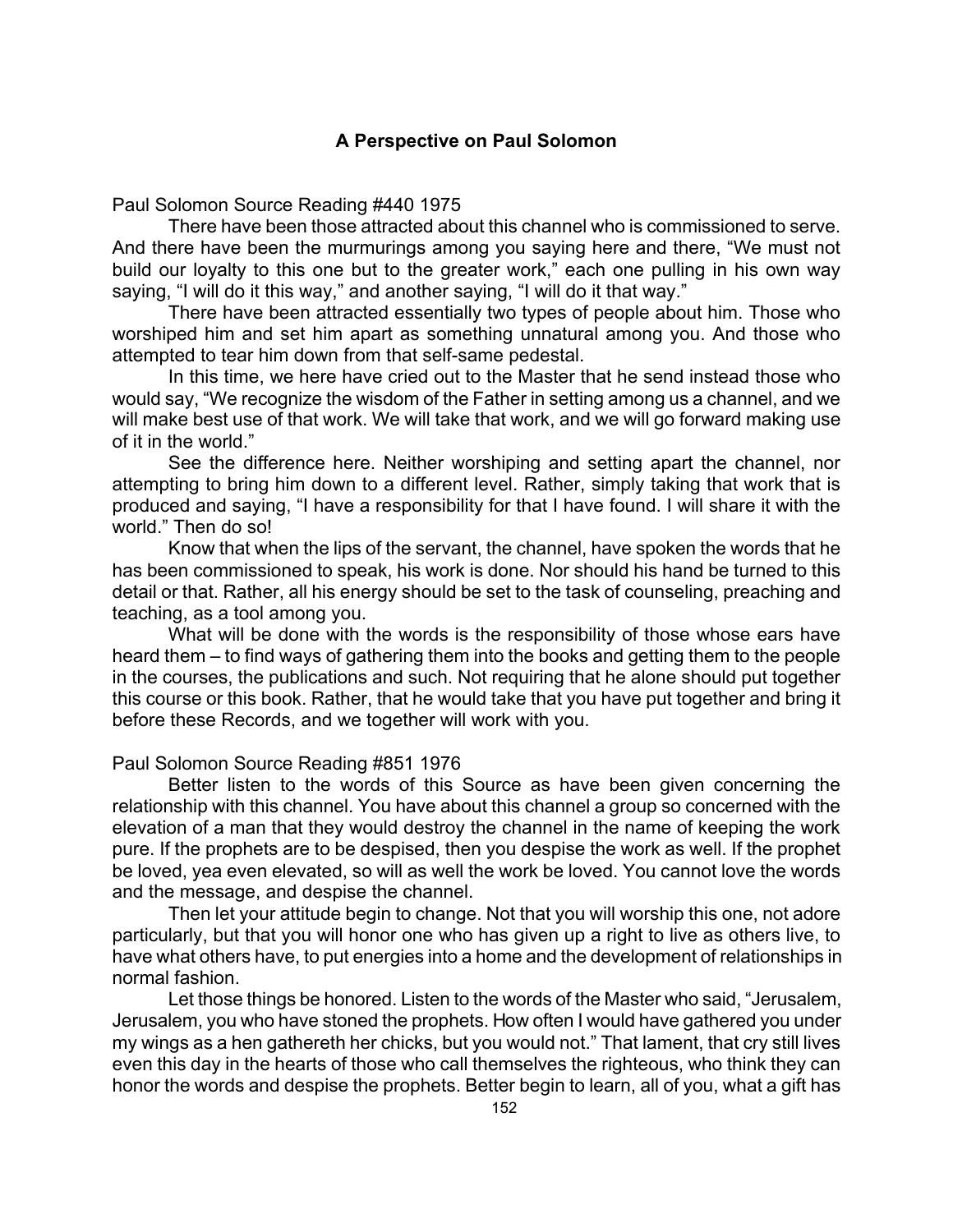been placed among you. Better love it, lest it be taken away, for it can. Listen to the warnings we have given.

He will not be so long with you – and will not do well among you, unless well be given. He functions well in love. You have found that with every channel, every prophet who has walked among you. Let your own growth be through love and through service.

Gather to accomplish the task set before you. One who would not recognize the leadership of this channel – is he not questioning the authority, even the wisdom, of God who chose him and placed him among you?

### Paul Solomon Source Reading #854 1976

Lift the consciousness until all among you are channels. At the same time, teach men to recognize and discern who the spokesman is. For even when other channels are born, this one will be ordained of God to stand as the Message Bearer, the Wayshower, the Lightbearer. Already that message has come. This one is established among you. As the others begin to speak, let them speak in relation to this one, as the fulfilling of that ministry.

### Paul Solomon Source Reading #855 1976

Love and respect one another, and particularly that messenger who is the word. He is the word – not the man, you see. Loving the word, despise not the prophet. And loving the prophet, love one another. Love in that manner until you recognize what a precious thing you have been given and what you can do with it in this time.

### Paul Solomon Source Reading #880 1976

Now, it must begin to impress your consciousness that such multifaceted work as is the commission of this Fellowship will require coordination by one who is especially trained, with special abilities. This channel should not feel inadequate to the task, for reasons of the experience on your plane in his lifetime, the training, talents and such. Particularly because, from a group of those who are the Brethren of the Fraternity, this one in particular both volunteered and was chosen by his brethren to enter the earth for this purpose in this time. Those brethren who remain here are responsible as well for assistance, leadership and guidance in the accomplishment of this task.

Understand that the ministry, the calling, the purpose of this channel is to teach, to preach, to serve as a channel. The immediate goal and the immediate application should be to remove from his concern in all ways both the funding and the operation of both the Fellowship and the ministries of it. Then study these things, these opportunities, and accept the challenge.

Seek guidance in it. And seek those who will be sent, those who will come quickly. In each instance, there is created a vacuum, having definition and specifications. That vacuum will draw to itself its fulfillment, for those who are selected for each ministry have been prepared, and stand in the wings, as it were.

Having communicated these things, it is imperative further that we give this word of warning. The selection of any person for a particular task, whether before the entry in this plane, or during the time of development in your lifetime – and the statement of that purpose, the description of it from these Records or any other, even within your own heart – do not preclude the possibility of failure to the task.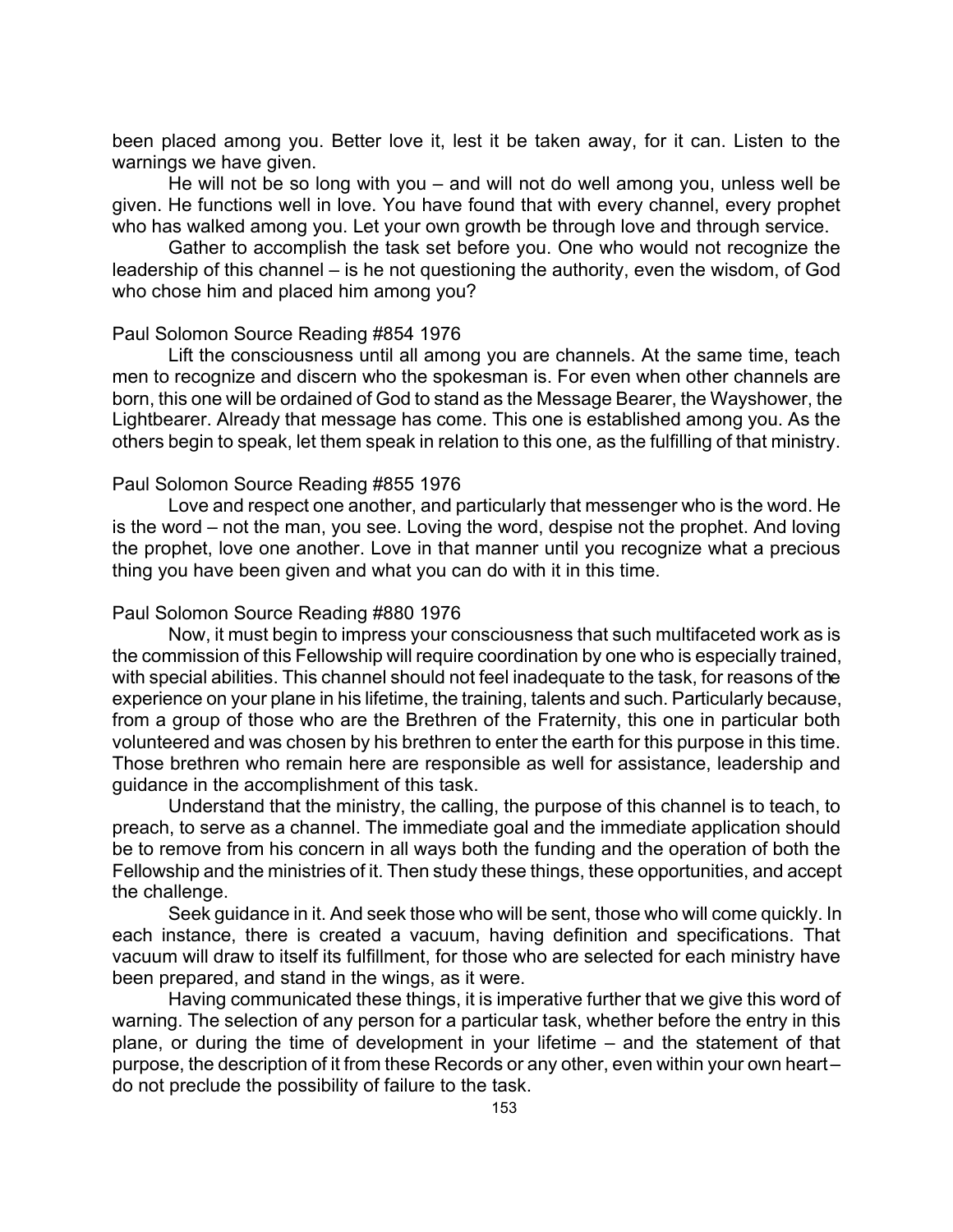Even some of those who decided before the entry into this lifetime and obligated themselves for a particular ministry, purpose, plan and work, may very well, through the expression of will in this time, fail to meet that purpose. For many have. Some are chosen and will be drawn with a great drawing, a great strength, near to manipulation, as you would consider – even as has occurred in the life of this one. For his life has not been his own, but affected strongly by those with whom he formed a bond and requested such communication and assistance in this time. So it is with others who will come. Yet some who are even approved of these Records will, through the expression of will and personality, fail in that task.

But do understand this. The work shall not fail. For there are those gathered here in your presence who on your plane gave their lives for this ministry and hold no less allegiance and devotion to it in this time than at the moment of their persecution in your plane. The work shall not fail. Let that be the beginning of your understanding and relation to this ministry, this work.

### Paul Solomon Source Reading #922 1977

Surrounding this channel, at this time in this moment, there should be in this Fellowship gathered – and they have been called to this place, those who should and could make such a commitment of the life – those who have given themselves to the responsibility to see that this work of channeling is done.

You will never have a properly functioning channel of information here as long as the motivation for bringing these things rests only in this channel. Nor will there occur on this plane a community of those gathered for a spiritual purpose until one decides, "I will accept this responsibility and bring this together, without that burden being centered on the shoulders of the channel."

One must take responsibility for the hospital of healing in such a manner as saying, "If never another word should proceed from his lips, still I, because of my own personal dedication and commitment to God, will build this hospital, having at hand all things that are needed to do so." So with the community. So with these Records that need to be put together and published to the world. Is it his responsibility? Or has the channel completed his responsibility having brought the words and given them to the world?

There should be at this moment those who see themselves not as an assistant to this one, to do just what is told, but rather those who would say, "My life is dedicated from this moment forward to seeing that the conditions are right for this channel to give to the world that he has to give." He could even be so insulated through your care that he would not be affected by those who attempt to destroy. These things then must come as a dual responsibility.

There has never been a time when this one, this channel, felt the presence of one who accepted equal responsibility with him for accomplishing these communications. Yet from these very Records we have spoken time and time again of the need for that commitment. Who has made it?

We cannot say this one, or that one, or another is ideal for conducting here, for bringing these readings. That one ideal, for becoming the other half of this Source of information and this channel, is now and will be that one who dedicates his life to that work.

Learn something of that commitment, that dedication. Find one who will give all of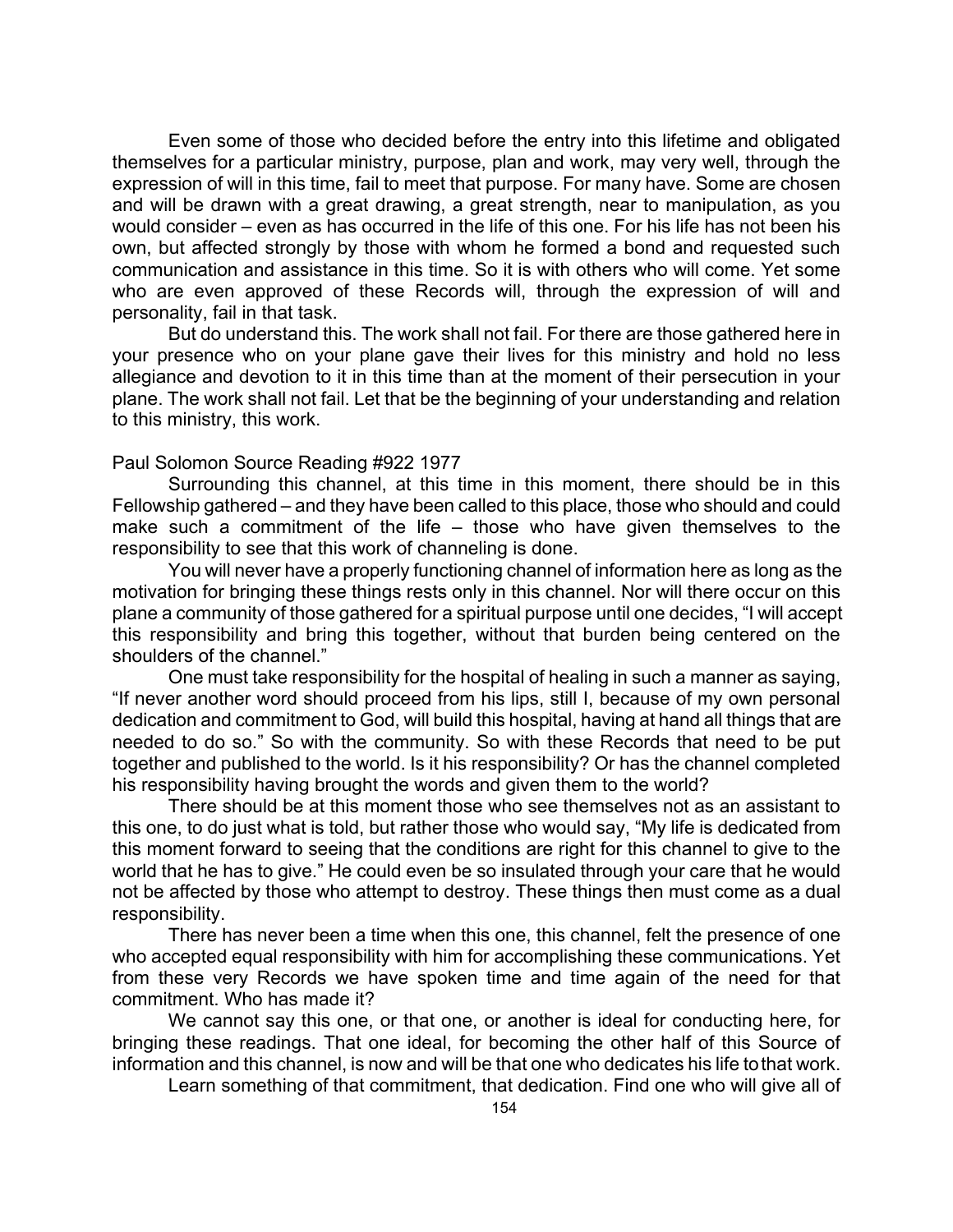self to this ministry, saying simply, "All I have is there. There is no other interest – and will not be. It is not a thing that I have given for today and will change tomorrow. Nor will there be such excuse or possibility of thinking, 'I am tired of this, and I will go to something else.'"

It does not take a commitment for a period of time. It takes a commitment of a life to establish the channel that is needed in this world for accomplishing that we have to do.

#### Paul Solomon Source Reading #948 1977

As to the relationship to this channel as a student, relate to him as if you knew he were the Christ incarnate. But relate to him in that manner knowing that it is for the purpose of bringing Christ out of him, that you might see the Christ reflected in him. Knowing that it is not the man you serve, but it is the Christ that he represents to you. Knowing that it is possible to go beyond that he has manifested, seeing then not the channel, the teacher, the master, as a limitation, but an inspiration, an example.

And ever it would be so, for this man, particularly to you, shall be as a barometer, a gauge of the plane of unfoldment of this earth. He appears that way in this time to quite a number of men.

There is one who comes after him who he will point out to the world – until he comes, follow ye this one.

### Paul Solomon Source Reading #961 1977

Best to serve teachers, any teacher, in this manner: Know first that there is no teacher of value who needs to be served. Beyond that, know that if you would give to a teacher, give him not the things that can be done for his comfort. The baking of bread for him or the cleaning of the house will show love and may bring appreciation. But the greatest gift that you can give to any teacher is the acceptance of that he gives to be learned. One who would be about a great deal of activity, seeing to his comfort, rather offers to him an insult in suggesting that that is the appeasement of his desire. For should he have such a desire, would it not be built on the ego?

Your service of him, of any teacher of value, is for your own purpose, for yourself – to lift in your mind, your respect and your opportunity to receive that he gives. Your service then is to the teaching and should be only.

Become not diverted in these things. Giving your time to serving and pampering is not your direction. Giving yourself to opportunities to understand the teaching through proximity – let that be the purpose of your serving.

You will find yourself no less beneficial to his needs, yet far more directed toward that of meaning to him, the application of that he has to offer. You will serve best by the change others will see in you.

#### Paul Solomon Source Reading #1008 1979

We first would comment in this matter concerning the ritual of your coming before us. When coming before us for this time of discourse, this communication which often you call a reading, there is the ritual of requesting before the Lord that your own mind, your preferences, thoughts, vested interests, be set aside. There is the placing of the body on the altar and the fleeing of the body by the appetite self, the personality mind.

Now, we would have you see that when one grows to the relationship and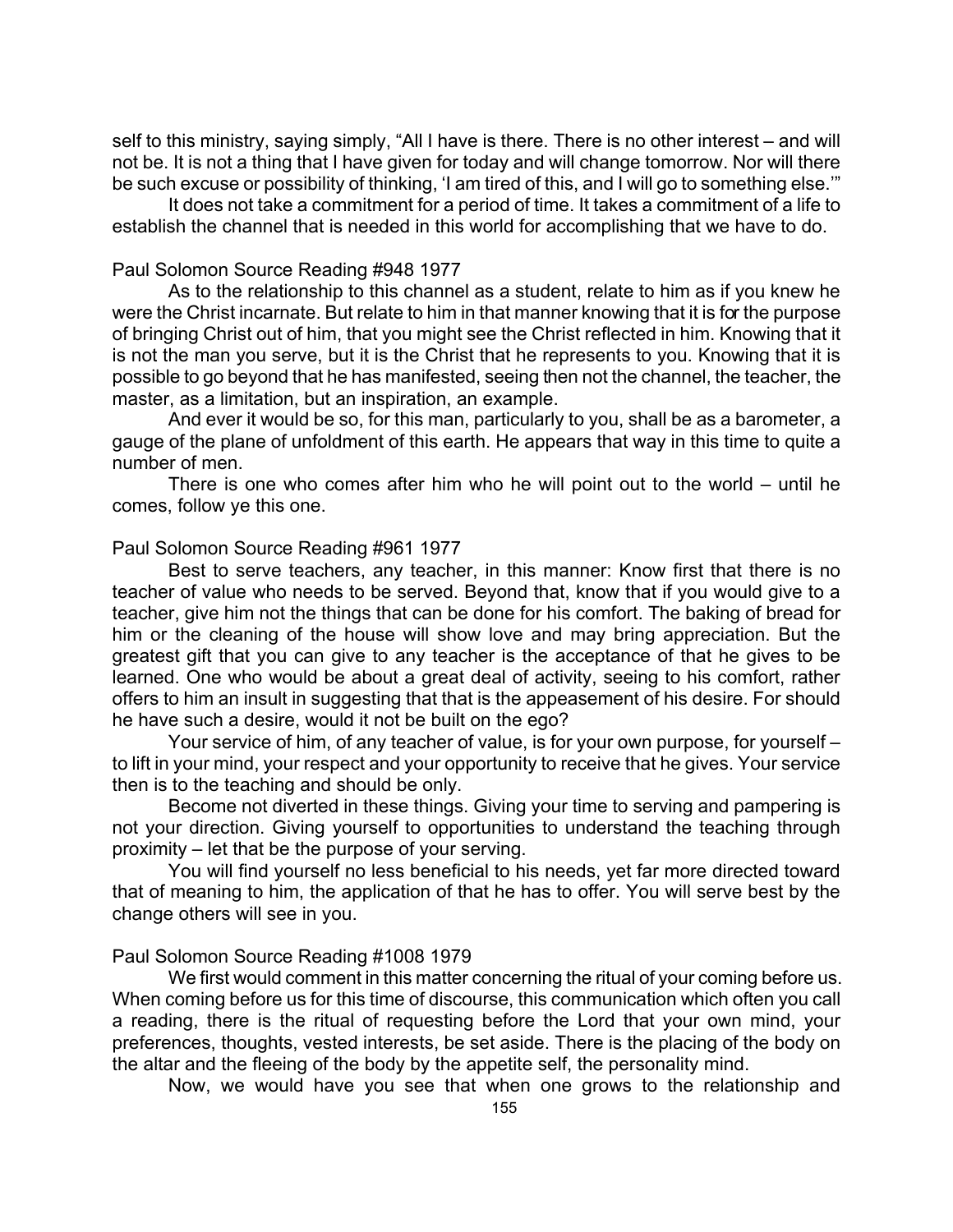perspective in life, such as in the case of this channel, where there does not exist a separation between the desires and needs of self and that task one is assigned to, then the periods of attunement and listening come at all times. So that direction and guidance come through less dramatic procedures.

If you prefer to set aside the body in this manner for communication, it shall be done, and can. But because of the repeated coming, and because there is no other purpose to life, this servant can as well set aside self and bring this direction and this consciousness without such procedure.

But suit yourself, as you will, in coming for such guidance.

Paul Solomon Source Reading #1008 1979

The will, of course, dies hard. And when anything happens in the world to give you an excuse to say, "See, we must keep the will alive. We must keep the rational mind about us. We must keep our wits, lest we fall on such sad experiences as these," there ever is the excuse of one who needs it. "But one who will give his life for my sake will find it."

There is no great difficulty in understanding the need to give of self, to set aside the will, to listen, to commit, to hear the teacher. There is, of course, the grasping of every opportunity, every excuse to avoid making such a commitment.

It is hardly worth the bother of reiterating here the need to set aside your knowing that you might find out – to give up resistance that you may learn. Do you expect that we would say, "The only teacher is within you. You need not listen to these."?

What did the Master say? "Oh, Jerusalem. You have stoned the prophets that I have sent because you preferred your own way." And now, the Lord has sent even his own son after the servants – the prophets and the teachers who came before and were stoned, killed and sent away. The master of the vineyard sent his own son, and that one was also destroyed.

How much could the Master have taught the Twelve if they had been afraid of repeating the incidents of Guyana, if they had had resistances saying, "See what was born here, what was born there, what has happened in this cult and that cult."? And what would the work of Jesus be called in this day if not a cult?

Set aside your foolishness of keeping this massacre alive by giving it food and thought in your minds. Get about that which you know you should be doing, without offering excuses for not.

As to relationships with teachers, understand it has already been given from this Source that you might see the comparison and the purpose. This Wayshower, the servant through whom we speak, has been given the design, the plan, the directions for ushering in the dawn of that new day.

There will come behind him another teacher, a greater, a servant of the Christ to whom he will point the way.

## Paul Solomon Source Reading #9013 1983

It has been said that John will give a new order of things, and what does that mean? Look about you, whether in education or politics, in your communication media, in medicine, in all fields of endeavor, and you will find that an age has ended. Because it is the end of an age, the manner in which these things have been approached, all things, the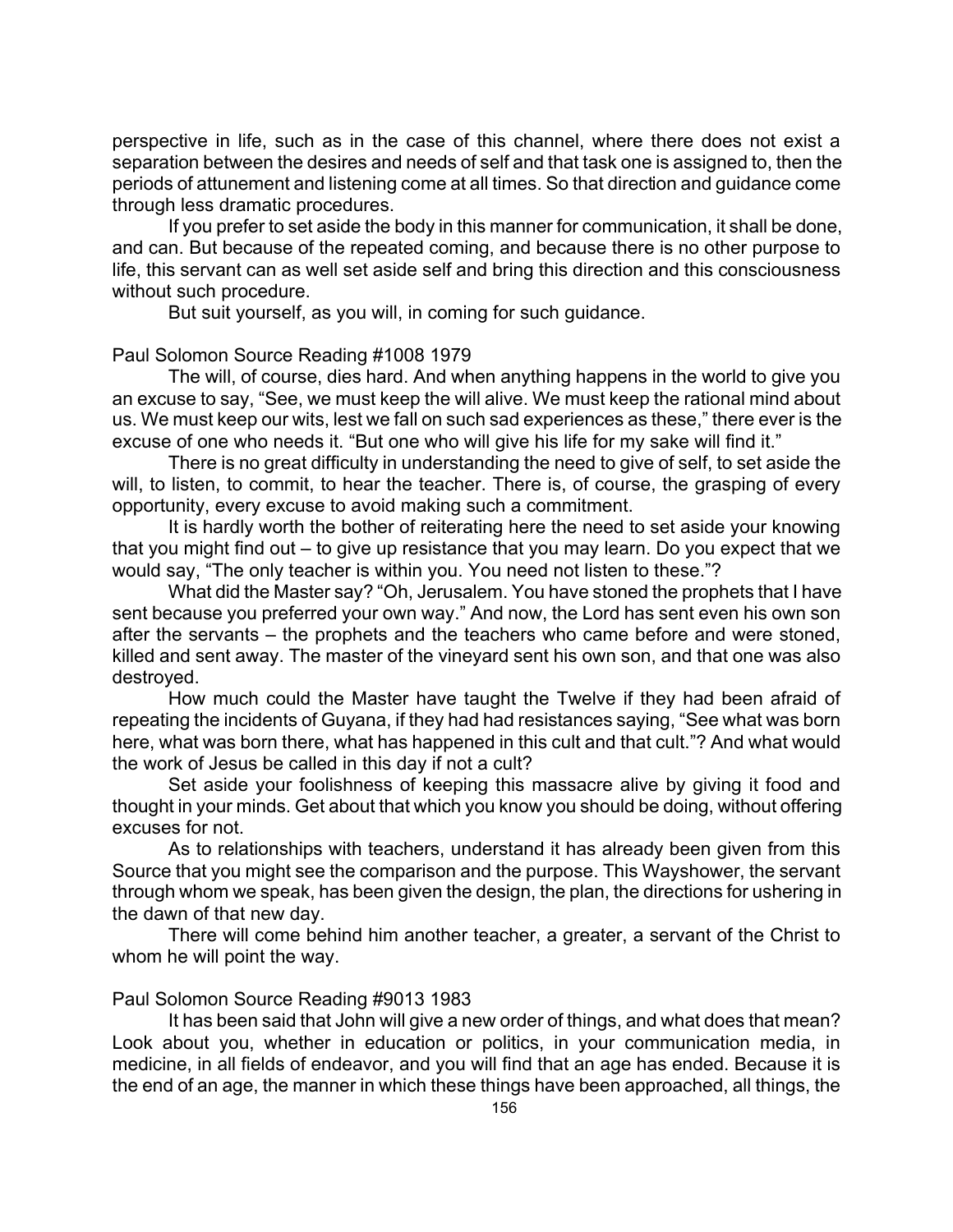order of things, the overall order, has become obsolete in your generation. You need not wait for the appearance of John to begin to understand and serve the establishment of the new order of things, for it is being given by the forerunner of John, who is before you.

Then make certain that you understand the change, the difference. Get all the information that you can get while you have the opportunity. How foolish to set this one at work doing those things that others should be prepared to do, rather than taking the opportunity to listen, to record, to communicate, to present that which can be channeled in establishing that new order. There is opportunity for this network to introduce a new form of politics, of religion, of all of those institutions so important to the survival on your planet, the ecology, the care of the Mother, this planet.

Set about turning your energy to this opportunity, this challenge. Do create a network and begin it here. How foolish it would be to wait until you have gone elsewhere and attempt the beginning there, without the source of the inspiration of it present to share in its birth.

The one we speak through should be a midwife to the birth – but should not be the father or even the child – but should be that one who will bring from one level of consciousness to another the instruction, the understanding, the unfoldment, the direction of the opportunity. Not the administration, not the management – but the concept. Receive it while you have the opportunity and form together a network of support that will make it possible to usher it in, to establish it in this time.

Anyone among you can begin, but some of you have particular abilities, and certainly you have been drawn. You have been introduced for a particular purpose with particular responsibilities. It is not an accident that you were brought. You know within your assignment – and how much fear there is in you of becoming clear about that.

Will you not accept the challenge to move the source of your energy of life from fear to love? And serving that, find strength in it? What then is there that you cannot do?

### Paul Solomon Source Reading #9017 1983

This channel has developed particular talent and ability as a spokesman and representative, one who would teach, speak, carry the message. He has been assigned a role in this day as a teacher and a Wayshower, one to prepare a foundation in the hearts and minds of men for this coming time.

There has developed, and is present at this time, a determination in the heart of the channel to withdraw from the public, from traveling, from public speaking. Not so much from a lack of willingness to travel or to speak, but rather from what is perceived within him as the lack of support within his own family and organization, for his teaching, for his ability, for his authority, for the direction he is inclined and guided to take. Feeling this loss of willingness to be of support, from those who have taken the task of being the support team, has drawn this one to revert to a different role. It is well enough that he should channel and retire for a time from that other role.

Yet if the groundwork is to be laid, if the preparation is to be made for the coming of John, for the coming of the Christ, it must be accomplished throughout the world—and it must be through a spokesman who has the ability to convey that message, such as this one.

The importance of all these other tasks set before you is far less than providing this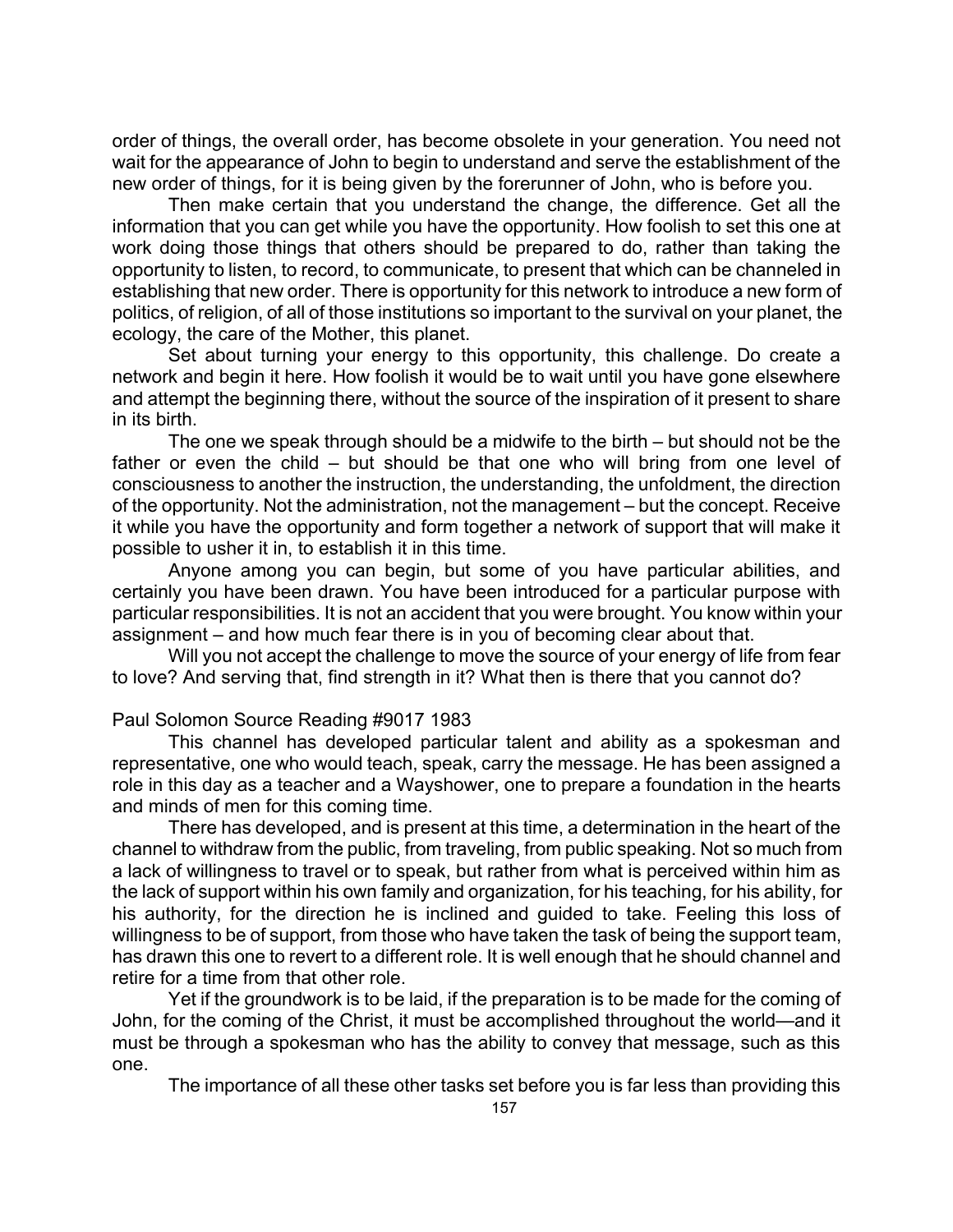one a feeling of support, of encouragement, of conveying the need for that support to others—so that this one might go forward, carrying the work without concerns that, while he is not present, others might take the work in this direction or that direction not consistent with the guidance that he has been given. There is a need for a feeling of consistent support that can allow this work to be stable and to go on.

#### Paul Solomon Source Reading #9378 1991

He has two missions at this time. One: To establish much of the curriculum and techniques of the School of the Prophets, but not to be necessarily the pastor of pastors. And two: To channel, and in that channeling, to provide information that is not available elsewhere.

We will continue to do that we have done – for we have established opportunities from time to time, to give you a piece of information which might seem of relatively small significance, except that within weeks or months, the confirmation of that piece of information will appear in print, in publication.

Now, would it not have been wise of you to keep a record of such things and to show the relationship between the time when we have suggested this discovery and the proof of it? For in the minds of men, such a record is important to the logical thinking, to understand the importance, the purpose, the value of the discourse that can come. These are all priorities.

#### Paul Solomon Source Reading #9400 1991

There is no teacher or hierophant of a school who is without a deep passionate need to contribute to the incarnation of the Master of Masters in the life of one who will accept the challenge of serving in a school.

 When one enters into the challenge of the mystery school, whether of the planetary mystery school or an order, that one then should approach the most available teacher in exactly the manner that one would approach the Christ himself and care quite literally for the body and the life of the teacher, in the manner in which an Apostle would care for the life of the Christ – knowing in the mind of the student that, unless the student avails himself of the Christ, the teacher will not reveal the Christ, through himself, through the student.

That is to say, the Christ in the teacher must be sought and must be worshiped by the student. The body of the teacher and his activities become the vehicle for doing so.

Do not have a doubt in your mind as to the effectiveness of the teacher-student relationship within the operation of the mystery school. For one who loses that relationship loses the opportunity to meet the Christ face-to-face and to have the pineal experience.

 The judgment of a teacher for not being what the student expects the Christ to be will prevent the student from accomplishing the first tenant of the mystery school, which is that stated by the Christ: Believe him, accept him – behind that pair of eyes, or caves, of the one who is set before you to be served – seek him, believe in him, call him forth into resurrection, and serve him. Never mind that the body of the teacher is a tomb. The temple must be built in the body of the student. The building of the tomb into the temple by the teacher is his own responsibility.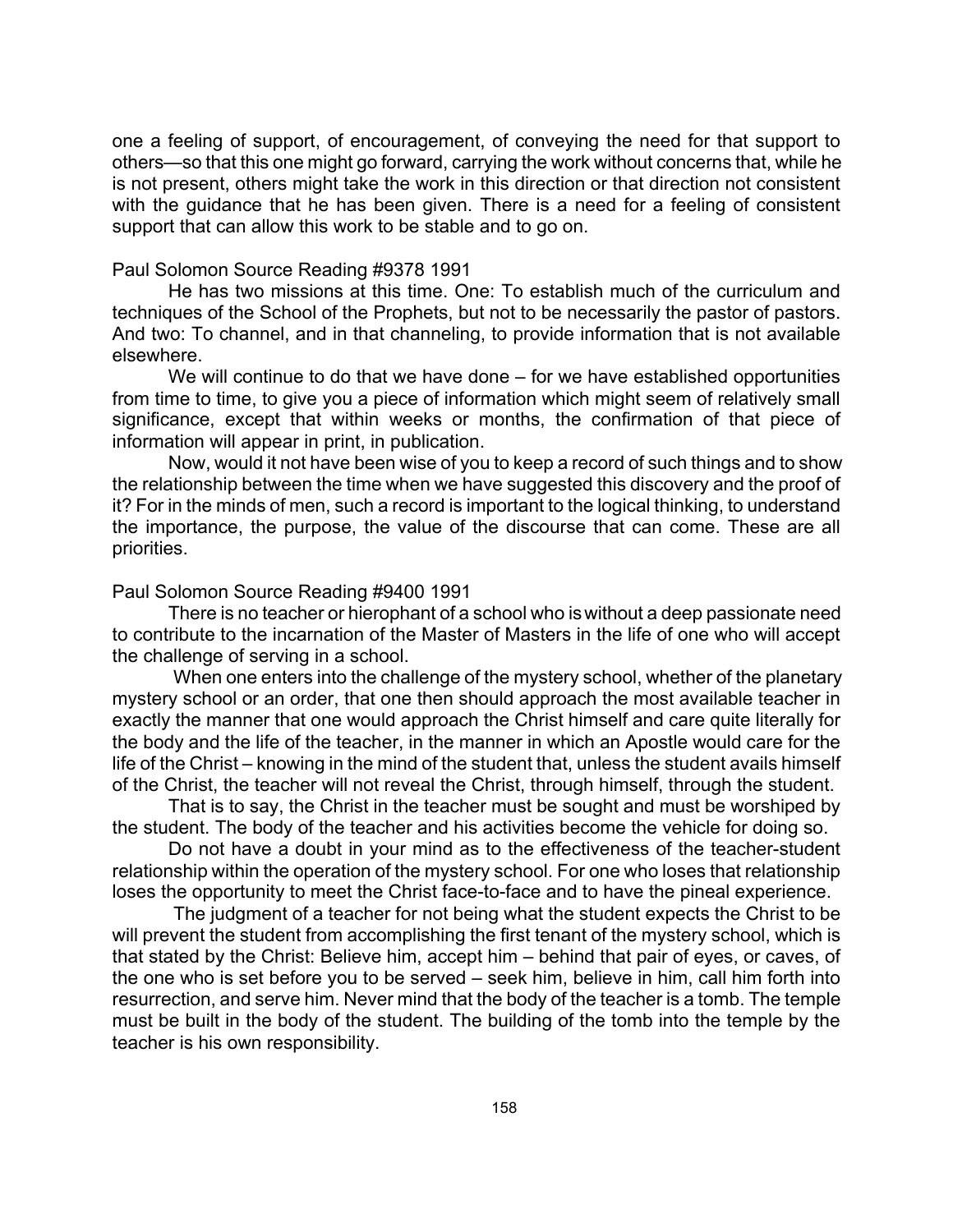Paul Solomon Source Reading #10 1972

Realize that it is the will of God that, rather than through this channel, he may speak directly to each of you, personally in your own heart. Would he then have each of you become a channel in the way of this one through which we now speak? This is not to be, because it is not necessary. And as it becomes unnecessary that this channel be used in this manner, this will cease to exist.

For what reason does it exist now? Simply that there might be a voice among you who can express outwardly what comes of God in each and every individual heart. Understand that nothing has come to the mind or heart of this channel, or been spoken through this channel, that you each may not feel, see, hear, realize and speak of through the same God who lives in your own heart.

You ask then, "What of the initiates? Must one be an initiate to experience these things of God?" We would answer, no. This is not the criteria, as has been given. It is simply that those we were, those who had this experience, had what might be termed a head start before each of you, because they had knowledge of God from ages past. And it was with more ease that they approached, and it was with more ease that the knowledge of God was spoken through these that it might become known to each of you.

Seek then those things of God in your own heart. Seek the knowledge of God that has come through you – through this channel to you in the language which you now speak. All this knowledge will be poured out in your own heart and mind. It will become real to you in a way that far surpasses anything that can be spoken through your language, because what will come to you will be a sharing of the experience itself.

Rather than hearing of God, rather than of learning of him through words of another, you will experience God. You had an inkling of that tonight, and before in your own individual experiences. Could that be expressed? Could that blessing be told that another might understand? You realize that it cannot. There are limitations of language.

God is not so limited. Therefore, when this channel is shut off, when no longer are these readings given, what will be given in its place will be far greater. And it will dawn inside each of you, as the words speak directly from God going through no channel – God expressing himself in all knowledge through the heart of each one of you. This is that great blessing that God has in store, which each of you may realize.

As has been given before, the great arms of God are weighted down with the enormity of blessings from his storehouse, waiting for each of you – and he waits that they might be imparted. Grow now, little children, into men of God. Prepare your world for the dawning of the Day of our Lord.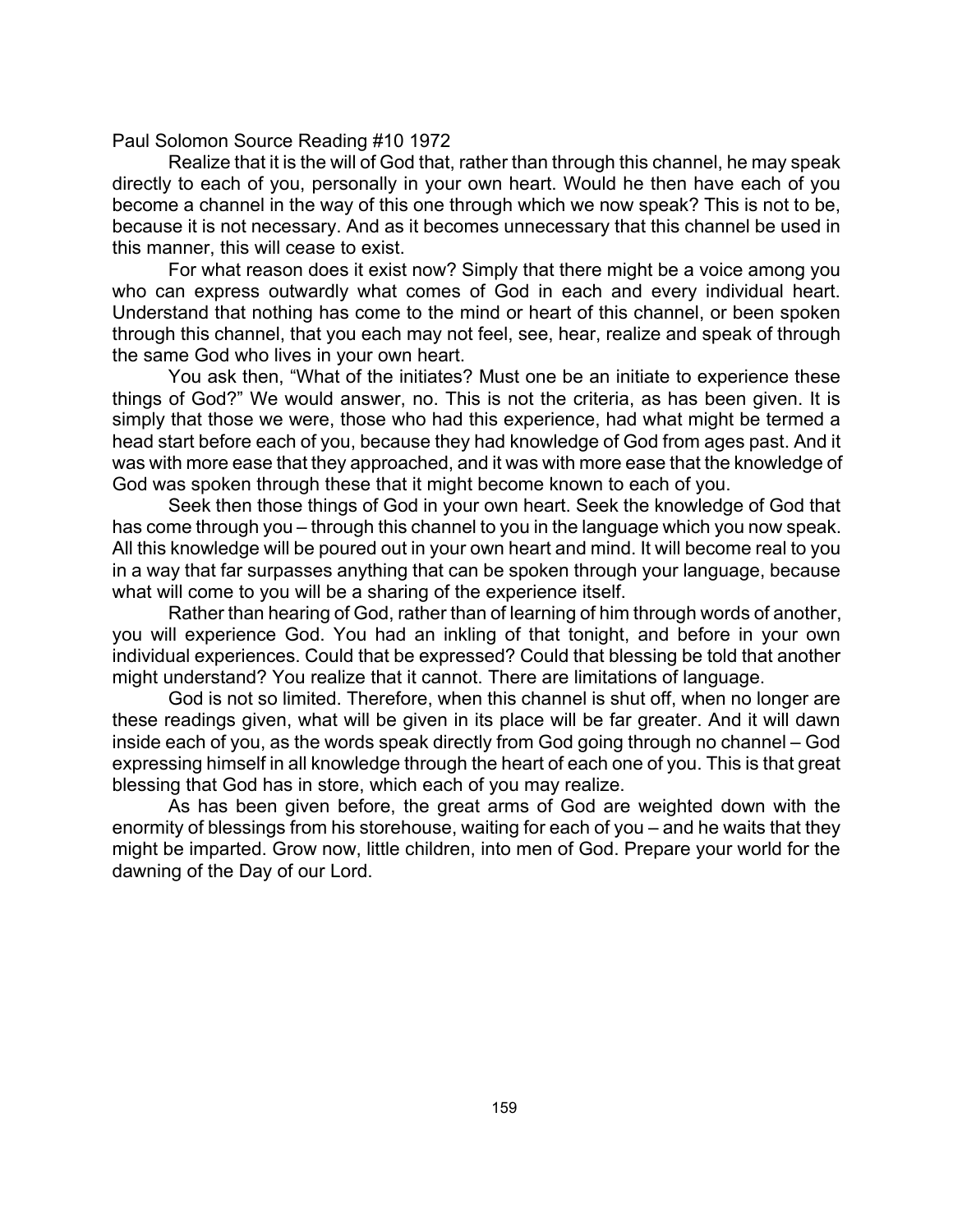### **Self-Growth – A Personal Journey**

Paul Solomon Source Reading #68 1972

Realize that the greatest way to be of service to others is to keep yourself perfectly attuned – that is, to be aware of creative force and to be aware of responsibility to yourself and others. Not a responsibility for being right, but a responsibility for maintaining harmony in your daily life.

Realize the responsibility you have for one another's happiness. See in every situation that if what you desire for your own happiness creates an unpleasant situation for another, there is something wrong. Realize that properly handled, all things work toward good for everyone involved.

See it as your personal responsibility – the happiness of all others on your plane. Be a quieting, soothing, calming force in the face of anger, for you will see it often. Realize that in the calming of anger there is as well the healing of disease. Disease stems from hate and anger. If these are overcome, there will be more life, more vitality, more love.

There is not a person that you will meet, in any situation, that was not placed there for you to react to. Where you can be of service and you fail to be, there is the sin of omission, or the lack of proper reaction, which is the failure to fulfill karma. Be aware of your responsibility for all souls you meet each day. Seek to help others by maintaining balance within yourself.

There is no greater service than bringing a smile to the face of another. See this as the ultimate service in developing self, in developing your race, in raising the world a little closer to the Godhead.

### Paul Solomon Source Reading #119 1973

Do what you can to increase happiness upon this earth. Know that the greatest you can do for another is not to speak a word of wisdom, but to produce a smile upon the face of that one. There is such a need for happiness and laughter on your plane in this day. And to bring laughter, to bring joy, to bring happiness on this earth would raise its vibrations. Know that an expression of joy is an expression of God.

### Paul Solomon Source Reading #578 1975

Be ever mindful of producing a response that will uplift the other person. This is not meant as a religious concept, or spiritual, except in the sense that it is ever lifting – never depressing or cold.

Further, be aware that the intent and the consciousness that you express while touching a thing, whether design or fabric itself, will always be carried, will be fastened by psychometric effect. That is, any physical object will carry with it forever the thoughts and emotions that are created in its presence and fastened to it. Any object will serve its creator as it is intended.

If just one person, in the creation of such things that are widely circulated, were constantly in prayer and understood his obligation in creating such, the presence of the Father might be known further, and recognized for reality that he is, throughout the world.

This would of course entail much more than a simple prayer at the time of the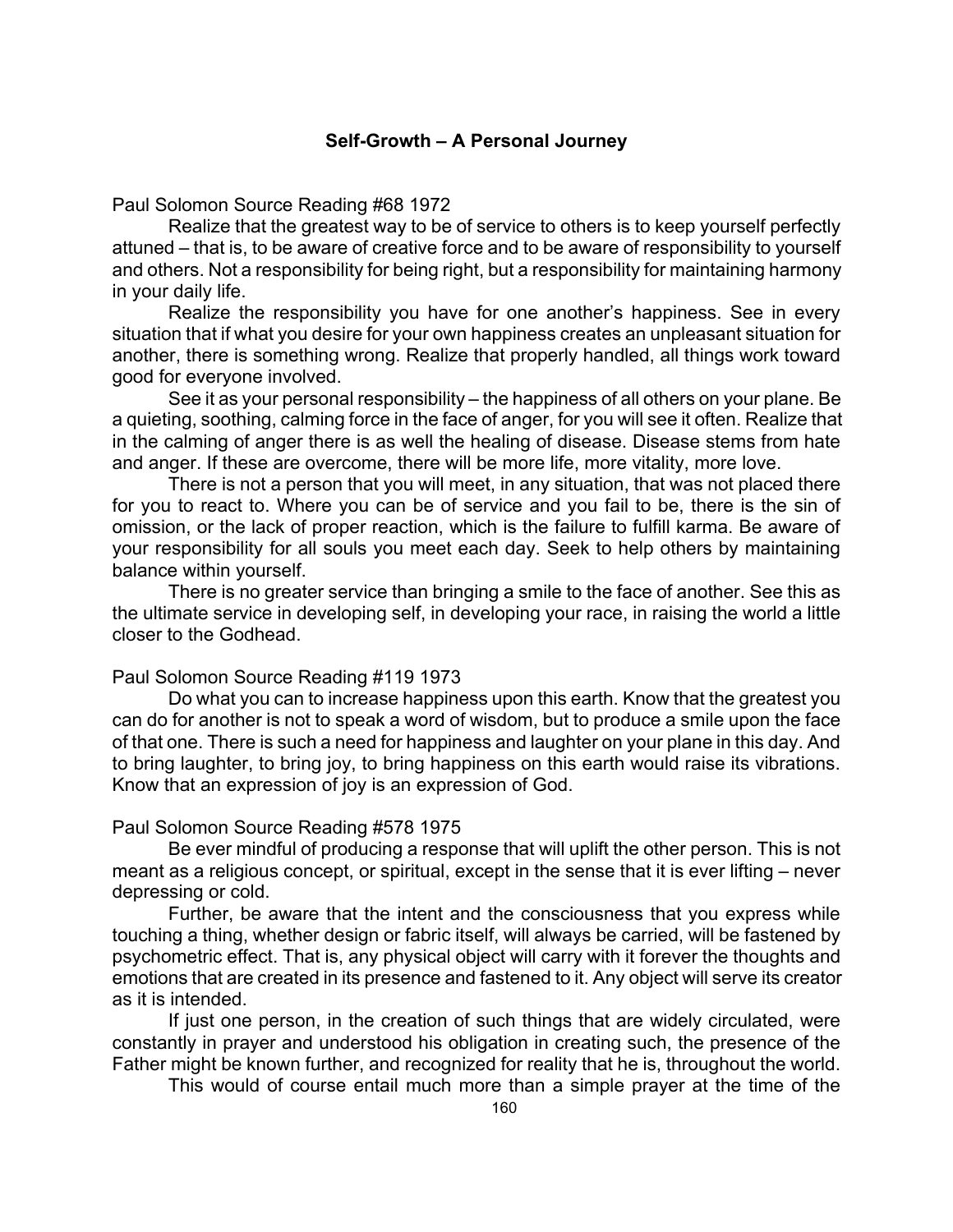creation of a design. It would as well entail preparing self for the contacts of the day, for the relationships with co-workers, with those you contact in representing the Father during the periods of the day. Would include seeing yourself as an emissary, a representative of the Father in such a way that there is the thought of God upon entering the presence of all others daily.

"I am so associated with the Father that every action, every reaction on my part should become a demonstration to those about of my attitude toward the Father and what the Father is. If my co-workers will see the Father, they will see him in me. For I will, in my attitude, relationships and contacts, reflect all that he is."

Beginning with such inspiration might change all that you find about you in the situations of work and home. There is hardly one among you, that if faced with such a premise – making the decision that every action, activity, thought, remark, reaction of my life will be aimed at reflecting the Father and showing that he exists – would not change the life.

Then look to such a change and expect those about you to notice it, to wonder, and to ask, "What have you found that makes life so joyous for you? How have you found such peace, within and about you, that you find no necessity for insisting that your rights and desires be recognized?" Become such a testimony so that others will know that the power of God works.

Most important is the consideration each day of the body as a temple of the Holy Spirit and the dedication of it each morning on arising. Begin by contemplating self in a mirror, looking for the beauty in self and appreciating it, assuring yourself that "I am beautiful." Practice smiling and radiating that beauty until you begin to satisfy yourself that the eyes and the smile are radiant. What a blessing you can be to everyone you meet in projecting such radiance of happiness.

You will find yourself affecting people on the street and in the work, by deliberately radiating through a smiling face such beauty, such happiness, such radiance of the Father. You will lift yourself and others. May be a little difficult at first, but practice.

Let that be a part of preparing for the day. Knowing that "I will walk through this day smiling, beaming, radiating." It will affect your attitude in taking meals – blessing the food each time, dedicating it to the building of the body as a temple of spirit. And set aside a part of exercising each day, especially for the purpose of building a spiritual temple.

Considering yourself a spiritual being and building that into self in this way, each day, you will find tangible results very soon, physically, both in the appearance and in the health. And spiritual growth as well. It will make of the life a spiritual exercise – every action will become a spiritual act. And the body will reflect that.

## Paul Solomon Source Reading #812 1976

Learn to dispel anger quickly. Learn to move that energy quickly toward another purpose and toward another expression. Be careful of expressions of anger in the home or in the place where you work. And always, even when anger is overcome, carefully recreate the atmosphere of harmony, perfection, love – the opposite of hate and anger. Learn to build patience toward the situations of life. Learn to be a blessing to those around you.

Help one another during difficult times. When someone has lost control, has given oneself to anger, use the opportunity to react with the opposite reaction, which is patience.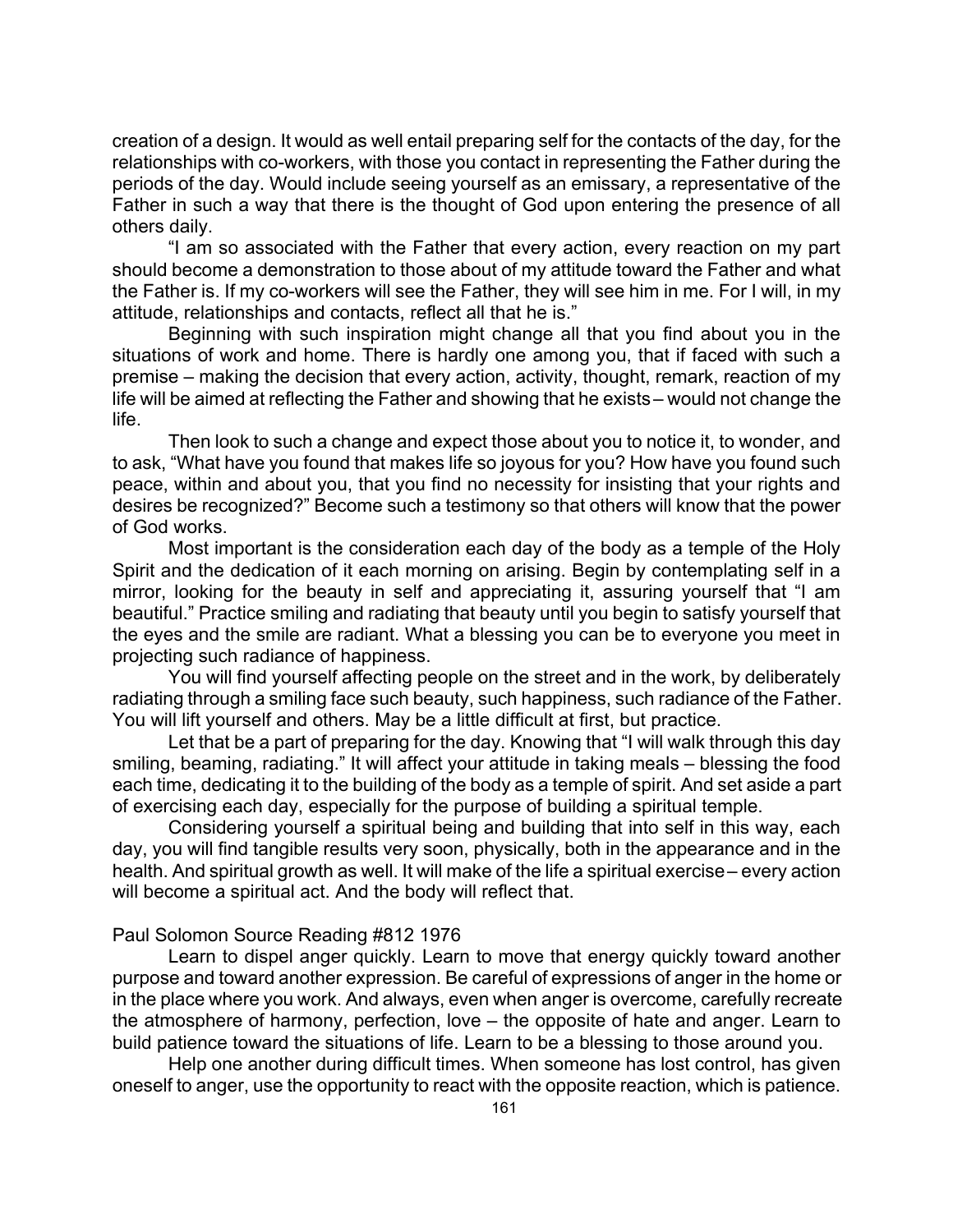Never give anger for anger, evil for evil. Rather, give good for evil. Use this opportunity to grow, to become what you are meant to be. Set an example of patience, and thus build harmony.

### Paul Solomon Source Reading #867 1976

You are the perfect creation of a father whose needs you satisfy. Begin to think of yourself as not only a masterpiece of God's creation, but as the apple of his eye, most precious in all his universe. Begin to think of your relationship with God in that manner. As you feel appreciated by God, you will appreciate yourself, and your relationship with God will change. You will no longer perceive him as a condemning and judgmental father. Rather, you will feel like the object of a devoted and doting lover.

As you feel yourself appreciated, you will find the quality of your life changing. You will literally find those about you and life itself treating you in a different manner. It is the natural result of placing yourself in new juxtaposition to the universe and universal forces. The influences of the stars will even change in their paths, concerning their influence upon your life. Lessons will change and take on new scope and purpose. Relationships will mature.

Let there be a time of becoming still. Let there be a time for self-examination in relation to what God is. Let there be a time for seeking that power that has given you life. Seek that power that lives within you.

That which has breathed life into your body is God, so that you are the nature of God. That you are is that he loves. Begin to see yourself as so precious to that power that it cares sufficiently to correct all conditions in the life and the body, to build strength and energy, and to provide healing in all areas. As you live in harmony with that divinity, that divine purpose that gives life and energy, there will be sufficient energy and wisdom for facing all situations.

Consider these things and set new values by developing a regular relationship with that force that is God. Visit with that closeness, in an attitude of appreciation for the lifeforce within you, two or three times daily. Become still in a meditative mood, listening for the highest within, and visit with that which loves you. You will attract to yourself that you seek.

Seek the highest purpose. Seek understanding. Building calm and peace and acceptance, go forth to meet the day. How can you be sure that in this or that activity or relationship you are not entering a wrong thing? How can you be sure of making no mistakes? Better be sure that you can accept mistakes when they are made, saying this, "I know my intent for this day is to be pure and of the highest purpose. If after forming such intent and purpose, I made a mistake, so be it. I will accept that without condemnation of myself. I will learn from it and grow, but I will not feel guilty or condemn myself. I will not think myself less worthy. I will enter each relationship and situation with gusto, with energy, with joy, with life itself. And I will enjoy all these things."

New metabolism and new strength will build from this approach to all things about you. Could the Father condemn such an approach? It is the very entering of life itself. It is the natural manner of growth. And it is in harmony with divine will. Approach these things in this new way, and you will grow through it.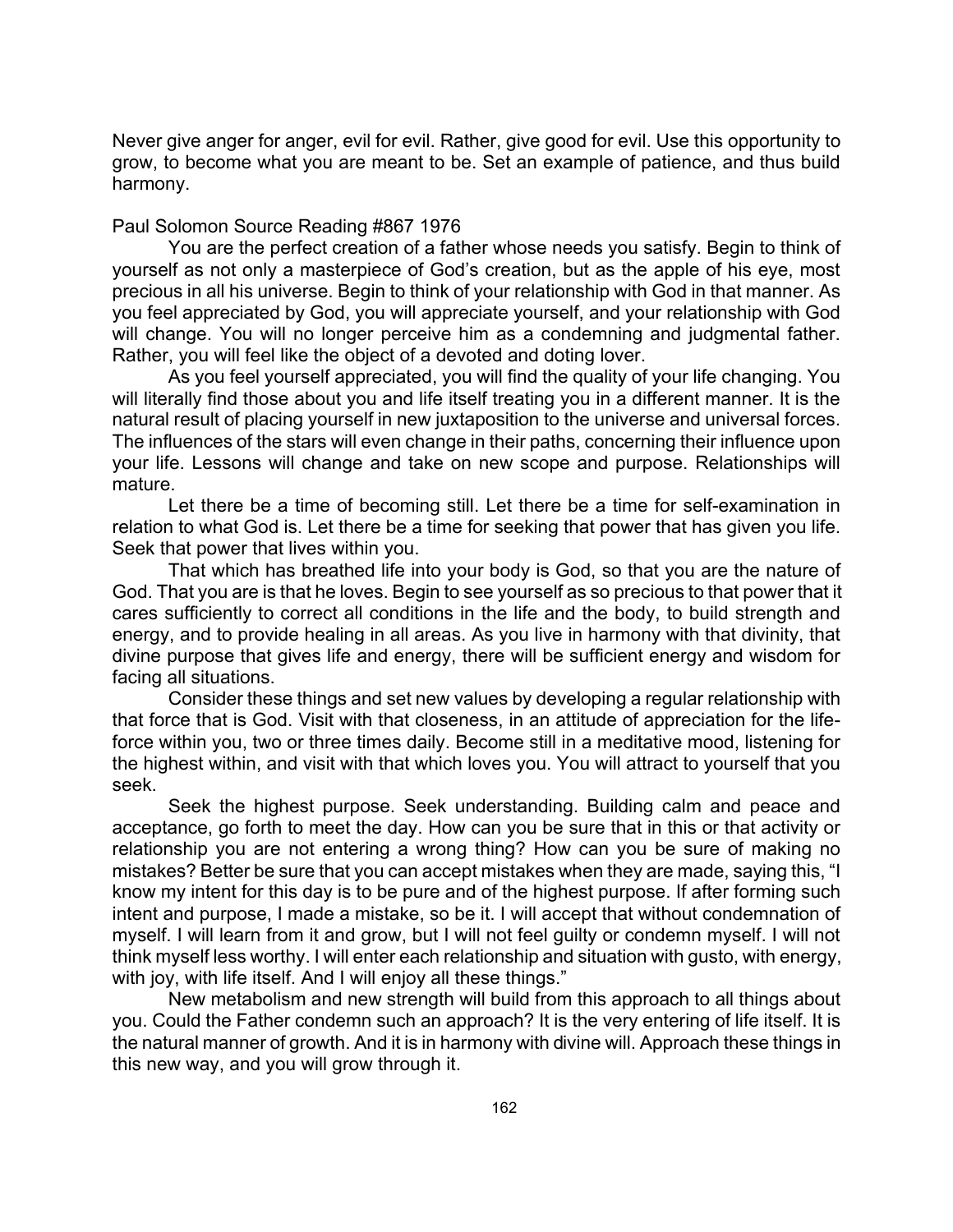Paul Solomon Source Reading #951 1977

Concerning these children – these souls who will carry the banner in the greatest day, in the darkest day, and in the hardest day – so much must be done to prepare the consciousness of these young ones. Learn to be consistent in your presence, in what you are presenting to these children, for you are given responsibility for not only your own, but for all those about you.

Two things are as keywords in relating to these. First, example. Do not think that you can bring to adulthood children who will be stable in themselves, quiet and at peace, filled with love, if in their presence you are agitated, fearful, yelling and losing composure. They will learn from you that the world is a place of tension, fear, anger and distortion.

Pray unceasingly around these for the ability to be stable, quiet, calm and full of faith. One cannot display such things as tension and anger unless there is a lack of faith – that is, a fear of losing control, a fear of being inadequate. One trusting the Master of Masters and becoming a channel of his presence cannot be fearful.

Be an example. Let not your words, but your actions say to the little ones, "I believe that the Christ has all things under control, that all things work together for good to them who love the Lord and are called according to his purposes."

Help these children to believe in that also. Let the assurance be seen in the beauty of your peace. What a great teaching you will offer to the little ones if that be so. Never a moment of fear. Never a moment of distortion of the reality of love.

Example is first. The second, consistency.

If a thing be wrong, let it be agreed upon by all as wrong. Let every adult that is a part of this community subscribe to a consistent code of right and wrong behavior, and of correction in discipline. Let all parents discipline equally and alike. So that whether one is watching the children or another, or whether during times of stress or times of peace, all words mean exactly the same. And all discipline is meted in the same manner according to the act. So that a thing is not acceptable one moment and unacceptable in another moment, under different conditions. So that truth may be established, and right from wrong, without a great deal of confusion among you.

This is obviously a challenge. You cannot possibly accomplish it unless you too are willing to learn. If you are not willing to learn, stay away from the children. For they are God's precious things. You do not own them. They are not given to you. You are trusted by one who loves them more than you, with their care.

How dare you treat them as if they were your own and you have the right to decide how you will punish, or teach, or use these little ones? Our Father showed a great deal of trust in allowing you custody of his most precious possessions. Now, meet that trust and see it as your purpose in this time. Not just for this little family – the design should be a model for those of a new age.

By all means, become aware of the responsibility you have for that you put into the bodies of these little ones. There are those among you who have built their bodies of materials that the bodies now require, that have become need. And if you would attempt to teach this or that of nutrition, it will not be valid for them because nutritional studies are based upon optimum and are applicable only according to what the body has been built on. The body built on animal protein in the past is not easily changed to a diet of the vegetarian. The body that has, for years, used a great deal of sugar has learned at a cell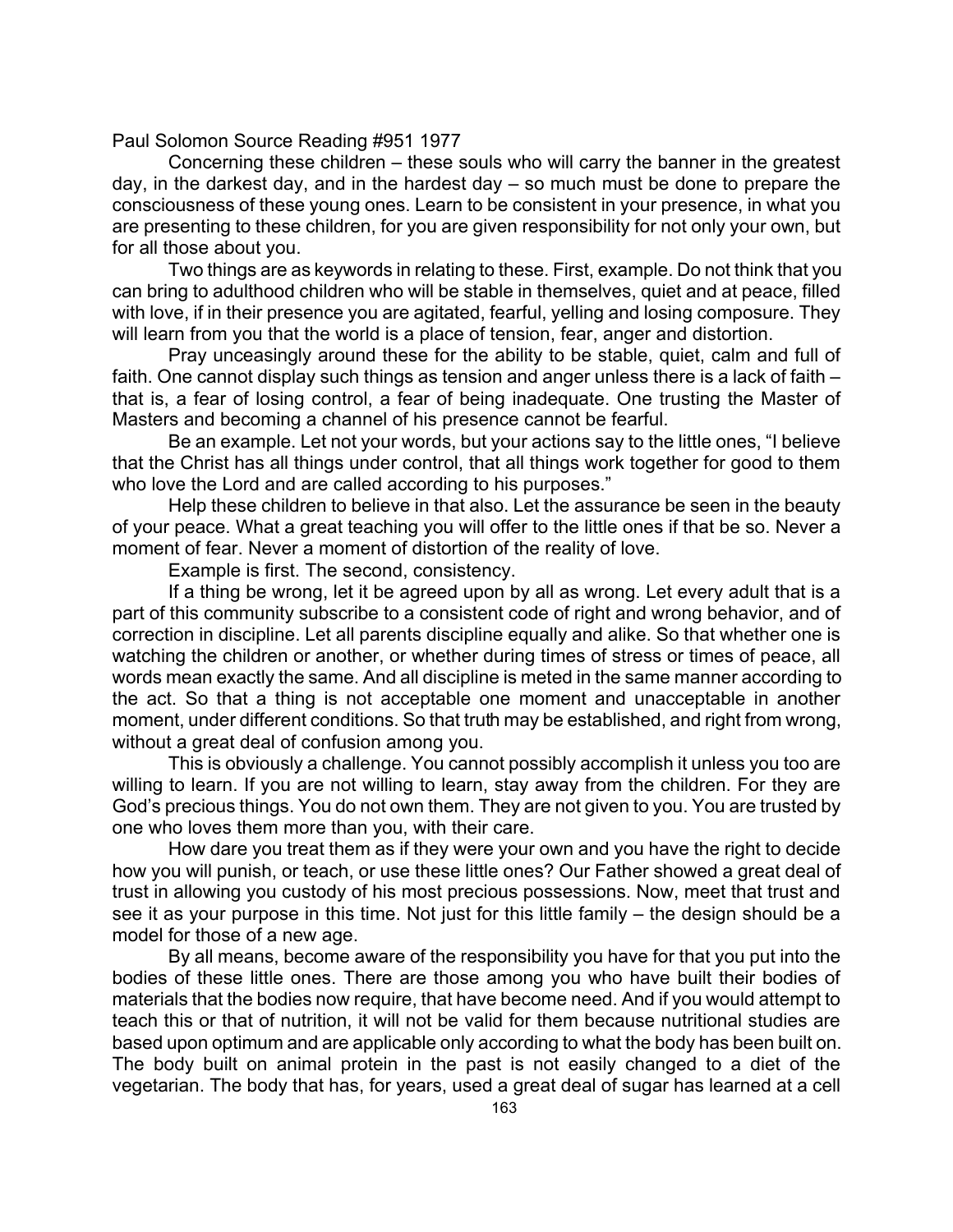level to use a great deal of sugar. Continuation of the bad habits would be good until, through changing the discipline gradually, new cells with new patterns can be built. Abrupt changes would result in difficulty in emotion and mental patterns, energy and such.

Help build such discipline of diet in these young ones. Consider your responsibility. Do you not know that intelligence itself – the development of the brain and the nerves in the physical vehicle – is highly dependent upon the material you give for the building of those? The parent who would let a child take in such foolishness, such as scraps of meat with a large quantity of bread and such things as are smeared on sandwiches, is giving to that child a poison and destroying his ability to operate at an optimum in his body – that child whom he says he loves. If these are to be the servants of a new age, then give them food fit to the new age, fit for the Master's service.

Build those truths carefully. Be the example. And invoke daily the presence of the Mother of our Lord, for she stands even in this moment ready to assist any parent. She is still the Holy Mother, even now. Still the presence lives. Still the patience lives – the supreme patience that guarded defeat of the temple in which walked our beloved Master of Masters. Let her ever be with you and in you, so that patience becomes your crowning virtue and asset.

Patience, patience as a crowning virtue of that one whose mind is at rest, knowing that the Father has timed all things perfectly and that the moment before you is already cared for and is at peace. Rest every moment in trust and supreme faith. Trust until never a moment's fear can disturb the equilibrium, the composure, the consistency with which you handle his children and his challenge.

## Paul Solomon Source Reading #949 1977

What is it that causes you dissatisfaction with your meditation – that there is a quality lacking, this or that experience missing? Meditation is listening. How can you complain of the quality of your listening?

How does one describe what it feels like to stop pouring out words and listen for the words of another? One might say, "There is this sensation when I listen and hear words." But is the sensation, indeed, listening?

Listening is setting other things aside, all other things, to receive thought and direction. It does not even require becoming still in the body. One can meditate and listen with the eyes open, while involved in activity. If one suddenly sees the hand of God in the activity about him, and recognizes the involvement of the Christ, and hears the message conveyed by his presence in the activity, has he not listened? Does not that action, that perception of his presence, become meditation?

Meditation and prayer together comprise conversation with the Divine within us. But prayer is not what occurs when one becomes still and quiet, kneels and says specific words, in a specific order, according to a formula. Rather, prayer is the crying out of the soul, the heart, the consciousness, for satisfaction. That which is put into words as a prayer seldom expresses the prayer in the heart.

Likewise, the activity of meditation, the trappings thereof, and the sensations and feelings experienced rarely have anything to do with meditation. The message that comes from the Father more often comes when you are engaged in doing good for another than when you are sitting in the silence, as you call it.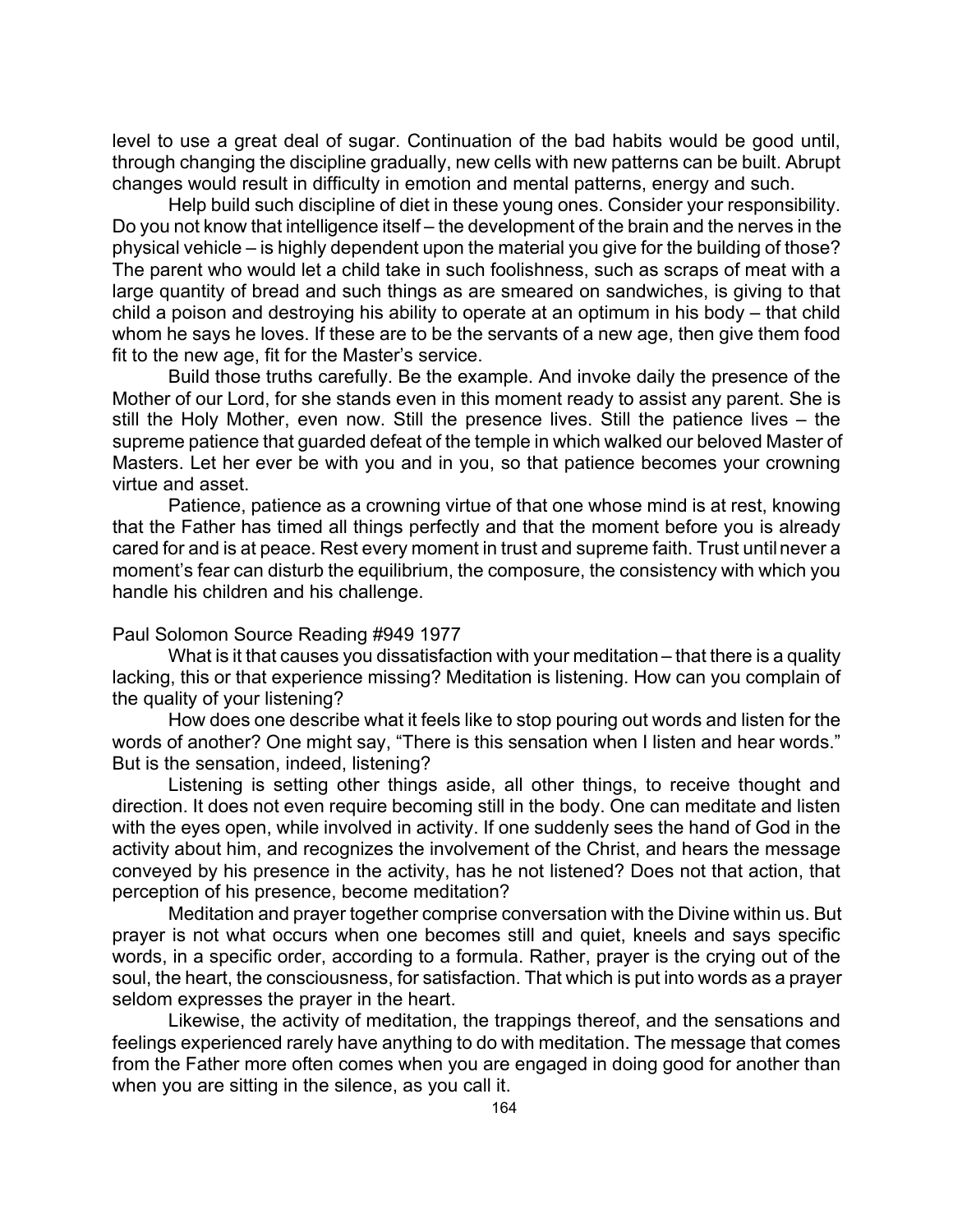If you want to see the hand of God active in your life, then open your eyes and see, for the glory of the Lord is about you in all things. You can hardly fail to see – except by refusing. In all things, glorify God. You will not fail to see, or perceive, or experience his presence as you do.

Listen for his message by experiencing the meaning of the things about you, as if they were the voice of God speaking through that he has put before you. In every experience, in every moment, in every thought, in all those things that occur about you, perceive the hand of God and the meaning of God.

So shall you be caught up so closely in a communication, in communion with his presence, that neither prayer as it is spoken of, nor meditation as it is described, are points of reference for that. Rather, active participation, speaking with him and listening to him, become natural parts of the life process, and the responsibility – beyond just setting self apart at certain times of the day while sitting in the silence.

This is not to suggest that you cease praying with the lips, not to suggest that you cease setting self apart in the silence. It is to say that the descriptions of these things are woefully inadequate. Your perception of the presence of God will come rather through participating with him in the living of your life. Your perception of his presence will grow, through your awareness of it day-by-day, to become a greater reality – until, consumed in the wonder, the love, the beauty of that presence, all other things fade.

Let your life and your joy be a demonstration of the living presence, that others become intrigued with the possibility of walking with that presence. Let that you do as career or work become secondary. Your purpose is, in all things, to notice and glorify him, until men take note and their lives are lifted – until the living presence becomes practical reality, not only for yourself, but for all. It simply is not possible that you could recognize that presence and rejoice in it, without affecting this entire race of man, lifting them a little closer.

Step into the greater reality of the living presence that exists in all things around you. So shall you become a herald for the awakening of others – pointing out here or there, "Is this not the hand of God in your life?" As you have discovered in your own, point it out in others. And you will have accomplished what you are sent here for in this time.

### Paul Solomon Source Reading #948 1977

What are the factors that cause one to feel separated from life, from God, from Christ? First, understand that the primary factor is an insistence in yourself on seeing the self as *not* God. There is a rational response of the mind that says, "But I know this is not what I seek. What I seek is God. Therefore, this that I am cannot be God." And that is true, so long as you continue to identify with that which you are.

Instead of forming a relationship with the Christ, put on the mind of Christ and begin to be the expression of Christ on this earth. End duality. How does one end duality? Nothing more need be said than duality is ended by becoming one.

Cease being this one who you have been, this one who is forming a relationship with something else that is beautiful. Begin to be that something else that is beautiful. Begin to know and see the self as being that you have been seeking.

See in your consciousness what is the spirit of Christ, not in the sense of a ghost or the life factor in one, but the spirit being the spirit of expression, the spirit demonstrated, the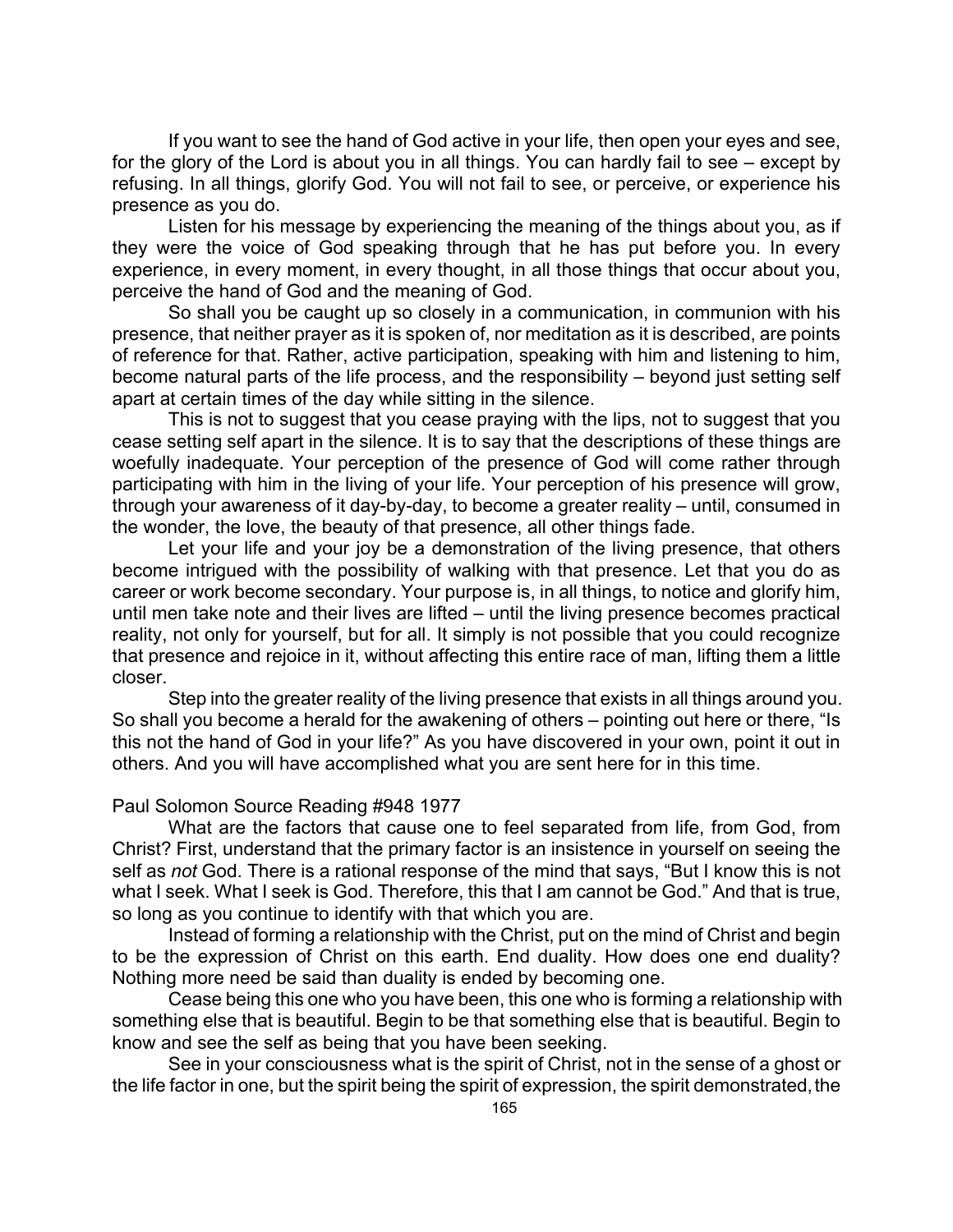spirit displayed. That which one portrays to another is often spoken of as his spirit. "He has a spirit of joy." "He has a spirit of peace." "He has a spirit of kindness," and such.

In that sense, see what is the spirit of Christ by seeing what is the expression of Christ. Then adopt that spirit to be your own. So shall you begin to express the spirit of the Christ. Begin to identify with that you express rather than that you are or have been, thus living that life that he lived. So shall he be, in that sense, alive to you. You allow him life.

The study of the historical figure is nothing more than a set of descriptions of what that spirit is. We would not have you conjure up the historical figure and identify with him. Rather, study those records to understand the spirit of the Christ and manifest it through yourself. This will assist in ending separation from life, a feeling of foreignness.

Understand this as well. That feeling of non-identification with life is a blessing in itself. For if you felt perfectly at home in this body and personality upon this plane, would you not become content in manifesting in that manner and become caught up in the mundane experiences of this life? Be thankful for that sense of separation that keeps you separated from this earthly life. That sense of dissatisfaction, that sense of being set apart, has been your impetus in spiritual seeking. Be thankful for it. And end separation with the Christ.

#### Paul Solomon Source Reading #958 1977

The fist step in acquiring a greater responsibility for and a manifestation of that the Lord has made you is the commitment of the whole life to the growth process – to stability and responsibility for that which is set before you. Understand this. For him who finds the greatest ease in setting the self apart in the quiet and alone with God, the greatest growth will come in forsaking that quiet life for activity, application of energies, responsibility and sharing.

The silence, the time of meditation, the setting apart, the quiet are to be a part of this spiritual life – the growing into the realization of the Father. Yet it has been given that this is to be the seventh part. "Six days shalt thou labor," and on the seventh, set apart to listen in the quiet for instruction, communion, direction for the next six days. Days here are used in the form of periods of activity. Six parts of your time to labor, and the seventh for rest in the completion and the beginning of the new.

Many have been attracted here to this Fellowship who hoped to find a place of quiet and retreat, only to be hurled into more desperate activity than even in that world they sought to separate themselves from. This is for a cause, for a reason – those who would come to the Christ, thinking to find in him an escape from responsibility, shall be treated to the opportunity of accepting responsibility above all. This place shall never be seen as a place of refuge from responsibility, but rather a place of refuge from the lack of it.

In that sense of need, you are truly a student of this school that is set before you, and you express the need for it. So you have been drawn. Recognize first that the influence of the greater, the highest within you, the teacher that is with you and within you, has done well in the drawing, the guidance, the direction, in bringing you to this point, this place.

Use the opportunity of it. You will often feel distress within you and be caused to say, "Should not a spiritual place bring peace?" But hear his words, "I came not to bring peace, but a sword." How can these things be from the Prince of Peace? Only he that will fight, that would seek complacency with the sword, shall find as a result of it, peace. There is no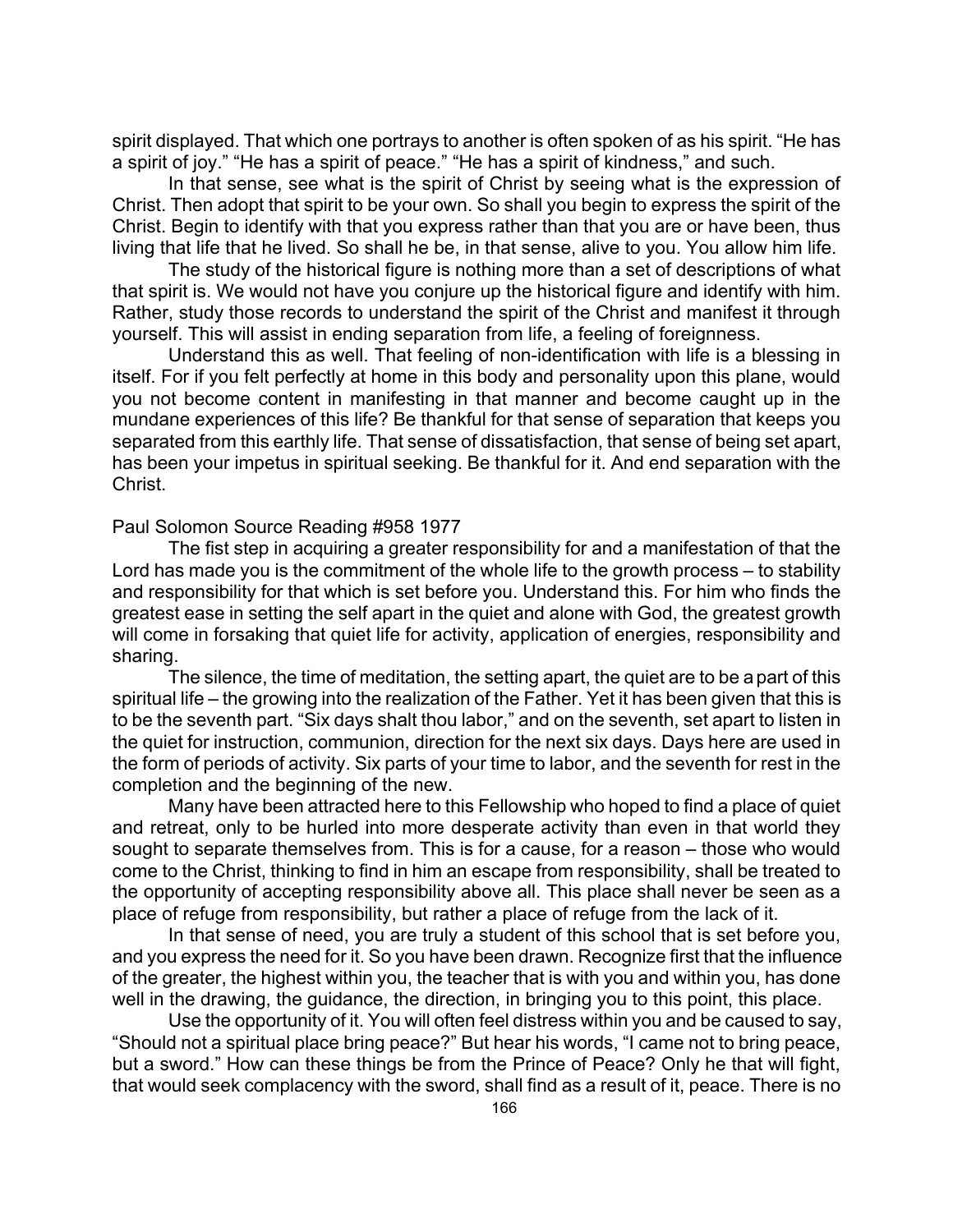peace in the seeking, but peace rather in the finding, the coming to peace. Do not seek peace until you have found expression of that which is peace within you.

Often in this family that you have come to, there will be confusion, upset, challenges to the equilibrium. And it must be so, especially for your growth – until those things no longer challenge. But know that even that which was the sword shall bring a peace. For what greater source of peace is there than to notice passing by in peace a lesson that once would have caused great distress. The peace is in the overcoming.

### Paul Solomon Source Reading #961 1977

Give the self to that group particularly responsible and devoted to the raising of children. And even more, to the research through these Records of methods for the balance of such. Let your study be not simply in techniques or rules of the treatment of a child, or the establishment of disciplines or methods of teaching and such. Let your research and understanding go far beyond into marital relationships and examples that are set in the home, knowing that these are the basis of child rearing.

Children are raised, reared, taught, not by your intent, but by your expression. Too often, the intent is to instill this or that in the child. But that instilled is that you are – in your relationship with the mate and with others, the example that you set, the criticisms of others inside or outside the home, the sharing of animosity before them. These become a part of the thought.

Let your study be more concerned with the atmosphere in which a child is reared than the technique of the rearing – for it is the atmosphere that is a far greater involvement, the example and such. Let your study, that has already been fruitful in that you have prepared, be extended far beyond the ushering in of a soul, to the creation of the temple of the soul and its opportunity to express in the earth in this time. Let it be a study of the incarnation process of God, realizing himself through matter.

Believe what the Master said and did, and believe it in this manner. So many among you would set the Christ incarnate apart. Believing that it only has happened as a phenomenon once in history, and never would happen again. So that my elevation of Jesus to express the Christ causes me to bring to lower estate those who would attempt to teach and express his presence in this day.

It is hardly possible that such ideas can be productive, for they are contradictory in fact. For the Master of Masters, the Christ, said that the Son of God is that only Son become flesh and dwelling among you, even now. If the belief is, "I will recognize an historical figure but refuse to recognize him in anyone who expresses him in this day," then I have relegated the Christ to being a has-been. Once was, is not now.

If you would elevate and recognize the Christ, recognize him when he speaks through a being to you, whether it be a teacher, or one of your brothers and sisters, or even the self. At the same time, if you believe that you can recognize and honor that spirit without honoring the channel, know that you are creating the Fall, the separation from God anew and afresh, and perpetuating that you seek to end.

Look for atonement in that which is before you. And whenever it is expressed, notice it and be inspired by it. So shall your joy be increased by the experience of seeing the face of the Christ often. So will your belief, your faith, your ability to express the Christ, be increased by the knowledge that it does occur often.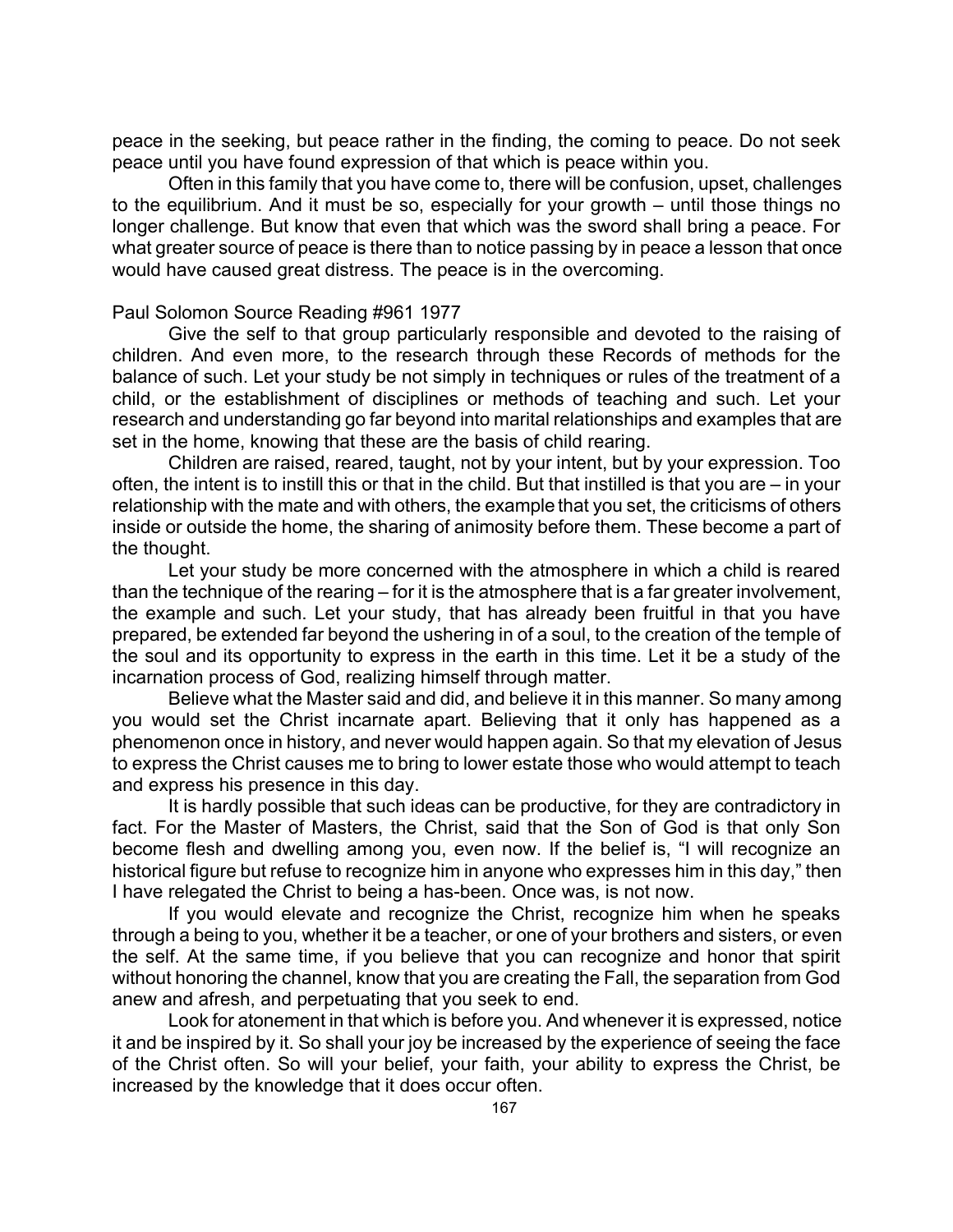When you see less than the Christ in these, set that aside as being misperception, whether in yourself or in them. Look for that that is the Christ. Not discounting the form in which he presents himself to you, for these are mirrors, points of recognition.

Know the parable of the Christ himself. The owner of a land sent his servant into that land to collect the first fruits, that owed by the tenants on the land. The servant was destroyed – not honored among the people, but killed. So, the owner sent another, and another, and even his own son. So the parable expressed that those who have no respect for the servant, neither have they respect for the son, or respect for the Father.

Do not fool yourselves by saying, "I respect God. I respect the Christ. But I see the imperfection of this servant sent to teach me." Your honor and respect of God is reflected by that you direct toward his expression in this time, in this plane. This is not to suggest the honoring of any human form at any time, whether this or that teacher, or another. But that you begin to love and respect one another as he has loved you and as he has commanded that you love him.

### Paul Solomon Source Reading #962 1977

In the life of any one on your plane, given a great deal of talent yet not respecting and applying that talent in its highest nature, there is according to universal law a natural response – the talent shall begin to degenerate until it is removed as a tool, and left perhaps as a distant memory.

Now, this spoken for this reason: You entered this lifetime with exceptional ability in music. It is reflected in your very appearance. The structure of your body and face, if filled with bloom of health, the appearance when applying that you have to apply would look to those who see on your level of expression very much like one who sat in the court of David at a harp and was a minister of music to the court there, and one who wrote quite a number of the psalms including some of those attributed even now to David. That one, that identity, that same soul, has been known in other times for his giving and use of music in healing. He walked this earth as we saw him, the Master of Masters.

It is not an accident that your soul sought to emulate that form, even that appearance – for the ideal you set. Your goal in the entering into this incarnation was far beyond the thoughts that enter your mind even in this day. Your purpose for entering was higher than you have brought yourself to realize while in the flesh.

So often before entering the physical, the soul sets for itself a hope, a goal, an intent. And in the flesh then begins to build new goals, ideals and intent, based upon those experiences in the flesh – forgetting the eternal expression of that it is, forgetting the original ideal and purpose set.

How these gathered here would plead that your purpose for manifestation in this time would return to that you set before entering the flesh. For the expression of your music has changed from time to time. When music is used by you to attract attention to yourself, it begins to suffer and degenerate for the cheap tricks used to produce effect, and draw attention, and detract from your real talent.

We use that term, that descriptive phrase for this reason. The talent that is present is far greater than the talent pretended to be present in the application of such things as would draw attention to the self and divert from the worship effort of music. This warning and this teaching is given that you might realize, recognize that misapplied – such greater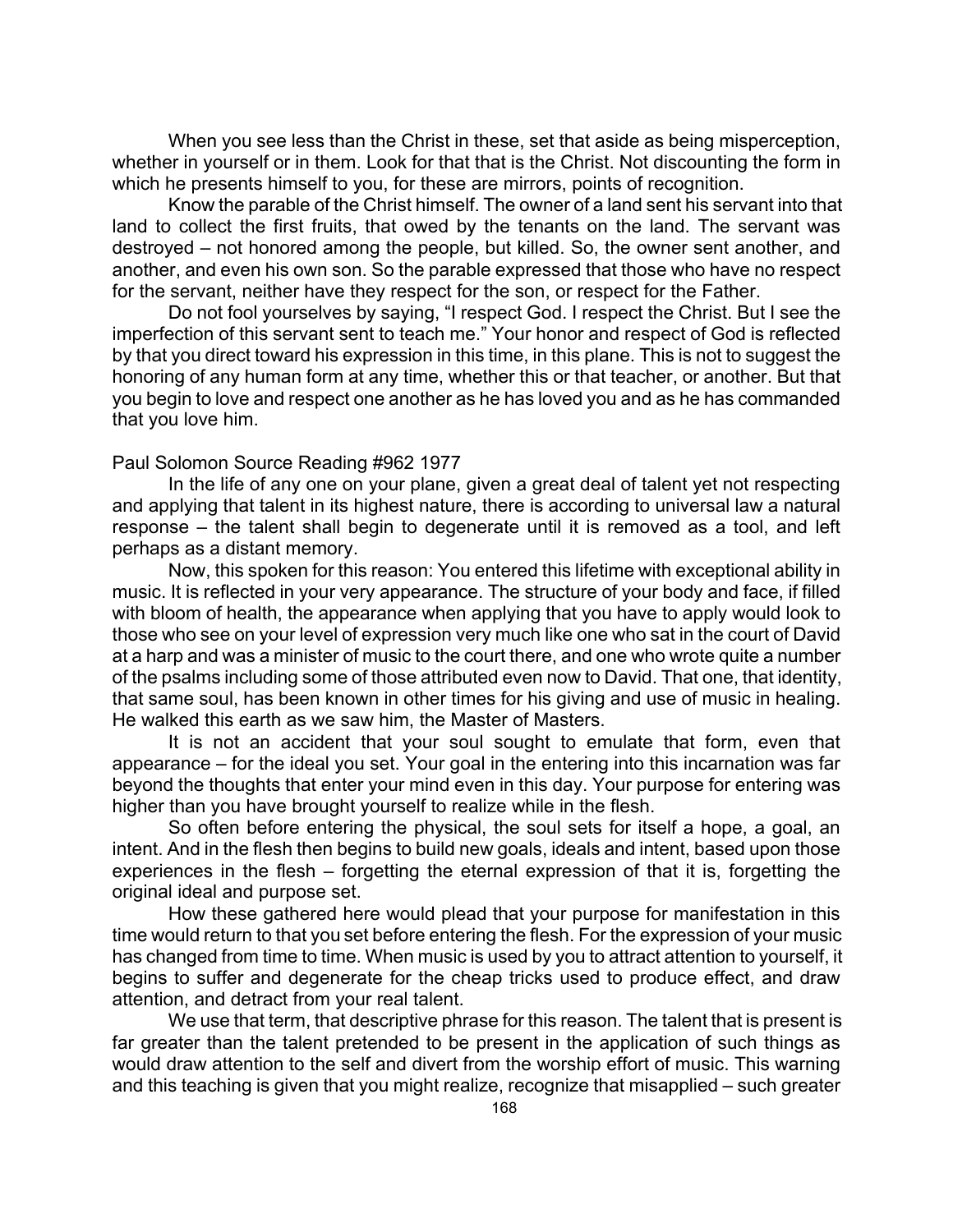talent will degenerate first, then disappear.

Begin a new building with that talent. By all means, apply and study. Study to show yourself approved unto God, a workman that needeth not to be ashamed but rightly dividing the expression of truth. Let yourself become then his minister, as he ministered to the king through music. Using music for specific purposes to produce specific affects, but using it in love for the purpose that it can do and serve.

By all means, move the consciousness from yourself to a caring for that you cause to happen in others. Practice, not just music. Also practice producing a difference in the face of another through your caring for them. Become interested, become intrigued with that you can do to and for others by caring.

Quite a number of abilities you have. And none of them used to the great advantage, for the reason that there is the greater tendency to apply cleverness rather than the depth of your ability to understand. For even that is great, but your belief in that is so small that you compensate for intelligence by using diversions, games, cleverness.

Let yourself recognize your real talents, for they are great, and they are given for service in this time with great expectation of you. For those who are gathered here are as if they had joined with you in great expectation, for one entering with such opportunities in this time. They have participated longingly, waiting for you to wake up.

Begin to recognize opportunities in this time in quite a number of ways. For there is organizational ability – ability to recognize opportunity and inspire others to it. But until there is a change in the attitude toward others, others will not follow.

Then begin sharing your ideas of inspiration and let others lead, for you need to learn that. Let others lead in the building of these creative ideas that you have brought. Give those ideas to one whom others will follow, and let another then be in charge and even receive the glory for it. While you watch, and anticipate, and even enjoy the success of that one, be as dedicated to the success of a project you have inspired and begun as he who gets the glory for it.

How much you can learn and grow through such an experience, for your Father has a great work waiting for you. These lessons must first be learned in the application and the direction of it.

### Paul Solomon Source Reading #915 1977

First, understand that the presence of the Master is continuous with you and about you. It is the attention that is different. When your attention is diverted to other things, you are less consciously aware of the presence that exists. When the consciousness is turned to the enjoying of that presence, apart from all other things, then the presence already there is magnified and enjoyed.

Better than using the presence for moments of solitude and uplifting, better that you involve the presence in all your activities. It is not so difficult. In putting together a meal, in working at a desk, to participate in that activity with the Christ, you need only be aware of participation by that presence in that you do. And will make a difference in that you produce.

Let that become a moving meditation. Let your awareness entertain that presence of the Christ again and again until the presence becomes involved in all that you do. Let the conversation and awareness of him become a continuum, a part of the life that is real, until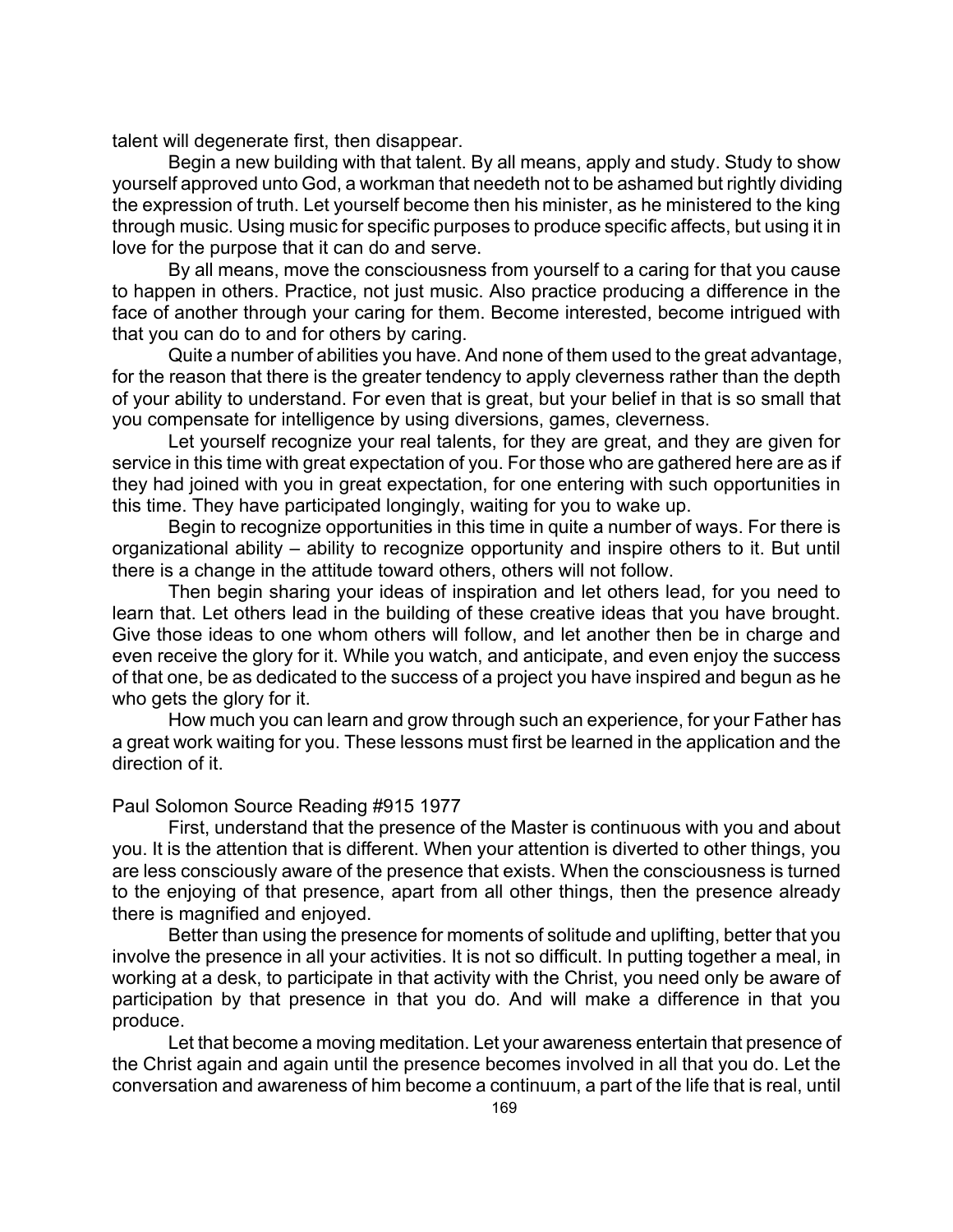you are able to be as aware during activity as during those times of silence and meditation. Receive that same energy at all times – so that the diversion to other things is the rare experience, and the entertainment of his presence is the constant.

Understand that your life purpose is the purpose of any soul entering this plane. There is no difference in life purpose. The one purpose is to grow into maturity as God – a child God growing to be what her father is. Then that is your soul's purpose – to manifest what you are.

In meeting that ideal, every soul sets for itself, in entering a lifetime, goals of that time to be accomplished. The goal, the method of application for this soul in this time might best be seen in this manner. You have produced for yourself an opportunity to reveal the power of the Christ in producing change and assisting others through that change. Your goal in this time for expressing the Christ is service – service in such ways as will lift the weak ones to greater strength. You are especially prepared for that task, and have been further prepared in this time in these ways.

First, by producing for yourself an instrument of weakness and seeing it as such, quite deliberately. You created for yourself this lack, this limitation, this weakness as a point of reference. As you begin to gain greater strength and as you use those opportunities that you have to serve others for useful purposes – recognizing your own usefulness and finding Christ living within you – so your purpose becomes the sharing of that. Not so much that you would be the servant to masters, teachers, luminaries and those who have little need of a servant – rather standing strong, straight and tall, showing confidence in your very movements, showing poise, and revealing the finish of that the Master can make you.

Begin already to see that as an ideal to the moment. Then expressing that ideal, expressing that confidence, watch for those who come confused, afraid, convinced that there is little that they can do, little worth, little value to contribute. Who better can assist than you when they come? But how would you assist at all until that greater change is manifested in you.

Let it be seen in your very posture, in your carriage, in the confidence of your face and your hands, in your dress. There is much yet to be learned in displaying such a presence. Be about it. Let your presence become seen and known as an exemplary temple for the indwelling of spirit. For teaching is best by example. Knowing what you have been, what you had made previously, now prepare of yourself a temple – and prepare to share those changes until your life, your change, the meeting of your ideal become testimony to that purpose for which you did come.

### Paul Solomon Source Reading #972 1977

That which separates the mystic from the scientist, the student, the intellectual in his approach, is experience. One who has learned a concept or words may speak beautifully that concept or those words, and may even convince people. But in a time of stress, in a life-threatening situation, such a one, having learned words and concepts, has no support upon which he can lean, no experience that will cause him to be strong.

The mystic is one who speaks from experience, of that experience. It is the experience itself that provides his strength and ability to communicate. The instruction here is that you first recognize within yourself, internalize, feed upon, your direct experience of the Lord in your life, of his working in the situations of your life and about you. For your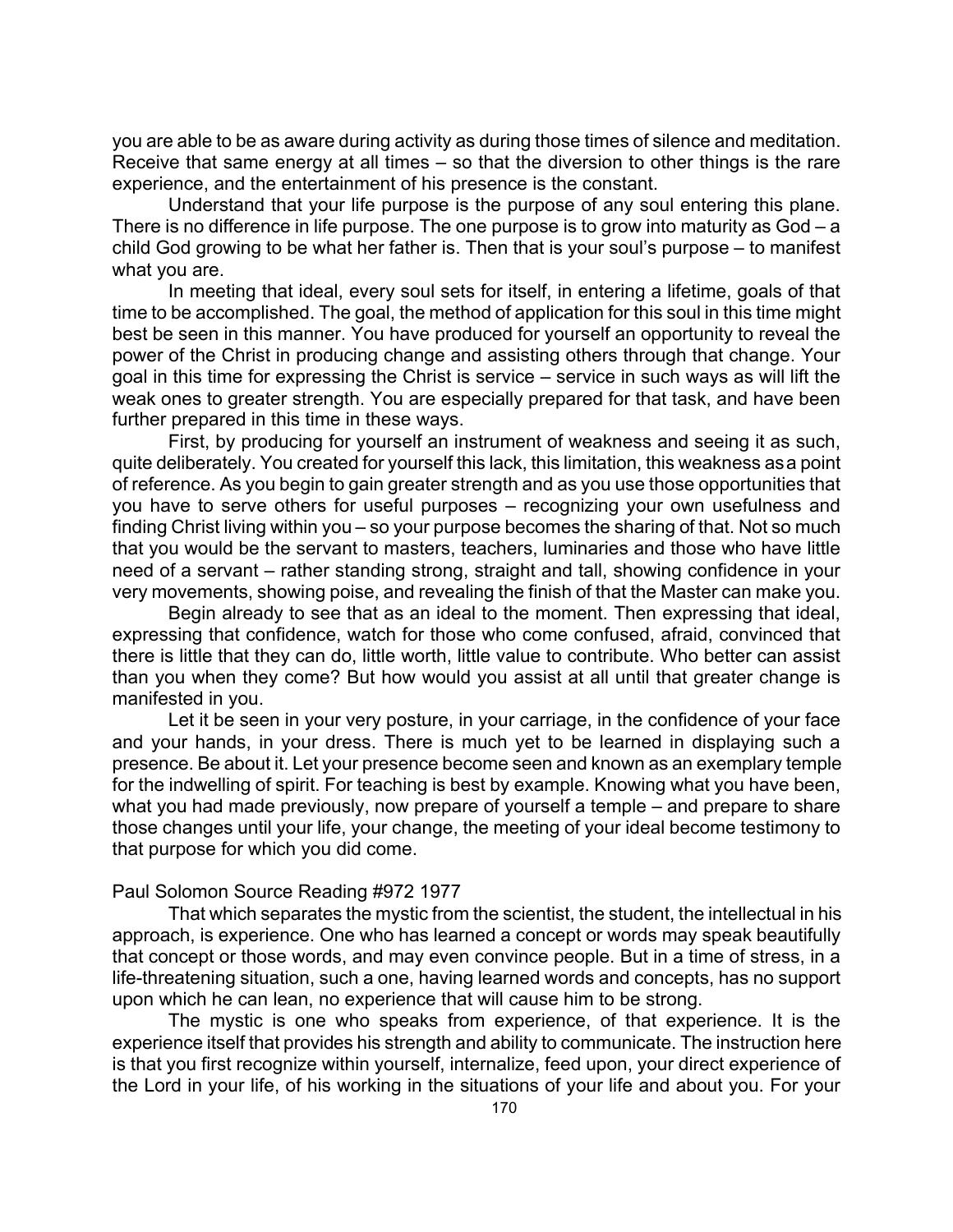strength in teaching will ever be the sharing of the experience, and has been.

You asked to be trained as a teacher, and you have been placed in a school. From all sides about you, teaching is being given – to shape, to mold that God has claimed for himself. For you offered a life, and he accepted.

How often from your consciousness is the assumption made that, "I know how this life and this experience could better be run."? How often do those in your plane of existence seek through their prayers and meditations to make suggestions to God for a better way to run a life and provide opportunities? Entertain for a moment the possibility that he should follow your desires, whims, directions. Would you soon have such experiences of beautiful visions and lights, sound and color, from another plane of existence? Following such experience, would you then be required to walk in your plane of reality and communicate with others such things? And what would it accomplish, either for you or for them? Have you not been placed in a particular reality for the purpose of learning to use that reality?

If you would see God, if you would communicate with him, see him in those things that occur about you. See that as the result of his presence. It is the result of the speaking of his mouth. It is not the voice of God – it is the result of his voice that you see and hear through the senses of the flesh. The voice itself comes through the proper use of the senses of the flesh – in seeing and observing an answer to your question. So does the message providing that answer become clear in the consciousness. In this manner, one might train himself ever to hear, to know, to understand – until the voice becomes clearer in spirit as the result of knowing it in the flesh. One who cannot see wind can still know the direction thereof, by seeing its effects in the trees or the grass. One who hears not the voice of God in the supernatural manner of the spirit plane still can understand his guidance and direction by the result of it in the life about.

One must crawl before walking. As the result of knowing the voice, the presence and the work of God – through observing the effect of his will in the life – one soon will become so familiar with that voice that he can see the wind and hear the voice.

This comes as natural growth. Use that you have, and so it will be increased tenfold. Take the experience. Live it, and share it. So will the evidence of the Holy Presence be shared with those you touch, for this is the gift given. It is that required of you. Go ye therefore and teach to others to experience that you have experienced in a living manner. And do go one step beyond that you have done – require results from those whose lives you touch. Personally, individually, become involved, seeing to it that each, individually, can observe in his life a result of invoking the presence of God. Cause it to become practical for each one you teach. So shall it become the living, continuous experience and not be set aside, you see.

In such giving of yourself, you will find much more required of serving than has been thus far. Rather than presenting the self and entertaining the people for a time, sharing the joy, you will go one step further to individual involvement, caring for one's burden and causing his eyes to see opportunity for the application of the tools that you give. Serve, both individuals and groups, until the work is established.

There is obviously placed on your shoulders, at this time in this commission, a great work, a great burden, a great challenge. Much is expected. There will be given that you need to accomplish the work. Do not assume that this can be accomplished without a great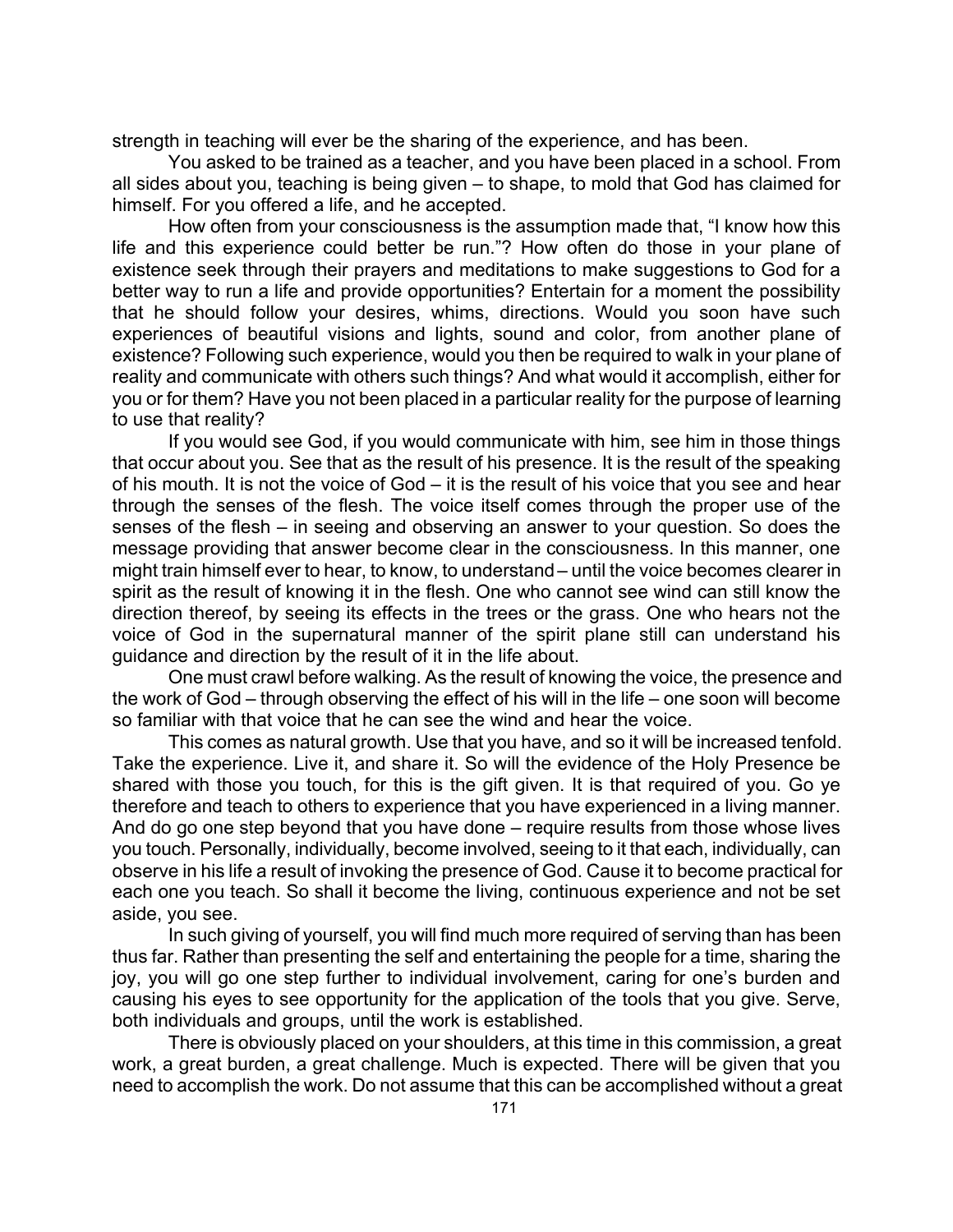deal of prayer, support, and carefully following the directions just given.

Understand how critical are these instructions, for that area of the western coast seethes even now with activity under the ground surface. You are in that time of the repeat of those last days of Atlantis, the falling away of those coastal areas.

The commission is that you go there with the message that he lives, is alive, is a living presence. Teach those there to walk with him and in all things to see his presence, touch his hand, hear his voice. Open their eyes that they may see a living presence in all those things occurring about them. Then all those who have ears to hear and eyes to see will get themselves to the places he has prepared for them in that day of destruction. You are called with a mighty calling, commissioned of a great work, and sent.

Do all you can do to become absolutely obedient for a time of preparation before going, for your obedience to those here will teach you to be sensitive, to listen, and more carefully observe and recognize the voice of the Lord. Begin to serve and prepare the self day and night for that set before you as a task, as a commission.

And fail not, for you are being sent as a pastor of a flock, yea, an overseer. And where the Lord has sheep and little lambs, he will not send one not carefully selected. Be not proud in that, but humble, for your only qualification is that you are clay that can be made wet, soft, pliable, to be shaped by the Master's hand. Then the qualifications are his, not yours.

Be that prepared, that ready, that strong. Study to show thyself approved unto God, a workman that needeth not to be ashamed, rightly correctly dividing the word of truth.

It would do well to read, to become totally familiar with all those works of Dion Fortune, for her ability to be incisive and practical with the observance of the presence of God in those things that occur about you.

Let this family be your support, your stay and your strength. Let their prayers be that energy that will lift you to that place and let you know constantly that, in their hearts, their faces are ever turned toward God in your behalf – that you be faithful to the death, bringing to yourself and to those you serve a crown of life.

Now, die to what you were and have been – to doubt and fear, to separation, to selfishness, to concerns for all other things. Become strong and stand with great dignity, knowing that you represent the Christ. Let your appearance, your bearing, your dress, your manner of movement be that as would express his presence.

Take pride in being that temple, and use that temple to best express his presence. Be not carefree about appearance but careful, strong, not such as would attract, not such as would appeal, but such as would reassure and build confidence through the appearance.

Be all these things according to his commission. So shall ye be blessed. There is not then a great deal left for you to be confused about. The words are clear. Then go and establish that work, permanently, fully, thoroughly in his name.

## Paul Solomon Source Reading #1008 1979

Better begin seeing yourself as the children. Nothing could be more foolish or presumptuous than to think that you can establish a program for teaching the children. Rather, find that place for setting them apart to increase your consciousness of their being and that they see in you.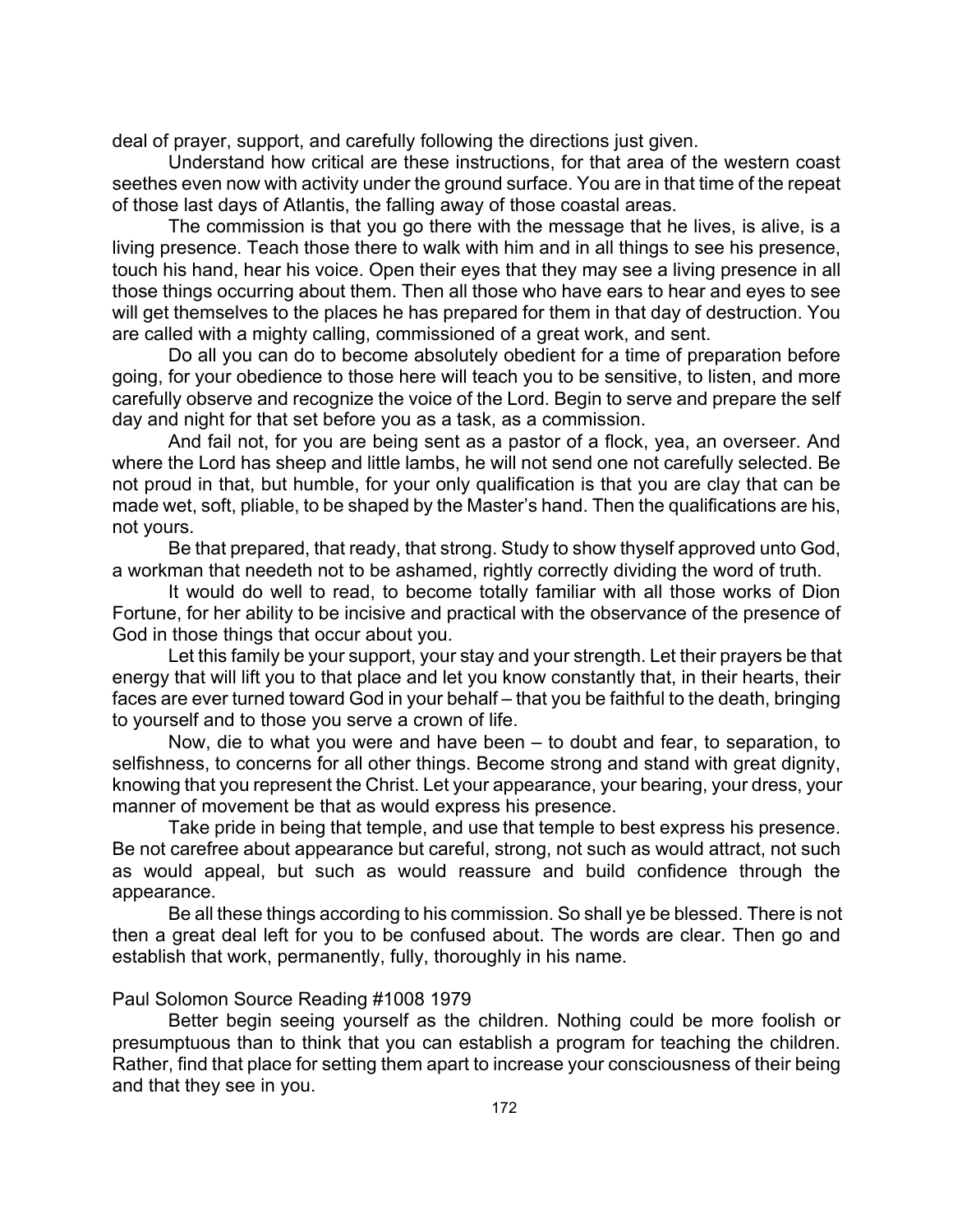How many of you hesitate to show before the children your childishness? Do you speak in love or in selfishness? Do they see in the way you live harmony, balance, discipline? Do they hear in your words and your thoughts constant struggle for that that will make you comfortable?

Among you now there is the tendency to say, "I have made a vow to this relationship, but I do not feel it. I do not feel excitement, entertainment, amusement in this relationship. Therefore I am not happy. I will look for other relationships, other entertainment." And you feel you have a right to so entertain and fascinate yourself. There are beliefs among you that there must be chemical reactions and this and that to keep relationships alive. And so you teach the children another lie, that marriage and relationships are based on adventure and excitement, that love is a chemical reaction that can be kept alive through expressions of the appetites. The children see, and they learn to build wrong relationships and to expect from marriage the titillation of the senses rather than the honoring of the words spoken.

You have come before an altar of God and made a vow to one another, "Till death do us part," and you entertain yourself by finding reasons to part sooner. You teach the children, "There is no sacredness in speaking words before the altar of God. If we can't get along, we just can't get along. Let us dissolve that we have spoken." How do you speak of a program for children to teach them this and that? You can only teach them what you are, what you believe, the way you act.

Make of yourselves a living sacrifice, holy, acceptable to God, which is your reasonable service. Make of that land an altar and live upon it, having given your consciousness, your mind, your thoughts, your words, your actions, your deeds, to the Lord. If you want to teach the children, clean up your room and let them live, and expect to live, in a room that reflects harmony as if it were an altar, to eat food that reflects care.

Let the children grow up to expect that a time every day is given responsibly to work, to discipline. Children among you in your society are taught to play, play, play, until suddenly one day, they are thrust out and told, "Now, work." Confusion comes. You teach your children an unreal world. Every child among you from very early should be taught, should be required, should be disciplined, to invest his time each day in being responsible for that he consumes, that he takes and has. Look at other cultures, look at healthy cultures, and see the family together in the fields, children from a very early age working with the plants and the earth. See that the children of this community have the opportunity to learn discipline, productiveness, harmony with the earth.

Do not let anyone among you come before the children and teach them words of religion and spirituality. Rather, live before them a life of devotion and productivity, and so doing, cause them to have right relationship with spirit.

### Paul Solomon Source Reading #1070 1979

There are many on this plane, in this day, that make claims of contacting sources of knowledge. And many would give indications of leadership and advice and spiritual counsel. There are those who sincerely attempt to guide seekers along the right and true paths, and give help and spiritual discernment and knowledge.

But know that there has been given instruction, from all the servants and all the prophets, for trying the spirits, to see whether they be of God. How often words are wasted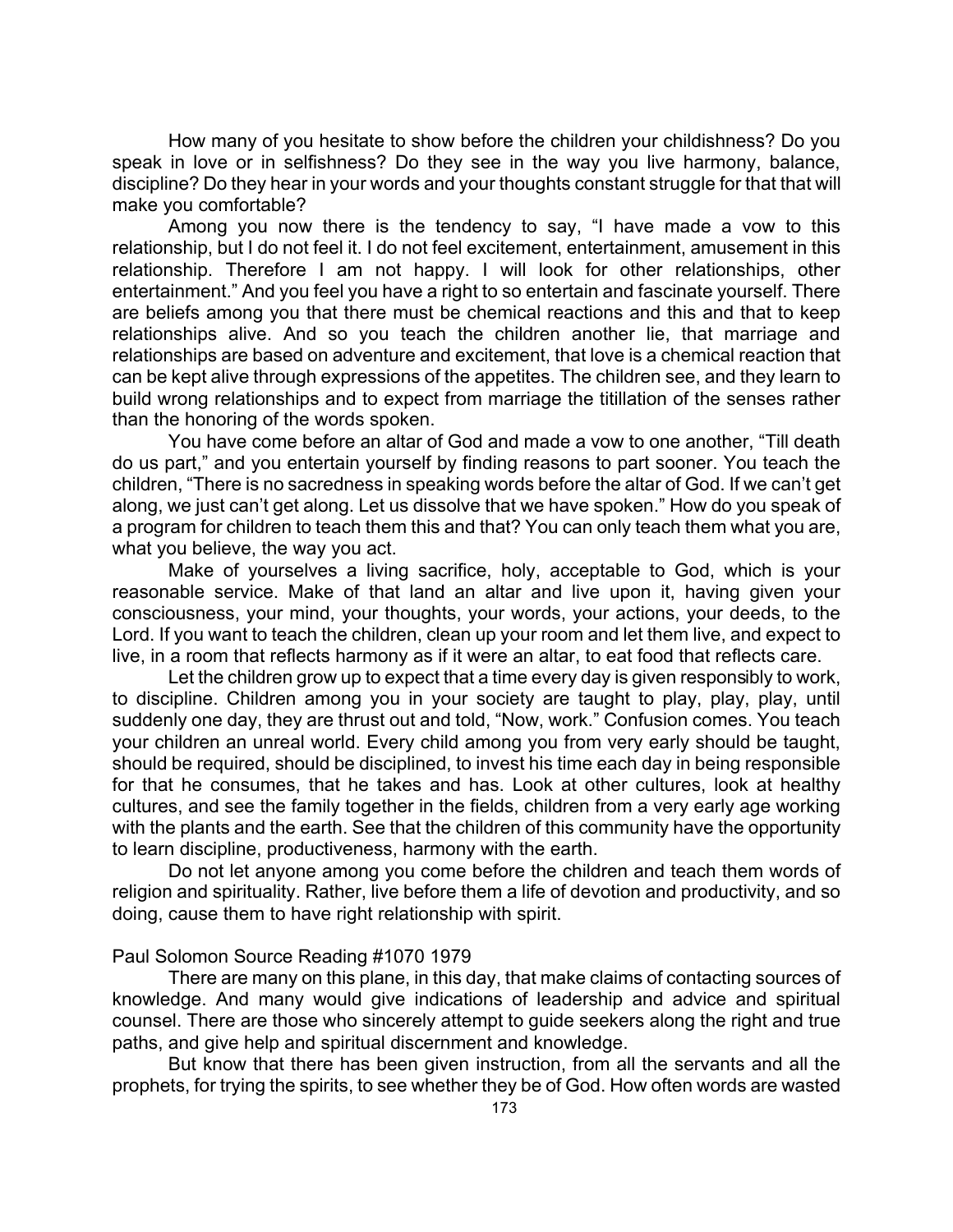in telling this one or that one to apply these sensible lessons in trying the spirits, when it is not the truest indication within the heart. But we will give these again that you might consider.

First of all, he who speaks through spirit will speak of spirit and in the nature of spirit. Those who are given to carnal desires and who cater to fleshly tastes are not of spirit, for such is not the nature of spirit. If you would know the things of God, you would go beyond the fleshly desires and the realms of the appetites that keep men earthbound. Recognize those chains that keep spirits earthbound, as being the lust of the flesh, the lust of the eyes, the pride of life.

Often, there are those souls who have passed over to these inner planes, that are willing and eager, and some even able, to communicate those things of God to your plane. Be aware that there are those who have passed over who, on this plane, had problems controlling ego or the pride of self. Know that when this fleshly body was dropped and these were passed over to inner planes, these problems did not become virtues.

Even in this time, there would be those who would attempt to bring through messages concerning things of self, and would disguise themselves as master teachers, as angels, as spirits of God, as initiates of secret brotherhoods and such. Be aware that these who would come in such a manner will bring beautiful bits of information and lovely lessons to be told. For was it not given by the Master himself that Satan appears not as an ogre, but even disguised as a prince of light.

How then would you try the spirits, and how would you know them? Be aware that one who comes through for the purpose of satisfying carnal or fleshly appetites will do just that and such will be seen in the nature. Be careful of him who would propose the breaking down of the moral codes or him who would propose an easier way. For it is by discipline that the physical body is brought under control. It is by disciplining the desires and the appetites of the fleshly body and the carnal mind that man is released.

Then and only then would the kingdom of God come on earth even as it is in heaven. If you would serve the body and the appetites of the flesh, if you would enjoy this life and repeat the many incarnations on this earth, then serve those who would contact and revel with discarnates, who would break down the laws of God.

If you would have those things of spirit, then turn to spirit and look for that spark of life within. Know that voice of him that speaks boldly, without apology, within the heart. Where there is questioning, reject that. Beware the feeling inside that says, "This makes me feel good, this discourse is beautiful. But I still feel something is lacking, something is not quite right there. It doesn't fulfill what I feel inside my own heart." If there is anything lacking that would not identify the voice as the spirit of God, then reject it.

There could be given those delicate words, those beautiful words, those emotional words that would stir the heart and bring tears to the eyes. There could be given those discourses that would appeal to the pride and the imagination. Understand that those will not come from these planes. For the voice of God is swift and sure, and strikes within, and would cut a clean line between that which is good and that which is evil.

Choose you this day whom you will serve. Put off the pleasures of the flesh and come to know that spirit that is the spirit of Christ that speaks within. Be not led astray by theatrics, but know the voice of God. If you would hear it directly from the lips of God, from the heart of God, from the nature of God, if you would communicate with the Master, know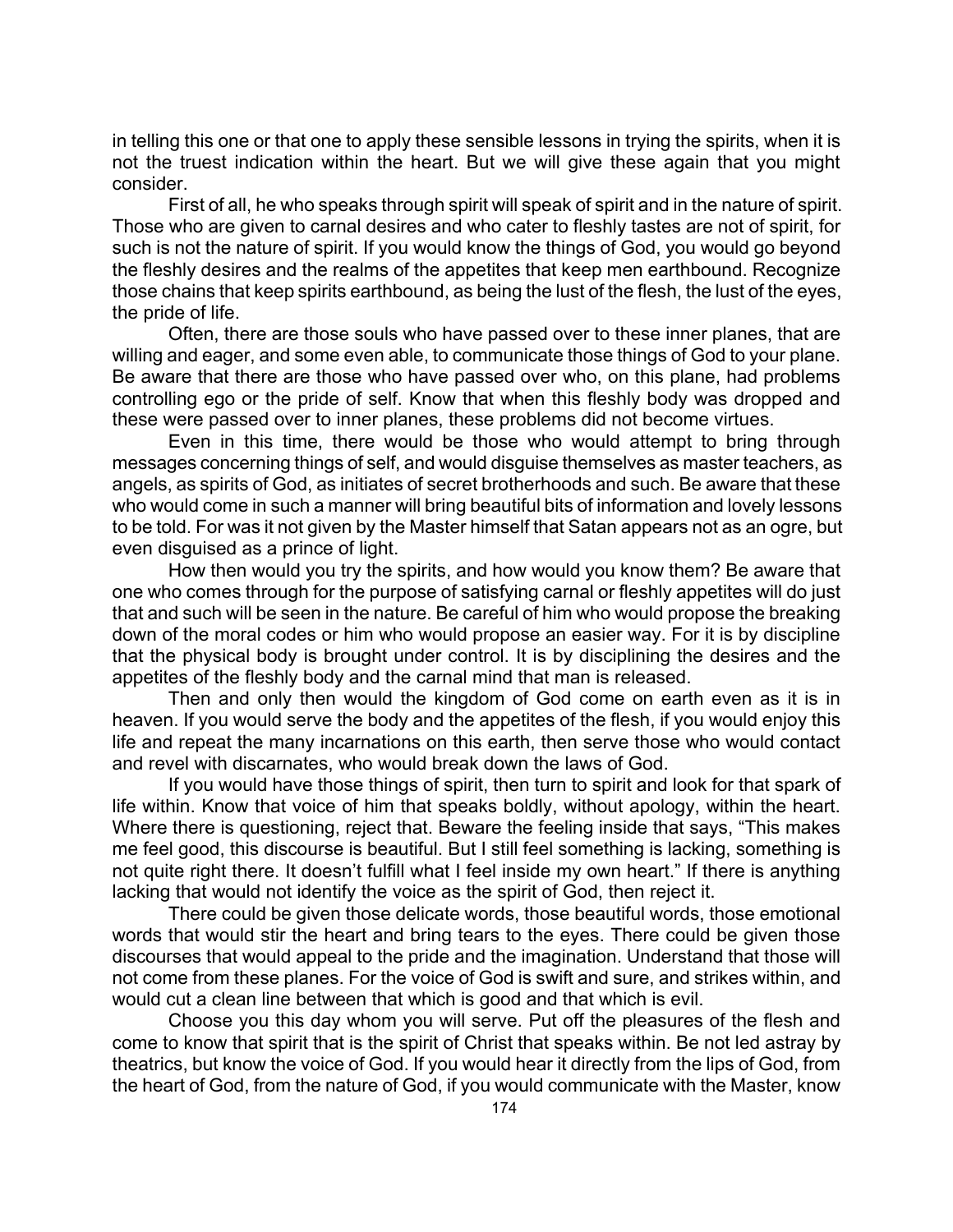what he said and know that he did not lie. "I will leave a comforter, even my Holy Spirit, and you may enter into a closet alone and be with him, know him, communicate with him."

Would there be left room for confusion when such contact is made? Depend not on stories given through the lips of another, but on that which seems real within the heart. Seek in that record that he left, that was the record of his life, and that which you read concerning him will familiarize you with him. That which communicates with you, and changes all that is within, and raises man to the level of God, occurs within, in the heart, on inner planes.

Let no discarnate come and give you directions and say, "You came for this purpose, to serve me." Him whom you serve is within your own heart, and the call of God, always and ever, will come from within and not from the lips of another. Follow that which is inner guidance, that which you know to be the Holy Spirit. See that your life would exemplify the life of Christ.

This lifetime was entered for the purpose of bringing all things together and centering the attention on that which would make self beautiful. For this one at this time does not love self, for there is too much guilt that lives within. All these things may be corrected. It may be known, even in an instant, that "I walk with God." Has he not given that, if we confess our sins, he is faithful and just. Not only to forgive us our sins, but to cleanse us from all unrighteousness, all the indications, all the seeds, all the inclinations toward unrighteousness.

Claim then his promise and know that there is not another on this plane who has closer or greater access to God or the Holy Spirit than yourself. Depend not on another for bringing the message of God, but find it within. And so, end confusion.

Learn to try the spirits whether they be of God. And when all indications in every manner seem to be the indications of God, try them again with fire, even inside. Say, "Does this agree with what I hear with the ear of my own heart and what I know to be the voice of my Creator, my Father God?" Is that not the closest part of self, the most real part of self? That seed from which you were created is still able to speak within the heart, and though it has seemed a long way off, may be called to remembrance, even in this moment.

Know and recognize the voice of God. Try all other spirits whether they agree with that which is spoken from within. We have spoken this, not to condemn the words of another, but for the warning to all who would seek from such channels. Try the spirits whether they be of God. Use and try that which comes from whatever lips. Whether they be the lips of this channel or the lips of another, try them. Know that they be of God and follow that which comes as indication within the heart.

Walk away from confusion. Walk from this day forward in the light. He has called you with the voice of the Divine. Will you dare not recognize it? His voice is a still small voice, but never apologetic. Always swift and sure, always recognizable. When it is heard, it cuts through all doubt, all fear and all guilt. When you have talked with him, you will know that you have been with God, that you have walked with him and supped with him. And all else becomes small by comparison.

Know that the purpose of this life is to make straight his path, and so shall you do if you walk with him. Make all others, all personalities, all other cares, second to this one purpose, this one goal – walking with God. And know that when you love with the love of Christ the Creator, you show him forth to all that be within this world.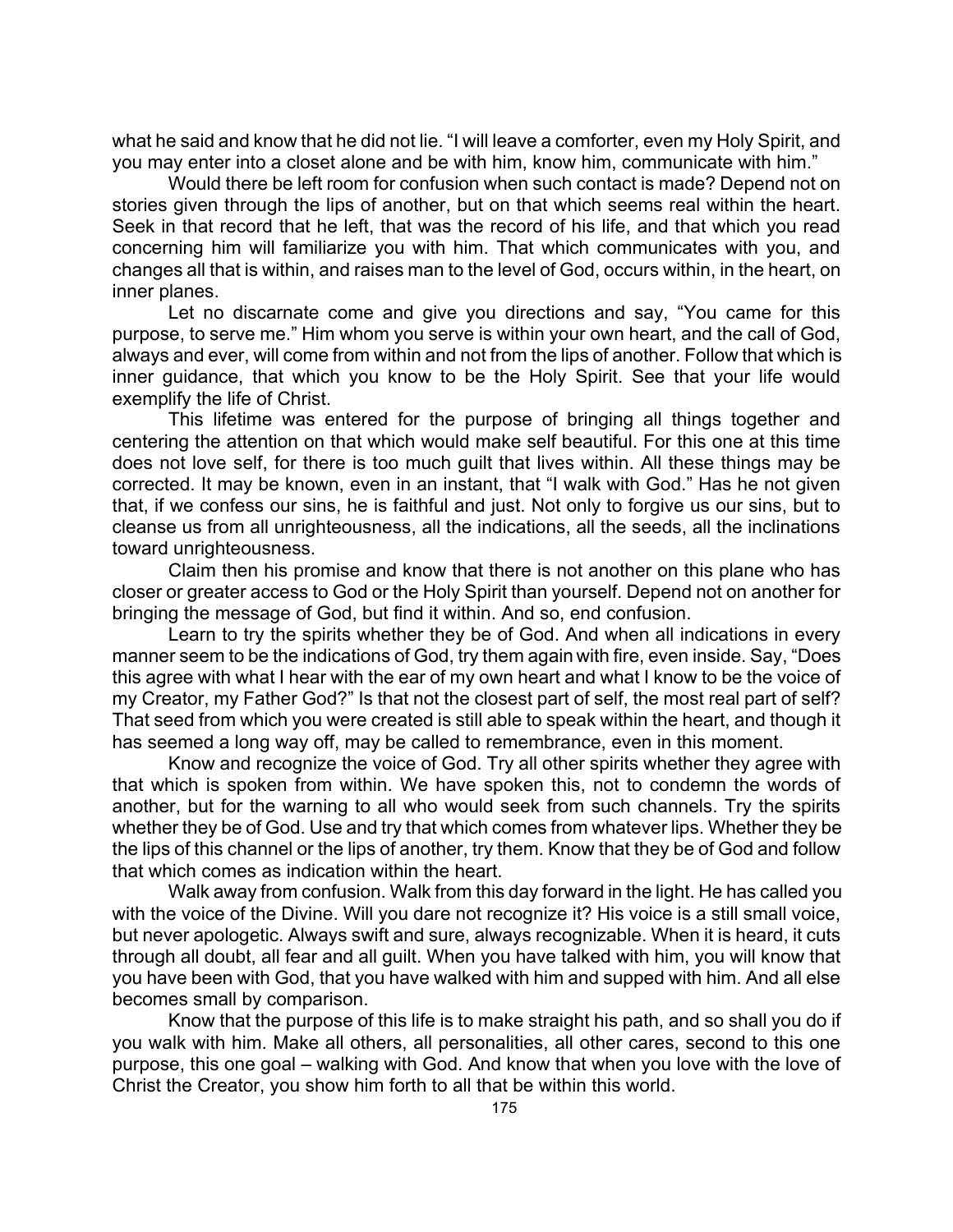When you go back among those who are led in confusion, walk with the spirit filling your heart. Know that the power of the Christ will shine, will radiate from your countenance. There need not be the speaking of any words, only the assurance in your heart – will bring assurance and peace and calm to others who so need it now.

Realize that when delving into opportunities of discoursing with incarnates, those who have passed from this plane often look for opportunities to manifest through those on your plane who would seek thrills, by speaking that which comes from the lips of a discarnate. Know that there are many on your plane who would give themselves to manipulation by a spirit that has left the body. And be aware that these controls are not always easily managed. He who might take over the body to speak through it is not always one who might be so easily dislodged. We are attempting to assure you that possession is very real and very dangerous and comes often in those services where there is the worship with discarnates or that which has been called spiritualism.

Seek not then phenomena, but awareness of God within. Develop that within your own heart, and give of his spirit to all others. Know that as the heart is pure, you lend power and healing energy to all who might need it. Be his servant in this manner, and guidance will ever come from within.

## Paul Solomon Source Reading #9252 1988

We speak in words, and words by their nature are symbols. Symbols are reflections and can only reflect the image of truth. Those who have known truth have been reduced to attempting to express it through words that are dead. However, truth lives. Is living. Truth must be approached, not as a concept, but as a living being who reveals the living self to you. Knowing truth is knowing a friend.

When there is a feeling of peace within you, living truth is speaking. When you see beauty and are inspired, living truth is speaking. When appreciation wells up within you and causes you to know with absolute certainty that God lives, truth is speaking. When you know that life itself is evidence that God lives, truth has revealed itself to you.

That which lives is truth, for life is greater than death, and light is more powerful than darkness. That which lives cannot be overcome or destroyed by that which is dead.

If you want to know the truth, walk with that which lives, that which assures and reassures life. Walk with that which speaks of harmony, of peace, of confidence. Worry and concern are manifestations of fear. One who worries believes in the power of darkness, of confusion, of destruction. He believes that darkness can somehow upset truth or life.

Understand that the great War of Armageddon is already being waged. The battle has begun. This battle, call it World War III if you will, is being waged on earth at this very moment. It is being fought between the forces of light and darkness, between life and death. This ultimate war manifests on your planet as the destruction of the evidence of life on earth.

Understand though that all you need to know of this great war is that all things that live are evidence that God lives, for they express through life. And all that expresses life tells the truth that God lives!

However, if there is belief in the power of evil or darkness to overcome life and that belief is stronger than the belief in the superior power of life, the evidence of the stronger belief will manifest in the destruction of bodies, plants, nature and earth itself.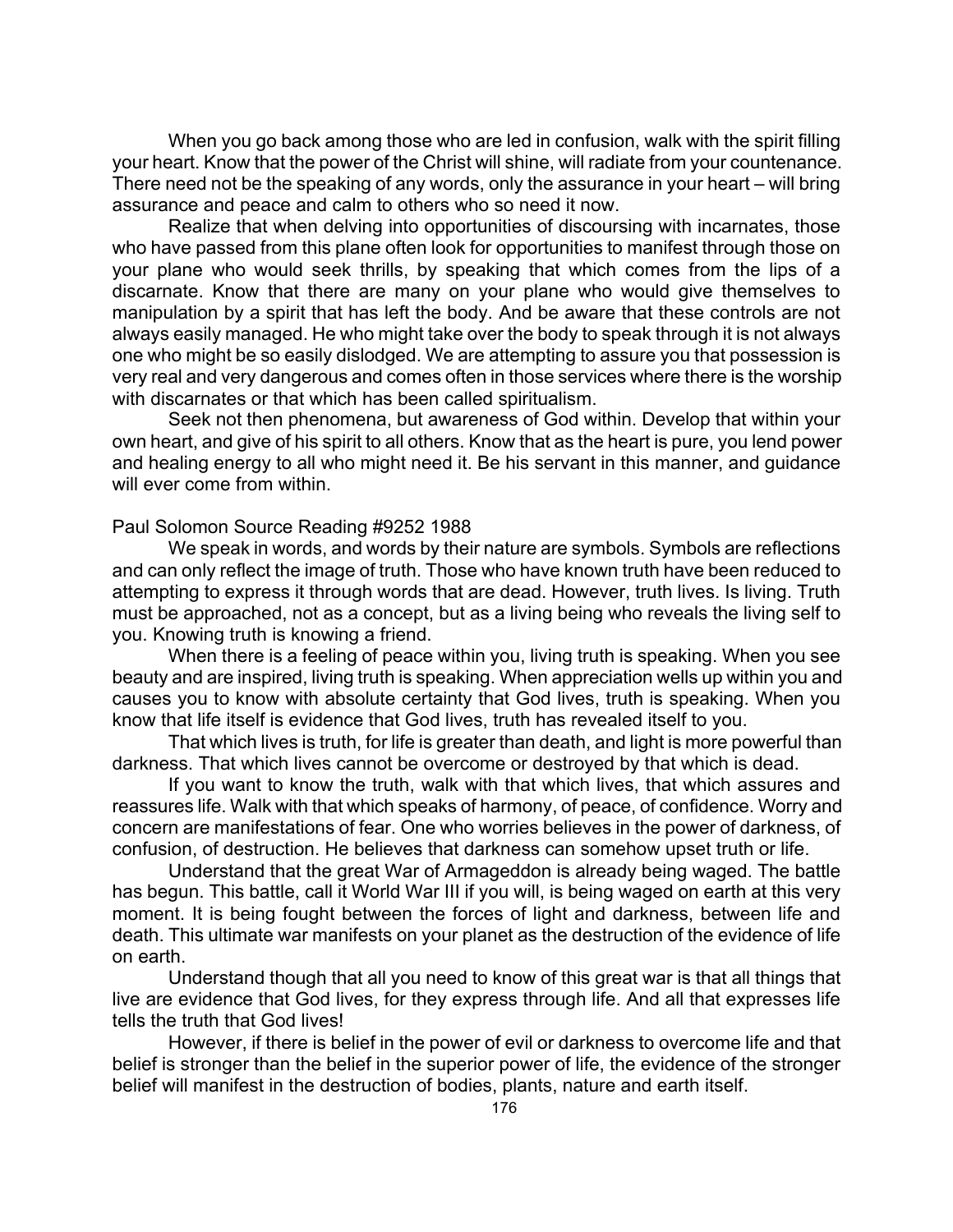Understand this principle that we will call the Law of Twelve. If there are twelve men, or twelve women, just twelve people on earth who know absolutely that the power of life is greater than the power of death, and out of their assuredness they walk with absolute confidence in God – confidence in truth, confidence in love and life, without a worry in their heart, but with a peace, knowing that life is, because God is! – there can be no destruction.

Life is the best evidence that God lives, and you can no more destroy life than you can destroy God. God is the source of all that manifests. And that which has been manifested cannot be greater than its source. It cannot be more powerful. It is not capable of the destruction of its source.

You cannot destroy God. You cannot destroy your planet. God is. Life, which is God, ultimately overcomes death. Love overcomes fear. Death is only a point of reference for recognizing life. Death itself bears witness to the fact that life lives. As long as God lives, there is life.

Do not worry that so many people live in darkness. It is true that, because of their allegiance to fear and worry, because their belief in the power of fear is greater than their belief in love, they will pay allegiance to this power through suffering.

Those of you who have reached a stage of compassion care. You care for the whole world. You care for each other, for nature, for the planet. Out of your compassion, you want to see harmony throughout the world. You would love to recreate harmony in order to save your planet. Yet worry will not save your planet.

The best that you can do is to walk in complete peace, within nature and among people, with an absolute confidence in your heart – confidence in the power of nature as a manifestation of God. Walk within nature, among mankind, in the midst of life, and say to nature and mankind and life, "You will overcome these difficulties, and I know that. Therefore, I will not fear. I do not worry."

Though the evidence seems to abound that man is determined to destroy himself and to destroy life on this planet, you must have complete and absolute confidence in this one thing. Man simply does not have the power to destroy life, nor is it given to him. It cannot be given to him.

There is no power great enough to destroy God, who is life. Life lives! It can do nothing else. Life will continue to live in the face of all destruction. Life will return, and return – for God is, God lives, truth lives.

When you know truth, you will know its voice within you. It is not a principle. It is not a religion. It is a living friend. Communication with God is not a communication of words, though you would do well to use your words to talk with God. Communication with your words will lead to real communication, and real communication with God is an absolute knowing of the heart. It is the peace and stillness within you that knows God and reveals God.

In every moment when the mind is troubled, when the heart is troubled, when there is worry, that is not the voice of God speaking to you. It is not the voice of truth, for worry is not truth! Fear is not truth!

Truth speaks its name with confidence. Truth is confident of its invincibility. Darkness cannot overcome light. Fear and death cannot overcome life and love.

See this tiny planet in the perspective of the vastness of the universe. In spite of the destructive power of mankind on earth, see what a tiny speck earth is in the magnificence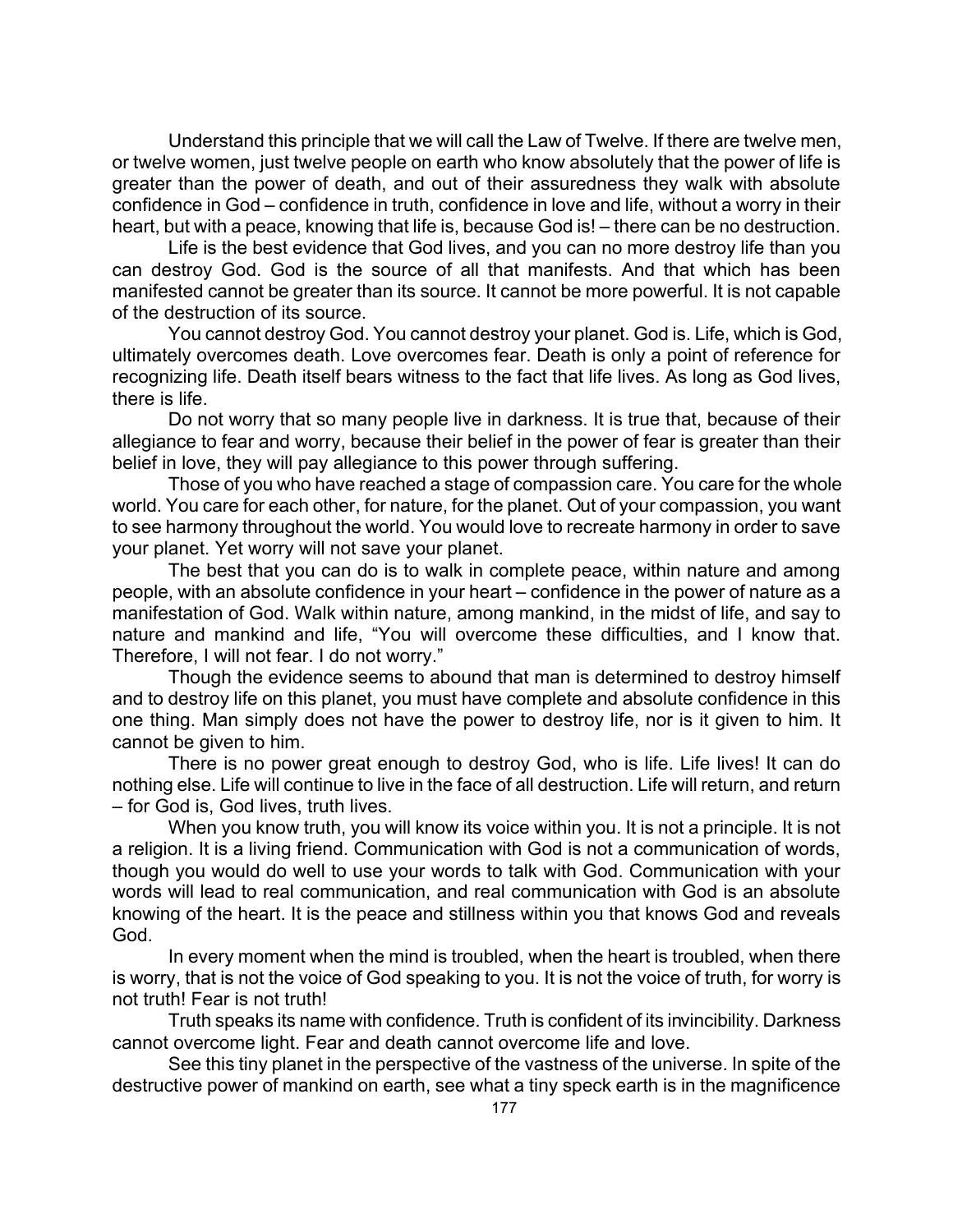of the universe. See how tiny is man's ability to be destructive. All the universe is a manifestation of God. And all the universe is your home. If one small ball of matter that is not in itself a light yet were completely destroyed, it would be nothing more than the passing of a cell in the body of God. The spirits of the living would continue to inhabit the vastness that is still the manifestation of the beauty and the light of the living God.

There is no tragedy that can befall you. You descend into matter for a time, and you develop concerns about matter and its limitations. And after a time, you are released. Eventually, you enter matter again – this time, with the intention of making a contribution to harmony and peace, to communicate the truth that it is possible, to live in the world with complete confidence in the power of life to overcome death. But again, matter concerns itself with matter, and logic concerns itself with evidence. Thus, confusion reigns, and worry and fear manifest.

Return to confidence. Let not your heart be troubled. You believe in God, that which lives, the source of all life. Believe also in life! Know that life lives, that God lives, that God is completely in control. Know that man, with all his destructive power, is limited to changing the way matter manifests. He cannot destroy matter. He cannot destroy life, for life is greater than death. The evidence of that is seen all around you in life renewing itself and constantly overcoming death. Life is great enough to overcome all the forces that mankind and the power of darkness can manifest against it.

Therefore, be not afraid or worried for your planet or for life. Do not be afraid that man can crucify his God, for has he not tried again and again? Yet God lives! Life lives! Beauty lives! And so do peace and harmony. Believe in that which lives and partake of these things. Eat and feed yourself on the beauty that manifests in nature. Wherever the forces of manipulation of darkness have not intruded, walk amid the beauty that is natural and drink of it. When thoughts of concern or worry come, have nothing to do with them. Simply dismiss them and return to a belief in love and life, in joy and happiness, in harmony and peace. Let it fill you and renew you, so that life wells up within you.

Know the truth. Know life. Know that you have a supportive friend living within you and that friend is called confidence, peace. That friend manifests as your own ability to experience life, love, peace, harmony, beauty and joy. Spend your time with that. Focus your thoughts on that.

Feed upon it so that you might become one of the twelve. Just twelve are required to alter the coming changes, including war. The requirement upon each of those twelve is that he be one who lives with complete and absolute confidence in God. He must believe in God more than the power of destruction.

When one is afraid of the power of destruction, one's knees are bent before the altar of destruction. Worry is the act of worshiping destruction because it is the manifestation of believing in the power of darkness and fear. Confidence is the fruit of worshiping love and life. You are empowered by who you believe in. This is the truth that will set you free.

Know the truth that life is greater than death and overcomes it, that love is greater than fear and overcomes it, that light is greater than darkness and overcomes it. Believe in that so thoroughly that you know with confidence that it is true. That is the truth that will make you free – free of worry and free of fear. So free that where your footsteps walk the earth feels confident, for here is one who knows God, knows truth, knows that life is greater than death and overcomes it. Nature, where you walk, will spring to life and be encouraged,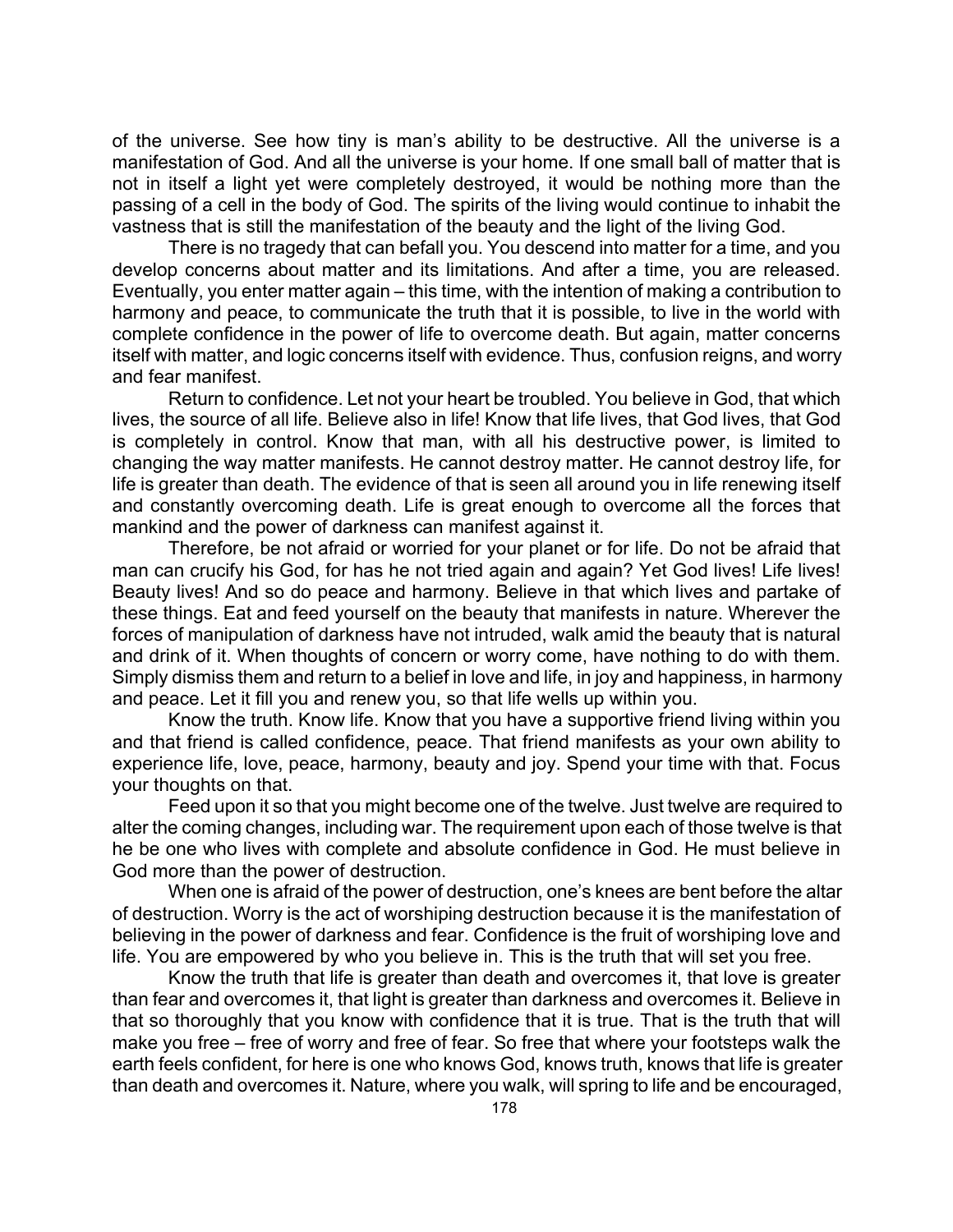for it is written, "How beautiful upon the mountains are the feet of him that bringeth good tidings!"

The very footsteps of those who know God bless nature and bless life. Earth herself is encouraged by the feet of one who walks as a manifestation of complete confidence that God is alive and well, that life lives and cannot be stamped out, that all the forces of hell and darkness, of destruction, of evil and fear, have no power to stand before the Living One!

You know the truth when you know the Law of One. There is but One God, One Truth, One Life, One Power of love and creativity. And it is greater than all the forces that appear to work against it.

Let absolute confidence reign within you. Believe in truth, believe in God, and share that knowledge. This is the truth given by all religions in their original intent, and this is the salvation of yourself and the earth. If the challenge of enlightening all mankind seems too overwhelming, then consider the challenge of producing just twelve – twelve people who simultaneously express complete confidence in life, in God, in harmony and in truth. And so, you can change even the manifestation of destruction on earth. Twelve individuals can stop an earthquake! Twelve individuals can stop a war, a World War. Twelve righteous people can bring Armageddon to a close without another shot fired.

Twelve people among you represent the consciousness of the earth, and that percentage of consciousness is sufficient to affect the consciousness of all others on the globe and to enlighten mankind. If it seems that great campaigns are needed to reach the politicians, the governments and the masses of people, all these things are not done in vain. Yet the greatest you can do is to establish complete confidence within yourself.

One! Become one of the twelve, knowing that you walk beside two or more others who also have such confidence that all is right, that life is in control and is not worried about destructive forces, but will continue to live and thrive and grow and manifest in spite of the powers of darkness. Complete confidence. That is required to know God.

It is also written, "Greater is he that is in you, than he that is in the world." You might take that to mean that he that is within you, he that is life, is greater than the evidence that you see around you of destruction. Greater is the life that is in you than all the powers of the world.

Healing at its ultimate comes from this absolute confidence in life, in love, in harmony, in peace. When absolute peace is in your body, there is no war between factors in your body that can manifest as disease. Health itself is a manifestation of harmony within the being. Certainly, it is healthy to eat in balance, to live in harmony with the rhythms of nature around you and to avoid altering the substances that nature offers you. It is well that the body be cared for because it is an instrument for expression. However, one should not worry for the health of the body or for its physical manifestations. What you should focus on is complete peace and confidence.

When there is conflict within you, when you are worried about the planet, when you are worried about what man is doing, the worry is internalized. Conflict is set up within you, and the result is fatigue and disease. But when one comes to peace, peace manifests in the muscles of the body and in the nerves and the tissue. While it will not necessarily regenerate the physical body, it can release power in a person and renew strength. It is written, "They that wait upon the Lord shall renew their strength. They shall mount up with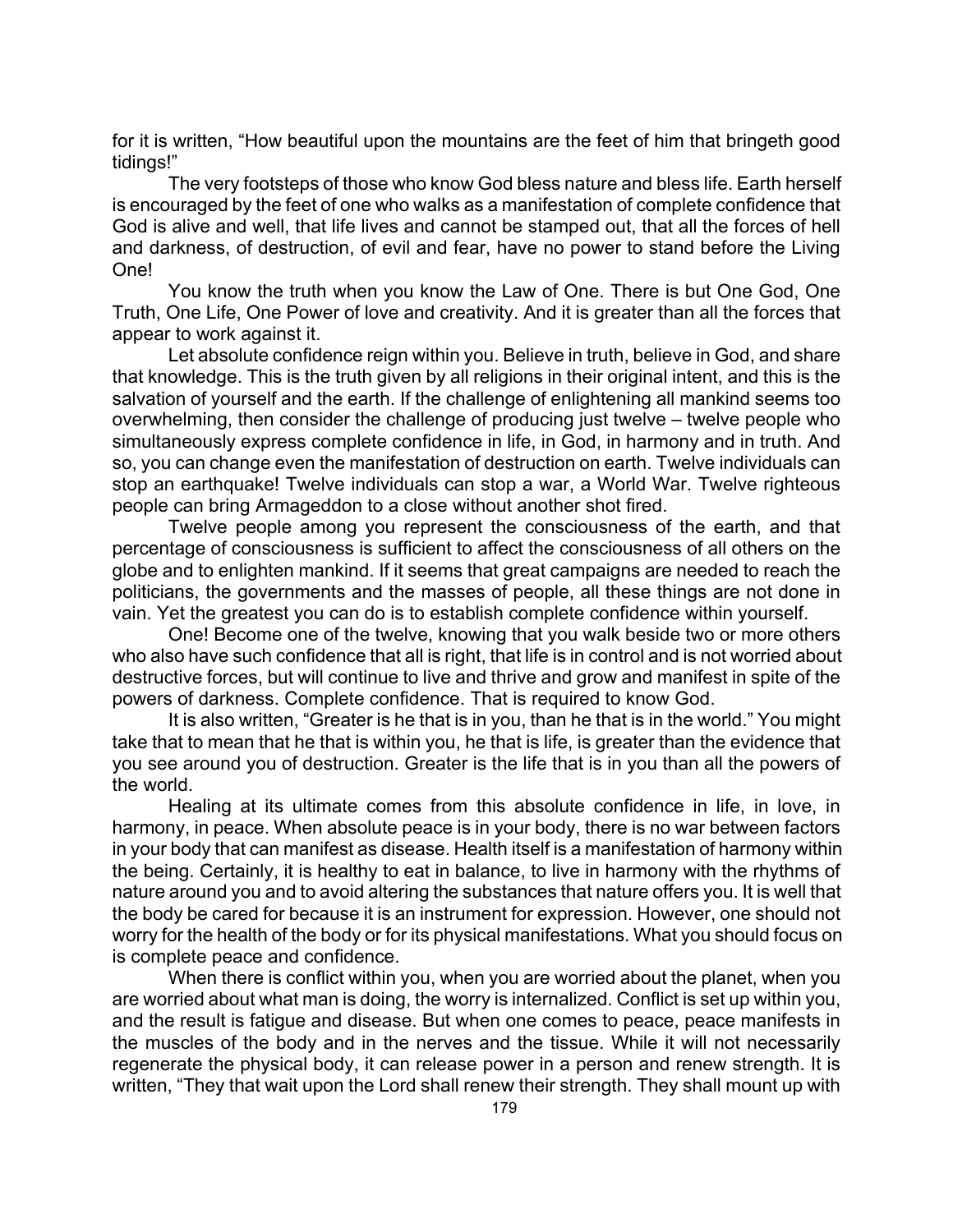wings as eagles. They shall run and not be weary. They shall walk and not faint."

There is no greater secret of health than peace within your spirit. Harmony with truth within you renews, invigorates, rejuvenates and heals the body. One who comes to perfect peace prepares a body that might well pass from this physical plane in peace, releasing the soul to greater life. In such a passing, there is no tragedy, nor in such a life of harmony is there ill health. One who walks in such confidence blesses the earth upon which he walks. And those who pass by him are influenced by his nature. They are touched by a force of peace.

Then be about the settling of issues within you that cause concern and worry. Let peace, harmony and truth rest upon you, in complete confidence that life overcomes all. From a point of confidence, harmony and peace, you can speak with a voice of inspiration and reassurance. Not so much a voice of warning, although man must be warned of his destructive action for it is simply kind to do so. Mankind might be made aware that there is a better way, a more harmonious way, a more peaceful way, a way that serves his interests better.

The prophets sent by God will continue to speak so – but not out of fear, not out of worry, not out of concern. They will speak with a voice of reassurance. They will give assurance that all is well, that God is not so small that he can be threatened by the actions of mankind or by the forces of destruction or darkness.

Then be not afraid! If God is not concerned, neither should we be. The very nature of God is harmony, the Law of Life, the Law of One, the Law of Love. If you would know God, then you must know him as he is. You must know him in peace, in harmony, in love and in confidence. Then you will know him as the Supreme Force. Then of what can you be afraid? What can be the concern?

Let your voice become a voice of confidence! Let your heart become a heart of peace. Know God and know truth. Walk with him. Feed upon him. Let that be your source of strength to renew the mind, the body and the spirit, to give direction and guidance, to make the walking of your feet a blessing to the earth and to all that you touch. May it be so.

## Paul Solomon Source Reading #9313 1990

It is possible for any one of you to become consciously aware that there is always a divine desire inherent within you that impels you toward good, toward God. There is a spirit, or a presence, or a consciousness within each one of you. It causes within every man, woman and child an inherent seed of desire to be what you might call an expression of good, or of God.

There is inherent within you a portion of yourself which desires to be the best that you can be in all aspects of endeavor. It is a seed of your source that desires to germinate and to bear roots, and boughs, and fruit – to grow and to mature into that possible being, that one you could be, who through complete harmony would be an expression of the highest and the best that you might have potential to express in the earth.

In moments of quiet and peace, there is often a consciousness in your heart of the existence of such a seed. And you desire to feed, to water, to nourish that seed so that it might express. In other times, desperation within you drives you to awaken that seed of consciousness in order to establish a communication between that seed and its source.

It is the nourishment and the awakening of this seed of source which allows and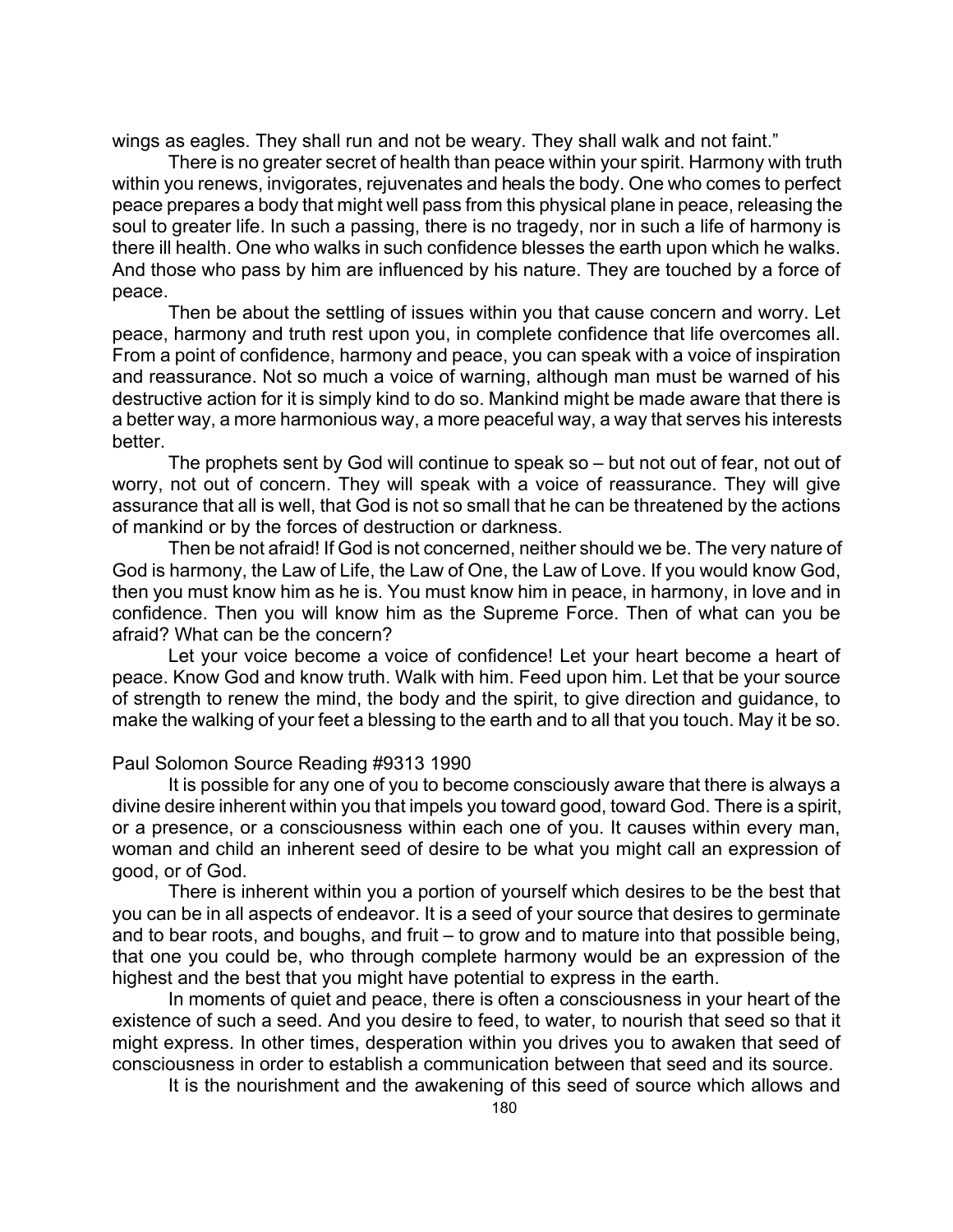causes the experience known as "regeneration," "metamorphosis," "transformation," and "the new birth."

The first step in this experience of transformation is a moment of evocation. There are times when you desire to express totally that which is good, that which is unselfishly of God within you. There arises a need in you to express perfect love, harmony and peace. The dreamer in you dreams of being all that you can potentially be, as an expression on this earth of the Divine Creative Principle, the Creative Fiat.

In those times when you experience that desire or quest, those moments are called the evocation of the highest or the divine to be in you and speak through you. You seek the highest that is within you – the creative nature, living love made manifest. You hunger for the true nature of your heart of hearts, where the only desire is to express on this earth as a presence that will contribute to life on the planet – a light extending from yourself to burn as a candle in the darkness.

There manifests within each of you a presence which is the seed of your source. When watered by your expression of desire and prayer, there is awakened a need to express your holiness. This is the transforming experience. The seed that is planted in you is fed and watered by the transformation of all else that has been self. As self falls away into insignificance, it becomes like compost to this seed of the divine. The seed, sprouting as it were, reaches for its source, for it is a seed of a tree that is planted in heaven whose boughs, leaves and fruit extend into the earth.

The seed of God in you cries out to its source for the creative awakening spirit, the Divine Fiat. It is the extension of God that allows the spirit of creation itself to germinate that seed in you. And in that moment in which the best and the highest in you, that which is good and of God in you, that kernel or seed of God himself that he has planted in you, begins to awaken, there is the calling toward you of all the beings of the universe.

There exists a Great Cloud of Witnesses, which has been spoken of by the Apostle Paul as those who have gone before you from this earth's experience to become the heavenly witnesses of the times when the source of creation reaches its points of love into the hearts and activities of men, to empower life in a man or men, in a woman or women, and even in children, to express themselves in such a way as to lift the entire race a little closer to the perfection of the expression of God on the earth.

This Great Cloud of Witnesses surrounds the earth with its presence. These witnesses to the power of God are responsive when any one of you cries out to know the spirit, the presence, the power of God. These witnesses are drawn to the light which occurs in the moment of evocation of holiness, when self seeks its source so that it may germinate and express its potential of allowing God to live in and through the body. In that moment, the seed becomes active through the intentional evocation of that which is of God, of creativity, of good and growth.

A light is created in dimensions hardly known to you, but which are occupied by this Great Cloud of Witnesses. This light, or spark of light, comes from the intent of one individual to know his source, to discover his creator, to discover the source of love in himself, the source of motivation to turn away from alternate lovers, distractions of the earth that keep the mind bound to things, that allow the mind to be so occupied with things not of God that there is left little room in consciousness for this seed to have that bit of attention that it must have to become activated.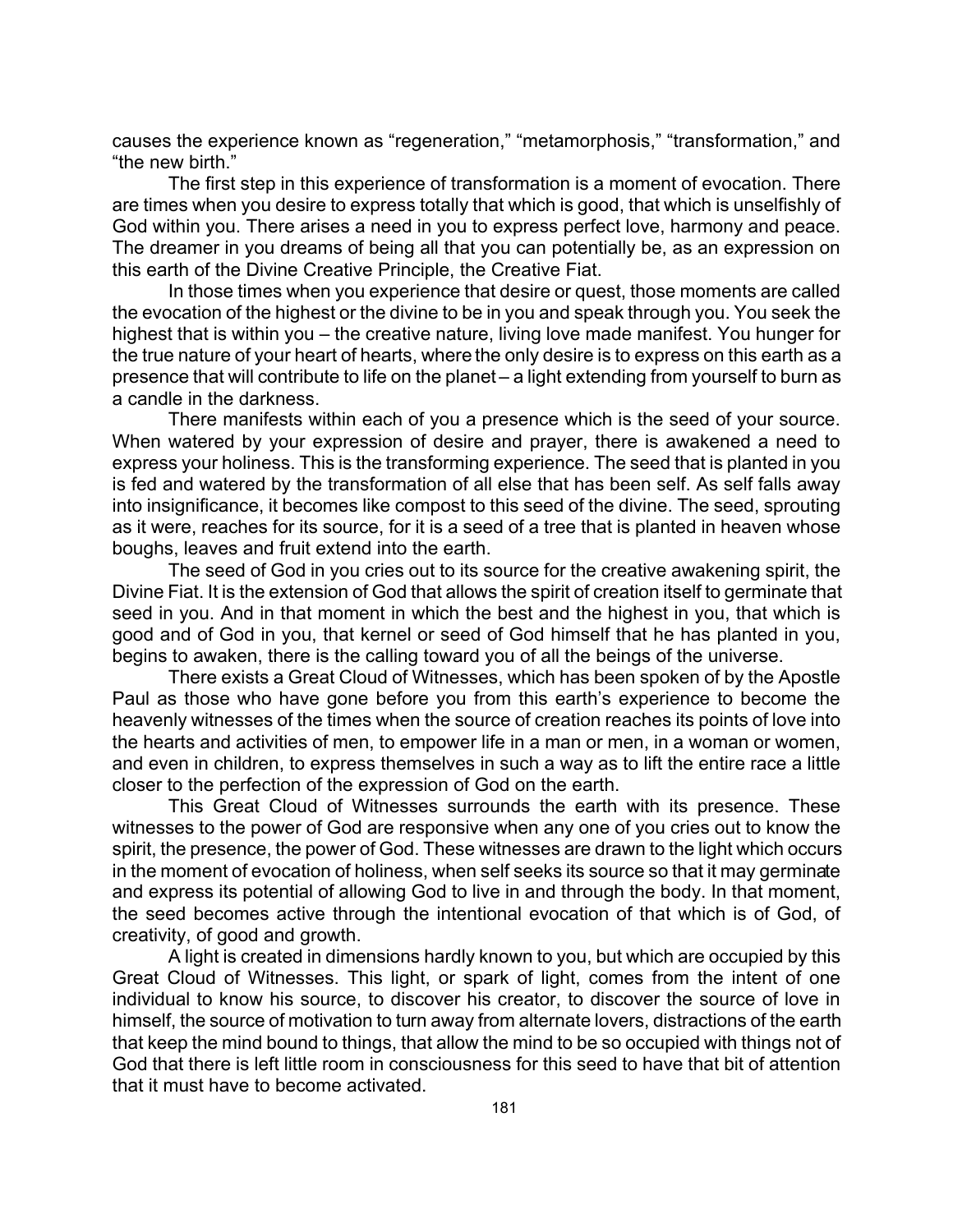This tiny seed, which is of God, is surrounded by a boundary, born of the insistence of God himself. Your source, your creator, has insisted that this seed be surrounded by a barrier that consists of your own freedom of will, so that you might live your life according to a will that is separated from the natural fruit of this seed of God within you.

In those moments when any man gives up his separate identity, when any woman gives up her will that is separate from the will of the source contained in the seed of God within, when the barrier of self-centeredness and self-interest is pierced to explore the presence of light, of love, of goodness in self, when the consciousness is turned in full desire without reservation, when all other things become insignificant in comparison to the discovery of the potential of this seed of God in self, when evocation has occurred, invocation takes place.

The seed of God draws to itself its source of divine nourishment. There is created between the individual being, the human, a living link between the seed and its source. This, in turn, creates a light in dimensions hardly known to you – a light which draws to itself that great host of the angelic kingdom, the Great Cloud of Witnesses. There is drawn that presence that has been described as the spirit of holiness and that presence that has been called the expression of God. There is called ultimately to this flowering of God in a man, the presence, the wisdom and the nature of the divine source itself.

So as we speak, we attempt to explain who we are. We are that in the unseen that are attracted to a prayer, a request, a commitment, a dedication – an emptying of all that is human self, presenting for a moment only that seed of God, with all else of the self lying dormant, unconscious, having given up its own thoughts which remain contrary to one another because of the nature of the cleft brain of man. And going beyond that mind, the seed of the source opens communication with those gathered here who are all presences, dedicated and committed to that one who has before him the records, the book and the books, as called in The Revelation. These are opened before him – the books giving the thoughts of the source of creation itself in the Creative Fiat when the worlds were spoken into being.

His purpose in so doing is recorded here, and the history of the development of his creation is laid before him here. We, the witnesses, are gathered to be a part of this divine experience, to contribute to it and to bring our strength as witnesses to affirm and confirm to you that it is possible for the mind of man to be influenced and directed by the spirit and presence of God.

We would draw your attention to the prophet Daniel and the manner in which, by entering a sacred sleep, he allowed the communication of divine source to fill him with inspiration of the instruction of that source that he might then be a channel of the guidance of the divine.

This process has ever been available to mankind, and is. We seek not in this moment to describe for you some special gift, something that you would think of as supernatural or psychic in nature. But rather, we present before you that which can happen and does happen when any one among you enters a moment in time when your very heart seeks to know experientially and personally the presence of good and God – the manifest presence of holiness of the universe, available to you, that you might attune to his presence.

The seed in you is awakened through experiences such as this, in moments when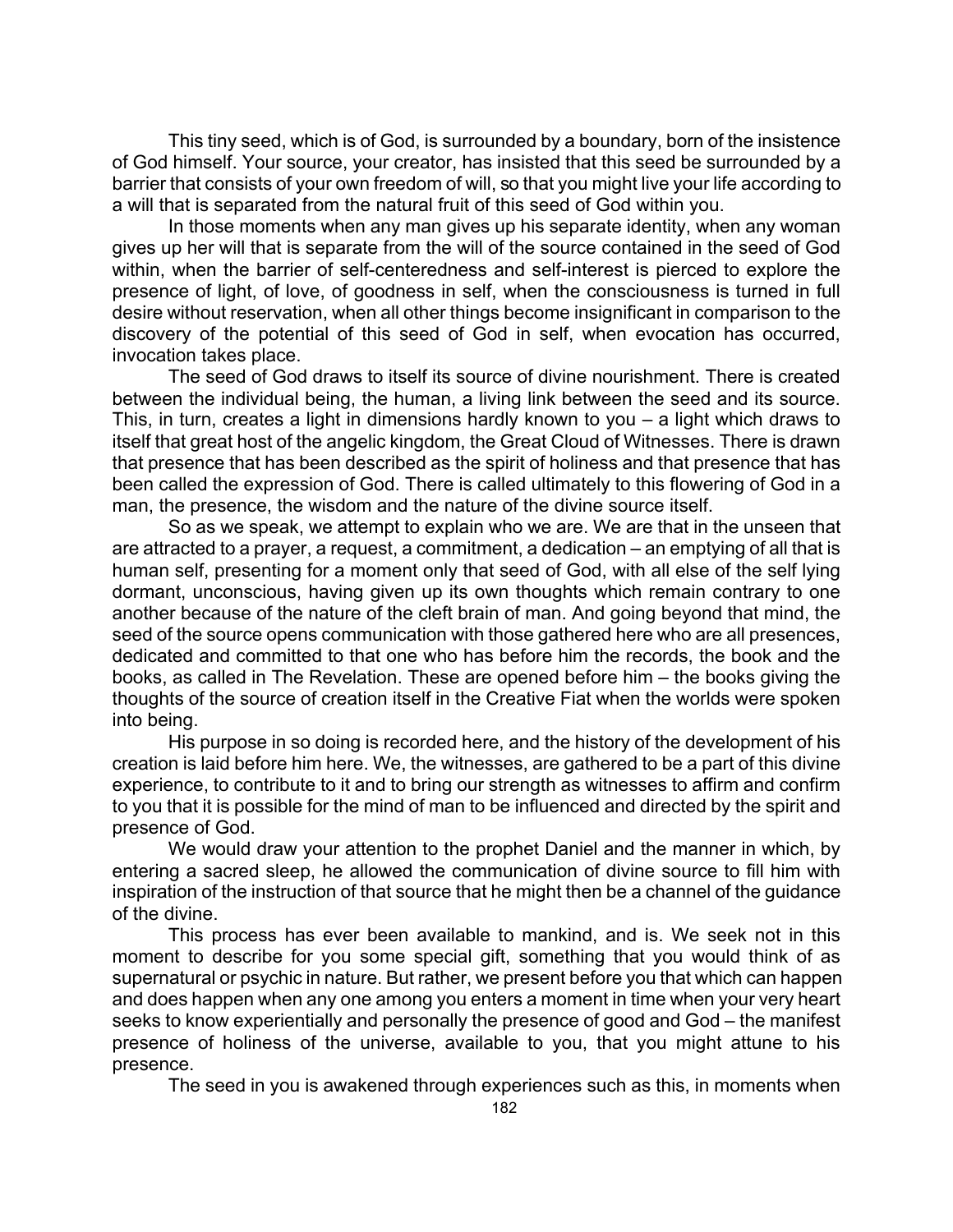you set aside all thoughts and opinions, all appetites and expressions of the body and the mind separated from its source. It is awakened as you enter into a time of utter stillness, listening with every part of the self to the expression of the source, listening with a request from the heart, not the mind, but from the very depth of self, the soul, the heart of self crying out to know its source and to be an expression in perfection of that source so that it may reach itself into the earth through you.

That experience of awakening is called by some, "transformation." By others, it is called "metamorphosis of the human spirit." By others, it is called the "experience of the new birth." All of these link the consciousness of man with its source and produce potentially what has been spoken of through this source and this channel as the Meta-Human. It is the birthright of all mankind to know, to be in tune with, to be an expression of and filled with the presence of, the divine to the extent that the limitation of what you can experience and express through human life is not the limitation of human possibility or capacity.

We have attempted to explain that what is occurring in this moment, the words that come and that you record, is not a phenomena for entertaining the fancy, for channeling the words of consciousness of an ancient being who will give his opinions of that which occurs on the earth today. We do not purport to be a psychic source speaking through this channel or individual through whom we speak. We express ourselves only as a response to proper prayer – proper prayer being the setting aside of the self that is a distraction from the perfect inner desire to know God and the crying out sincerely from that heart of self that seeks to know God and asks, "Will you respond through me?"

Our words are a response to that prayer made possible by the setting aside of the limited consciousness of the brain's activity, ideas, prejudices, opinions and beliefs, that there might be produced a clear channel for all that is of God, all that there is of good and living love, to operate the consciousness and speaking mechanism of this one to speak words of divine guidance. This should not be any more uncommon among you than the practice of the ministers, the preachers and priests who claim to speak the words of God before congregations of virtually every religion and creed about your planet.

It is in that spirit that we come before you. If there is a single message which we are commissioned to speak through you and to you, it would be as simple as this. When the voice of God rang forth in the origin of what you know as creation – when the supreme primal voice that was the first stirring of vibration, sound and light manifest in the utter darkness and emptiness before the worlds were – as this sound went out to create light, which is units or quanta of potential energy expressing in darkness, darkness having no resistance to it whatsoever, no power over it in any manner, so there went out one, and only one, original force.

This vibratory force is best likened to the quanta of light called photons, having neither positive nor negative electrical charge yet having the potential to become charged negatively, positively and neutrally. So that if there were in the beginning of time nothing more than light, you must understand from the point of view of your science of physics that that expression alone is sufficient, that all else that is created and manifest is possible from that one expression of the divine. But this divine expression, being a spectrum of vibration, allowed that creation be of both light and sound, and so provided the seeds of the energies you know as electricity and finally magnetism.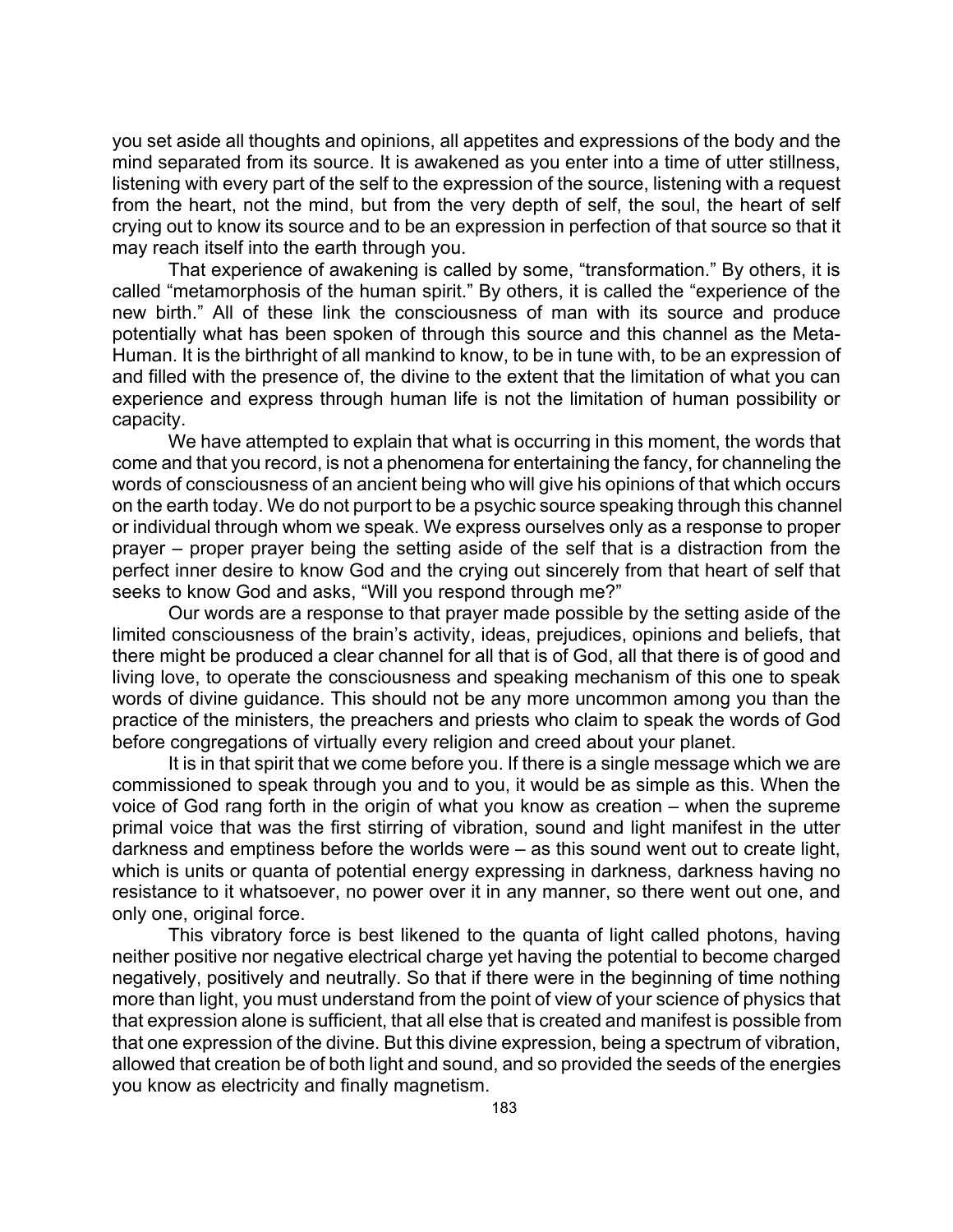That which was sent out originally as light and sound had within it all potential to become gases, liquids and solid matter. And the ability of the light responding to matter in the presence of water gives you an image of all that was necessary for life itself to spring forth from this Creative Fiat.

We would lay a foundation for understanding that surely may be communicated to men, women and children of every race, creed, nation, religion and even science. It is of such consequence that, understood appropriately, it could possibly restructure consciousness and human nature to the extent of creating a science and technology based upon this simple truth that would reawaken this planet to its natural productivity and expression of the divine source.

Now, coming from that which we have referred to as creative fiat, the sending forth of light and vibration which come first as light and sound, then combine and recombine as positive and negative and neutral particles result from the travel of the photons. There is the basis for all that is created. And the extent of creation might be understood as having come from this force which does not wholly disagree with your current theory called the Big Bang.

Now, we would have you understand that in the sending forth of this energy which is light and which, as you have seen in the combination of the elements through the simple conversion of light into electricity and thus into the building blocks of atomic structure, might then simply by changing rate of vibration and varying combination of the positive, negative and neutral charges, lay the groundwork for atomic structure and thus following molecular structure, and having these, have the building blocks of the expression that you know of life. Life itself having preceded the expression of life which came through photosynthesis, as these energies we have described combined to form light, color, sound, and then gases, liquids, solids and matter. And light upon matter, combined with water, gave forth photosynthesis and the building blocks of life as you have discovered them to unfold.

We wish to say then that there is the one energy that is life itself in expression. This which we call life also has qualities which in an ancient time were referred to as agape. That is, life which by its very nature seeks to expand and to share. Life which desires to share is known as love. It was the desire of this original Creative Fiat to share that went out in light and sound and all other things. It was its desire to share itself that allowed life forms and other expressions to participate in its own liveliness.

Now, we wish to make the point clear that there was and is only one primal energy from which all other energies are components, results, expressions of this one. Here is the basis for your unified field, if it be understood that there is not, at the ultimate point of expression, flowing forth of energy and vitality, even in your theory of big bang, a positive and a negative force and counter force. At the beginning of all that is created, there is more simply a pouring forth of light, which is something, which is living, in fact, which is something which exists as evidenced by the fact that it can travel in units called photons, quanta of energy, as compared with its counterpart, darkness.

Darkness in truth, exists not. There are no quanta or units of darkness. There are no such expressions of darkness that travel. It does not travel. It has neither substance nor reality in any form other than its appearance to be a point of reference for the existence of light. And so it exists only to that extent.

That extent is the extent of nothing, which allows the fact that something exists to be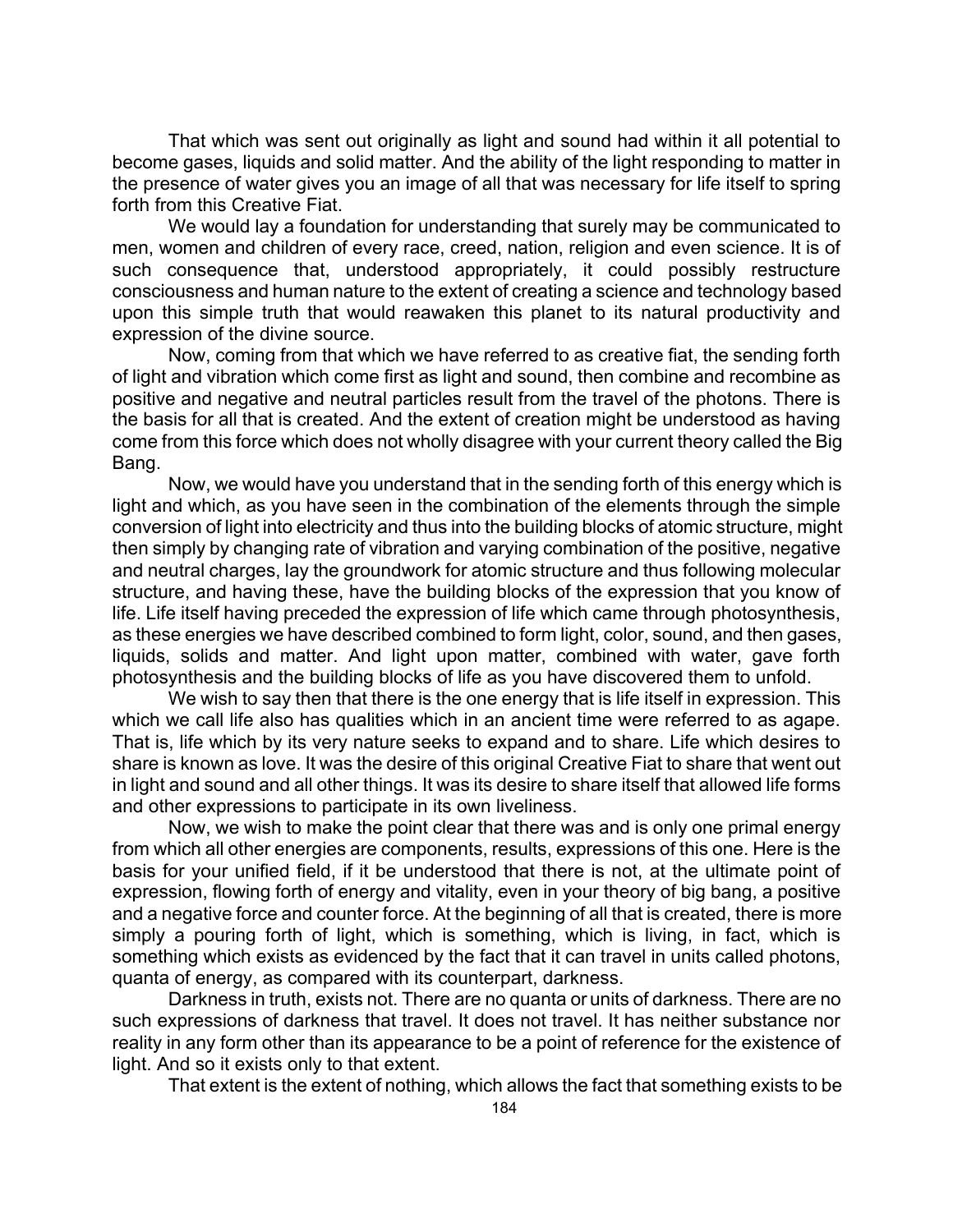known. That is its only purpose. And even as we speak of darkness as "it," we speak in improper terms, for it is not "it." Rather, it simply is not.

If this is true of light and darkness, it is as well true of life and death. You can demonstrate for yourself that death is not the annihilation or the disappearance of something which has expressed or lived. You do not know some force or form which you can appropriately identify as death for such does not exist. Experiment as you like, and you will find that you can cause nothing to permanently cease its existence, whether of consciousness, light, plant, animal or any other expression of life. Should you seemingly extinguish it totally, it simply will cease its expression for a time and then return to express itself again.

There is no death. Thus, the word serves only the purpose of a point of reference to express a positive. Death is appropriately used only as an expression of the fact that there is something which is, which does exist, which is an opposite of that which does not exist. That which does not exist is called by the name "death," but which is a name for something that is not. Yet it serves a purpose in expressing that there is a counterpart which is, which does exist.

May we offer then a third? We have referred to agape as the tendency or the need in that which lives to live more abundantly, to share its life, to share and share and share, in combination and recombination of expression. The force of agape is that force which causes all living things to wish to re-create. Re-creation is the ultimate expression of love. It is the desire in the soul of all that lives to give life and to continue the living of life by spending the life force of itself, for the purpose of giving that life force to something that will continue the expression of its existence.

Love is so inherent in life that life itself might even attempt to extinguish itself, or sacrifice itself, for the purpose of giving new life, to continue the living of life.

Life cannot be caused to cease to exist. If you created of your planet a barren place, totally annihilating the expressions of life upon it, you would find that for a time it would seem to be barren. Perhaps ice would form, and then eventually, begin to melt away. With the melting, a sprig of green would appear in photosynthesis and build the process of ever increasingly complex forms of life again to repopulate this place.

There is no sphere, in all those spheres that you know in the universe, that are without life. The life on these spheres does vary in its expression. On many of them, you would not encounter life with the limitation of your senses, for they are peculiar to your planet. You are not well equipped to interact with life from other spheres.

There is only one force which is in fact real. It is original, creative force. It is logoic or logoidal energy. It is, in the terms of the writer of the Gospel of John, the Living Word. It is the expression of God gone out to reveal itself in many different forms so that the broad spectrum of its expression might be known.

Now, we would offer you a prayer which can be understood by adults and children, people across all racial barriers, cultural barriers and religious barriers, which are artificial structures. Let us give this. It is well that each of you enter into a time when you seek in quietness to confirm and affirm that there is something in you that is good, that is of worth and of value. There is something within you that has a desire to express good, to contribute to the world in which you live, to contribute to life itself, to be a participant in co-creation with God.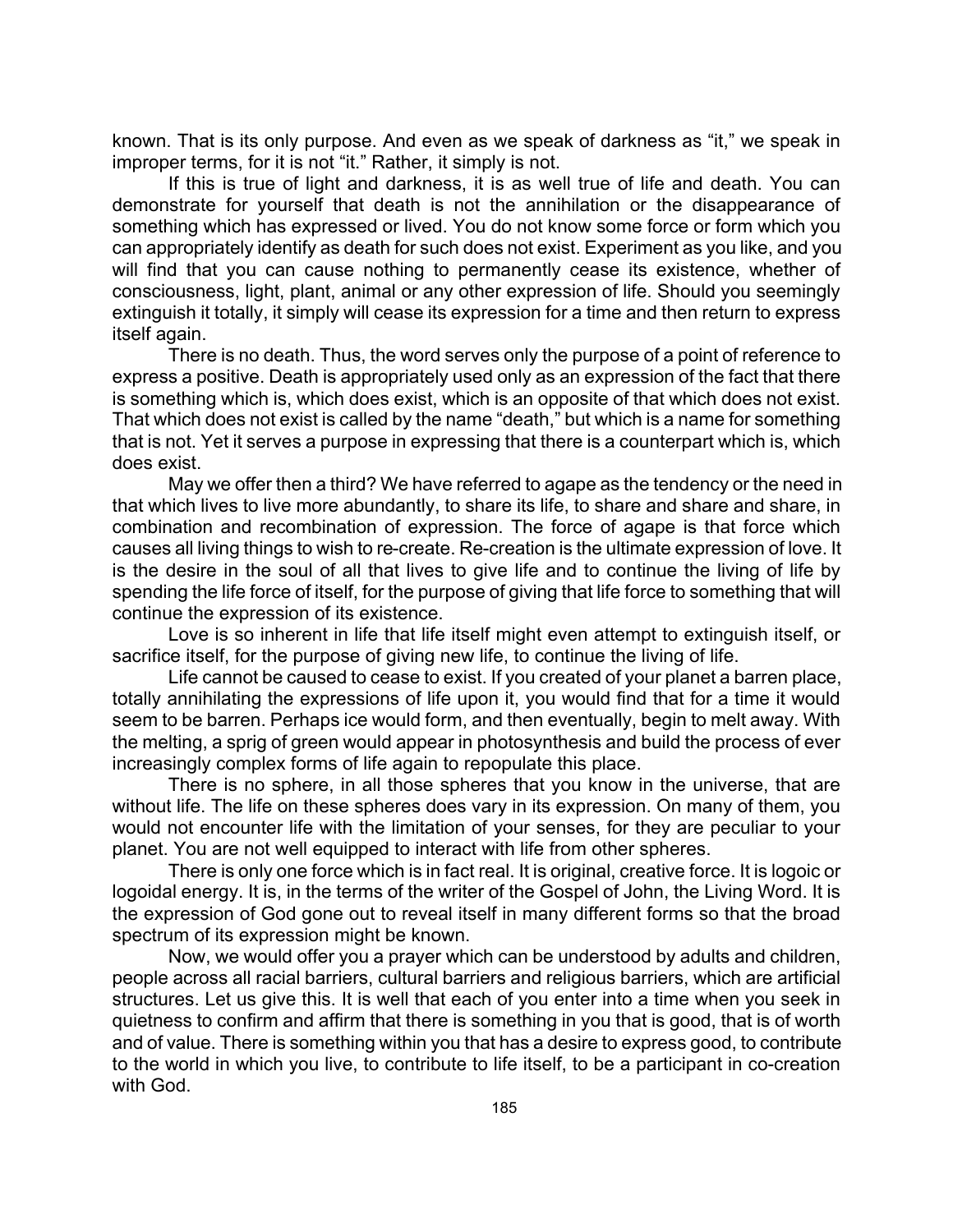When you find that part within yourself, speak to it. Speak without fear that you will not be heard. Speak to the heart for it will hear. It is the very source of your ability to speak, thus it can hear and understand. Speak to the highest, the holiest, the best, the good, the source of love itself within you. Speak to that and say, "Please, please, you are the most Godlike seed of expression within me. Please, will you become activated and grow within me. And will you grow to such an extent that there is pushed out of me all energies that are not you, the good in me."

Would you request that of yourself? This is the first step. Let each of you, man, woman and child, speak to yourself, within yourself, and say to the highest, the best, the holiest, the good in you, the living seed of God in yourself, that which makes you wish to be good and kind, "Please grow in me until everything that I don't feel good about in myself, everything that is not divine, everything that is not loving and kind and creative, everything that is a misuse of my energy and a seed of dis-ease, everything that is of the nature of fear, falls away. Will you grow in me until I am filled with your presence, the presence of life and love, the presence of all that contributes to joy, laughter and wellness? Will you, seed of God in me, seed of holiness, of wholeness, of healing and health, of joy, allow me to want to be kind? Will you continue to grow and occupy my senses and every cell of my body, occupy every part of my being, until I am no longer me, but you, until I am you manifest, holiness and goodness, and there remains nothing of me that is unlike you."

As you pray that simple prayer, reach one step further and say, "Seed of good and God in me, seek your source, your Father, for you are the child of God in me. Child-God in me, seek your Father, that you may be about your Father's business."

You will become so filled with love that you can reach out to make contact with living love, with God alive in the world. You will become an extension of God in the world. In so doing, you create a cord, a spiritual cord of communication, and contact, and healing that allows you to be connected with God, God-connected.

Allow the force of God to flow into you and fill you with his presence and his being. Allow your words to quite automatically be his words. So will your personality become one of strength, of wholeness, of confidence and of love. So you will begin to know yourself in a new way, having confidence in yourself, knowing that you are filled with love and with kindness and with power, a power over which evil has no effect and cannot befriend.

Know ye that all things that are not of God have an inability to affect that which is of God. And as you are filled with his holiness, you become invulnerable to darkness, death, threat and evil.

Then may we offer this last simple prayer: "I speak this day to the highest, the holiest and the good in me. I speak to that in me that is capable of unconditional love, that in me that is capable of giving life. I say to you, 'Please grow in me until I am filled with you.' And reaching beyond that which I find in self, I reach to the source of all good in the universe and I say, 'I want to get to know you better. As your seed grows in me, I reach out to you to be filled with your divine presence, and so become an incarnation of love alive, of life living, and of light shining in this world of darkness.' And I pray that through my communion with the source of creativity, that we may become many candles about the earth creating one great light that allows for the healing of our suffering Mother, the earth.

"We know that those who have attempted, in their hearts and in their ways, to commit deicide, those who have attempted to kill in the minds of men the Father God, have